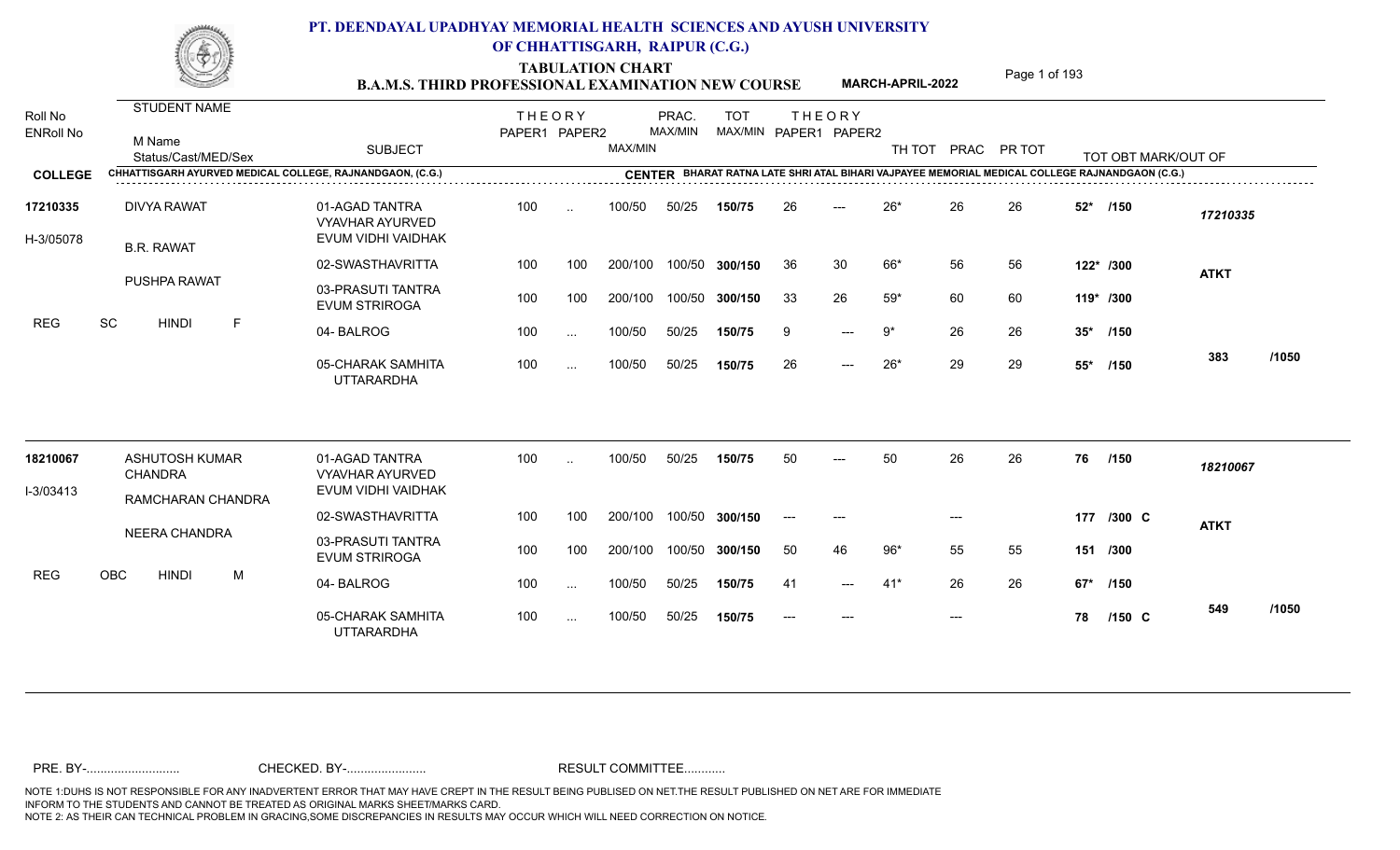TABULATION CHART<br> **TABULATION CHART B.A.M.S. THIRD PROFESSIONAL EXAMINATION NEW COURSE MARCH-APRIL-2022 Page 2 of 193** 

**MARCH-APRIL-2022**

| Roll No<br><b>ENRoll No</b> | STUDENT NAME<br>M Name<br>Status/Cast/MED/Sex             | <b>SUBJECT</b>                                                 | <b>THEORY</b><br>PAPER1 PAPER2 |           | MAX/MIN | PRAC.<br>MAX/MIN | <b>TOT</b><br>MAX/MIN PAPER1 PAPER2 |    | <b>THEORY</b>             | TH TOT |    | PRAC PR TOT |     | TOT OBT MARK/OUT OF                                                                            |             |       |
|-----------------------------|-----------------------------------------------------------|----------------------------------------------------------------|--------------------------------|-----------|---------|------------------|-------------------------------------|----|---------------------------|--------|----|-------------|-----|------------------------------------------------------------------------------------------------|-------------|-------|
| <b>COLLEGE</b>              | CHHATTISGARH AYURVED MEDICAL COLLEGE, RAJNANDGAON, (C.G.) |                                                                |                                |           |         |                  |                                     |    |                           |        |    |             |     | CENTER BHARAT RATNA LATE SHRI ATAL BIHARI VAJPAYEE MEMORIAL MEDICAL COLLEGE RAJNANDGAON (C.G.) |             |       |
| 18210071<br>I-3/03417       | <b>BHARAT MALVIYA</b><br>SURESH MALVIYA                   | 01-AGAD TANTRA<br><b>VYAVHAR AYURVED</b><br>EVUM VIDHI VAIDHAK | 100                            | $\sim$    | 100/50  | 50/25            | 150/75                              | 50 | $---$                     | 50     | 26 | 26          | 76  | /150                                                                                           | 18210071    |       |
|                             |                                                           | 02-SWASTHAVRITTA                                               | 100                            | 100       | 200/100 | 100/50           | 300/150                             | 55 | 56                        | 111    | 57 | 57          |     | 168 /300                                                                                       | <b>ATKT</b> |       |
|                             | <b>DURGA MALVIYA</b>                                      | 03-PRASUTI TANTRA<br><b>EVUM STRIROGA</b>                      | 100                            | 100       | 200/100 | 100/50           | 300/150                             | 35 | 40                        | $75*$  | 50 | 50          |     | 125* /300                                                                                      |             |       |
| <b>REG</b>                  | SC<br>M<br><b>HINDI</b>                                   | 04-BALROG                                                      | 100                            | $\sim$ .  | 100/50  | 50/25            | 150/75                              | 42 | $\qquad \qquad -\qquad -$ | $42*$  | 26 | 26          | 68* | /150                                                                                           |             |       |
|                             |                                                           | 05-CHARAK SAMHITA<br><b>UTTARARDHA</b>                         | 100                            | $\cdots$  | 100/50  | 50/25            | 150/75                              | 37 | $---$                     | $37*$  | 29 | 29          | 66* | /150                                                                                           | 503         | /1050 |
| 18210089                    | <b>MANSI RAMTEKE</b>                                      | 01-AGAD TANTRA<br><b>VYAVHAR AYURVED</b>                       | 100                            | $\ddotsc$ | 100/50  | 50/25            | 150/75                              | 31 | ---                       | $31*$  | 28 | 28          | 59* | /150                                                                                           | 18210089    |       |
| I-3/03435                   | PRAMOD KUMAR                                              | EVUM VIDHI VAIDHAK                                             |                                |           |         |                  |                                     |    |                           |        |    |             |     |                                                                                                |             |       |
|                             | RAMTEKE                                                   | 02-SWASTHAVRITTA                                               | 100                            | 100       | 200/100 | 100/50           | 300/150                             | 55 | 54                        | 109    | 55 | 55          |     | 164 /300                                                                                       | <b>ATKT</b> |       |
|                             | PREMSHILA RAMTEKE                                         | 03-PRASUTI TANTRA<br><b>EVUM STRIROGA</b>                      | 100                            | 100       | 200/100 | 100/50           | 300/150                             | 40 | 43                        | 83*    | 58 | 58          |     | 141* /300                                                                                      |             |       |
| <b>REG</b>                  | SC<br><b>HINDI</b><br>F.                                  | 04-BALROG                                                      | 100                            | $\sim$ .  | 100/50  | 50/25            | 150/75                              | 59 | $---$                     | 59     | 27 | 27          | 86  | /150                                                                                           |             |       |
|                             |                                                           | 05-CHARAK SAMHITA<br><b>UTTARARDHA</b>                         | 100                            | $\cdots$  | 100/50  | 50/25            | 150/75                              | 29 | $\qquad \qquad -\qquad -$ | $29*$  | 30 | 30          | 59* | /150                                                                                           | 509         | /1050 |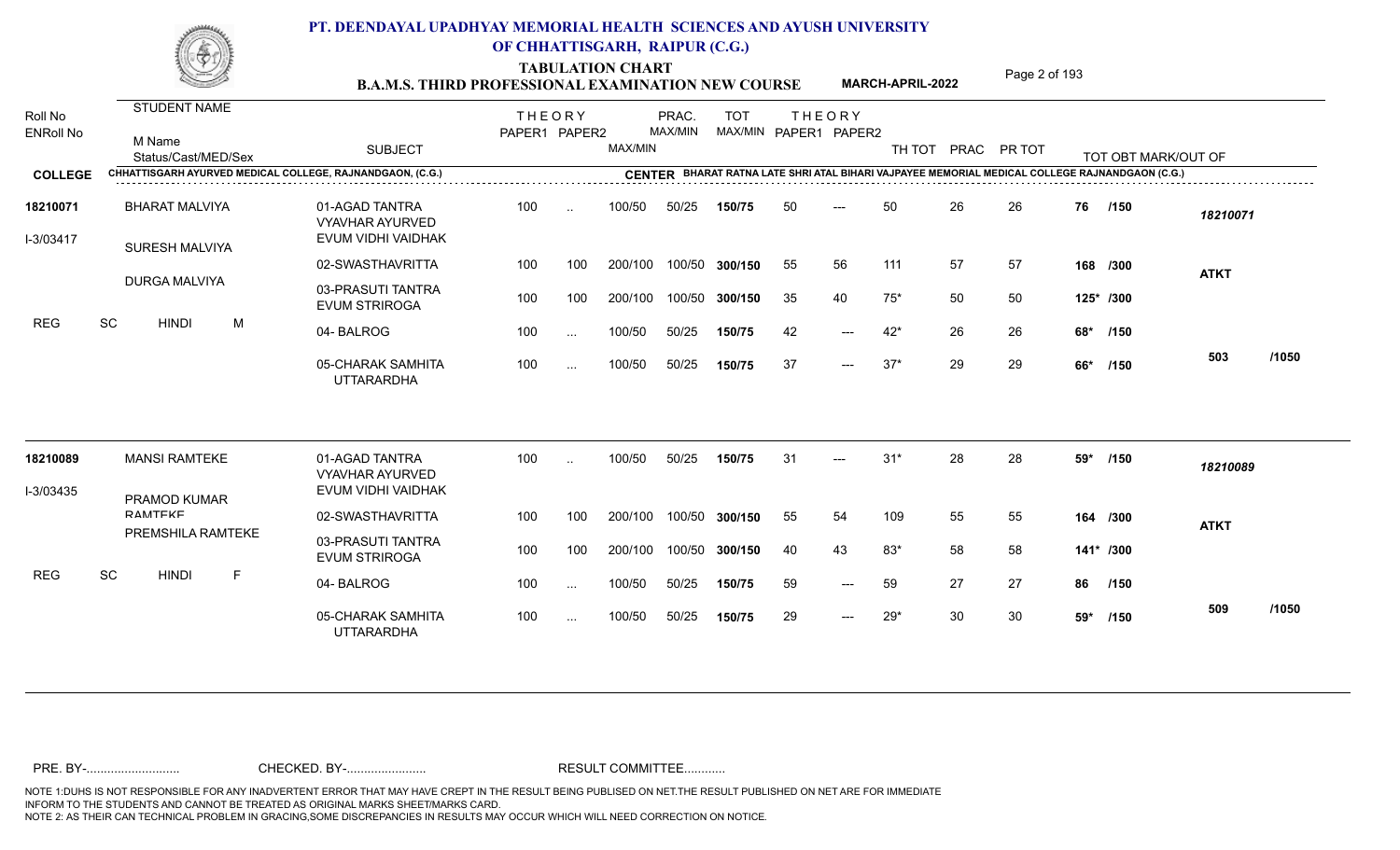TABULATION CHART<br> **TABULATION CHART B.A.M.S. THIRD PROFESSIONAL EXAMINATION NEW COURSE MARCH-APRIL-2022 Page 3 of 193** 

**MARCH-APRIL-2022**

| Roll No<br><b>ENRoll No</b> | <b>STUDENT NAME</b><br>M Name<br>Status/Cast/MED/Sex      | <b>SUBJECT</b>                                                 | <b>THEORY</b><br>PAPER1 PAPER2 |           | MAX/MIN | PRAC.<br>MAX/MIN | <b>TOT</b>     | MAX/MIN PAPER1 PAPER2 | <b>THEORY</b> | TH TOT      |    | PRAC PR TOT |       | TOT OBT MARK/OUT OF                                                                            |             |       |
|-----------------------------|-----------------------------------------------------------|----------------------------------------------------------------|--------------------------------|-----------|---------|------------------|----------------|-----------------------|---------------|-------------|----|-------------|-------|------------------------------------------------------------------------------------------------|-------------|-------|
| <b>COLLEGE</b>              | CHHATTISGARH AYURVED MEDICAL COLLEGE, RAJNANDGAON, (C.G.) |                                                                |                                |           |         |                  |                |                       |               |             |    |             |       | CENTER BHARAT RATNA LATE SHRI ATAL BIHARI VAJPAYEE MEMORIAL MEDICAL COLLEGE RAJNANDGAON (C.G.) |             |       |
| 18210091<br>I-3/03437       | <b>MONIKA GHAWDE</b><br><b>GYAN SINGH GHAWDE</b>          | 01-AGAD TANTRA<br><b>VYAVHAR AYURVED</b><br>EVUM VIDHI VAIDHAK | 100                            | $\ddotsc$ | 100/50  | 50/25            | 150/75         | 31                    | $---$         | $31*$       | 28 | 28          | 59*   | /150                                                                                           | 18210091    |       |
|                             |                                                           | 02-SWASTHAVRITTA                                               | 100                            | 100       | 200/100 |                  | 100/50 300/150 | 38                    | 54            | $92*$       | 64 | 64          |       | 156 /300                                                                                       | <b>ATKT</b> |       |
|                             | <b>SAVITA GHAWDE</b>                                      | 03-PRASUTI TANTRA<br><b>EVUM STRIROGA</b>                      | 100                            | 100       | 200/100 |                  | 100/50 300/150 | 21                    | 34            | $55^{\ast}$ | 54 | 54          |       | 109* /300                                                                                      |             |       |
| <b>REG</b>                  | <b>ST</b><br><b>HINDI</b><br>$\mathsf{F}$                 | 04-BALROG                                                      | 100                            | $\ddotsc$ | 100/50  | 50/25            | 150/75         | 33                    | $---$         | $33*$       | 26 | 26          | 59*   | /150                                                                                           |             |       |
|                             |                                                           | 05-CHARAK SAMHITA<br><b>UTTARARDHA</b>                         | 100                            | $\cdots$  | 100/50  | 50/25            | 150/75         | 50                    | $---$         | 50          | 33 | 33          | 83    | /150                                                                                           | 466         | /1050 |
| 18210104                    | RAVINDRA KUMAR                                            | 01-AGAD TANTRA<br><b>VYAVHAR AYURVED</b>                       | 100                            | $\ddotsc$ | 100/50  | 50/25            | 150/75         | 10 <sup>1</sup>       |               | $10*$       | 26 | 26          | $36*$ | /150                                                                                           | 18210104    |       |
| I-3/03450                   | <b>RAM SAY</b>                                            | EVUM VIDHI VAIDHAK                                             |                                |           |         |                  |                |                       |               |             |    |             |       |                                                                                                |             |       |
|                             |                                                           | 02-SWASTHAVRITTA                                               | 100                            | 100       | 200/100 | 100/50           | 300/150        | 51                    | 50            | 101         | 60 | 60          |       | 161 /300                                                                                       | <b>ATKT</b> |       |
|                             | <b>RAM KUNWAR</b>                                         | 03-PRASUTI TANTRA<br><b>EVUM STRIROGA</b>                      | 100                            | 100       | 200/100 |                  | 100/50 300/150 | 18                    | 32            | $50*$       | 54 | 54          |       | 104* /300                                                                                      |             |       |
| <b>REG</b>                  | <b>ST</b><br><b>HINDI</b><br>M                            | 04-BALROG                                                      | 100                            | $\ddotsc$ | 100/50  | 50/25            | 150/75         | 54                    | $---$         | 54          | 28 | 28          | 82    | /150                                                                                           |             |       |
|                             |                                                           | 05-CHARAK SAMHITA<br><b>UTTARARDHA</b>                         | 100                            | $\sim$ .  | 100/50  | 50/25            | 150/75         | 51                    | $---$         | 51          | 34 | 34          | 85    | /150                                                                                           | 468         | /1050 |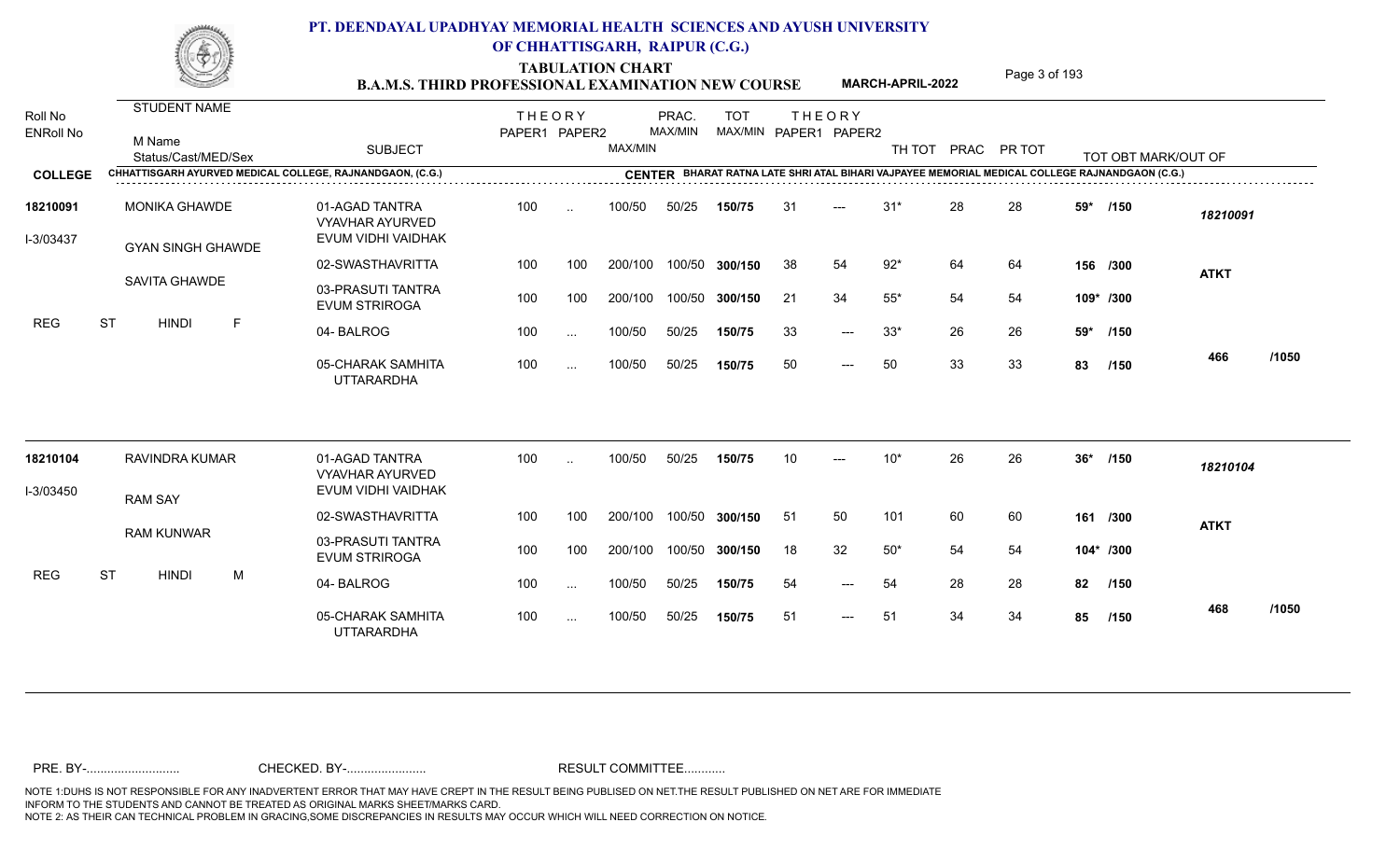TABULATION CHART<br> **TABULATION CHART B.A.M.S. THIRD PROFESSIONAL EXAMINATION NEW COURSE MARCH-APRIL-2022 Page 4 of 193** 

**MARCH-APRIL-2022**

| Roll No<br><b>ENRoll No</b> | <b>STUDENT NAME</b><br>M Name<br>Status/Cast/MED/Sex | <b>SUBJECT</b><br>CHHATTISGARH AYURVED MEDICAL COLLEGE, RAJNANDGAON, (C.G.) | <b>THEORY</b><br>PAPER1 PAPER2 |               | MAX/MIN | PRAC.<br>MAX/MIN | <b>TOT</b>     |       | <b>THEORY</b><br>MAX/MIN PAPER1 PAPER2 | TH TOT |                           | PRAC PR TOT |       | TOT OBT MARK/OUT OF<br>CENTER BHARAT RATNA LATE SHRI ATAL BIHARI VAJPAYEE MEMORIAL MEDICAL COLLEGE RAJNANDGAON (C.G.) |             |       |
|-----------------------------|------------------------------------------------------|-----------------------------------------------------------------------------|--------------------------------|---------------|---------|------------------|----------------|-------|----------------------------------------|--------|---------------------------|-------------|-------|-----------------------------------------------------------------------------------------------------------------------|-------------|-------|
| <b>COLLEGE</b>              |                                                      |                                                                             |                                |               |         |                  |                |       |                                        |        |                           |             |       |                                                                                                                       |             |       |
| 18210105<br>I-3/03451       | <b>RITU SINGH</b><br><b>AMRIT SINGH</b>              | 01-AGAD TANTRA<br><b>VYAVHAR AYURVED</b><br>EVUM VIDHI VAIDHAK              | 100                            | $\sim$        | 100/50  | 50/25            | 150/75         | 33    |                                        | $33*$  | 27                        | 27          | $60*$ | /150                                                                                                                  | 18210105    |       |
|                             |                                                      | 02-SWASTHAVRITTA                                                            | 100                            | 100           | 200/100 |                  | 100/50 300/150 | 52    | 51                                     | 103    | 64                        | 64          |       | 167 /300                                                                                                              | <b>ATKT</b> |       |
|                             | <b>DHANESHWARI</b>                                   | 03-PRASUTI TANTRA<br><b>EVUM STRIROGA</b>                                   | 100                            | 100           | 200/100 |                  | 100/50 300/150 | 25    | 40                                     | $65*$  | 55                        | 55          |       | 120* /300                                                                                                             |             |       |
| <b>REG</b>                  | <b>ST</b><br><b>HINDI</b><br>F                       | 04-BALROG                                                                   | 100                            | $\ddotsc$     | 100/50  | 50/25            | 150/75         | 51    | $---$                                  | 51     | 27                        | 27          |       | 78 /150                                                                                                               |             |       |
|                             |                                                      | 05-CHARAK SAMHITA<br><b>UTTARARDHA</b>                                      | 100                            | $\cdots$      | 100/50  | 50/25            | 150/75         | 32    | $---$                                  | $32*$  | 37                        | 37          | 69*   | /150                                                                                                                  | 494         | /1050 |
| 18210110                    | SATYAVIND ANURAGI                                    | 01-AGAD TANTRA                                                              | 100                            | $\ddotsc$     | 100/50  | 50/25            | 150/75         |       |                                        |        |                           |             | 79    | $/150$ C                                                                                                              | 18210110    |       |
| I-3/03456                   |                                                      | <b>VYAVHAR AYURVED</b><br>EVUM VIDHI VAIDHAK                                |                                |               |         |                  |                |       |                                        |        |                           |             |       |                                                                                                                       |             |       |
|                             | MUNNA RAM ANURAGI                                    | 02-SWASTHAVRITTA                                                            | 100                            | 100           | 200/100 |                  | 100/50 300/150 | $---$ | $---$                                  |        | $---$                     |             |       | 163 /300 C                                                                                                            | <b>ATKT</b> |       |
|                             | SONKUNWAR                                            | 03-PRASUTI TANTRA<br><b>EVUM STRIROGA</b>                                   | 100                            | 100           | 200/100 |                  | 100/50 300/150 | 28    | 35                                     | 63*    | 53                        | 53          |       | 116* /300                                                                                                             |             |       |
| <b>REG</b>                  | SC<br><b>HINDI</b><br>M                              | 04-BALROG                                                                   | 100                            | $\ddotsc$     | 100/50  | 50/25            | 150/75         | 45    | $---$                                  | 45*    | 27                        | 27          | $72*$ | /150                                                                                                                  |             |       |
|                             |                                                      | 05-CHARAK SAMHITA<br><b>UTTARARDHA</b>                                      | 100                            | $\sim$ $\sim$ | 100/50  | 50/25            | 150/75         | $---$ | $---$                                  |        | $\qquad \qquad -\qquad -$ |             | 82    | $/150$ C                                                                                                              | 512         | /1050 |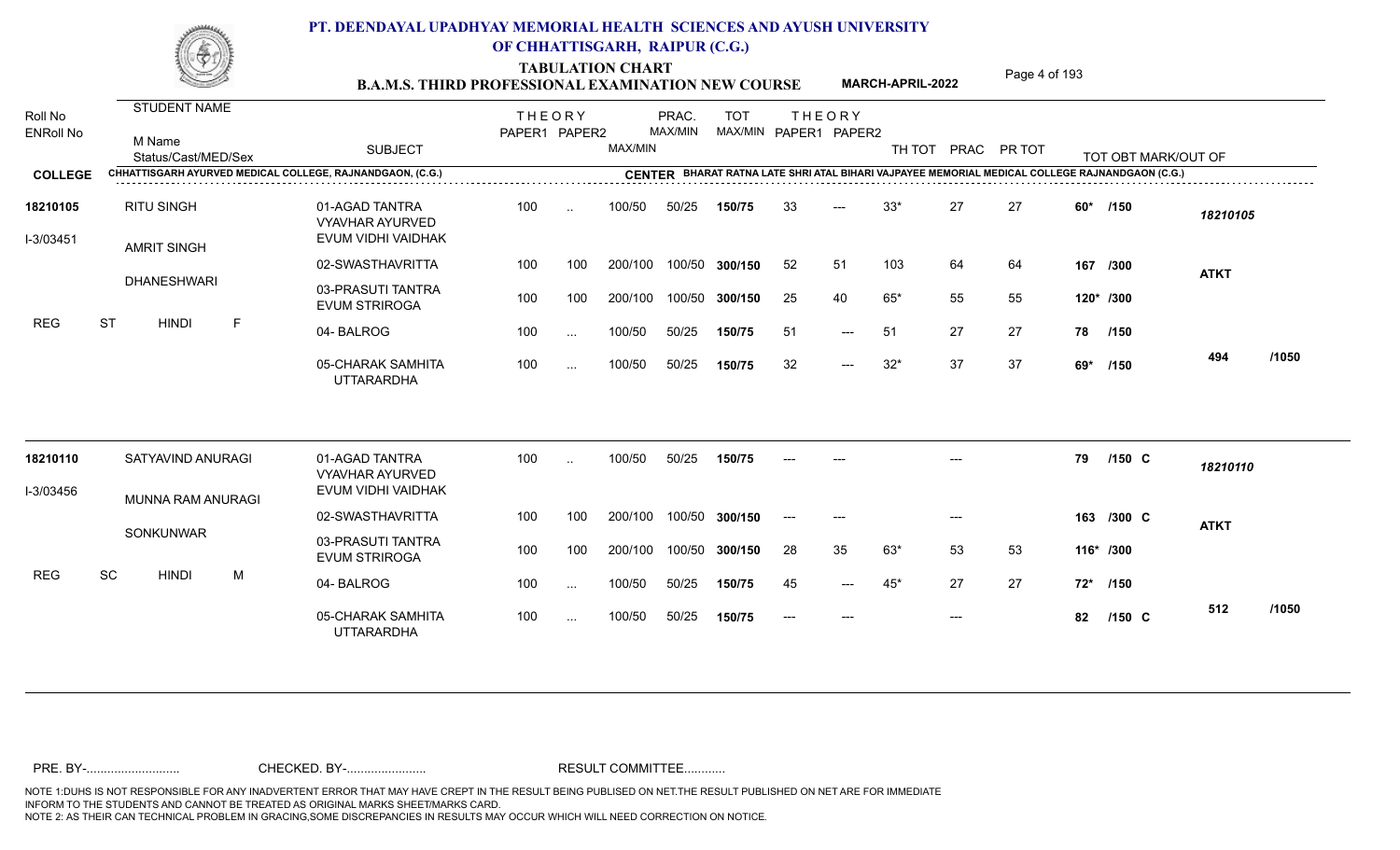TABULATION CHART<br> **TABULATION CHART B.A.M.S. THIRD PROFESSIONAL EXAMINATION NEW COURSE MARCH-APRIL-2022 Page 5 of 193** 

**MARCH-APRIL-2022**

| Roll No<br><b>ENRoll No</b><br><b>COLLEGE</b> | STUDENT NAME<br>M Name<br>Status/Cast/MED/Sex<br>CHHATTISGARH AYURVED MEDICAL COLLEGE, RAJNANDGAON, (C.G.) | <b>SUBJECT</b>                                                 | <b>THEORY</b><br>PAPER1 PAPER2 |           | MAX/MIN | PRAC.<br>MAX/MIN | <b>TOT</b>     |       | <b>THEORY</b><br>MAX/MIN PAPER1 PAPER2 | TH TOT |                     | PRAC PR TOT |       | TOT OBT MARK/OUT OF<br>CENTER BHARAT RATNA LATE SHRI ATAL BIHARI VAJPAYEE MEMORIAL MEDICAL COLLEGE RAJNANDGAON (C.G.) |              |       |
|-----------------------------------------------|------------------------------------------------------------------------------------------------------------|----------------------------------------------------------------|--------------------------------|-----------|---------|------------------|----------------|-------|----------------------------------------|--------|---------------------|-------------|-------|-----------------------------------------------------------------------------------------------------------------------|--------------|-------|
|                                               |                                                                                                            |                                                                |                                |           |         |                  |                |       |                                        |        |                     |             |       |                                                                                                                       |              |       |
| 18210112<br>I-3/03458                         | <b>SHUBHANGI SINGH</b><br>SHIVENDRA SINGH                                                                  | 01-AGAD TANTRA<br><b>VYAVHAR AYURVED</b><br>EVUM VIDHI VAIDHAK | 100                            | $\cdot$ . | 100/50  | 50/25            | 150/75         |       |                                        |        |                     |             | 78    | $/150$ C                                                                                                              | 18210112     |       |
|                                               |                                                                                                            | 02-SWASTHAVRITTA                                               | 100                            | 100       | 200/100 |                  | 100/50 300/150 | $---$ | $---$                                  |        |                     |             |       | 185 /300 C                                                                                                            | <b>ATKT</b>  |       |
|                                               | <b>VEENA SINGH</b>                                                                                         | 03-PRASUTI TANTRA<br><b>EVUM STRIROGA</b>                      | 100                            | 100       | 200/100 |                  | 100/50 300/150 | $--$  | $---$                                  |        | $\qquad \qquad - -$ |             |       | 171 /300 C                                                                                                            |              |       |
| <b>REG</b>                                    | <b>GEN</b><br><b>HINDI</b><br>F                                                                            | 04-BALROG                                                      | 100                            | $\cdots$  | 100/50  | 50/25            | 150/75         | 35    | $---$                                  | $35*$  | 27                  | 27          | $62*$ | /150                                                                                                                  |              |       |
|                                               |                                                                                                            | 05-CHARAK SAMHITA<br><b>UTTARARDHA</b>                         | 100                            | $\cdots$  | 100/50  | 50/25            | 150/75         | $---$ | $---$                                  |        | $---$               |             | 81    | $/150$ C                                                                                                              | 577          | /1050 |
| 19210053                                      | <b>AARIFA MEMON</b>                                                                                        | 01-AGAD TANTRA                                                 | 100                            | $\ddotsc$ | 100/50  | 50/25            | 150/75         | 50    |                                        | 50     | 30                  | 30          | 80    | /150                                                                                                                  | 19210053     |       |
| J-3/01266                                     |                                                                                                            | <b>VYAVHAR AYURVED</b><br>EVUM VIDHI VAIDHAK                   |                                |           |         |                  |                |       |                                        |        |                     |             |       |                                                                                                                       |              |       |
|                                               | MD. AVESH MEMON                                                                                            | 02-SWASTHAVRITTA                                               | 100                            | 100       | 200/100 |                  | 100/50 300/150 | 46    | 59                                     | 105    | 70                  | 70          |       | 175 /300                                                                                                              | <b>PASS</b>  |       |
|                                               | <b>RUKSHANA MEMON</b>                                                                                      | 03-PRASUTI TANTRA<br><b>EVUM STRIROGA</b>                      | 100                            | 100       | 200/100 |                  | 100/50 300/150 | -51   | 47                                     | $98*$  | 56                  | 56          |       | 154 /300                                                                                                              | <b>DC 02</b> |       |
| <b>REG</b>                                    | <b>GEN</b><br><b>HINDI</b><br>F                                                                            | 04-BALROG                                                      | 100                            | $\cdots$  | 100/50  | 50/25            | 150/75         | 59    | $---$                                  | 59     | 35                  | 35          | 94    | /150                                                                                                                  |              |       |
|                                               |                                                                                                            | 05-CHARAK SAMHITA<br><b>UTTARARDHA</b>                         | 100                            | $\cdots$  | 100/50  | 50/25            | 150/75         | 56    | $---$                                  | 56     | 38                  | 38          | 94    | /150                                                                                                                  | 597          | /1050 |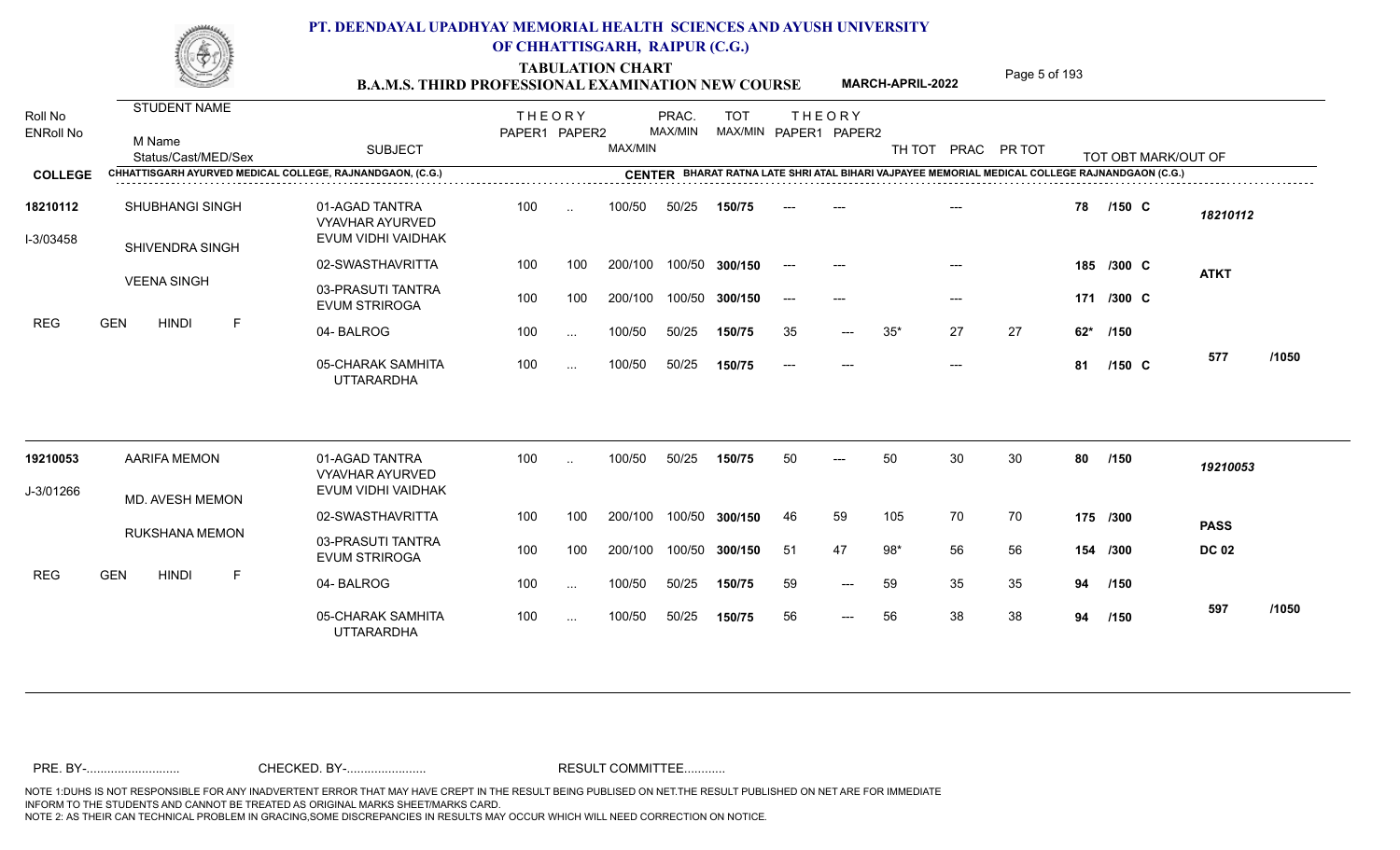TABULATION CHART<br> **TABULATION CHART B.A.M.S. THIRD PROFESSIONAL EXAMINATION NEW COURSE MARCH-APRIL-2022 Page 6 of 193** 

**MARCH-APRIL-2022**

| Roll No<br><b>ENRoll No</b> | STUDENT NAME<br>M Name<br>Status/Cast/MED/Sex<br>CHHATTISGARH AYURVED MEDICAL COLLEGE, RAJNANDGAON, (C.G.) | <b>SUBJECT</b>                                                 | <b>THEORY</b><br>PAPER1 PAPER2 |           | MAX/MIN | PRAC.<br>MAX/MIN | <b>TOT</b>     |    | <b>THEORY</b><br>MAX/MIN PAPER1 PAPER2 |       |    | TH TOT PRAC PR TOT |    | TOT OBT MARK/OUT OF<br>CENTER BHARAT RATNA LATE SHRI ATAL BIHARI VAJPAYEE MEMORIAL MEDICAL COLLEGE RAJNANDGAON (C.G.) |                             |       |
|-----------------------------|------------------------------------------------------------------------------------------------------------|----------------------------------------------------------------|--------------------------------|-----------|---------|------------------|----------------|----|----------------------------------------|-------|----|--------------------|----|-----------------------------------------------------------------------------------------------------------------------|-----------------------------|-------|
| <b>COLLEGE</b>              |                                                                                                            |                                                                |                                |           |         |                  |                |    |                                        |       |    |                    |    |                                                                                                                       |                             |       |
| 19210054<br>J-3/01267       | <b>ABHISHEK KUMAR</b><br><b>DAHARIA</b>                                                                    | 01-AGAD TANTRA<br><b>VYAVHAR AYURVED</b><br>EVUM VIDHI VAIDHAK | 100                            | $\ddotsc$ | 100/50  | 50/25            | 150/75         | 56 |                                        | 56    | 26 | 26                 | 82 | /150                                                                                                                  | 19210054                    |       |
|                             | <b>LAXMI DAHARIA</b>                                                                                       | 02-SWASTHAVRITTA                                               | 100                            | 100       | 200/100 | 100/50           | 300/150        | 57 | 51                                     | 108   | 68 | 68                 |    | 176 /300                                                                                                              |                             |       |
|                             | SHAKUNTALA DAHARIA                                                                                         | 03-PRASUTI TANTRA<br><b>EVUM STRIROGA</b>                      | 100                            | 100       | 200/100 | 100/50           | 300/150        | 44 | 51                                     | $95*$ | 58 | 58                 |    | 153 /300                                                                                                              | <b>PASS</b><br><b>DC 05</b> |       |
| <b>REG</b>                  | SC<br><b>HINDI</b><br>M                                                                                    | 04-BALROG                                                      | 100                            | $\ldots$  | 100/50  | 50/25            | 150/75         | 51 | $---$                                  | 51    | 28 | 28                 | 79 | /150                                                                                                                  |                             |       |
|                             |                                                                                                            | 05-CHARAK SAMHITA<br><b>UTTARARDHA</b>                         | 100                            | $\cdots$  | 100/50  | 50/25            | 150/75         | 50 | $---$                                  | 50    | 28 | 28                 | 78 | /150                                                                                                                  | 568                         | /1050 |
| 19210055                    | ACHAL ASHOK BHAJIPALE                                                                                      | 01-AGAD TANTRA                                                 | 100                            | $\ddotsc$ | 100/50  | 50/25            | 150/75         | 53 |                                        | 53    | 31 | 31                 | 84 | /150                                                                                                                  | 19210055                    |       |
| J-3/01268                   |                                                                                                            | <b>VYAVHAR AYURVED</b><br>EVUM VIDHI VAIDHAK                   |                                |           |         |                  |                |    |                                        |       |    |                    |    |                                                                                                                       |                             |       |
|                             | <b>ASHOK BHAJIPALE</b>                                                                                     | 02-SWASTHAVRITTA                                               | 100                            | 100       | 200/100 | 100/50           | 300/150        | 58 | 55                                     | 113   | 66 | 66                 |    | 179 /300                                                                                                              |                             |       |
|                             | VANDANA BHAJIPALE                                                                                          | 03-PRASUTI TANTRA<br><b>EVUM STRIROGA</b>                      | 100                            | 100       | 200/100 |                  | 100/50 300/150 | 46 | 52                                     | $98*$ | 56 | 56                 |    | 154 /300                                                                                                              | <b>PASS</b><br><b>DC 02</b> |       |
| <b>REG</b>                  | <b>GEN</b><br><b>HINDI</b><br>F                                                                            | 04-BALROG                                                      | 100                            | $\cdots$  | 100/50  | 50/25            | 150/75         | 54 | ---                                    | 54    | 38 | 38                 | 92 | /150                                                                                                                  |                             |       |
|                             |                                                                                                            | 05-CHARAK SAMHITA<br><b>UTTARARDHA</b>                         | 100                            | $\ddotsc$ | 100/50  | 50/25            | 150/75         | 55 | $---$                                  | 55    | 34 | 34                 | 89 | /150                                                                                                                  | 598                         | /1050 |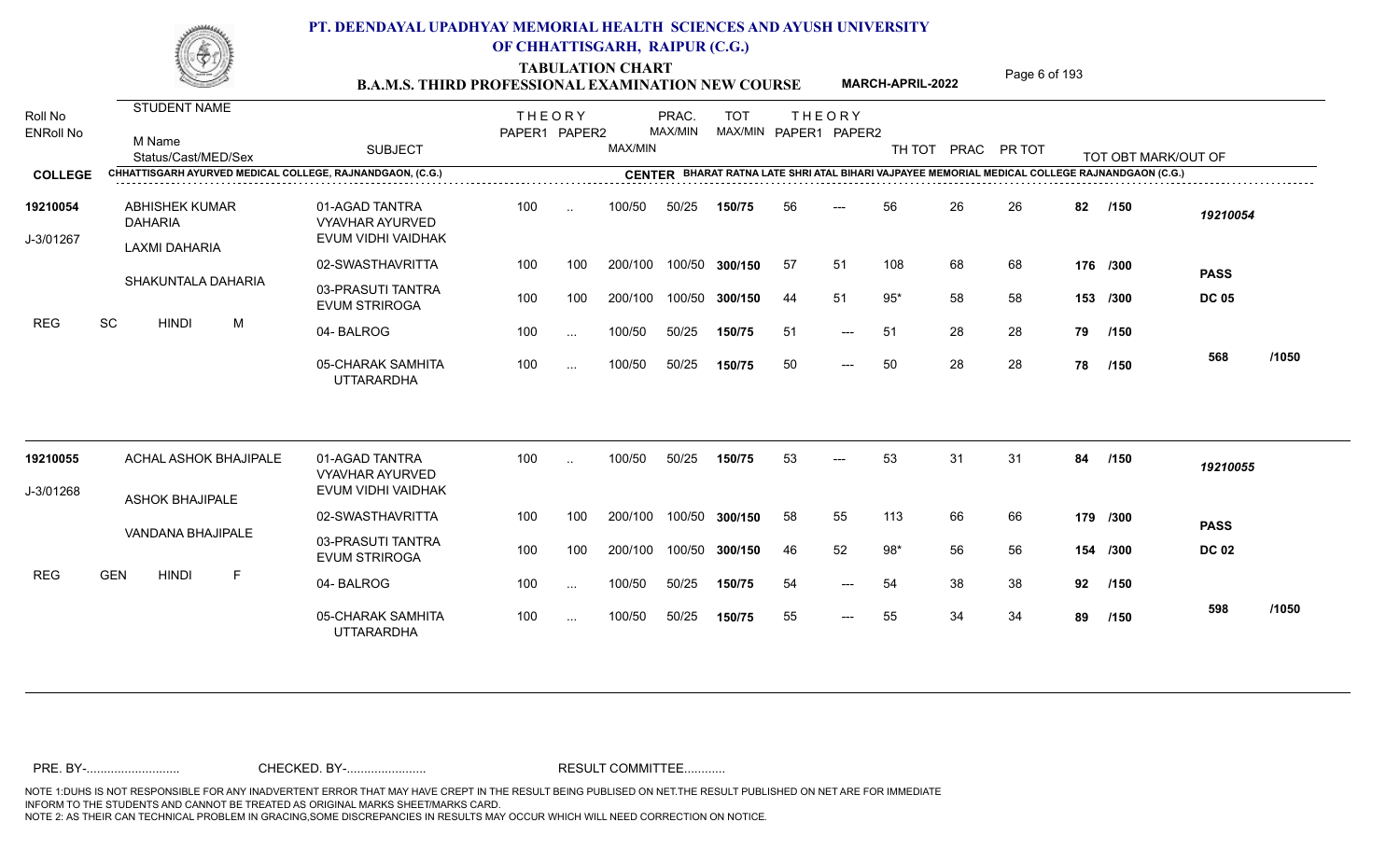TABULATION CHART<br> **TABULATION CHART B.A.M.S. THIRD PROFESSIONAL EXAMINATION NEW COURSE MARCH-APRIL-2022 Page 7 of 193** 

**MARCH-APRIL-2022**

| Roll No<br><b>ENRoll No</b> | <b>STUDENT NAME</b><br>M Name<br>Status/Cast/MED/Sex |   | <b>SUBJECT</b>                                                 | <b>THEORY</b><br>PAPER1 PAPER2 |          | MAX/MIN | PRAC.<br>MAX/MIN | <b>TOT</b>     |    | <b>THEORY</b><br>MAX/MIN PAPER1 PAPER2 | TH TOT |    | PRAC PR TOT |     | TOT OBT MARK/OUT OF                                                                            |             |       |
|-----------------------------|------------------------------------------------------|---|----------------------------------------------------------------|--------------------------------|----------|---------|------------------|----------------|----|----------------------------------------|--------|----|-------------|-----|------------------------------------------------------------------------------------------------|-------------|-------|
| <b>COLLEGE</b>              |                                                      |   | CHHATTISGARH AYURVED MEDICAL COLLEGE, RAJNANDGAON, (C.G.)      |                                |          |         |                  |                |    |                                        |        |    |             |     | CENTER BHARAT RATNA LATE SHRI ATAL BIHARI VAJPAYEE MEMORIAL MEDICAL COLLEGE RAJNANDGAON (C.G.) |             |       |
| 19210058<br>J-3/01271       | <b>AMAN SINGH</b><br>MANENDRA NATH SINGH             |   | 01-AGAD TANTRA<br><b>VYAVHAR AYURVED</b><br>EVUM VIDHI VAIDHAK | 100                            | $\sim$   | 100/50  | 50/25            | 150/75         | 42 |                                        | $42*$  | 29 | 29          |     | 71* /150                                                                                       | 19210058    |       |
|                             |                                                      |   | 02-SWASTHAVRITTA                                               | 100                            | 100      | 200/100 |                  | 100/50 300/150 | 63 | 66                                     | 129    | 72 | 72          |     | 201 /300                                                                                       | <b>ATKT</b> |       |
|                             | <b>REETA SINGH</b>                                   |   | 03-PRASUTI TANTRA<br><b>EVUM STRIROGA</b>                      | 100                            | 100      | 200/100 |                  | 100/50 300/150 | 52 | 56                                     | 108    | 68 | 68          |     | 176 /300                                                                                       |             |       |
| <b>REG</b>                  | <b>GEN</b><br><b>HINDI</b>                           | M | 04-BALROG                                                      | 100                            | $\sim$   | 100/50  | 50/25            | 150/75         | 52 | $---$                                  | 52     | 38 | 38          | 90  | /150                                                                                           |             |       |
|                             |                                                      |   | 05-CHARAK SAMHITA<br><b>UTTARARDHA</b>                         | 100                            | $\sim$   | 100/50  | 50/25            | 150/75         | 62 | $---$                                  | 62     | 32 | 32          | 94  | /150                                                                                           | 632         | /1050 |
| 19210059                    | <b>ANMOL RAMAN PAUL</b>                              |   | 01-AGAD TANTRA<br><b>VYAVHAR AYURVED</b>                       | 100                            | $\sim$   | 100/50  | 50/25            | 150/75         | 20 | $---$                                  | $20*$  | 28 | 28          | 48* | /150                                                                                           | 19210059    |       |
| J-3/01272                   | SHAILENDRA RAMAN PAUL                                |   | EVUM VIDHI VAIDHAK                                             |                                |          |         |                  |                |    |                                        |        |    |             |     |                                                                                                |             |       |
|                             |                                                      |   | 02-SWASTHAVRITTA                                               | 100                            | 100      | 200/100 | 100/50           | 300/150        | 54 | 53                                     | 107    | 64 | 64          |     | 171 /300                                                                                       | <b>ATKT</b> |       |
|                             | <b>SAPNA PAUL</b>                                    |   | 03-PRASUTI TANTRA<br><b>EVUM STRIROGA</b>                      | 100                            | 100      | 200/100 |                  | 100/50 300/150 | 30 | 38                                     | 68*    | 60 | 60          |     | 128* /300                                                                                      |             |       |
| <b>REG</b>                  | <b>ST</b><br><b>HINDI</b>                            | M | 04-BALROG                                                      | 100                            | $\cdots$ | 100/50  | 50/25            | 150/75         | 29 | $\qquad \qquad - -$                    | $29*$  | 27 | 27          | 56* | /150                                                                                           |             |       |
|                             |                                                      |   | 05-CHARAK SAMHITA<br><b>UTTARARDHA</b>                         | 100                            | $\cdots$ | 100/50  | 50/25            | 150/75         | 21 | $---$                                  | $21*$  | 33 | 33          |     | 54* /150                                                                                       | 457         | /1050 |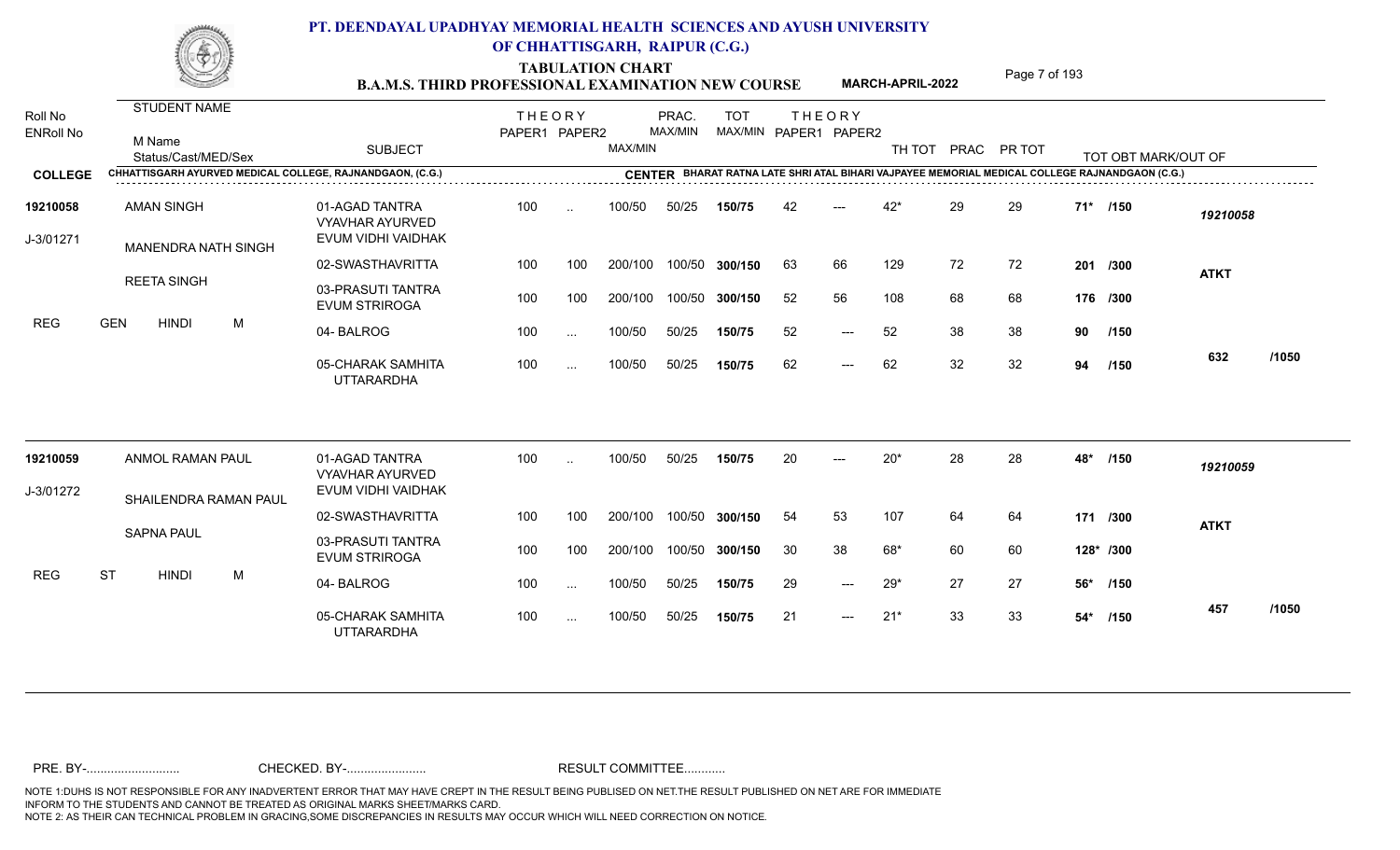TABULATION CHART<br> **TABULATION CHART B.A.M.S. THIRD PROFESSIONAL EXAMINATION NEW COURSE MARCH-APRIL-2022 Page 8 of 193** 

**MARCH-APRIL-2022**

| Roll No<br><b>ENRoll No</b> | <b>STUDENT NAME</b><br>M Name<br>Status/Cast/MED/Sex |   | <b>SUBJECT</b>                                                 | <b>THEORY</b><br>PAPER1 PAPER2 |               | MAX/MIN | PRAC.<br>MAX/MIN | <b>TOT</b>     |    | <b>THEORY</b><br>MAX/MIN PAPER1 PAPER2 |       |    | TH TOT PRAC PR TOT |       | TOT OBT MARK/OUT OF                                                                            |             |       |
|-----------------------------|------------------------------------------------------|---|----------------------------------------------------------------|--------------------------------|---------------|---------|------------------|----------------|----|----------------------------------------|-------|----|--------------------|-------|------------------------------------------------------------------------------------------------|-------------|-------|
| <b>COLLEGE</b>              |                                                      |   | CHHATTISGARH AYURVED MEDICAL COLLEGE, RAJNANDGAON, (C.G.)      |                                |               |         |                  |                |    |                                        |       |    |                    |       | CENTER BHARAT RATNA LATE SHRI ATAL BIHARI VAJPAYEE MEMORIAL MEDICAL COLLEGE RAJNANDGAON (C.G.) |             |       |
| 19210060<br>J-3/01273       | <b>ARCHI EKKA</b><br>SANTOSH EKKA                    |   | 01-AGAD TANTRA<br><b>VYAVHAR AYURVED</b><br>EVUM VIDHI VAIDHAK | 100                            | $\sim$        | 100/50  | 50/25            | 150/75         | 58 | ---                                    | 58    | 27 | 27                 | 85    | /150                                                                                           | 19210060    |       |
|                             |                                                      |   | 02-SWASTHAVRITTA                                               | 100                            | 100           | 200/100 |                  | 100/50 300/150 | 60 | 62                                     | 122   | 74 | 74                 |       | 196 /300                                                                                       | <b>ATKT</b> |       |
|                             | <b>MANJILA EKKA</b>                                  |   | 03-PRASUTI TANTRA<br><b>EVUM STRIROGA</b>                      | 100                            | 100           | 200/100 |                  | 100/50 300/150 | 39 | 51                                     | $90*$ | 59 | 59                 |       | 149* /300                                                                                      |             |       |
| <b>REG</b>                  | <b>ST</b><br><b>HINDI</b>                            | F | 04-BALROG                                                      | 100                            | $\cdots$      | 100/50  | 50/25            | 150/75         | 51 | $\qquad \qquad - -$                    | 51    | 36 | 36                 | 87    | /150                                                                                           |             |       |
|                             |                                                      |   | 05-CHARAK SAMHITA<br><b>UTTARARDHA</b>                         | 100                            | $\sim$ $\sim$ | 100/50  | 50/25            | 150/75         | 54 | $\qquad \qquad - -$                    | 54    | 40 | 40                 | 94    | /150                                                                                           | 611         | /1050 |
| 19210061                    | <b>ARPIT SHRIVAS</b>                                 |   | 01-AGAD TANTRA<br><b>VYAVHAR AYURVED</b>                       | 100                            | $\sim$        | 100/50  | 50/25            | 150/75         | 19 | ---                                    | $19*$ | 28 | 28                 | 47*   | /150                                                                                           | 19210061    |       |
| J-3/01274                   | <b>SANJAY SHRIVAS</b>                                |   | EVUM VIDHI VAIDHAK                                             |                                |               |         |                  |                |    |                                        |       |    |                    |       |                                                                                                |             |       |
|                             |                                                      |   | 02-SWASTHAVRITTA                                               | 100                            | 100           | 200/100 | 100/50           | 300/150        | 41 | 39                                     | $80*$ | 58 | 58                 |       | 138* /300                                                                                      | <b>ATKT</b> |       |
|                             | <b>MAMTA SHRIVAS</b>                                 |   | 03-PRASUTI TANTRA<br><b>EVUM STRIROGA</b>                      | 100                            | 100           | 200/100 |                  | 100/50 300/150 | 15 | 16                                     | $31*$ | 51 | 51                 | $82*$ | /300                                                                                           |             |       |
| <b>REG</b>                  | OBC<br><b>HINDI</b>                                  | M | 04-BALROG                                                      | 100                            | $\sim$        | 100/50  | 50/25            | 150/75         | 28 | $\qquad \qquad - -$                    | $28*$ | 28 | 28                 | 56*   | /150                                                                                           |             |       |
|                             |                                                      |   | 05-CHARAK SAMHITA<br><b>UTTARARDHA</b>                         | 100                            | $\sim$ $\sim$ | 100/50  | 50/25            | 150/75         | 30 | $\qquad \qquad - -$                    | $30*$ | 28 | 28                 | 58*   | /150                                                                                           | 381         | /1050 |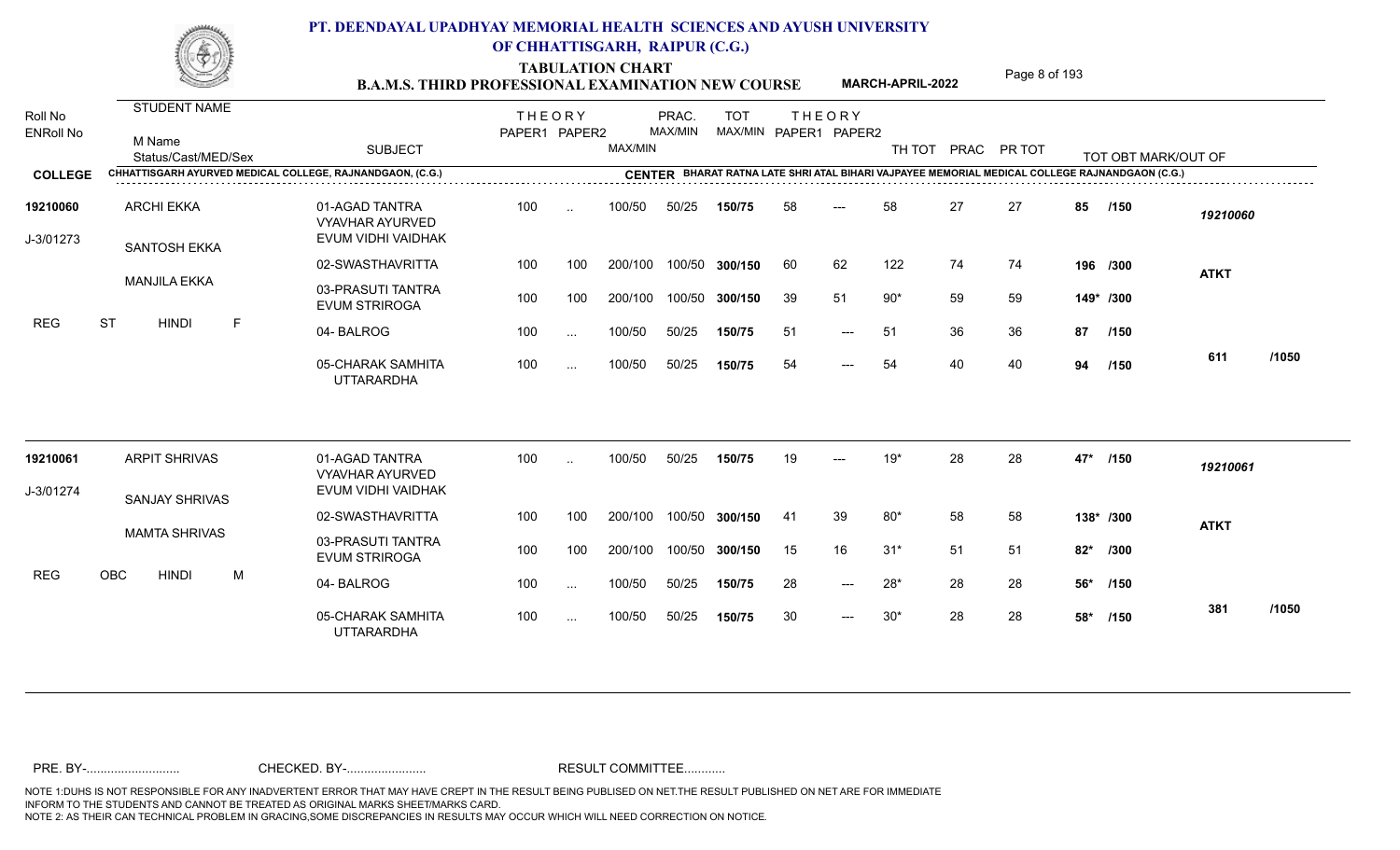TABULATION CHART<br> **TABULATION CHART B.A.M.S. THIRD PROFESSIONAL EXAMINATION NEW COURSE MARCH-APRIL-2022 Page 9 of 193** 

**MARCH-APRIL-2022**

| Roll No<br><b>ENRoll No</b> | <b>STUDENT NAME</b><br>M Name<br>Status/Cast/MED/Sex |   | <b>SUBJECT</b>                                                 | <b>THEORY</b><br>PAPER1 PAPER2 |               | MAX/MIN | PRAC.<br>MAX/MIN | <b>TOT</b>     |    | <b>THEORY</b><br>MAX/MIN PAPER1 PAPER2 | TH TOT |    | PRAC PR TOT |    | TOT OBT MARK/OUT OF                                                                            |                             |       |
|-----------------------------|------------------------------------------------------|---|----------------------------------------------------------------|--------------------------------|---------------|---------|------------------|----------------|----|----------------------------------------|--------|----|-------------|----|------------------------------------------------------------------------------------------------|-----------------------------|-------|
| <b>COLLEGE</b>              |                                                      |   | CHHATTISGARH AYURVED MEDICAL COLLEGE, RAJNANDGAON, (C.G.)      |                                |               |         |                  |                |    |                                        |        |    |             |    | CENTER BHARAT RATNA LATE SHRI ATAL BIHARI VAJPAYEE MEMORIAL MEDICAL COLLEGE RAJNANDGAON (C.G.) |                             |       |
| 19210062<br>J-3/01275       | <b>DAMINI CHANDRAKAR</b><br>POSHAN CHANDRAKAR        |   | 01-AGAD TANTRA<br><b>VYAVHAR AYURVED</b><br>EVUM VIDHI VAIDHAK | 100                            | $\cdot$ .     | 100/50  | 50/25            | 150/75         | 64 |                                        | 64     | 28 | 28          | 92 | /150                                                                                           | 19210062                    |       |
|                             |                                                      |   | 02-SWASTHAVRITTA                                               | 100                            | 100           | 200/100 |                  | 100/50 300/150 | 64 | 62                                     | 126    | 57 | 57          |    | 183 /300                                                                                       |                             |       |
|                             | <b>MADHU CHANDRAKAR</b>                              |   | 03-PRASUTI TANTRA<br><b>EVUM STRIROGA</b>                      | 100                            | 100           | 200/100 |                  | 100/50 300/150 | 43 | 53                                     | $96*$  | 60 | 60          |    | 156 /300                                                                                       | <b>PASS</b><br><b>DC 04</b> |       |
| <b>REG</b>                  | <b>OBC</b><br><b>HINDI</b>                           | F | 04-BALROG                                                      | 100                            | $\sim$ $\sim$ | 100/50  | 50/25            | 150/75         | 56 | $---$                                  | 56     | 36 | 36          | 92 | /150                                                                                           |                             |       |
|                             |                                                      |   | 05-CHARAK SAMHITA<br><b>UTTARARDHA</b>                         | 100                            | $\sim$ .      | 100/50  | 50/25            | 150/75         | 51 | $\qquad \qquad - -$                    | 51     | 40 | 40          | 91 | /150                                                                                           | 614                         | /1050 |
| 19210063                    | <b>DEEPAK KUMAR</b>                                  |   | 01-AGAD TANTRA<br><b>VYAVHAR AYURVED</b>                       | 100                            | $\ddotsc$     | 100/50  | 50/25            | 150/75         | 63 |                                        | 63     | 29 | 29          | 92 | /150                                                                                           | 19210063                    |       |
| J-3/01276                   | <b>NARESH</b>                                        |   | EVUM VIDHI VAIDHAK                                             |                                |               |         |                  |                |    |                                        |        |    |             |    |                                                                                                |                             |       |
|                             |                                                      |   | 02-SWASTHAVRITTA                                               | 100                            | 100           | 200/100 |                  | 100/50 300/150 | 53 | 55                                     | 108    | 68 | 68          |    | 176 /300                                                                                       | <b>ATKT</b>                 |       |
|                             | <b>NEETA</b>                                         |   | 03-PRASUTI TANTRA<br><b>EVUM STRIROGA</b>                      | 100                            | 100           | 200/100 |                  | 100/50 300/150 | 44 | 47                                     | $91*$  | 57 | 57          |    | 148* /300                                                                                      |                             |       |
| <b>REG</b>                  | <b>OBC</b><br><b>HINDI</b>                           | M | 04-BALROG                                                      | 100                            | $\sim$ .      | 100/50  | 50/25            | 150/75         | 46 | $---$                                  | 46*    | 28 | 28          |    | 74* /150                                                                                       |                             |       |
|                             |                                                      |   | 05-CHARAK SAMHITA<br><b>UTTARARDHA</b>                         | 100                            | $\sim$ $\sim$ | 100/50  | 50/25            | 150/75         | 50 | $---$                                  | 50     | 30 | 30          | 80 | /150                                                                                           | 570                         | /1050 |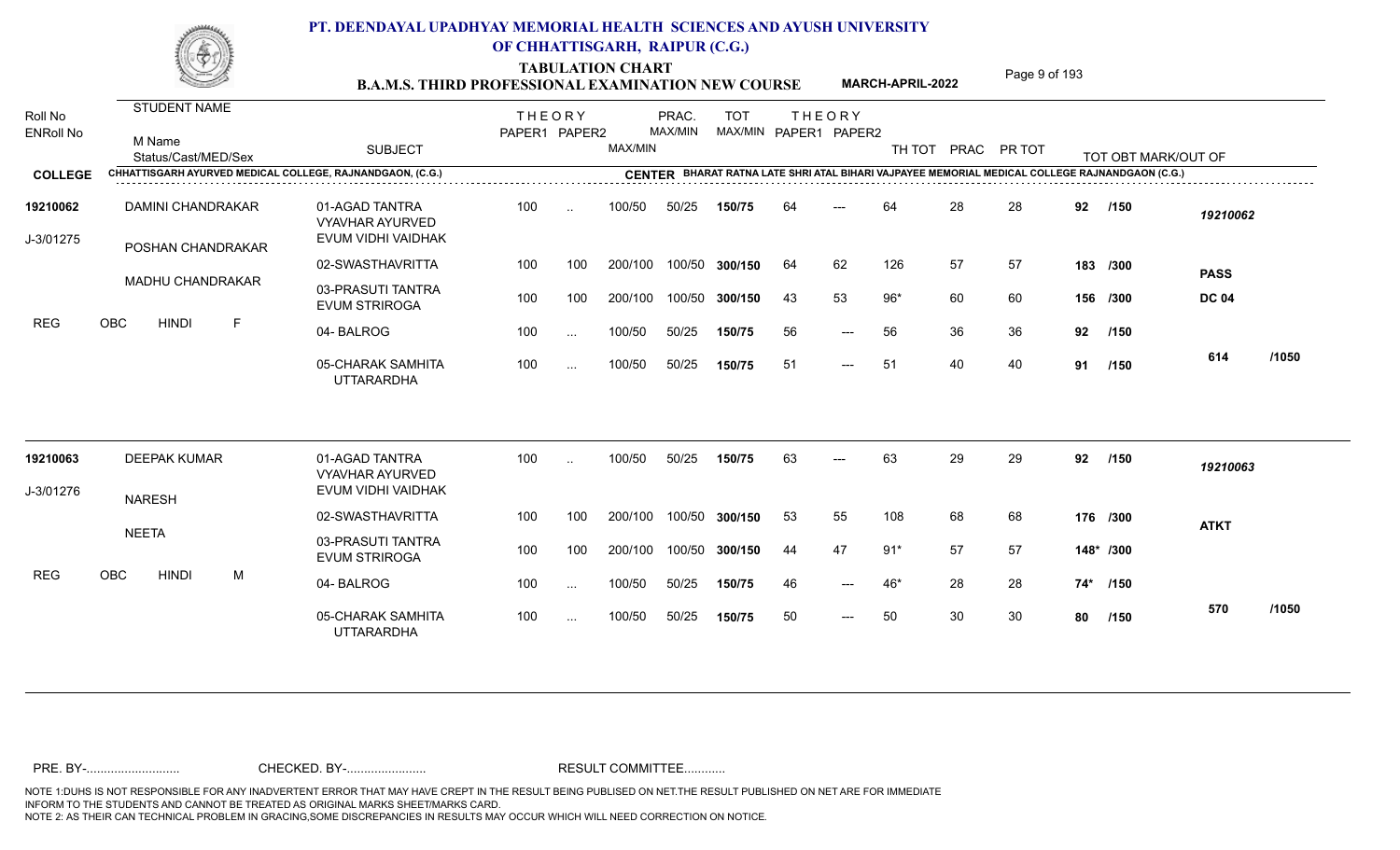TABULATION CHART<br>**B.A.M.S. THIRD PROFESSIONAL EXAMINATION NEW COURSE** MARCH-APRIL-2022 Page 10 of 193

**MARCH-APRIL-2022**

| Roll No<br><b>ENRoll No</b> | STUDENT NAME<br>M Name                                    |                                                                | <b>THEORY</b><br>PAPER1 PAPER2 |           |         | PRAC.<br>MAX/MIN | <b>TOT</b><br>MAX/MIN PAPER1 PAPER2 |    | <b>THEORY</b>       |                    |    |    |    |                                                                                                |             |       |
|-----------------------------|-----------------------------------------------------------|----------------------------------------------------------------|--------------------------------|-----------|---------|------------------|-------------------------------------|----|---------------------|--------------------|----|----|----|------------------------------------------------------------------------------------------------|-------------|-------|
|                             | Status/Cast/MED/Sex                                       | <b>SUBJECT</b>                                                 |                                |           | MAX/MIN |                  |                                     |    |                     | TH TOT PRAC PR TOT |    |    |    | TOT OBT MARK/OUT OF                                                                            |             |       |
| <b>COLLEGE</b>              | CHHATTISGARH AYURVED MEDICAL COLLEGE, RAJNANDGAON, (C.G.) |                                                                |                                |           |         |                  |                                     |    |                     |                    |    |    |    | CENTER BHARAT RATNA LATE SHRI ATAL BIHARI VAJPAYEE MEMORIAL MEDICAL COLLEGE RAJNANDGAON (C.G.) |             |       |
| 19210064<br>J-3/01277       | DEVVRAT DESHMUKH<br>CHANDRASHEKHAR                        | 01-AGAD TANTRA<br><b>VYAVHAR AYURVED</b><br>EVUM VIDHI VAIDHAK | 100                            |           | 100/50  | 50/25            | 150/75                              | 72 | $---$               | 72                 | 29 | 29 |    | 101 /150                                                                                       | 19210064    |       |
|                             | <b>DESHMIKH</b>                                           | 02-SWASTHAVRITTA                                               | 100                            | 100       | 200/100 | 100/50           | 300/150                             | 61 | 62                  | 123                | 70 | 70 |    | 193 /300                                                                                       | <b>PASS</b> |       |
|                             | PRATIBHA DESHMUKH                                         | 03-PRASUTI TANTRA<br><b>EVUM STRIROGA</b>                      | 100                            | 100       | 200/100 | 100/50           | 300/150                             | 55 | 51                  | 106                | 59 | 59 |    | 165 /300                                                                                       |             |       |
| <b>REG</b>                  | OBC<br><b>HINDI</b><br>M                                  | 04-BALROG                                                      | 100                            | $\ddotsc$ | 100/50  | 50/25            | 150/75                              | 62 | $\qquad \qquad - -$ | 62                 | 38 | 38 |    | 100 /150                                                                                       |             |       |
|                             |                                                           | 05-CHARAK SAMHITA<br><b>UTTARARDHA</b>                         | 100                            | $\cdots$  | 100/50  | 50/25            | 150/75                              | 70 | $---$               | 70                 | 39 | 39 |    | 109 /150                                                                                       | 668         | /1050 |
| 19210065                    | <b>DEVYANI RATHORE</b>                                    | 01-AGAD TANTRA<br><b>VYAVHAR AYURVED</b>                       | 100                            |           | 100/50  | 50/25            | 150/75                              | 60 |                     | 60                 | 27 | 27 | 87 | /150                                                                                           | 19210065    |       |
| J-3/01278                   | <b>SHYAM KUMAR RATHORE</b>                                | EVUM VIDHI VAIDHAK                                             |                                |           |         |                  |                                     |    |                     |                    |    |    |    |                                                                                                |             |       |
|                             |                                                           | 02-SWASTHAVRITTA                                               | 100                            | 100       | 200/100 | 100/50           | 300/150                             | 65 | 54                  | 119                | 75 | 75 |    | 194 /300                                                                                       | <b>PASS</b> |       |
|                             | SULOCHANA RATHORE                                         | 03-PRASUTI TANTRA<br><b>EVUM STRIROGA</b>                      | 100                            | 100       | 200/100 |                  | 100/50 300/150                      | 51 | 55                  | 106                | 66 | 66 |    | 172 /300                                                                                       |             |       |
| <b>REG</b>                  | <b>HINDI</b><br><b>OBC</b><br>F                           | 04-BALROG                                                      | 100                            | $\ddotsc$ | 100/50  | 50/25            | 150/75                              | 57 | $\qquad \qquad - -$ | 57                 | 30 | 30 | 87 | /150                                                                                           |             |       |
|                             |                                                           | 05-CHARAK SAMHITA<br>UTTARARDHA                                | 100                            | $\ddotsc$ | 100/50  | 50/25            | 150/75                              | 54 | ---                 | 54                 | 40 | 40 | 94 | /150                                                                                           | 634         | /1050 |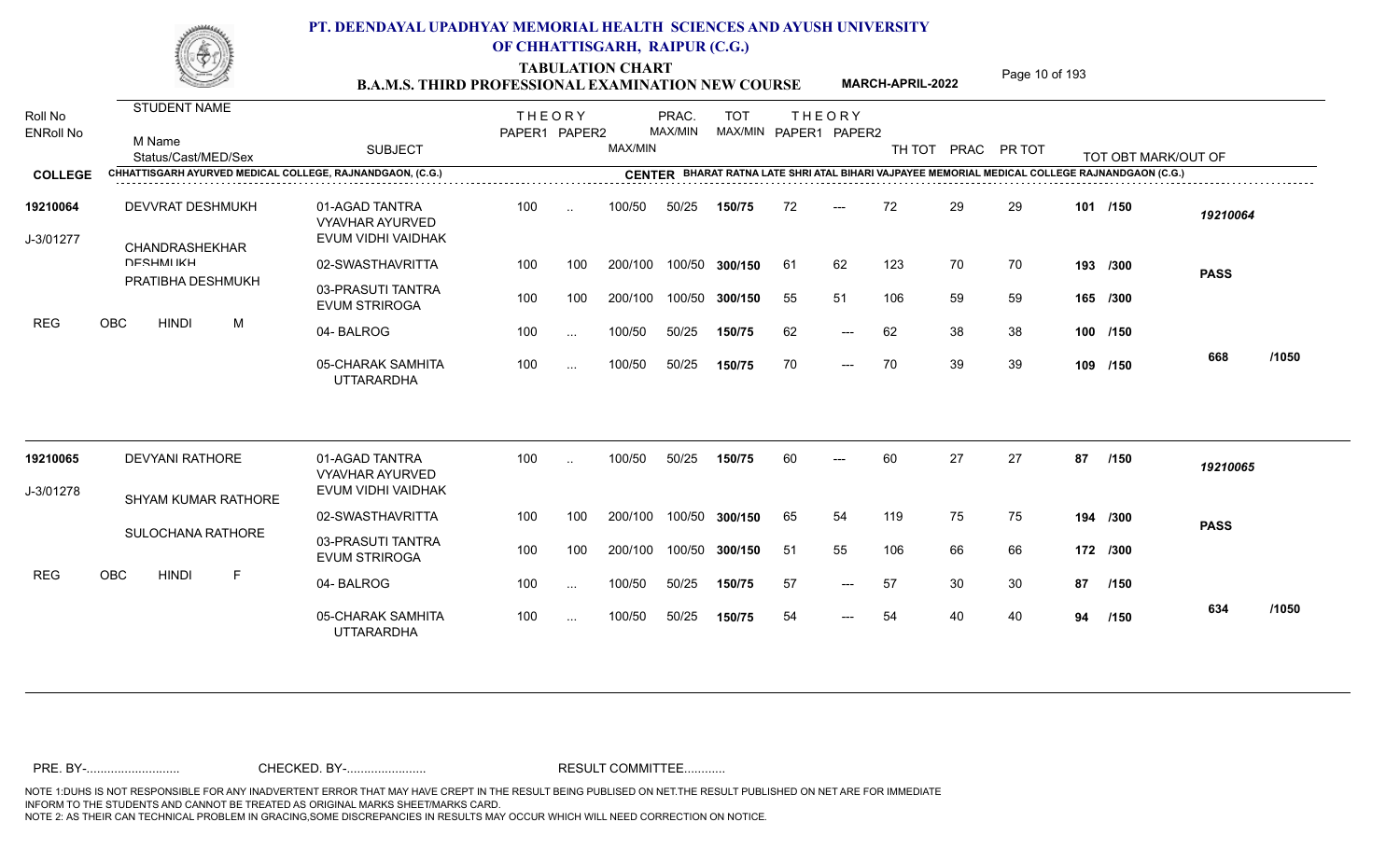**TABULATION CHART**<br> **Page 11 of 193** 

|                             |            |                                                      |   | <b>B.A.M.S. THIRD PROFESSIONAL EXAMINATION NEW COURSE</b> |                                |                      |         |                  |                |                       |                     | MARCH-APRIL-2022 |    | טטו וטוו טעטו      |       |                                                                                                |             |       |
|-----------------------------|------------|------------------------------------------------------|---|-----------------------------------------------------------|--------------------------------|----------------------|---------|------------------|----------------|-----------------------|---------------------|------------------|----|--------------------|-------|------------------------------------------------------------------------------------------------|-------------|-------|
| Roll No<br><b>ENRoll No</b> |            | <b>STUDENT NAME</b><br>M Name<br>Status/Cast/MED/Sex |   | <b>SUBJECT</b>                                            | <b>THEORY</b><br>PAPER1 PAPER2 |                      | MAX/MIN | PRAC.<br>MAX/MIN | <b>TOT</b>     | MAX/MIN PAPER1 PAPER2 | <b>THEORY</b>       |                  |    | TH TOT PRAC PR TOT |       | TOT OBT MARK/OUT OF                                                                            |             |       |
| <b>COLLEGE</b>              |            |                                                      |   | CHHATTISGARH AYURVED MEDICAL COLLEGE, RAJNANDGAON, (C.G.) |                                |                      |         |                  |                |                       |                     |                  |    |                    |       | CENTER BHARAT RATNA LATE SHRI ATAL BIHARI VAJPAYEE MEMORIAL MEDICAL COLLEGE RAJNANDGAON (C.G.) |             |       |
| 19210066                    |            | <b>DIKSHA SAHU</b>                                   |   | 01-AGAD TANTRA<br><b>VYAVHAR AYURVED</b>                  | 100                            | $\sim$               | 100/50  | 50/25            | 150/75         | 29                    | $---$               | $29*$            | 28 | 28                 | $57*$ | /150                                                                                           | 19210066    |       |
| J-3/01279                   |            | RAJESH KUMAR SAHU                                    |   | EVUM VIDHI VAIDHAK                                        |                                |                      |         |                  |                |                       |                     |                  |    |                    |       |                                                                                                |             |       |
|                             |            |                                                      |   | 02-SWASTHAVRITTA                                          | 100                            | 100                  | 200/100 |                  | 100/50 300/150 | <b>A</b>              | A                   | A                | A  | A                  | A     | /300                                                                                           | <b>ATKT</b> |       |
|                             |            | PADMSHRI SAHU                                        |   | 03-PRASUTI TANTRA<br><b>EVUM STRIROGA</b>                 | 100                            | 100                  | 200/100 |                  | 100/50 300/150 | 44                    | 45                  | $89*$            | 64 | 64                 |       | 153 /300                                                                                       |             |       |
| <b>REG</b>                  | OBC        | <b>HINDI</b>                                         | F | 04-BALROG                                                 | 100                            | $\ldots$             | 100/50  | 50/25            | 150/75         | 68                    | $\qquad \qquad - -$ | 68               | 30 | 30                 | 98    | /150                                                                                           |             |       |
|                             |            |                                                      |   | 05-CHARAK SAMHITA<br><b>UTTARARDHA</b>                    | 100                            | $\sim$ .             | 100/50  | 50/25            | 150/75         | 56                    | $\qquad \qquad - -$ | 56               | 40 | 40                 | 96    | /150                                                                                           | 404         | /1050 |
| 19210067                    |            | <b>DILRAJ SINGH BHATIA</b>                           |   | 01-AGAD TANTRA<br><b>VYAVHAR AYURVED</b>                  | 100                            | $\ddot{\phantom{a}}$ | 100/50  | 50/25            | 150/75         | 76                    | $---$               | 76               | 31 | 31                 |       | 107 /150                                                                                       | 19210067    |       |
| J-3/01280                   |            |                                                      |   | EVUM VIDHI VAIDHAK                                        |                                |                      |         |                  |                |                       |                     |                  |    |                    |       |                                                                                                |             |       |
|                             |            | TAJINDER SINGH BHATIYA                               |   | 02-SWASTHAVRITTA                                          | 100                            | 100                  | 200/100 |                  | 100/50 300/150 | -61                   | 64                  | 125              | 70 | 70                 |       | 195 /300                                                                                       | <b>PASS</b> |       |
|                             |            | SANDEEP KAUR BHATIYA                                 |   | 03-PRASUTI TANTRA<br><b>EVUM STRIROGA</b>                 | 100                            | 100                  | 200/100 |                  | 100/50 300/150 | 53                    | 54                  | 107              | 64 | 64                 |       | 171 /300                                                                                       |             |       |
| <b>REG</b>                  | <b>GEN</b> | <b>HINDI</b>                                         | M | 04-BALROG                                                 | 100                            | $\ldots$             | 100/50  | 50/25            | 150/75         | 67                    | $\qquad \qquad - -$ | 67               | 40 | 40                 |       | 107 /150                                                                                       |             |       |
|                             |            |                                                      |   | 05-CHARAK SAMHITA<br><b>UTTARARDHA</b>                    | 100                            | $\ddotsc$            | 100/50  | 50/25            | 150/75         | 61                    | $---$               | 61               | 38 | 38                 | 99    | /150                                                                                           | 679         | /1050 |
|                             |            |                                                      |   |                                                           |                                |                      |         |                  |                |                       |                     |                  |    |                    |       |                                                                                                |             |       |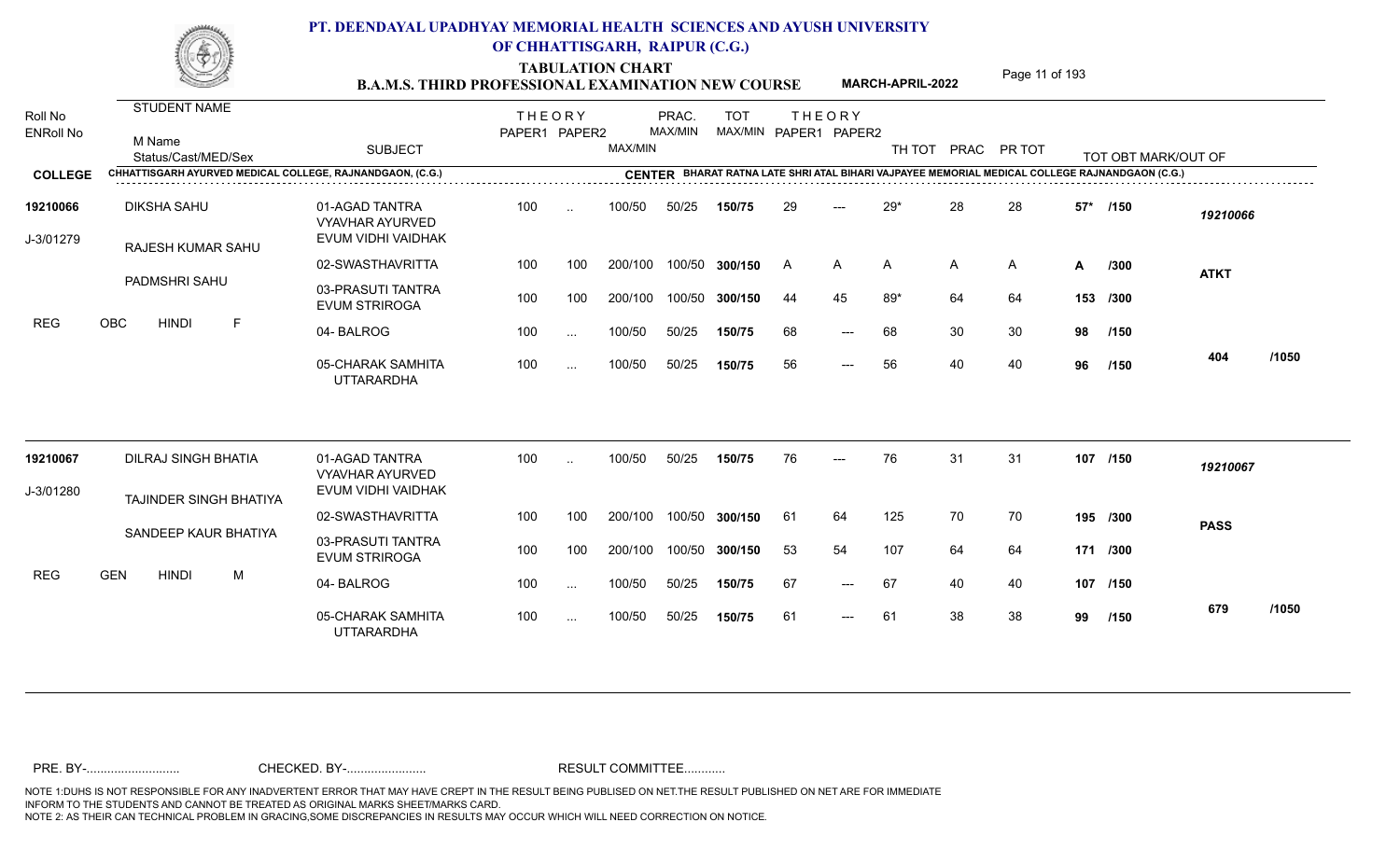TABULATION CHART<br> **TABULATION CHART** PAGE MARCH-APRIL-2022 Page 12 of 193

**MARCH-APRIL-2022**

| Roll No<br><b>ENRoll No</b><br><b>COLLEGE</b> | STUDENT NAME<br>M Name<br>Status/Cast/MED/Sex<br>CHHATTISGARH AYURVED MEDICAL COLLEGE, RAJNANDGAON, (C.G.) | <b>SUBJECT</b>                            | <b>THEORY</b><br>PAPER1 PAPER2 |               | MAX/MIN | PRAC.<br>MAX/MIN | <b>TOT</b><br>MAX/MIN PAPER1 PAPER2 |     | <b>THEORY</b> | TH TOT PRAC PR TOT |    |    |    | TOT OBT MARK/OUT OF<br>CENTER BHARAT RATNA LATE SHRI ATAL BIHARI VAJPAYEE MEMORIAL MEDICAL COLLEGE RAJNANDGAON (C.G.) |             |       |
|-----------------------------------------------|------------------------------------------------------------------------------------------------------------|-------------------------------------------|--------------------------------|---------------|---------|------------------|-------------------------------------|-----|---------------|--------------------|----|----|----|-----------------------------------------------------------------------------------------------------------------------|-------------|-------|
| 19210068                                      | <b>G LAKSHMI VAHINI</b>                                                                                    | 01-AGAD TANTRA<br><b>VYAVHAR AYURVED</b>  | 100                            | $\cdot$ .     | 100/50  | 50/25            | 150/75                              | 67  | $---$         | 67                 | 29 | 29 | 96 | /150                                                                                                                  | 19210068    |       |
| J-3/01281                                     | G V NARASIMHA RAO                                                                                          | EVUM VIDHI VAIDHAK<br>02-SWASTHAVRITTA    | 100                            | 100           | 200/100 |                  | 100/50 300/150                      | 66  | 60            | 126                | 71 | 71 |    | 197 /300                                                                                                              |             |       |
|                                               | G S RUPA DEVI                                                                                              | 03-PRASUTI TANTRA<br><b>EVUM STRIROGA</b> | 100                            | 100           | 200/100 |                  | 100/50 300/150                      | 56  | 53            | 109                | 58 | 58 |    | 167 /300                                                                                                              | <b>PASS</b> |       |
| REG                                           | OBC<br><b>HINDI</b><br>F                                                                                   | 04-BALROG                                 | 100                            | $\cdots$      | 100/50  | 50/25            | 150/75                              | 51  | $---$         | 51                 | 36 | 36 | 87 | /150                                                                                                                  |             |       |
|                                               |                                                                                                            | 05-CHARAK SAMHITA<br><b>UTTARARDHA</b>    | 100                            | $\cdots$      | 100/50  | 50/25            | 150/75                              | 53  | $---$         | 53                 | 40 | 40 | 93 | /150                                                                                                                  | 640         | /1050 |
| 19210069                                      | <b>GAYATRI</b>                                                                                             | 01-AGAD TANTRA<br><b>VYAVHAR AYURVED</b>  | 100                            | $\cdot$       | 100/50  | 50/25            | 150/75                              | 78  |               | 78                 | 28 | 28 |    | 106 /150                                                                                                              | 19210069    |       |
| J-3/01282                                     | <b>SAROJ PRAKASH</b>                                                                                       | EVUM VIDHI VAIDHAK                        |                                |               |         |                  |                                     |     |               |                    |    |    |    |                                                                                                                       |             |       |
|                                               | <b>JAL BAI</b>                                                                                             | 02-SWASTHAVRITTA                          | 100                            | 100           | 200/100 |                  | 100/50 300/150                      | 65  | 64            | 129                | 72 | 72 |    | 201 /300                                                                                                              | <b>PASS</b> |       |
|                                               |                                                                                                            | 03-PRASUTI TANTRA<br><b>EVUM STRIROGA</b> | 100                            | 100           | 200/100 |                  | 100/50 300/150                      | -51 | 58            | 109                | 66 | 66 |    | 175 /300                                                                                                              |             |       |
| <b>REG</b>                                    | OBC<br><b>HINDI</b><br>F                                                                                   | 04-BALROG                                 | 100                            | $\sim$        | 100/50  | 50/25            | 150/75                              | 64  | $---$         | 64                 | 38 | 38 |    | 102 /150                                                                                                              |             |       |
|                                               |                                                                                                            | 05-CHARAK SAMHITA<br><b>UTTARARDHA</b>    | 100                            | $\sim$ $\sim$ | 100/50  | 50/25            | 150/75                              | 62  | $---$         | 62                 | 40 | 40 |    | 102 /150                                                                                                              | 686         | /1050 |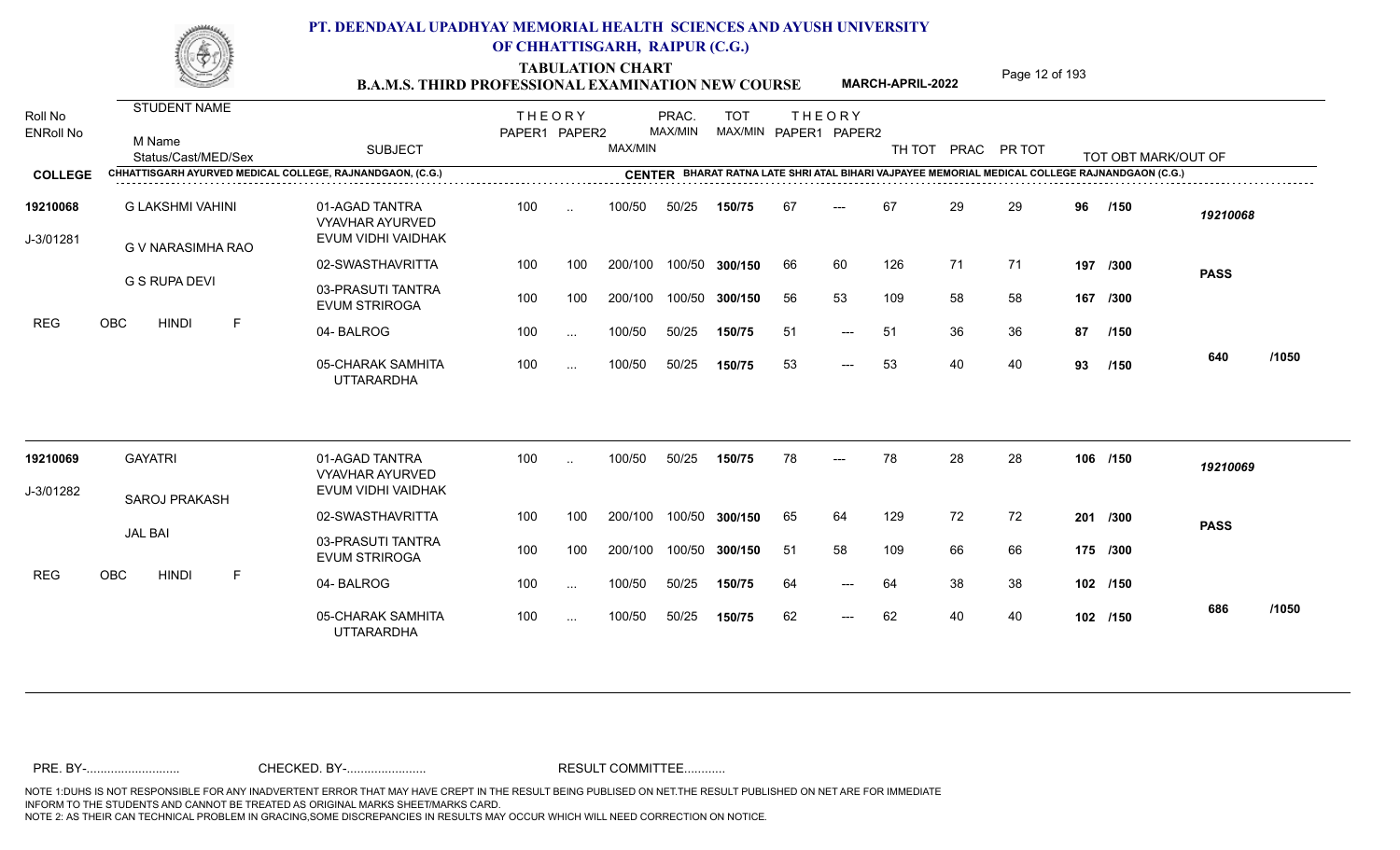TABULATION CHART<br> **TABULATION CHART B.A.M.S. THIRD PROFESSIONAL EXAMINATION NEW COURSE MARCH-APRIL-2022 Page 13 of 193** 

**MARCH-APRIL-2022**

| Roll No<br><b>ENRoll No</b> | STUDENT NAME<br>M Name<br>Status/Cast/MED/Sex             | <b>SUBJECT</b>                                                 | <b>THEORY</b><br>PAPER1 PAPER2 |           | MAX/MIN | PRAC.<br>MAX/MIN | <b>TOT</b>     |     | <b>THEORY</b><br>MAX/MIN PAPER1 PAPER2 |     |    | TH TOT PRAC PR TOT |    | TOT OBT MARK/OUT OF                                                                            |             |       |
|-----------------------------|-----------------------------------------------------------|----------------------------------------------------------------|--------------------------------|-----------|---------|------------------|----------------|-----|----------------------------------------|-----|----|--------------------|----|------------------------------------------------------------------------------------------------|-------------|-------|
| <b>COLLEGE</b>              | CHHATTISGARH AYURVED MEDICAL COLLEGE, RAJNANDGAON, (C.G.) |                                                                |                                |           |         |                  |                |     |                                        |     |    |                    |    | CENTER BHARAT RATNA LATE SHRI ATAL BIHARI VAJPAYEE MEMORIAL MEDICAL COLLEGE RAJNANDGAON (C.G.) |             |       |
| 19210071<br>J-3/01284       | <b>ISHITA NASHINE</b><br><b>DILIP NASHINE</b>             | 01-AGAD TANTRA<br><b>VYAVHAR AYURVED</b><br>EVUM VIDHI VAIDHAK | 100                            | $\ddotsc$ | 100/50  | 50/25            | 150/75         | 70  | $---$                                  | 70  | 29 | 29                 | 99 | /150                                                                                           | 19210071    |       |
|                             |                                                           | 02-SWASTHAVRITTA                                               | 100                            | 100       | 200/100 |                  | 100/50 300/150 | 64  | 60                                     | 124 | 72 | 72                 |    | 196 /300                                                                                       | <b>PASS</b> |       |
|                             | PRERNA NASHINE                                            | 03-PRASUTI TANTRA<br><b>EVUM STRIROGA</b>                      | 100                            | 100       | 200/100 |                  | 100/50 300/150 | 54  | 58                                     | 112 | 70 | 70                 |    | 182 /300                                                                                       |             |       |
| <b>REG</b>                  | OBC<br><b>HINDI</b><br>$\mathsf{F}$                       | 04-BALROG                                                      | 100                            | $\cdots$  | 100/50  | 50/25            | 150/75         | 65  | ---                                    | 65  | 29 | 29                 | 94 | /150                                                                                           |             |       |
|                             |                                                           | 05-CHARAK SAMHITA<br><b>UTTARARDHA</b>                         | 100                            | $\cdots$  | 100/50  | 50/25            | 150/75         | 51  | $---$                                  | 51  | 38 | 38                 | 89 | /150                                                                                           | 660         | /1050 |
| 19210072                    | KATYAYANI RAYSAGAR                                        | 01-AGAD TANTRA<br><b>VYAVHAR AYURVED</b>                       | 100                            |           | 100/50  | 50/25            | 150/75         | 57  |                                        | 57  | 28 | 28                 | 85 | /150                                                                                           | 19210072    |       |
| J-3/01285                   | <b>SHYAM SWAROOP</b>                                      | EVUM VIDHI VAIDHAK                                             |                                |           |         |                  |                |     |                                        |     |    |                    |    |                                                                                                |             |       |
|                             |                                                           | 02-SWASTHAVRITTA                                               | 100                            | 100       | 200/100 |                  | 100/50 300/150 | 63  | 60                                     | 123 | 73 | 73                 |    | 196 /300                                                                                       | <b>PASS</b> |       |
|                             | <b>GANESHI BAI</b>                                        | 03-PRASUTI TANTRA<br><b>EVUM STRIROGA</b>                      | 100                            | 100       | 200/100 |                  | 100/50 300/150 | -47 | 53                                     | 100 | 58 | 58                 |    | 158 /300                                                                                       |             |       |
| <b>REG</b>                  | OBC<br><b>HINDI</b><br>F                                  | 04-BALROG                                                      | 100                            | $\sim$    | 100/50  | 50/25            | 150/75         | 53  | $---$                                  | 53  | 35 | 35                 | 88 | /150                                                                                           |             |       |
|                             |                                                           | 05-CHARAK SAMHITA<br><b>UTTARARDHA</b>                         | 100                            | $\sim$    | 100/50  | 50/25            | 150/75         | 51  | ---                                    | 51  | 37 | 37                 | 88 | /150                                                                                           | 615         | /1050 |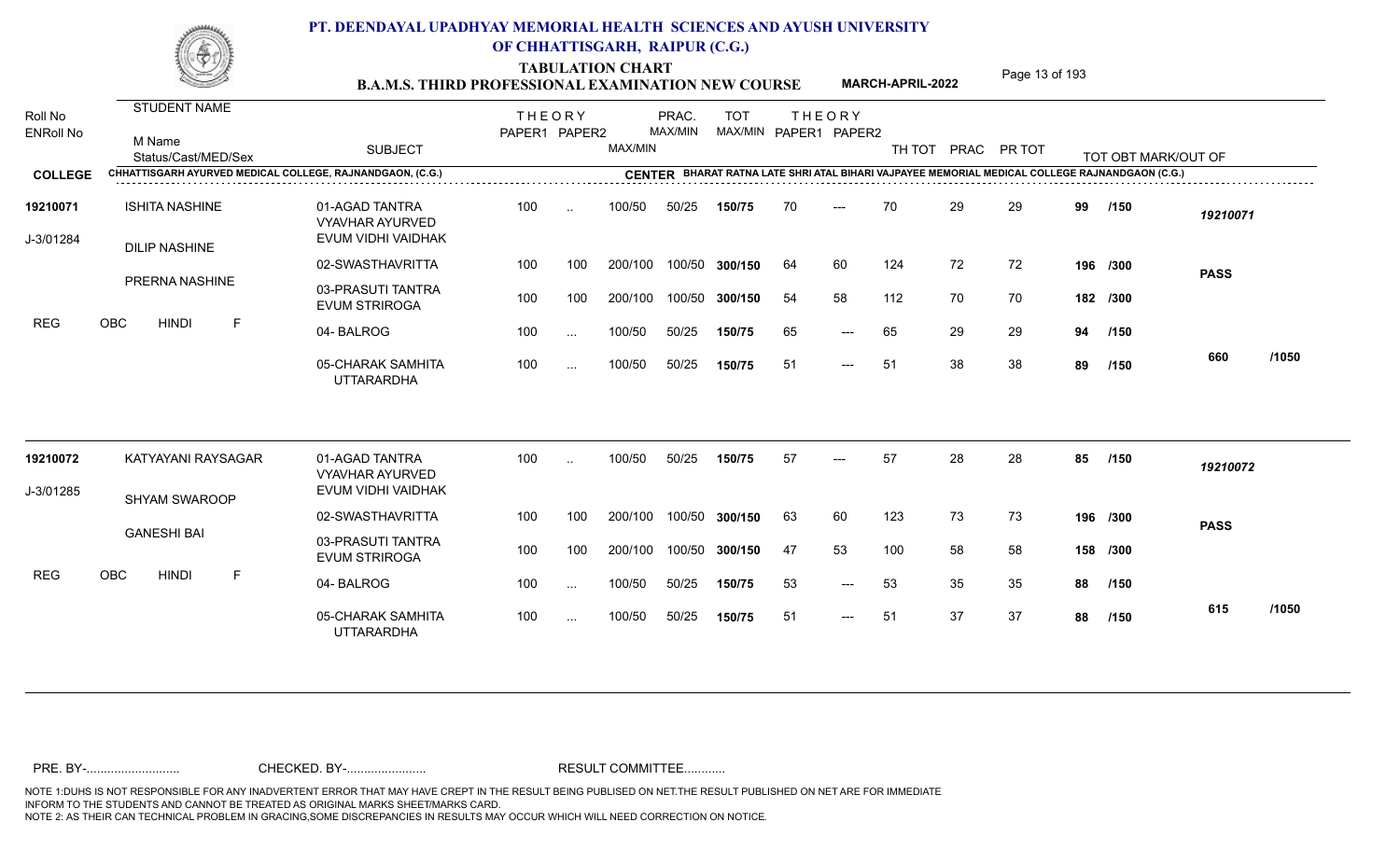TABULATION CHART<br>**B.A.M.S. THIRD PROFESSIONAL EXAMINATION NEW COURSE** MARCH-APRIL-2022 Page 14 of 193

**MARCH-APRIL-2022**

| Roll No<br><b>ENRoll No</b> | STUDENT NAME<br>M Name<br>Status/Cast/MED/Sex             | <b>SUBJECT</b>                                                 | <b>THEORY</b><br>PAPER1 PAPER2 |               | MAX/MIN | PRAC.<br>MAX/MIN | <b>TOT</b>     |    | <b>THEORY</b><br>MAX/MIN PAPER1 PAPER2 | TH TOT |    | PRAC PR TOT |    | TOT OBT MARK/OUT OF                                                                            |             |       |
|-----------------------------|-----------------------------------------------------------|----------------------------------------------------------------|--------------------------------|---------------|---------|------------------|----------------|----|----------------------------------------|--------|----|-------------|----|------------------------------------------------------------------------------------------------|-------------|-------|
| <b>COLLEGE</b>              | CHHATTISGARH AYURVED MEDICAL COLLEGE, RAJNANDGAON, (C.G.) |                                                                |                                |               |         |                  |                |    |                                        |        |    |             |    | CENTER BHARAT RATNA LATE SHRI ATAL BIHARI VAJPAYEE MEMORIAL MEDICAL COLLEGE RAJNANDGAON (C.G.) |             |       |
| 19210073<br>J-3/01286       | KAVYA UPADHYAY<br>JAGATPAL UPADHYAY                       | 01-AGAD TANTRA<br><b>VYAVHAR AYURVED</b><br>EVUM VIDHI VAIDHAK | 100                            | $\ddotsc$     | 100/50  | 50/25            | 150/75         | 74 | $---$                                  | 74     | 29 | 29          |    | 103 /150                                                                                       | 19210073    |       |
|                             |                                                           | 02-SWASTHAVRITTA                                               | 100                            | 100           | 200/100 |                  | 100/50 300/150 | 67 | 70                                     | 137    | 74 | 74          |    | 211 /300                                                                                       | <b>PASS</b> |       |
|                             | KAVITA UPADHYAY                                           | 03-PRASUTI TANTRA<br><b>EVUM STRIROGA</b>                      | 100                            | 100           | 200/100 |                  | 100/50 300/150 | 61 | 57                                     | 118    | 69 | 69          |    | 187 /300                                                                                       |             |       |
| <b>REG</b>                  | <b>GEN</b><br><b>HINDI</b><br>F                           | 04-BALROG                                                      | 100                            | $\ldots$      | 100/50  | 50/25            | 150/75         | 70 | $\qquad \qquad - -$                    | 70     | 38 | 38          |    | 108 /150                                                                                       |             |       |
|                             |                                                           | 05-CHARAK SAMHITA<br><b>UTTARARDHA</b>                         | 100                            | $\ldots$      | 100/50  | 50/25            | 150/75         | 68 | $\qquad \qquad - -$                    | 68     | 40 | 40          |    | 108 /150                                                                                       | 717         | /1050 |
| 19210075                    | KHUSHBOO IZARDAR                                          | 01-AGAD TANTRA<br><b>VYAVHAR AYURVED</b>                       | 100                            | $\ddotsc$     | 100/50  | 50/25            | 150/75         | 63 | $---$                                  | 63     | 31 | 31          | 94 | /150                                                                                           | 19210075    |       |
| J-3/01288                   | AJAY IZARDAR                                              | EVUM VIDHI VAIDHAK                                             |                                |               |         |                  |                |    |                                        |        |    |             |    |                                                                                                |             |       |
|                             |                                                           | 02-SWASTHAVRITTA                                               | 100                            | 100           | 200/100 |                  | 100/50 300/150 | 58 | 64                                     | 122    | 69 | 69          |    | 191 /300                                                                                       | <b>PASS</b> |       |
|                             | KIRAN IZARDAR                                             | 03-PRASUTI TANTRA<br><b>EVUM STRIROGA</b>                      | 100                            | 100           | 200/100 |                  | 100/50 300/150 | 54 | 50                                     | 104    | 71 | 71          |    | 175 /300                                                                                       |             |       |
| <b>REG</b>                  | OBC<br><b>HINDI</b><br>F                                  | 04-BALROG                                                      | 100                            | $\sim$ .      | 100/50  | 50/25            | 150/75         | 68 | $\qquad \qquad - -$                    | 68     | 36 | 36          |    | 104 /150                                                                                       |             |       |
|                             |                                                           | 05-CHARAK SAMHITA<br><b>UTTARARDHA</b>                         | 100                            | $\sim$ $\sim$ | 100/50  | 50/25            | 150/75         | 52 | $---$                                  | 52     | 36 | 36          | 88 | /150                                                                                           | 652         | /1050 |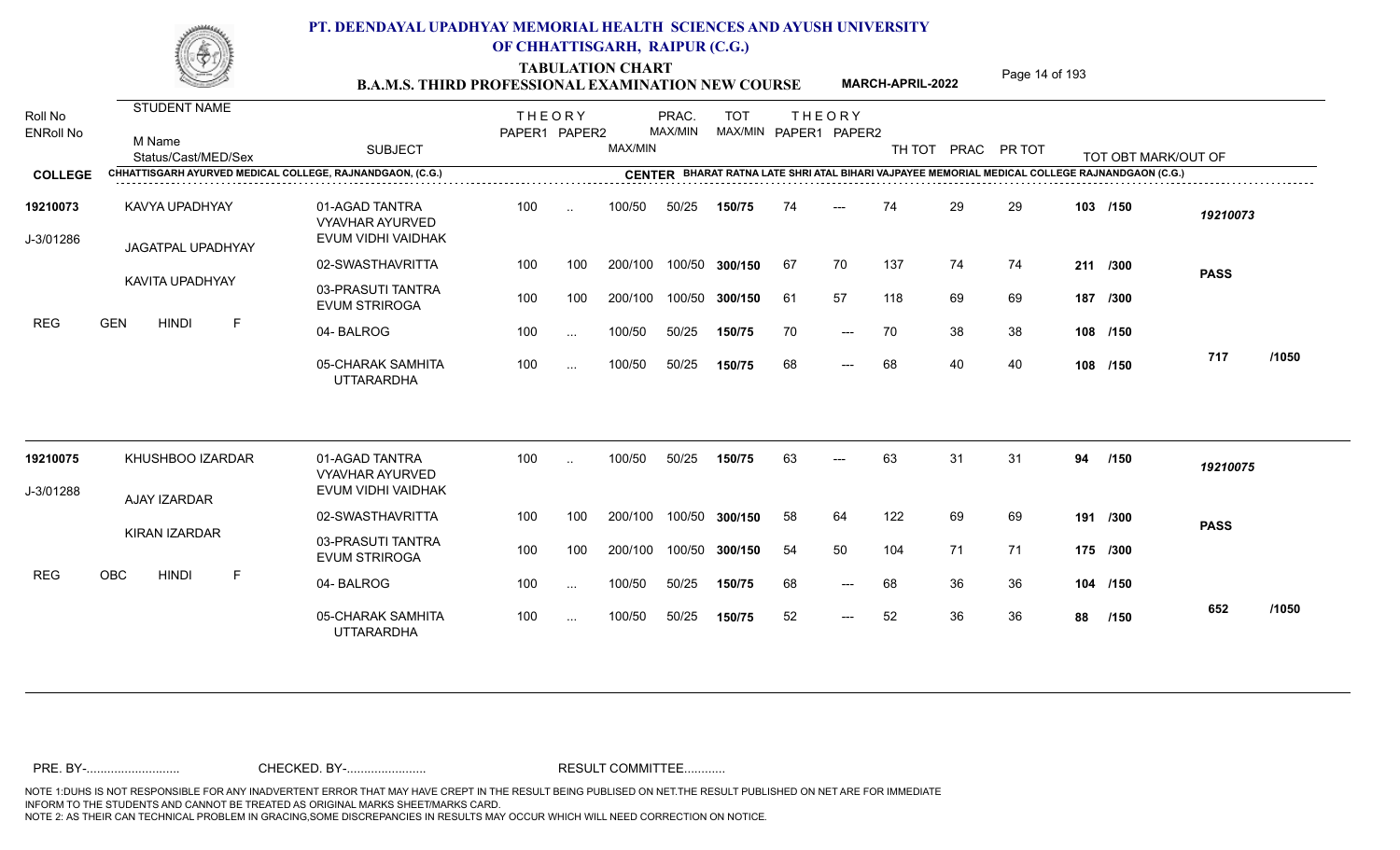TABULATION CHART<br> **TABULATION CHART B.A.M.S. THIRD PROFESSIONAL EXAMINATION NEW COURSE** MARCH-APRIL-2022

**MARCH-APRIL-2022**

| Roll No<br><b>ENRoll No</b> | STUDENT NAME<br>M Name<br>Status/Cast/MED/Sex |   | <b>SUBJECT</b><br>CHHATTISGARH AYURVED MEDICAL COLLEGE, RAJNANDGAON, (C.G.) | <b>THEORY</b><br>PAPER1 PAPER2 |               | MAX/MIN | PRAC.<br>MAX/MIN | <b>TOT</b><br>MAX/MIN PAPER1 PAPER2 |    | <b>THEORY</b> | TH TOT |    | PRAC PR TOT |     | TOT OBT MARK/OUT OF                                                                            |             |       |
|-----------------------------|-----------------------------------------------|---|-----------------------------------------------------------------------------|--------------------------------|---------------|---------|------------------|-------------------------------------|----|---------------|--------|----|-------------|-----|------------------------------------------------------------------------------------------------|-------------|-------|
| <b>COLLEGE</b>              |                                               |   |                                                                             |                                |               |         |                  |                                     |    |               |        |    |             |     | CENTER BHARAT RATNA LATE SHRI ATAL BIHARI VAJPAYEE MEMORIAL MEDICAL COLLEGE RAJNANDGAON (C.G.) |             |       |
| 19210076<br>J-3/01289       | <b>LAVEENA BAGHEL</b><br>NETRAM BAGHEL        |   | 01-AGAD TANTRA<br><b>VYAVHAR AYURVED</b><br>EVUM VIDHI VAIDHAK              | 100                            | $\ddotsc$     | 100/50  | 50/25            | 150/75                              | 32 | $---$         | $32*$  | 27 | 27          | 59* | /150                                                                                           | 19210076    |       |
|                             |                                               |   | 02-SWASTHAVRITTA                                                            | 100                            | 100           | 200/100 |                  | 100/50 300/150                      | 64 | 50            | 114    | 62 | 62          |     | 176 /300                                                                                       | <b>ATKT</b> |       |
|                             | <b>NIRA BAGHEL</b>                            |   | 03-PRASUTI TANTRA<br><b>EVUM STRIROGA</b>                                   | 100                            | 100           | 200/100 |                  | 100/50 300/150                      | 39 | 44            | $83*$  | 59 | 59          |     | 142* /300                                                                                      |             |       |
| <b>REG</b>                  | SC<br><b>HINDI</b>                            | F | 04-BALROG                                                                   | 100                            | $\cdots$      | 100/50  | 50/25            | 150/75                              | 46 | ---           | 46*    | 28 | 28          |     | 74* /150                                                                                       |             |       |
|                             |                                               |   | 05-CHARAK SAMHITA<br><b>UTTARARDHA</b>                                      | 100                            | $\cdots$      | 100/50  | 50/25            | 150/75                              | 51 | $---$         | 51     | 31 | 31          | 82  | /150                                                                                           | 533         | /1050 |
| 19210077                    | <b>LEENA JAIN</b>                             |   | 01-AGAD TANTRA<br><b>VYAVHAR AYURVED</b>                                    | 100                            | $\cdot$ .     | 100/50  | 50/25            | 150/75                              | 65 |               | 65     | 32 | 32          | 97  | /150                                                                                           | 19210077    |       |
| J-3/01290                   | <b>SURESH JAIN</b>                            |   | EVUM VIDHI VAIDHAK                                                          |                                |               |         |                  |                                     |    |               |        |    |             |     |                                                                                                |             |       |
|                             |                                               |   | 02-SWASTHAVRITTA                                                            | 100                            | 100           | 200/100 |                  | 100/50 300/150                      | 66 | 66            | 132    | 66 | 66          |     | 198 /300                                                                                       | <b>PASS</b> |       |
|                             | <b>MAMTA JAIN</b>                             |   | 03-PRASUTI TANTRA<br><b>EVUM STRIROGA</b>                                   | 100                            | 100           | 200/100 |                  | 100/50 300/150                      | 57 | 55            | 112    | 69 | 69          |     | 181 /300                                                                                       |             |       |
| <b>REG</b>                  | <b>GEN</b><br><b>HINDI</b>                    | F | 04-BALROG                                                                   | 100                            | $\sim$        | 100/50  | 50/25            | 150/75                              | 65 | $---$         | 65     | 39 | 39          |     | 104 /150                                                                                       |             |       |
|                             |                                               |   | 05-CHARAK SAMHITA<br><b>UTTARARDHA</b>                                      | 100                            | $\sim$ $\sim$ | 100/50  | 50/25            | 150/75                              | 77 | $---$         | 77     | 40 | 40          |     | 117 /150                                                                                       | 697         | /1050 |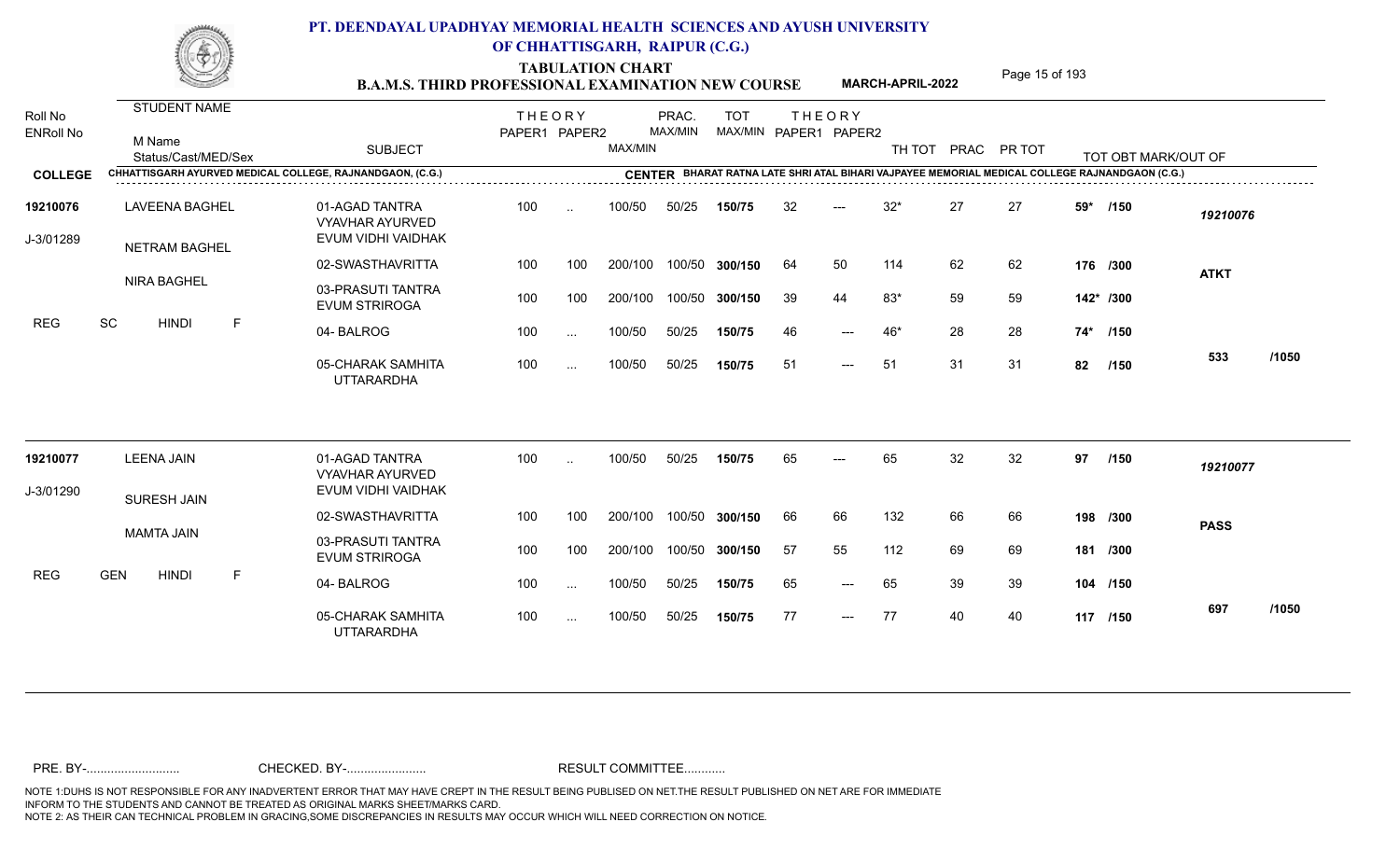TABULATION CHART<br> **TABULATION CHART** PAGE MARCH-APRIL-2022 Page 16 of 193

**MARCH-APRIL-2022**

| Roll No<br><b>ENRoll No</b> | <b>STUDENT NAME</b><br>M Name<br>Status/Cast/MED/Sex |   | <b>SUBJECT</b>                                                 | <b>THEORY</b><br>PAPER1 PAPER2 |           | MAX/MIN | PRAC.<br>MAX/MIN | <b>TOT</b>     |     | <b>THEORY</b><br>MAX/MIN PAPER1 PAPER2 | TH TOT | PRAC PR TOT |    |     | TOT OBT MARK/OUT OF                                                                            |             |       |
|-----------------------------|------------------------------------------------------|---|----------------------------------------------------------------|--------------------------------|-----------|---------|------------------|----------------|-----|----------------------------------------|--------|-------------|----|-----|------------------------------------------------------------------------------------------------|-------------|-------|
| <b>COLLEGE</b>              |                                                      |   | CHHATTISGARH AYURVED MEDICAL COLLEGE, RAJNANDGAON, (C.G.)      |                                |           |         |                  |                |     |                                        |        |             |    |     | CENTER BHARAT RATNA LATE SHRI ATAL BIHARI VAJPAYEE MEMORIAL MEDICAL COLLEGE RAJNANDGAON (C.G.) |             |       |
| 19210078<br>J-3/01291       | <b>MANOJ KUMAR</b><br><b>BHUNESHWAR</b>              |   | 01-AGAD TANTRA<br><b>VYAVHAR AYURVED</b><br>EVUM VIDHI VAIDHAK | 100                            | $\ddotsc$ | 100/50  | 50/25            | 150/75         | 50  | $---$                                  | 50     | 30          | 30 | 80  | /150                                                                                           | 19210078    |       |
|                             |                                                      |   | 02-SWASTHAVRITTA                                               | 100                            | 100       | 200/100 |                  | 100/50 300/150 | 56  | 54                                     | 110    | 65          | 65 |     | 175 /300                                                                                       | <b>ATKT</b> |       |
|                             | <b>GODAVARI</b>                                      |   | 03-PRASUTI TANTRA<br><b>EVUM STRIROGA</b>                      | 100                            | 100       | 200/100 |                  | 100/50 300/150 | 47  | 51                                     | $98*$  | 55          | 55 |     | 153 /300                                                                                       |             |       |
| <b>REG</b>                  | <b>OBC</b><br><b>HINDI</b>                           | M | 04-BALROG                                                      | 100                            | $\sim$    | 100/50  | 50/25            | 150/75         | 41  | $---$                                  | $41*$  | 31          | 31 |     | 72* /150                                                                                       |             |       |
|                             |                                                      |   | 05-CHARAK SAMHITA<br><b>UTTARARDHA</b>                         | 100                            | $\sim$    | 100/50  | 50/25            | 150/75         | 53  | $---$                                  | 53     | 29          | 29 | 82  | /150                                                                                           | 562         | /1050 |
| 19210079                    | <b>MEGHA SINGH</b>                                   |   | 01-AGAD TANTRA<br><b>VYAVHAR AYURVED</b>                       | 100                            | $\sim$    | 100/50  | 50/25            | 150/75         | 64  | $---$                                  | 64     | 28          | 28 | 92  | /150                                                                                           | 19210079    |       |
| J-3/01292                   | RAMASHANKAR                                          |   | EVUM VIDHI VAIDHAK                                             |                                |           |         |                  |                |     |                                        |        |             |    |     |                                                                                                |             |       |
|                             |                                                      |   | 02-SWASTHAVRITTA                                               | 100                            | 100       | 200/100 |                  | 100/50 300/150 | 66  | 65                                     | 131    | 66          | 66 | 197 | /300                                                                                           | <b>PASS</b> |       |
|                             | <b>SUNITA</b>                                        |   | 03-PRASUTI TANTRA<br><b>EVUM STRIROGA</b>                      | 100                            | 100       | 200/100 |                  | 100/50 300/150 | -51 | 53                                     | 104    | 65          | 65 |     | 169 /300                                                                                       |             |       |
| <b>REG</b>                  | <b>GEN</b><br><b>HINDI</b>                           | F | 04-BALROG                                                      | 100                            | $\sim$    | 100/50  | 50/25            | 150/75         | 67  | $\qquad \qquad - -$                    | 67     | 34          | 34 |     | 101 /150                                                                                       |             |       |
|                             |                                                      |   | 05-CHARAK SAMHITA<br><b>UTTARARDHA</b>                         | 100                            | $\cdots$  | 100/50  | 50/25            | 150/75         | 63  | $---$                                  | 63     | 40          | 40 |     | 103 /150                                                                                       | 662         | /1050 |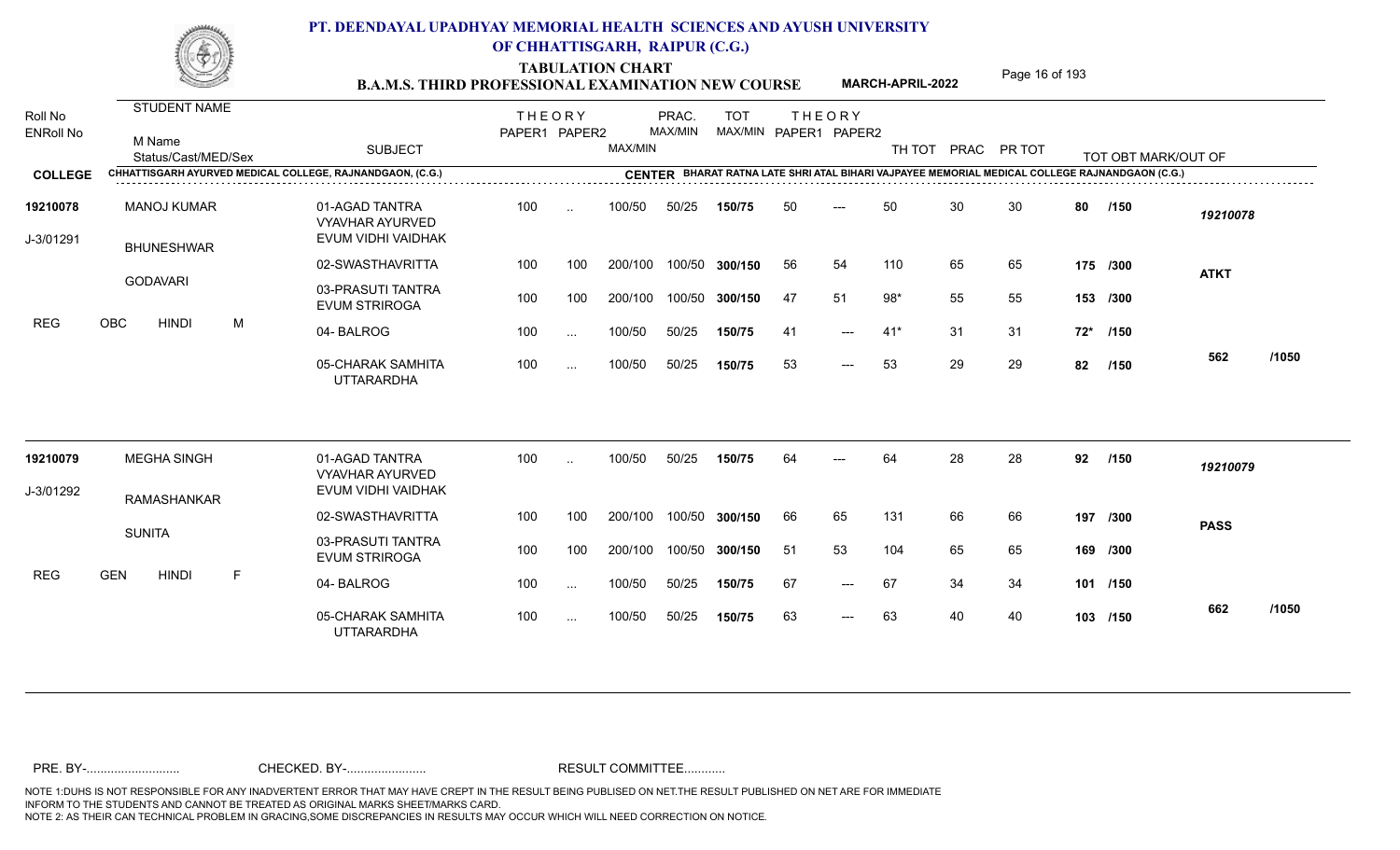TABULATION CHART<br>**B.A.M.S. THIRD PROFESSIONAL EXAMINATION NEW COURSE** MARCH-APRIL-2022 Page 17 of 193

**MARCH-APRIL-2022**

| Roll No<br><b>ENRoll No</b> | <b>STUDENT NAME</b><br>M Name<br>Status/Cast/MED/Sex |   | <b>SUBJECT</b>                                                 | <b>THEORY</b><br>PAPER1 PAPER2 |               | MAX/MIN | PRAC.<br>MAX/MIN | <b>TOT</b><br>MAX/MIN PAPER1 PAPER2 |     | <b>THEORY</b> | TH TOT |    | PRAC PR TOT |     | TOT OBT MARK/OUT OF |             |       |
|-----------------------------|------------------------------------------------------|---|----------------------------------------------------------------|--------------------------------|---------------|---------|------------------|-------------------------------------|-----|---------------|--------|----|-------------|-----|---------------------|-------------|-------|
| <b>COLLEGE</b>              |                                                      |   | CHHATTISGARH AYURVED MEDICAL COLLEGE, RAJNANDGAON, (C.G.)      |                                |               |         |                  |                                     |     |               |        |    |             |     |                     |             |       |
| 19210080<br>J-3/01293       | <b>MOUSAMI</b><br><b>CHANDRABHAN SINGH</b>           |   | 01-AGAD TANTRA<br><b>VYAVHAR AYURVED</b><br>EVUM VIDHI VAIDHAK | 100                            | $\ddotsc$     | 100/50  | 50/25            | 150/75                              | 41  | $---$         | $41*$  | 29 | 29          | 70* | /150                | 19210080    |       |
|                             |                                                      |   | 02-SWASTHAVRITTA                                               | 100                            | 100           | 200/100 |                  | 100/50 300/150                      | 62  | 42            | 104    | 68 | 68          |     | 172 /300            | <b>ATKT</b> |       |
|                             | <b>REWATI</b>                                        |   | 03-PRASUTI TANTRA<br><b>EVUM STRIROGA</b>                      | 100                            | 100           | 200/100 |                  | 100/50 300/150                      | -47 | 53            | 100    | 63 | 63          |     | 163 /300            |             |       |
| <b>REG</b>                  | SC<br><b>HINDI</b>                                   | E | 04-BALROG                                                      | 100                            | $\sim$        | 100/50  | 50/25            | 150/75                              | 52  | $---$         | 52     | 30 | 30          | 82  | /150                |             |       |
|                             |                                                      |   | 05-CHARAK SAMHITA<br><b>UTTARARDHA</b>                         | 100                            | $\cdots$      | 100/50  | 50/25            | 150/75                              | 61  | $---$         | 61     | 36 | 36          | 97  | /150                | 584         | /1050 |
| 19210081                    | MUKESH KUMAR GUPTA                                   |   | 01-AGAD TANTRA<br><b>VYAVHAR AYURVED</b>                       | 100                            | $\ddotsc$     | 100/50  | 50/25            | 150/75                              | 28  |               | $28*$  | 28 | 28          | 56* | /150                | 19210081    |       |
| J-3/01294                   | <b>RAM KUMAR GUPTA</b>                               |   | EVUM VIDHI VAIDHAK                                             |                                |               |         |                  |                                     |     |               |        |    |             |     |                     |             |       |
|                             |                                                      |   | 02-SWASTHAVRITTA                                               | 100                            | 100           | 200/100 | 100/50           | 300/150                             | 55  | 57            | 112    | 58 | 58          |     | 170 /300            | <b>ATKT</b> |       |
|                             | SARITA DEVI                                          |   | 03-PRASUTI TANTRA<br><b>EVUM STRIROGA</b>                      | 100                            | 100           | 200/100 |                  | 100/50 300/150                      | 45  | 46            | $91*$  | 71 | 71          |     | 162 /300            |             |       |
| <b>REG</b>                  | OBC<br><b>HINDI</b>                                  | M | 04-BALROG                                                      | 100                            | $\ddotsc$     | 100/50  | 50/25            | 150/75                              | 50  | $---$         | 50     | 31 | 31          | 81  | /150                |             |       |
|                             |                                                      |   | 05-CHARAK SAMHITA<br><b>UTTARARDHA</b>                         | 100                            | $\sim$ $\sim$ | 100/50  | 50/25            | 150/75                              | 59  | $---$         | 59     | 28 | 28          | 87  | /150                | 556         | /1050 |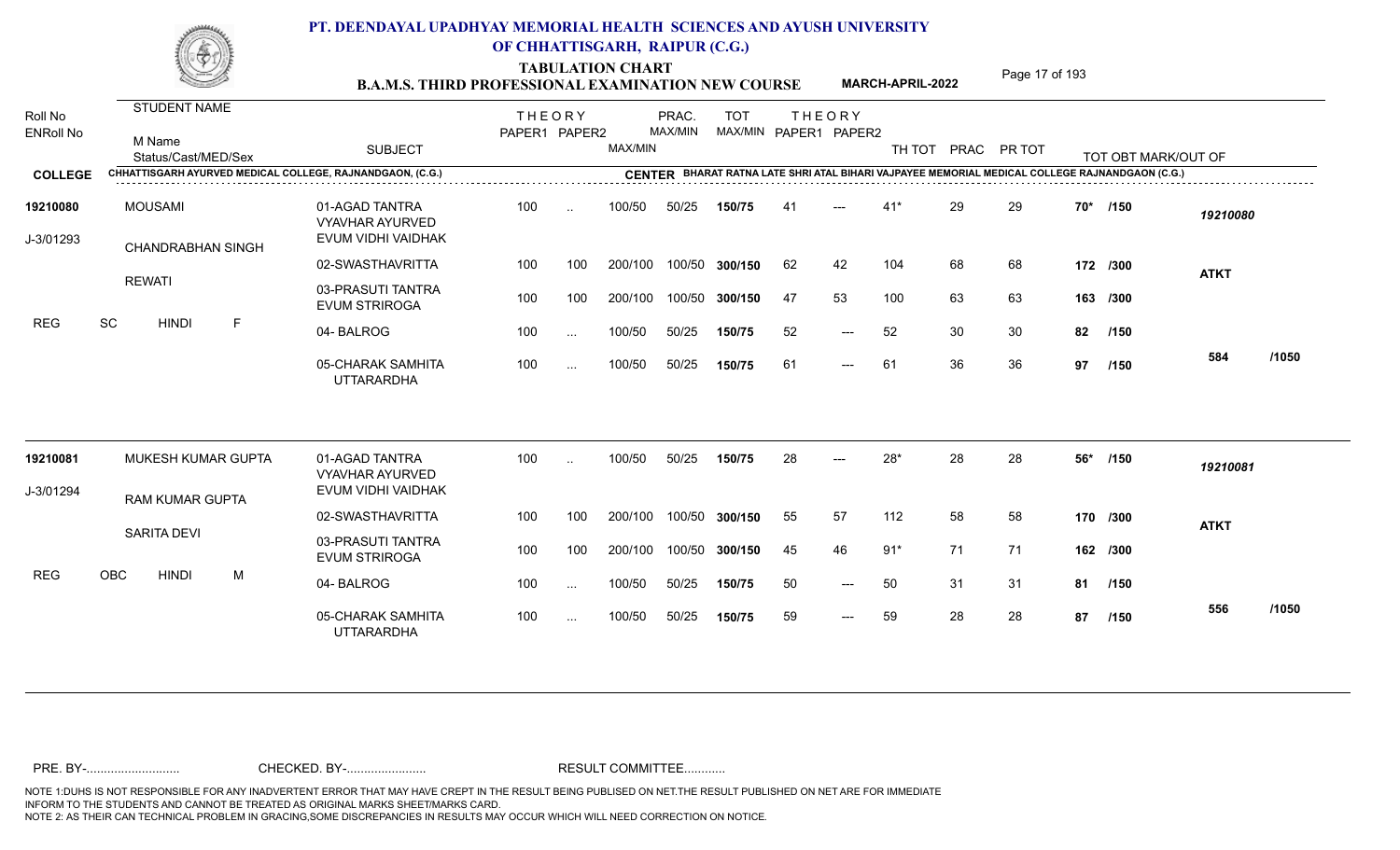TABULATION CHART<br> **TABULATION CHART** PAGE MARCH-APRIL-2022 Page 18 of 193

**MARCH-APRIL-2022**

| Roll No<br><b>ENRoll No</b> | STUDENT NAME<br>M Name<br>Status/Cast/MED/Sex  |   | <b>SUBJECT</b>                                                 | <b>THEORY</b><br>PAPER1 PAPER2 |           | MAX/MIN | PRAC.<br>MAX/MIN | <b>TOT</b><br>MAX/MIN PAPER1 PAPER2 |    | <b>THEORY</b> | TH TOT PRAC PR TOT |    |    |     | TOT OBT MARK/OUT OF                                                                            |             |       |
|-----------------------------|------------------------------------------------|---|----------------------------------------------------------------|--------------------------------|-----------|---------|------------------|-------------------------------------|----|---------------|--------------------|----|----|-----|------------------------------------------------------------------------------------------------|-------------|-------|
| <b>COLLEGE</b>              |                                                |   | CHHATTISGARH AYURVED MEDICAL COLLEGE, RAJNANDGAON, (C.G.)      |                                |           |         |                  |                                     |    |               |                    |    |    |     | CENTER BHARAT RATNA LATE SHRI ATAL BIHARI VAJPAYEE MEMORIAL MEDICAL COLLEGE RAJNANDGAON (C.G.) |             |       |
| 19210082<br>J-3/01295       | <b>NAMRATA BAGHEL</b><br><b>MANBODH BAGHEL</b> |   | 01-AGAD TANTRA<br><b>VYAVHAR AYURVED</b><br>EVUM VIDHI VAIDHAK | 100                            | $\ddotsc$ | 100/50  | 50/25            | 150/75                              | 60 | $---$         | 60                 | 29 | 29 | 89  | /150                                                                                           | 19210082    |       |
|                             |                                                |   | 02-SWASTHAVRITTA                                               | 100                            | 100       | 200/100 |                  | 100/50 300/150                      | 64 | 61            | 125                | 66 | 66 |     | 191 /300                                                                                       | <b>PASS</b> |       |
|                             | <b>MAMTA BAGHEL</b>                            |   | 03-PRASUTI TANTRA<br><b>EVUM STRIROGA</b>                      | 100                            | 100       | 200/100 |                  | 100/50 300/150                      | 50 | 58            | 108                | 70 | 70 |     | 178 /300                                                                                       |             |       |
| <b>REG</b>                  | SC<br><b>HINDI</b>                             | F | 04-BALROG                                                      | 100                            | $\cdots$  | 100/50  | 50/25            | 150/75                              | 61 | ---           | 61                 | 30 | 30 | 91  | /150                                                                                           |             |       |
|                             |                                                |   | 05-CHARAK SAMHITA<br><b>UTTARARDHA</b>                         | 100                            | $\cdots$  | 100/50  | 50/25            | 150/75                              | 56 | $---$         | 56                 | 36 | 36 | 92  | /150                                                                                           | 641         | /1050 |
| 19210083                    | <b>NIKHIL SINGH</b>                            |   | 01-AGAD TANTRA<br><b>VYAVHAR AYURVED</b>                       | 100                            |           | 100/50  | 50/25            | 150/75                              | 42 |               | $42*$              | 28 | 28 | 70* | /150                                                                                           | 19210083    |       |
| J-3/01296                   | P.S. RAJPUT                                    |   | EVUM VIDHI VAIDHAK                                             |                                |           |         |                  |                                     |    |               |                    |    |    |     |                                                                                                |             |       |
|                             |                                                |   | 02-SWASTHAVRITTA                                               | 100                            | 100       | 200/100 |                  | 100/50 300/150                      | 59 | 50            | 109                | 58 | 58 |     | 167 /300                                                                                       | <b>ATKT</b> |       |
|                             | <b>ROHANI SINGH</b>                            |   | 03-PRASUTI TANTRA<br><b>EVUM STRIROGA</b>                      | 100                            | 100       | 200/100 |                  | 100/50 300/150                      | 35 | 50            | $85*$              | 52 | 52 |     | 137* /300                                                                                      |             |       |
| <b>REG</b>                  | <b>GEN</b><br><b>HINDI</b>                     | M | 04-BALROG                                                      | 100                            | $\sim$    | 100/50  | 50/25            | 150/75                              | 53 | $---$         | 53                 | 27 | 27 | 80  | /150                                                                                           |             |       |
|                             |                                                |   | 05-CHARAK SAMHITA<br><b>UTTARARDHA</b>                         | 100                            | $\sim$    | 100/50  | 50/25            | 150/75                              | 51 | ---           | 51                 | 29 | 29 | 80  | /150                                                                                           | 534         | /1050 |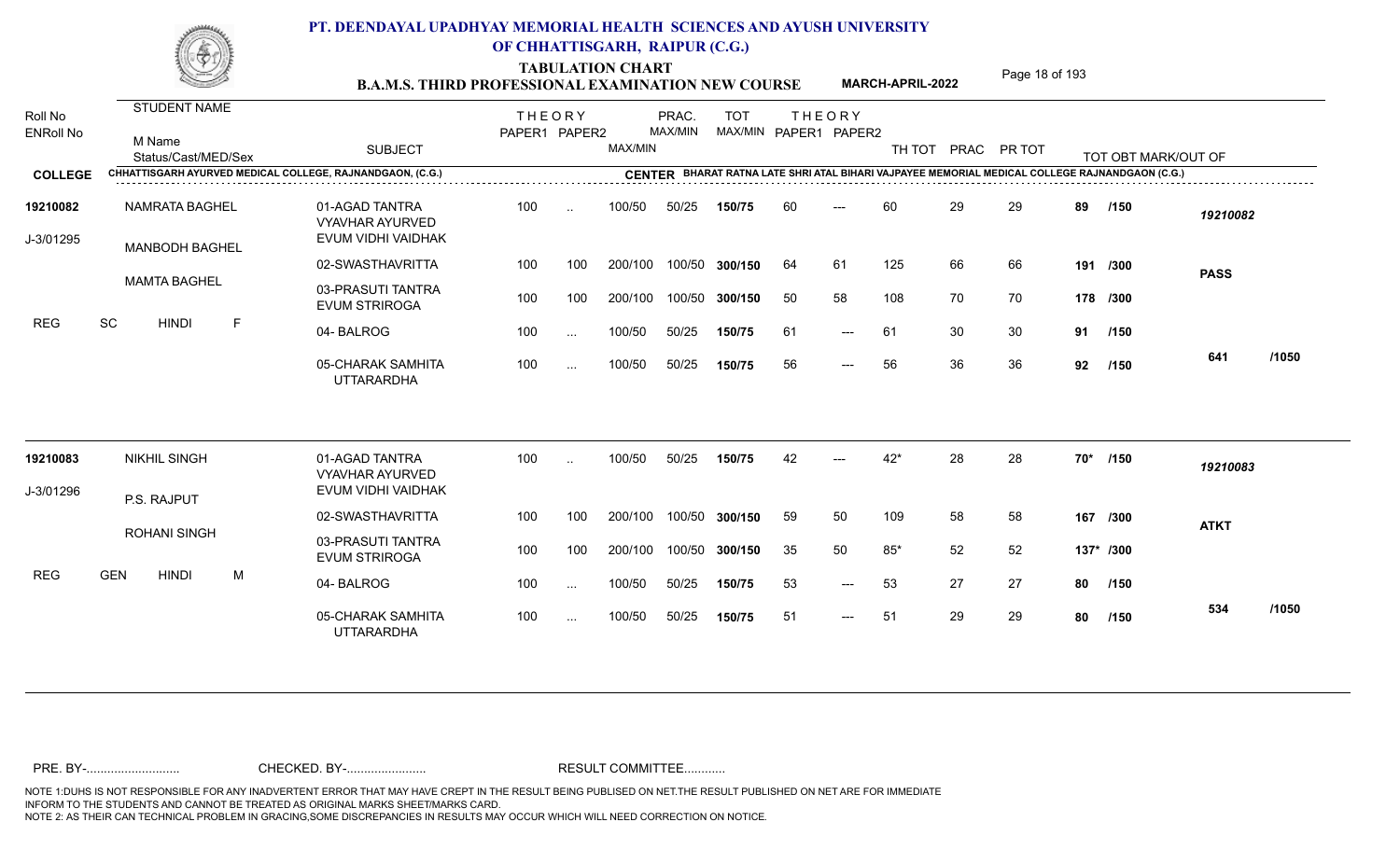TABULATION CHART<br> **TABULATION CHART** PAGE MARCH-APRIL-2022 Page 19 of 193

**MARCH-APRIL-2022**

| Roll No<br><b>ENRoll No</b> | STUDENT NAME<br>M Name<br>Status/Cast/MED/Sex             | <b>SUBJECT</b>                                                 | <b>THEORY</b><br>PAPER1 PAPER2 |               | MAX/MIN | PRAC.<br>MAX/MIN | <b>TOT</b>     |    | <b>THEORY</b><br>MAX/MIN PAPER1 PAPER2 | TH TOT |    | PRAC PR TOT |    | TOT OBT MARK/OUT OF                                                                            |             |       |
|-----------------------------|-----------------------------------------------------------|----------------------------------------------------------------|--------------------------------|---------------|---------|------------------|----------------|----|----------------------------------------|--------|----|-------------|----|------------------------------------------------------------------------------------------------|-------------|-------|
| <b>COLLEGE</b>              | CHHATTISGARH AYURVED MEDICAL COLLEGE, RAJNANDGAON, (C.G.) |                                                                |                                |               |         |                  |                |    |                                        |        |    |             |    | CENTER BHARAT RATNA LATE SHRI ATAL BIHARI VAJPAYEE MEMORIAL MEDICAL COLLEGE RAJNANDGAON (C.G.) |             |       |
| 19210084<br>J-3/01297       | NIKITA SINGH CHANDEL<br><b>NARESH SINGH CHANDEL</b>       | 01-AGAD TANTRA<br><b>VYAVHAR AYURVED</b><br>EVUM VIDHI VAIDHAK | 100                            | $\ddotsc$     | 100/50  | 50/25            | 150/75         | 63 | $---$                                  | 63     | 29 | 29          | 92 | /150                                                                                           | 19210084    |       |
|                             |                                                           | 02-SWASTHAVRITTA                                               | 100                            | 100           | 200/100 |                  | 100/50 300/150 | 63 | 61                                     | 124    | 69 | 69          |    | 193 /300                                                                                       | <b>ATKT</b> |       |
|                             | ALKA SINGH CHANDEL                                        | 03-PRASUTI TANTRA<br><b>EVUM STRIROGA</b>                      | 100                            | 100           | 200/100 |                  | 100/50 300/150 | 39 | 46                                     | $85*$  | 56 | 56          |    | 141* /300                                                                                      |             |       |
| <b>REG</b>                  | <b>GEN</b><br><b>HINDI</b><br>F                           | 04-BALROG                                                      | 100                            | $\ldots$      | 100/50  | 50/25            | 150/75         | 59 | $---$                                  | 59     | 31 | 31          | 90 | /150                                                                                           |             |       |
|                             |                                                           | 05-CHARAK SAMHITA<br><b>UTTARARDHA</b>                         | 100                            | $\sim$ .      | 100/50  | 50/25            | 150/75         | 64 | $---$                                  | 64     | 36 | 36          |    | 100 /150                                                                                       | 616         | /1050 |
| 19210085                    | <b>NIKITA SONKAR</b>                                      | 01-AGAD TANTRA<br><b>VYAVHAR AYURVED</b>                       | 100                            | $\cdot$ .     | 100/50  | 50/25            | 150/75         | 75 | $---$                                  | 75     | 33 | 33          |    | 108 /150                                                                                       | 19210085    |       |
| J-3/01298                   | <b>MAHESH SONKAR</b>                                      | EVUM VIDHI VAIDHAK                                             |                                |               |         |                  |                |    |                                        |        |    |             |    |                                                                                                |             |       |
|                             |                                                           | 02-SWASTHAVRITTA                                               | 100                            | 100           | 200/100 |                  | 100/50 300/150 | 62 | 56                                     | 118    | 60 | 60          |    | 178 /300                                                                                       | <b>PASS</b> |       |
|                             | <b>GEETA SONKAR</b>                                       | 03-PRASUTI TANTRA<br><b>EVUM STRIROGA</b>                      | 100                            | 100           | 200/100 |                  | 100/50 300/150 | 54 | 51                                     | 105    | 56 | 56          |    | 161 /300                                                                                       |             |       |
| <b>REG</b>                  | <b>OBC</b><br><b>HINDI</b><br>F                           | 04-BALROG                                                      | 100                            | $\ldots$      | 100/50  | 50/25            | 150/75         | 62 | $\qquad \qquad - -$                    | 62     | 36 | 36          | 98 | /150                                                                                           |             |       |
|                             |                                                           | 05-CHARAK SAMHITA<br><b>UTTARARDHA</b>                         | 100                            | $\sim$ $\sim$ | 100/50  | 50/25            | 150/75         | 66 | $---$                                  | 66     | 37 | 37          |    | 103 /150                                                                                       | 648         | /1050 |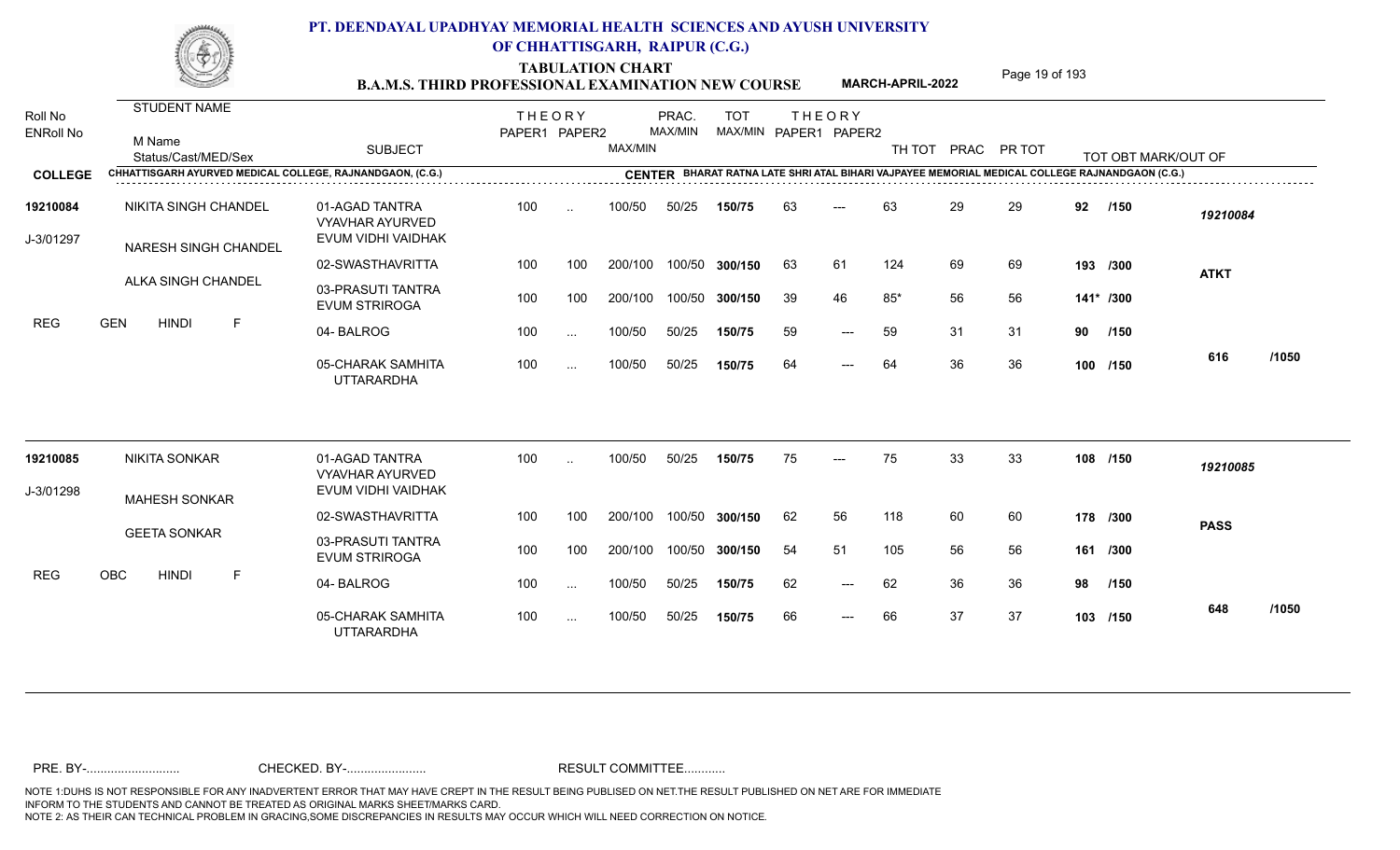TABULATION CHART<br> **TABULATION CHART** PAGE MARCH-APRIL-2022 Page 20 of 193

**MARCH-APRIL-2022**

| Roll No<br><b>ENRoll No</b> | STUDENT NAME<br>M Name<br>Status/Cast/MED/Sex             | <b>SUBJECT</b>                                                 | <b>THEORY</b><br>PAPER1 PAPER2 |                      | MAX/MIN | PRAC.<br>MAX/MIN | <b>TOT</b>     |    | <b>THEORY</b><br>MAX/MIN PAPER1 PAPER2 | TH TOT |    | PRAC PR TOT |    | TOT OBT MARK/OUT OF                                                                            |             |       |
|-----------------------------|-----------------------------------------------------------|----------------------------------------------------------------|--------------------------------|----------------------|---------|------------------|----------------|----|----------------------------------------|--------|----|-------------|----|------------------------------------------------------------------------------------------------|-------------|-------|
| <b>COLLEGE</b>              | CHHATTISGARH AYURVED MEDICAL COLLEGE, RAJNANDGAON, (C.G.) |                                                                |                                |                      |         |                  |                |    |                                        |        |    |             |    | CENTER BHARAT RATNA LATE SHRI ATAL BIHARI VAJPAYEE MEMORIAL MEDICAL COLLEGE RAJNANDGAON (C.G.) |             |       |
| 19210086<br>J-3/01299       | PALLAVI SAHU<br>NARESH SAHU                               | 01-AGAD TANTRA<br><b>VYAVHAR AYURVED</b><br>EVUM VIDHI VAIDHAK | 100                            | $\ddotsc$            | 100/50  | 50/25            | 150/75         | 63 | $---$                                  | 63     | 29 | 29          | 92 | /150                                                                                           | 19210086    |       |
|                             |                                                           | 02-SWASTHAVRITTA                                               | 100                            | 100                  | 200/100 |                  | 100/50 300/150 | 62 | 62                                     | 124    | 68 | 68          |    | 192 /300                                                                                       | <b>PASS</b> |       |
|                             | <b>LATA SAHU</b>                                          | 03-PRASUTI TANTRA<br><b>EVUM STRIROGA</b>                      | 100                            | 100                  | 200/100 |                  | 100/50 300/150 | 56 | 54                                     | 110    | 73 | 73          |    | 183 /300                                                                                       |             |       |
| <b>REG</b>                  | OBC<br><b>HINDI</b><br>F                                  | 04-BALROG                                                      | 100                            | $\ldots$             | 100/50  | 50/25            | 150/75         | 69 | $---$                                  | 69     | 38 | 38          |    | 107 /150                                                                                       |             |       |
|                             |                                                           | 05-CHARAK SAMHITA<br><b>UTTARARDHA</b>                         | 100                            | $\sim$ $\sim$        | 100/50  | 50/25            | 150/75         | 55 | $\qquad \qquad - -$                    | 55     | 39 | 39          | 94 | /150                                                                                           | 668         | /1050 |
| 19210087                    | PIYUSH SHARMA                                             | 01-AGAD TANTRA<br><b>VYAVHAR AYURVED</b>                       | 100                            | $\ddot{\phantom{a}}$ | 100/50  | 50/25            | 150/75         | 56 | $---$                                  | 56     | 30 | 30          | 86 | /150                                                                                           | 19210087    |       |
| J-3/01300                   | <b>BIJAY KUMAR SHARMA</b>                                 | EVUM VIDHI VAIDHAK                                             |                                |                      |         |                  |                |    |                                        |        |    |             |    |                                                                                                |             |       |
|                             |                                                           | 02-SWASTHAVRITTA                                               | 100                            | 100                  | 200/100 |                  | 100/50 300/150 | 56 | 56                                     | 112    | 65 | 65          |    | 177 /300                                                                                       | <b>PASS</b> |       |
|                             | SEEMA SHARMA                                              | 03-PRASUTI TANTRA<br><b>EVUM STRIROGA</b>                      | 100                            | 100                  | 200/100 |                  | 100/50 300/150 | 50 | 50                                     | 100    | 58 | 58          |    | 158 /300                                                                                       |             |       |
| <b>REG</b>                  | <b>GEN</b><br><b>HINDI</b><br>M                           | 04-BALROG                                                      | 100                            | $\sim$ $\sim$        | 100/50  | 50/25            | 150/75         | 52 | $\qquad \qquad - -$                    | 52     | 28 | 28          | 80 | /150                                                                                           |             |       |
|                             |                                                           | 05-CHARAK SAMHITA<br><b>UTTARARDHA</b>                         | 100                            | $\sim$ $\sim$        | 100/50  | 50/25            | 150/75         | 51 | $---$                                  | 51     | 33 | 33          | 84 | /150                                                                                           | 585         | /1050 |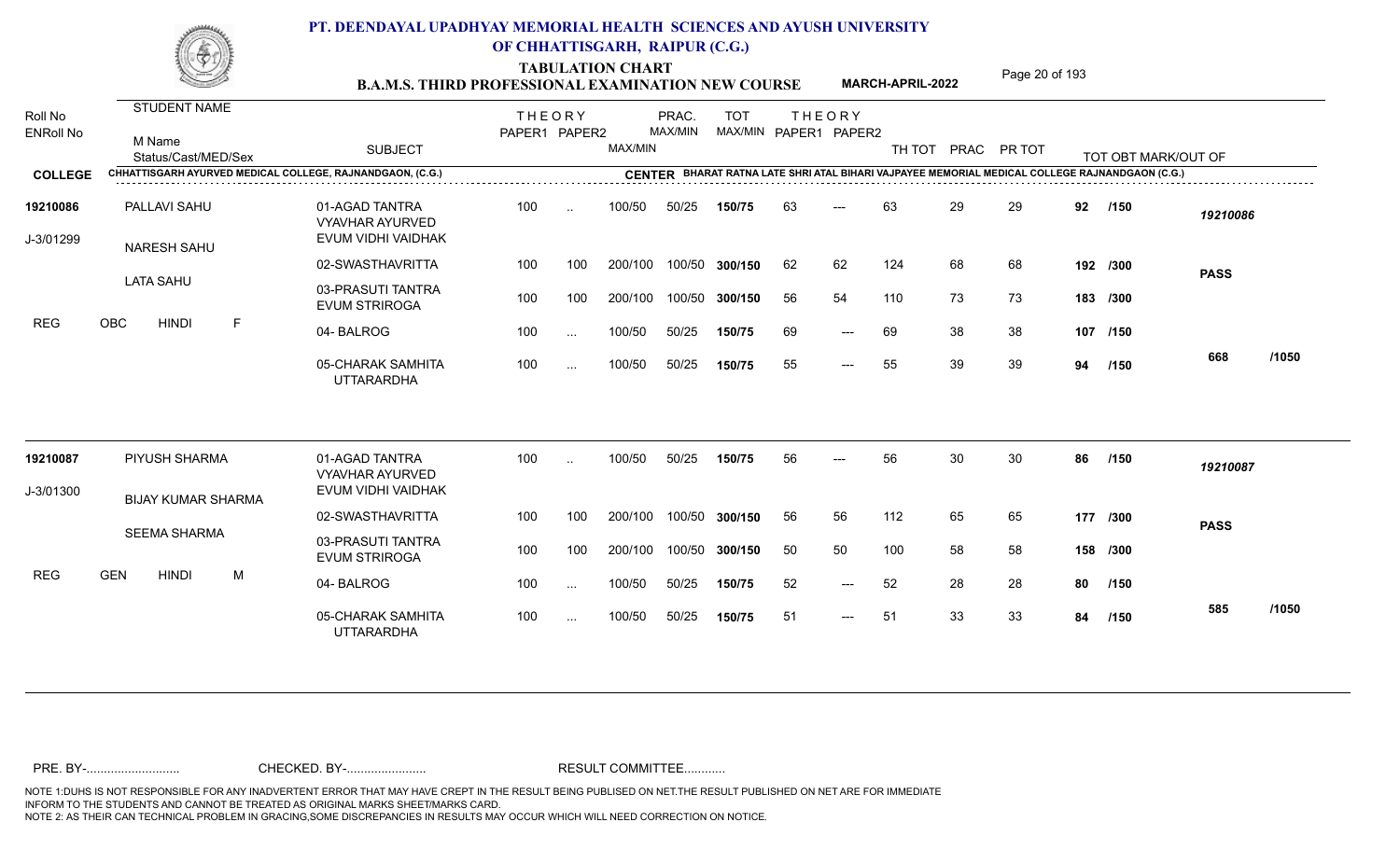TABULATION CHART<br> **TABULATION CHART** PAGE MARCH-APRIL-2022 Page 21 of 193

**MARCH-APRIL-2022**

| Roll No<br><b>ENRoll No</b> | <b>STUDENT NAME</b><br>M Name<br>Status/Cast/MED/Sex      | <b>SUBJECT</b>                                                 | <b>THEORY</b><br>PAPER1 PAPER2 |               | MAX/MIN | PRAC.<br>MAX/MIN | <b>TOT</b><br>MAX/MIN PAPER1 PAPER2 |     | <b>THEORY</b> |       |    | TH TOT PRAC PR TOT |    | TOT OBT MARK/OUT OF                                                                            |             |       |
|-----------------------------|-----------------------------------------------------------|----------------------------------------------------------------|--------------------------------|---------------|---------|------------------|-------------------------------------|-----|---------------|-------|----|--------------------|----|------------------------------------------------------------------------------------------------|-------------|-------|
| <b>COLLEGE</b>              | CHHATTISGARH AYURVED MEDICAL COLLEGE, RAJNANDGAON, (C.G.) |                                                                |                                |               |         |                  |                                     |     |               |       |    |                    |    | CENTER BHARAT RATNA LATE SHRI ATAL BIHARI VAJPAYEE MEMORIAL MEDICAL COLLEGE RAJNANDGAON (C.G.) |             |       |
| 19210088<br>J-3/01301       | POOJA PATEL<br>POKHRAJ SINGH PATEL                        | 01-AGAD TANTRA<br><b>VYAVHAR AYURVED</b><br>EVUM VIDHI VAIDHAK | 100                            | $\ddotsc$     | 100/50  | 50/25            | 150/75                              | 59  |               | 59    | 31 | 31                 | 90 | /150                                                                                           | 19210088    |       |
|                             |                                                           | 02-SWASTHAVRITTA                                               | 100                            | 100           | 200/100 | 100/50           | 300/150                             | 59  | 50            | 109   | 74 | 74                 |    | 183 /300                                                                                       | <b>ATKT</b> |       |
|                             | <b>BHUNESWARI PATEL</b>                                   | 03-PRASUTI TANTRA<br><b>EVUM STRIROGA</b>                      | 100                            | 100           | 200/100 | 100/50           | 300/150                             | 45  | 47            | $92*$ | 64 | 64                 |    | 156 /300                                                                                       |             |       |
| <b>REG</b>                  | OBC<br>$\mathsf F$<br><b>HINDI</b>                        | 04-BALROG                                                      | 100                            | $\sim$ $\sim$ | 100/50  | 50/25            | 150/75                              | 60  | $---$         | 60    | 33 | 33                 | 93 | /150                                                                                           |             |       |
|                             |                                                           | 05-CHARAK SAMHITA<br><b>UTTARARDHA</b>                         | 100                            | $\cdots$      | 100/50  | 50/25            | 150/75                              | -51 | $---$         | 51    | 33 | 33                 | 84 | /150                                                                                           | 606         | /1050 |
| 19210089                    | POOJA SINHA                                               | 01-AGAD TANTRA<br><b>VYAVHAR AYURVED</b>                       | 100                            | $\sim$        | 100/50  | 50/25            | 150/75                              | 54  | ---           | 54    | 29 | 29                 | 83 | /150                                                                                           | 19210089    |       |
| J-3/01302                   | <b>LAKHAN PRASAD SINHA</b>                                | EVUM VIDHI VAIDHAK                                             |                                |               |         |                  |                                     |     |               |       |    |                    |    |                                                                                                |             |       |
|                             |                                                           | 02-SWASTHAVRITTA                                               | 100                            | 100           | 200/100 | 100/50           | 300/150                             | 50  | 58            | 108   | 70 | 70                 |    | 178 /300                                                                                       | <b>ATKT</b> |       |
|                             | PUSHPALATA SINHA                                          | 03-PRASUTI TANTRA<br><b>EVUM STRIROGA</b>                      | 100                            | 100           | 200/100 | 100/50           | 300/150                             | 37  | 43            | $80*$ | 63 | 63                 |    | 143* /300                                                                                      |             |       |
| <b>REG</b>                  | <b>OBC</b><br><b>HINDI</b><br>-F                          | 04-BALROG                                                      | 100                            | $\cdots$      | 100/50  | 50/25            | 150/75                              | 54  | $---$         | 54    | 32 | 32                 | 86 | /150                                                                                           |             |       |
|                             |                                                           | 05-CHARAK SAMHITA<br><b>UTTARARDHA</b>                         | 100                            | $\cdots$      | 100/50  | 50/25            | 150/75                              | 52  | $---$         | 52    | 30 | 30                 | 82 | /150                                                                                           | 572         | /1050 |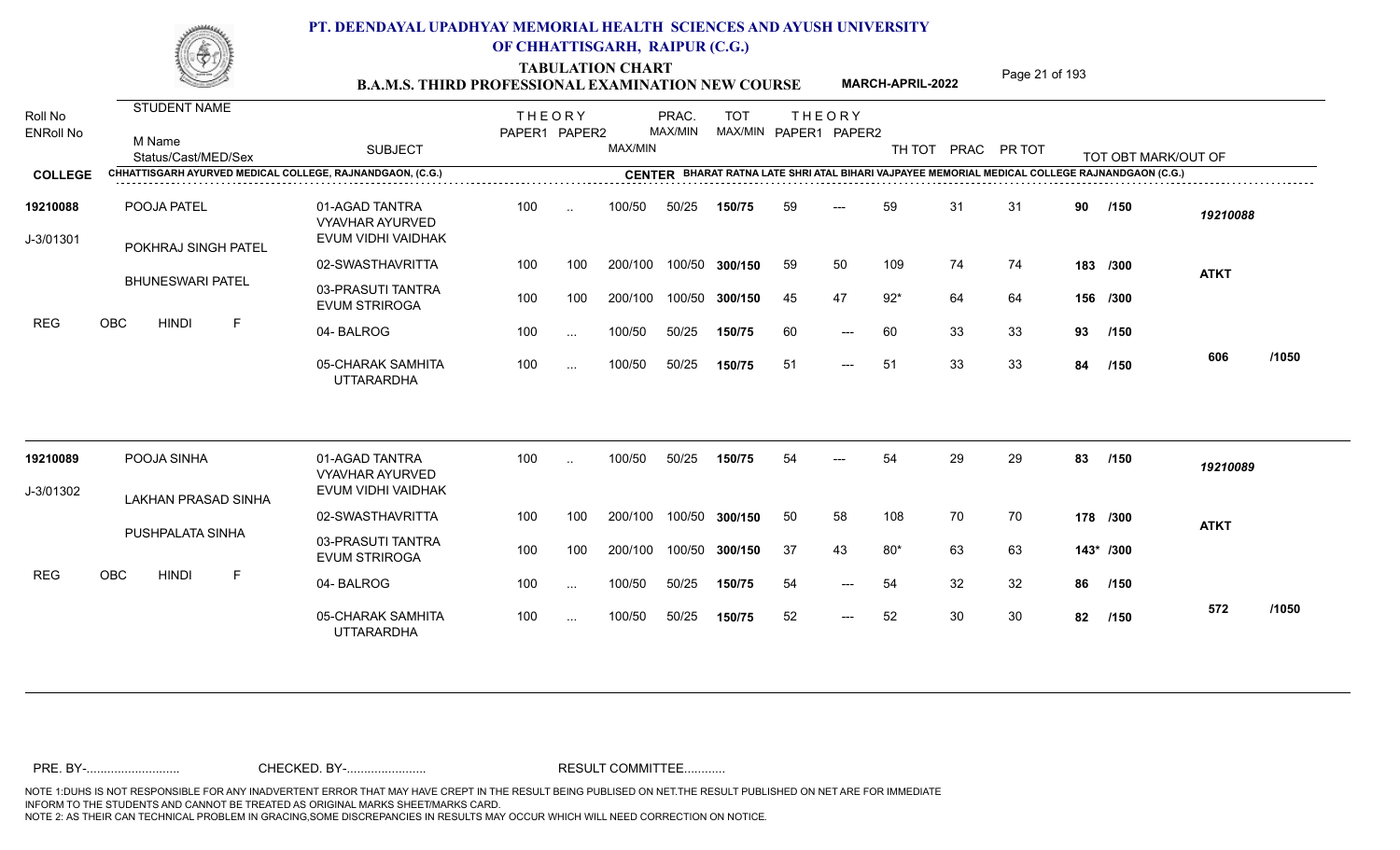TABULATION CHART<br> **TABULATION CHART** PAGE **Page 22 of 193 B.A.M.S. THIRD PROFESSIONAL EXAMINATION NEW COURSE MARCH-APRIL-2022** 

**MARCH-APRIL-2022**

| Roll No<br><b>ENRoll No</b> | STUDENT NAME<br>M Name<br>Status/Cast/MED/Sex             | <b>SUBJECT</b>                                                 | <b>THEORY</b><br>PAPER1 PAPER2 |                      | MAX/MIN | PRAC.<br>MAX/MIN | <b>TOT</b>     |    | <b>THEORY</b><br>MAX/MIN PAPER1 PAPER2 |     |    | TH TOT PRAC PR TOT |    | TOT OBT MARK/OUT OF                                                                            |             |       |
|-----------------------------|-----------------------------------------------------------|----------------------------------------------------------------|--------------------------------|----------------------|---------|------------------|----------------|----|----------------------------------------|-----|----|--------------------|----|------------------------------------------------------------------------------------------------|-------------|-------|
| <b>COLLEGE</b>              | CHHATTISGARH AYURVED MEDICAL COLLEGE, RAJNANDGAON, (C.G.) |                                                                |                                |                      |         |                  |                |    |                                        |     |    |                    |    | CENTER BHARAT RATNA LATE SHRI ATAL BIHARI VAJPAYEE MEMORIAL MEDICAL COLLEGE RAJNANDGAON (C.G.) |             |       |
| 19210090<br>J-3/01303       | PRAVIN KUMAR SAHU<br><b>RAMFAL SAHU</b>                   | 01-AGAD TANTRA<br><b>VYAVHAR AYURVED</b><br>EVUM VIDHI VAIDHAK | 100                            | $\ddotsc$            | 100/50  | 50/25            | 150/75         | 63 | $---$                                  | 63  | 30 | 30                 | 93 | /150                                                                                           | 19210090    |       |
|                             |                                                           | 02-SWASTHAVRITTA                                               | 100                            | 100                  | 200/100 |                  | 100/50 300/150 | 63 | 63                                     | 126 | 70 | 70                 |    | 196 /300                                                                                       | <b>PASS</b> |       |
|                             | <b>LAXMI SAHU</b>                                         | 03-PRASUTI TANTRA<br><b>EVUM STRIROGA</b>                      | 100                            | 100                  | 200/100 |                  | 100/50 300/150 | 47 | 55                                     | 102 | 69 | 69                 |    | 171 /300                                                                                       |             |       |
| <b>REG</b>                  | <b>OBC</b><br><b>HINDI</b><br>M                           | 04-BALROG                                                      | 100                            | $\sim$ $\sim$        | 100/50  | 50/25            | 150/75         | 67 | $---$                                  | 67  | 36 | 36                 |    | 103 /150                                                                                       |             |       |
|                             |                                                           | 05-CHARAK SAMHITA<br><b>UTTARARDHA</b>                         | 100                            | $\cdots$             | 100/50  | 50/25            | 150/75         | 55 | $---$                                  | 55  | 39 | 39                 | 94 | /150                                                                                           | 657         | /1050 |
| 19210091                    | PRIYA JAIN                                                | 01-AGAD TANTRA<br><b>VYAVHAR AYURVED</b>                       | 100                            | $\ddot{\phantom{a}}$ | 100/50  | 50/25            | 150/75         | 53 | $---$                                  | 53  | 30 | 30                 | 83 | /150                                                                                           | 19210091    |       |
| J-3/01304                   | <b>NEMI CHAND JAIN</b>                                    | EVUM VIDHI VAIDHAK                                             |                                |                      |         |                  |                |    |                                        |     |    |                    |    |                                                                                                |             |       |
|                             |                                                           | 02-SWASTHAVRITTA                                               | 100                            | 100                  | 200/100 |                  | 100/50 300/150 | 58 | 65                                     | 123 | 74 | 74                 |    | 197 /300                                                                                       | <b>PASS</b> |       |
|                             | <b>HEMLATA JAIN</b>                                       | 03-PRASUTI TANTRA<br><b>EVUM STRIROGA</b>                      | 100                            | 100                  | 200/100 |                  | 100/50 300/150 | 53 | 52                                     | 105 | 62 | 62                 |    | 167 /300                                                                                       |             |       |
| <b>REG</b>                  | <b>GEN</b><br><b>HINDI</b><br>F                           | 04-BALROG                                                      | 100                            | $\sim$ $\sim$        | 100/50  | 50/25            | 150/75         | 54 | $---$                                  | 54  | 35 | 35                 | 89 | /150                                                                                           |             |       |
|                             |                                                           | 05-CHARAK SAMHITA<br><b>UTTARARDHA</b>                         | 100                            | $\sim$ $\sim$        | 100/50  | 50/25            | 150/75         | 51 | $---$                                  | 51  | 38 | 38                 | 89 | /150                                                                                           | 625         | /1050 |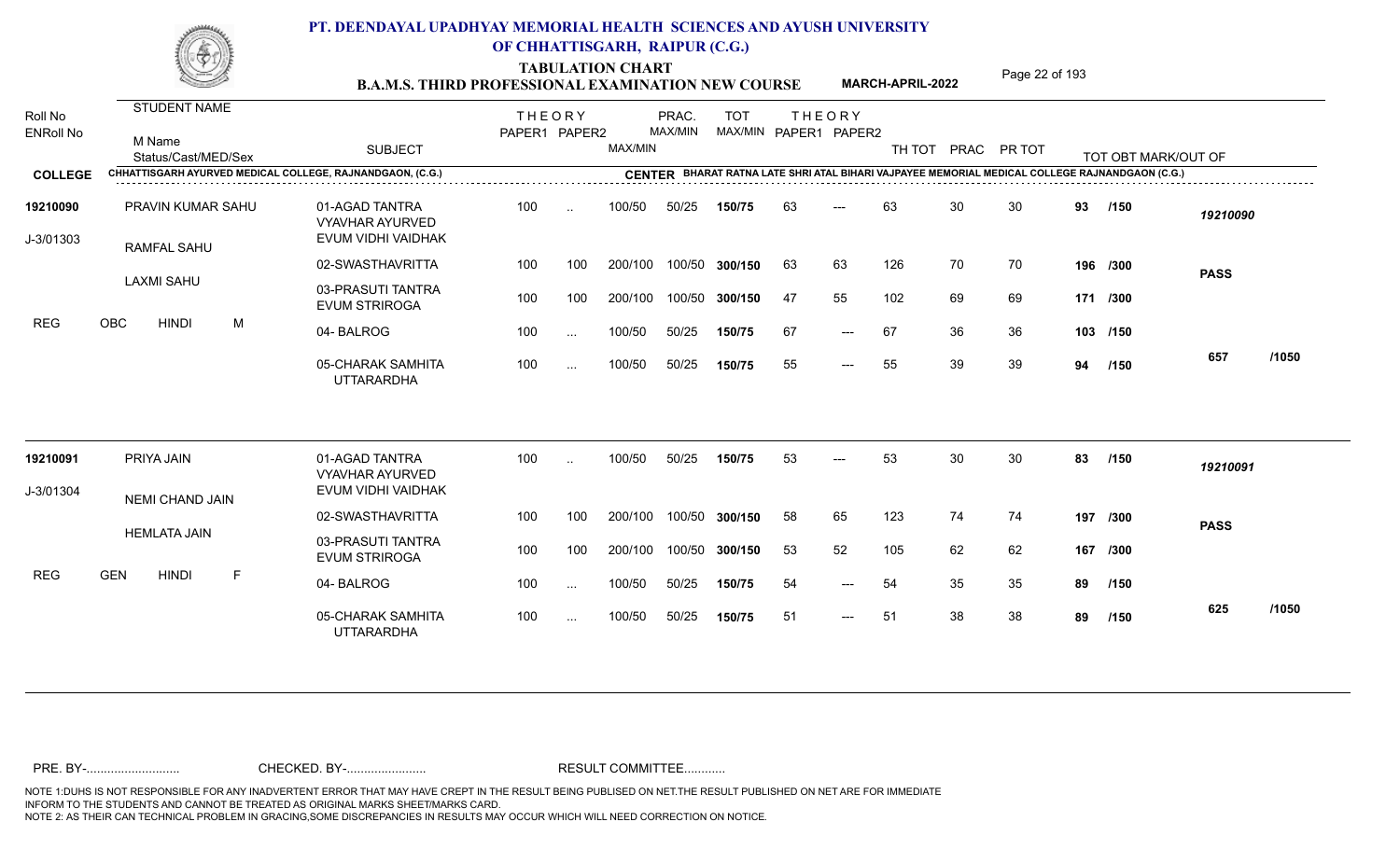TABULATION CHART<br> **TABULATION CHART** PAGE MARCH-APRIL-2022 Page 23 of 193

**MARCH-APRIL-2022**

| Roll No<br><b>ENRoll No</b> | STUDENT NAME<br>M Name<br>Status/Cast/MED/Sex             | <b>SUBJECT</b>                                                 | <b>THEORY</b><br>PAPER1 PAPER2 |                          | MAX/MIN | PRAC.<br>MAX/MIN | <b>TOT</b>     |     | <b>THEORY</b><br>MAX/MIN PAPER1 PAPER2 |     |    | TH TOT PRAC PR TOT |    | TOT OBT MARK/OUT OF                                                                            |             |       |
|-----------------------------|-----------------------------------------------------------|----------------------------------------------------------------|--------------------------------|--------------------------|---------|------------------|----------------|-----|----------------------------------------|-----|----|--------------------|----|------------------------------------------------------------------------------------------------|-------------|-------|
| <b>COLLEGE</b>              | CHHATTISGARH AYURVED MEDICAL COLLEGE, RAJNANDGAON, (C.G.) |                                                                |                                |                          |         |                  |                |     |                                        |     |    |                    |    | CENTER BHARAT RATNA LATE SHRI ATAL BIHARI VAJPAYEE MEMORIAL MEDICAL COLLEGE RAJNANDGAON (C.G.) |             |       |
| 19210092<br>J-3/01305       | PURVA DEWANGAN<br>LOKESH DEWANGAN                         | 01-AGAD TANTRA<br><b>VYAVHAR AYURVED</b><br>EVUM VIDHI VAIDHAK | 100                            | $\ddotsc$                | 100/50  | 50/25            | 150/75         | 71  | $---$                                  | 71  | 31 | 31                 |    | 102 /150                                                                                       | 19210092    |       |
|                             |                                                           | 02-SWASTHAVRITTA                                               | 100                            | 100                      | 200/100 |                  | 100/50 300/150 | 57  | 58                                     | 115 | 68 | 68                 |    | 183 /300                                                                                       | <b>PASS</b> |       |
|                             | ARCHANA DEWANGAN                                          | 03-PRASUTI TANTRA<br><b>EVUM STRIROGA</b>                      | 100                            | 100                      | 200/100 |                  | 100/50 300/150 | 57  | 53                                     | 110 | 60 | 60                 |    | 170 /300                                                                                       |             |       |
| <b>REG</b>                  | OBC<br><b>HINDI</b><br>$\mathsf{F}$                       | 04-BALROG                                                      | 100                            | $\sim$ $\sim$            | 100/50  | 50/25            | 150/75         | 64  | $---$                                  | 64  | 37 | 37                 |    | 101 /150                                                                                       |             |       |
|                             |                                                           | 05-CHARAK SAMHITA<br><b>UTTARARDHA</b>                         | 100                            | $\cdots$                 | 100/50  | 50/25            | 150/75         | 72  | $---$                                  | 72  | 40 | 40                 |    | 112 /150                                                                                       | 668         | /1050 |
| 19210093                    | <b>RAJSHREE</b>                                           | 01-AGAD TANTRA<br><b>VYAVHAR AYURVED</b>                       | 100                            | $\overline{\phantom{a}}$ | 100/50  | 50/25            | 150/75         | 52  | $---$                                  | 52  | 29 | 29                 | 81 | /150                                                                                           | 19210093    |       |
| J-3/01306                   | PHAGU LAL                                                 | EVUM VIDHI VAIDHAK                                             |                                |                          |         |                  |                |     |                                        |     |    |                    |    |                                                                                                |             |       |
|                             |                                                           | 02-SWASTHAVRITTA                                               | 100                            | 100                      | 200/100 |                  | 100/50 300/150 | 54  | 63                                     | 117 | 68 | 68                 |    | 185 /300                                                                                       | <b>PASS</b> |       |
|                             | SHARDA DEVI                                               | 03-PRASUTI TANTRA<br><b>EVUM STRIROGA</b>                      | 100                            | 100                      | 200/100 |                  | 100/50 300/150 | -51 | 51                                     | 102 | 70 | 70                 |    | 172 /300                                                                                       |             |       |
| <b>REG</b>                  | <b>GEN</b><br><b>HINDI</b><br>F                           | 04-BALROG                                                      | 100                            | $\cdots$                 | 100/50  | 50/25            | 150/75         | 61  | $---$                                  | 61  | 36 | 36                 | 97 | /150                                                                                           |             |       |
|                             |                                                           | 05-CHARAK SAMHITA<br><b>UTTARARDHA</b>                         | 100                            | $\sim$ $\sim$            | 100/50  | 50/25            | 150/75         | -51 | $---$                                  | 51  | 40 | 40                 | 91 | /150                                                                                           | 626         | /1050 |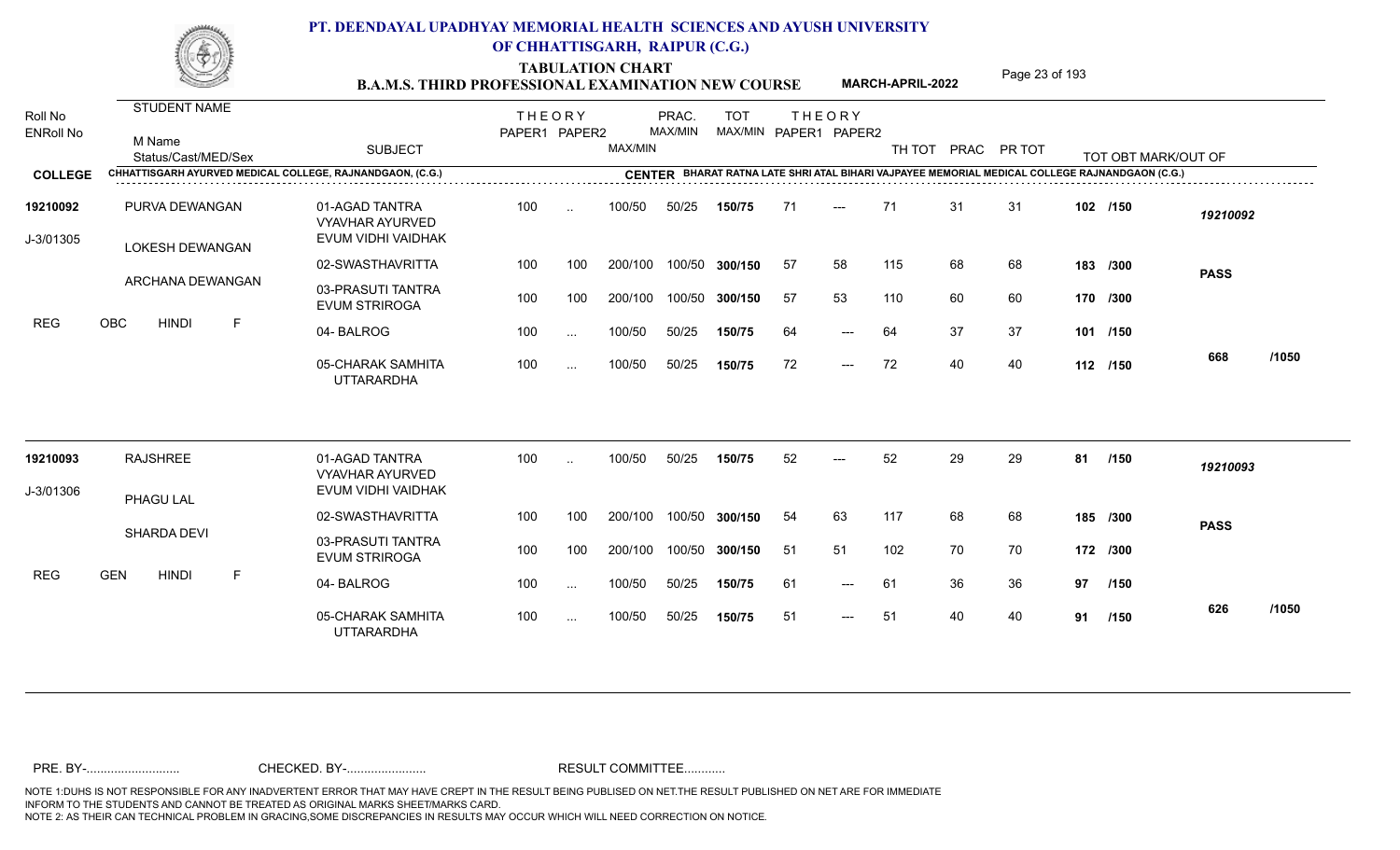TABULATION CHART<br>**B.A.M.S. THIRD PROFESSIONAL EXAMINATION NEW COURSE** MARCH-APRIL-2022 Page 24 of 193

**MARCH-APRIL-2022**

| Roll No<br><b>ENRoll No</b> | STUDENT NAME<br>M Name<br>Status/Cast/MED/Sex |   | <b>SUBJECT</b>                                                 | <b>THEORY</b><br>PAPER1 PAPER2 |               | MAX/MIN | PRAC.<br>MAX/MIN | <b>TOT</b>     |    | <b>THEORY</b><br>MAX/MIN PAPER1 PAPER2 | TH TOT |    | PRAC PR TOT |    | TOT OBT MARK/OUT OF                                                                            |             |       |
|-----------------------------|-----------------------------------------------|---|----------------------------------------------------------------|--------------------------------|---------------|---------|------------------|----------------|----|----------------------------------------|--------|----|-------------|----|------------------------------------------------------------------------------------------------|-------------|-------|
| <b>COLLEGE</b>              |                                               |   | CHHATTISGARH AYURVED MEDICAL COLLEGE, RAJNANDGAON, (C.G.)      |                                |               |         |                  |                |    |                                        |        |    |             |    | CENTER BHARAT RATNA LATE SHRI ATAL BIHARI VAJPAYEE MEMORIAL MEDICAL COLLEGE RAJNANDGAON (C.G.) |             |       |
| 19210094<br>J-3/01307       | RAMCHANDRA<br><b>ARIKHITO</b>                 |   | 01-AGAD TANTRA<br><b>VYAVHAR AYURVED</b><br>EVUM VIDHI VAIDHAK | 100                            | $\ddotsc$     | 100/50  | 50/25            | 150/75         | 50 | $---$                                  | 50     | 29 | 29          | 79 | /150                                                                                           | 19210094    |       |
|                             |                                               |   | 02-SWASTHAVRITTA                                               | 100                            | 100           | 200/100 |                  | 100/50 300/150 | 50 | 50                                     | 100    | 67 | 67          |    | 167 /300                                                                                       | <b>ATKT</b> |       |
|                             | <b>SUNKANTI</b>                               |   | 03-PRASUTI TANTRA<br><b>EVUM STRIROGA</b>                      | 100                            | 100           | 200/100 |                  | 100/50 300/150 | 44 | 50                                     | $94*$  | 60 | 60          |    | 154 /300                                                                                       |             |       |
| <b>REG</b>                  | <b>GEN</b><br><b>HINDI</b>                    | M | 04-BALROG                                                      | 100                            | $\ldots$      | 100/50  | 50/25            | 150/75         | 57 | $---$                                  | 57     | 28 | 28          | 85 | /150                                                                                           |             |       |
|                             |                                               |   | 05-CHARAK SAMHITA<br><b>UTTARARDHA</b>                         | 100                            | $\sim$ .      | 100/50  | 50/25            | 150/75         | 51 | $\qquad \qquad - -$                    | 51     | 34 | 34          | 85 | /150                                                                                           | 570         | /1050 |
| 19210095                    | <b>RANJEET VERMA</b>                          |   | 01-AGAD TANTRA<br><b>VYAVHAR AYURVED</b>                       | 100                            | $\cdot$ .     | 100/50  | 50/25            | 150/75         | 51 | $---$                                  | 51     | 29 | 29          | 80 | /150                                                                                           | 19210095    |       |
| J-3/01308                   | <b>RAMPRAKASH</b>                             |   | EVUM VIDHI VAIDHAK                                             |                                |               |         |                  |                |    |                                        |        |    |             |    |                                                                                                |             |       |
|                             |                                               |   | 02-SWASTHAVRITTA                                               | 100                            | 100           | 200/100 |                  | 100/50 300/150 | 53 | 57                                     | 110    | 72 | 72          |    | 182 /300                                                                                       | <b>ATKT</b> |       |
|                             | <b>MAMTA VERMA</b>                            |   | 03-PRASUTI TANTRA<br><b>EVUM STRIROGA</b>                      | 100                            | 100           | 200/100 |                  | 100/50 300/150 | 39 | 51                                     | $90*$  | 60 | 60          |    | 150 /300                                                                                       |             |       |
| <b>REG</b>                  | <b>GEN</b><br><b>HINDI</b>                    | М | 04-BALROG                                                      | 100                            | $\ldots$      | 100/50  | 50/25            | 150/75         | 66 | $\qquad \qquad - -$                    | 66     | 29 | 29          | 95 | /150                                                                                           |             |       |
|                             |                                               |   | 05-CHARAK SAMHITA<br><b>UTTARARDHA</b>                         | 100                            | $\sim$ $\sim$ | 100/50  | 50/25            | 150/75         | 55 | $---$                                  | 55     | 32 | 32          | 87 | /150                                                                                           | 594         | /1050 |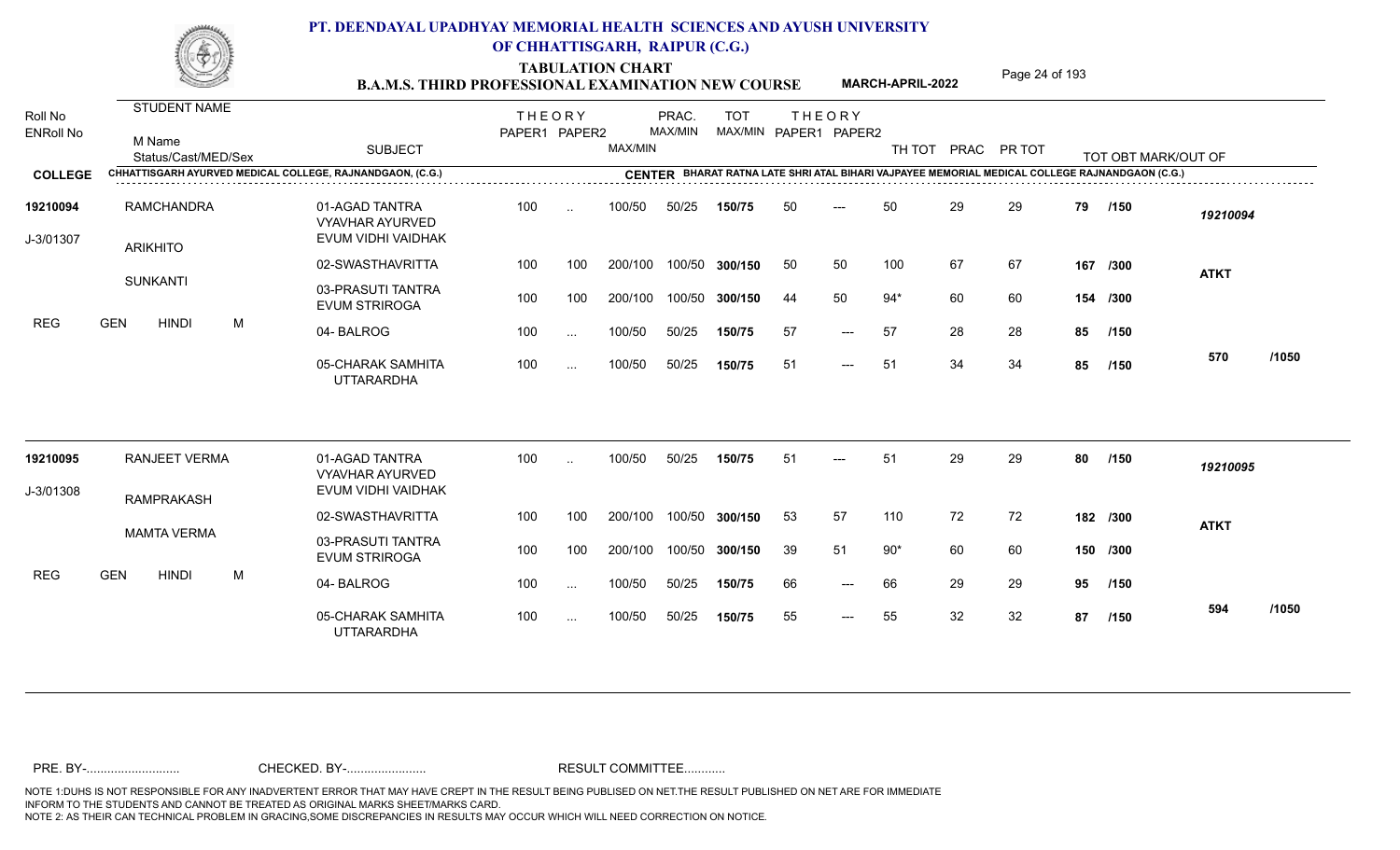TABULATION CHART<br> **TABULATION CHART B.A.M.S. THIRD PROFESSIONAL EXAMINATION NEW COURSE MARCH-APRIL-2022 Page 25 of 193** 

**MARCH-APRIL-2022**

| Roll No<br><b>ENRoll No</b> | STUDENT NAME<br>M Name<br>Status/Cast/MED/Sex             | <b>SUBJECT</b>                                                 | <b>THEORY</b><br>PAPER1 PAPER2 |               | MAX/MIN | PRAC.<br>MAX/MIN | <b>TOT</b>     |    | <b>THEORY</b><br>MAX/MIN PAPER1 PAPER2 | TH TOT |    | PRAC PR TOT |    | TOT OBT MARK/OUT OF                                                                            |             |       |
|-----------------------------|-----------------------------------------------------------|----------------------------------------------------------------|--------------------------------|---------------|---------|------------------|----------------|----|----------------------------------------|--------|----|-------------|----|------------------------------------------------------------------------------------------------|-------------|-------|
| <b>COLLEGE</b>              | CHHATTISGARH AYURVED MEDICAL COLLEGE, RAJNANDGAON, (C.G.) |                                                                |                                |               |         |                  |                |    |                                        |        |    |             |    | CENTER BHARAT RATNA LATE SHRI ATAL BIHARI VAJPAYEE MEMORIAL MEDICAL COLLEGE RAJNANDGAON (C.G.) |             |       |
| 19210096<br>J-3/01309       | <b>RASHMI KHUNTE</b><br>RAVISHANKAR KHUNTE                | 01-AGAD TANTRA<br><b>VYAVHAR AYURVED</b><br>EVUM VIDHI VAIDHAK | 100                            | $\ddotsc$     | 100/50  | 50/25            | 150/75         | 57 | $---$                                  | 57     | 29 | 29          | 86 | /150                                                                                           | 19210096    |       |
|                             |                                                           | 02-SWASTHAVRITTA                                               | 100                            | 100           | 200/100 |                  | 100/50 300/150 | 60 | 65                                     | 125    | 72 | 72          |    | 197 /300                                                                                       | <b>PASS</b> |       |
|                             | <b>SITA KHUNTE</b>                                        | 03-PRASUTI TANTRA<br><b>EVUM STRIROGA</b>                      | 100                            | 100           | 200/100 |                  | 100/50 300/150 | 50 | 54                                     | 104    | 68 | 68          |    | 172 /300                                                                                       |             |       |
| <b>REG</b>                  | <b>SC</b><br><b>HINDI</b><br>F                            | 04-BALROG                                                      | 100                            | $\sim$ $\sim$ | 100/50  | 50/25            | 150/75         | 62 | $---$                                  | 62     | 28 | 28          | 90 | /150                                                                                           |             |       |
|                             |                                                           | 05-CHARAK SAMHITA<br><b>UTTARARDHA</b>                         | 100                            | $\sim$ .      | 100/50  | 50/25            | 150/75         | 64 | $---$                                  | 64     | 39 | 39          |    | 103 /150                                                                                       | 648         | /1050 |
| 19210097                    | <b>RESHU SINGH</b>                                        | 01-AGAD TANTRA<br><b>VYAVHAR AYURVED</b>                       | 100                            | $\ddotsc$     | 100/50  | 50/25            | 150/75         | 70 |                                        | 70     | 32 | 32          |    | 102 /150                                                                                       | 19210097    |       |
| J-3/01310                   | SANJAY KUMAR SINGH                                        | EVUM VIDHI VAIDHAK                                             |                                |               |         |                  |                |    |                                        |        |    |             |    |                                                                                                |             |       |
|                             |                                                           | 02-SWASTHAVRITTA                                               | 100                            | 100           | 200/100 |                  | 100/50 300/150 | 64 | 59                                     | 123    | 70 | 70          |    | 193 /300                                                                                       | <b>PASS</b> |       |
|                             | RANJANA SINGH                                             | 03-PRASUTI TANTRA<br><b>EVUM STRIROGA</b>                      | 100                            | 100           | 200/100 |                  | 100/50 300/150 | 53 | 51                                     | 104    | 66 | 66          |    | 170 /300                                                                                       |             |       |
| <b>REG</b>                  | <b>GEN</b><br><b>HINDI</b><br>F                           | 04-BALROG                                                      | 100                            | $\sim$ .      | 100/50  | 50/25            | 150/75         | 62 | $---$                                  | 62     | 36 | 36          | 98 | /150                                                                                           |             |       |
|                             |                                                           | 05-CHARAK SAMHITA<br><b>UTTARARDHA</b>                         | 100                            | $\sim$ $\sim$ | 100/50  | 50/25            | 150/75         | 55 | $---$                                  | 55     | 38 | 38          | 93 | /150                                                                                           | 656         | /1050 |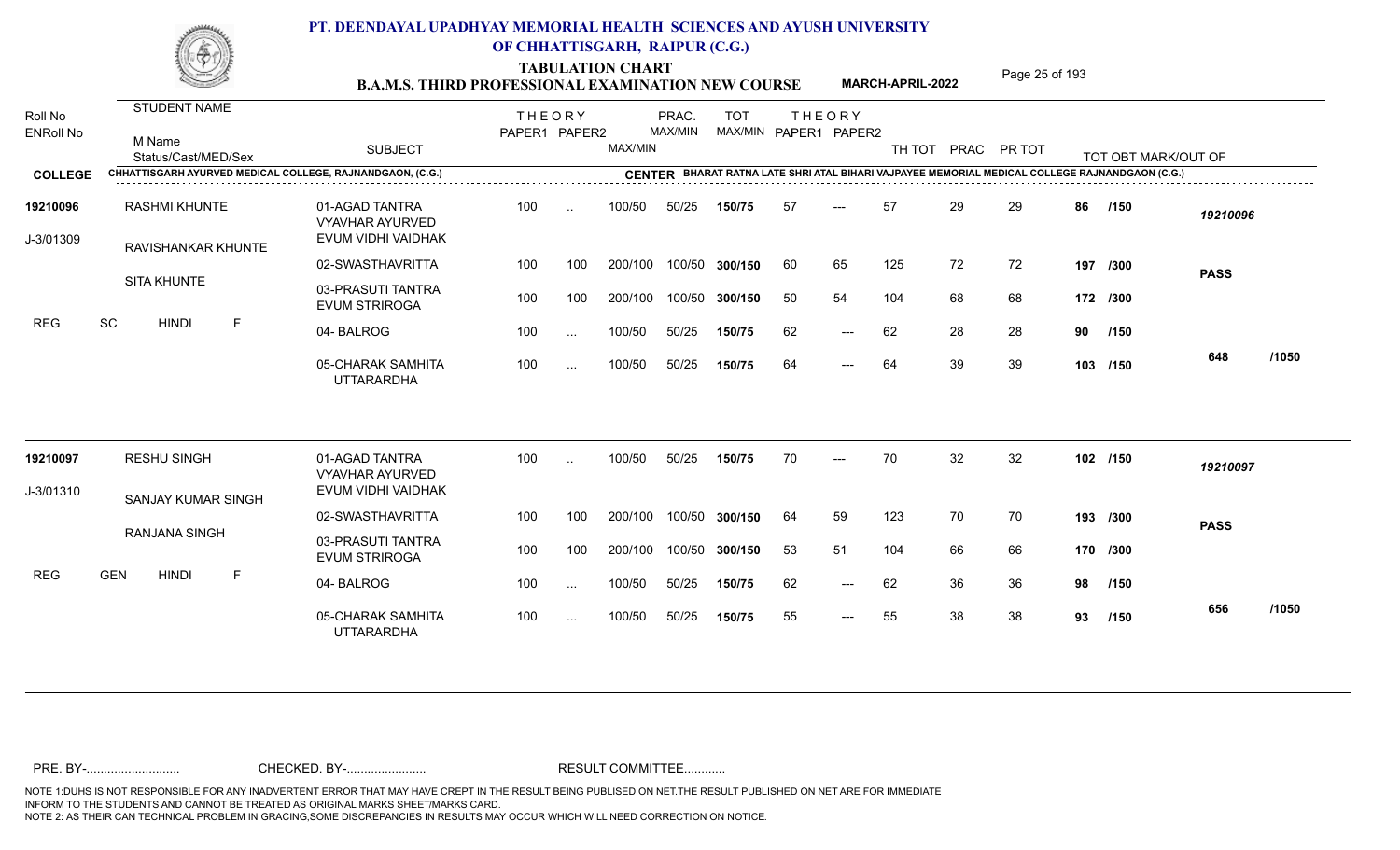TABULATION CHART<br> **TABULATION CHART** PAGE 26 of 193<br> **B.A.M.S. THIRD PROFESSIONAL EXAMINATION NEW COURSE** MARCH-APRIL-2022

**MARCH-APRIL-2022**

| Roll No<br><b>ENRoll No</b> | STUDENT NAME<br>M Name<br>Status/Cast/MED/Sex             | <b>SUBJECT</b>                                                 | <b>THEORY</b><br>PAPER1 PAPER2 |               | MAX/MIN | PRAC.<br>MAX/MIN | <b>TOT</b>     |     | <b>THEORY</b><br>MAX/MIN PAPER1 PAPER2 | TH TOT |    | PRAC PR TOT |     | TOT OBT MARK/OUT OF                                                                            |             |       |
|-----------------------------|-----------------------------------------------------------|----------------------------------------------------------------|--------------------------------|---------------|---------|------------------|----------------|-----|----------------------------------------|--------|----|-------------|-----|------------------------------------------------------------------------------------------------|-------------|-------|
| <b>COLLEGE</b>              | CHHATTISGARH AYURVED MEDICAL COLLEGE, RAJNANDGAON, (C.G.) |                                                                |                                |               |         |                  |                |     |                                        |        |    |             |     | CENTER BHARAT RATNA LATE SHRI ATAL BIHARI VAJPAYEE MEMORIAL MEDICAL COLLEGE RAJNANDGAON (C.G.) |             |       |
| 19210099<br>J-3/01312       | SARIKA SAHU<br><b>UMASHANKAR SAHU</b>                     | 01-AGAD TANTRA<br><b>VYAVHAR AYURVED</b><br>EVUM VIDHI VAIDHAK | 100                            | $\ddotsc$     | 100/50  | 50/25            | 150/75         | 46  | $---$                                  | 46*    | 28 | 28          | 74* | /150                                                                                           | 19210099    |       |
|                             |                                                           | 02-SWASTHAVRITTA                                               | 100                            | 100           | 200/100 |                  | 100/50 300/150 | -61 | 53                                     | 114    | 69 | 69          |     | 183 /300                                                                                       | <b>ATKT</b> |       |
|                             | <b>SUSHMA SAHU</b>                                        | 03-PRASUTI TANTRA<br><b>EVUM STRIROGA</b>                      | 100                            | 100           | 200/100 |                  | 100/50 300/150 | 40  | 53                                     | $93*$  | 70 | 70          |     | 163 /300                                                                                       |             |       |
| <b>REG</b>                  | OBC<br><b>HINDI</b><br>F                                  | 04-BALROG                                                      | 100                            | $\sim$ .      | 100/50  | 50/25            | 150/75         | 38  | $---$                                  | $38*$  | 32 | 32          |     | 70* /150                                                                                       |             |       |
|                             |                                                           | 05-CHARAK SAMHITA<br><b>UTTARARDHA</b>                         | 100                            | $\sim$ .      | 100/50  | 50/25            | 150/75         | 55  | $---$                                  | 55     | 38 | 38          | 93  | /150                                                                                           | 583         | /1050 |
| 19210100                    | <b>SAUMYA VERMA</b>                                       | 01-AGAD TANTRA<br><b>VYAVHAR AYURVED</b>                       | 100                            | $\ddotsc$     | 100/50  | 50/25            | 150/75         | 77  | $---$                                  | 77     | 32 | 32          |     | 109 /150                                                                                       | 19210100    |       |
| J-3/01313                   | PRAKASH VERMA                                             | EVUM VIDHI VAIDHAK                                             |                                |               |         |                  |                |     |                                        |        |    |             |     |                                                                                                |             |       |
|                             |                                                           | 02-SWASTHAVRITTA                                               | 100                            | 100           | 200/100 |                  | 100/50 300/150 | 65  | 66                                     | 131    | 75 | 75          |     | 206 /300                                                                                       | <b>PASS</b> |       |
|                             | <b>KIRTI VERMA</b>                                        | 03-PRASUTI TANTRA<br><b>EVUM STRIROGA</b>                      | 100                            | 100           | 200/100 |                  | 100/50 300/150 | 50  | 58                                     | 108    | 69 | 69          |     | 177 /300                                                                                       |             |       |
| <b>REG</b>                  | <b>GEN</b><br><b>HINDI</b><br>F                           | 04-BALROG                                                      | 100                            | $\sim$ $\sim$ | 100/50  | 50/25            | 150/75         | 68  | $\qquad \qquad - -$                    | 68     | 42 | 42          |     | 110 /150                                                                                       |             |       |
|                             |                                                           | 05-CHARAK SAMHITA<br><b>UTTARARDHA</b>                         | 100                            | $\sim$ $\sim$ | 100/50  | 50/25            | 150/75         | 73  | $---$                                  | 73     | 34 | 34          |     | 107 /150                                                                                       | 709         | /1050 |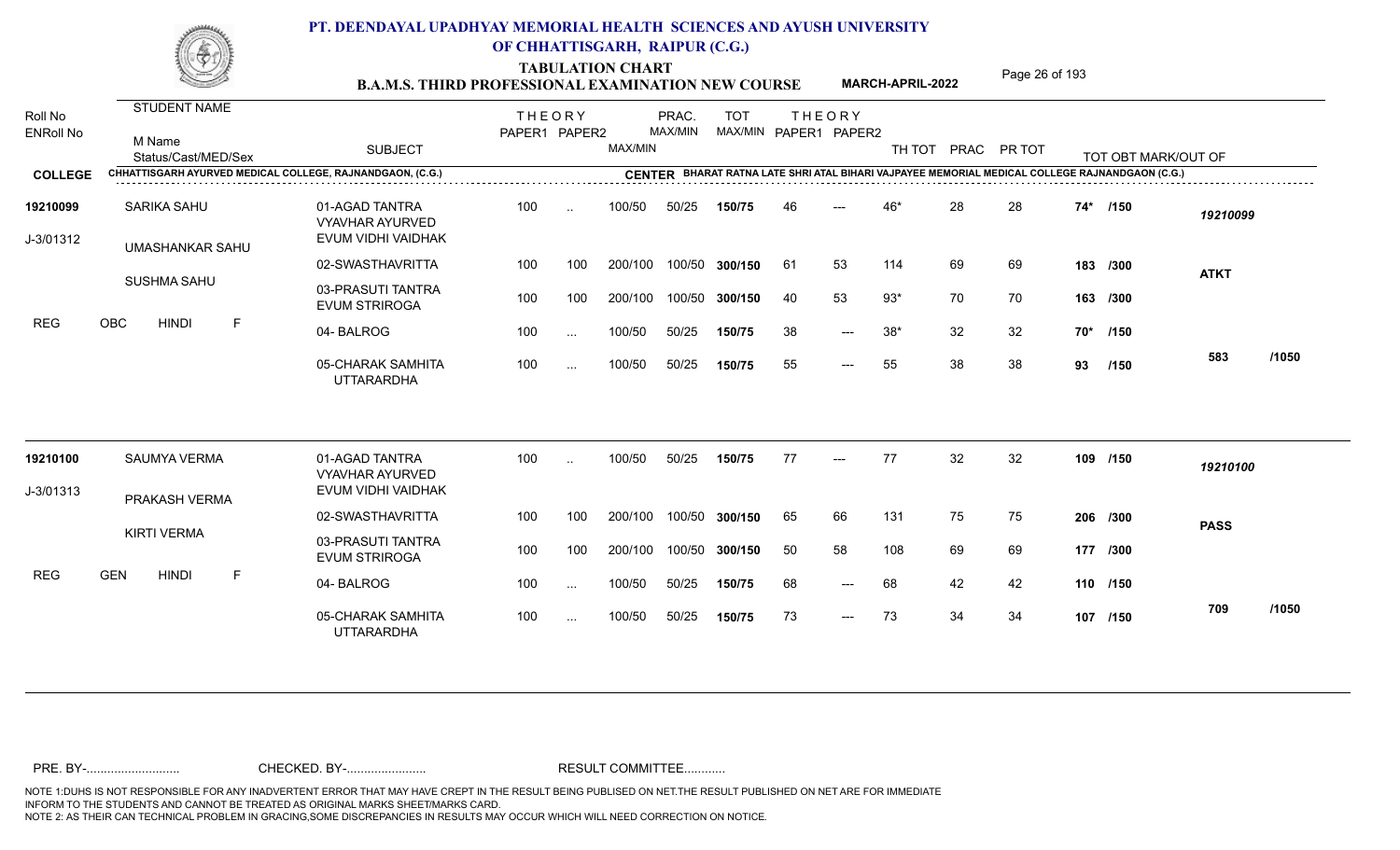TABULATION CHART<br>**B.A.M.S. THIRD PROFESSIONAL EXAMINATION NEW COURSE** MARCH-APRIL-2022 Page 27 of 193

**MARCH-APRIL-2022**

| Roll No<br><b>ENRoll No</b> |            |               | STUDENT NAME<br>M Name<br>Status/Cast/MED/Sex |                       | <b>SUBJECT</b>                                                 | <b>THEORY</b><br>PAPER1 PAPER2 |           | MAX/MIN | PRAC.<br>MAX/MIN | <b>TOT</b> |    | <b>THEORY</b><br>MAX/MIN PAPER1 PAPER2 |       |    | TH TOT PRAC PR TOT |        | TOT OBT MARK/OUT OF                                                                            |             |       |
|-----------------------------|------------|---------------|-----------------------------------------------|-----------------------|----------------------------------------------------------------|--------------------------------|-----------|---------|------------------|------------|----|----------------------------------------|-------|----|--------------------|--------|------------------------------------------------------------------------------------------------|-------------|-------|
| <b>COLLEGE</b>              |            |               |                                               |                       | CHHATTISGARH AYURVED MEDICAL COLLEGE, RAJNANDGAON, (C.G.)      |                                |           |         |                  |            |    |                                        |       |    |                    |        | CENTER BHARAT RATNA LATE SHRI ATAL BIHARI VAJPAYEE MEMORIAL MEDICAL COLLEGE RAJNANDGAON (C.G.) |             |       |
| 19210101<br>J-3/01314       |            | <b>MARKAM</b> | <b>SEEMANT KUMAR</b>                          |                       | 01-AGAD TANTRA<br><b>VYAVHAR AYURVED</b><br>EVUM VIDHI VAIDHAK | 100                            | $\ddotsc$ | 100/50  | 50/25            | 150/75     |    |                                        | $7*$  | 27 | 27                 | $34*$  | /150                                                                                           | 19210101    |       |
|                             |            |               | <b>GUMAN SINGH MARKAM</b>                     |                       | 02-SWASTHAVRITTA                                               | 100                            | 100       | 200/100 | 100/50           | 300/150    | -3 | 24                                     | $27*$ | 58 | 58                 | $85*$  | /300                                                                                           |             |       |
|                             |            |               | <b>DEVANTEEN MARKAM</b>                       |                       | 03-PRASUTI TANTRA<br><b>EVUM STRIROGA</b>                      | 100                            | 100       | 200/100 | 100/50           | 300/150    | 4  | 9                                      | $13*$ | 54 | 54                 | $67*$  | /300                                                                                           | <b>ATKT</b> |       |
| <b>REG</b>                  | <b>ST</b>  |               | <b>HINDI</b>                                  | M                     | 04-BALROG                                                      | 100                            | $\ddots$  | 100/50  | 50/25            | 150/75     | 17 | $---$                                  | $17*$ | 25 | 25                 | 42*    | /150                                                                                           |             |       |
|                             |            |               |                                               |                       | 05-CHARAK SAMHITA<br><b>UTTARARDHA</b>                         | 100                            | $\ddotsc$ | 100/50  | 50/25            | 150/75     | 20 | $---$                                  | $20*$ | 34 | 34                 |        | 54* /150                                                                                       | 282         | /1050 |
| 19210102                    |            |               |                                               | SHASHI PRAKASH MISHRA | 01-AGAD TANTRA<br><b>VYAVHAR AYURVED</b>                       | 100                            | $\ddotsc$ | 100/50  | 50/25            | 150/75     | 27 | $---$                                  | $27*$ | 30 | 30                 | $57*$  | /150                                                                                           | 19210102    |       |
| J-3/01315                   |            |               | <b>JAI PRAKASH MISHRA</b>                     |                       | EVUM VIDHI VAIDHAK                                             |                                |           |         |                  |            |    |                                        |       |    |                    |        |                                                                                                |             |       |
|                             |            |               |                                               |                       | 02-SWASTHAVRITTA                                               | 100                            | 100       | 200/100 | 100/50           | 300/150    | 59 | 53                                     | 112   | 73 | 73                 |        | 185 /300                                                                                       | <b>ATKT</b> |       |
|                             |            |               | <b>KESH KUMARI</b>                            |                       | 03-PRASUTI TANTRA<br><b>EVUM STRIROGA</b>                      | 100                            | 100       | 200/100 | 100/50           | 300/150    | 42 | 49                                     | $91*$ | 57 | 57                 |        | 148* /300                                                                                      |             |       |
| <b>REG</b>                  | <b>GEN</b> |               | <b>HINDI</b>                                  | M                     | 04-BALROG                                                      | 100                            | $\ddotsc$ | 100/50  | 50/25            | 150/75     | 52 | $---$                                  | 52    | 33 | 33                 | 85     | /150                                                                                           |             |       |
|                             |            |               |                                               |                       | 05-CHARAK SAMHITA<br><b>UTTARARDHA</b>                         | 100                            | $\sim$    | 100/50  | 50/25            | 150/75     | 32 | $---$                                  | $32*$ | 40 | 40                 | $72^*$ | /150                                                                                           | 547         | /1050 |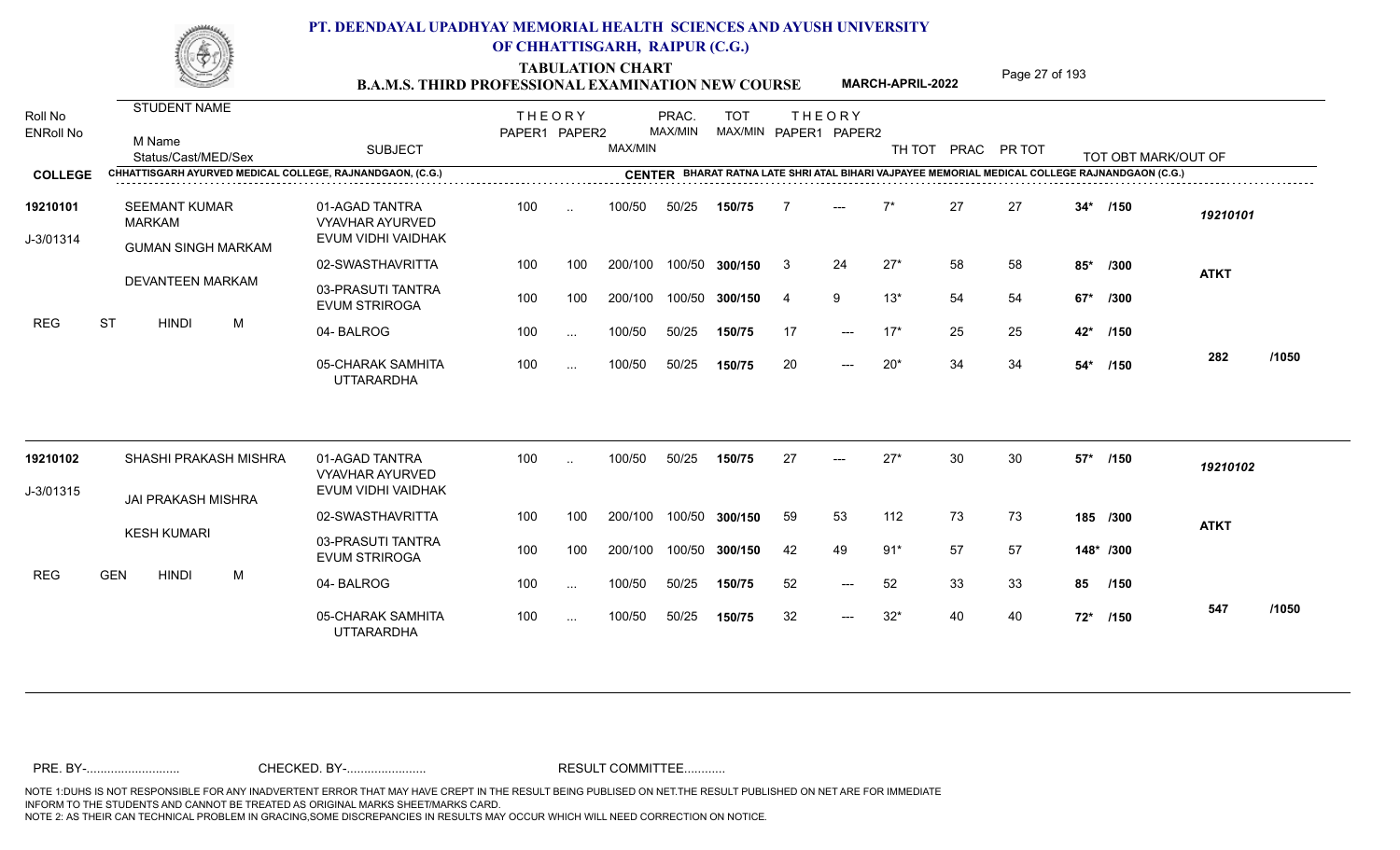TABULATION CHART<br>**B.A.M.S. THIRD PROFESSIONAL EXAMINATION NEW COURSE** MARCH-APRIL-2022 Page 28 of 193

**MARCH-APRIL-2022**

| Roll No               | <b>STUDENT NAME</b>                                       |                                                                | <b>THEORY</b> |           |         | PRAC.   | <b>TOT</b>     |    | <b>THEORY</b>         |        |    |             |    |                                                                                                |             |       |
|-----------------------|-----------------------------------------------------------|----------------------------------------------------------------|---------------|-----------|---------|---------|----------------|----|-----------------------|--------|----|-------------|----|------------------------------------------------------------------------------------------------|-------------|-------|
| <b>ENRoll No</b>      | M Name<br>Status/Cast/MED/Sex                             | <b>SUBJECT</b>                                                 | PAPER1 PAPER2 |           | MAX/MIN | MAX/MIN |                |    | MAX/MIN PAPER1 PAPER2 | TH TOT |    | PRAC PR TOT |    | TOT OBT MARK/OUT OF                                                                            |             |       |
| <b>COLLEGE</b>        | CHHATTISGARH AYURVED MEDICAL COLLEGE, RAJNANDGAON, (C.G.) |                                                                |               |           |         |         |                |    |                       |        |    |             |    | CENTER BHARAT RATNA LATE SHRI ATAL BIHARI VAJPAYEE MEMORIAL MEDICAL COLLEGE RAJNANDGAON (C.G.) |             |       |
| 19210103<br>J-3/01316 | <b>SHIVAM SINGH</b><br><b>VEERENDRA PRATAP</b>            | 01-AGAD TANTRA<br><b>VYAVHAR AYURVED</b><br>EVUM VIDHI VAIDHAK | 100           | $\sim$    | 100/50  | 50/25   | 150/75         | 55 | $---$                 | 55     | 29 | 29          | 84 | /150                                                                                           | 19210103    |       |
|                       | <b>SINICH</b>                                             | 02-SWASTHAVRITTA                                               | 100           | 100       | 200/100 |         | 100/50 300/150 | 60 | 50                    | 110    | 70 | 70          |    | 180 /300                                                                                       | <b>ATKT</b> |       |
|                       | <b>SARALA SINGH</b>                                       | 03-PRASUTI TANTRA<br><b>EVUM STRIROGA</b>                      | 100           | 100       | 200/100 |         | 100/50 300/150 | 40 | 43                    | $83*$  | 63 | 63          |    | 146* /300                                                                                      |             |       |
| <b>REG</b>            | <b>GEN</b><br><b>HINDI</b><br>M                           | 04-BALROG                                                      | 100           | $\cdots$  | 100/50  | 50/25   | 150/75         | 47 | $---$                 | $47*$  | 35 | 35          | 82 | /150                                                                                           |             |       |
|                       |                                                           | 05-CHARAK SAMHITA<br><b>UTTARARDHA</b>                         | 100           | $\cdots$  | 100/50  | 50/25   | 150/75         | 50 | $---$                 | 50     | 38 | 38          | 88 | /150                                                                                           | 580         | /1050 |
| 19210104              | SHRUTI PANDEY                                             | 01-AGAD TANTRA<br><b>VYAVHAR AYURVED</b>                       | 100           | $\ddotsc$ | 100/50  | 50/25   | 150/75         | 50 | ---                   | 50     | 30 | 30          | 80 | /150                                                                                           | 19210104    |       |
| J-3/01317             | SANTOSH KUMAR PANDEY                                      | EVUM VIDHI VAIDHAK                                             |               |           |         |         |                |    |                       |        |    |             |    |                                                                                                |             |       |
|                       |                                                           | 02-SWASTHAVRITTA                                               | 100           | 100       | 200/100 | 100/50  | 300/150        | 59 | 60                    | 119    | 71 | 71          |    | 190 /300                                                                                       | <b>ATKT</b> |       |
|                       | <b>KIRAN PANDEY</b>                                       | 03-PRASUTI TANTRA<br><b>EVUM STRIROGA</b>                      | 100           | 100       | 200/100 |         | 100/50 300/150 | 46 | 40                    | $86*$  | 58 | 58          |    | 144* /300                                                                                      |             |       |
| <b>REG</b>            | <b>GEN</b><br><b>HINDI</b><br>F                           | 04-BALROG                                                      | 100           | $\ddotsc$ | 100/50  | 50/25   | 150/75         | 58 | $---$                 | 58     | 34 | 34          | 92 | 1150                                                                                           |             |       |
|                       |                                                           | 05-CHARAK SAMHITA<br><b>UTTARARDHA</b>                         | 100           | $\cdots$  | 100/50  | 50/25   | 150/75         | 50 | $---$                 | 50     | 35 | 35          | 85 | /150                                                                                           | 591         | /1050 |
|                       |                                                           |                                                                |               |           |         |         |                |    |                       |        |    |             |    |                                                                                                |             |       |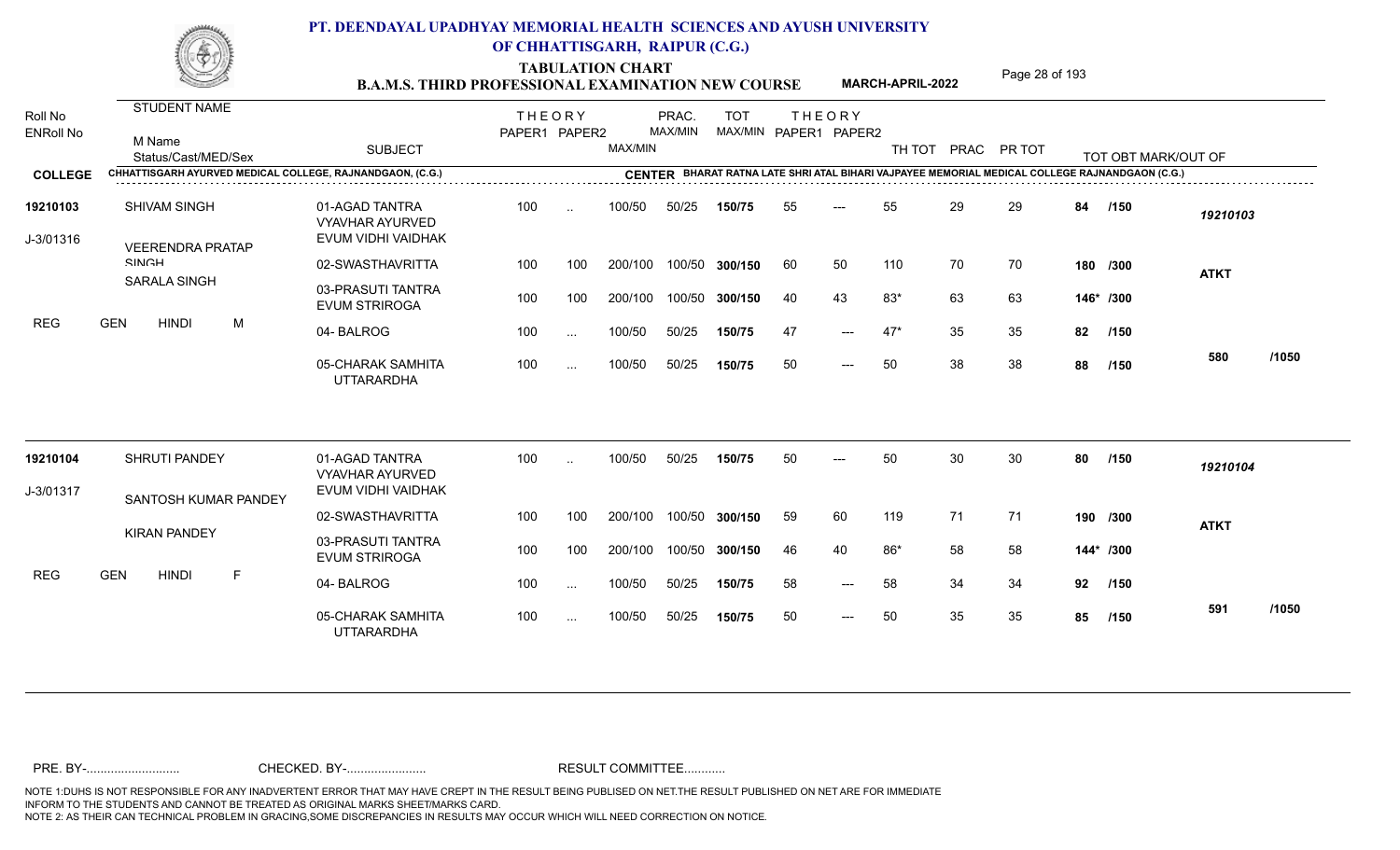TABULATION CHART<br> **TABULATION CHART** PAGE **Page 29 of 193 B.A.M.S. THIRD PROFESSIONAL EXAMINATION NEW COURSE MARCH-APRIL-2022** 

**MARCH-APRIL-2022**

| Roll No               | STUDENT NAME                                              |                                                                | <b>THEORY</b> |               |         | PRAC.   | <b>TOT</b>     |    | <b>THEORY</b>         |                    |    |    |       |                                                                                                |             |       |
|-----------------------|-----------------------------------------------------------|----------------------------------------------------------------|---------------|---------------|---------|---------|----------------|----|-----------------------|--------------------|----|----|-------|------------------------------------------------------------------------------------------------|-------------|-------|
| <b>ENRoll No</b>      | M Name<br>Status/Cast/MED/Sex                             | <b>SUBJECT</b>                                                 | PAPER1 PAPER2 |               | MAX/MIN | MAX/MIN |                |    | MAX/MIN PAPER1 PAPER2 | TH TOT PRAC PR TOT |    |    |       | TOT OBT MARK/OUT OF                                                                            |             |       |
| <b>COLLEGE</b>        | CHHATTISGARH AYURVED MEDICAL COLLEGE, RAJNANDGAON, (C.G.) |                                                                |               |               |         |         |                |    |                       |                    |    |    |       | CENTER BHARAT RATNA LATE SHRI ATAL BIHARI VAJPAYEE MEMORIAL MEDICAL COLLEGE RAJNANDGAON (C.G.) |             |       |
| 19210105<br>J-3/01318 | <b>SNEHAL AMBADE</b><br>CHANDRASHEKHAR                    | 01-AGAD TANTRA<br><b>VYAVHAR AYURVED</b><br>EVUM VIDHI VAIDHAK | 100           | $\ddotsc$     | 100/50  | 50/25   | 150/75         | 67 | $---$                 | 67                 | 29 | 29 | 96    | /150                                                                                           | 19210105    |       |
|                       | AMRADE                                                    | 02-SWASTHAVRITTA                                               | 100           | 100           | 200/100 |         | 100/50 300/150 | 64 | 62                    | 126                | 67 | 67 |       | 193 /300                                                                                       |             |       |
|                       | NILIMA AMBADE                                             | 03-PRASUTI TANTRA<br><b>EVUM STRIROGA</b>                      | 100           | 100           | 200/100 |         | 100/50 300/150 | 50 | 53                    | 103                | 59 | 59 |       | 162 /300                                                                                       | <b>PASS</b> |       |
| <b>REG</b>            | SC<br><b>HINDI</b><br>F                                   | 04-BALROG                                                      | 100           | $\cdots$      | 100/50  | 50/25   | 150/75         | 63 | $---$                 | 63                 | 30 | 30 | 93    | /150                                                                                           |             |       |
|                       |                                                           | 05-CHARAK SAMHITA<br><b>UTTARARDHA</b>                         | 100           | $\cdots$      | 100/50  | 50/25   | 150/75         | 51 | $---$                 | 51                 | 39 | 39 | 90    | /150                                                                                           | 634         | /1050 |
| 19210107              | SUSHMA LAHARE                                             | 01-AGAD TANTRA<br><b>VYAVHAR AYURVED</b>                       | 100           |               | 100/50  | 50/25   | 150/75         | 28 |                       | $28*$              | 27 | 27 | $55*$ | /150                                                                                           | 19210107    |       |
| J-3/01320             |                                                           | EVUM VIDHI VAIDHAK                                             |               |               |         |         |                |    |                       |                    |    |    |       |                                                                                                |             |       |
|                       | PALURAM LAHARE                                            | 02-SWASTHAVRITTA                                               | 100           | 100           | 200/100 |         | 100/50 300/150 | 60 | 52                    | 112                | 68 | 68 |       | 180 /300                                                                                       | <b>ATKT</b> |       |
|                       | RAMKUMAR LAHARE                                           | 03-PRASUTI TANTRA<br><b>EVUM STRIROGA</b>                      | 100           | 100           | 200/100 |         | 100/50 300/150 | 27 | 38                    | 65*                | 65 | 65 |       | 130* /300                                                                                      |             |       |
| <b>REG</b>            | SC<br><b>HINDI</b><br>F                                   | 04-BALROG                                                      | 100           | $\cdots$      | 100/50  | 50/25   | 150/75         | 15 | $---$                 | $15*$              | 31 | 31 | 46*   | /150                                                                                           |             |       |
|                       |                                                           | 05-CHARAK SAMHITA<br><b>UTTARARDHA</b>                         | 100           | $\sim$ $\sim$ | 100/50  | 50/25   | 150/75         | 30 | $---$                 | $30*$              | 34 | 34 |       | 64* /150                                                                                       | 475         | /1050 |
|                       |                                                           |                                                                |               |               |         |         |                |    |                       |                    |    |    |       |                                                                                                |             |       |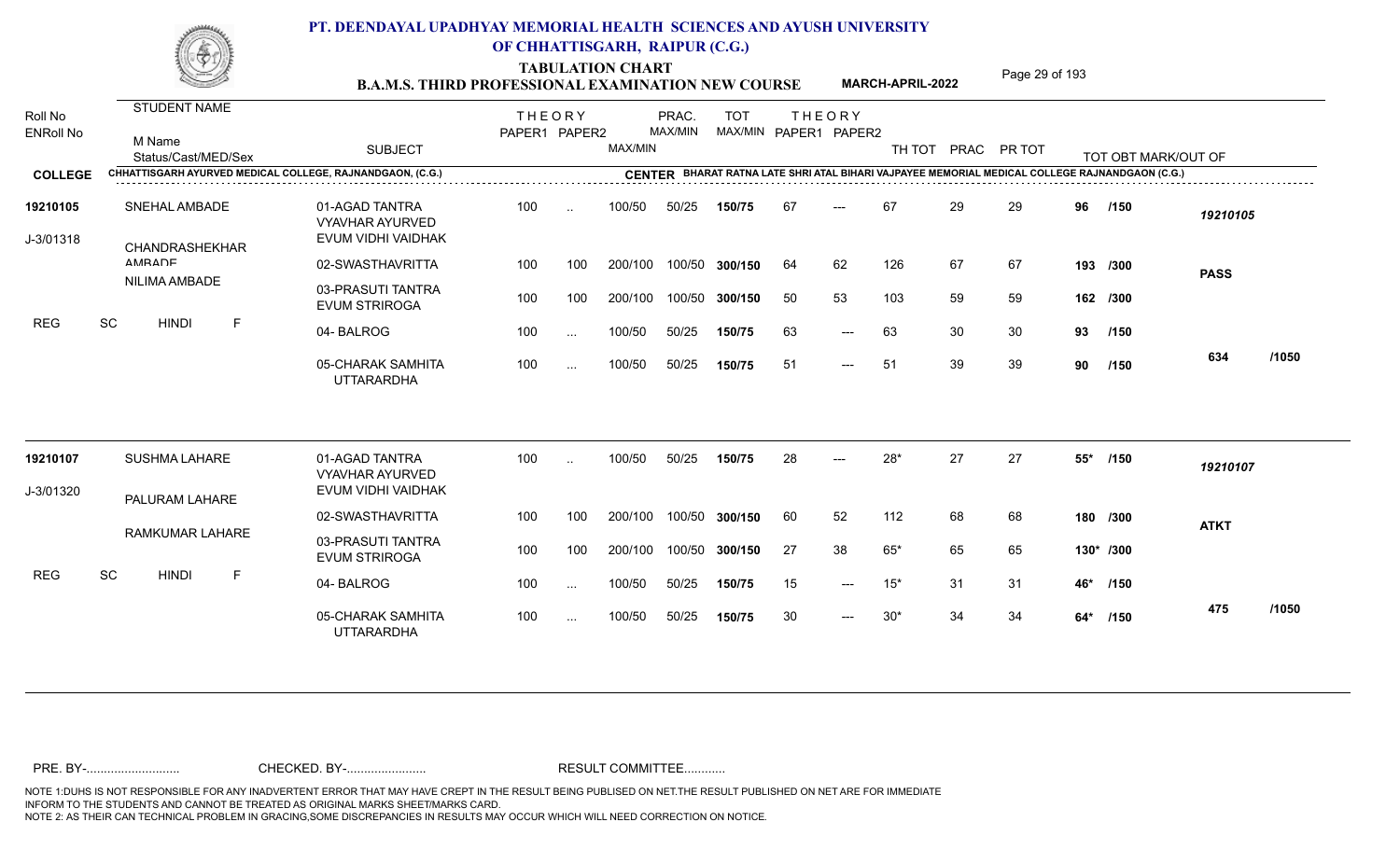TABULATION CHART<br> **TABULATION CHART** PAGE MARCH-APRIL-2022 Page 30 of 193

**MARCH-APRIL-2022**

| Roll No<br><b>ENRoll No</b><br><b>COLLEGE</b> | <b>STUDENT NAME</b><br>M Name<br>Status/Cast/MED/Sex<br>CHHATTISGARH AYURVED MEDICAL COLLEGE, RAJNANDGAON, (C.G.) | <b>SUBJECT</b>                                                 | <b>THEORY</b><br>PAPER1 PAPER2 |               | MAX/MIN | PRAC.<br>MAX/MIN | <b>TOT</b><br>MAX/MIN PAPER1 PAPER2 |    | <b>THEORY</b> | TH TOT PRAC PR TOT |    |    |    | TOT OBT MARK/OUT OF<br>CENTER BHARAT RATNA LATE SHRI ATAL BIHARI VAJPAYEE MEMORIAL MEDICAL COLLEGE RAJNANDGAON (C.G.) |             |       |
|-----------------------------------------------|-------------------------------------------------------------------------------------------------------------------|----------------------------------------------------------------|--------------------------------|---------------|---------|------------------|-------------------------------------|----|---------------|--------------------|----|----|----|-----------------------------------------------------------------------------------------------------------------------|-------------|-------|
|                                               |                                                                                                                   |                                                                |                                |               |         |                  |                                     |    |               |                    |    |    |    |                                                                                                                       |             |       |
| 19210108<br>J-3/01321                         | SWATI CHANDRAVANSHI<br><b>BHUPENDRA</b>                                                                           | 01-AGAD TANTRA<br><b>VYAVHAR AYURVED</b><br>EVUM VIDHI VAIDHAK | 100                            | $\sim$        | 100/50  | 50/25            | 150/75                              | 58 | ---           | 58                 | 29 | 29 | 87 | /150                                                                                                                  | 19210108    |       |
|                                               | <b>CHANDRAVANSHI</b>                                                                                              | 02-SWASTHAVRITTA                                               | 100                            | 100           | 200/100 | 100/50           | 300/150                             | 58 | 57            | 115                | 70 | 70 |    | 185 /300                                                                                                              | <b>ATKT</b> |       |
|                                               | <b>BHAGWATI</b><br><b>CHANDRAVANSHI</b>                                                                           | 03-PRASUTI TANTRA<br><b>EVUM STRIROGA</b>                      | 100                            | 100           | 200/100 | 100/50           | 300/150                             | 40 | 46            | 86*                | 66 | 66 |    | 152 /300                                                                                                              |             |       |
| <b>REG</b>                                    | OBC<br><b>HINDI</b><br>F                                                                                          | 04-BALROG                                                      | 100                            | $\ddotsc$     | 100/50  | 50/25            | 150/75                              | 44 | $---$         | $44*$              | 32 | 32 | 76 | /150                                                                                                                  |             |       |
|                                               |                                                                                                                   | 05-CHARAK SAMHITA<br><b>UTTARARDHA</b>                         | 100                            | $\ddotsc$     | 100/50  | 50/25            | 150/75                              | 54 | ---           | 54                 | 37 | 37 | 91 | /150                                                                                                                  | 591         | /1050 |
|                                               | <b>TILESHWARI</b>                                                                                                 | 01-AGAD TANTRA                                                 | 100                            |               | 100/50  | 50/25            | 150/75                              | 55 |               | 55                 | 27 | 27 | 82 | /150                                                                                                                  |             |       |
| 19210109                                      |                                                                                                                   | <b>VYAVHAR AYURVED</b>                                         |                                |               |         |                  |                                     |    |               |                    |    |    |    |                                                                                                                       | 19210109    |       |
| J-3/01322                                     | <b>BADDU RAM NAYAK</b>                                                                                            | EVUM VIDHI VAIDHAK                                             |                                |               |         |                  |                                     |    |               |                    |    |    |    |                                                                                                                       |             |       |
|                                               | <b>BADLI BAI NAYAK</b>                                                                                            | 02-SWASTHAVRITTA                                               | 100                            | 100           | 200/100 | 100/50           | 300/150                             | 56 | 61            | 117                | 67 | 67 |    | 184 /300                                                                                                              | <b>ATKT</b> |       |
|                                               |                                                                                                                   | 03-PRASUTI TANTRA<br><b>EVUM STRIROGA</b>                      | 100                            | 100           | 200/100 |                  | 100/50 300/150                      | 33 | 39            | $72*$              | 70 | 70 |    | 142* /300                                                                                                             |             |       |
| <b>REG</b>                                    | OBC<br><b>HINDI</b><br>F                                                                                          | 04-BALROG                                                      | 100                            | $\sim$ $\sim$ | 100/50  | 50/25            | 150/75                              | 44 | ---           | $44*$              | 29 | 29 |    | 73* /150                                                                                                              |             |       |
|                                               |                                                                                                                   | 05-CHARAK SAMHITA<br><b>UTTARARDHA</b>                         | 100                            | $\cdots$      | 100/50  | 50/25            | 150/75                              | 51 | $---$         | 51                 | 31 | 31 | 82 | /150                                                                                                                  | 563         | /1050 |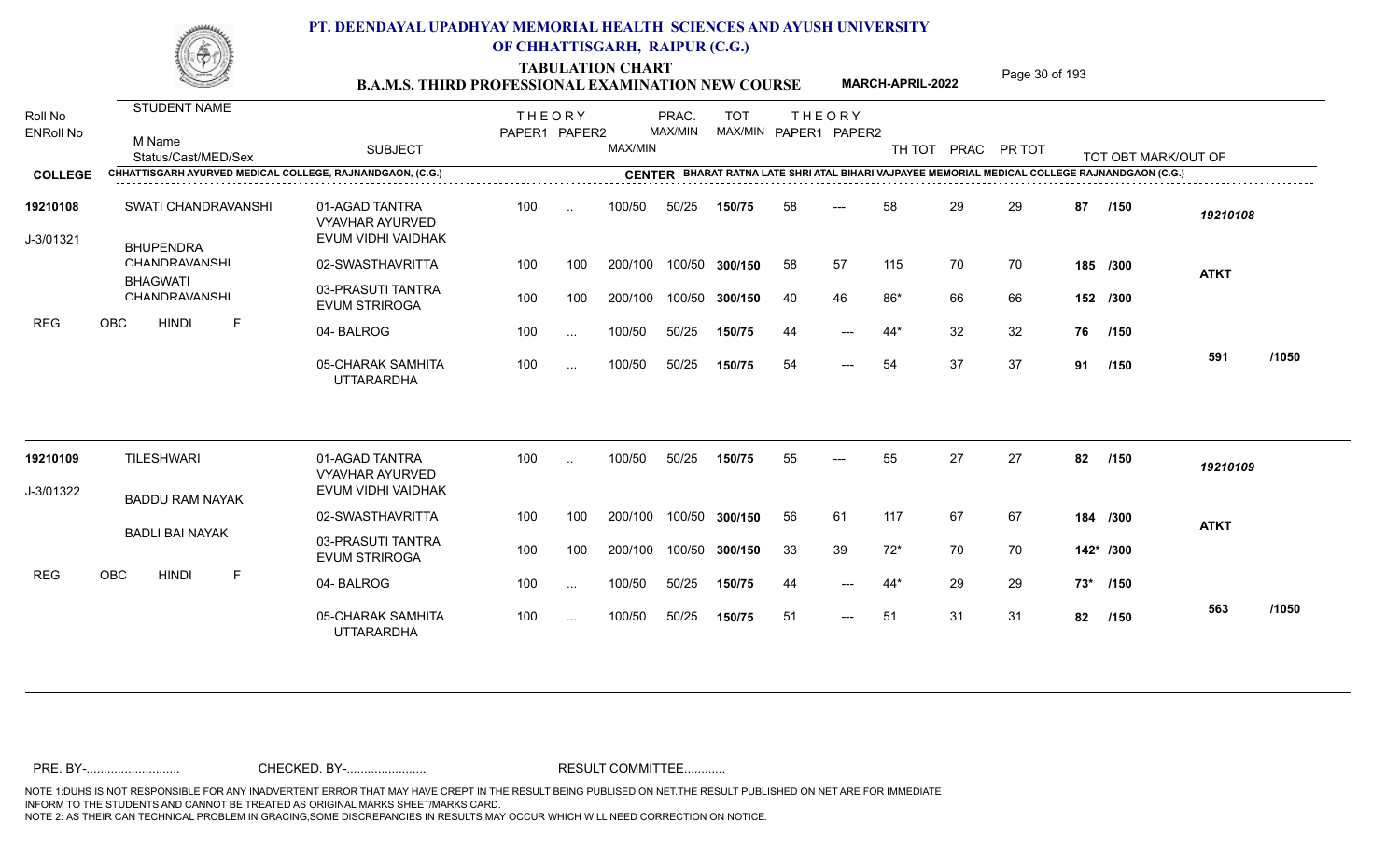TABULATION CHART<br> **TABULATION CHART** PAGE MARCH-APRIL-2022 Page 31 of 193

**MARCH-APRIL-2022**

| Roll No<br><b>ENRoll No</b> | STUDENT NAME<br>M Name<br>Status/Cast/MED/Sex |   | <b>SUBJECT</b>                                                 | <b>THEORY</b><br>PAPER1 PAPER2 |               | MAX/MIN | PRAC.<br>MAX/MIN | <b>TOT</b>     |    | <b>THEORY</b><br>MAX/MIN PAPER1 PAPER2 | TH TOT |    | PRAC PR TOT |          | TOT OBT MARK/OUT OF                                                                            |             |       |
|-----------------------------|-----------------------------------------------|---|----------------------------------------------------------------|--------------------------------|---------------|---------|------------------|----------------|----|----------------------------------------|--------|----|-------------|----------|------------------------------------------------------------------------------------------------|-------------|-------|
| <b>COLLEGE</b>              |                                               |   | CHHATTISGARH AYURVED MEDICAL COLLEGE, RAJNANDGAON, (C.G.)      |                                |               |         |                  |                |    |                                        |        |    |             |          | CENTER BHARAT RATNA LATE SHRI ATAL BIHARI VAJPAYEE MEMORIAL MEDICAL COLLEGE RAJNANDGAON (C.G.) |             |       |
| 19210110<br>J-3/01323       | <b>TITHI DAS</b><br>PRASHANT KUMAR DAS        |   | 01-AGAD TANTRA<br><b>VYAVHAR AYURVED</b><br>EVUM VIDHI VAIDHAK | 100                            | $\ddotsc$     | 100/50  | 50/25            | 150/75         | 69 | $---$                                  | 69     | 31 | 31          |          | 100 /150                                                                                       | 19210110    |       |
|                             |                                               |   | 02-SWASTHAVRITTA                                               | 100                            | 100           | 200/100 |                  | 100/50 300/150 | 64 | 62                                     | 126    | 68 | 68          |          | 194 /300                                                                                       | <b>PASS</b> |       |
|                             | RANJANA DAS                                   |   | 03-PRASUTI TANTRA<br><b>EVUM STRIROGA</b>                      | 100                            | 100           | 200/100 |                  | 100/50 300/150 | 50 | 53                                     | 103    | 66 | 66          |          | 169 /300                                                                                       |             |       |
| <b>REG</b>                  | <b>GEN</b><br><b>HINDI</b>                    | F | 04-BALROG                                                      | 100                            | $\cdots$      | 100/50  | 50/25            | 150/75         | 60 | $---$                                  | 60     | 34 | 34          | 94       | /150                                                                                           |             |       |
|                             |                                               |   | 05-CHARAK SAMHITA<br><b>UTTARARDHA</b>                         | 100                            | $\cdots$      | 100/50  | 50/25            | 150/75         | 50 | $---$                                  | 50     | 38 | 38          | 88       | /150                                                                                           | 645         | /1050 |
| 19210111                    | VIDYAMANI                                     |   | 01-AGAD TANTRA<br><b>VYAVHAR AYURVED</b>                       | 100                            | $\cdot$ .     | 100/50  | 50/25            | 150/75         | 50 |                                        | 50     | 28 | 28          | 78       | /150                                                                                           | 19210111    |       |
| J-3/01324                   | <b>RAM SINGH</b>                              |   | EVUM VIDHI VAIDHAK                                             |                                |               |         |                  |                |    |                                        |        |    |             |          |                                                                                                |             |       |
|                             |                                               |   | 02-SWASTHAVRITTA                                               | 100                            | 100           | 200/100 |                  | 100/50 300/150 | 61 | 38                                     | $99*$  | 68 | 68          |          | 167 /300                                                                                       | <b>ATKT</b> |       |
|                             | <b>AMRIKA</b>                                 |   | 03-PRASUTI TANTRA<br><b>EVUM STRIROGA</b>                      | 100                            | 100           | 200/100 |                  | 100/50 300/150 | 39 | 50                                     | $89*$  | 62 | 62          | 151 /300 |                                                                                                |             |       |
| <b>REG</b>                  | <b>ST</b><br><b>HINDI</b>                     | F | 04-BALROG                                                      | 100                            | $\sim$        | 100/50  | 50/25            | 150/75         | 60 | $---$                                  | 60     | 29 | 29          | 89       | /150                                                                                           |             |       |
|                             |                                               |   | 05-CHARAK SAMHITA<br><b>UTTARARDHA</b>                         | 100                            | $\sim$ $\sim$ | 100/50  | 50/25            | 150/75         | 57 | $---$                                  | 57     | 35 | 35          | 92       | /150                                                                                           | 577         | /1050 |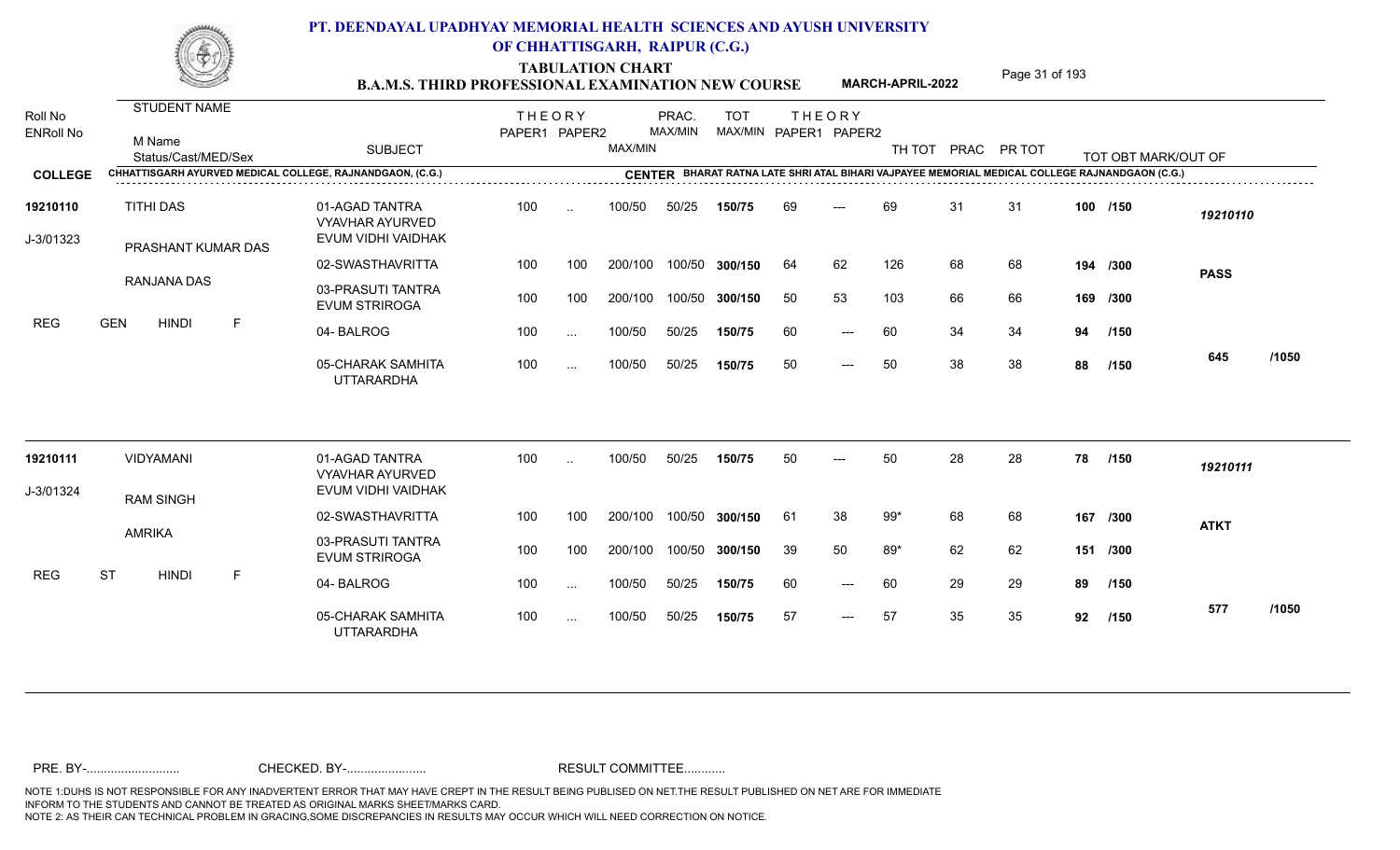TABULATION CHART<br> **TABULATION CHART** PAGE MARCH-APRIL-2022 Page 32 of 193

**MARCH-APRIL-2022**

| Roll No          |            |                    | <b>STUDENT NAME</b> |                      |                                                           | <b>THEORY</b> |                      |               | PRAC.   | <b>TOT</b> |    | THEORY                |        |    |             |     |                                                                                         |             |       |
|------------------|------------|--------------------|---------------------|----------------------|-----------------------------------------------------------|---------------|----------------------|---------------|---------|------------|----|-----------------------|--------|----|-------------|-----|-----------------------------------------------------------------------------------------|-------------|-------|
| <b>ENRoll No</b> |            | M Name             | Status/Cast/MED/Sex |                      | <b>SUBJECT</b>                                            | PAPER1 PAPER2 |                      | MAX/MIN       | MAX/MIN |            |    | MAX/MIN PAPER1 PAPER2 | TH TOT |    | PRAC PR TOT |     | TOT OBT MARK/OUT OF                                                                     |             |       |
| <b>COLLEGE</b>   |            | .                  |                     |                      | CHHATTISGARH AYURVED MEDICAL COLLEGE, RAJNANDGAON, (C.G.) |               |                      | <b>CENTER</b> |         |            |    |                       |        |    |             |     | BHARAT RATNA LATE SHRI ATAL BIHARI VAJPAYEE MEMORIAL MEDICAL COLLEGE RAJNANDGAON (C.G.) |             |       |
| 19210112         |            |                    |                     | YASHSHREE KHURASHIYA | 01-AGAD TANTRA<br><b>VYAVHAR AYURVED</b>                  | 100           | $\cdot$              | 100/50        | 50/25   | 150/75     | 68 | $---$                 | 68     | 28 | 28          | 96  | /150                                                                                    | 19210112    |       |
| J-3/01325        |            | <b>KHIIRASHIVA</b> | RAMASHANKAR         |                      | EVUM VIDHI VAIDHAK                                        |               |                      |               |         |            |    |                       |        |    |             |     |                                                                                         |             |       |
|                  |            |                    | PUSHPA KHURASHIYA   |                      | 02-SWASTHAVRITTA                                          | 100           | 100                  | 200/100       | 100/50  | 300/150    | 62 | 60                    | 122    | 78 | 78          |     | 200 /300                                                                                | <b>PASS</b> |       |
|                  |            |                    |                     |                      | 03-PRASUTI TANTRA<br><b>EVUM STRIROGA</b>                 | 100           | 100                  | 200/100       | 100/50  | 300/150    | 48 | 52                    | 100    | 63 | 63          |     | 163 /300                                                                                |             |       |
| REG              | <b>GEN</b> |                    | <b>HINDI</b>        | F.                   | 04-BALROG                                                 | 100           | $\sim$ $\sim$ $\sim$ | 100/50        | 50/25   | 150/75     | 65 | $---$                 | 65     | 30 | 30          | 95  | /150                                                                                    |             |       |
|                  |            |                    |                     |                      | 05-CHARAK SAMHITA<br>UTTARARDHA                           | 100           | $\sim$ $\sim$ $\sim$ | 100/50        | 50/25   | 150/75     | 65 | $---$                 | 65     | 37 | 37          | 102 | /150                                                                                    | 656         | /1050 |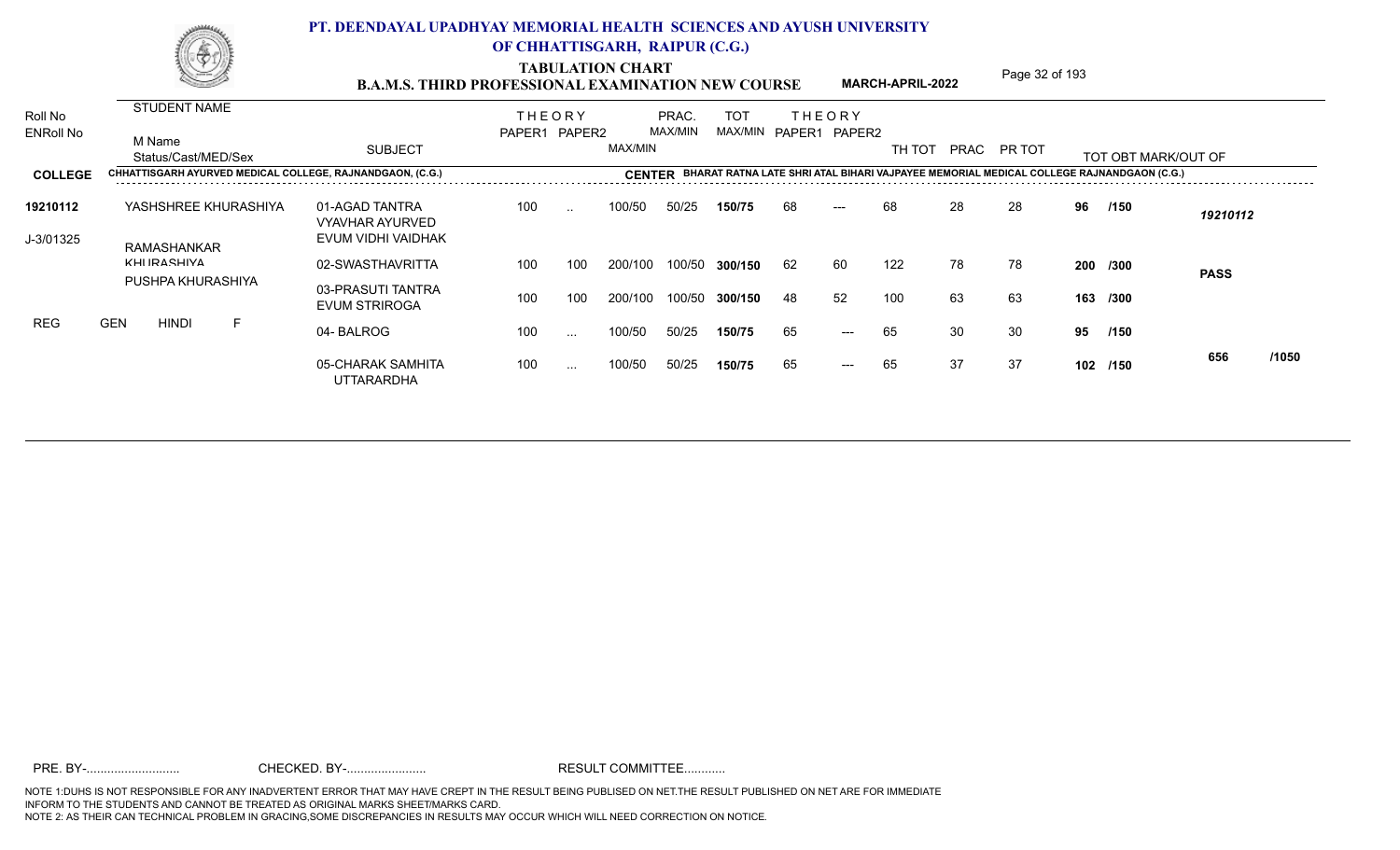TABULATION CHART<br> **TABULATION CHART** PAGE MARCH-APRIL-2022 Page 33 of 193

**MARCH-APRIL-2022**

| Roll No<br><b>ENRoll No</b> | <b>STUDENT NAME</b><br>M Name<br>Status/Cast/MED/Sex      | <b>SUBJECT</b>                                                 | <b>THEORY</b><br>PAPER1 PAPER2 |               | MAX/MIN | PRAC.<br>MAX/MIN | <b>TOT</b>     |       | <b>THEORY</b><br>MAX/MIN PAPER1 PAPER2 | TH TOT |       | PRAC PR TOT |     | TOT OBT MARK/OUT OF                                                                            |             |       |
|-----------------------------|-----------------------------------------------------------|----------------------------------------------------------------|--------------------------------|---------------|---------|------------------|----------------|-------|----------------------------------------|--------|-------|-------------|-----|------------------------------------------------------------------------------------------------|-------------|-------|
| <b>COLLEGE</b>              | MAHAVEER COLLEGE OF AYURVEDIC SCIENCE, RAJNANDGAON (C.G.) |                                                                |                                |               |         |                  |                |       |                                        |        |       |             |     | CENTER BHARAT RATNA LATE SHRI ATAL BIHARI VAJPAYEE MEMORIAL MEDICAL COLLEGE RAJNANDGAON (C.G.) |             |       |
| 18210017<br>I-3/03263       | <b>JYOTI KANWAR</b><br>DADU SINGH KANWAR                  | 01-AGAD TANTRA<br><b>VYAVHAR AYURVED</b><br>EVUM VIDHI VAIDHAK | 100                            | $\ddotsc$     | 100/50  | 50/25            | 150/75         |       |                                        |        |       |             |     | 104 /150 C                                                                                     | 18210017    |       |
|                             |                                                           | 02-SWASTHAVRITTA                                               | 100                            | 100           | 200/100 |                  | 100/50 300/150 | $--$  | $---$                                  |        |       |             |     | 206 /300 C                                                                                     | <b>PASS</b> |       |
|                             | RADHA KANWAR                                              | 03-PRASUTI TANTRA<br><b>EVUM STRIROGA</b>                      | 100                            | 100           | 200/100 |                  | 100/50 300/150 | $--$  | $---$                                  |        | $---$ |             | 177 | /300 C                                                                                         |             |       |
| <b>ATKT</b>                 | <b>ST</b><br><b>HINDI</b><br>F                            | 04-BALROG                                                      | 100                            | $\sim$ $\sim$ | 100/50  | 50/25            | 150/75         | $---$ | $---$                                  |        | $---$ |             | 86  | $/150$ C                                                                                       |             |       |
|                             |                                                           | 05-CHARAK SAMHITA<br><b>UTTARARDHA</b>                         | 100                            | $\sim$ .      | 100/50  | 50/25            | 150/75         | 51    | $\qquad \qquad - -$                    | 51     | 27    | 27          | 78  | /150                                                                                           | 651         | /1050 |
| 18210027                    | MUJUMDAR SMITA SUKEN                                      | 01-AGAD TANTRA<br><b>VYAVHAR AYURVED</b>                       | 100                            | $\ddotsc$     | 100/50  | 50/25            | 150/75         |       |                                        |        |       |             | 95  | $/150$ C                                                                                       | 18210027    |       |
| I-3/03273                   | <b>SUKEN MUJUMDAR</b>                                     | EVUM VIDHI VAIDHAK                                             |                                |               |         |                  |                |       |                                        |        |       |             |     |                                                                                                |             |       |
|                             |                                                           | 02-SWASTHAVRITTA                                               | 100                            | 100           | 200/100 |                  | 100/50 300/150 | $---$ | $---$                                  |        | $---$ |             |     | 182 /300 C                                                                                     | <b>PASS</b> |       |
|                             | MONIKA MUJUMDAR                                           | 03-PRASUTI TANTRA<br><b>EVUM STRIROGA</b>                      | 100                            | 100           | 200/100 |                  | 100/50 300/150 | $---$ | $---$                                  |        | $---$ |             |     | 190 /300 C                                                                                     |             |       |
| <b>ATKT</b>                 | <b>GEN</b><br><b>HINDI</b><br>F                           | 04-BALROG                                                      | 100                            | $\sim$ $\sim$ | 100/50  | 50/25            | 150/75         |       |                                        |        | $---$ |             | 89  | $/150$ C                                                                                       |             |       |
|                             |                                                           | 05-CHARAK SAMHITA<br><b>UTTARARDHA</b>                         | 100                            | $\sim$ $\sim$ | 100/50  | 50/25            | 150/75         | 50    | $---$                                  | 50     | 28    | 28          | 78  | /150                                                                                           | 634         | /1050 |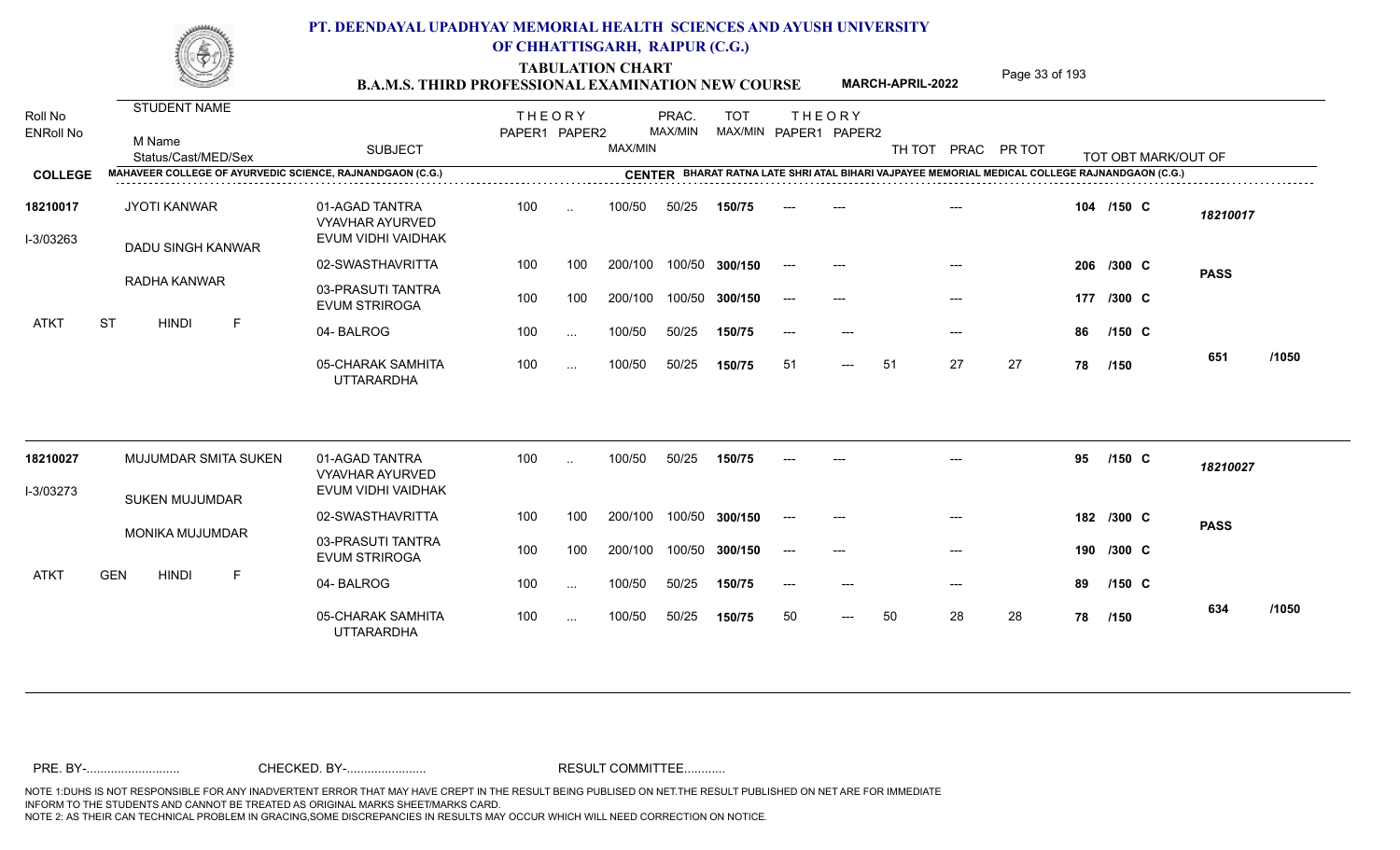TABULATION CHART<br> **TABULATION CHART** PAGE **Page 34 of 193 B.A.M.S. THIRD PROFESSIONAL EXAMINATION NEW COURSE** MARCH-APRIL-2022

**MARCH-APRIL-2022**

| Roll No<br><b>ENRoll No</b><br><b>COLLEGE</b> | STUDENT NAME<br>M Name<br>Status/Cast/MED/Sex<br>MAHAVEER COLLEGE OF AYURVEDIC SCIENCE, RAJNANDGAON (C.G.) | <b>SUBJECT</b>                                                 | <b>THEORY</b><br>PAPER1 PAPER2 |           | MAX/MIN | PRAC.<br>MAX/MIN | <b>TOT</b><br>MAX/MIN PAPER1 PAPER2 |       | <b>THEORY</b> |       |       | TH TOT PRAC PR TOT<br>CENTER BHARAT RATNA LATE SHRI ATAL BIHARI VAJPAYEE MEMORIAL MEDICAL COLLEGE RAJNANDGAON (C.G.) |           |            | TOT OBT MARK/OUT OF |       |
|-----------------------------------------------|------------------------------------------------------------------------------------------------------------|----------------------------------------------------------------|--------------------------------|-----------|---------|------------------|-------------------------------------|-------|---------------|-------|-------|----------------------------------------------------------------------------------------------------------------------|-----------|------------|---------------------|-------|
| 18210029<br>I-3/03275                         | NAVEEN GHRITLAHARE                                                                                         | 01-AGAD TANTRA<br><b>VYAVHAR AYURVED</b><br>EVUM VIDHI VAIDHAK | 100                            | $\ddotsc$ | 100/50  | 50/25            | 150/75                              |       |               |       |       |                                                                                                                      | 81        | $/150$ C   | 18210029            |       |
|                                               | <b>RAMKUMAR</b>                                                                                            | 02-SWASTHAVRITTA                                               | 100                            | 100       | 200/100 |                  | 100/50 300/150                      | $---$ | $---$         |       | $---$ |                                                                                                                      |           | 166 /300 C | <b>ATKT</b>         |       |
|                                               | <b>TEJESHWARI</b>                                                                                          | 03-PRASUTI TANTRA<br><b>EVUM STRIROGA</b>                      | 100                            | 100       | 200/100 |                  | 100/50 300/150                      | -41   | 40            | $81*$ | 55    | 55                                                                                                                   | 136* /300 |            |                     |       |
| <b>ATKT</b>                                   | SC<br><b>HINDI</b><br>M                                                                                    | 04-BALROG                                                      | 100                            | $\cdots$  | 100/50  | 50/25            | 150/75                              | $---$ | $---$         |       | $---$ |                                                                                                                      | 80        | /150 C     |                     |       |
|                                               |                                                                                                            | 05-CHARAK SAMHITA<br><b>UTTARARDHA</b>                         | 100                            | $\cdots$  | 100/50  | 50/25            | 150/75                              | ----  | $---$         |       | $---$ |                                                                                                                      | 77        | $/150$ C   | 540                 | /1050 |
| 18210035                                      | POOJA PRABHA                                                                                               | 01-AGAD TANTRA<br><b>VYAVHAR AYURVED</b>                       | 100                            | $\ddotsc$ | 100/50  | 50/25            | 150/75                              |       |               |       |       |                                                                                                                      | 91        | /150 C     | 18210035            |       |
| I-3/03281                                     | <b>PRABHAT KUMAR</b>                                                                                       | EVUM VIDHI VAIDHAK                                             |                                |           |         |                  |                                     |       |               |       |       |                                                                                                                      |           |            |                     |       |
|                                               | HEMRRAM                                                                                                    | 02-SWASTHAVRITTA                                               | 100                            | 100       | 200/100 |                  | 100/50 300/150                      |       | $---$         |       |       |                                                                                                                      |           | 182 /300 C | <b>PASS</b>         |       |
|                                               | <b>SAVITA HEMBRAM</b>                                                                                      | 03-PRASUTI TANTRA<br><b>EVUM STRIROGA</b>                      | 100                            | 100       | 200/100 |                  | 100/50 300/150                      | $--$  | $---$         |       | $---$ |                                                                                                                      |           | 182 /300 C |                     |       |
| <b>ATKT</b>                                   | <b>GEN</b><br><b>HINDI</b><br>F.                                                                           | 04-BALROG                                                      | 100                            | $\cdots$  | 100/50  | 50/25            | 150/75                              |       |               |       | $---$ |                                                                                                                      | 88        | $/150$ C   |                     |       |
|                                               |                                                                                                            | 05-CHARAK SAMHITA<br><b>UTTARARDHA</b>                         | 100                            | $\cdots$  | 100/50  | 50/25            | 150/75                              | 59    | $---$         | 59    | 25    | 25                                                                                                                   | 84        | /150       | 627                 | /1050 |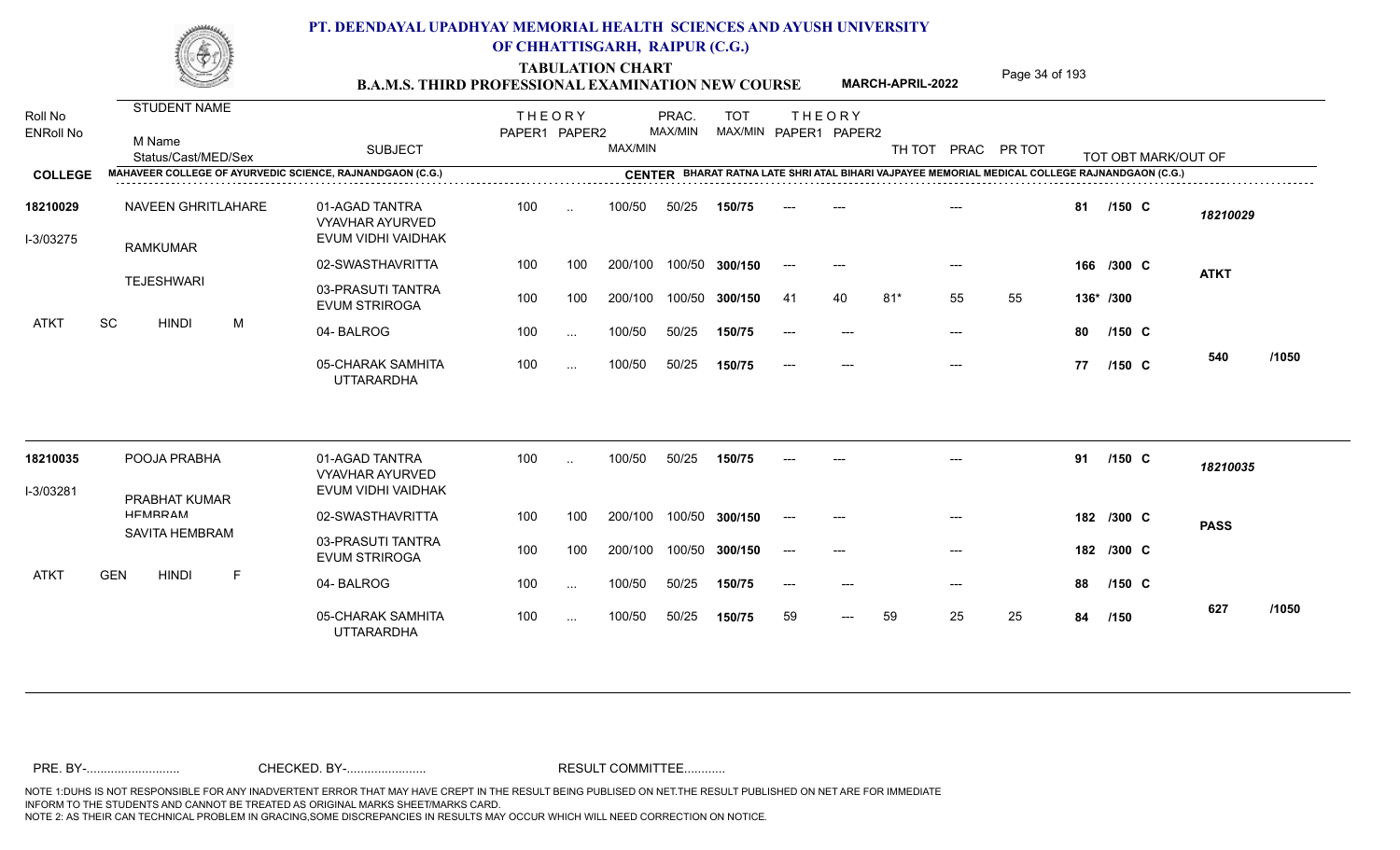TABULATION CHART<br> **TABULATION CHART** PAGE **Page 35 of 193 Page 35 of 193 B.A.M.S. THIRD PROFESSIONAL EXAMINATION NEW COURSE MARCH-APRIL-2022** 

**MARCH-APRIL-2022**

| Roll No<br><b>ENRoll No</b> | STUDENT NAME<br>M Name<br>Status/Cast/MED/Sex                    | <b>SUBJECT</b>                                                 | <b>THEORY</b><br>PAPER1 PAPER2 |           | MAX/MIN | PRAC.<br>MAX/MIN | <b>TOT</b>     |       | <b>THEORY</b><br>MAX/MIN PAPER1 PAPER2 | TH TOT |       | PRAC PR TOT |       | TOT OBT MARK/OUT OF                                                                            |             |       |
|-----------------------------|------------------------------------------------------------------|----------------------------------------------------------------|--------------------------------|-----------|---------|------------------|----------------|-------|----------------------------------------|--------|-------|-------------|-------|------------------------------------------------------------------------------------------------|-------------|-------|
| <b>COLLEGE</b>              | <b>MAHAVEER COLLEGE OF AYURVEDIC SCIENCE, RAJNANDGAON (C.G.)</b> |                                                                |                                |           |         |                  |                |       |                                        |        |       |             |       | CENTER BHARAT RATNA LATE SHRI ATAL BIHARI VAJPAYEE MEMORIAL MEDICAL COLLEGE RAJNANDGAON (C.G.) |             |       |
| 18210042<br>I-3/03288       | <b>RAJESHWARI</b><br><b>BHUJBAL PRASAD</b>                       | 01-AGAD TANTRA<br><b>VYAVHAR AYURVED</b><br>EVUM VIDHI VAIDHAK | 100                            | $\cdot$ . | 100/50  | 50/25            | 150/75         | 27    | $---$                                  | $27*$  | 26    | 26          | $53*$ | /150                                                                                           | 18210042    |       |
|                             |                                                                  | 02-SWASTHAVRITTA                                               | 100                            | 100       | 200/100 |                  | 100/50 300/150 | $---$ | $---$                                  |        | $---$ |             |       | 177 /300 C                                                                                     | <b>ATKT</b> |       |
|                             | <b>KANTI BHARTI</b>                                              | 03-PRASUTI TANTRA<br><b>EVUM STRIROGA</b>                      | 100                            | 100       | 200/100 |                  | 100/50 300/150 | 30    | 50                                     | $80*$  | 52    | 52          |       | 132* /300                                                                                      |             |       |
| <b>ATKT</b>                 | SC<br><b>HINDI</b><br>F                                          | 04-BALROG                                                      | 100                            | $\cdots$  | 100/50  | 50/25            | 150/75         | 24    | $---$                                  | $24*$  | 25    | 25          | 49*   | /150                                                                                           |             |       |
|                             |                                                                  | 05-CHARAK SAMHITA<br><b>UTTARARDHA</b>                         | 100                            | $\cdots$  | 100/50  | 50/25            | 150/75         | 18    | $---$                                  | $18*$  | 26    | 26          | 44*   | /150                                                                                           | 455         | /1050 |
| 18210046                    | <b>SEEMA DHRUW</b>                                               | 01-AGAD TANTRA<br><b>VYAVHAR AYURVED</b>                       | 100                            | $\ddotsc$ | 100/50  | 50/25            | 150/75         |       |                                        |        |       |             | 94    | $/150$ C                                                                                       | 18210046    |       |
| I-3/03292                   | SATYA PRAKASH DHRUW                                              | EVUM VIDHI VAIDHAK                                             |                                |           |         |                  |                |       |                                        |        |       |             |       |                                                                                                |             |       |
|                             |                                                                  | 02-SWASTHAVRITTA                                               | 100                            | 100       | 200/100 |                  | 100/50 300/150 |       |                                        |        |       |             |       | 177 /300 C                                                                                     | <b>PASS</b> |       |
|                             | RANJANA DHRUW                                                    | 03-PRASUTI TANTRA<br><b>EVUM STRIROGA</b>                      | 100                            | 100       | 200/100 |                  | 100/50 300/150 | $---$ | $---$                                  |        | $---$ |             | 183   | /300 C                                                                                         |             |       |
| <b>ATKT</b>                 | <b>ST</b><br><b>HINDI</b><br>F                                   | 04-BALROG                                                      | 100                            | $\cdots$  | 100/50  | 50/25            | 150/75         |       |                                        |        | $---$ |             | 99    | $/150$ C                                                                                       |             |       |
|                             |                                                                  | 05-CHARAK SAMHITA<br><b>UTTARARDHA</b>                         | 100                            | $\cdots$  | 100/50  | 50/25            | 150/75         | 59    | $---$                                  | 59     | 28    | 28          | 87    | /150                                                                                           | 640         | /1050 |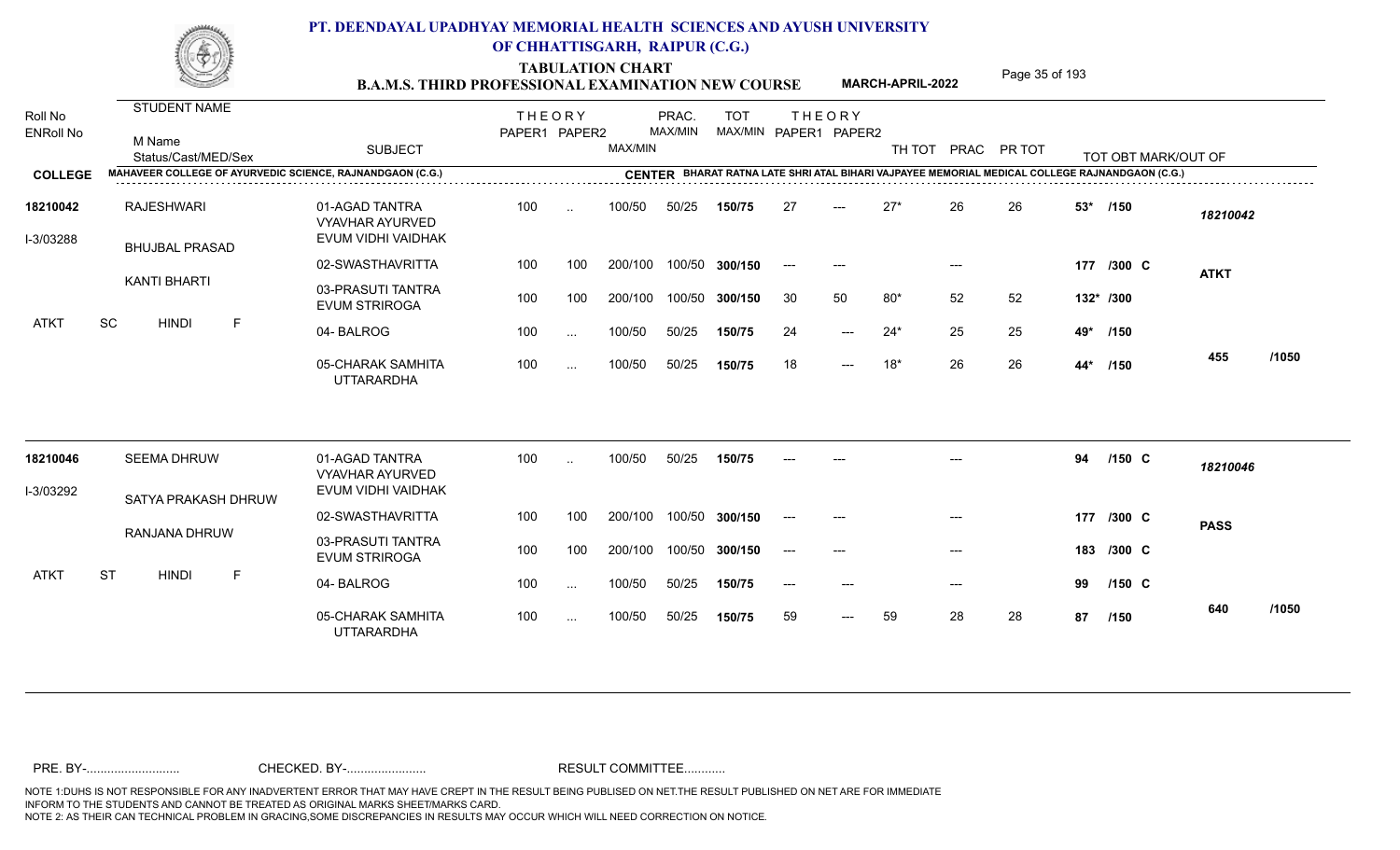TABULATION CHART<br> **TABULATION CHART B.A.M.S. THIRD PROFESSIONAL EXAMINATION NEW COURSE MARCH-APRIL-2022** Page 36 of 193

**MARCH-APRIL-2022**

| Roll No<br><b>ENRoll No</b> | <b>STUDENT NAME</b><br>M Name<br>Status/Cast/MED/Sex      | <b>SUBJECT</b>                                                 | <b>THEORY</b><br>PAPER1 PAPER2 |                      | MAX/MIN | PRAC.<br>MAX/MIN | <b>TOT</b><br>MAX/MIN PAPER1 PAPER2 |     | <b>THEORY</b> |       |    | TH TOT PRAC PR TOT |    | TOT OBT MARK/OUT OF                                                                            |             |       |
|-----------------------------|-----------------------------------------------------------|----------------------------------------------------------------|--------------------------------|----------------------|---------|------------------|-------------------------------------|-----|---------------|-------|----|--------------------|----|------------------------------------------------------------------------------------------------|-------------|-------|
| <b>COLLEGE</b>              | MAHAVEER COLLEGE OF AYURVEDIC SCIENCE, RAJNANDGAON (C.G.) |                                                                |                                |                      |         |                  |                                     |     |               |       |    |                    |    | CENTER BHARAT RATNA LATE SHRI ATAL BIHARI VAJPAYEE MEMORIAL MEDICAL COLLEGE RAJNANDGAON (C.G.) |             |       |
| 19210215<br>J-3/01388       | AJAY<br>NIRMAL KUMAR                                      | 01-AGAD TANTRA<br><b>VYAVHAR AYURVED</b><br>EVUM VIDHI VAIDHAK | 100                            | $\ddot{\phantom{a}}$ | 100/50  | 50/25            | 150/75                              | 62  | ---           | 62    | 35 | 35                 | 97 | /150                                                                                           | 19210215    |       |
|                             |                                                           | 02-SWASTHAVRITTA                                               | 100                            | 100                  | 200/100 | 100/50           | 300/150                             | -61 | 52            | 113   | 69 | 69                 |    | 182 /300                                                                                       | <b>ATKT</b> |       |
|                             | <b>VINODINI</b>                                           | 03-PRASUTI TANTRA<br><b>EVUM STRIROGA</b>                      | 100                            | 100                  | 200/100 | 100/50           | 300/150                             | 38  | 51            | $89*$ | 65 | 65                 |    | 154 /300                                                                                       |             |       |
| <b>REG</b>                  | <b>OBC</b><br><b>HINDI</b><br>M                           | 04-BALROG                                                      | 100                            | $\sim$ $\sim$        | 100/50  | 50/25            | 150/75                              | 63  | $---$         | 63    | 32 | 32                 | 95 | /150                                                                                           |             |       |
|                             |                                                           | 05-CHARAK SAMHITA<br><b>UTTARARDHA</b>                         | 100                            | $\ldots$             | 100/50  | 50/25            | 150/75                              | 62  | $---$         | 62    | 33 | 33                 | 95 | /150                                                                                           | 623         | /1050 |
| 19210216                    | AKANKSHA PAWAR                                            | 01-AGAD TANTRA<br><b>VYAVHAR AYURVED</b>                       | 100                            |                      | 100/50  | 50/25            | 150/75                              | 75  |               | 75    | 40 | 40                 |    | 115 /150                                                                                       | 19210216    |       |
| J-3/01389                   | <b>FAGANLAL PAWAR</b>                                     | EVUM VIDHI VAIDHAK                                             |                                |                      |         |                  |                                     |     |               |       |    |                    |    |                                                                                                |             |       |
|                             |                                                           | 02-SWASTHAVRITTA                                               | 100                            | 100                  | 200/100 | 100/50           | 300/150                             | 65  | 60            | 125   | 81 | 81                 |    | 206 /300                                                                                       | <b>PASS</b> |       |
|                             | <b>SHAKUNTALA PAWAR</b>                                   | 03-PRASUTI TANTRA<br><b>EVUM STRIROGA</b>                      | 100                            | 100                  | 200/100 | 100/50           | 300/150                             | 50  | 52            | 102   | 75 | 75                 |    | 177 /300                                                                                       |             |       |
| <b>REG</b>                  | <b>GEN</b><br>F<br><b>HINDI</b>                           | 04-BALROG                                                      | 100                            | $\ddotsc$            | 100/50  | 50/25            | 150/75                              | 65  | $---$         | 65    | 39 | 39                 |    | 104 /150                                                                                       |             |       |
|                             |                                                           | 05-CHARAK SAMHITA<br><b>UTTARARDHA</b>                         | 100                            | $\sim$ $\sim$        | 100/50  | 50/25            | 150/75                              | 63  | $---$         | 63    | 38 | 38                 |    | 101 /150                                                                                       | 703         | /1050 |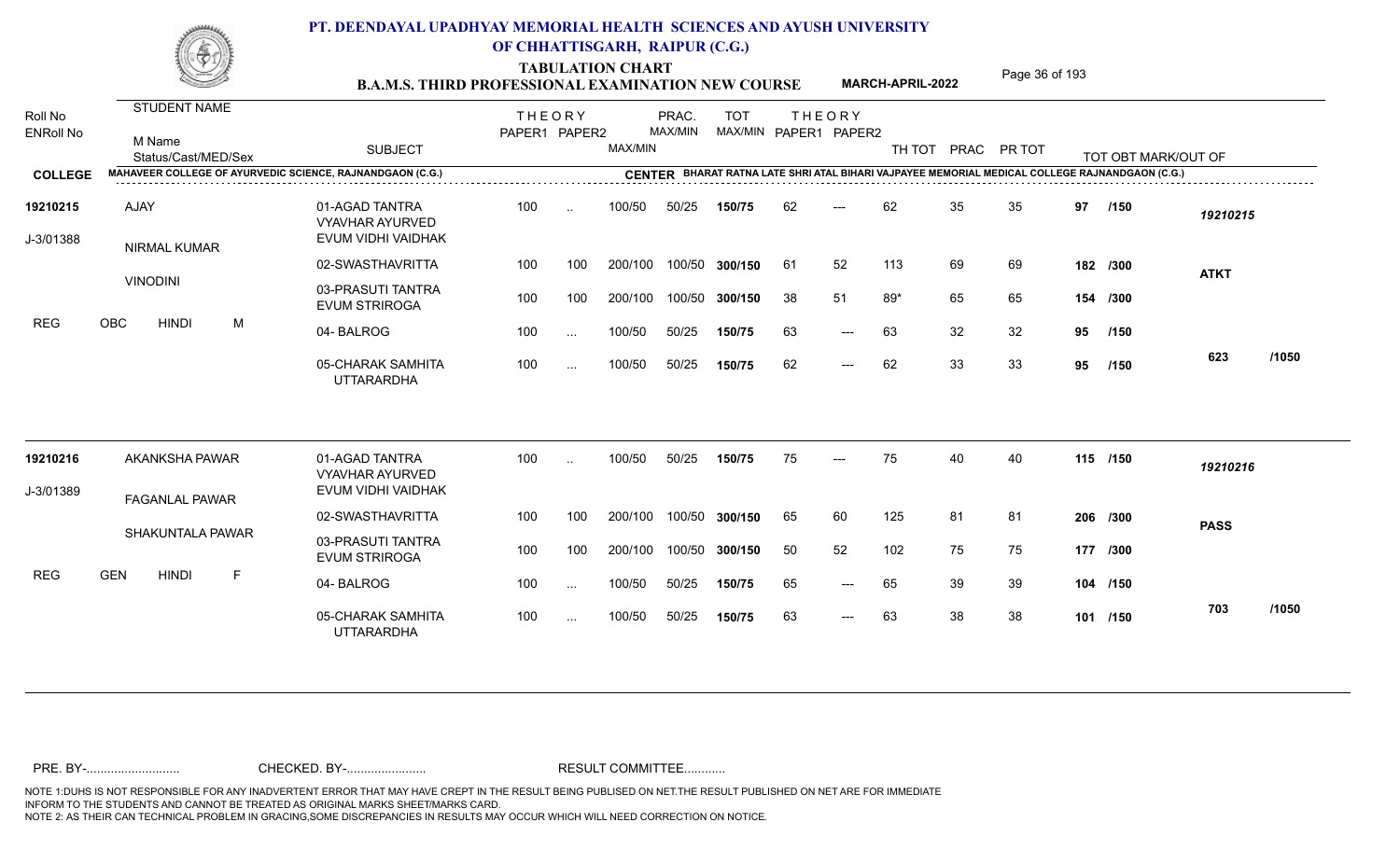TABULATION CHART<br> **TABULATION CHART B.A.M.S. THIRD PROFESSIONAL EXAMINATION NEW COURSE** MARCH-APRIL-2022 **Page 37 of 193** 

**MARCH-APRIL-2022**

| Roll No<br><b>ENRoll No</b> | STUDENT NAME<br>M Name<br>Status/Cast/MED/Sex             | <b>SUBJECT</b>                                                 | <b>THEORY</b><br>PAPER1 PAPER2 |               | MAX/MIN | PRAC.<br><b>MAX/MIN</b> | <b>TOT</b><br>MAX/MIN PAPER1 PAPER2 |    | <b>THEORY</b>       |     |    | TH TOT PRAC PR TOT |          | TOT OBT MARK/OUT OF |             |       |
|-----------------------------|-----------------------------------------------------------|----------------------------------------------------------------|--------------------------------|---------------|---------|-------------------------|-------------------------------------|----|---------------------|-----|----|--------------------|----------|---------------------|-------------|-------|
| <b>COLLEGE</b>              | MAHAVEER COLLEGE OF AYURVEDIC SCIENCE, RAJNANDGAON (C.G.) |                                                                |                                |               |         |                         |                                     |    |                     |     |    |                    |          |                     |             |       |
| 19210218<br>J-3/01391       | <b>ALPANA SAHU</b><br><b>ISHWARCHAND SAHU</b>             | 01-AGAD TANTRA<br><b>VYAVHAR AYURVED</b><br>EVUM VIDHI VAIDHAK | 100                            | $\sim$        | 100/50  | 50/25                   | 150/75                              | 80 | ---                 | 80  | 40 | 40                 |          | 120 /150            | 19210218    |       |
|                             |                                                           | 02-SWASTHAVRITTA                                               | 100                            | 100           | 200/100 | 100/50                  | 300/150                             | 67 | 63                  | 130 | 77 | 77                 |          | 207 /300            | <b>PASS</b> |       |
|                             | <b>SHIV KUMARI</b>                                        | 03-PRASUTI TANTRA<br><b>EVUM STRIROGA</b>                      | 100                            | 100           | 200/100 | 100/50                  | 300/150                             | 53 | 54                  | 107 | 72 | 72                 | 179 /300 |                     |             |       |
| <b>REG</b>                  | $\mathsf F$<br><b>OBC</b><br><b>HINDI</b>                 | 04-BALROG                                                      | 100                            | $\sim$        | 100/50  | 50/25                   | 150/75                              | 68 | $-$                 | 68  | 36 | 36                 |          | 104 /150            |             |       |
|                             |                                                           | 05-CHARAK SAMHITA<br><b>UTTARARDHA</b>                         | 100                            | $\sim$ .      | 100/50  | 50/25                   | 150/75                              | 70 | $---$               | 70  | 34 | 34                 |          | 104 /150            | 714         | /1050 |
| 19210219                    | ANANTULWAR ROHIT<br><b>RAJKUMAR</b>                       | 01-AGAD TANTRA<br><b>VYAVHAR AYURVED</b>                       | 100                            | $\sim$        | 100/50  | 50/25                   | 150/75                              | 70 |                     | 70  | 39 | 39                 |          | 109 /150            | 19210219    |       |
| J-3/01392                   | RAJKUMAR ANANTULWAR                                       | EVUM VIDHI VAIDHAK                                             |                                |               |         |                         |                                     |    |                     |     |    |                    |          |                     |             |       |
|                             |                                                           | 02-SWASTHAVRITTA                                               | 100                            | 100           | 200/100 | 100/50                  | 300/150                             | 63 | 55                  | 118 | 82 | 82                 |          | 200 /300            | <b>PASS</b> |       |
|                             | <b>RAJNI</b>                                              | 03-PRASUTI TANTRA<br><b>EVUM STRIROGA</b>                      | 100                            | 100           | 200/100 | 100/50                  | 300/150                             | 46 | 56                  | 102 | 80 | 80                 |          | 182 /300            |             |       |
| <b>REG</b>                  | <b>HINDI</b><br><b>GEN</b><br>M                           | 04-BALROG                                                      | 100                            | $\sim$        | 100/50  | 50/25                   | 150/75                              | 63 | $\qquad \qquad - -$ | 63  | 35 | 35                 | 98       | /150                |             |       |
|                             |                                                           | 05-CHARAK SAMHITA<br><b>UTTARARDHA</b>                         | 100                            | $\sim$ $\sim$ | 100/50  | 50/25                   | 150/75                              | 63 | $\qquad \qquad - -$ | 63  | 40 | 40                 |          | 103 /150            | 692         | /1050 |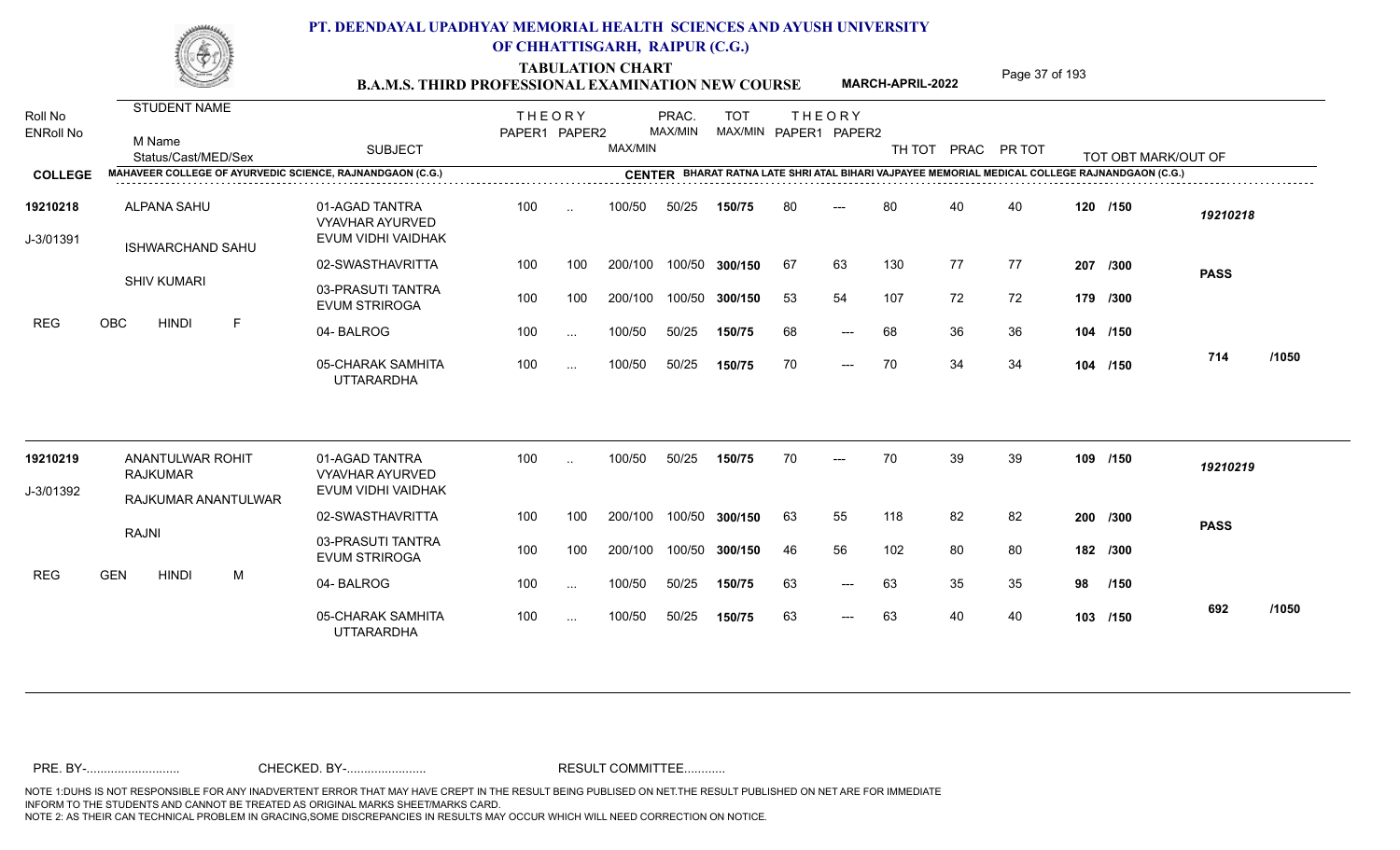TABULATION CHART<br> **TABULATION CHART** PAGE MARCH-APRIL-2022 Page 38 of 193

**MARCH-APRIL-2022**

| Roll No<br><b>ENRoll No</b> | STUDENT NAME<br>M Name<br>Status/Cast/MED/Sex                    | <b>SUBJECT</b>                                                 | <b>THEORY</b><br>PAPER1 PAPER2 |                      | MAX/MIN | PRAC.<br><b>MAX/MIN</b> | <b>TOT</b><br>MAX/MIN PAPER1 PAPER2 | <b>THEORY</b> |                     |       |    | TH TOT PRAC PR TOT |    | TOT OBT MARK/OUT OF |              |       |
|-----------------------------|------------------------------------------------------------------|----------------------------------------------------------------|--------------------------------|----------------------|---------|-------------------------|-------------------------------------|---------------|---------------------|-------|----|--------------------|----|---------------------|--------------|-------|
| <b>COLLEGE</b>              | <b>MAHAVEER COLLEGE OF AYURVEDIC SCIENCE, RAJNANDGAON (C.G.)</b> |                                                                |                                |                      |         |                         |                                     |               |                     |       |    |                    |    |                     |              |       |
| 19210220<br>J-3/01393       | <b>ANIKET MAITY</b><br><b>RAMPAD MAITY</b>                       | 01-AGAD TANTRA<br><b>VYAVHAR AYURVED</b><br>EVUM VIDHI VAIDHAK | 100                            | $\ddot{\phantom{a}}$ | 100/50  | 50/25                   | 150/75                              | 63            | $---$               | 63    | 36 | 36                 | 99 | /150                | 19210220     |       |
|                             |                                                                  | 02-SWASTHAVRITTA                                               | 100                            | 100                  | 200/100 | 100/50                  | 300/150                             | 53            | 57                  | 110   | 67 | 67                 |    | 177 /300            | <b>PASS</b>  |       |
|                             | SHEPHALI MAITY                                                   | 03-PRASUTI TANTRA<br><b>EVUM STRIROGA</b>                      | 100                            | 100                  | 200/100 | 100/50                  | 300/150                             | 51            | 52                  | 103   | 75 | 75                 |    | 178 /300            |              |       |
| <b>REG</b>                  | <b>GEN</b><br><b>HINDI</b><br>M                                  | 04-BALROG                                                      | 100                            | $\sim$               | 100/50  | 50/25                   | 150/75                              | 65            | $---$               | 65    | 33 | 33                 | 98 | /150                |              |       |
|                             |                                                                  | 05-CHARAK SAMHITA<br><b>UTTARARDHA</b>                         | 100                            | $\cdots$             | 100/50  | 50/25                   | 150/75                              | 57            | $---$               | 57    | 37 | 37                 | 94 | /150                | 646          | /1050 |
| 19210221                    | <b>AYUSHI MATHEW</b>                                             | 01-AGAD TANTRA<br><b>VYAVHAR AYURVED</b>                       | 100                            |                      | 100/50  | 50/25                   | 150/75                              | 80            |                     | 80    | 40 | 40                 |    | 120 /150            | 19210221     |       |
| J-3/01394                   | E MATHEW                                                         | EVUM VIDHI VAIDHAK                                             |                                |                      |         |                         |                                     |               |                     |       |    |                    |    |                     |              |       |
|                             |                                                                  | 02-SWASTHAVRITTA                                               | 100                            | 100                  | 200/100 | 100/50                  | 300/150                             | 63            | 63                  | 126   | 81 | 81                 |    | 207 /300            | <b>PASS</b>  |       |
|                             | <b>SHALINI MATHEW</b>                                            | 03-PRASUTI TANTRA<br><b>EVUM STRIROGA</b>                      | 100                            | 100                  | 200/100 | 100/50                  | 300/150                             | 45            | 53                  | $98*$ | 72 | 72                 |    | 170 /300            | <b>DC 02</b> |       |
| <b>REG</b>                  | <b>GEN</b><br>$\mathsf F$<br><b>HINDI</b>                        | 04-BALROG                                                      | 100                            | $\sim$               | 100/50  | 50/25                   | 150/75                              | 63            | $---$               | 63    | 39 | 39                 |    | 102 /150            |              |       |
|                             |                                                                  | 05-CHARAK SAMHITA<br><b>UTTARARDHA</b>                         | 100                            | $\cdots$             | 100/50  | 50/25                   | 150/75                              | 61            | $\qquad \qquad - -$ | 61    | 41 | 41                 |    | 102 /150            | 701          | /1050 |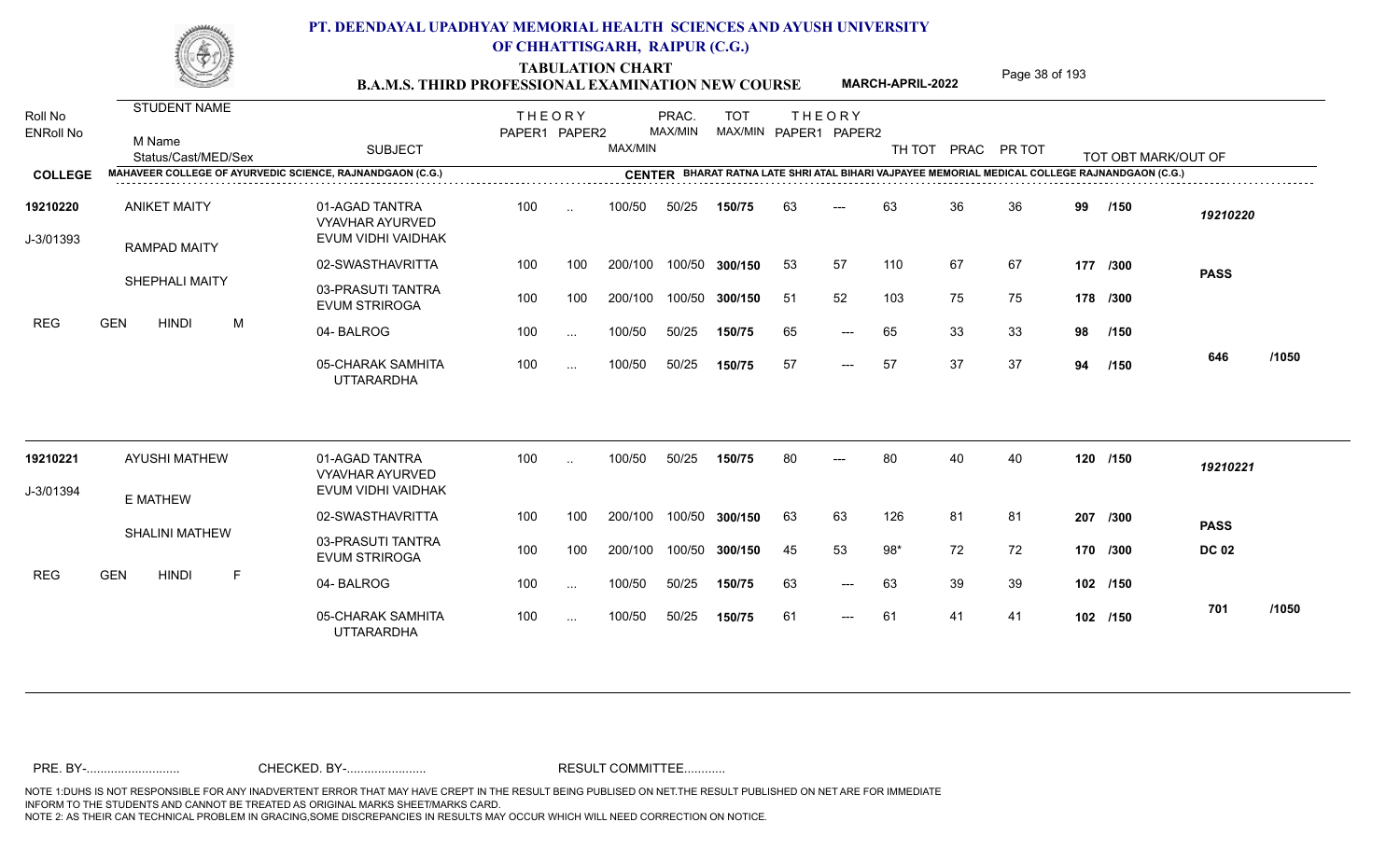TABULATION CHART<br> **TABULATION CHART** PAGE **Page 39 of 193 B.A.M.S. THIRD PROFESSIONAL EXAMINATION NEW COURSE** MARCH-APRIL-2022

**MARCH-APRIL-2022**

| Roll No<br><b>ENRoll No</b> | <b>STUDENT NAME</b><br>M Name<br>Status/Cast/MED/Sex             | <b>SUBJECT</b>                                                 | <b>THEORY</b><br>PAPER1 PAPER2 |               | MAX/MIN | PRAC.<br>MAX/MIN | <b>TOT</b>     |    | <b>THEORY</b><br>MAX/MIN PAPER1 PAPER2 | TH TOT |    | PRAC PR TOT |    | TOT OBT MARK/OUT OF                                                                            |             |       |
|-----------------------------|------------------------------------------------------------------|----------------------------------------------------------------|--------------------------------|---------------|---------|------------------|----------------|----|----------------------------------------|--------|----|-------------|----|------------------------------------------------------------------------------------------------|-------------|-------|
| <b>COLLEGE</b>              | <b>MAHAVEER COLLEGE OF AYURVEDIC SCIENCE, RAJNANDGAON (C.G.)</b> |                                                                |                                |               |         |                  |                |    |                                        |        |    |             |    | CENTER BHARAT RATNA LATE SHRI ATAL BIHARI VAJPAYEE MEMORIAL MEDICAL COLLEGE RAJNANDGAON (C.G.) |             |       |
| 19210222<br>J-3/01395       | <b>BHAGWATI SAHU</b><br><b>CHHOTE LAL SAHU</b>                   | 01-AGAD TANTRA<br><b>VYAVHAR AYURVED</b><br>EVUM VIDHI VAIDHAK | 100                            | $\ddotsc$     | 100/50  | 50/25            | 150/75         | 77 | $---$                                  | 77     | 37 | 37          |    | 114 /150                                                                                       | 19210222    |       |
|                             |                                                                  | 02-SWASTHAVRITTA                                               | 100                            | 100           | 200/100 |                  | 100/50 300/150 | 58 | 65                                     | 123    | 77 | 77          |    | 200 /300                                                                                       | <b>PASS</b> |       |
|                             | SANTORI BAI SAHU                                                 | 03-PRASUTI TANTRA<br><b>EVUM STRIROGA</b>                      | 100                            | 100           | 200/100 |                  | 100/50 300/150 | 58 | 52                                     | 110    | 75 | 75          |    | 185 /300                                                                                       |             |       |
| <b>REG</b>                  | OBC<br><b>HINDI</b><br>F                                         | 04-BALROG                                                      | 100                            | $\sim$ $\sim$ | 100/50  | 50/25            | 150/75         | 66 | $\qquad \qquad - -$                    | 66     | 37 | 37          |    | 103 /150                                                                                       |             |       |
|                             |                                                                  | 05-CHARAK SAMHITA<br><b>UTTARARDHA</b>                         | 100                            | $\sim$ .      | 100/50  | 50/25            | 150/75         | 63 | $\qquad \qquad - -$                    | 63     | 35 | 35          | 98 | /150                                                                                           | 700         | /1050 |
| 19210223                    | <b>BHARTI VERMA</b>                                              | 01-AGAD TANTRA<br><b>VYAVHAR AYURVED</b>                       | 100                            | $\cdot$ .     | 100/50  | 50/25            | 150/75         | 76 |                                        | 76     | 40 | 40          |    | 116 /150                                                                                       | 19210223    |       |
| J-3/01396                   | SURYAKANT VERMA                                                  | EVUM VIDHI VAIDHAK                                             |                                |               |         |                  |                |    |                                        |        |    |             |    |                                                                                                |             |       |
|                             |                                                                  | 02-SWASTHAVRITTA                                               | 100                            | 100           | 200/100 |                  | 100/50 300/150 | 66 | 58                                     | 124    | 82 | 82          |    | 206 /300                                                                                       | <b>ATKT</b> |       |
|                             | <b>LALITA VERMA</b>                                              | 03-PRASUTI TANTRA<br><b>EVUM STRIROGA</b>                      | 100                            | 100           | 200/100 |                  | 100/50 300/150 | 50 | 44                                     | $94*$  | 70 | 70          |    | 164 /300                                                                                       |             |       |
| <b>REG</b>                  | <b>OBC</b><br><b>HINDI</b><br>F                                  | 04-BALROG                                                      | 100                            | $\ldots$      | 100/50  | 50/25            | 150/75         | 67 | $---$                                  | 67     | 41 | 41          |    | 108 /150                                                                                       |             |       |
|                             |                                                                  | 05-CHARAK SAMHITA<br><b>UTTARARDHA</b>                         | 100                            | $\sim$ $\sim$ | 100/50  | 50/25            | 150/75         | 58 | $---$                                  | 58     | 37 | 37          | 95 | /150                                                                                           | 689         | /1050 |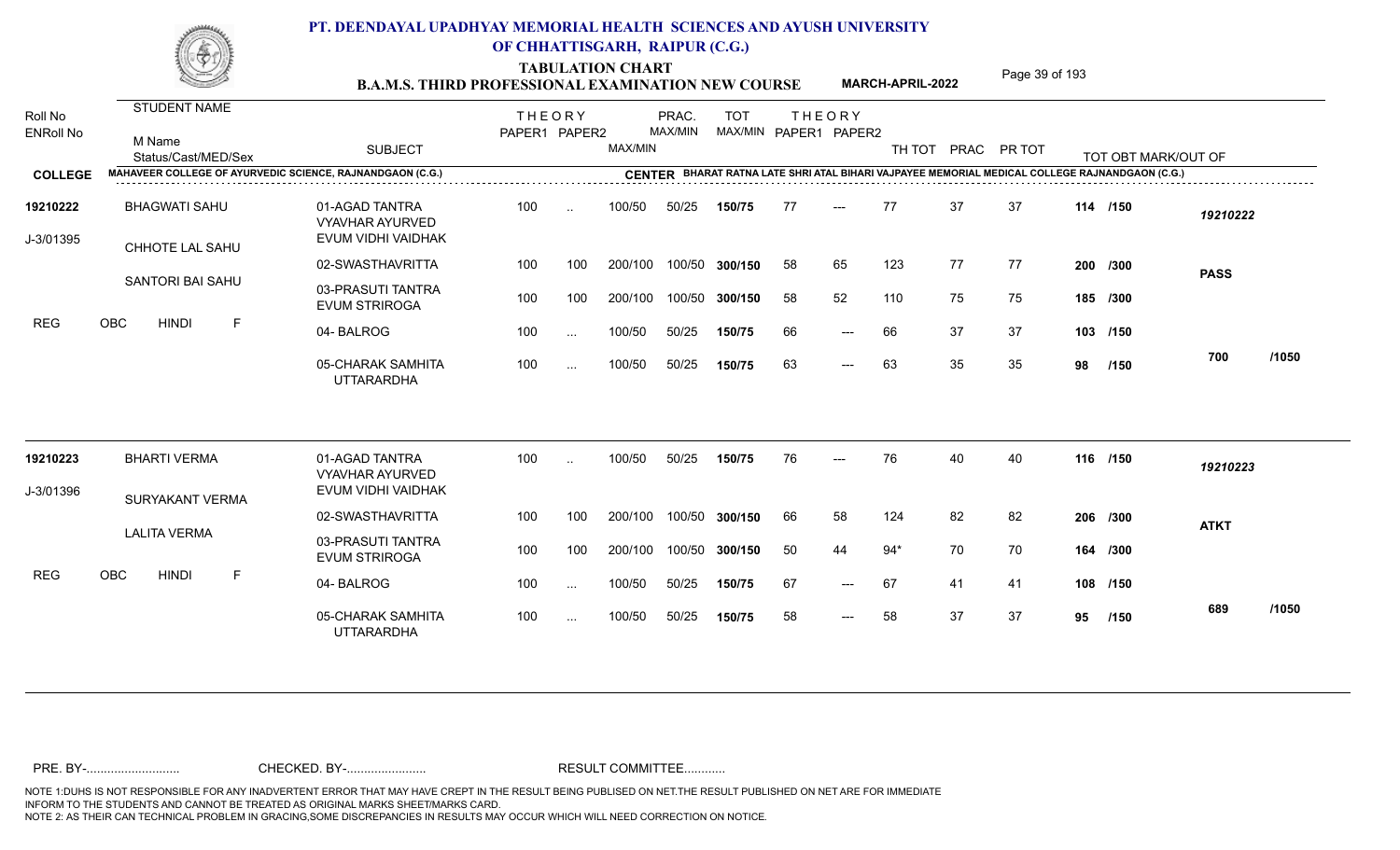TABULATION CHART<br> **TABULATION CHART B.A.M.S. THIRD PROFESSIONAL EXAMINATION NEW COURSE MARCH-APRIL-2022 Page 40 of 193** 

**MARCH-APRIL-2022**

| Roll No<br><b>ENRoll No</b><br><b>COLLEGE</b> | STUDENT NAME<br>M Name<br>Status/Cast/MED/Sex<br>MAHAVEER COLLEGE OF AYURVEDIC SCIENCE, RAJNANDGAON (C.G.) | <b>SUBJECT</b>                               | <b>THEORY</b><br>PAPER1 PAPER2 |               | MAX/MIN | PRAC.<br>MAX/MIN | <b>TOT</b><br>MAX/MIN PAPER1 PAPER2 |    | <b>THEORY</b> | TH TOT PRAC PR TOT |    |    |     | TOT OBT MARK/OUT OF<br>CENTER BHARAT RATNA LATE SHRI ATAL BIHARI VAJPAYEE MEMORIAL MEDICAL COLLEGE RAJNANDGAON (C.G.) |             |       |
|-----------------------------------------------|------------------------------------------------------------------------------------------------------------|----------------------------------------------|--------------------------------|---------------|---------|------------------|-------------------------------------|----|---------------|--------------------|----|----|-----|-----------------------------------------------------------------------------------------------------------------------|-------------|-------|
| 19210225                                      | <b>BHUMIKA RANI SAHU</b>                                                                                   | 01-AGAD TANTRA                               | 100                            | $\ddotsc$     | 100/50  | 50/25            | 150/75                              | 52 | $---$         | 52                 | 35 | 35 | 87  | /150                                                                                                                  | 19210225    |       |
| J-3/01398                                     | RAJU RAM SAHU                                                                                              | <b>VYAVHAR AYURVED</b><br>EVUM VIDHI VAIDHAK |                                |               |         |                  |                                     |    |               |                    |    |    |     |                                                                                                                       |             |       |
|                                               | <b>DINESHWARI</b>                                                                                          | 02-SWASTHAVRITTA                             | 100                            | 100           | 200/100 |                  | 100/50 300/150                      | 64 | 52            | 116                | 66 | 66 |     | 182 /300                                                                                                              | <b>ATKT</b> |       |
|                                               |                                                                                                            | 03-PRASUTI TANTRA<br><b>EVUM STRIROGA</b>    | 100                            | 100           | 200/100 |                  | 100/50 300/150                      | 36 | 50            | $86*$              | 67 | 67 |     | 153 /300                                                                                                              |             |       |
| <b>REG</b>                                    | OBC<br><b>HINDI</b><br>-F                                                                                  | 04-BALROG                                    | 100                            | $\ddots$      | 100/50  | 50/25            | 150/75                              | 59 | $---$         | 59                 | 34 | 34 | 93  | /150                                                                                                                  |             |       |
|                                               |                                                                                                            | 05-CHARAK SAMHITA<br><b>UTTARARDHA</b>       | 100                            | $\cdots$      | 100/50  | 50/25            | 150/75                              | 52 | $---$         | 52                 | 33 | 33 | 85  | /150                                                                                                                  | 600         | /1050 |
| 19210226                                      | <b>BHUMIKA TABHANE</b>                                                                                     | 01-AGAD TANTRA<br><b>VYAVHAR AYURVED</b>     | 100                            |               | 100/50  | 50/25            | 150/75                              | 64 |               | 64                 | 39 | 39 |     | 103 /150                                                                                                              | 19210226    |       |
| J-3/01399                                     | KAPIL KUMAR TABHANE                                                                                        | EVUM VIDHI VAIDHAK                           |                                |               |         |                  |                                     |    |               |                    |    |    |     |                                                                                                                       |             |       |
|                                               |                                                                                                            | 02-SWASTHAVRITTA                             | 100                            | 100           | 200/100 |                  | 100/50 300/150                      | 61 | 59            | 120                | 81 | 81 | 201 | /300                                                                                                                  | <b>PASS</b> |       |
|                                               | ALKA TABHANE                                                                                               | 03-PRASUTI TANTRA<br><b>EVUM STRIROGA</b>    | 100                            | 100           | 200/100 |                  | 100/50 300/150                      | 54 | 56            | 110                | 70 | 70 |     | 180 /300                                                                                                              |             |       |
| <b>REG</b>                                    | <b>GEN</b><br><b>HINDI</b><br>E                                                                            | 04-BALROG                                    | 100                            | $\cdots$      | 100/50  | 50/25            | 150/75                              | 66 | $---$         | 66                 | 37 | 37 |     | 103 /150                                                                                                              |             |       |
|                                               |                                                                                                            | 05-CHARAK SAMHITA<br><b>UTTARARDHA</b>       | 100                            | $\sim$ $\sim$ | 100/50  | 50/25            | 150/75                              | 66 | $---$         | 66                 | 32 | 32 | 98  | /150                                                                                                                  | 685         | /1050 |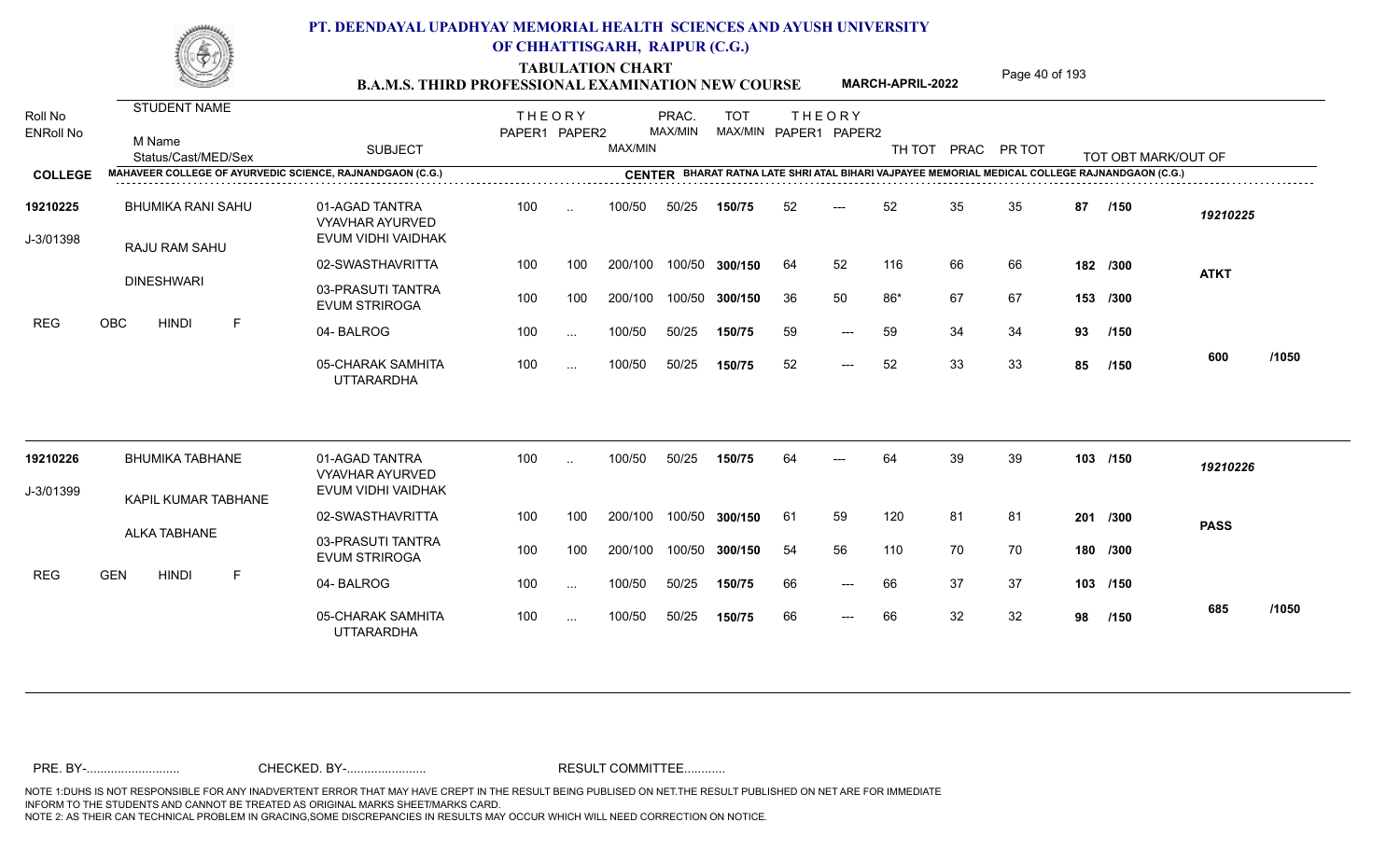TABULATION CHART<br>**B.A.M.S. THIRD PROFESSIONAL EXAMINATION NEW COURSE** MARCH-APRIL-2022 Page 41 of 193

**MARCH-APRIL-2022**

| Roll No<br><b>ENRoll No</b><br><b>COLLEGE</b><br>19210227 | STUDENT NAME<br>M Name<br>Status/Cast/MED/Sex<br>MAHAVEER COLLEGE OF AYURVEDIC SCIENCE, RAJNANDGAON (C.G.)<br><b>BILAWANE LINA KESHAV</b> | <b>SUBJECT</b><br>01-AGAD TANTRA             | <b>THEORY</b><br>PAPER1 PAPER2<br>100 | $\cdot$ . | MAX/MIN<br>100/50 | PRAC.<br>MAX/MIN<br>50/25 | <b>TOT</b><br>150/75 | 65  | <b>THEORY</b><br>MAX/MIN PAPER1 PAPER2 | TH TOT PRAC PR TOT<br>65 | 34 | 34 | 99 | TOT OBT MARK/OUT OF<br>CENTER BHARAT RATNA LATE SHRI ATAL BIHARI VAJPAYEE MEMORIAL MEDICAL COLLEGE RAJNANDGAON (C.G.)<br>/150 | 19210227    |       |
|-----------------------------------------------------------|-------------------------------------------------------------------------------------------------------------------------------------------|----------------------------------------------|---------------------------------------|-----------|-------------------|---------------------------|----------------------|-----|----------------------------------------|--------------------------|----|----|----|-------------------------------------------------------------------------------------------------------------------------------|-------------|-------|
| J-3/01400                                                 | <b>KESHAV BILAWANE</b>                                                                                                                    | <b>VYAVHAR AYURVED</b><br>EVUM VIDHI VAIDHAK |                                       |           |                   |                           |                      |     |                                        |                          |    |    |    |                                                                                                                               |             |       |
|                                                           | <b>JAYSHRI BILAWANE</b>                                                                                                                   | 02-SWASTHAVRITTA                             | 100                                   | 100       | 200/100           |                           | 100/50 300/150       | 65  | 67                                     | 132                      | 67 | 67 |    | 199 /300                                                                                                                      | <b>PASS</b> |       |
|                                                           |                                                                                                                                           | 03-PRASUTI TANTRA<br><b>EVUM STRIROGA</b>    | 100                                   | 100       | 200/100           |                           | 100/50 300/150       | 54  | 52                                     | 106                      | 68 | 68 |    | 174 /300                                                                                                                      |             |       |
| REG                                                       | <b>GEN</b><br><b>HINDI</b><br>F                                                                                                           | 04-BALROG                                    | 100                                   | $\cdots$  | 100/50            | 50/25                     | 150/75               | 62  | $---$                                  | 62                       | 33 | 33 | 95 | /150                                                                                                                          |             |       |
|                                                           |                                                                                                                                           | 05-CHARAK SAMHITA<br><b>UTTARARDHA</b>       | 100                                   | $\cdots$  | 100/50            | 50/25                     | 150/75               | 58  | $---$                                  | 58                       | 33 | 33 | 91 | /150                                                                                                                          | 658         | /1050 |
| 19210228                                                  | <b>CHANDANI PATEL</b>                                                                                                                     | 01-AGAD TANTRA<br><b>VYAVHAR AYURVED</b>     | 100                                   |           | 100/50            | 50/25                     | 150/75               | 62  | $---$                                  | 62                       | 35 | 35 | 97 | /150                                                                                                                          | 19210228    |       |
| J-3/01401                                                 | <b>GIRDHARI LAL PATEL</b>                                                                                                                 | EVUM VIDHI VAIDHAK                           |                                       |           |                   |                           |                      |     |                                        |                          |    |    |    |                                                                                                                               |             |       |
|                                                           | <b>DIVYA PATEL</b>                                                                                                                        | 02-SWASTHAVRITTA                             | 100                                   | 100       | 200/100           |                           | 100/50 300/150       | 62  | 62                                     | 124                      | 65 | 65 |    | 189 /300                                                                                                                      | <b>PASS</b> |       |
|                                                           |                                                                                                                                           | 03-PRASUTI TANTRA<br><b>EVUM STRIROGA</b>    | 100                                   | 100       | 200/100           |                           | 100/50 300/150       | -51 | 55                                     | 106                      | 75 | 75 |    | 181 /300                                                                                                                      |             |       |
| <b>REG</b>                                                | OBC<br><b>HINDI</b><br>F                                                                                                                  | 04-BALROG                                    | 100                                   | $\cdots$  | 100/50            | 50/25                     | 150/75               | 67  | $---$                                  | 67                       | 35 | 35 |    | 102 /150                                                                                                                      |             |       |
|                                                           |                                                                                                                                           | 05-CHARAK SAMHITA<br><b>UTTARARDHA</b>       | 100                                   | $\cdots$  | 100/50            | 50/25                     | 150/75               | 65  | $---$                                  | 65                       | 39 | 39 |    | 104 /150                                                                                                                      | 673         | /1050 |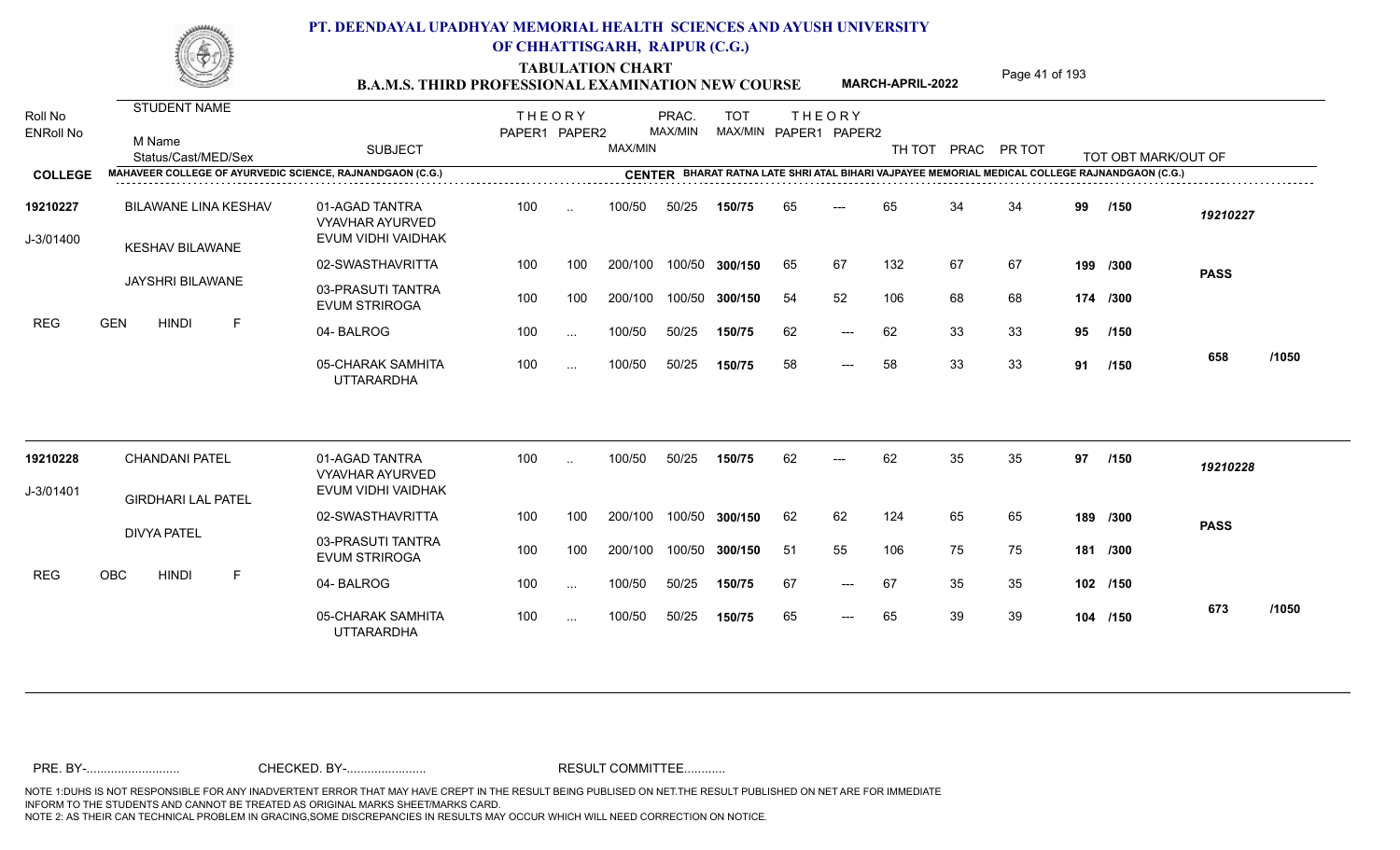TABULATION CHART<br> **TABULATION CHART** PAGE **Page 42 of 193 B.A.M.S. THIRD PROFESSIONAL EXAMINATION NEW COURSE MARCH-APRIL-2022** 

**MARCH-APRIL-2022**

| Roll No               | <b>STUDENT NAME</b>                       |                                                                | <b>THEORY</b> |                      |         | PRAC.   | <b>TOT</b> |    | <b>THEORY</b>         |       |    |                    |    |                                                                                                |             |       |
|-----------------------|-------------------------------------------|----------------------------------------------------------------|---------------|----------------------|---------|---------|------------|----|-----------------------|-------|----|--------------------|----|------------------------------------------------------------------------------------------------|-------------|-------|
| <b>ENRoll No</b>      | M Name<br>Status/Cast/MED/Sex             | <b>SUBJECT</b>                                                 | PAPER1 PAPER2 |                      | MAX/MIN | MAX/MIN |            |    | MAX/MIN PAPER1 PAPER2 |       |    | TH TOT PRAC PR TOT |    | TOT OBT MARK/OUT OF                                                                            |             |       |
| <b>COLLEGE</b>        |                                           | MAHAVEER COLLEGE OF AYURVEDIC SCIENCE, RAJNANDGAON (C.G.)      |               |                      |         |         |            |    |                       |       |    |                    |    | CENTER BHARAT RATNA LATE SHRI ATAL BIHARI VAJPAYEE MEMORIAL MEDICAL COLLEGE RAJNANDGAON (C.G.) |             |       |
| 19210229<br>J-3/01402 | CHANDRESH KASHYAP<br><b>KAMLESH KUMAR</b> | 01-AGAD TANTRA<br><b>VYAVHAR AYURVED</b><br>EVUM VIDHI VAIDHAK | 100           | $\ddot{\phantom{a}}$ | 100/50  | 50/25   | 150/75     | 69 | $---$                 | 69    | 41 | 41                 |    | 110 /150                                                                                       | 19210229    |       |
|                       | <b>KASHVAD</b>                            | 02-SWASTHAVRITTA                                               | 100           | 100                  | 200/100 | 100/50  | 300/150    | 55 | 61                    | 116   | 81 | 81                 |    | 197 /300                                                                                       | <b>PASS</b> |       |
|                       | SATYAWATI KASHYAP                         | 03-PRASUTI TANTRA<br><b>EVUM STRIROGA</b>                      | 100           | 100                  | 200/100 | 100/50  | 300/150    | 50 | 52                    | 102   | 72 | 72                 |    | 174 /300                                                                                       |             |       |
| <b>REG</b>            | OBC<br><b>HINDI</b><br>M                  | 04-BALROG                                                      | 100           | $\sim$ . $\sim$      | 100/50  | 50/25   | 150/75     | 60 | $---$                 | 60    | 40 | 40                 |    | 100 /150                                                                                       |             |       |
|                       |                                           | 05-CHARAK SAMHITA<br><b>UTTARARDHA</b>                         | 100           | $\ddotsc$            | 100/50  | 50/25   | 150/75     | 63 | $---$                 | 63    | 42 | 42                 |    | 105 /150                                                                                       | 686         | /1050 |
| 19210230              | <b>DANESHWAR KUMAR</b>                    | 01-AGAD TANTRA<br><b>VYAVHAR AYURVED</b>                       | 100           |                      | 100/50  | 50/25   | 150/75     | 57 | ---                   | 57    | 34 | 34                 | 91 | /150                                                                                           | 19210230    |       |
| J-3/01403             | <b>DOMAN LAL</b>                          | EVUM VIDHI VAIDHAK                                             |               |                      |         |         |            |    |                       |       |    |                    |    |                                                                                                |             |       |
|                       |                                           | 02-SWASTHAVRITTA                                               | 100           | 100                  | 200/100 | 100/50  | 300/150    | 61 | 59                    | 120   | 67 | 67                 |    | 187 /300                                                                                       | <b>ATKT</b> |       |
|                       | <b>KIRTI BAI</b>                          | 03-PRASUTI TANTRA<br><b>EVUM STRIROGA</b>                      | 100           | 100                  | 200/100 | 100/50  | 300/150    | 31 | 46                    | $77*$ | 66 | 66                 |    | 143* /300                                                                                      |             |       |
| <b>REG</b>            | OBC<br><b>HINDI</b><br>M                  | 04-BALROG                                                      | 100           | $\ddotsc$            | 100/50  | 50/25   | 150/75     | 59 | $---$                 | 59    | 32 | 32                 | 91 | /150                                                                                           |             |       |
|                       |                                           | 05-CHARAK SAMHITA<br><b>UTTARARDHA</b>                         | 100           | $\cdots$             | 100/50  | 50/25   | 150/75     | 58 | ---                   | 58    | 38 | 38                 | 96 | /150                                                                                           | 608         | /1050 |
|                       |                                           |                                                                |               |                      |         |         |            |    |                       |       |    |                    |    |                                                                                                |             |       |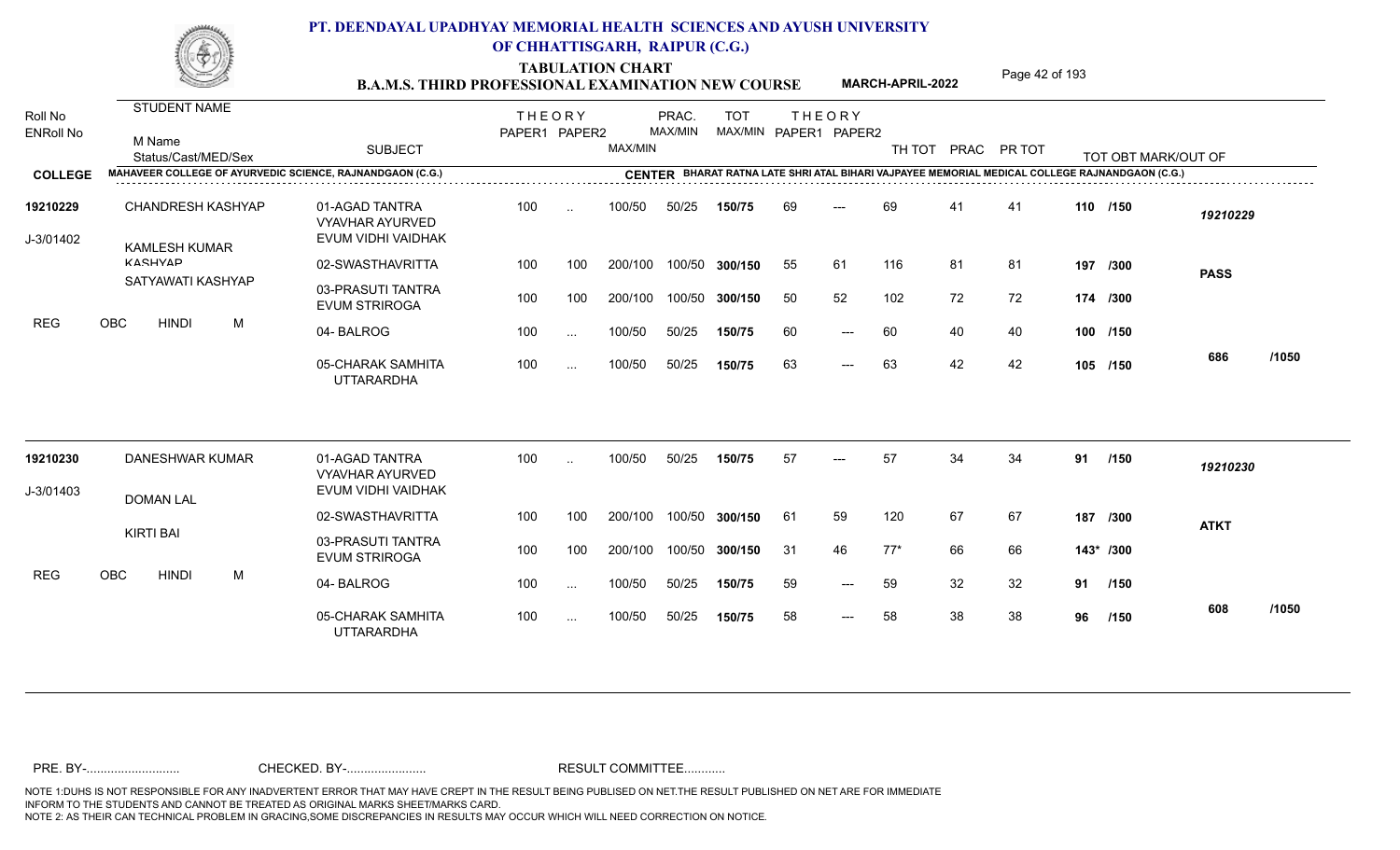TABULATION CHART<br>**B.A.M.S. THIRD PROFESSIONAL EXAMINATION NEW COURSE** MARCH-APRIL-2022 Page 43 of 193

**MARCH-APRIL-2022**

| Roll No               | <b>STUDENT NAME</b>                                       |                                                                | <b>THEORY</b> |          |         | PRAC.   | <b>TOT</b>     |     | <b>THEORY</b>         |       |    |                    |     |                                                                                                |              |       |
|-----------------------|-----------------------------------------------------------|----------------------------------------------------------------|---------------|----------|---------|---------|----------------|-----|-----------------------|-------|----|--------------------|-----|------------------------------------------------------------------------------------------------|--------------|-------|
| <b>ENRoll No</b>      | M Name<br>Status/Cast/MED/Sex                             | <b>SUBJECT</b>                                                 | PAPER1 PAPER2 |          | MAX/MIN | MAX/MIN |                |     | MAX/MIN PAPER1 PAPER2 |       |    | TH TOT PRAC PR TOT |     | TOT OBT MARK/OUT OF                                                                            |              |       |
| <b>COLLEGE</b>        | MAHAVEER COLLEGE OF AYURVEDIC SCIENCE, RAJNANDGAON (C.G.) |                                                                |               |          |         |         |                |     |                       |       |    |                    |     | CENTER BHARAT RATNA LATE SHRI ATAL BIHARI VAJPAYEE MEMORIAL MEDICAL COLLEGE RAJNANDGAON (C.G.) |              |       |
| 19210232<br>J-3/01405 | <b>DIKSHA BANJARE</b><br>DINESH KUMAR BANJARE             | 01-AGAD TANTRA<br><b>VYAVHAR AYURVED</b><br>EVUM VIDHI VAIDHAK | 100           | $\sim$   | 100/50  | 50/25   | 150/75         | 76  | $---$                 | 76    | 35 | 35                 |     | 111 /150                                                                                       | 19210232     |       |
|                       |                                                           | 02-SWASTHAVRITTA                                               | 100           | 100      | 200/100 |         | 100/50 300/150 | -61 | 60                    | 121   | 66 | 66                 |     | 187 /300                                                                                       | <b>PASS</b>  |       |
|                       | <b>RAMESHWARI</b>                                         | 03-PRASUTI TANTRA<br><b>EVUM STRIROGA</b>                      | 100           | 100      | 200/100 |         | 100/50 300/150 | 44  | 54                    | $98*$ | 72 | 72                 |     | 170 /300                                                                                       | <b>DC 02</b> |       |
| <b>REG</b>            | SC<br><b>HINDI</b><br>F                                   | 04-BALROG                                                      | 100           | $\cdots$ | 100/50  | 50/25   | 150/75         | 61  | $---$                 | 61    | 35 | 35                 | 96  | /150                                                                                           |              |       |
|                       |                                                           | 05-CHARAK SAMHITA<br><b>UTTARARDHA</b>                         | 100           | $\cdots$ | 100/50  | 50/25   | 150/75         | 55  | $---$                 | 55    | 37 | 37                 | 92  | /150                                                                                           | 656          | /1050 |
| 19210233              | <b>DISHA KAWDE</b>                                        | 01-AGAD TANTRA<br><b>VYAVHAR AYURVED</b>                       | 100           |          | 100/50  | 50/25   | 150/75         | 65  |                       | 65    | 34 | 34                 | 99  | /150                                                                                           | 19210233     |       |
| J-3/01406             | <b>B S KAWDE</b>                                          | EVUM VIDHI VAIDHAK                                             |               |          |         |         |                |     |                       |       |    |                    |     |                                                                                                |              |       |
|                       |                                                           | 02-SWASTHAVRITTA                                               | 100           | 100      | 200/100 |         | 100/50 300/150 | -61 | 62                    | 123   | 68 | 68                 | 191 | /300                                                                                           | <b>PASS</b>  |       |
|                       | YOGITA KAWDE                                              | 03-PRASUTI TANTRA<br><b>EVUM STRIROGA</b>                      | 100           | 100      | 200/100 |         | 100/50 300/150 | 45  | 51                    | $96*$ | 68 | 68                 |     | 164 /300                                                                                       | <b>DC 04</b> |       |
| <b>REG</b>            | OBC<br><b>HINDI</b><br>F                                  | 04-BALROG                                                      | 100           | $\cdots$ | 100/50  | 50/25   | 150/75         | 61  | $---$                 | 61    | 33 | 33                 | 94  | /150                                                                                           |              |       |
|                       |                                                           | 05-CHARAK SAMHITA<br><b>UTTARARDHA</b>                         | 100           | $\cdots$ | 100/50  | 50/25   | 150/75         | 57  | $---$                 | 57    | 30 | 30                 | 87  | /150                                                                                           | 635          | /1050 |
|                       |                                                           |                                                                |               |          |         |         |                |     |                       |       |    |                    |     |                                                                                                |              |       |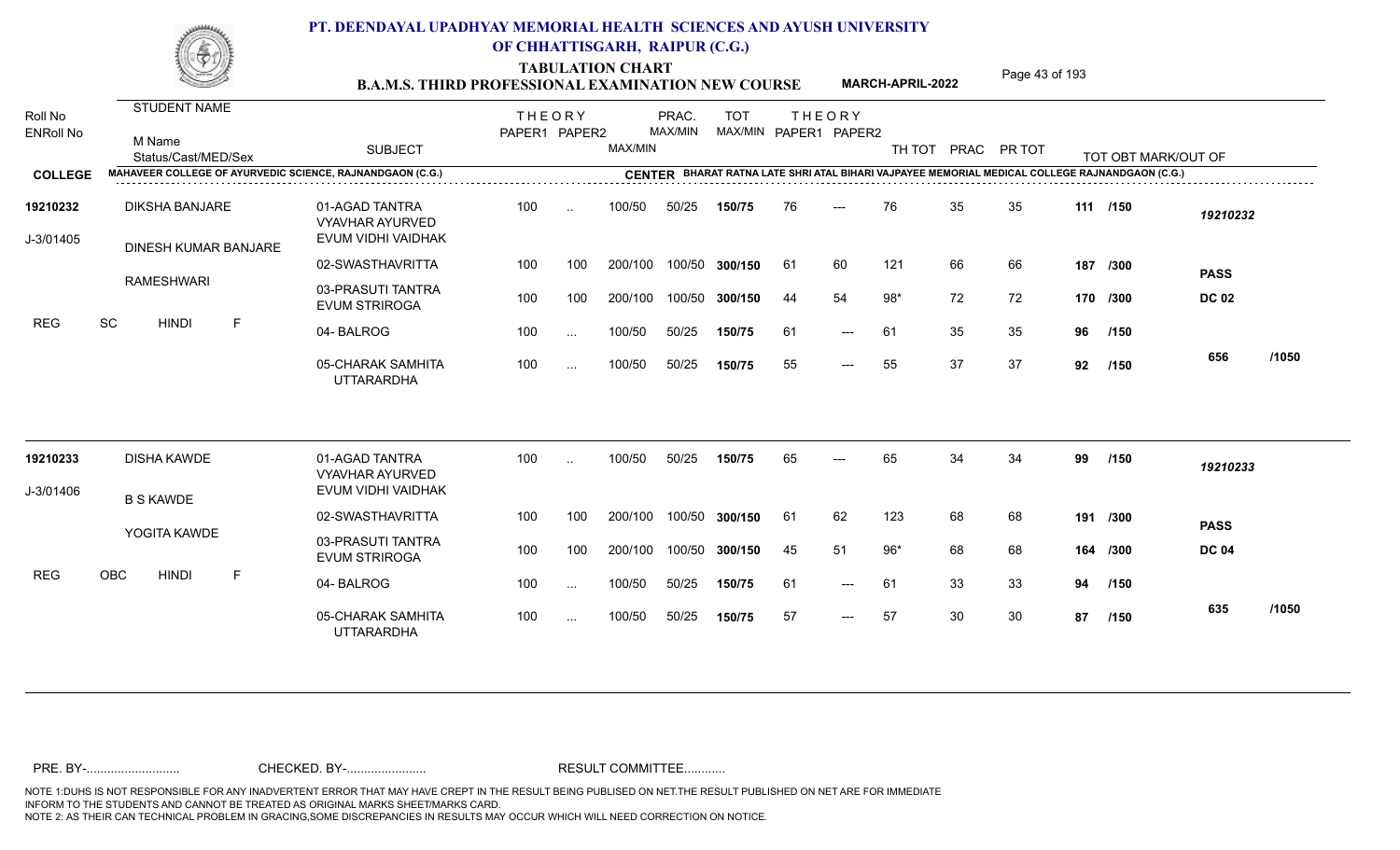TABULATION CHART<br> **TABULATION CHART** PAGE **Page 44 of 193 Page 44 of 193 B.A.M.S. THIRD PROFESSIONAL EXAMINATION NEW COURSE MARCH-APRIL-2022** 

**MARCH-APRIL-2022**

| Roll No<br><b>ENRoll No</b> | STUDENT NAME<br>M Name<br>Status/Cast/MED/Sex             | <b>SUBJECT</b>                                                 | <b>THEORY</b><br>PAPER1 PAPER2 |           | MAX/MIN | PRAC.<br>MAX/MIN | <b>TOT</b>     |    | <b>THEORY</b><br>MAX/MIN PAPER1 PAPER2 |       |    | TH TOT PRAC PR TOT |    | TOT OBT MARK/OUT OF                                                                            |              |       |
|-----------------------------|-----------------------------------------------------------|----------------------------------------------------------------|--------------------------------|-----------|---------|------------------|----------------|----|----------------------------------------|-------|----|--------------------|----|------------------------------------------------------------------------------------------------|--------------|-------|
| <b>COLLEGE</b>              | MAHAVEER COLLEGE OF AYURVEDIC SCIENCE, RAJNANDGAON (C.G.) |                                                                |                                |           |         |                  |                |    |                                        |       |    |                    |    | CENTER BHARAT RATNA LATE SHRI ATAL BIHARI VAJPAYEE MEMORIAL MEDICAL COLLEGE RAJNANDGAON (C.G.) |              |       |
| 19210235<br>J-3/01408       | <b>GUNJAN GAVEL</b><br><b>GAJENDRA KUMAR</b>              | 01-AGAD TANTRA<br><b>VYAVHAR AYURVED</b><br>EVUM VIDHI VAIDHAK | 100                            | $\ddotsc$ | 100/50  | 50/25            | 150/75         | 76 | $---$                                  | 76    | 37 | 37                 |    | 113 /150                                                                                       | 19210235     |       |
|                             |                                                           | 02-SWASTHAVRITTA                                               | 100                            | 100       | 200/100 |                  | 100/50 300/150 | 65 | 64                                     | 129   | 75 | 75                 |    | 204 /300                                                                                       | <b>PASS</b>  |       |
|                             | <b>MEENA</b>                                              | 03-PRASUTI TANTRA<br><b>EVUM STRIROGA</b>                      | 100                            | 100       | 200/100 |                  | 100/50 300/150 | 55 | 54                                     | 109   | 75 | 75                 |    | 184 /300                                                                                       |              |       |
| <b>REG</b>                  | OBC<br><b>HINDI</b><br>F                                  | 04-BALROG                                                      | 100                            | $\cdots$  | 100/50  | 50/25            | 150/75         | 68 | $---$                                  | 68    | 36 | 36                 |    | 104 /150                                                                                       |              |       |
|                             |                                                           | 05-CHARAK SAMHITA<br><b>UTTARARDHA</b>                         | 100                            | $\cdots$  | 100/50  | 50/25            | 150/75         | 66 | $---$                                  | 66    | 34 | 34                 |    | 100 /150                                                                                       | 705          | /1050 |
| 19210236                    | <b>HARSHITA RATHI</b>                                     | 01-AGAD TANTRA<br><b>VYAVHAR AYURVED</b>                       | 100                            | $\sim$    | 100/50  | 50/25            | 150/75         | 58 | $---$                                  | 58    | 39 | 39                 | 97 | /150                                                                                           | 19210236     |       |
| J-3/01409                   | <b>SANTOSH RATHI</b>                                      | EVUM VIDHI VAIDHAK                                             |                                |           |         |                  |                |    |                                        |       |    |                    |    |                                                                                                |              |       |
|                             |                                                           | 02-SWASTHAVRITTA                                               | 100                            | 100       | 200/100 |                  | 100/50 300/150 | 60 | 54                                     | 114   | 82 | 82                 |    | 196 /300                                                                                       | <b>PASS</b>  |       |
|                             | <b>NISHA RATHI</b>                                        | 03-PRASUTI TANTRA<br><b>EVUM STRIROGA</b>                      | 100                            | 100       | 200/100 |                  | 100/50 300/150 | 45 | 51                                     | $96*$ | 70 | 70                 |    | 166 /300                                                                                       | <b>DC 04</b> |       |
| <b>REG</b>                  | <b>GEN</b><br><b>HINDI</b><br>F                           | 04-BALROG                                                      | 100                            | $\cdots$  | 100/50  | 50/25            | 150/75         | 58 | $---$                                  | 58    | 40 | 40                 | 98 | /150                                                                                           |              |       |
|                             |                                                           | 05-CHARAK SAMHITA<br><b>UTTARARDHA</b>                         | 100                            | $\cdots$  | 100/50  | 50/25            | 150/75         | 51 | $---$                                  | 51    | 40 | 40                 | 91 | /150                                                                                           | 648          | /1050 |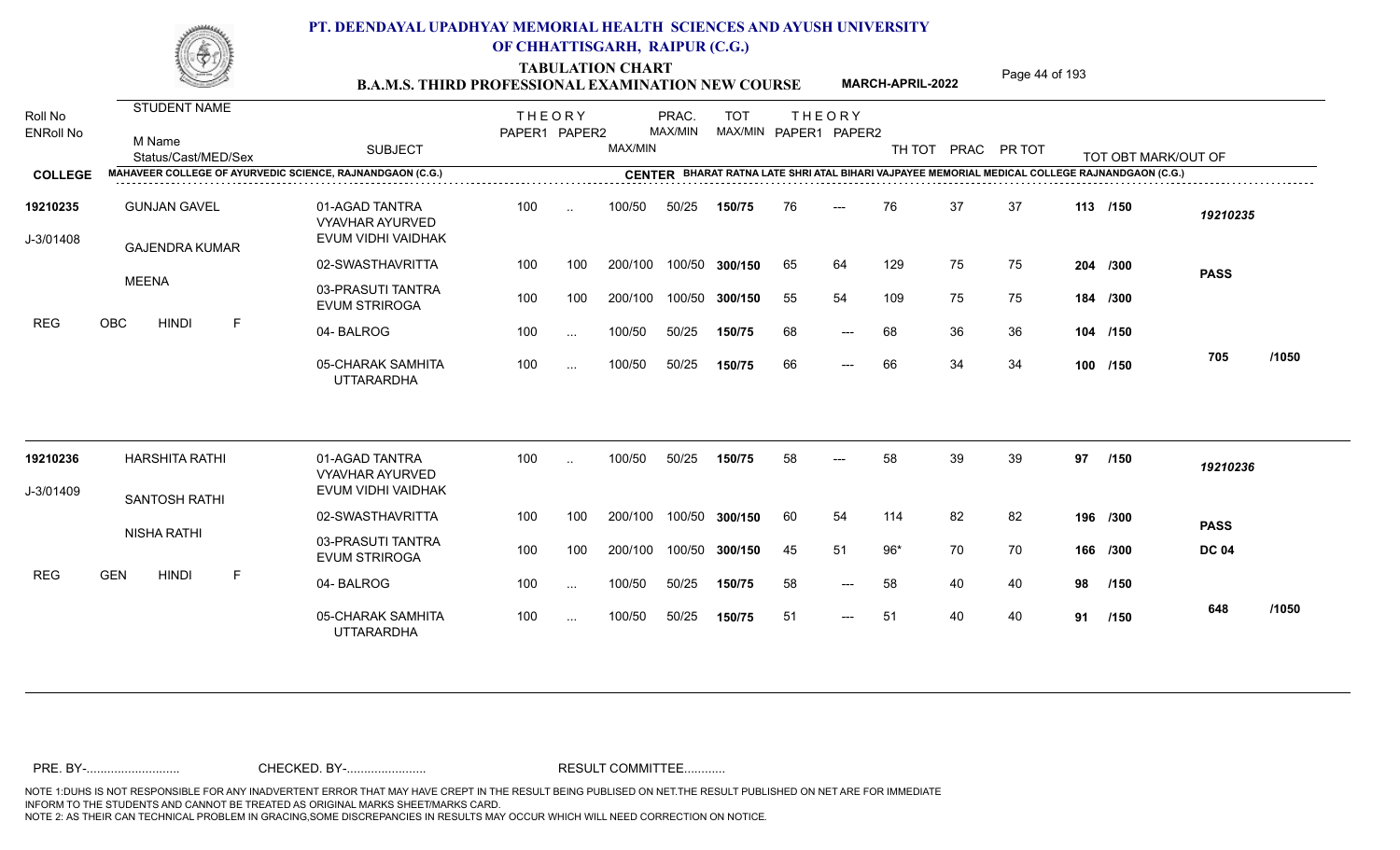TABULATION CHART<br> **TABULATION CHART** PAGE MARCH-APRIL-2022 Page 45 of 193

**MARCH-APRIL-2022**

| Roll No               | <b>STUDENT NAME</b>                                              |                                                                | <b>THEORY</b> |                      |         | PRAC.   | <b>TOT</b>     |     | <b>THEORY</b>         |        |    |             |    |                                                                                                |              |       |
|-----------------------|------------------------------------------------------------------|----------------------------------------------------------------|---------------|----------------------|---------|---------|----------------|-----|-----------------------|--------|----|-------------|----|------------------------------------------------------------------------------------------------|--------------|-------|
| <b>ENRoll No</b>      | M Name<br>Status/Cast/MED/Sex                                    | <b>SUBJECT</b>                                                 | PAPER1 PAPER2 |                      | MAX/MIN | MAX/MIN |                |     | MAX/MIN PAPER1 PAPER2 | TH TOT |    | PRAC PR TOT |    | TOT OBT MARK/OUT OF                                                                            |              |       |
| <b>COLLEGE</b>        | <b>MAHAVEER COLLEGE OF AYURVEDIC SCIENCE, RAJNANDGAON (C.G.)</b> |                                                                |               |                      |         |         |                |     |                       |        |    |             |    | CENTER BHARAT RATNA LATE SHRI ATAL BIHARI VAJPAYEE MEMORIAL MEDICAL COLLEGE RAJNANDGAON (C.G.) |              |       |
| 19210237<br>J-3/01410 | <b>HEMANT KUAMAR</b><br>KANSHI RAM                               | 01-AGAD TANTRA<br><b>VYAVHAR AYURVED</b><br>EVUM VIDHI VAIDHAK | 100           | $\ddot{\phantom{a}}$ | 100/50  | 50/25   | 150/75         | 63  | $---$                 | 63     | 35 | 35          | 98 | /150                                                                                           | 19210237     |       |
|                       |                                                                  | 02-SWASTHAVRITTA                                               | 100           | 100                  | 200/100 |         | 100/50 300/150 | -61 | 55                    | 116    | 67 | 67          |    | 183 /300                                                                                       | <b>PASS</b>  |       |
|                       | KAUSHILYA BAI                                                    | 03-PRASUTI TANTRA<br><b>EVUM STRIROGA</b>                      | 100           | 100                  | 200/100 |         | 100/50 300/150 | 44  | 52                    | $96*$  | 65 | 65          |    | 161 /300                                                                                       | <b>DC 04</b> |       |
| <b>REG</b>            | SC<br>M<br><b>HINDI</b>                                          | 04-BALROG                                                      | 100           | $\cdots$             | 100/50  | 50/25   | 150/75         | 54  | $---$                 | 54     | 30 | 30          | 84 | /150                                                                                           |              |       |
|                       |                                                                  | 05-CHARAK SAMHITA<br><b>UTTARARDHA</b>                         | 100           | $\cdots$             | 100/50  | 50/25   | 150/75         | 64  | $---$                 | 64     | 36 | 36          |    | 100 /150                                                                                       | 626          | /1050 |
| 19210238              | HIMANSHI DEWANGAN                                                | 01-AGAD TANTRA<br><b>VYAVHAR AYURVED</b>                       | 100           | $\sim$               | 100/50  | 50/25   | 150/75         | -61 | ---                   | 61     | 38 | 38          | 99 | /150                                                                                           | 19210238     |       |
| J-3/01411             | RAKESH DEWANGAN                                                  | EVUM VIDHI VAIDHAK                                             |               |                      |         |         |                |     |                       |        |    |             |    |                                                                                                |              |       |
|                       |                                                                  | 02-SWASTHAVRITTA                                               | 100           | 100                  | 200/100 |         | 100/50 300/150 | 65  | 61                    | 126    | 76 | 76          |    | 202 /300                                                                                       | <b>PASS</b>  |       |
|                       | ANJANI DEWANGAN                                                  | 03-PRASUTI TANTRA<br><b>EVUM STRIROGA</b>                      | 100           | 100                  | 200/100 |         | 100/50 300/150 | 50  | 51                    | 101    | 65 | 65          |    | 166 /300                                                                                       |              |       |
| <b>REG</b>            | OBC<br><b>HINDI</b><br>E                                         | 04-BALROG                                                      | 100           | $\cdots$             | 100/50  | 50/25   | 150/75         | 59  | $\qquad \qquad - -$   | 59     | 36 | 36          | 95 | /150                                                                                           |              |       |
|                       |                                                                  | 05-CHARAK SAMHITA<br><b>UTTARARDHA</b>                         | 100           | $\sim$               | 100/50  | 50/25   | 150/75         | 65  | $---$                 | 65     | 42 | 42          |    | 107 /150                                                                                       | 669          | /1050 |
|                       |                                                                  |                                                                |               |                      |         |         |                |     |                       |        |    |             |    |                                                                                                |              |       |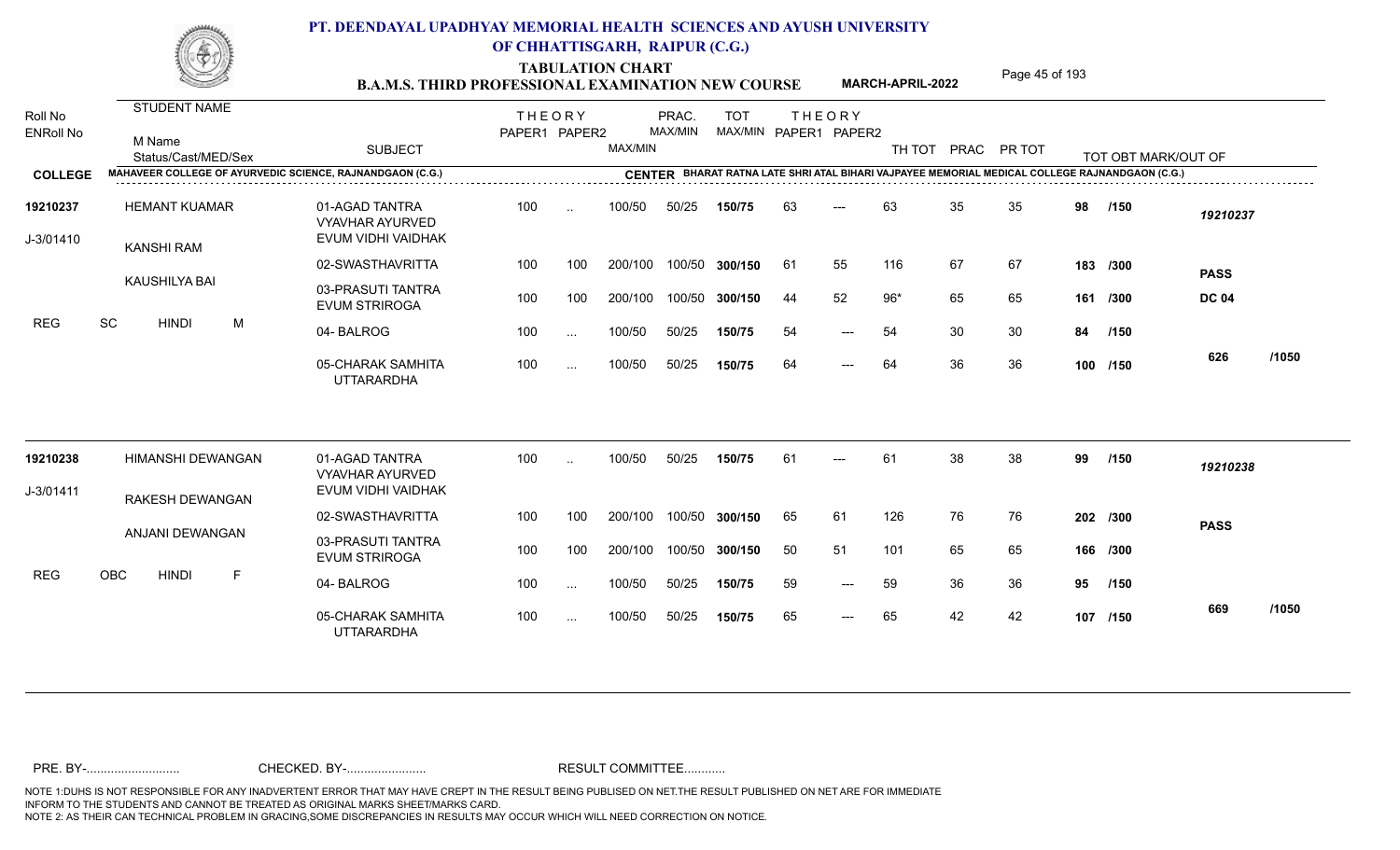TABULATION CHART<br> **TABULATION CHART B.A.M.S. THIRD PROFESSIONAL EXAMINATION NEW COURSE MARCH-APRIL-2022 Page 46 of 193** 

**MARCH-APRIL-2022**

| Roll No<br><b>ENRoll No</b> |            | <b>STUDENT NAME</b><br>M Name<br>Status/Cast/MED/Sex |   | <b>SUBJECT</b>                                                 | <b>THEORY</b><br>PAPER1 PAPER2 |               | MAX/MIN | PRAC.<br>MAX/MIN | <b>TOT</b>     |     | <b>THEORY</b><br>MAX/MIN PAPER1 PAPER2 | TH TOT | PRAC PR TOT |    |    | TOT OBT MARK/OUT OF                                                                            |             |       |
|-----------------------------|------------|------------------------------------------------------|---|----------------------------------------------------------------|--------------------------------|---------------|---------|------------------|----------------|-----|----------------------------------------|--------|-------------|----|----|------------------------------------------------------------------------------------------------|-------------|-------|
| <b>COLLEGE</b>              |            |                                                      |   | MAHAVEER COLLEGE OF AYURVEDIC SCIENCE, RAJNANDGAON (C.G.)      |                                |               |         |                  |                |     |                                        |        |             |    |    | CENTER BHARAT RATNA LATE SHRI ATAL BIHARI VAJPAYEE MEMORIAL MEDICAL COLLEGE RAJNANDGAON (C.G.) |             |       |
| 19210239<br>J-3/01412       |            | <b>HITESH PATEL</b><br><b>HULAS RAM PATEL</b>        |   | 01-AGAD TANTRA<br><b>VYAVHAR AYURVED</b><br>EVUM VIDHI VAIDHAK | 100                            | $\sim$        | 100/50  | 50/25            | 150/75         | 77  | $---$                                  | 77     | 38          | 38 |    | 115 /150                                                                                       | 19210239    |       |
|                             |            |                                                      |   | 02-SWASTHAVRITTA                                               | 100                            | 100           | 200/100 |                  | 100/50 300/150 | -61 | 54                                     | 115    | 78          | 78 |    | 193 /300                                                                                       | <b>PASS</b> |       |
|                             |            | DEV KUMARI PATEL                                     |   | 03-PRASUTI TANTRA<br><b>EVUM STRIROGA</b>                      | 100                            | 100           | 200/100 |                  | 100/50 300/150 | 50  | 57                                     | 107    | 70          | 70 |    | 177 /300                                                                                       |             |       |
| <b>REG</b>                  | OBC        | <b>HINDI</b>                                         | M | 04-BALROG                                                      | 100                            | $\ldots$      | 100/50  | 50/25            | 150/75         | 65  | $---$                                  | 65     | 36          | 36 |    | 101 /150                                                                                       |             |       |
|                             |            |                                                      |   | 05-CHARAK SAMHITA<br><b>UTTARARDHA</b>                         | 100                            | $\sim$ .      | 100/50  | 50/25            | 150/75         | 53  | $\qquad \qquad - -$                    | 53     | 36          | 36 | 89 | /150                                                                                           | 675         | /1050 |
| 19210240                    |            | JEEVESH YADAV                                        |   | 01-AGAD TANTRA<br><b>VYAVHAR AYURVED</b>                       | 100                            | $\ddotsc$     | 100/50  | 50/25            | 150/75         | 52  | ---                                    | 52     | 35          | 35 | 87 | /150                                                                                           | 19210240    |       |
| J-3/01413                   |            | <b>JEEWAN LAL</b>                                    |   | EVUM VIDHI VAIDHAK                                             |                                |               |         |                  |                |     |                                        |        |             |    |    |                                                                                                |             |       |
|                             |            |                                                      |   | 02-SWASTHAVRITTA                                               | 100                            | 100           | 200/100 |                  | 100/50 300/150 | 59  | 57                                     | 116    | 68          | 68 |    | 184 /300                                                                                       | <b>ATKT</b> |       |
|                             |            | <b>DURGA BAI</b>                                     |   | 03-PRASUTI TANTRA<br><b>EVUM STRIROGA</b>                      | 100                            | 100           | 200/100 |                  | 100/50 300/150 | -41 | 51                                     | $92*$  | 62          | 62 |    | 154 /300                                                                                       |             |       |
| <b>REG</b>                  | <b>OBC</b> | <b>HINDI</b>                                         | M | 04-BALROG                                                      | 100                            | $\sim$ $\sim$ | 100/50  | 50/25            | 150/75         | 52  | $\qquad \qquad - -$                    | 52     | 33          | 33 | 85 | /150                                                                                           |             |       |
|                             |            |                                                      |   | 05-CHARAK SAMHITA<br><b>UTTARARDHA</b>                         | 100                            | $\ldots$      | 100/50  | 50/25            | 150/75         | 53  | $---$                                  | 53     | 30          | 30 | 83 | /150                                                                                           | 593         | /1050 |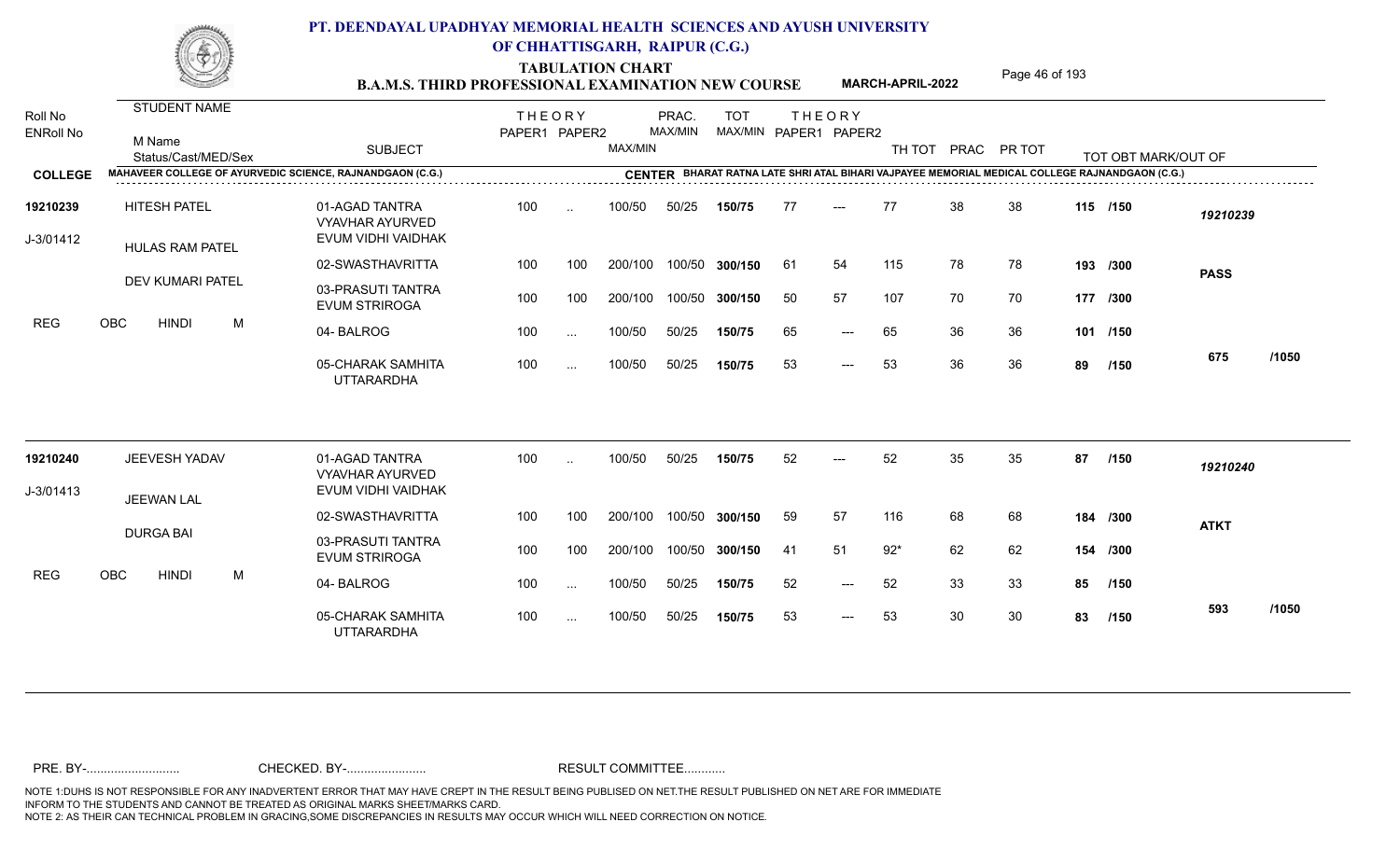TABULATION CHART<br>**B.A.M.S. THIRD PROFESSIONAL EXAMINATION NEW COURSE** MARCH-APRIL-2022 Page 47 of 193

**MARCH-APRIL-2022**

| Roll No<br><b>ENRoll No</b> | STUDENT NAME<br>M Name<br>Status/Cast/MED/Sex | <b>SUBJECT</b>                                                 | <b>THEORY</b><br>PAPER1 PAPER2 |               | MAX/MIN       | PRAC.<br>MAX/MIN | <b>TOT</b>     | MAX/MIN PAPER1 PAPER2 | <b>THEORY</b>       |     |    | TH TOT PRAC PR TOT |    | TOT OBT MARK/OUT OF                                                                     |             |       |
|-----------------------------|-----------------------------------------------|----------------------------------------------------------------|--------------------------------|---------------|---------------|------------------|----------------|-----------------------|---------------------|-----|----|--------------------|----|-----------------------------------------------------------------------------------------|-------------|-------|
| <b>COLLEGE</b>              |                                               | MAHAVEER COLLEGE OF AYURVEDIC SCIENCE, RAJNANDGAON (C.G.)      |                                |               | <b>CENTER</b> |                  |                |                       |                     |     |    |                    |    | BHARAT RATNA LATE SHRI ATAL BIHARI VAJPAYEE MEMORIAL MEDICAL COLLEGE RAJNANDGAON (C.G.) |             |       |
| 19210241<br>J-3/01414       | <b>KARISHMA SINGH</b><br><b>ASHOK SINGH</b>   | 01-AGAD TANTRA<br><b>VYAVHAR AYURVED</b><br>EVUM VIDHI VAIDHAK | 100                            | $\ddotsc$     | 100/50        | 50/25            | 150/75         | 62                    | $---$               | 62  | 39 | 39                 |    | 101 /150                                                                                | 19210241    |       |
|                             |                                               | 02-SWASTHAVRITTA                                               | 100                            | 100           | 200/100       |                  | 100/50 300/150 | 64                    | 60                  | 124 | 76 | 76                 |    | 200 /300                                                                                | <b>PASS</b> |       |
|                             | <b>RITA SINGH</b>                             | 03-PRASUTI TANTRA<br><b>EVUM STRIROGA</b>                      | 100                            | 100           | 200/100       |                  | 100/50 300/150 | 50                    | 50                  | 100 | 72 | 72                 |    | 172 /300                                                                                |             |       |
| <b>REG</b>                  | <b>GEN</b><br><b>HINDI</b><br>-F              | 04-BALROG                                                      | 100                            | $\sim$ $\sim$ | 100/50        | 50/25            | 150/75         | 65                    | $\qquad \qquad - -$ | 65  | 39 | 39                 |    | 104 /150                                                                                |             |       |
|                             |                                               | 05-CHARAK SAMHITA<br><b>UTTARARDHA</b>                         | 100                            | $\cdots$      | 100/50        | 50/25            | 150/75         | 55                    | $---$               | 55  | 41 | 41                 | 96 | /150                                                                                    | 673         | /1050 |
| 19210242                    | <b>KOMAL SONI</b>                             | 01-AGAD TANTRA<br><b>VYAVHAR AYURVED</b>                       | 100                            |               | 100/50        | 50/25            | 150/75         | 71                    | $---$               | 71  | 39 | 39                 |    | 110 /150                                                                                | 19210242    |       |
| J-3/01415                   | <b>PARAS SONI</b>                             | EVUM VIDHI VAIDHAK                                             |                                |               |               |                  |                |                       |                     |     |    |                    |    |                                                                                         |             |       |
|                             |                                               | 02-SWASTHAVRITTA                                               | 100                            | 100           | 200/100       |                  | 100/50 300/150 | 60                    | 62                  | 122 | 78 | 78                 |    | 200 /300                                                                                | <b>PASS</b> |       |
|                             | <b>KAVITA SONI</b>                            | 03-PRASUTI TANTRA<br><b>EVUM STRIROGA</b>                      | 100                            | 100           | 200/100       |                  | 100/50 300/150 | 53                    | 54                  | 107 | 70 | 70                 |    | 177 /300                                                                                |             |       |
| <b>REG</b>                  | OBC<br><b>HINDI</b><br>F                      | 04-BALROG                                                      | 100                            | $\ddotsc$     | 100/50        | 50/25            | 150/75         | 65                    | $\qquad \qquad - -$ | 65  | 36 | 36                 |    | 101 /150                                                                                |             |       |
|                             |                                               | 05-CHARAK SAMHITA<br><b>UTTARARDHA</b>                         | 100                            | $\sim$        | 100/50        | 50/25            | 150/75         | 61                    | ---                 | 61  | 35 | 35                 | 96 | /150                                                                                    | 684         | /1050 |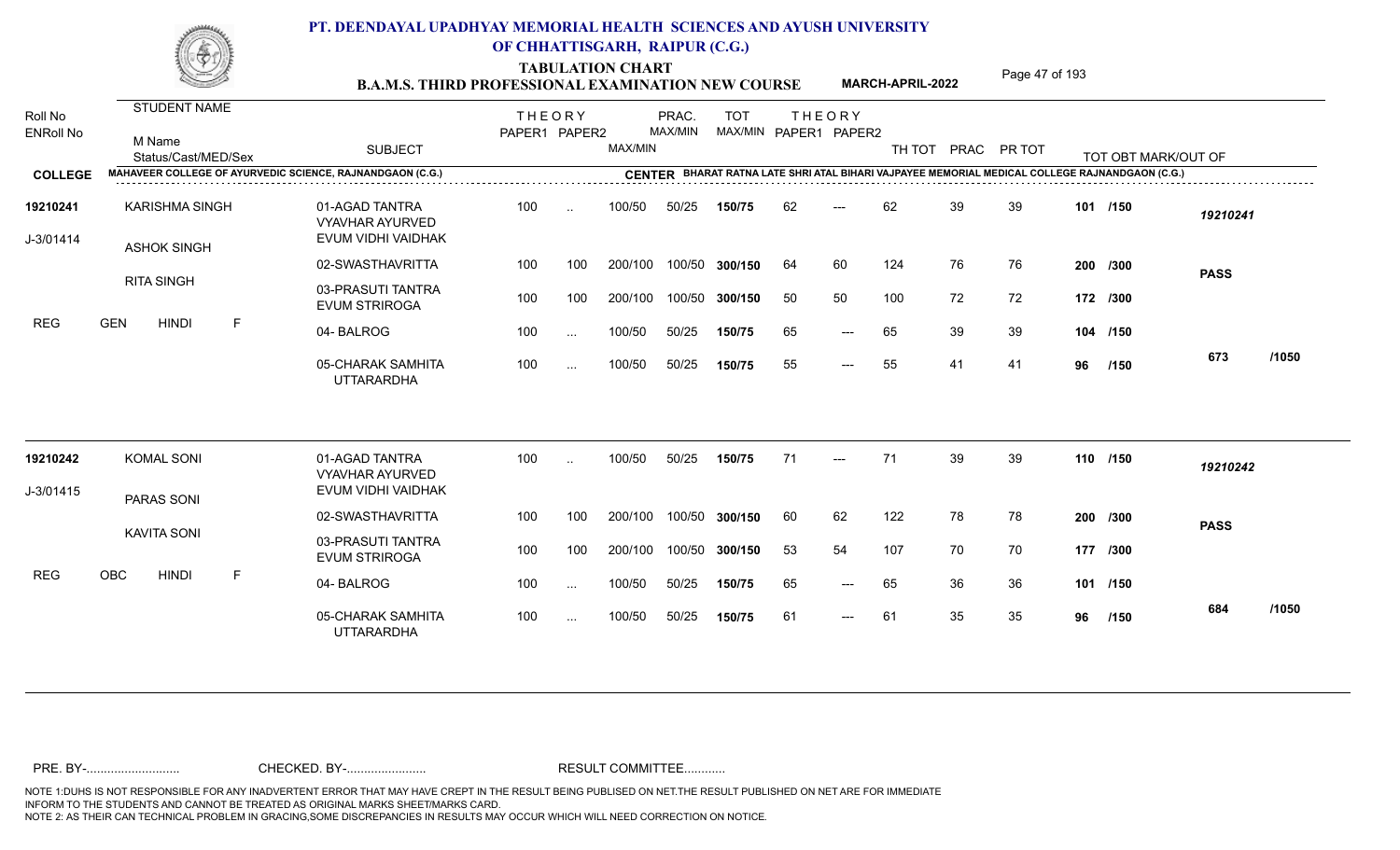TABULATION CHART<br> **TABULATION CHART** PAGE MARCH-APRIL-2022 Page 48 of 193

**MARCH-APRIL-2022**

| Roll No<br><b>ENRoll No</b> | <b>STUDENT NAME</b><br>M Name<br>Status/Cast/MED/Sex      | <b>SUBJECT</b>                                                 | <b>THEORY</b><br>PAPER1 PAPER2 |                      | MAX/MIN | PRAC.<br>MAX/MIN | <b>TOT</b>     |     | <b>THEORY</b><br>MAX/MIN PAPER1 PAPER2 | TH TOT |    | PRAC PR TOT |    | TOT OBT MARK/OUT OF                                                                            |             |       |
|-----------------------------|-----------------------------------------------------------|----------------------------------------------------------------|--------------------------------|----------------------|---------|------------------|----------------|-----|----------------------------------------|--------|----|-------------|----|------------------------------------------------------------------------------------------------|-------------|-------|
| <b>COLLEGE</b>              | MAHAVEER COLLEGE OF AYURVEDIC SCIENCE, RAJNANDGAON (C.G.) |                                                                |                                |                      |         |                  |                |     |                                        |        |    |             |    | CENTER BHARAT RATNA LATE SHRI ATAL BIHARI VAJPAYEE MEMORIAL MEDICAL COLLEGE RAJNANDGAON (C.G.) |             |       |
| 19210243<br>J-3/01416       | LEENA VINAYAK<br>LALIT KUMAR VINAYAK                      | 01-AGAD TANTRA<br><b>VYAVHAR AYURVED</b><br>EVUM VIDHI VAIDHAK | 100                            | $\ddotsc$            | 100/50  | 50/25            | 150/75         | 72  | $---$                                  | 72     | 35 | 35          |    | 107 /150                                                                                       | 19210243    |       |
|                             |                                                           | 02-SWASTHAVRITTA                                               | 100                            | 100                  | 200/100 |                  | 100/50 300/150 | -57 | 60                                     | 117    | 67 | 67          |    | 184 /300                                                                                       | <b>ATKT</b> |       |
|                             | <b>INDRANI VINAYAK</b>                                    | 03-PRASUTI TANTRA<br><b>EVUM STRIROGA</b>                      | 100                            | 100                  | 200/100 |                  | 100/50 300/150 | -41 | 50                                     | $91*$  | 67 | 67          |    | 158 /300                                                                                       |             |       |
| <b>REG</b>                  | <b>OBC</b><br><b>HINDI</b><br>$\mathsf{F}$                | 04-BALROG                                                      | 100                            | $\sim$               | 100/50  | 50/25            | 150/75         | 66  | $\qquad \qquad - -$                    | 66     | 34 | 34          |    | 100 /150                                                                                       |             |       |
|                             |                                                           | 05-CHARAK SAMHITA<br><b>UTTARARDHA</b>                         | 100                            | $\sim$               | 100/50  | 50/25            | 150/75         | 51  | $\qquad \qquad - -$                    | 51     | 33 | 33          | 84 | /150                                                                                           | 633         | /1050 |
| 19210244                    | <b>LOKITA SAHU</b>                                        | 01-AGAD TANTRA<br><b>VYAVHAR AYURVED</b>                       | 100                            | $\ddot{\phantom{a}}$ | 100/50  | 50/25            | 150/75         | 70  | $---$                                  | 70     | 35 | 35          |    | 105 /150                                                                                       | 19210244    |       |
| J-3/01417                   | DWARIKA PRASAD SAHU                                       | EVUM VIDHI VAIDHAK                                             |                                |                      |         |                  |                |     |                                        |        |    |             |    |                                                                                                |             |       |
|                             |                                                           | 02-SWASTHAVRITTA                                               | 100                            | 100                  | 200/100 | 100/50           | 300/150        | 60  | 56                                     | 116    | 66 | 66          |    | 182 /300                                                                                       | <b>ATKT</b> |       |
|                             | NIRMALA SAHU                                              | 03-PRASUTI TANTRA<br><b>EVUM STRIROGA</b>                      | 100                            | 100                  | 200/100 |                  | 100/50 300/150 | 40  | 50                                     | $90*$  | 65 | 65          |    | 155 /300                                                                                       |             |       |
| <b>REG</b>                  | OBC<br><b>HINDI</b><br>F                                  | 04-BALROG                                                      | 100                            | $\cdots$             | 100/50  | 50/25            | 150/75         | 66  | $---$                                  | 66     | 32 | 32          | 98 | /150                                                                                           |             |       |
|                             |                                                           | 05-CHARAK SAMHITA<br><b>UTTARARDHA</b>                         | 100                            | $\cdots$             | 100/50  | 50/25            | 150/75         | 52  | $---$                                  | 52     | 37 | 37          | 89 | /150                                                                                           | 629         | /1050 |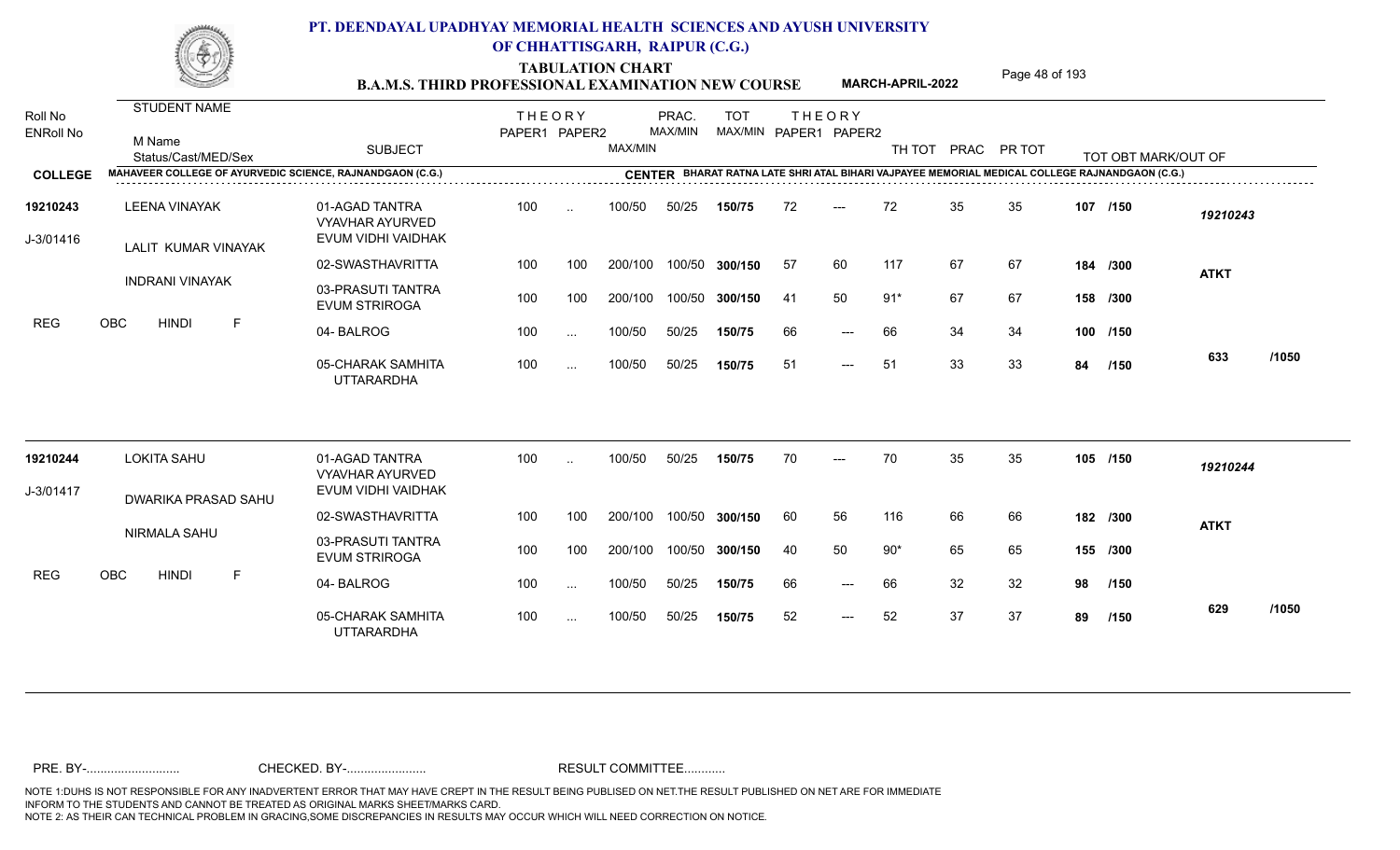TABULATION CHART<br> **TABULATION CHART B.A.M.S. THIRD PROFESSIONAL EXAMINATION NEW COURSE MARCH-APRIL-2022 Page 49 of 193** 

**MARCH-APRIL-2022**

| Roll No<br><b>ENRoll No</b> | <b>STUDENT NAME</b><br>M Name<br>Status/Cast/MED/Sex | <b>SUBJECT</b>                                                 | <b>THEORY</b><br>PAPER1 PAPER2 |           | MAX/MIN | PRAC.<br>MAX/MIN | <b>TOT</b>     |     | <b>THEORY</b><br>MAX/MIN PAPER1 PAPER2 | TH TOT |    | PRAC PR TOT |    | TOT OBT MARK/OUT OF                                                                            |             |       |
|-----------------------------|------------------------------------------------------|----------------------------------------------------------------|--------------------------------|-----------|---------|------------------|----------------|-----|----------------------------------------|--------|----|-------------|----|------------------------------------------------------------------------------------------------|-------------|-------|
| <b>COLLEGE</b>              |                                                      | MAHAVEER COLLEGE OF AYURVEDIC SCIENCE, RAJNANDGAON (C.G.)      |                                |           |         |                  |                |     |                                        |        |    |             |    | CENTER BHARAT RATNA LATE SHRI ATAL BIHARI VAJPAYEE MEMORIAL MEDICAL COLLEGE RAJNANDGAON (C.G.) |             |       |
| 19210245<br>J-3/01418       | <b>MAMTA PATEL</b><br><b>KOMAL SINGH</b>             | 01-AGAD TANTRA<br><b>VYAVHAR AYURVED</b><br>EVUM VIDHI VAIDHAK | 100                            | $\sim$    | 100/50  | 50/25            | 150/75         | 68  | $---$                                  | 68     | 36 | 36          |    | 104 /150                                                                                       | 19210245    |       |
|                             |                                                      | 02-SWASTHAVRITTA                                               | 100                            | 100       | 200/100 |                  | 100/50 300/150 | -61 | 63                                     | 124    | 72 | 72          |    | 196 /300                                                                                       | <b>ATKT</b> |       |
|                             | <b>KUNTI PATEL</b>                                   | 03-PRASUTI TANTRA<br><b>EVUM STRIROGA</b>                      | 100                            | 100       | 200/100 |                  | 100/50 300/150 | 45  | 47                                     | $92*$  | 65 | 65          |    | 157 /300                                                                                       |             |       |
| <b>REG</b>                  | $\mathsf{F}$<br>OBC<br><b>HINDI</b>                  | 04-BALROG                                                      | 100                            | $\cdots$  | 100/50  | 50/25            | 150/75         | 59  | $---$                                  | 59     | 32 | 32          |    | 91 /150                                                                                        |             |       |
|                             |                                                      | 05-CHARAK SAMHITA<br><b>UTTARARDHA</b>                         | 100                            | $\cdots$  | 100/50  | 50/25            | 150/75         | 52  | $---$                                  | 52     | 35 | 35          | 87 | /150                                                                                           | 635         | /1050 |
| 19210246                    | <b>MAYANK SAHU</b>                                   | 01-AGAD TANTRA<br><b>VYAVHAR AYURVED</b>                       | 100                            | $\ddotsc$ | 100/50  | 50/25            | 150/75         | 73  | $---$                                  | 73     | 35 | 35          |    | 108 /150                                                                                       | 19210246    |       |
| J-3/01419                   | NANAK RAM SAHU                                       | EVUM VIDHI VAIDHAK                                             |                                |           |         |                  |                |     |                                        |        |    |             |    |                                                                                                |             |       |
|                             |                                                      | 02-SWASTHAVRITTA                                               | 100                            | 100       | 200/100 | 100/50           | 300/150        | 62  | 50                                     | 112    | 66 | 66          |    | 178 /300                                                                                       | <b>PASS</b> |       |
|                             | <b>CHANDRA PRABHA</b>                                | 03-PRASUTI TANTRA<br><b>EVUM STRIROGA</b>                      | 100                            | 100       | 200/100 |                  | 100/50 300/150 | 50  | 50                                     | 100    | 67 | 67          |    | 167 /300                                                                                       |             |       |
| <b>REG</b>                  | OBC<br><b>HINDI</b><br>M                             | 04-BALROG                                                      | 100                            | $\cdots$  | 100/50  | 50/25            | 150/75         | 54  | $---$                                  | 54     | 35 | 35          | 89 | /150                                                                                           |             |       |
|                             |                                                      | 05-CHARAK SAMHITA<br><b>UTTARARDHA</b>                         | 100                            | $\cdots$  | 100/50  | 50/25            | 150/75         | 57  | $---$                                  | 57     | 33 | 33          | 90 | /150                                                                                           | 632         | /1050 |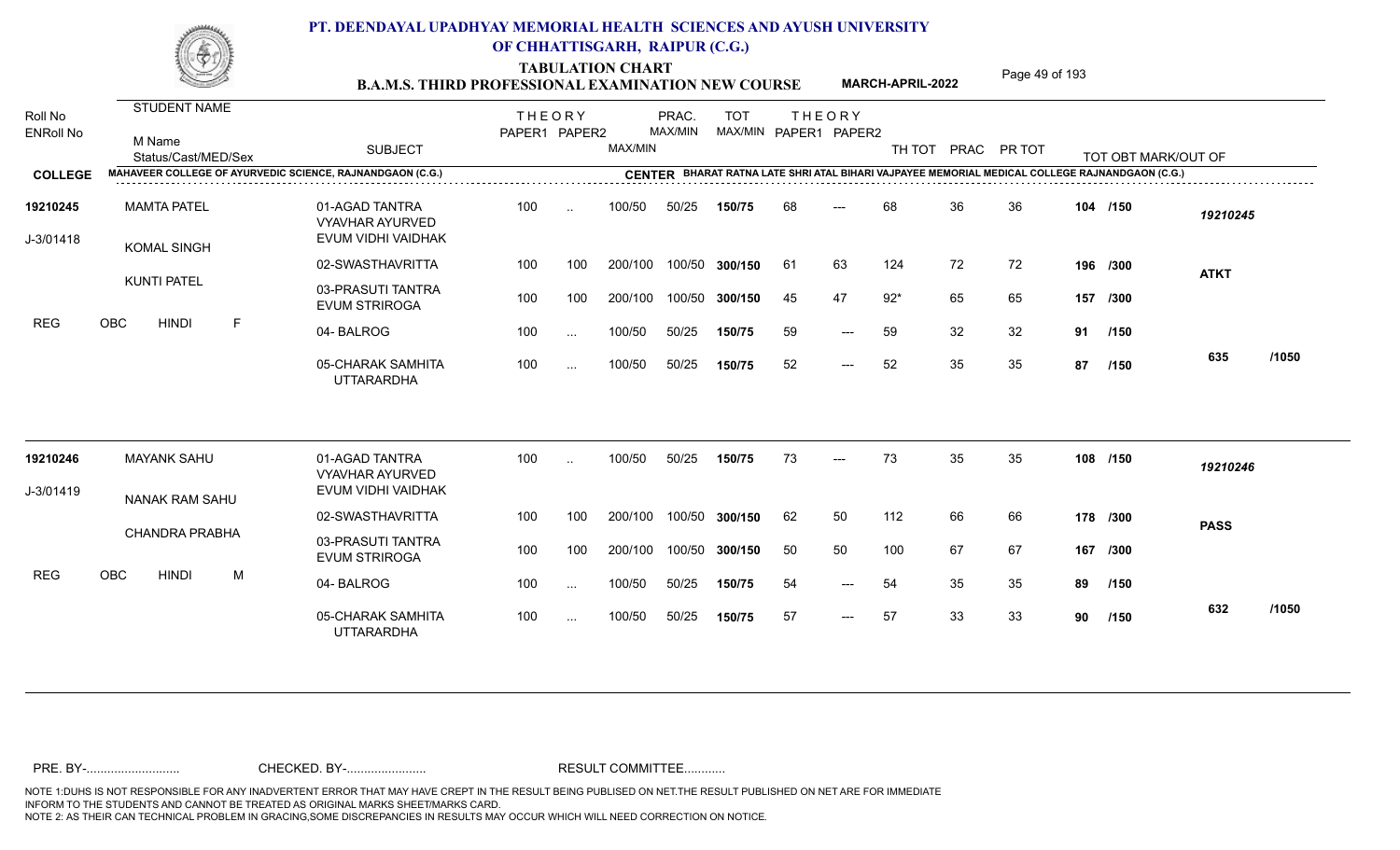TABULATION CHART<br> **TABULATION CHART** PAGE MARCH-APRIL-2022 Page 50 of 193

**MARCH-APRIL-2022**

| Roll No<br><b>ENRoll No</b> | STUDENT NAME<br>M Name<br>Status/Cast/MED/Sex             | <b>SUBJECT</b>                                                 | <b>THEORY</b><br>PAPER1 PAPER2 |               | MAX/MIN | PRAC.<br>MAX/MIN | <b>TOT</b><br>MAX/MIN PAPER1 PAPER2 | <b>THEORY</b> |       |     |    | TH TOT PRAC PR TOT |    | TOT OBT MARK/OUT OF |             |       |
|-----------------------------|-----------------------------------------------------------|----------------------------------------------------------------|--------------------------------|---------------|---------|------------------|-------------------------------------|---------------|-------|-----|----|--------------------|----|---------------------|-------------|-------|
| <b>COLLEGE</b>              | MAHAVEER COLLEGE OF AYURVEDIC SCIENCE, RAJNANDGAON (C.G.) |                                                                |                                |               |         |                  |                                     |               |       |     |    |                    |    |                     |             |       |
| 19210247<br>J-3/01420       | MD DANISH RAZA<br><b>AYYOUB ANSARI</b>                    | 01-AGAD TANTRA<br><b>VYAVHAR AYURVED</b><br>EVUM VIDHI VAIDHAK | 100                            | $\sim$        | 100/50  | 50/25            | 150/75                              | 59            | ---   | 59  | 33 | 33                 | 92 | /150                | 19210247    |       |
|                             |                                                           | 02-SWASTHAVRITTA                                               | 100                            | 100           | 200/100 | 100/50           | 300/150                             | 61            | 55    | 116 | 67 | 67                 |    | 183 /300            | <b>PASS</b> |       |
|                             | <b>SHAHINA KHATOON</b>                                    | 03-PRASUTI TANTRA<br><b>EVUM STRIROGA</b>                      | 100                            | 100           | 200/100 | 100/50           | 300/150                             | 50            | 52    | 102 | 62 | 62                 |    | 164 /300            |             |       |
| <b>REG</b>                  | <b>OBC</b><br><b>HINDI</b><br>M                           | 04-BALROG                                                      | 100                            | $\cdots$      | 100/50  | 50/25            | 150/75                              | 63            | $---$ | 63  | 38 | 38                 |    | 101 /150            |             |       |
|                             |                                                           | 05-CHARAK SAMHITA<br><b>UTTARARDHA</b>                         | 100                            | $\cdots$      | 100/50  | 50/25            | 150/75                              | 50            | $---$ | 50  | 29 | 29                 | 79 | /150                | 619         | /1050 |
| 19210248                    | MEDHA SHRIVASTAVA                                         | 01-AGAD TANTRA<br><b>VYAVHAR AYURVED</b>                       | 100                            | $\ddotsc$     | 100/50  | 50/25            | 150/75                              | 67            |       | 67  | 38 | 38                 |    | 105 /150            | 19210248    |       |
| J-3/01421                   | OMKAR LAL SHRIVASTAVA                                     | EVUM VIDHI VAIDHAK                                             |                                |               |         |                  |                                     |               |       |     |    |                    |    |                     |             |       |
|                             |                                                           | 02-SWASTHAVRITTA                                               | 100                            | 100           | 200/100 | 100/50           | 300/150                             | 59            | 62    | 121 | 79 | 79                 |    | 200 /300            | <b>PASS</b> |       |
|                             | SUMITA SHRIVASTAVA                                        | 03-PRASUTI TANTRA<br><b>EVUM STRIROGA</b>                      | 100                            | 100           | 200/100 | 100/50           | 300/150                             | 51            | 52    | 103 | 75 | 75                 |    | 178 /300            |             |       |
| <b>REG</b>                  | <b>GEN</b><br><b>HINDI</b><br>F.                          | 04-BALROG                                                      | 100                            | $\sim$ .      | 100/50  | 50/25            | 150/75                              | 63            | $---$ | 63  | 38 | 38                 |    | 101 /150            |             |       |
|                             |                                                           | 05-CHARAK SAMHITA<br><b>UTTARARDHA</b>                         | 100                            | $\sim$ $\sim$ | 100/50  | 50/25            | 150/75                              | 51            | $---$ | 51  | 40 | 40                 |    | 91 /150             | 675         | /1050 |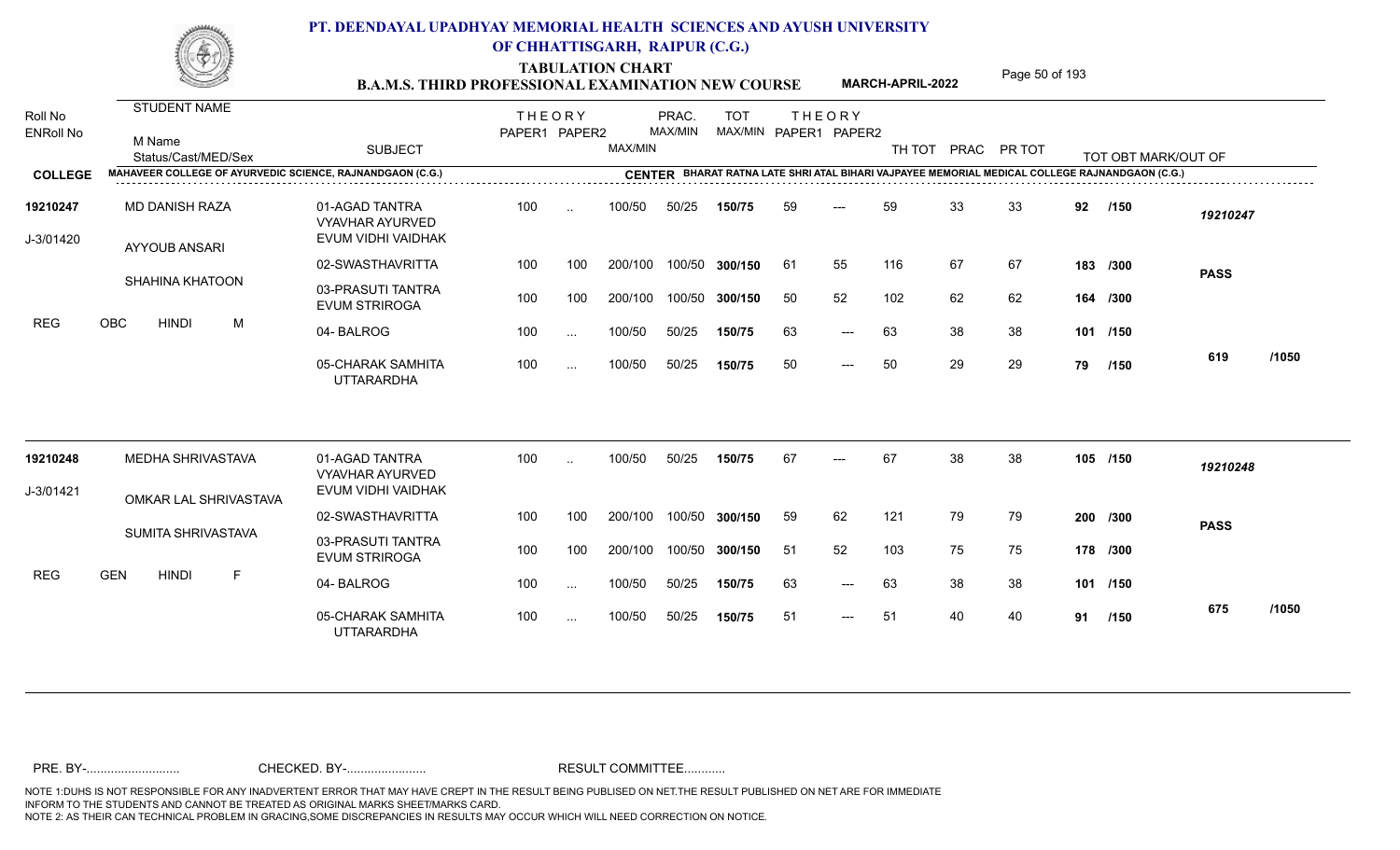TABULATION CHART<br> **TABULATION CHART B.A.M.S. THIRD PROFESSIONAL EXAMINATION NEW COURSE** MARCH-APRIL-2022 **Page 51 of 193** 

**MARCH-APRIL-2022**

| Roll No<br><b>ENRoll No</b> | STUDENT NAME<br>M Name<br>Status/Cast/MED/Sex                    | <b>SUBJECT</b>                                                 | <b>THEORY</b><br>PAPER1 PAPER2 |           | MAX/MIN | PRAC.<br>MAX/MIN | <b>TOT</b> |    | <b>THEORY</b><br>MAX/MIN PAPER1 PAPER2 |     |    | TH TOT PRAC PR TOT |     | TOT OBT MARK/OUT OF                                                                            |             |       |
|-----------------------------|------------------------------------------------------------------|----------------------------------------------------------------|--------------------------------|-----------|---------|------------------|------------|----|----------------------------------------|-----|----|--------------------|-----|------------------------------------------------------------------------------------------------|-------------|-------|
| <b>COLLEGE</b>              | <b>MAHAVEER COLLEGE OF AYURVEDIC SCIENCE, RAJNANDGAON (C.G.)</b> |                                                                |                                |           |         |                  |            |    |                                        |     |    |                    |     | CENTER BHARAT RATNA LATE SHRI ATAL BIHARI VAJPAYEE MEMORIAL MEDICAL COLLEGE RAJNANDGAON (C.G.) |             |       |
| 19210250<br>J-3/01423       | <b>MUSKAN NARSWANI</b><br><b>NAMDEV NARSWANI</b>                 | 01-AGAD TANTRA<br><b>VYAVHAR AYURVED</b><br>EVUM VIDHI VAIDHAK | 100                            | $\sim$    | 100/50  | 50/25            | 150/75     | 79 | $---$                                  | 79  | 42 | 42                 |     | 121 /150                                                                                       | 19210250    |       |
|                             |                                                                  | 02-SWASTHAVRITTA                                               | 100                            | 100       | 200/100 | 100/50           | 300/150    | 65 | 65                                     | 130 | 83 | 83                 |     | 213 /300                                                                                       | <b>PASS</b> |       |
|                             | <b>DEEPIKA NARSWANI</b>                                          | 03-PRASUTI TANTRA<br><b>EVUM STRIROGA</b>                      | 100                            | 100       | 200/100 | 100/50           | 300/150    | 52 | 58                                     | 110 | 82 | 82                 |     | 192 /300                                                                                       |             |       |
| REG                         | <b>GEN</b><br><b>HINDI</b><br>F                                  | 04-BALROG                                                      | 100                            | $\ddotsc$ | 100/50  | 50/25            | 150/75     | 65 | $---$                                  | 65  | 41 | 41                 |     | 106 /150                                                                                       |             |       |
|                             |                                                                  | 05-CHARAK SAMHITA<br><b>UTTARARDHA</b>                         | 100                            | $\ddotsc$ | 100/50  | 50/25            | 150/75     | 59 | $---$                                  | 59  | 41 | 41                 |     | 100 /150                                                                                       | 732         | /1050 |
| 19210251                    | <b>NEHA GULABANI</b>                                             | 01-AGAD TANTRA<br><b>VYAVHAR AYURVED</b>                       | 100                            |           | 100/50  | 50/25            | 150/75     | 75 |                                        | 75  | 39 | 39                 |     | 114 /150                                                                                       | 19210251    |       |
| J-3/01424                   | AJAY GULABANI                                                    | EVUM VIDHI VAIDHAK                                             |                                |           |         |                  |            |    |                                        |     |    |                    |     |                                                                                                |             |       |
|                             |                                                                  | 02-SWASTHAVRITTA                                               | 100                            | 100       | 200/100 | 100/50           | 300/150    | 61 | 59                                     | 120 | 77 | 77                 | 197 | /300                                                                                           | <b>PASS</b> |       |
|                             | <b>LAXMI GULABANI</b>                                            | 03-PRASUTI TANTRA<br><b>EVUM STRIROGA</b>                      | 100                            | 100       | 200/100 | 100/50           | 300/150    | 52 | 55                                     | 107 | 70 | 70                 |     | 177 /300                                                                                       |             |       |
| <b>REG</b>                  | <b>GEN</b><br><b>HINDI</b><br>F                                  | 04-BALROG                                                      | 100                            | $\ddotsc$ | 100/50  | 50/25            | 150/75     | 63 | $---$                                  | 63  | 39 | 39                 |     | 102 /150                                                                                       |             |       |
|                             |                                                                  | 05-CHARAK SAMHITA<br><b>UTTARARDHA</b>                         | 100                            | $\ddotsc$ | 100/50  | 50/25            | 150/75     | 56 | $---$                                  | 56  | 35 | 35                 |     | 91 /150                                                                                        | 681         | /1050 |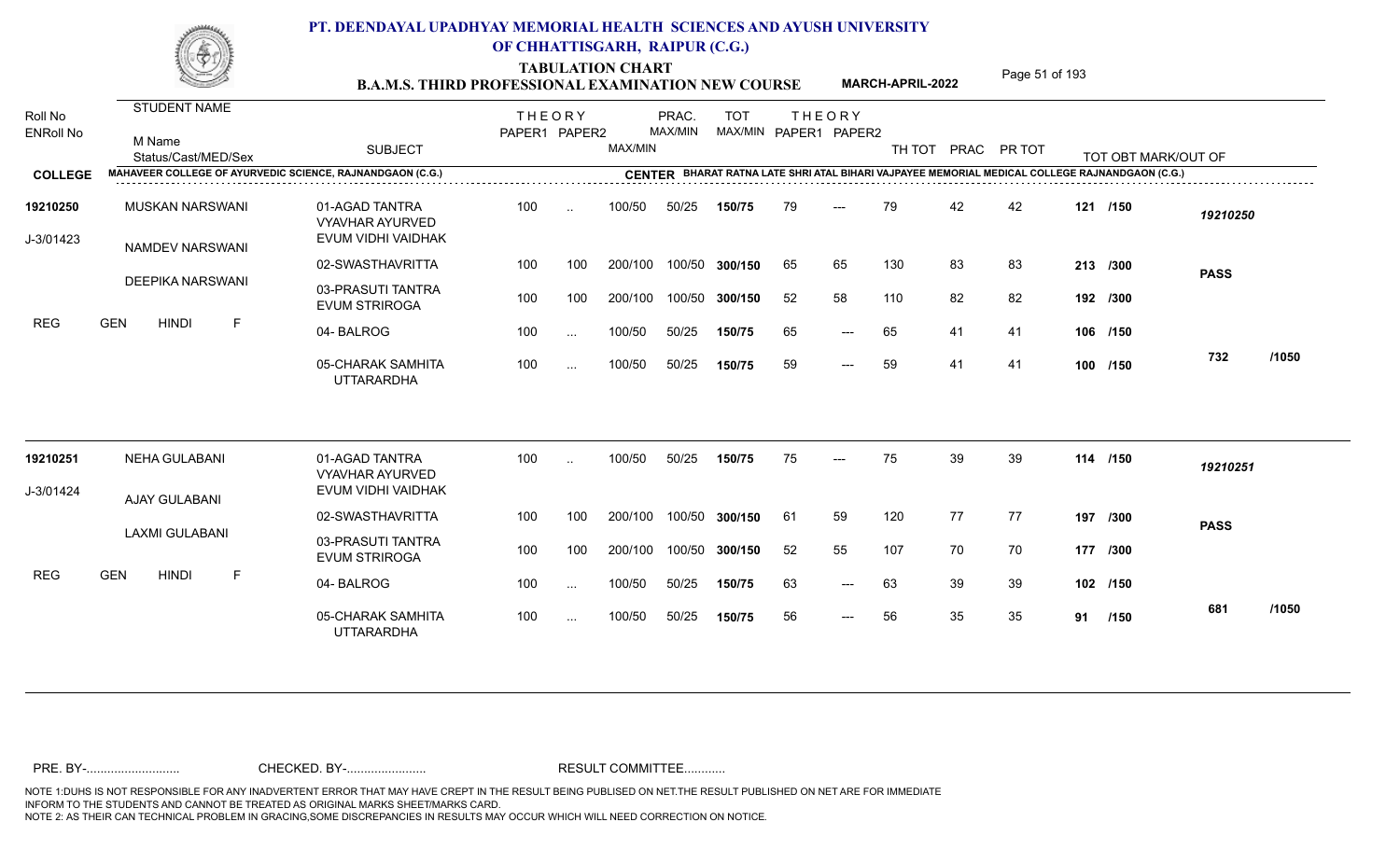TABULATION CHART<br> **TABULATION CHART** PAGE MARCH-APRIL-2022 Page 52 of 193

**MARCH-APRIL-2022**

| Roll No<br><b>ENRoll No</b> | <b>STUDENT NAME</b><br>M Name<br>Status/Cast/MED/Sex      | <b>SUBJECT</b>                                                 | <b>THEORY</b><br>PAPER1 PAPER2 |           | MAX/MIN | PRAC.<br>MAX/MIN | <b>TOT</b><br>MAX/MIN PAPER1 PAPER2 |    | <b>THEORY</b> | TH TOT PRAC |    | PR TOT |    | TOT OBT MARK/OUT OF                                                                            |              |       |
|-----------------------------|-----------------------------------------------------------|----------------------------------------------------------------|--------------------------------|-----------|---------|------------------|-------------------------------------|----|---------------|-------------|----|--------|----|------------------------------------------------------------------------------------------------|--------------|-------|
| <b>COLLEGE</b>              | MAHAVEER COLLEGE OF AYURVEDIC SCIENCE, RAJNANDGAON (C.G.) |                                                                |                                |           |         |                  |                                     |    |               |             |    |        |    | CENTER BHARAT RATNA LATE SHRI ATAL BIHARI VAJPAYEE MEMORIAL MEDICAL COLLEGE RAJNANDGAON (C.G.) |              |       |
| 19210252<br>J-3/01425       | NIDHI SHARNAGAT<br><b>RAVISHANKAR</b>                     | 01-AGAD TANTRA<br><b>VYAVHAR AYURVED</b><br>EVUM VIDHI VAIDHAK | 100                            | $\ddotsc$ | 100/50  | 50/25            | 150/75                              | 73 | $---$         | 73          | 38 | 38     |    | 111 /150                                                                                       | 19210252     |       |
|                             | <b>CHARNIACAT</b>                                         | 02-SWASTHAVRITTA                                               | 100                            | 100       | 200/100 |                  | 100/50 300/150                      | 66 | 58            | 124         | 76 | 76     |    | 200 /300                                                                                       | <b>PASS</b>  |       |
|                             | <b>MANISHA SHARNAGAT</b>                                  | 03-PRASUTI TANTRA<br><b>EVUM STRIROGA</b>                      | 100                            | 100       | 200/100 | 100/50           | 300/150                             | 52 | 51            | 103         | 75 | 75     |    | 178 /300                                                                                       |              |       |
| <b>REG</b>                  | <b>OBC</b><br><b>HINDI</b><br>F                           | 04-BALROG                                                      | 100                            | $\cdots$  | 100/50  | 50/25            | 150/75                              | 63 | $---$         | 63          | 38 | 38     |    | 101 /150                                                                                       |              |       |
|                             |                                                           | 05-CHARAK SAMHITA<br><b>UTTARARDHA</b>                         | 100                            | $\cdots$  | 100/50  | 50/25            | 150/75                              | 60 | $---$         | 60          | 36 | 36     | 96 | /150                                                                                           | 686          | /1050 |
| 19210253                    | <b>POORVI</b>                                             | 01-AGAD TANTRA<br><b>VYAVHAR AYURVED</b>                       | 100                            | $\ddotsc$ | 100/50  | 50/25            | 150/75                              | 69 | $---$         | 69          | 37 | 37     |    | 106 /150                                                                                       | 19210253     |       |
| J-3/01426                   | <b>HARBANSH KURREY</b>                                    | EVUM VIDHI VAIDHAK                                             |                                |           |         |                  |                                     |    |               |             |    |        |    |                                                                                                |              |       |
|                             |                                                           | 02-SWASTHAVRITTA                                               | 100                            | 100       | 200/100 | 100/50           | 300/150                             | 63 | 63            | 126         | 78 | 78     |    | 204 /300                                                                                       | <b>PASS</b>  |       |
|                             | <b>RANJANA</b>                                            | 03-PRASUTI TANTRA<br><b>EVUM STRIROGA</b>                      | 100                            | 100       | 200/100 |                  | 100/50 300/150                      | 51 | 47            | $98*$       | 65 | 65     |    | 163 /300                                                                                       | <b>DC 02</b> |       |
| <b>REG</b>                  | SC<br><b>HINDI</b><br>F                                   | 04-BALROG                                                      | 100                            | $\sim$    | 100/50  | 50/25            | 150/75                              | 63 | $---$         | 63          | 36 | 36     | 99 | /150                                                                                           |              |       |
|                             |                                                           | 05-CHARAK SAMHITA<br><b>UTTARARDHA</b>                         | 100                            | $\ddotsc$ | 100/50  | 50/25            | 150/75                              | 54 | $---$         | 54          | 38 | 38     | 92 | /150                                                                                           | 664          | /1050 |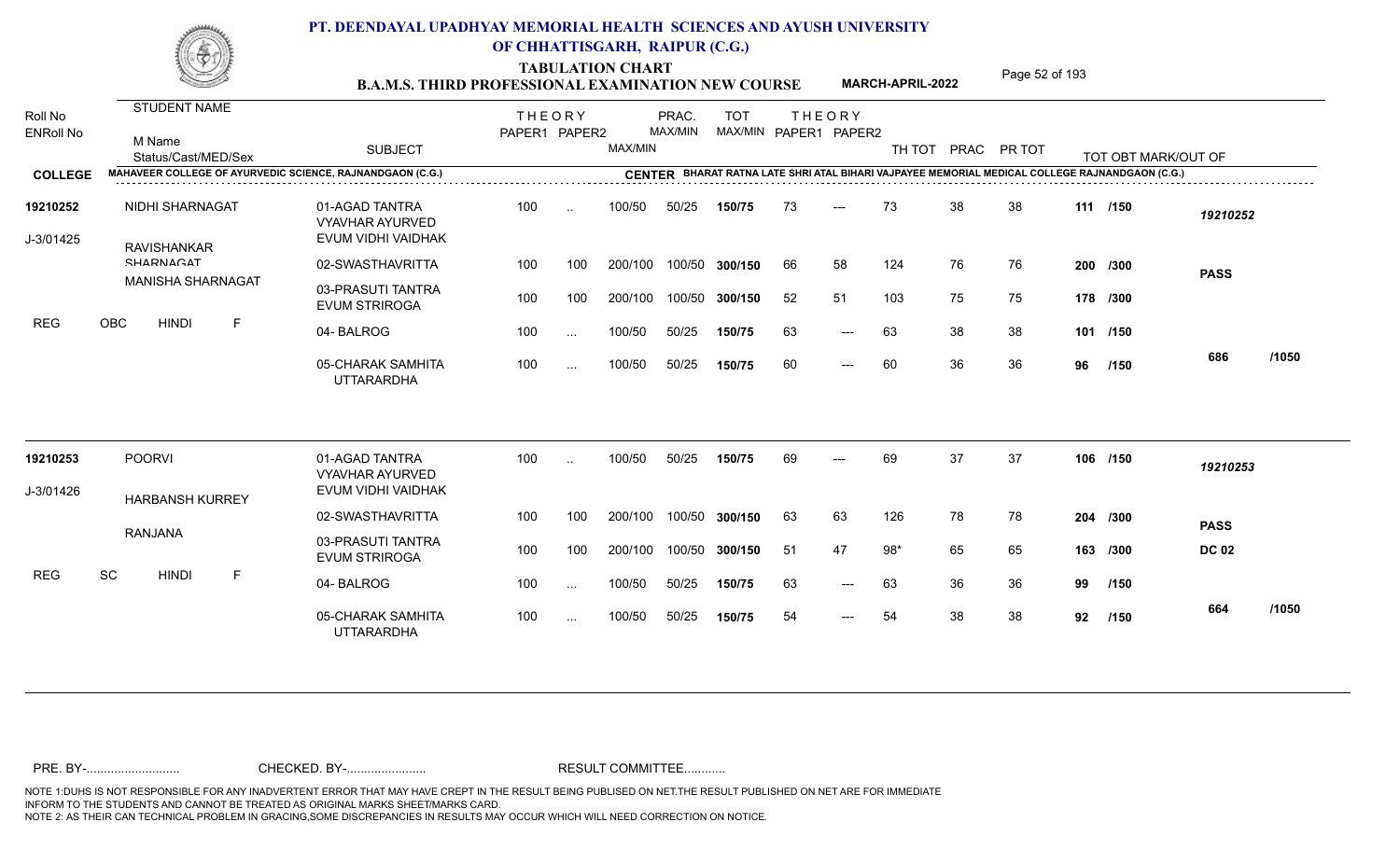TABULATION CHART<br> **TABULATION CHART** PAGE MARCH-APRIL-2022 Page 53 of 193

**MARCH-APRIL-2022**

| Roll No<br><b>ENRoll No</b> | STUDENT NAME<br>M Name<br>Status/Cast/MED/Sex             | <b>SUBJECT</b>                                                 | <b>THEORY</b><br>PAPER1 PAPER2 |               | MAX/MIN       | PRAC.<br>MAX/MIN | <b>TOT</b>     | MAX/MIN PAPER1 PAPER2 | <b>THEORY</b>       |     |    | TH TOT PRAC PR TOT |    | TOT OBT MARK/OUT OF                                                                     |             |       |
|-----------------------------|-----------------------------------------------------------|----------------------------------------------------------------|--------------------------------|---------------|---------------|------------------|----------------|-----------------------|---------------------|-----|----|--------------------|----|-----------------------------------------------------------------------------------------|-------------|-------|
| <b>COLLEGE</b>              | MAHAVEER COLLEGE OF AYURVEDIC SCIENCE, RAJNANDGAON (C.G.) |                                                                |                                |               | <b>CENTER</b> |                  |                |                       |                     |     |    |                    |    | BHARAT RATNA LATE SHRI ATAL BIHARI VAJPAYEE MEMORIAL MEDICAL COLLEGE RAJNANDGAON (C.G.) |             |       |
| 19210254<br>J-3/01427       | PRACHI CHANDRA<br><b>JIWRAKHAN SINGH</b>                  | 01-AGAD TANTRA<br><b>VYAVHAR AYURVED</b><br>EVUM VIDHI VAIDHAK | 100                            | $\ddotsc$     | 100/50        | 50/25            | 150/75         | 78                    |                     | 78  | 41 | 41                 |    | 119 /150                                                                                | 19210254    |       |
|                             | CHANDRA                                                   | 02-SWASTHAVRITTA                                               | 100                            | 100           | 200/100       |                  | 100/50 300/150 | 60                    | 66                  | 126 | 83 | 83                 |    | 209 /300                                                                                | <b>PASS</b> |       |
|                             | <b>VIMLA CHANDRA</b>                                      | 03-PRASUTI TANTRA<br><b>EVUM STRIROGA</b>                      | 100                            | 100           | 200/100       |                  | 100/50 300/150 | 53                    | 53                  | 106 | 68 | 68                 |    | 174 /300                                                                                |             |       |
| <b>REG</b>                  | <b>OBC</b><br><b>HINDI</b><br>F                           | 04-BALROG                                                      | 100                            | $\sim$ $\sim$ | 100/50        | 50/25            | 150/75         | 72                    | $\qquad \qquad - -$ | 72  | 37 | 37                 |    | 109 /150                                                                                |             |       |
|                             |                                                           | 05-CHARAK SAMHITA<br><b>UTTARARDHA</b>                         | 100                            | $\cdots$      | 100/50        | 50/25            | 150/75         | 52                    | $---$               | 52  | 42 | 42                 | 94 | /150                                                                                    | 705         | /1050 |
| 19210256                    | PRAGYA JAIN                                               | 01-AGAD TANTRA<br><b>VYAVHAR AYURVED</b>                       | 100                            |               | 100/50        | 50/25            | 150/75         | 65                    |                     | 65  | 29 | 29                 | 94 | /150                                                                                    | 19210256    |       |
| J-3/01429                   | PRAHALAD JAIN                                             | EVUM VIDHI VAIDHAK                                             |                                |               |               |                  |                |                       |                     |     |    |                    |    |                                                                                         |             |       |
|                             |                                                           | 02-SWASTHAVRITTA                                               | 100                            | 100           | 200/100       | 100/50           | 300/150        | 60                    | 63                  | 123 | 52 | 52                 |    | 175 /300                                                                                | <b>PASS</b> |       |
|                             | <b>MAMTA JAIN</b>                                         | 03-PRASUTI TANTRA<br><b>EVUM STRIROGA</b>                      | 100                            | 100           | 200/100       |                  | 100/50 300/150 | 54                    | 54                  | 108 | 68 | 68                 |    | 176 /300                                                                                |             |       |
| <b>REG</b>                  | <b>GEN</b><br><b>HINDI</b><br>F                           | 04-BALROG                                                      | 100                            | $\ddotsc$     | 100/50        | 50/25            | 150/75         | 67                    | $---$               | 67  | 25 | 25                 | 92 | /150                                                                                    |             |       |
|                             |                                                           | 05-CHARAK SAMHITA<br><b>UTTARARDHA</b>                         | 100                            | $\sim$ $\sim$ | 100/50        | 50/25            | 150/75         | 58                    | $---$               | 58  | 26 | 26                 | 84 | /150                                                                                    | 621         | /1050 |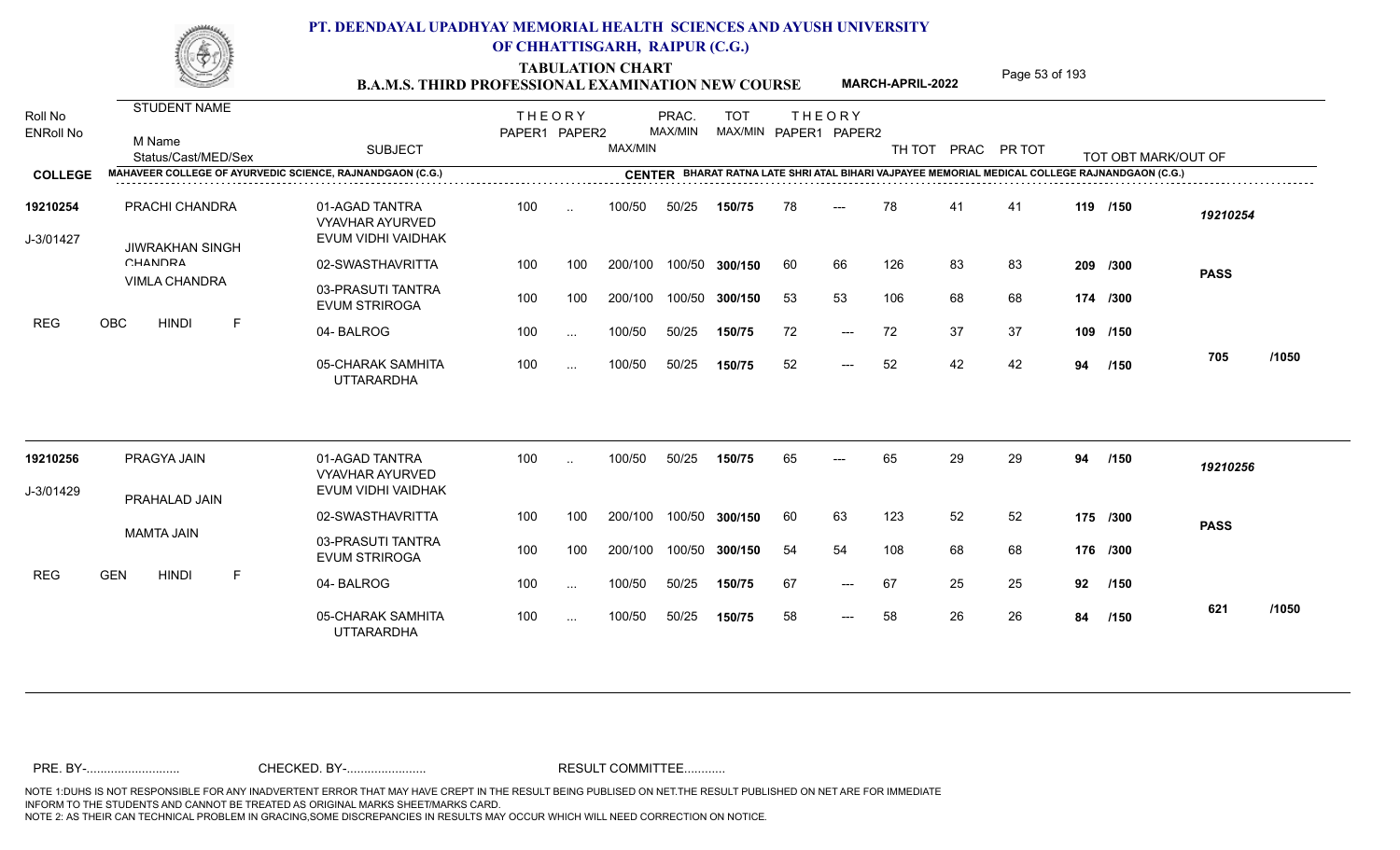TABULATION CHART<br> **TABULATION CHART** PAGE **Page 54 of 193 Page 54 of 193 B.A.M.S. THIRD PROFESSIONAL EXAMINATION NEW COURSE MARCH-APRIL-2022** 

**MARCH-APRIL-2022**

| Roll No<br><b>ENRoll No</b> | STUDENT NAME<br>M Name<br>Status/Cast/MED/Sex             | <b>SUBJECT</b>                                                 | <b>THEORY</b><br>PAPER1 PAPER2 |           | MAX/MIN | PRAC.<br>MAX/MIN | <b>TOT</b>     |    | <b>THEORY</b><br>MAX/MIN PAPER1 PAPER2 | TH TOT |    | PRAC PR TOT |    | TOT OBT MARK/OUT OF                                                                            |             |       |
|-----------------------------|-----------------------------------------------------------|----------------------------------------------------------------|--------------------------------|-----------|---------|------------------|----------------|----|----------------------------------------|--------|----|-------------|----|------------------------------------------------------------------------------------------------|-------------|-------|
| <b>COLLEGE</b>              | MAHAVEER COLLEGE OF AYURVEDIC SCIENCE, RAJNANDGAON (C.G.) |                                                                |                                | .         |         |                  |                |    |                                        |        |    |             |    | CENTER BHARAT RATNA LATE SHRI ATAL BIHARI VAJPAYEE MEMORIAL MEDICAL COLLEGE RAJNANDGAON (C.G.) |             |       |
| 19210257<br>J-3/01430       | PRATIMA THAWAIT<br><b>BILAS THAWAIT</b>                   | 01-AGAD TANTRA<br><b>VYAVHAR AYURVED</b><br>EVUM VIDHI VAIDHAK | 100                            | $\ddotsc$ | 100/50  | 50/25            | 150/75         | 67 | $---$                                  | 67     | 35 | 35          |    | 102 /150                                                                                       | 19210257    |       |
|                             |                                                           | 02-SWASTHAVRITTA                                               | 100                            | 100       | 200/100 |                  | 100/50 300/150 | 62 | 56                                     | 118    | 64 | 64          |    | 182 /300                                                                                       | <b>PASS</b> |       |
|                             | <b>INDURAKHA THAWAIT</b>                                  | 03-PRASUTI TANTRA<br><b>EVUM STRIROGA</b>                      | 100                            | 100       | 200/100 |                  | 100/50 300/150 | 46 | 55                                     | 101    | 65 | 65          |    | 166 /300                                                                                       |             |       |
| <b>REG</b>                  | OBC<br>F<br><b>HINDI</b>                                  | 04-BALROG                                                      | 100                            | $\cdots$  | 100/50  | 50/25            | 150/75         | 54 | $---$                                  | 54     | 32 | 32          | 86 | /150                                                                                           |             |       |
|                             |                                                           | 05-CHARAK SAMHITA<br><b>UTTARARDHA</b>                         | 100                            | $\ddotsc$ | 100/50  | 50/25            | 150/75         | 56 | $---$                                  | 56     | 33 | 33          | 89 | /150                                                                                           | 625         | /1050 |
| 19210259                    | RAPELLIWAR SALONI<br><b>ASHOK</b>                         | 01-AGAD TANTRA<br><b>VYAVHAR AYURVED</b>                       | 100                            |           | 100/50  | 50/25            | 150/75         | 73 | $---$                                  | 73     | 41 | 41          |    | 114 /150                                                                                       | 19210259    |       |
| J-3/01432                   | <b>ASHOK RAPELLIWAR</b>                                   | EVUM VIDHI VAIDHAK                                             |                                |           |         |                  |                |    |                                        |        |    |             |    |                                                                                                |             |       |
|                             | <b>SWARUPA</b>                                            | 02-SWASTHAVRITTA                                               | 100                            | 100       | 200/100 |                  | 100/50 300/150 | 66 | 61                                     | 127    | 81 | 81          |    | 208 /300                                                                                       | <b>PASS</b> |       |
|                             |                                                           | 03-PRASUTI TANTRA<br><b>EVUM STRIROGA</b>                      | 100                            | 100       | 200/100 |                  | 100/50 300/150 | 50 | 54                                     | 104    | 72 | 72          |    | 176 /300                                                                                       |             |       |
| <b>REG</b>                  | <b>GEN</b><br><b>HINDI</b><br>F                           | 04-BALROG                                                      | 100                            | $\cdots$  | 100/50  | 50/25            | 150/75         | 62 | $---$                                  | 62     | 40 | 40          |    | 102 /150                                                                                       |             |       |
|                             |                                                           | 05-CHARAK SAMHITA<br><b>UTTARARDHA</b>                         | 100                            | $\cdots$  | 100/50  | 50/25            | 150/75         | 60 | $---$                                  | 60     | 39 | 39          | 99 | /150                                                                                           | 699         | /1050 |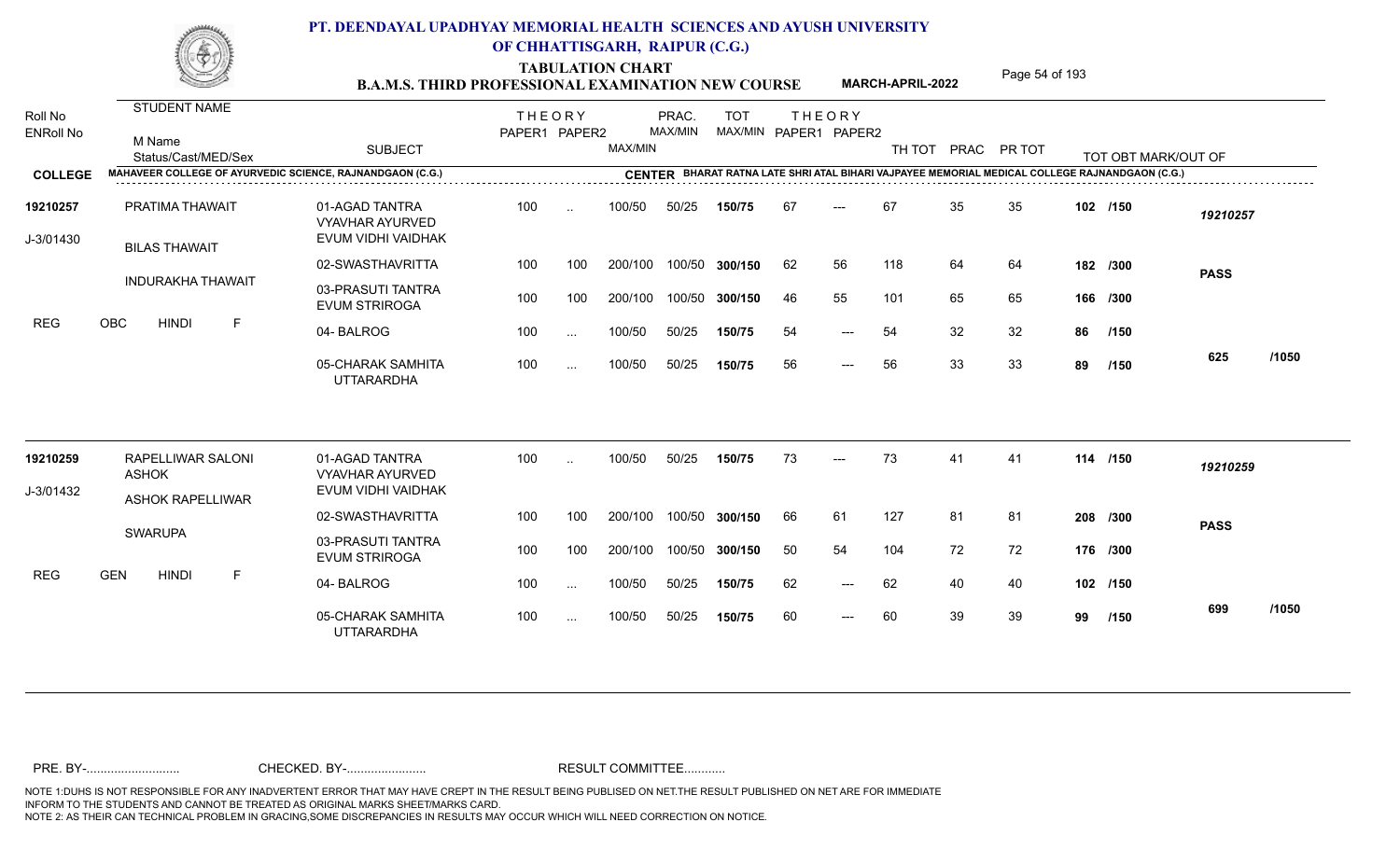TABULATION CHART<br>**B.A.M.S. THIRD PROFESSIONAL EXAMINATION NEW COURSE** MARCH-APRIL-2022 Page 55 of 193

**MARCH-APRIL-2022**

| Roll No<br><b>ENRoll No</b> | <b>STUDENT NAME</b><br>M Name<br>Status/Cast/MED/Sex      | <b>SUBJECT</b>                                                 | <b>THEORY</b><br>PAPER1 PAPER2 |           | MAX/MIN | PRAC.<br>MAX/MIN | <b>TOT</b><br>MAX/MIN PAPER1 PAPER2 |    | <b>THEORY</b> | TH TOT |    | PRAC PR TOT |    | TOT OBT MARK/OUT OF |             |       |
|-----------------------------|-----------------------------------------------------------|----------------------------------------------------------------|--------------------------------|-----------|---------|------------------|-------------------------------------|----|---------------|--------|----|-------------|----|---------------------|-------------|-------|
| <b>COLLEGE</b>              | MAHAVEER COLLEGE OF AYURVEDIC SCIENCE, RAJNANDGAON (C.G.) |                                                                |                                |           |         |                  |                                     |    |               |        |    |             |    |                     |             |       |
| 19210260<br>J-3/01433       | SAKSHI TRIPATHI<br><b>RAJESH TRIPATHI</b>                 | 01-AGAD TANTRA<br><b>VYAVHAR AYURVED</b><br>EVUM VIDHI VAIDHAK | 100                            | $\sim$    | 100/50  | 50/25            | 150/75                              | 60 | $---$         | 60     | 39 | 39          | 99 | /150                | 19210260    |       |
|                             |                                                           | 02-SWASTHAVRITTA                                               | 100                            | 100       | 200/100 |                  | 100/50 300/150                      | 64 | 62            | 126    | 79 | 79          |    | 205 /300            | <b>PASS</b> |       |
|                             | <b>REKHA TRIPATHI</b>                                     | 03-PRASUTI TANTRA<br><b>EVUM STRIROGA</b>                      | 100                            | 100       | 200/100 |                  | 100/50 300/150                      | 50 | 58            | 108    | 70 | 70          |    | 178 /300            |             |       |
| <b>REG</b>                  | <b>GEN</b><br><b>HINDI</b><br>F                           | 04-BALROG                                                      | 100                            | $\sim$    | 100/50  | 50/25            | 150/75                              | 75 | $---$         | 75     | 36 | 36          |    | 111 /150            |             |       |
|                             |                                                           | 05-CHARAK SAMHITA<br><b>UTTARARDHA</b>                         | 100                            | $\cdots$  | 100/50  | 50/25            | 150/75                              | 54 | $---$         | 54     | 34 | 34          | 88 | /150                | 681         | /1050 |
| 19210262                    | SHIVANI SAHUH                                             | 01-AGAD TANTRA<br><b>VYAVHAR AYURVED</b>                       | 100                            | $\ddotsc$ | 100/50  | 50/25            | 150/75                              | 54 |               | 54     | 38 | 38          | 92 | /150                | 19210262    |       |
| J-3/01435                   | RAM LALAN SAHU                                            | EVUM VIDHI VAIDHAK                                             |                                |           |         |                  |                                     |    |               |        |    |             |    |                     |             |       |
|                             |                                                           | 02-SWASTHAVRITTA                                               | 100                            | 100       | 200/100 |                  | 100/50 300/150                      | 57 | 58            | 115    | 77 | 77          |    | 192 /300            | <b>ATKT</b> |       |
|                             | <b>GAYATRI SAHU</b>                                       | 03-PRASUTI TANTRA<br><b>EVUM STRIROGA</b>                      | 100                            | 100       | 200/100 |                  | 100/50 300/150                      | 42 | 49            | $91*$  | 55 | 55          |    | 146* /300           |             |       |
| <b>REG</b>                  | OBC<br><b>HINDI</b><br>F                                  | 04-BALROG                                                      | 100                            | $\sim$    | 100/50  | 50/25            | 150/75                              | 57 | $---$         | 57     | 36 | 36          | 93 | /150                |             |       |
|                             |                                                           | 05-CHARAK SAMHITA<br><b>UTTARARDHA</b>                         | 100                            | $\sim$    | 100/50  | 50/25            | 150/75                              | 71 | $---$         | 71     | 34 | 34          |    | 105 /150            | 628         | /1050 |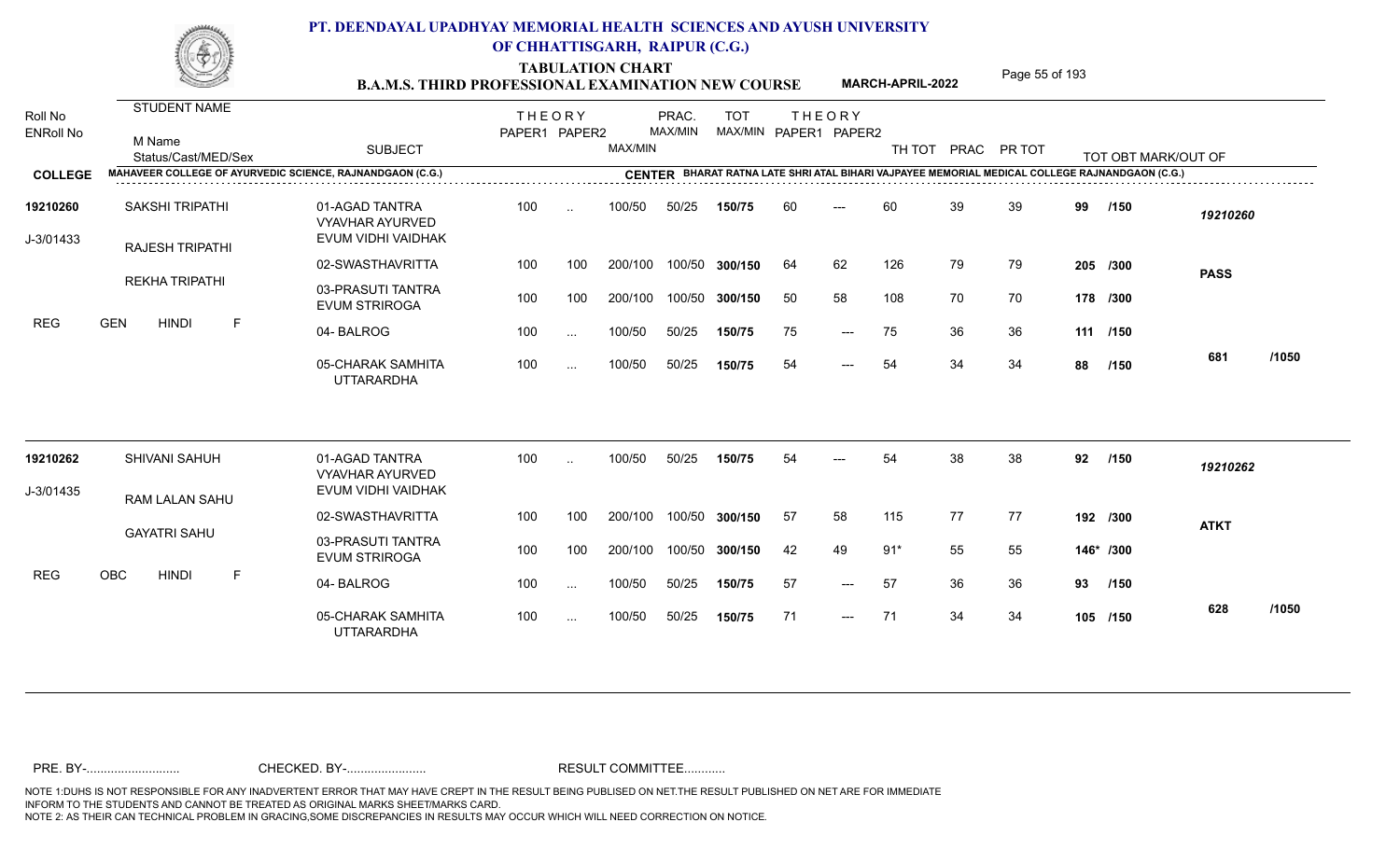TABULATION CHART<br>**B.A.M.S. THIRD PROFESSIONAL EXAMINATION NEW COURSE** MARCH-APRIL-2022 Page 56 of 193

**MARCH-APRIL-2022**

| Roll No               | STUDENT NAME                                              |                                                                | <b>THEORY</b> |                      |         | PRAC.   | <b>TOT</b>     |     | <b>THEORY</b>         |                    |    |    |    |                                                                                                |             |       |
|-----------------------|-----------------------------------------------------------|----------------------------------------------------------------|---------------|----------------------|---------|---------|----------------|-----|-----------------------|--------------------|----|----|----|------------------------------------------------------------------------------------------------|-------------|-------|
| <b>ENRoll No</b>      | M Name<br>Status/Cast/MED/Sex                             | <b>SUBJECT</b>                                                 | PAPER1 PAPER2 |                      | MAX/MIN | MAX/MIN |                |     | MAX/MIN PAPER1 PAPER2 | TH TOT PRAC PR TOT |    |    |    | TOT OBT MARK/OUT OF                                                                            |             |       |
| <b>COLLEGE</b>        | MAHAVEER COLLEGE OF AYURVEDIC SCIENCE, RAJNANDGAON (C.G.) |                                                                |               |                      |         |         |                |     |                       |                    |    |    |    | CENTER BHARAT RATNA LATE SHRI ATAL BIHARI VAJPAYEE MEMORIAL MEDICAL COLLEGE RAJNANDGAON (C.G.) |             |       |
| 19210263<br>J-3/01436 | SHRISHTI AGRAWAL                                          | 01-AGAD TANTRA<br><b>VYAVHAR AYURVED</b><br>EVUM VIDHI VAIDHAK | 100           | $\ddotsc$            | 100/50  | 50/25   | 150/75         | 77  | $---$                 | 77                 | 40 | 40 |    | 117 /150                                                                                       | 19210263    |       |
|                       | SANJAY AGRAWAL                                            | 02-SWASTHAVRITTA                                               | 100           | 100                  | 200/100 |         | 100/50 300/150 | 64  | 62                    | 126                | 82 | 82 |    | 208 /300                                                                                       |             |       |
|                       | POONAM AGRAWAL                                            | 03-PRASUTI TANTRA<br><b>EVUM STRIROGA</b>                      | 100           | 100                  | 200/100 |         | 100/50 300/150 | 50  | 53                    | 103                | 55 | 55 |    | 158 /300                                                                                       | <b>PASS</b> |       |
| <b>REG</b>            | <b>GEN</b><br><b>HINDI</b><br>F                           | 04-BALROG                                                      | 100           | $\sim$ .             | 100/50  | 50/25   | 150/75         | 59  | $---$                 | 59                 | 39 | 39 | 98 | /150                                                                                           |             |       |
|                       |                                                           | 05-CHARAK SAMHITA<br><b>UTTARARDHA</b>                         | 100           | $\sim$ $\sim$ $\sim$ | 100/50  | 50/25   | 150/75         | 65  | $---$                 | 65                 | 36 | 36 |    | 101 /150                                                                                       | 682         | /1050 |
| 19210264              | <b>SHRITIKA TIWARI</b>                                    | 01-AGAD TANTRA<br><b>VYAVHAR AYURVED</b>                       | 100           | $\sim$               | 100/50  | 50/25   | 150/75         | 71  | $---$                 | 71                 | 36 | 36 |    | 107 /150                                                                                       | 19210264    |       |
| J-3/01437             | <b>AJAY TIWARI</b>                                        | EVUM VIDHI VAIDHAK                                             |               |                      |         |         |                |     |                       |                    |    |    |    |                                                                                                |             |       |
|                       |                                                           | 02-SWASTHAVRITTA                                               | 100           | 100                  | 200/100 |         | 100/50 300/150 | -61 | 55                    | 116                | 77 | 77 |    | 193 /300                                                                                       | <b>PASS</b> |       |
|                       | <b>KIRAN LATA TIWARI</b>                                  | 03-PRASUTI TANTRA<br><b>EVUM STRIROGA</b>                      | 100           | 100                  | 200/100 |         | 100/50 300/150 | -51 | 52                    | 103                | 72 | 72 |    | 175 /300                                                                                       |             |       |
| <b>REG</b>            | <b>GEN</b><br><b>HINDI</b><br>F                           | 04-BALROG                                                      | 100           | $\cdots$             | 100/50  | 50/25   | 150/75         | 55  | $---$                 | 55                 | 39 | 39 | 94 | /150                                                                                           |             |       |
|                       |                                                           | 05-CHARAK SAMHITA<br><b>UTTARARDHA</b>                         | 100           | $\cdots$             | 100/50  | 50/25   | 150/75         | 54  | $---$                 | 54                 | 38 | 38 | 92 | /150                                                                                           | 661         | /1050 |
|                       |                                                           |                                                                |               |                      |         |         |                |     |                       |                    |    |    |    |                                                                                                |             |       |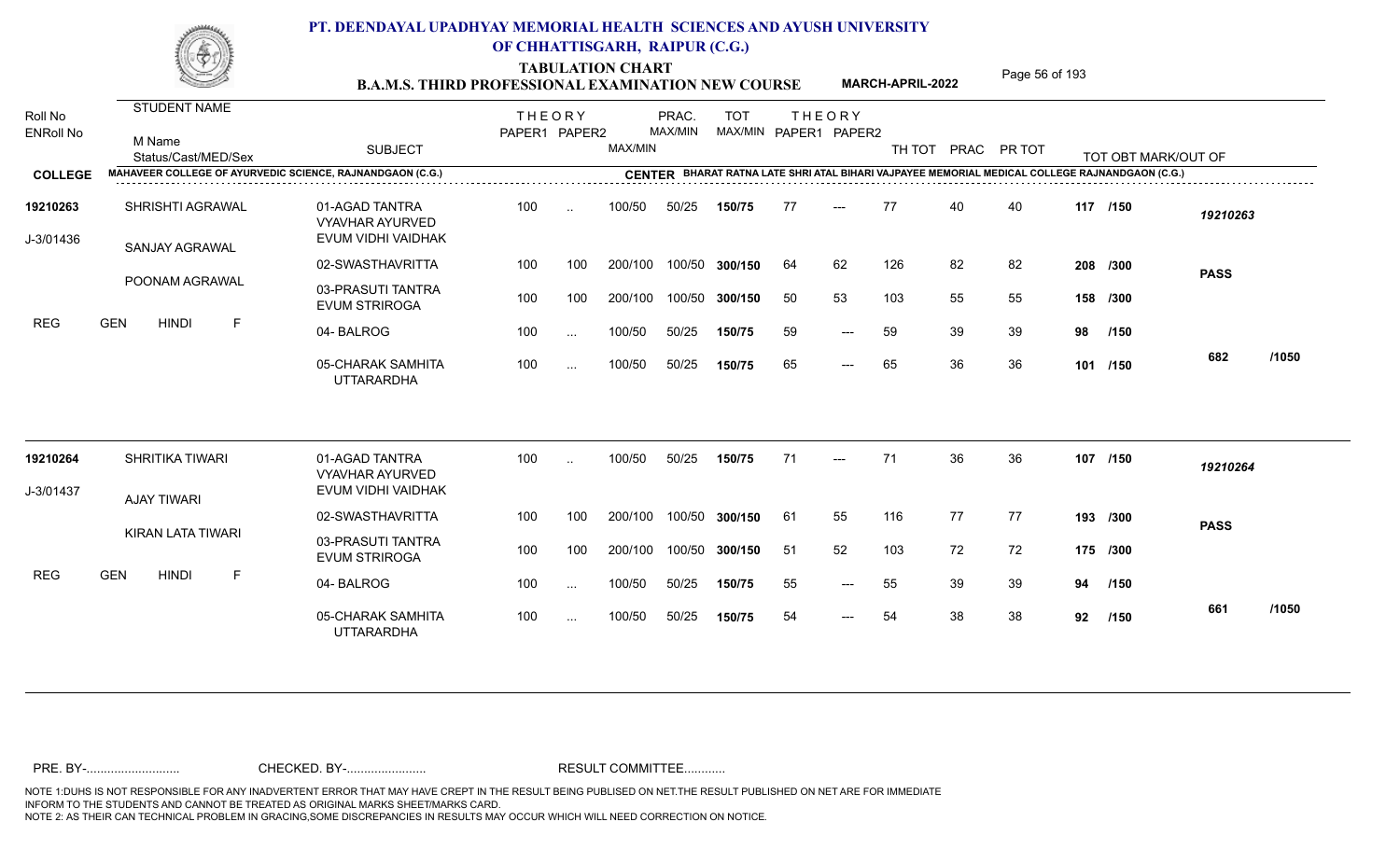TABULATION CHART<br>**B.A.M.S. THIRD PROFESSIONAL EXAMINATION NEW COURSE** MARCH-APRIL-2022 Page 57 of 193

**MARCH-APRIL-2022**

| Roll No<br><b>ENRoll No</b> | STUDENT NAME<br>M Name<br>Status/Cast/MED/Sex                    | <b>SUBJECT</b>                                                 | <b>THEORY</b><br>PAPER1 PAPER2 |               | MAX/MIN | PRAC.<br>MAX/MIN | <b>TOT</b><br>MAX/MIN PAPER1 PAPER2 | <b>THEORY</b> |                     | TH TOT PRAC PR TOT |    |       |    | TOT OBT MARK/OUT OF |             |       |
|-----------------------------|------------------------------------------------------------------|----------------------------------------------------------------|--------------------------------|---------------|---------|------------------|-------------------------------------|---------------|---------------------|--------------------|----|-------|----|---------------------|-------------|-------|
| <b>COLLEGE</b>              | <b>MAHAVEER COLLEGE OF AYURVEDIC SCIENCE, RAJNANDGAON (C.G.)</b> |                                                                |                                |               |         |                  |                                     |               |                     |                    |    |       |    |                     |             |       |
| 19210265<br>J-3/01438       | <b>SOMU MISHRA</b><br><b>VIJAY KUMAR MISHRA</b>                  | 01-AGAD TANTRA<br><b>VYAVHAR AYURVED</b><br>EVUM VIDHI VAIDHAK | 100                            | $\sim$        | 100/50  | 50/25            | 150/75                              | 74            | $---$               | 74                 | 41 | 41    |    | 115 /150            | 19210265    |       |
|                             |                                                                  | 02-SWASTHAVRITTA                                               | 100                            | 100           | 200/100 | 100/50           | 300/150                             | 66            | 63                  | 129                | 83 | 83    |    | 212 /300            | <b>PASS</b> |       |
|                             | PRATIBHA MISHRA                                                  | 03-PRASUTI TANTRA<br><b>EVUM STRIROGA</b>                      | 100                            | 100           | 200/100 | 100/50           | 300/150                             | 50            | 51                  | 101                | 70 | 70    |    | 171 /300            |             |       |
| <b>REG</b>                  | <b>GEN</b><br><b>HINDI</b><br>E                                  | 04-BALROG                                                      | 100                            | $\sim$        | 100/50  | 50/25            | 150/75                              | -57           | $---$               | 57                 | 40 | 40    | 97 | /150                |             |       |
|                             |                                                                  | 05-CHARAK SAMHITA<br><b>UTTARARDHA</b>                         | 100                            | $\cdots$      | 100/50  | 50/25            | 150/75                              | 56            | $---$               | 56                 | 40 | 40    | 96 | /150                | 691         | /1050 |
| 19210266                    | <b>UMESH DEWANGAN</b>                                            | 01-AGAD TANTRA<br><b>VYAVHAR AYURVED</b>                       | 100                            |               | 100/50  | 50/25            | 150/75                              | 53            |                     | 53                 | 27 | 27    | 80 | /150                | 19210266    |       |
| J-3/01439                   | SITARAM DEWANGAN                                                 | EVUM VIDHI VAIDHAK                                             |                                |               |         |                  |                                     |               |                     |                    |    |       |    |                     |             |       |
|                             |                                                                  | 02-SWASTHAVRITTA                                               | 100                            | 100           | 200/100 | 100/50           | 300/150                             | 60            | 50                  | 110                | 44 | $44*$ |    | 154 /300            | <b>ATKT</b> |       |
|                             | SARASWATI DEWANGAN                                               | 03-PRASUTI TANTRA<br><b>EVUM STRIROGA</b>                      | 100                            | 100           | 200/100 | 100/50           | 300/150                             | 42            | 51                  | $93*$              | 55 | 55    |    | 148* /300           |             |       |
| <b>REG</b>                  | <b>OBC</b><br><b>HINDI</b><br>M                                  | 04-BALROG                                                      | 100                            | $\ddotsc$     | 100/50  | 50/25            | 150/75                              | 50            | $\qquad \qquad - -$ | 50                 | 26 | 26    | 76 | /150                |             |       |
|                             |                                                                  | 05-CHARAK SAMHITA<br><b>UTTARARDHA</b>                         | 100                            | $\sim$ $\sim$ | 100/50  | 50/25            | 150/75                              | 61            | $---$               | 61                 | 25 | 25    | 86 | /150                | 544         | /1050 |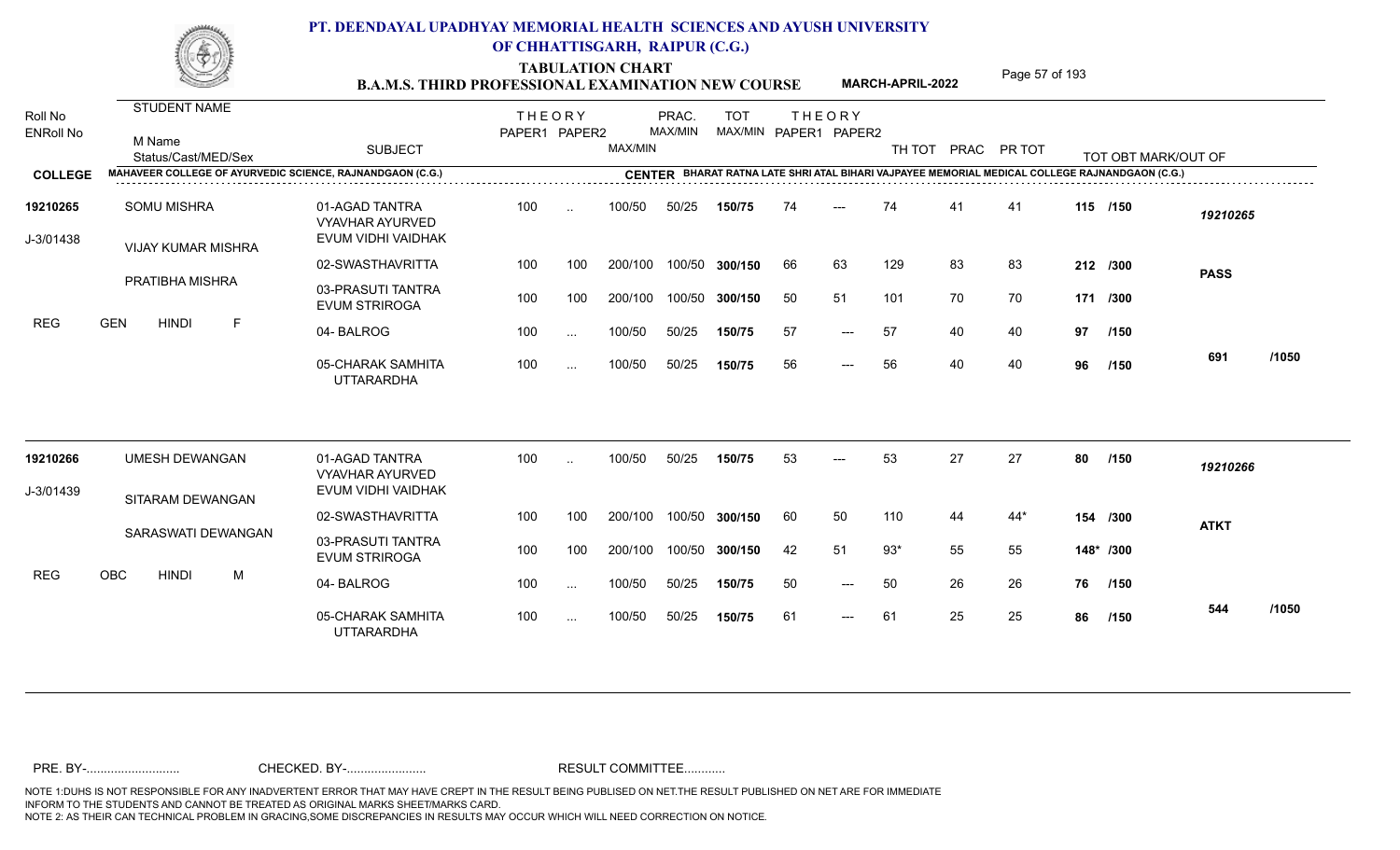TABULATION CHART<br>**B.A.M.S. THIRD PROFESSIONAL EXAMINATION NEW COURSE** MARCH-APRIL-2022 Page 58 of 193

**MARCH-APRIL-2022**

| Roll No<br><b>ENRoll No</b> | STUDENT NAME<br>M Name<br>Status/Cast/MED/Sex |   | <b>SUBJECT</b>                                                 | <b>THEORY</b><br>PAPER1 PAPER2 |                          | MAX/MIN | PRAC.<br>MAX/MIN | <b>TOT</b><br>MAX/MIN PAPER1 PAPER2 |    | <b>THEORY</b>       |       |    | TH TOT PRAC PR TOT |    | TOT OBT MARK/OUT OF                                                                            |             |       |
|-----------------------------|-----------------------------------------------|---|----------------------------------------------------------------|--------------------------------|--------------------------|---------|------------------|-------------------------------------|----|---------------------|-------|----|--------------------|----|------------------------------------------------------------------------------------------------|-------------|-------|
| <b>COLLEGE</b>              |                                               |   | MAHAVEER COLLEGE OF AYURVEDIC SCIENCE, RAJNANDGAON (C.G.)      |                                |                          |         |                  |                                     |    |                     |       |    |                    |    | CENTER BHARAT RATNA LATE SHRI ATAL BIHARI VAJPAYEE MEMORIAL MEDICAL COLLEGE RAJNANDGAON (C.G.) |             |       |
| 19210270<br>J-3/01443       | <b>VISHWANATH LASRE</b><br><b>SAMARU LAL</b>  |   | 01-AGAD TANTRA<br><b>VYAVHAR AYURVED</b><br>EVUM VIDHI VAIDHAK | 100                            | $\ddotsc$                | 100/50  | 50/25            | 150/75                              | 57 | $\qquad \qquad - -$ | 57    | 34 | 34                 | 91 | /150                                                                                           | 19210270    |       |
|                             |                                               |   | 02-SWASTHAVRITTA                                               | 100                            | 100                      | 200/100 |                  | 100/50 300/150                      | 53 | 43                  | $96*$ | 65 | 65                 |    | 161 /300                                                                                       | <b>ATKT</b> |       |
|                             | <b>GOURI BAI</b>                              |   | 03-PRASUTI TANTRA<br><b>EVUM STRIROGA</b>                      | 100                            | 100                      | 200/100 |                  | 100/50 300/150                      | 36 | 52                  | 88*   | 55 | 55                 |    | 143* /300                                                                                      |             |       |
| <b>REG</b>                  | $\operatorname{\textsf{SC}}$<br><b>HINDI</b>  | M | 04-BALROG                                                      | 100                            | $\sim$ $\sim$            | 100/50  | 50/25            | 150/75                              | 54 | $---$               | 54    | 32 | 32                 | 86 | /150                                                                                           |             |       |
|                             |                                               |   | 05-CHARAK SAMHITA<br><b>UTTARARDHA</b>                         | 100                            | $\cdots$                 | 100/50  | 50/25            | 150/75                              | 51 | $---$               | 51    | 32 | 32                 | 83 | /150                                                                                           | 564         | /1050 |
| 19210271                    | <b>WAGEESHA MEHAR</b>                         |   | 01-AGAD TANTRA<br><b>VYAVHAR AYURVED</b>                       | 100                            | $\overline{\phantom{a}}$ | 100/50  | 50/25            | 150/75                              | 79 | $---$               | 79    | 42 | 42                 |    | 121 /150                                                                                       | 19210271    |       |
| J-3/01444                   | <b>JAYANT MEHAR</b>                           |   | EVUM VIDHI VAIDHAK                                             |                                |                          |         |                  |                                     |    |                     |       |    |                    |    |                                                                                                |             |       |
|                             |                                               |   | 02-SWASTHAVRITTA                                               | 100                            | 100                      | 200/100 |                  | 100/50 300/150                      | 60 | 61                  | 121   | 84 | 84                 |    | 205 /300                                                                                       | <b>PASS</b> |       |
|                             | POORNIMA MEHAR                                |   | 03-PRASUTI TANTRA<br><b>EVUM STRIROGA</b>                      | 100                            | 100                      | 200/100 |                  | 100/50 300/150                      | 50 | 56                  | 106   | 72 | 72                 |    | 178 /300                                                                                       |             |       |
| <b>REG</b>                  | <b>GEN</b><br><b>HINDI</b>                    | F | 04-BALROG                                                      | 100                            | $\cdots$                 | 100/50  | 50/25            | 150/75                              | 72 | $---$               | 72    | 41 | 41                 |    | 113 /150                                                                                       |             |       |
|                             |                                               |   | 05-CHARAK SAMHITA<br><b>UTTARARDHA</b>                         | 100                            | $\sim$ $\sim$            | 100/50  | 50/25            | 150/75                              | 77 | $---$               | 77    | 42 | 42                 |    | 119 /150                                                                                       | 736         | /1050 |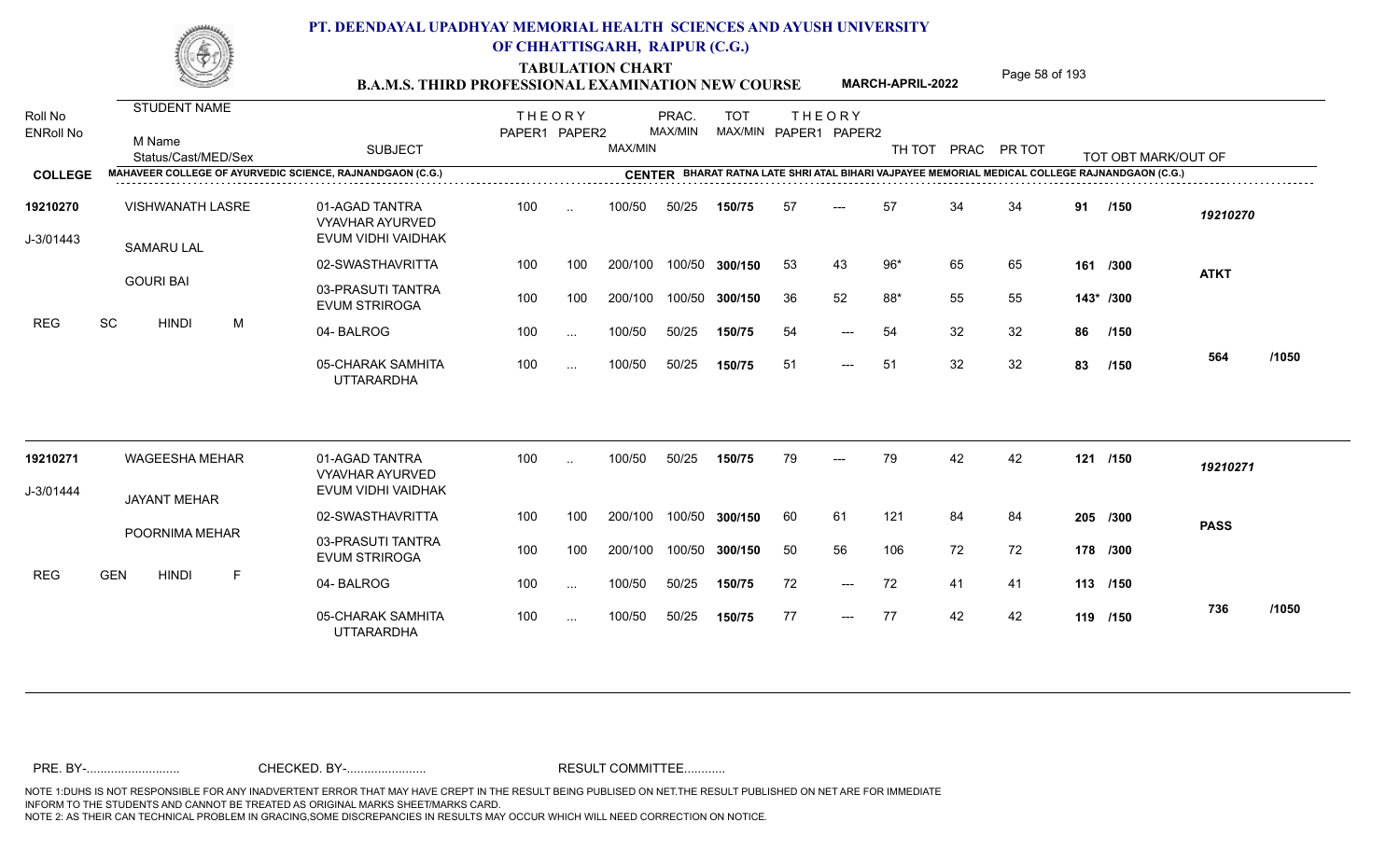TABULATION CHART<br> **TABULATION CHART** PAGE MARCH-APRIL-2022 Page 59 of 193

**MARCH-APRIL-2022**

| Roll No          |            |                     | <b>STUDENT NAME</b> |   |                                                          | <b>THEORY</b> |               |               | PRAC.   | <b>TOT</b>            |     | <b>THEORY</b>         |        |    |             |     |                                                               |             |       |
|------------------|------------|---------------------|---------------------|---|----------------------------------------------------------|---------------|---------------|---------------|---------|-----------------------|-----|-----------------------|--------|----|-------------|-----|---------------------------------------------------------------|-------------|-------|
| <b>ENRoll No</b> |            | M Name              | Status/Cast/MED/Sex |   | <b>SUBJECT</b>                                           | PAPER1 PAPER2 |               | MAX/MIN       | MAX/MIN | MAX/MIN PAPER1 PAPER2 |     |                       | TH TOT |    | PRAC PR TOT |     | TOT OBT MARK/OUT OF                                           |             |       |
| <b>COLLEGE</b>   |            |                     |                     |   | MAHAVEER COLLEGE OF AYURVEDIC SCIENCE, RAJNANDGAON (C.G. |               |               | <b>CENTER</b> |         |                       |     |                       |        |    |             |     | L BIHARI VAJPAYEE MEMORIAL MEDICAL COLLEGE RAJNANDGAON (C.G.) |             |       |
| 19210272         |            | <b>PATEL</b>        | YASHASHVI PRAMOD    |   | 01-AGAD TANTRA<br><b>VYAVHAR AYURVED</b>                 | 100           | $\ddotsc$     | 100/50        | 50/25   | 150/75                | 63  | $---$                 | 63     | 33 | 33          | 96  | /150                                                          | 19210272    |       |
| J-3/01445        |            | <b>PRAMOD PATEL</b> |                     |   | EVUM VIDHI VAIDHAK                                       |               |               |               |         |                       |     |                       |        |    |             |     |                                                               |             |       |
|                  |            |                     |                     |   | 02-SWASTHAVRITTA                                         | 100           | 100           | 200/100       | 100/50  | 300/150               | 58  | 58                    | 116    | 67 | 67          |     | 183 /300                                                      | <b>PASS</b> |       |
|                  |            | <b>RASHMI PATEL</b> |                     |   | 03-PRASUTI TANTRA<br><b>EVUM STRIROGA</b>                | 100           | 100           | 200/100       | 100/50  | 300/150               | -50 | 52                    | 102    | 68 | 68          |     | 170 /300                                                      |             |       |
| REG              | <b>GEN</b> | <b>HINDI</b>        |                     | M | 04-BALROG                                                | 100           | $\sim$ $\sim$ | 100/50        | 50/25   | 150/75                | 58  | $\qquad \qquad - - -$ | 58     | 33 | 33          | 91  | /150                                                          |             |       |
|                  |            |                     |                     |   | 05-CHARAK SAMHITA<br><b>UTTARARDHA</b>                   | 100           | $\sim$ $\sim$ | 100/50        | 50/25   | 150/75                | 70  | $\qquad \qquad - - -$ | 70     | 30 | 30          | 100 | /150                                                          | 640         | /1050 |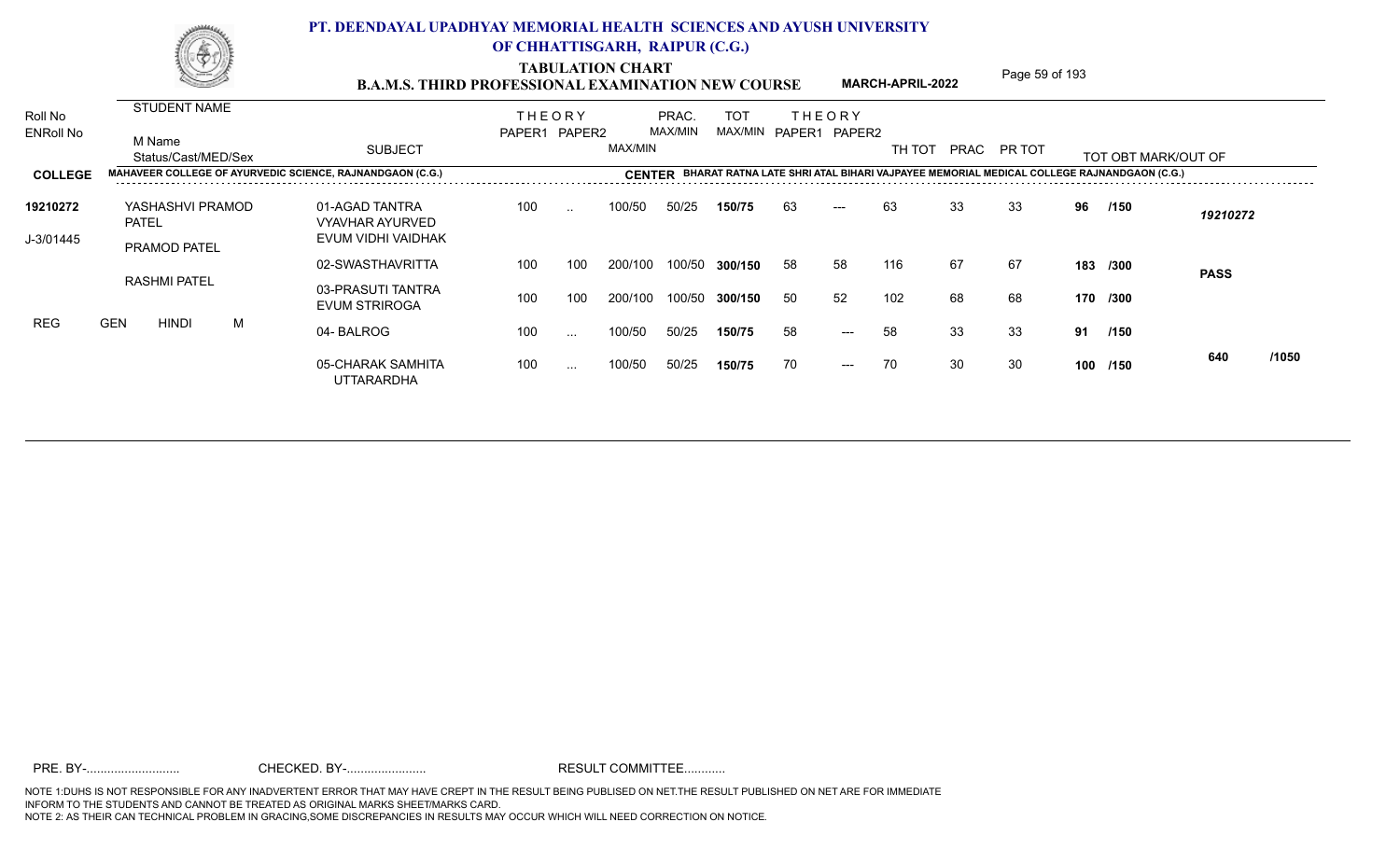TABULATION CHART<br> **TABULATION CHART B.A.M.S. THIRD PROFESSIONAL EXAMINATION NEW COURSE** MARCH-APRIL-2022

**MARCH-APRIL-2022**

| <b>STUDENT NAME</b><br>Roll No<br><b>THEORY</b><br>PRAC.<br><b>TOT</b><br><b>THEORY</b><br>MAX/MIN<br>MAX/MIN PAPER1 PAPER2<br>PAPER1 PAPER2<br><b>ENRoll No</b><br>M Name<br>MAX/MIN<br><b>SUBJECT</b><br>TH TOT<br>PRAC PR TOT<br>Status/Cast/MED/Sex<br>TOT OBT MARK/OUT OF<br>BHARTI AYURVED MEDICAL COLLEGE & HOSPITAL PULGAON CHOWK, DURG (C.G.)<br>CENTER C.M. MEDICAL COLLEGE, KACHANDUR, DURG (C.G.)<br><b>COLLEGE</b><br>01-AGAD TANTRA<br><b>AAYUSHI GUPTA</b><br>100<br>100/50<br>50/25<br>78<br>18210123<br>$/150$ C<br>150/75<br>$\ddotsc$<br>18210123<br><b>VYAVHAR AYURVED</b><br>EVUM VIDHI VAIDHAK<br>I-3/03309<br>MURLI MANOHAR GUPTA<br>02-SWASTHAVRITTA<br>100/50 300/150<br>100<br>100<br>200/100<br>164 /300 C<br>$---$<br>$---$<br>$---$<br><b>PASS</b><br><b>MANORAMA GUPTA</b><br>03-PRASUTI TANTRA<br>68<br>100<br>100<br>200/100<br>100/50 300/150<br>54<br>101<br>68<br>47<br>169 /300<br><b>EVUM STRIROGA</b><br>OBC<br><b>HINDI</b><br>F<br>ATKT<br>04-BALROG<br>100<br>100/50<br>50/25<br>150/75<br>86<br>$/150$ C<br>----<br>$---$<br>$---$<br>$\cdots$<br>577<br>05-CHARAK SAMHITA<br>100<br>100/50<br>50/25<br>150/75<br>80<br>$/150$ C<br>$---$<br>----<br>$---$<br>$\cdots$<br><b>UTTARARDHA</b><br>01-AGAD TANTRA<br>AISHWARIYA HALDER<br>100<br>100/50<br>50/25<br>86<br>$/150$ C<br>18210125<br>150/75<br>$\ddotsc$<br>18210125<br><b>VYAVHAR AYURVED</b><br>EVUM VIDHI VAIDHAK<br>I-3/03311<br><b>GAUTAM HALDER</b><br>02-SWASTHAVRITTA<br>100<br>200/100<br>100/50 300/150<br>100<br>188 /300 C<br>----<br>$---$<br>$---$<br><b>PASS</b><br>NIVEDITA HALDER<br>03-PRASUTI TANTRA<br>100<br>200/100<br>100/50 300/150<br>100<br>170 /300 C<br>$---$<br>$---$<br>$---$<br><b>EVUM STRIROGA</b><br><b>GEN</b><br><b>HINDI</b><br><b>ATKT</b><br>F<br>50<br>26<br>04-BALROG<br>100<br>100/50<br>50/25<br>50<br>26<br>150/75<br>76<br>/150<br>$---$<br>$\sim$<br>595<br>05-CHARAK SAMHITA<br>100<br>50/25<br>100/50<br>150/75<br>75<br>$/150$ C<br>$---$<br>$\sim$ $\sim$<br><b>UTTARARDHA</b> |  |  |  |  |  |  |  |  |       |
|-------------------------------------------------------------------------------------------------------------------------------------------------------------------------------------------------------------------------------------------------------------------------------------------------------------------------------------------------------------------------------------------------------------------------------------------------------------------------------------------------------------------------------------------------------------------------------------------------------------------------------------------------------------------------------------------------------------------------------------------------------------------------------------------------------------------------------------------------------------------------------------------------------------------------------------------------------------------------------------------------------------------------------------------------------------------------------------------------------------------------------------------------------------------------------------------------------------------------------------------------------------------------------------------------------------------------------------------------------------------------------------------------------------------------------------------------------------------------------------------------------------------------------------------------------------------------------------------------------------------------------------------------------------------------------------------------------------------------------------------------------------------------------------------------------------------------------------------------------------------------------------------------------------------------------------------------------------------------------------------------------------------------------------|--|--|--|--|--|--|--|--|-------|
|                                                                                                                                                                                                                                                                                                                                                                                                                                                                                                                                                                                                                                                                                                                                                                                                                                                                                                                                                                                                                                                                                                                                                                                                                                                                                                                                                                                                                                                                                                                                                                                                                                                                                                                                                                                                                                                                                                                                                                                                                                     |  |  |  |  |  |  |  |  |       |
|                                                                                                                                                                                                                                                                                                                                                                                                                                                                                                                                                                                                                                                                                                                                                                                                                                                                                                                                                                                                                                                                                                                                                                                                                                                                                                                                                                                                                                                                                                                                                                                                                                                                                                                                                                                                                                                                                                                                                                                                                                     |  |  |  |  |  |  |  |  |       |
|                                                                                                                                                                                                                                                                                                                                                                                                                                                                                                                                                                                                                                                                                                                                                                                                                                                                                                                                                                                                                                                                                                                                                                                                                                                                                                                                                                                                                                                                                                                                                                                                                                                                                                                                                                                                                                                                                                                                                                                                                                     |  |  |  |  |  |  |  |  |       |
|                                                                                                                                                                                                                                                                                                                                                                                                                                                                                                                                                                                                                                                                                                                                                                                                                                                                                                                                                                                                                                                                                                                                                                                                                                                                                                                                                                                                                                                                                                                                                                                                                                                                                                                                                                                                                                                                                                                                                                                                                                     |  |  |  |  |  |  |  |  |       |
|                                                                                                                                                                                                                                                                                                                                                                                                                                                                                                                                                                                                                                                                                                                                                                                                                                                                                                                                                                                                                                                                                                                                                                                                                                                                                                                                                                                                                                                                                                                                                                                                                                                                                                                                                                                                                                                                                                                                                                                                                                     |  |  |  |  |  |  |  |  |       |
|                                                                                                                                                                                                                                                                                                                                                                                                                                                                                                                                                                                                                                                                                                                                                                                                                                                                                                                                                                                                                                                                                                                                                                                                                                                                                                                                                                                                                                                                                                                                                                                                                                                                                                                                                                                                                                                                                                                                                                                                                                     |  |  |  |  |  |  |  |  |       |
|                                                                                                                                                                                                                                                                                                                                                                                                                                                                                                                                                                                                                                                                                                                                                                                                                                                                                                                                                                                                                                                                                                                                                                                                                                                                                                                                                                                                                                                                                                                                                                                                                                                                                                                                                                                                                                                                                                                                                                                                                                     |  |  |  |  |  |  |  |  |       |
|                                                                                                                                                                                                                                                                                                                                                                                                                                                                                                                                                                                                                                                                                                                                                                                                                                                                                                                                                                                                                                                                                                                                                                                                                                                                                                                                                                                                                                                                                                                                                                                                                                                                                                                                                                                                                                                                                                                                                                                                                                     |  |  |  |  |  |  |  |  | /1050 |
|                                                                                                                                                                                                                                                                                                                                                                                                                                                                                                                                                                                                                                                                                                                                                                                                                                                                                                                                                                                                                                                                                                                                                                                                                                                                                                                                                                                                                                                                                                                                                                                                                                                                                                                                                                                                                                                                                                                                                                                                                                     |  |  |  |  |  |  |  |  |       |
|                                                                                                                                                                                                                                                                                                                                                                                                                                                                                                                                                                                                                                                                                                                                                                                                                                                                                                                                                                                                                                                                                                                                                                                                                                                                                                                                                                                                                                                                                                                                                                                                                                                                                                                                                                                                                                                                                                                                                                                                                                     |  |  |  |  |  |  |  |  |       |
|                                                                                                                                                                                                                                                                                                                                                                                                                                                                                                                                                                                                                                                                                                                                                                                                                                                                                                                                                                                                                                                                                                                                                                                                                                                                                                                                                                                                                                                                                                                                                                                                                                                                                                                                                                                                                                                                                                                                                                                                                                     |  |  |  |  |  |  |  |  |       |
|                                                                                                                                                                                                                                                                                                                                                                                                                                                                                                                                                                                                                                                                                                                                                                                                                                                                                                                                                                                                                                                                                                                                                                                                                                                                                                                                                                                                                                                                                                                                                                                                                                                                                                                                                                                                                                                                                                                                                                                                                                     |  |  |  |  |  |  |  |  |       |
|                                                                                                                                                                                                                                                                                                                                                                                                                                                                                                                                                                                                                                                                                                                                                                                                                                                                                                                                                                                                                                                                                                                                                                                                                                                                                                                                                                                                                                                                                                                                                                                                                                                                                                                                                                                                                                                                                                                                                                                                                                     |  |  |  |  |  |  |  |  |       |
|                                                                                                                                                                                                                                                                                                                                                                                                                                                                                                                                                                                                                                                                                                                                                                                                                                                                                                                                                                                                                                                                                                                                                                                                                                                                                                                                                                                                                                                                                                                                                                                                                                                                                                                                                                                                                                                                                                                                                                                                                                     |  |  |  |  |  |  |  |  | /1050 |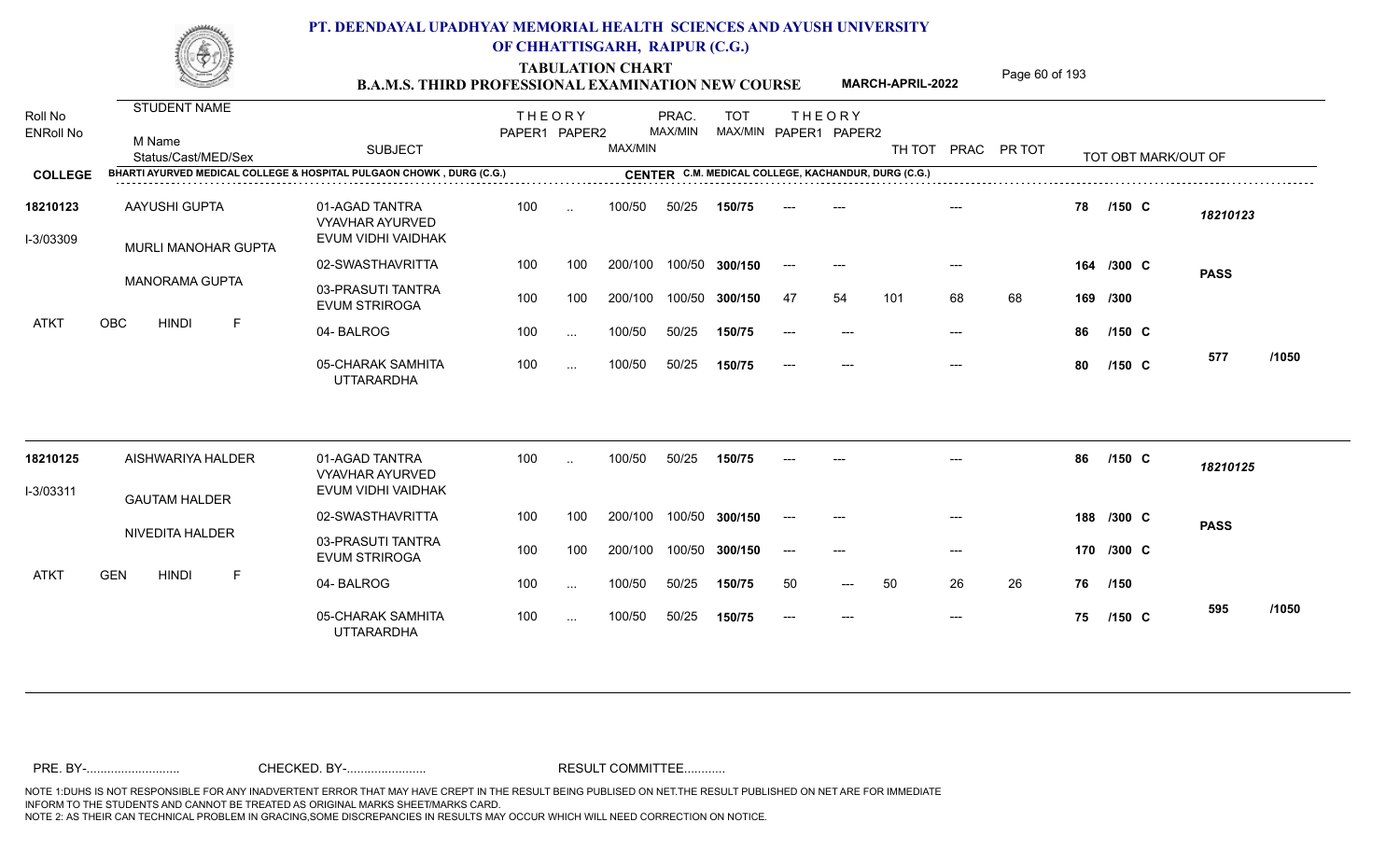TABULATION CHART<br> **TABULATION CHART B.A.M.S. THIRD PROFESSIONAL EXAMINATION NEW COURSE** MARCH-APRIL-2022 **Page 61 of 193 MARCH-APRIL-2022**

| BHARTI AYURVED MEDICAL COLLEGE & HOSPITAL PULGAON CHOWK, DURG (C.G.)<br>CENTER C.M. MEDICAL COLLEGE, KACHANDUR, DURG (C.G.)<br>01-AGAD TANTRA<br><b>DEMENDRA KUMAR</b><br>100<br>100/50<br>50/25<br>78<br>$/150$ C<br>18210137<br>150/75<br>$\ddotsc$<br>18210137<br><b>MARKAM</b><br><b>VYAVHAR AYURVED</b><br>EVUM VIDHI VAIDHAK<br>I-3/03323<br><b>GUMAN SINGH MARKAM</b><br>02-SWASTHAVRITTA<br>29<br>64*<br>52<br>52<br>100<br>100<br>200/100<br>100/50 300/150<br>35<br>116* /300<br><b>ATKT</b><br><b>DEVANTEEN MARKAM</b><br>03-PRASUTI TANTRA<br>100<br>100<br>200/100<br>100/50<br>$\mathsf{A}$<br>300/150<br>A<br>A<br>A<br>A<br>/300<br>$\mathsf{A}$<br><b>EVUM STRIROGA</b><br><b>ST</b><br><b>HINDI</b><br>M<br>ATKT<br>100/50<br>50/25<br>27<br>$27*$<br>26<br>26<br>04-BALROG<br>100<br>150/75<br>53* /150<br>$\frac{1}{2}$<br>$\cdots$<br>294<br>22<br>$22*$<br>25<br>05-CHARAK SAMHITA<br>25<br>100<br>100/50<br>50/25<br>150/75<br>47* /150<br>$---$<br>$\sim$ $\sim$<br><b>UTTARARDHA</b><br>01-AGAD TANTRA<br><b>DIGVIJAY SINGH</b><br>100<br>100/50<br>50/25<br>87<br>$/150$ C<br>18210139<br>150/75<br>$\ddotsc$<br>18210139<br><b>VYAVHAR AYURVED</b><br>EVUM VIDHI VAIDHAK<br>I-3/03325<br><b>RAMKUMAR</b><br>02-SWASTHAVRITTA<br>100<br>100<br>200/100<br>100/50 300/150<br>160 /300 C<br>$---$<br>---<br><b>PASS</b><br><b>CHHAND KUNWAR</b><br>03-PRASUTI TANTRA<br>100<br>200/100<br>100<br>100/50<br>152 /300 C<br>300/150<br>$---$<br>$---$<br>$---$<br><b>EVUM STRIROGA</b><br><b>ST</b><br><b>HINDI</b><br>M<br>ATKT<br>25<br>25<br>04-BALROG<br>100<br>100/50<br>50/25<br>54<br>54<br>150/75<br>79<br>/150<br>$---$<br>$\sim$ $\sim$<br>565<br>05-CHARAK SAMHITA<br>100<br>100/50<br>50/25<br>150/75<br>87<br>$/150$ C<br>$---$<br>$---$<br>$---$<br>$\ddotsc$<br><b>UTTARARDHA</b> | Roll No<br><b>ENRoll No</b> | M Name<br>Status/Cast/MED/Sex | <b>SUBJECT</b> | PAPER1 PAPER2 | MAX/MIN | MAX/MIN |  | MAX/MIN PAPER1 PAPER2 | TH TOT PRAC | PR TOT | TOT OBT MARK/OUT OF |       |
|-----------------------------------------------------------------------------------------------------------------------------------------------------------------------------------------------------------------------------------------------------------------------------------------------------------------------------------------------------------------------------------------------------------------------------------------------------------------------------------------------------------------------------------------------------------------------------------------------------------------------------------------------------------------------------------------------------------------------------------------------------------------------------------------------------------------------------------------------------------------------------------------------------------------------------------------------------------------------------------------------------------------------------------------------------------------------------------------------------------------------------------------------------------------------------------------------------------------------------------------------------------------------------------------------------------------------------------------------------------------------------------------------------------------------------------------------------------------------------------------------------------------------------------------------------------------------------------------------------------------------------------------------------------------------------------------------------------------------------------------------------------------------------------------------------------------------|-----------------------------|-------------------------------|----------------|---------------|---------|---------|--|-----------------------|-------------|--------|---------------------|-------|
|                                                                                                                                                                                                                                                                                                                                                                                                                                                                                                                                                                                                                                                                                                                                                                                                                                                                                                                                                                                                                                                                                                                                                                                                                                                                                                                                                                                                                                                                                                                                                                                                                                                                                                                                                                                                                       | <b>COLLEGE</b>              |                               |                |               |         |         |  |                       |             |        |                     |       |
|                                                                                                                                                                                                                                                                                                                                                                                                                                                                                                                                                                                                                                                                                                                                                                                                                                                                                                                                                                                                                                                                                                                                                                                                                                                                                                                                                                                                                                                                                                                                                                                                                                                                                                                                                                                                                       |                             |                               |                |               |         |         |  |                       |             |        |                     |       |
|                                                                                                                                                                                                                                                                                                                                                                                                                                                                                                                                                                                                                                                                                                                                                                                                                                                                                                                                                                                                                                                                                                                                                                                                                                                                                                                                                                                                                                                                                                                                                                                                                                                                                                                                                                                                                       |                             |                               |                |               |         |         |  |                       |             |        |                     |       |
|                                                                                                                                                                                                                                                                                                                                                                                                                                                                                                                                                                                                                                                                                                                                                                                                                                                                                                                                                                                                                                                                                                                                                                                                                                                                                                                                                                                                                                                                                                                                                                                                                                                                                                                                                                                                                       |                             |                               |                |               |         |         |  |                       |             |        |                     |       |
|                                                                                                                                                                                                                                                                                                                                                                                                                                                                                                                                                                                                                                                                                                                                                                                                                                                                                                                                                                                                                                                                                                                                                                                                                                                                                                                                                                                                                                                                                                                                                                                                                                                                                                                                                                                                                       |                             |                               |                |               |         |         |  |                       |             |        |                     |       |
|                                                                                                                                                                                                                                                                                                                                                                                                                                                                                                                                                                                                                                                                                                                                                                                                                                                                                                                                                                                                                                                                                                                                                                                                                                                                                                                                                                                                                                                                                                                                                                                                                                                                                                                                                                                                                       |                             |                               |                |               |         |         |  |                       |             |        |                     |       |
|                                                                                                                                                                                                                                                                                                                                                                                                                                                                                                                                                                                                                                                                                                                                                                                                                                                                                                                                                                                                                                                                                                                                                                                                                                                                                                                                                                                                                                                                                                                                                                                                                                                                                                                                                                                                                       |                             |                               |                |               |         |         |  |                       |             |        |                     | /1050 |
|                                                                                                                                                                                                                                                                                                                                                                                                                                                                                                                                                                                                                                                                                                                                                                                                                                                                                                                                                                                                                                                                                                                                                                                                                                                                                                                                                                                                                                                                                                                                                                                                                                                                                                                                                                                                                       |                             |                               |                |               |         |         |  |                       |             |        |                     |       |
|                                                                                                                                                                                                                                                                                                                                                                                                                                                                                                                                                                                                                                                                                                                                                                                                                                                                                                                                                                                                                                                                                                                                                                                                                                                                                                                                                                                                                                                                                                                                                                                                                                                                                                                                                                                                                       |                             |                               |                |               |         |         |  |                       |             |        |                     |       |
|                                                                                                                                                                                                                                                                                                                                                                                                                                                                                                                                                                                                                                                                                                                                                                                                                                                                                                                                                                                                                                                                                                                                                                                                                                                                                                                                                                                                                                                                                                                                                                                                                                                                                                                                                                                                                       |                             |                               |                |               |         |         |  |                       |             |        |                     |       |
|                                                                                                                                                                                                                                                                                                                                                                                                                                                                                                                                                                                                                                                                                                                                                                                                                                                                                                                                                                                                                                                                                                                                                                                                                                                                                                                                                                                                                                                                                                                                                                                                                                                                                                                                                                                                                       |                             |                               |                |               |         |         |  |                       |             |        |                     |       |
|                                                                                                                                                                                                                                                                                                                                                                                                                                                                                                                                                                                                                                                                                                                                                                                                                                                                                                                                                                                                                                                                                                                                                                                                                                                                                                                                                                                                                                                                                                                                                                                                                                                                                                                                                                                                                       |                             |                               |                |               |         |         |  |                       |             |        |                     |       |
|                                                                                                                                                                                                                                                                                                                                                                                                                                                                                                                                                                                                                                                                                                                                                                                                                                                                                                                                                                                                                                                                                                                                                                                                                                                                                                                                                                                                                                                                                                                                                                                                                                                                                                                                                                                                                       |                             |                               |                |               |         |         |  |                       |             |        |                     | /1050 |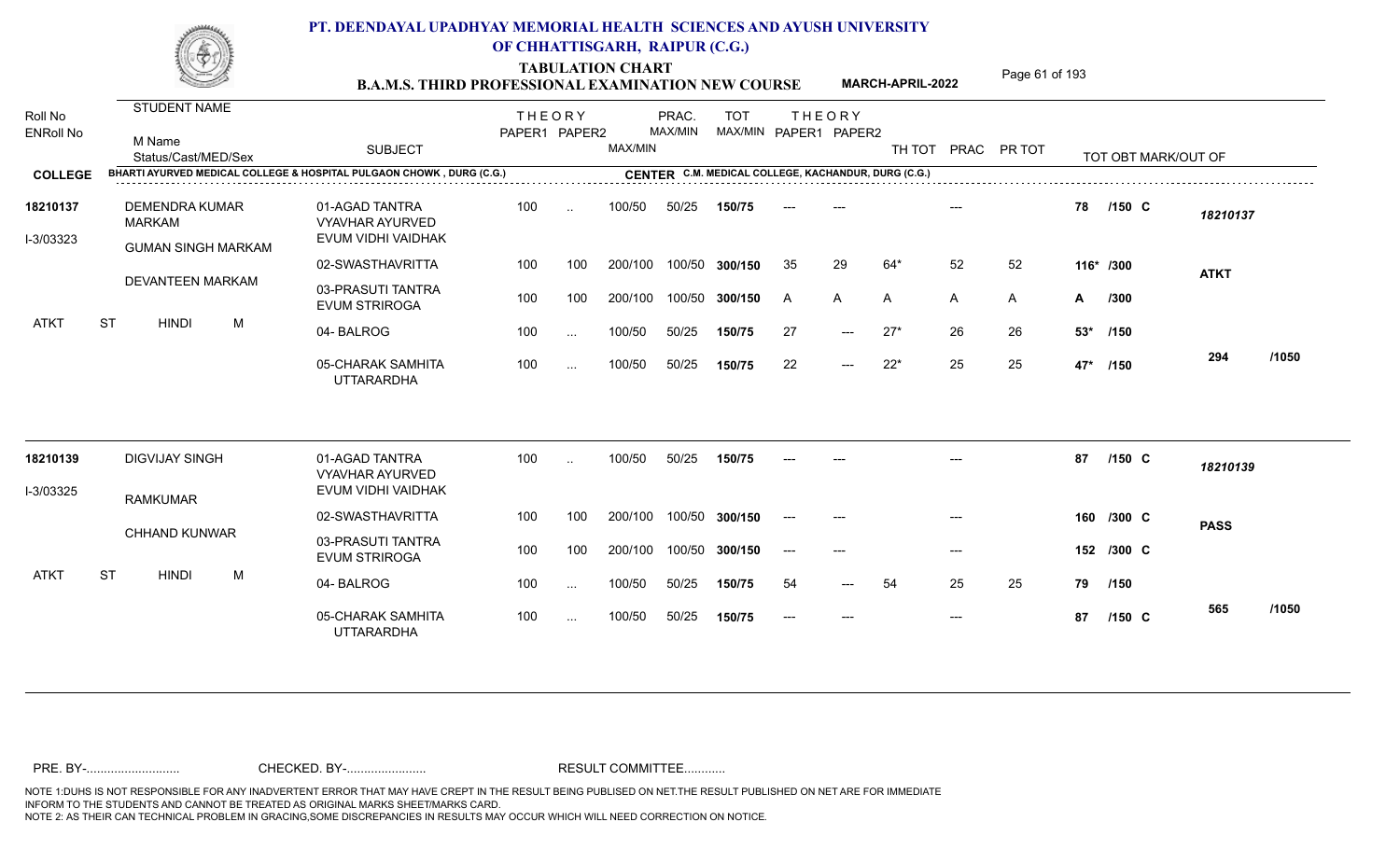TABULATION CHART<br> **TABULATION CHART** PAGE MARCH-APRIL-2022 Page 62 of 193

**MARCH-APRIL-2022**

| Roll No<br><b>ENRoll No</b><br><b>COLLEGE</b> | <b>STUDENT NAME</b><br>M Name<br>Status/Cast/MED/Sex<br>BHARTI AYURVED MEDICAL COLLEGE & HOSPITAL PULGAON CHOWK, DURG (C.G.) | <b>SUBJECT</b>                            | <b>THEORY</b><br>PAPER1 PAPER2 |               | MAX/MIN | PRAC.<br>MAX/MIN | <b>TOT</b>     |       | <b>THEORY</b><br>MAX/MIN PAPER1 PAPER2<br>CENTER C.M. MEDICAL COLLEGE, KACHANDUR, DURG (C.G.) | TH TOT PRAC PR TOT |       |    |           |            | TOT OBT MARK/OUT OF |       |
|-----------------------------------------------|------------------------------------------------------------------------------------------------------------------------------|-------------------------------------------|--------------------------------|---------------|---------|------------------|----------------|-------|-----------------------------------------------------------------------------------------------|--------------------|-------|----|-----------|------------|---------------------|-------|
| 18210145                                      | <b>GOVERDHAN PRASAD</b>                                                                                                      | 01-AGAD TANTRA<br><b>VYAVHAR AYURVED</b>  | 100                            | $\ddotsc$     | 100/50  | 50/25            | 150/75         |       |                                                                                               |                    |       |    | 81        | $/150$ C   | 18210145            |       |
| I-3/03331                                     | <b>ROTTAM LAL</b>                                                                                                            | EVUM VIDHI VAIDHAK                        |                                |               |         |                  |                |       |                                                                                               |                    |       |    |           |            |                     |       |
|                                               | <b>CHAMELIYA BAI</b>                                                                                                         | 02-SWASTHAVRITTA                          | 100                            | 100           | 200/100 |                  | 100/50 300/150 | $---$ | $---$                                                                                         |                    | $---$ |    |           | 169 /300 C | <b>ATKT</b>         |       |
|                                               |                                                                                                                              | 03-PRASUTI TANTRA<br><b>EVUM STRIROGA</b> | 100                            | 100           | 200/100 |                  | 100/50 300/150 | 38    | 47                                                                                            | $85*$              | 53    | 53 | 138* /300 |            |                     |       |
| ATKT                                          | OBC<br><b>HINDI</b><br>M                                                                                                     | 04-BALROG                                 | 100                            | $\ddotsc$     | 100/50  | 50/25            | 150/75         | 54    | $---$                                                                                         | 54                 | 25    | 25 | 79        | /150       |                     |       |
|                                               |                                                                                                                              | 05-CHARAK SAMHITA<br><b>UTTARARDHA</b>    | 100                            | $\cdots$      | 100/50  | 50/25            | 150/75         |       |                                                                                               |                    | $---$ |    | 97        | $/150$ C   | 564                 | /1050 |
| 18210146                                      | <b>HARIPRIYA ANANTA</b>                                                                                                      | 01-AGAD TANTRA<br><b>VYAVHAR AYURVED</b>  | 100                            |               | 100/50  | 50/25            | 150/75         |       |                                                                                               |                    |       |    | 92        | $/150$ C   | 18210146            |       |
| I-3/03332                                     | <b>BINOD KUMAR</b>                                                                                                           | EVUM VIDHI VAIDHAK                        |                                |               |         |                  |                |       |                                                                                               |                    |       |    |           |            |                     |       |
|                                               |                                                                                                                              | 02-SWASTHAVRITTA                          | 100                            | 100           | 200/100 |                  | 100/50 300/150 | $---$ | $---$                                                                                         |                    | $---$ |    |           | 188 /300 C | <b>ATKT</b>         |       |
|                                               | SARASWATI DEVI                                                                                                               | 03-PRASUTI TANTRA<br><b>EVUM STRIROGA</b> | 100                            | 100           | 200/100 |                  | 100/50 300/150 | 32    | 45                                                                                            | $77*$              | 54    | 54 | 131* /300 |            |                     |       |
| ATKT                                          | <b>GEN</b><br><b>HINDI</b><br>F                                                                                              | 04-BALROG                                 | 100                            | $\cdots$      | 100/50  | 50/25            | 150/75         | 54    | $---$                                                                                         | 54                 | 26    | 26 | 80        | /150       |                     |       |
|                                               |                                                                                                                              | 05-CHARAK SAMHITA<br><b>UTTARARDHA</b>    | 100                            | $\cdot \cdot$ | 100/50  | 50/25            | 150/75         | $---$ | $---$                                                                                         |                    | $---$ |    | 83        | $/150$ C   | 574                 | /1050 |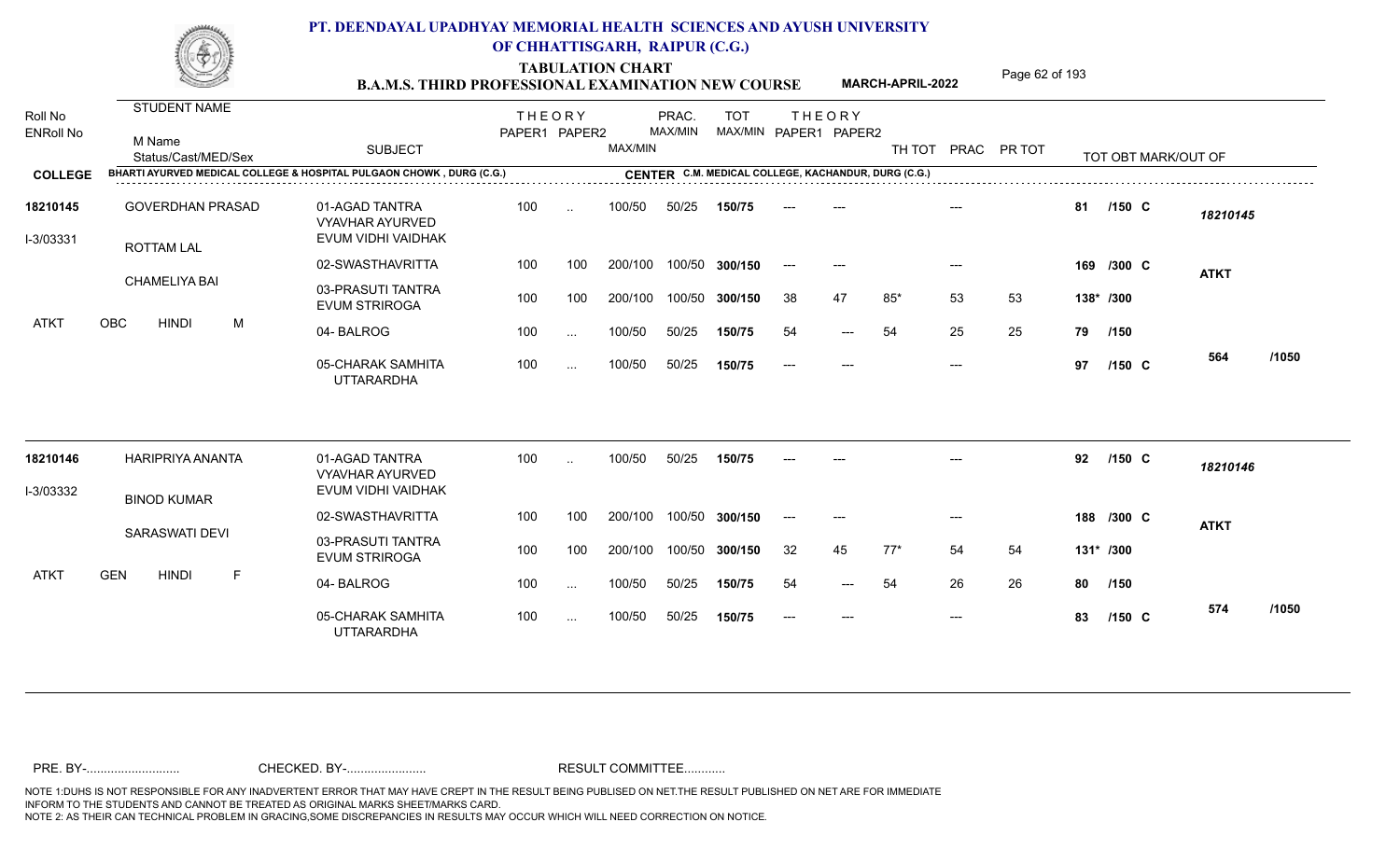TABULATION CHART<br> **TABULATION CHART EXAMINATION NEW COURSE MARCH-APRIL-2022** Page 63 of 193

**MARCH-APRIL-2022**

| Roll No<br><b>ENRoll No</b> | STUDENT NAME<br>M Name<br>Status/Cast/MED/Sex | <b>SUBJECT</b>                                                       | <b>THEORY</b><br>PAPER1 PAPER2 |           | MAX/MIN | PRAC.<br>MAX/MIN | <b>TOT</b>     |       | <b>THEORY</b><br>MAX/MIN PAPER1 PAPER2              | TH TOT |       | PRAC PR TOT |          | TOT OBT MARK/OUT OF |              |       |
|-----------------------------|-----------------------------------------------|----------------------------------------------------------------------|--------------------------------|-----------|---------|------------------|----------------|-------|-----------------------------------------------------|--------|-------|-------------|----------|---------------------|--------------|-------|
| <b>COLLEGE</b>              |                                               | BHARTI AYURVED MEDICAL COLLEGE & HOSPITAL PULGAON CHOWK, DURG (C.G.) |                                |           |         |                  |                |       | CENTER C.M. MEDICAL COLLEGE, KACHANDUR, DURG (C.G.) |        |       |             |          |                     |              |       |
| 18210147<br>I-3/03333       | <b>HEMLAL</b><br><b>TRILOCHAN</b>             | 01-AGAD TANTRA<br><b>VYAVHAR AYURVED</b><br>EVUM VIDHI VAIDHAK       | 100                            | $\cdot$ . | 100/50  | 50/25            | 150/75         |       |                                                     |        |       |             |          | 103 /150 C          | 18210147     |       |
|                             |                                               | 02-SWASTHAVRITTA                                                     | 100                            | 100       | 200/100 |                  | 100/50 300/150 | $---$ | $---$                                               |        | $---$ |             |          | 160 /300 C          | <b>PASS</b>  |       |
|                             | <b>NARSINGH MOTI</b>                          | 03-PRASUTI TANTRA<br><b>EVUM STRIROGA</b>                            | 100                            | 100       | 200/100 |                  | 100/50 300/150 | 50    | 50                                                  | 100    | 58    | 58          | 158 /300 |                     |              |       |
| <b>ATKT</b>                 | OBC<br><b>HINDI</b><br>M                      | 04-BALROG                                                            | 100                            | $\cdots$  | 100/50  | 50/25            | 150/75         | 58    | $---$                                               | 58     | 25    | 25          | 83       | /150                |              |       |
|                             |                                               | 05-CHARAK SAMHITA<br><b>UTTARARDHA</b>                               | 100                            | $\cdots$  | 100/50  | 50/25            | 150/75         | ----  | $---$                                               |        | $---$ |             | 76       | $/150$ C            | 580          | /1050 |
| 18210155                    | <b>MANDIRA BECK</b>                           | 01-AGAD TANTRA<br><b>VYAVHAR AYURVED</b>                             | 100                            | $\ddotsc$ | 100/50  | 50/25            | 150/75         |       |                                                     |        |       |             | 101      | $/150$ C            | 18210155     |       |
| I-3/03341                   | PAULUS BECK                                   | EVUM VIDHI VAIDHAK                                                   |                                |           |         |                  |                |       |                                                     |        |       |             |          |                     |              |       |
|                             |                                               | 02-SWASTHAVRITTA                                                     | 100                            | 100       | 200/100 |                  | 100/50 300/150 |       |                                                     |        |       |             | 167      | $/300$ C            | <b>PASS</b>  |       |
|                             | <b>SUSHILA BECK</b>                           | 03-PRASUTI TANTRA<br><b>EVUM STRIROGA</b>                            | 100                            | 100       | 200/100 |                  | 100/50 300/150 | 45    | 52                                                  | $97*$  | 54    | 54          | 151      | /300                | <b>DC 03</b> |       |
| <b>ATKT</b>                 | <b>ST</b><br><b>HINDI</b><br>F                | 04-BALROG                                                            | 100                            | $\cdots$  | 100/50  | 50/25            | 150/75         | 58    | $---$                                               | 58     | 25    | 25          | 83       | /150                |              |       |
|                             |                                               | 05-CHARAK SAMHITA<br><b>UTTARARDHA</b>                               | 100                            | $\cdots$  | 100/50  | 50/25            | 150/75         | $---$ | $---$                                               |        | $---$ |             | 87       | $/150$ C            | 589          | /1050 |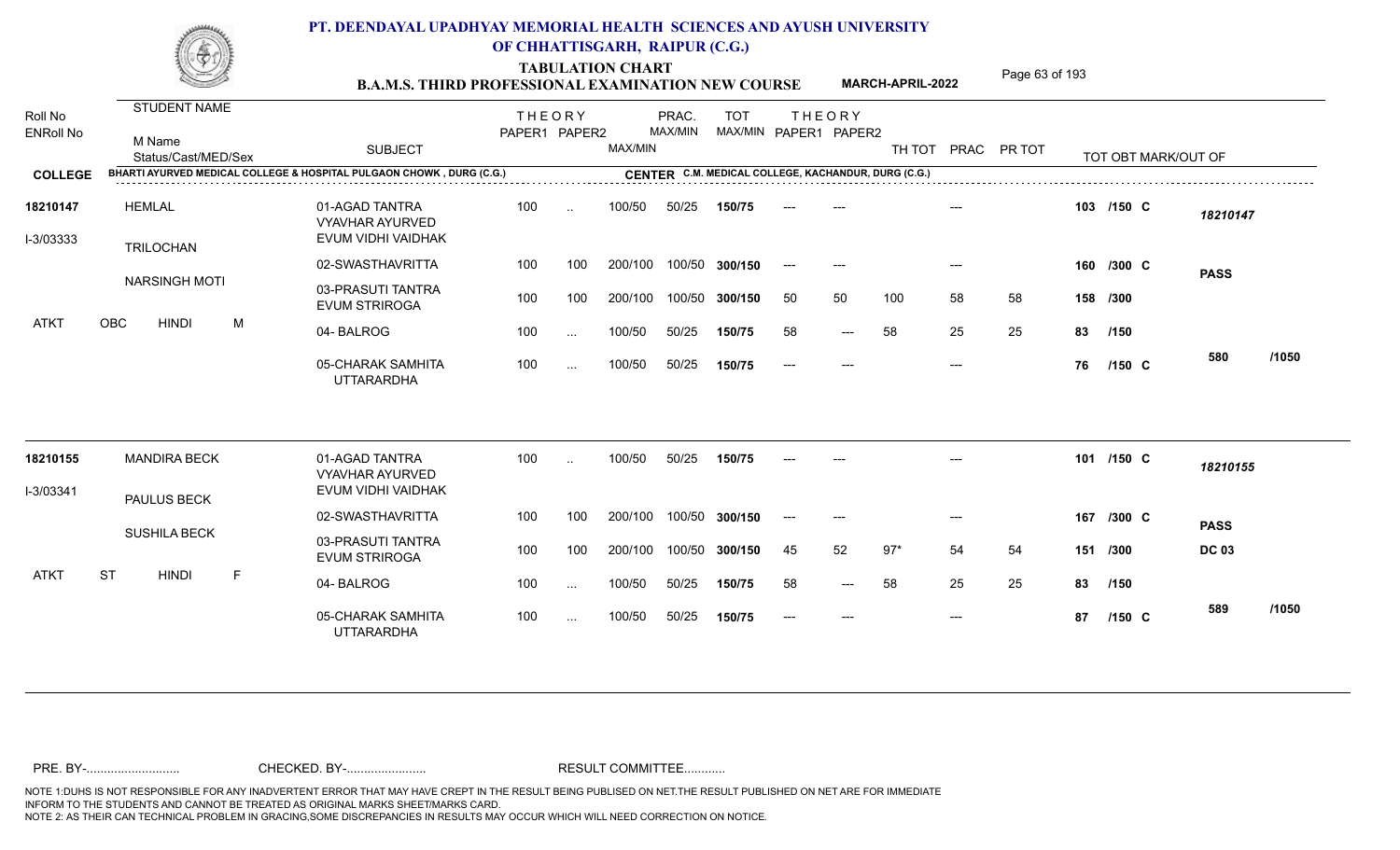TABULATION CHART<br> **TABULATION CHART B.A.M.S. THIRD PROFESSIONAL EXAMINATION NEW COURSE MARCH-APRIL-2022 Page 64 of 193** 

**MARCH-APRIL-2022**

| Roll No<br><b>ENRoll No</b> | <b>STUDENT NAME</b><br>M Name<br>Status/Cast/MED/Sex                 | <b>SUBJECT</b>                                                 | <b>THEORY</b><br>PAPER1 PAPER2 |               | MAX/MIN | PRAC.<br>MAX/MIN | <b>TOT</b>                                          |       | <b>THEORY</b><br>MAX/MIN PAPER1 PAPER2 |       |       | TH TOT PRAC PR TOT |          |            | TOT OBT MARK/OUT OF |          |       |
|-----------------------------|----------------------------------------------------------------------|----------------------------------------------------------------|--------------------------------|---------------|---------|------------------|-----------------------------------------------------|-------|----------------------------------------|-------|-------|--------------------|----------|------------|---------------------|----------|-------|
| <b>COLLEGE</b>              | BHARTI AYURVED MEDICAL COLLEGE & HOSPITAL PULGAON CHOWK, DURG (C.G.) |                                                                |                                |               |         |                  | CENTER C.M. MEDICAL COLLEGE, KACHANDUR, DURG (C.G.) |       |                                        |       |       |                    |          |            |                     |          |       |
| 18210176<br>I-3/03362       | <b>PRANJAL SINGH</b><br>PANCHAM SINGH                                | 01-AGAD TANTRA<br><b>VYAVHAR AYURVED</b><br>EVUM VIDHI VAIDHAK | 100                            | $\ddotsc$     | 100/50  | 50/25            | 150/75                                              |       |                                        |       |       |                    | 88       | $/150$ C   |                     | 18210176 |       |
|                             |                                                                      | 02-SWASTHAVRITTA                                               | 100                            | 100           | 200/100 |                  | 100/50 300/150                                      | $---$ | $---$                                  |       | $---$ |                    |          | 183 /300 C | <b>PASS</b>         |          |       |
|                             | PULKUNWAR SINGH                                                      | 03-PRASUTI TANTRA<br><b>EVUM STRIROGA</b>                      | 100                            | 100           | 200/100 |                  | 100/50 300/150                                      | 46    | 50                                     | $96*$ | 60    | 60                 | 156 /300 |            | <b>DC 04</b>        |          |       |
| ATKT                        | <b>ST</b><br><b>HINDI</b><br>F                                       | 04-BALROG                                                      | 100                            | $\ddotsc$     | 100/50  | 50/25            | 150/75                                              | ----  |                                        |       | $---$ |                    | 86       | $/150$ C   |                     |          |       |
|                             |                                                                      | 05-CHARAK SAMHITA<br><b>UTTARARDHA</b>                         | 100                            | $\sim$ $\sim$ | 100/50  | 50/25            | 150/75                                              |       |                                        |       | $---$ |                    | 85       | $/150$ C   | 598                 |          | /1050 |
| 18210179                    | RAJESH PRADHAN                                                       | 01-AGAD TANTRA<br><b>VYAVHAR AYURVED</b>                       | 100                            | $\ddotsc$     | 100/50  | 50/25            | 150/75                                              |       |                                        |       |       |                    | 91       | /150 C     |                     | 18210179 |       |
| I-3/03365                   | PANCHANAN PRADHAN                                                    | EVUM VIDHI VAIDHAK                                             |                                |               |         |                  |                                                     |       |                                        |       |       |                    |          |            |                     |          |       |
|                             | SHRIMATI PRADHAN                                                     | 02-SWASTHAVRITTA                                               | 100                            | 100           | 200/100 |                  | 100/50 300/150                                      | $---$ | $---$                                  |       | $---$ |                    | 181      | $/300$ C   | <b>ATKT</b>         |          |       |
|                             |                                                                      | 03-PRASUTI TANTRA<br><b>EVUM STRIROGA</b>                      | 100                            | 100           | 200/100 |                  | 100/50 300/150                                      | 36    | 46                                     | $82*$ | 56    | 56                 |          | 138* /300  |                     |          |       |
| ATKT                        | <b>OBC</b><br><b>HINDI</b><br>M                                      | 04-BALROG                                                      | 100                            | $\sim$ $\sim$ | 100/50  | 50/25            | 150/75                                              | 61    | $---$                                  | -61   | 26    | 26                 | 87       | /150       |                     |          |       |
|                             |                                                                      | 05-CHARAK SAMHITA<br><b>UTTARARDHA</b>                         | 100                            | $\sim$ $\sim$ | 100/50  | 50/25            | 150/75                                              | $---$ | $---$                                  |       | $---$ |                    | 80       | $/150$ C   | 577                 |          | /1050 |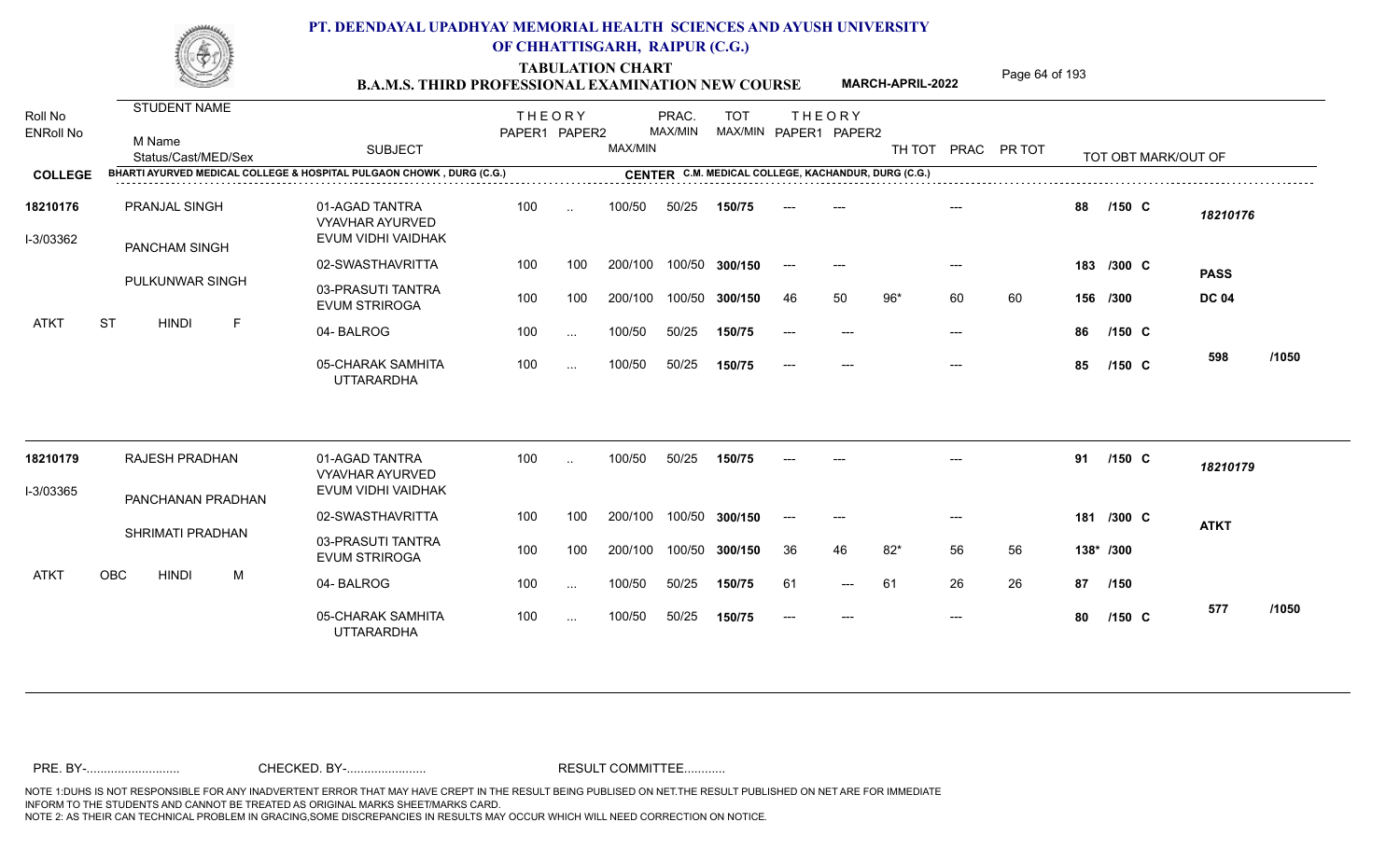TABULATION CHART<br>**B.A.M.S. THIRD PROFESSIONAL EXAMINATION NEW COURSE** MARCH-APRIL-2022 Page 65 of 193

**MARCH-APRIL-2022**

| Roll No<br><b>ENRoll No</b> | <b>STUDENT NAME</b><br>M Name<br>Status/Cast/MED/Sex |                             | <b>SUBJECT</b>                                                       | <b>THEORY</b><br>PAPER1 PAPER2 |               | MAX/MIN | PRAC.<br>MAX/MIN | <b>TOT</b><br>MAX/MIN PAPER1 PAPER2                 |       | <b>THEORY</b> |       |       | TH TOT PRAC PR TOT |       | TOT OBT MARK/OUT OF |             |       |
|-----------------------------|------------------------------------------------------|-----------------------------|----------------------------------------------------------------------|--------------------------------|---------------|---------|------------------|-----------------------------------------------------|-------|---------------|-------|-------|--------------------|-------|---------------------|-------------|-------|
| <b>COLLEGE</b>              |                                                      |                             | BHARTI AYURVED MEDICAL COLLEGE & HOSPITAL PULGAON CHOWK, DURG (C.G.) |                                |               |         |                  | CENTER C.M. MEDICAL COLLEGE, KACHANDUR, DURG (C.G.) |       |               |       |       |                    |       |                     |             |       |
| 18210181<br>I-3/03367       | <b>RAVISHANKAR PATEL</b><br><b>DEVAMANI PATEL</b>    |                             | 01-AGAD TANTRA<br><b>VYAVHAR AYURVED</b><br>EVUM VIDHI VAIDHAK       | 100                            | $\sim$        | 100/50  | 50/25            | 150/75                                              | 37    | $---$         | $37*$ | 27    | 27                 | $64*$ | /150                | 18210181    |       |
|                             |                                                      |                             | 02-SWASTHAVRITTA                                                     | 100                            | 100           | 200/100 |                  | 100/50 300/150                                      | $---$ | $---$         |       | $---$ |                    |       | 167 /300 C          | <b>ATKT</b> |       |
|                             | <b>DASMOTEE PATEL</b>                                |                             | 03-PRASUTI TANTRA<br><b>EVUM STRIROGA</b>                            | 100                            | 100           | 200/100 |                  | 100/50 300/150                                      | 32    | 50            | $82*$ | 54    | 54                 |       | 136* /300           |             |       |
| ATKT                        | OBC<br><b>HINDI</b>                                  | M                           | 04-BALROG                                                            | 100                            | $\cdots$      | 100/50  | 50/25            | 150/75                                              | 50    | $---$         | 50    | 26    | 26                 |       | 76 /150             |             |       |
|                             |                                                      |                             | 05-CHARAK SAMHITA<br><b>UTTARARDHA</b>                               | 100                            | $\sim$ $\sim$ | 100/50  | 50/25            | 150/75                                              | 51    | $---$         | -51   | 27    | 27                 | 78    | /150                | 521         | /1050 |
| 18210187                    |                                                      | <b>ROSHAN KUMAR INDWAR</b>  | 01-AGAD TANTRA<br><b>VYAVHAR AYURVED</b>                             | 100                            | $\ddotsc$     | 100/50  | 50/25            | 150/75                                              |       |               |       |       |                    | 82    | /150 C              | 18210187    |       |
| I-3/03373                   |                                                      | <b>RAMLESH KUMAR INDWAR</b> | EVUM VIDHI VAIDHAK                                                   |                                |               |         |                  |                                                     |       |               |       |       |                    |       |                     |             |       |
|                             |                                                      |                             | 02-SWASTHAVRITTA                                                     | 100                            | 100           | 200/100 |                  | 100/50 300/150                                      | $---$ | $---$         |       | $---$ |                    |       | 158 /300 C          | <b>ATKT</b> |       |
|                             | RAMNAVMI BAGHEL                                      |                             | 03-PRASUTI TANTRA<br><b>EVUM STRIROGA</b>                            | 100                            | 100           | 200/100 |                  | 100/50 300/150                                      | 39    | 50            | 89*   | 55    | 55                 |       | 144* /300           |             |       |
| ATKT                        | <b>GEN</b><br><b>HINDI</b>                           | M                           | 04-BALROG                                                            | 100                            | $\sim$ $\sim$ | 100/50  | 50/25            | 150/75                                              | 62    | ---           | 62    | 25    | 25                 | 87    | /150                |             |       |
|                             |                                                      |                             | 05-CHARAK SAMHITA<br><b>UTTARARDHA</b>                               | 100                            | $\cdots$      | 100/50  | 50/25            | 150/75                                              | $---$ | $---$         |       | $---$ |                    | 81    | $/150$ C            | 552         | /1050 |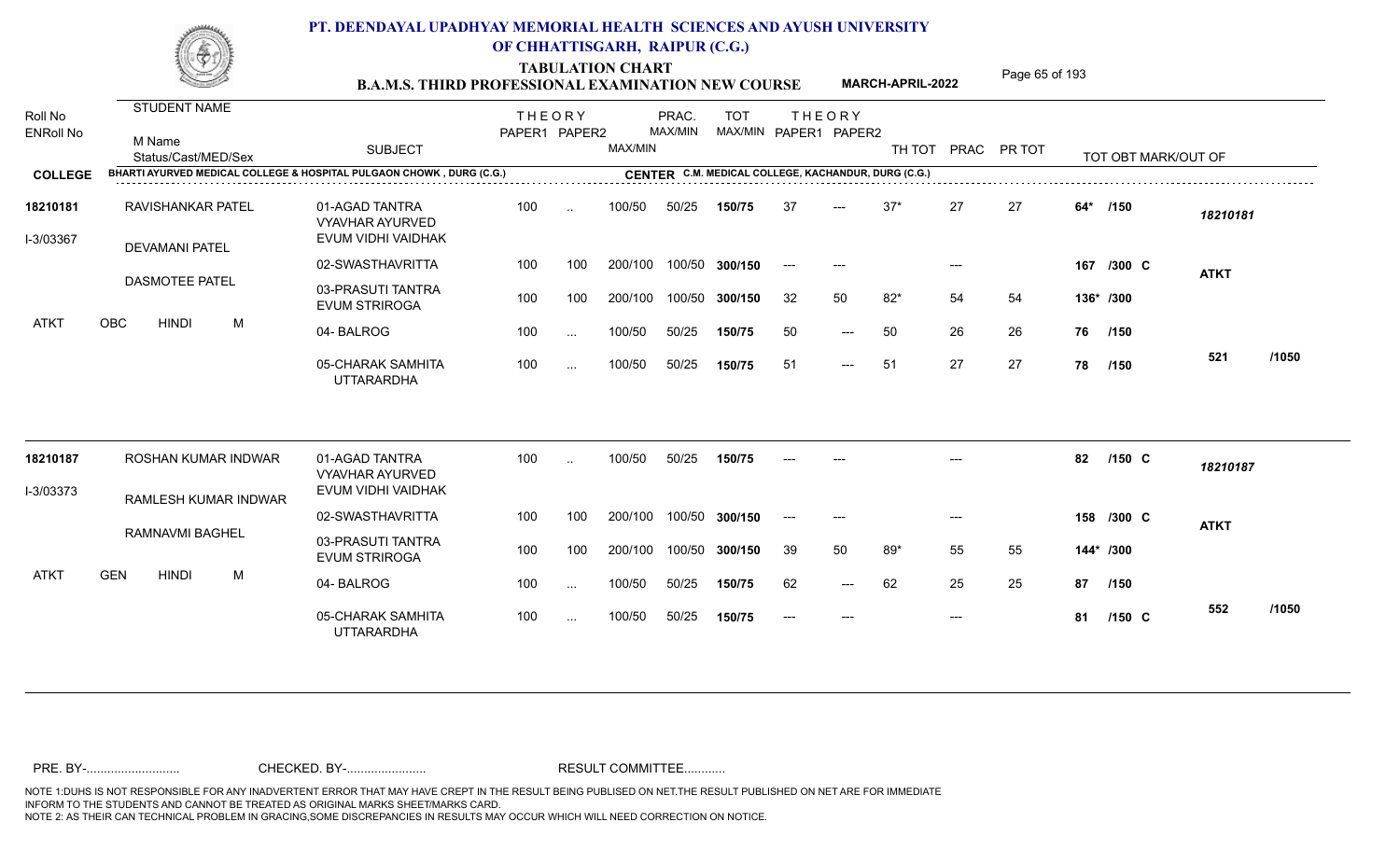TABULATION CHART<br> **TABULATION CHART EXAMINATION NEW COURSE MARCH-APRIL-2022** <sup>Page 66 of 193</sup>

**MARCH-APRIL-2022**

| Roll No<br><b>ENRoll No</b> | <b>STUDENT NAME</b><br>M Name                                                               | <b>SUBJECT</b>                                                 | <b>THEORY</b><br>PAPER1 PAPER2 |               | MAX/MIN | PRAC.<br>MAX/MIN | <b>TOT</b> |       | <b>THEORY</b><br>MAX/MIN PAPER1 PAPER2              | TH TOT PRAC PR TOT |       |    |           |                     |              |       |
|-----------------------------|---------------------------------------------------------------------------------------------|----------------------------------------------------------------|--------------------------------|---------------|---------|------------------|------------|-------|-----------------------------------------------------|--------------------|-------|----|-----------|---------------------|--------------|-------|
| <b>COLLEGE</b>              | Status/Cast/MED/Sex<br>BHARTI AYURVED MEDICAL COLLEGE & HOSPITAL PULGAON CHOWK, DURG (C.G.) |                                                                |                                |               |         |                  |            |       | CENTER C.M. MEDICAL COLLEGE, KACHANDUR, DURG (C.G.) |                    |       |    |           | TOT OBT MARK/OUT OF |              |       |
|                             |                                                                                             |                                                                |                                |               |         |                  |            |       |                                                     |                    |       |    |           |                     |              |       |
| 18210192<br>I-3/03378       | <b>SAURABH</b><br><b>MADAN LAL</b>                                                          | 01-AGAD TANTRA<br><b>VYAVHAR AYURVED</b><br>EVUM VIDHI VAIDHAK | 100                            | $\sim$        | 100/50  | 50/25            | 150/75     | 56    | $---$                                               | 56                 | 26    | 26 | 82        | /150                | 18210192     |       |
|                             |                                                                                             | 02-SWASTHAVRITTA                                               | 100                            | 100           | 200/100 | 100/50           | 300/150    | $---$ |                                                     |                    |       |    |           | 184 /300 C          | <b>ATKT</b>  |       |
|                             | <b>REVTI</b>                                                                                | 03-PRASUTI TANTRA<br><b>EVUM STRIROGA</b>                      | 100                            | 100           | 200/100 | 100/50           | 300/150    | 43    | 48                                                  | $91*$              | 54    | 54 | 145* /300 |                     |              |       |
| <b>ATKT</b>                 | M<br><b>OBC</b><br><b>HINDI</b>                                                             | 04-BALROG                                                      | 100                            | $\sim$ .      | 100/50  | 50/25            | 150/75     | 51    | $---$                                               | 51                 | 26    | 26 | 77 /150   |                     |              |       |
|                             |                                                                                             | 05-CHARAK SAMHITA<br><b>UTTARARDHA</b>                         | 100                            | $\cdots$      | 100/50  | 50/25            | 150/75     | $---$ | $---$                                               |                    | $---$ |    | 80        | $/150$ C            | 568          | /1050 |
| 18210194                    | SEETESH KUMAR PANDEY                                                                        | 01-AGAD TANTRA                                                 | 100                            |               | 100/50  | 50/25            | 150/75     | 51    |                                                     | 51                 | 26    | 26 | 77 /150   |                     |              |       |
| I-3/03380                   |                                                                                             | <b>VYAVHAR AYURVED</b><br>EVUM VIDHI VAIDHAK                   |                                |               |         |                  |            |       |                                                     |                    |       |    |           |                     | 18210194     |       |
|                             | DHANESHWAR PRASAD<br><b>DANDEV</b>                                                          | 02-SWASTHAVRITTA                                               | 100                            | 100           | 200/100 | 100/50           | 300/150    | $---$ | $---$                                               |                    | $---$ |    |           | 164 /300 C          | <b>PASS</b>  |       |
|                             | ROOPLATA PANDEY                                                                             | 03-PRASUTI TANTRA<br><b>EVUM STRIROGA</b>                      | 100                            | 100           | 200/100 | 100/50           | 300/150    | 46    | 52                                                  | 98*                | 53    | 53 | 151 /300  |                     | <b>DC 02</b> |       |
| <b>ATKT</b>                 | <b>GEN</b><br><b>HINDI</b><br>M                                                             | 04-BALROG                                                      | 100                            | $\sim$        | 100/50  | 50/25            | 150/75     | $---$ | $---$                                               |                    | $---$ |    | 75        | $/150$ C            |              |       |
|                             |                                                                                             | 05-CHARAK SAMHITA<br><b>UTTARARDHA</b>                         | 100                            | $\sim$ $\sim$ | 100/50  | 50/25            | 150/75     |       | $---$                                               |                    |       |    | 78        | $/150$ C            | 545          | /1050 |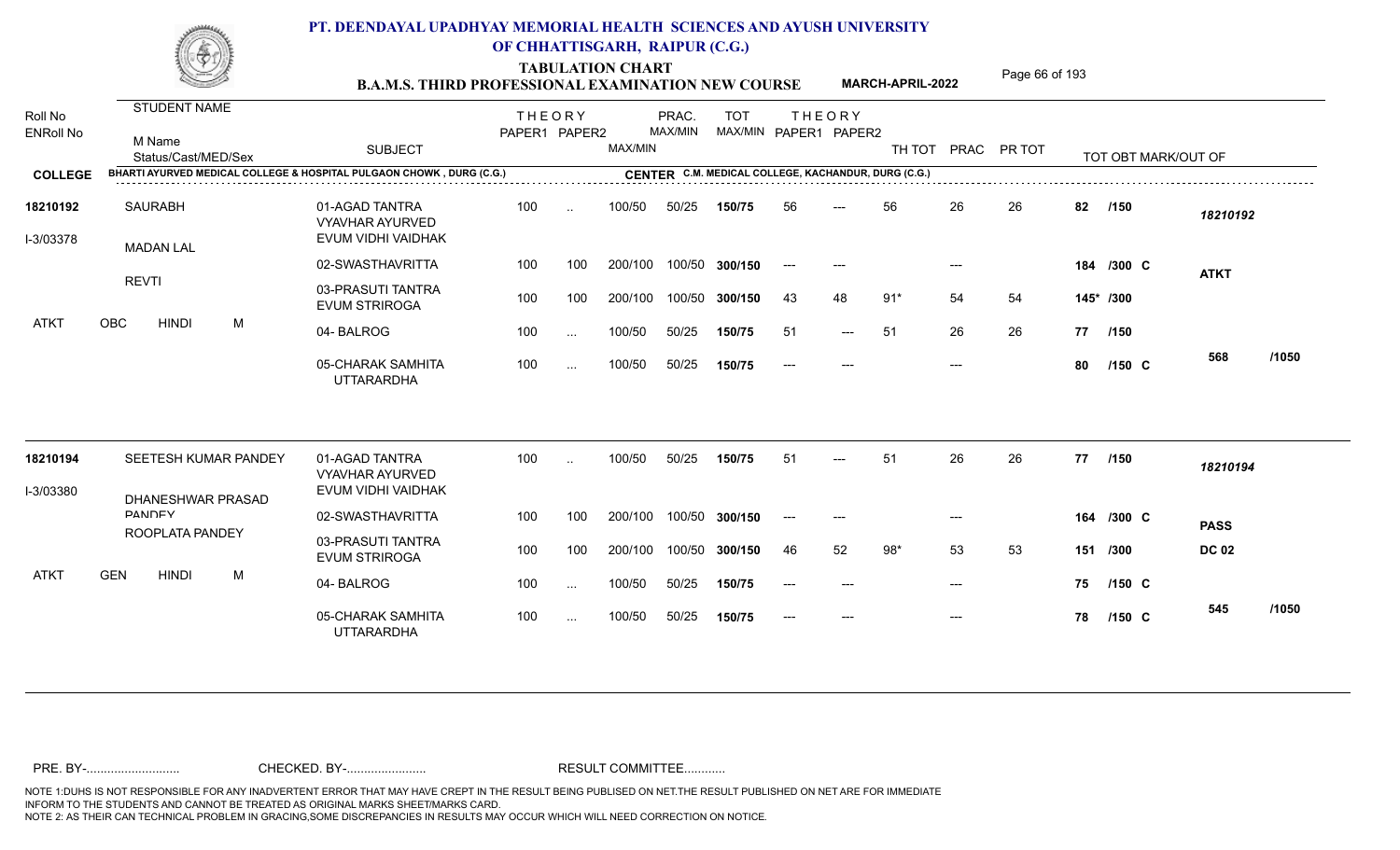TABULATION CHART<br>**B.A.M.S. THIRD PROFESSIONAL EXAMINATION NEW COURSE** MARCH-APRIL-2022 Page 67 of 193

**MARCH-APRIL-2022**

| Roll No<br><b>ENRoll No</b> | STUDENT NAME<br>M Name<br>Status/Cast/MED/Sex                        | <b>SUBJECT</b>                                                 | <b>THEORY</b><br>PAPER1 PAPER2 |           | MAX/MIN | PRAC.<br>MAX/MIN | <b>TOT</b>                                          |       | <b>THEORY</b><br>MAX/MIN PAPER1 PAPER2 |       |       | TH TOT PRAC PR TOT |           | TOT OBT MARK/OUT OF |             |       |
|-----------------------------|----------------------------------------------------------------------|----------------------------------------------------------------|--------------------------------|-----------|---------|------------------|-----------------------------------------------------|-------|----------------------------------------|-------|-------|--------------------|-----------|---------------------|-------------|-------|
| <b>COLLEGE</b>              | BHARTI AYURVED MEDICAL COLLEGE & HOSPITAL PULGAON CHOWK, DURG (C.G.) |                                                                |                                |           |         |                  | CENTER C.M. MEDICAL COLLEGE, KACHANDUR, DURG (C.G.) |       |                                        |       |       |                    |           |                     |             |       |
|                             |                                                                      |                                                                |                                |           |         |                  |                                                     |       |                                        |       |       |                    |           |                     |             |       |
| 18210195<br>I-3/03381       | <b>SHARAD KUMAR</b><br><b>JAY PRASAD</b>                             | 01-AGAD TANTRA<br><b>VYAVHAR AYURVED</b><br>EVUM VIDHI VAIDHAK | 100                            | $\sim$    | 100/50  | 50/25            | 150/75                                              |       |                                        |       |       |                    | 84        | $/150$ C            | 18210195    |       |
|                             |                                                                      | 02-SWASTHAVRITTA                                               | 100                            | 100       | 200/100 |                  | 100/50 300/150                                      | $---$ | $\qquad \qquad -\qquad -$              |       | ---   |                    |           | 158 /300 C          | <b>ATKT</b> |       |
|                             | <b>PARMILA</b>                                                       | 03-PRASUTI TANTRA<br><b>EVUM STRIROGA</b>                      | 100                            | 100       | 200/100 | 100/50           | 300/150                                             | 36    | 46                                     | $82*$ | 55    | 55                 | 137* /300 |                     |             |       |
| ATKT                        | OBC<br><b>HINDI</b><br>M                                             | 04-BALROG                                                      | 100                            | $\ddotsc$ | 100/50  | 50/25            | 150/75                                              | $---$ | $---$                                  |       | $---$ |                    | 77        | $/150$ C            |             |       |
|                             |                                                                      | 05-CHARAK SAMHITA<br><b>UTTARARDHA</b>                         | 100                            | $\ldots$  | 100/50  | 50/25            | 150/75                                              | ----  | $---$                                  |       | $---$ |                    | 79        | $/150$ C            | 535         | /1050 |
| 18210196                    | SHATNIRANJAN                                                         | 01-AGAD TANTRA<br><b>VYAVHAR AYURVED</b>                       | 100                            |           | 100/50  | 50/25            | 150/75                                              |       |                                        |       |       |                    | 78        | $/150$ C            | 18210196    |       |
| I-3/03382                   | <b>JEETENDRA KUMAR</b>                                               | EVUM VIDHI VAIDHAK                                             |                                |           |         |                  |                                                     |       |                                        |       |       |                    |           |                     |             |       |
|                             |                                                                      | 02-SWASTHAVRITTA                                               | 100                            | 100       | 200/100 |                  | 100/50 300/150                                      | $---$ | $---$                                  |       | ---   |                    |           | 165 /300 C          | <b>ATKT</b> |       |
|                             | <b>SUSHEELA</b>                                                      | 03-PRASUTI TANTRA<br><b>EVUM STRIROGA</b>                      | 100                            | 100       | 200/100 | 100/50           | 300/150                                             | 39    | 45                                     | 84*   | 54    | 54                 | 138* /300 |                     |             |       |
| ATKT                        | SC<br><b>HINDI</b><br>М                                              | 04-BALROG                                                      | 100                            | $\cdots$  | 100/50  | 50/25            | 150/75                                              | 50    | $---$                                  | 50    | 25    | 25                 | 75        | /150                |             |       |
|                             |                                                                      | 05-CHARAK SAMHITA<br><b>UTTARARDHA</b>                         | 100                            | $\sim$    | 100/50  | 50/25            | 150/75                                              | $ -$  | $---$                                  |       | $---$ |                    | 76        | $/150$ C            | 532         | /1050 |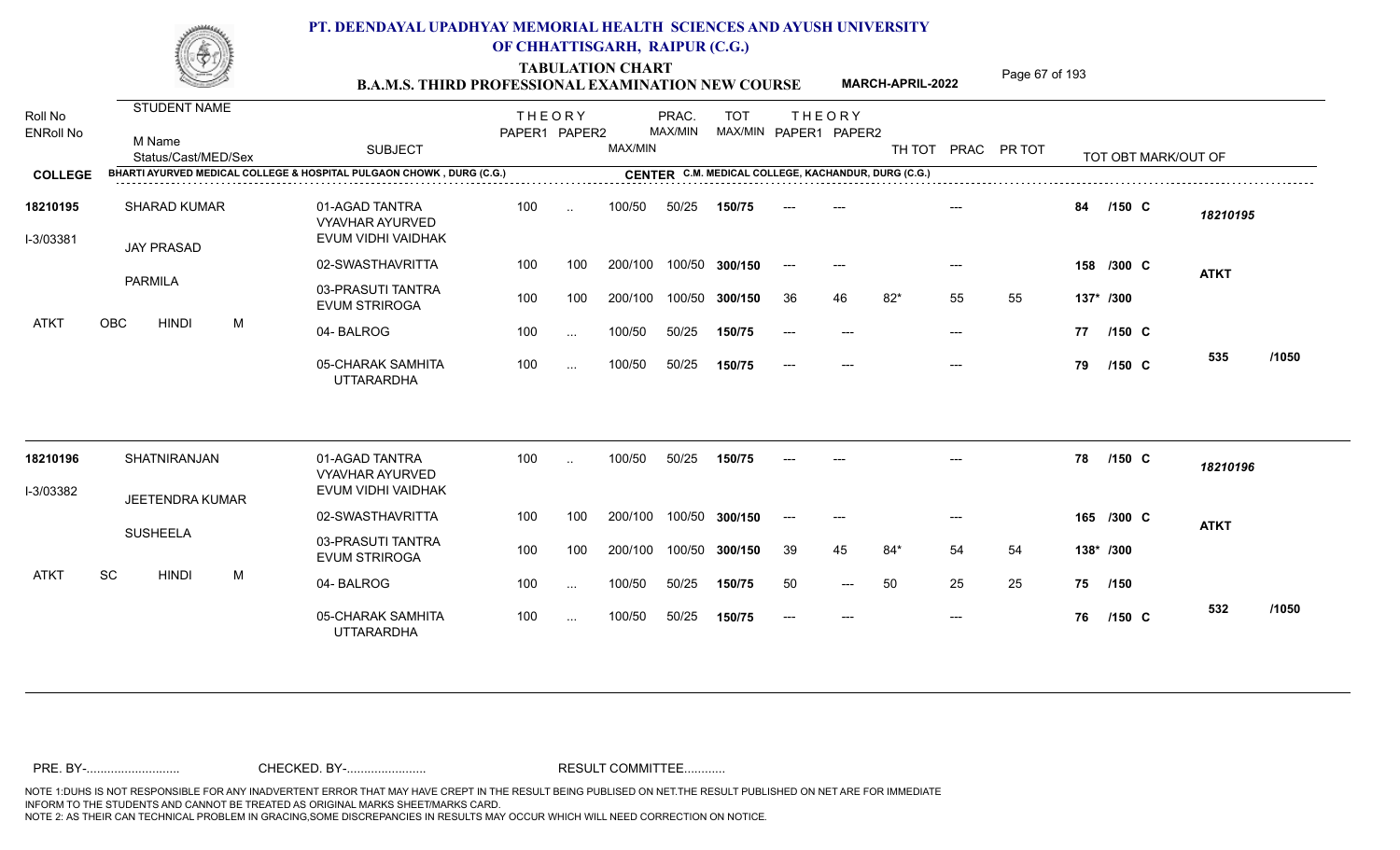**TABULATION CHART<br>B.A.M.S. THIRD PROFESSIONAL EXAMINATION NEW COURSE** MARCH-APRIL-2022 Page 68 of 193

**MARCH-APRIL-2022**

| Roll No               | <b>STUDENT NAME</b>                                                  |                                                                | <b>THEORY</b> |           |         | PRAC.   | <b>TOT</b>     |    | <b>THEORY</b>                                       |        |    |             |    |                     |             |       |
|-----------------------|----------------------------------------------------------------------|----------------------------------------------------------------|---------------|-----------|---------|---------|----------------|----|-----------------------------------------------------|--------|----|-------------|----|---------------------|-------------|-------|
| <b>ENRoll No</b>      | M Name<br>Status/Cast/MED/Sex                                        | <b>SUBJECT</b>                                                 | PAPER1 PAPER2 |           | MAX/MIN | MAX/MIN |                |    | MAX/MIN PAPER1 PAPER2                               | TH TOT |    | PRAC PR TOT |    | TOT OBT MARK/OUT OF |             |       |
| <b>COLLEGE</b>        | BHARTI AYURVED MEDICAL COLLEGE & HOSPITAL PULGAON CHOWK, DURG (C.G.) |                                                                |               |           |         |         |                |    | CENTER C.M. MEDICAL COLLEGE, KACHANDUR, DURG (C.G.) |        |    |             |    |                     |             |       |
| 19210113<br>J-3/01326 | <b>AAKASH KUMAR</b><br>DEV RAM                                       | 01-AGAD TANTRA<br><b>VYAVHAR AYURVED</b><br>EVUM VIDHI VAIDHAK | 100           | $\ddotsc$ | 100/50  | 50/25   | 150/75         | 64 | ---                                                 | 64     | 37 | 37          |    | 101 /150            | 19210113    |       |
|                       |                                                                      | 02-SWASTHAVRITTA                                               | 100           | 100       | 200/100 |         | 100/50 300/150 | 63 | 60                                                  | 123    | 80 | 80          |    | 203 /300            | <b>PASS</b> |       |
|                       | <b>GAURI BAI</b>                                                     | 03-PRASUTI TANTRA<br><b>EVUM STRIROGA</b>                      | 100           | 100       | 200/100 | 100/50  | 300/150        | 50 | 55                                                  | 105    | 80 | 80          |    | 185 /300            |             |       |
| <b>REG</b>            | <b>OBC</b><br><b>HINDI</b><br>M                                      | 04-BALROG                                                      | 100           | $\cdots$  | 100/50  | 50/25   | 150/75         | 66 | $---$                                               | 66     | 40 | 40          |    | 106 /150            |             |       |
|                       |                                                                      | 05-CHARAK SAMHITA<br><b>UTTARARDHA</b>                         | 100           | $\sim$ .  | 100/50  | 50/25   | 150/75         | 65 | $\qquad \qquad - -$                                 | 65     | 42 | 42          |    | 107 /150            | 702         | /1050 |
| 19210114              | AAVISHI SHRIVASTAVA                                                  | 01-AGAD TANTRA                                                 | 100           | $\ddotsc$ | 100/50  | 50/25   | 150/75         | 73 | $---$                                               | 73     | 32 | 32          |    | 105 /150            | 19210114    |       |
| J-3/01327             |                                                                      | <b>VYAVHAR AYURVED</b><br>EVUM VIDHI VAIDHAK                   |               |           |         |         |                |    |                                                     |        |    |             |    |                     |             |       |
|                       | <b>DHARMENDRA</b><br><b>CHRIVACTAVA</b>                              | 02-SWASTHAVRITTA                                               | 100           | 100       | 200/100 |         | 100/50 300/150 | 62 | 67                                                  | 129    | 75 | 75          |    | 204 /300            | <b>PASS</b> |       |
|                       | SARITA SHRIVASTAVA                                                   | 03-PRASUTI TANTRA<br><b>EVUM STRIROGA</b>                      | 100           | 100       | 200/100 |         | 100/50 300/150 | 58 | 52                                                  | 110    | 75 | 75          |    | 185 /300            |             |       |
| <b>REG</b>            | <b>GEN</b><br><b>HINDI</b><br>E                                      | 04-BALROG                                                      | 100           | $\cdots$  | 100/50  | 50/25   | 150/75         | 69 | $---$                                               | 69     | 38 | 38          |    | 107 /150            |             |       |
|                       |                                                                      | 05-CHARAK SAMHITA<br><b>UTTARARDHA</b>                         | 100           | $\cdots$  | 100/50  | 50/25   | 150/75         | 60 | $\qquad \qquad - -$                                 | 60     | 39 | 39          | 99 | /150                | 700         | /1050 |
|                       |                                                                      |                                                                |               |           |         |         |                |    |                                                     |        |    |             |    |                     |             |       |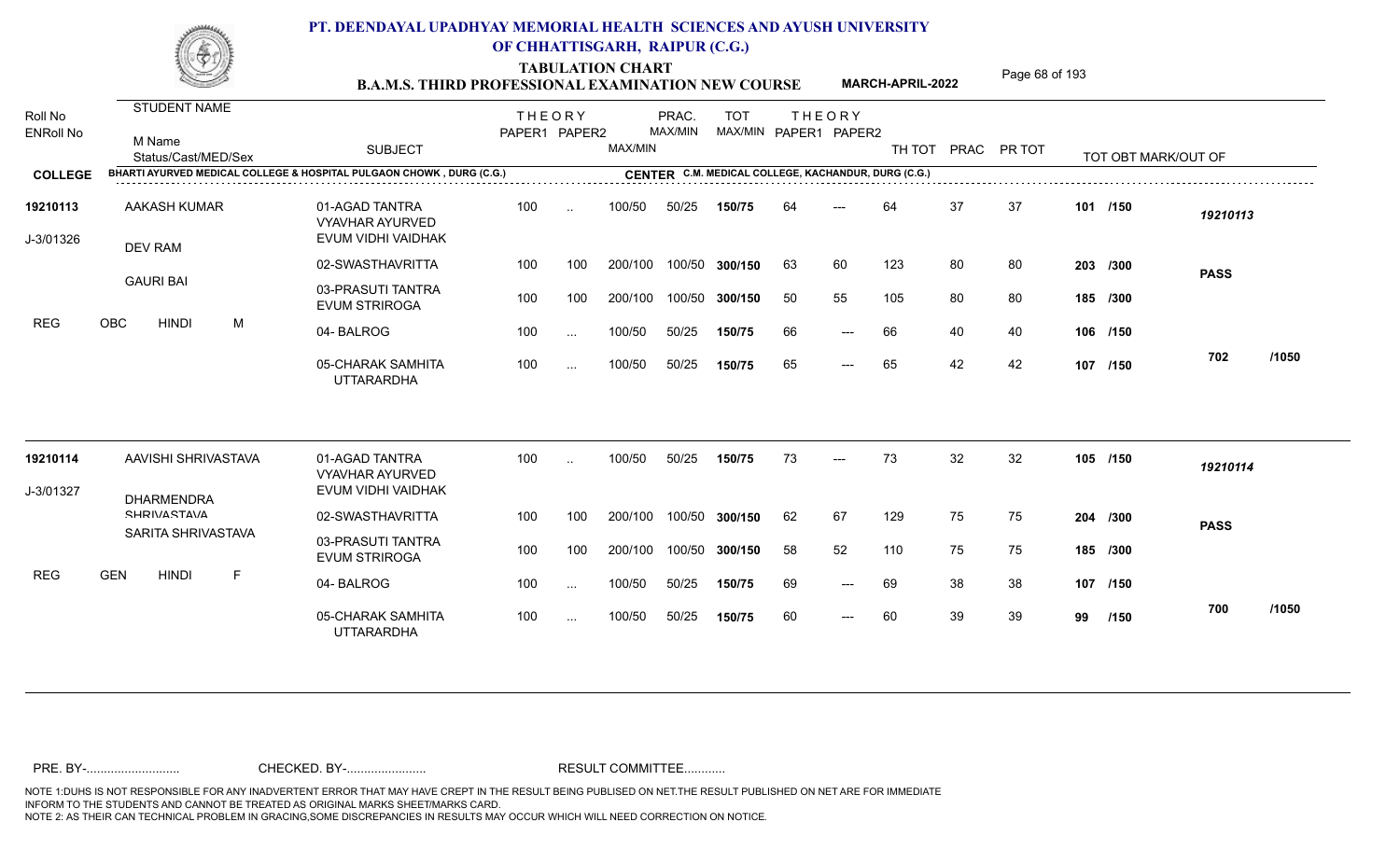TABULATION CHART<br> **TABULATION CHART B.A.M.S. THIRD PROFESSIONAL EXAMINATION NEW COURSE** MARCH-APRIL-2022

**MARCH-APRIL-2022**

| Roll No<br><b>ENRoll No</b> | STUDENT NAME<br>M Name<br>Status/Cast/MED/Sex                        | <b>SUBJECT</b>                                                 | <b>THEORY</b><br>PAPER1 PAPER2 |               | MAX/MIN | PRAC.<br>MAX/MIN | <b>TOT</b><br>MAX/MIN PAPER1 PAPER2                 |    | <b>THEORY</b> | TH TOT |    | PRAC PR TOT |    | TOT OBT MARK/OUT OF |             |       |
|-----------------------------|----------------------------------------------------------------------|----------------------------------------------------------------|--------------------------------|---------------|---------|------------------|-----------------------------------------------------|----|---------------|--------|----|-------------|----|---------------------|-------------|-------|
| <b>COLLEGE</b>              | BHARTI AYURVED MEDICAL COLLEGE & HOSPITAL PULGAON CHOWK, DURG (C.G.) |                                                                |                                |               |         |                  | CENTER C.M. MEDICAL COLLEGE, KACHANDUR, DURG (C.G.) |    |               |        |    |             |    |                     |             |       |
| 19210115<br>J-3/01328       | <b>ABHISHEK SONI</b><br><b>SANJAY SONI</b>                           | 01-AGAD TANTRA<br><b>VYAVHAR AYURVED</b><br>EVUM VIDHI VAIDHAK | 100                            | $\ddotsc$     | 100/50  | 50/25            | 150/75                                              | 57 | $---$         | 57     | 29 | 29          | 86 | /150                | 19210115    |       |
|                             |                                                                      | 02-SWASTHAVRITTA                                               | 100                            | 100           | 200/100 |                  | 100/50 300/150                                      | 59 | 63            | 122    | 73 | 73          |    | 195 /300            | <b>PASS</b> |       |
|                             | <b>KIRAN SONI</b>                                                    | 03-PRASUTI TANTRA<br><b>EVUM STRIROGA</b>                      | 100                            | 100           | 200/100 |                  | 100/50 300/150                                      | 55 | 58            | 113    | 70 | 70          |    | 183 /300            |             |       |
| <b>REG</b>                  | OBC<br><b>HINDI</b><br>M                                             | 04-BALROG                                                      | 100                            | $\cdots$      | 100/50  | 50/25            | 150/75                                              | 66 | ---           | 66     | 32 | 32          | 98 | /150                |             |       |
|                             |                                                                      | 05-CHARAK SAMHITA<br><b>UTTARARDHA</b>                         | 100                            | $\cdots$      | 100/50  | 50/25            | 150/75                                              | 60 | $---$         | 60     | 40 | 40          |    | 100 /150            | 662         | /1050 |
| 19210116                    | <b>AEIMUN GHEZALLA</b>                                               | 01-AGAD TANTRA<br><b>VYAVHAR AYURVED</b>                       | 100                            | $\ddotsc$     | 100/50  | 50/25            | 150/75                                              | 62 |               | 62     | 27 | 27          | 89 | /150                | 19210116    |       |
| J-3/01329                   | M J A ANSARI                                                         | EVUM VIDHI VAIDHAK                                             |                                |               |         |                  |                                                     |    |               |        |    |             |    |                     |             |       |
|                             |                                                                      | 02-SWASTHAVRITTA                                               | 100                            | 100           | 200/100 |                  | 100/50 300/150                                      | 59 | 61            | 120    | 68 | 68          |    | 188 /300            | <b>PASS</b> |       |
|                             | <b>DILSHAD BANO</b>                                                  | 03-PRASUTI TANTRA<br><b>EVUM STRIROGA</b>                      | 100                            | 100           | 200/100 |                  | 100/50 300/150                                      | 53 | 51            | 104    | 80 | 80          |    | 184 /300            |             |       |
| <b>REG</b>                  | <b>GEN</b><br><b>HINDI</b><br>F                                      | 04-BALROG                                                      | 100                            | $\sim$        | 100/50  | 50/25            | 150/75                                              | 63 | $---$         | 63     | 31 | 31          | 94 | /150                |             |       |
|                             |                                                                      | 05-CHARAK SAMHITA<br><b>UTTARARDHA</b>                         | 100                            | $\sim$ $\sim$ | 100/50  | 50/25            | 150/75                                              | 60 | $---$         | 60     | 38 | 38          | 98 | /150                | 653         | /1050 |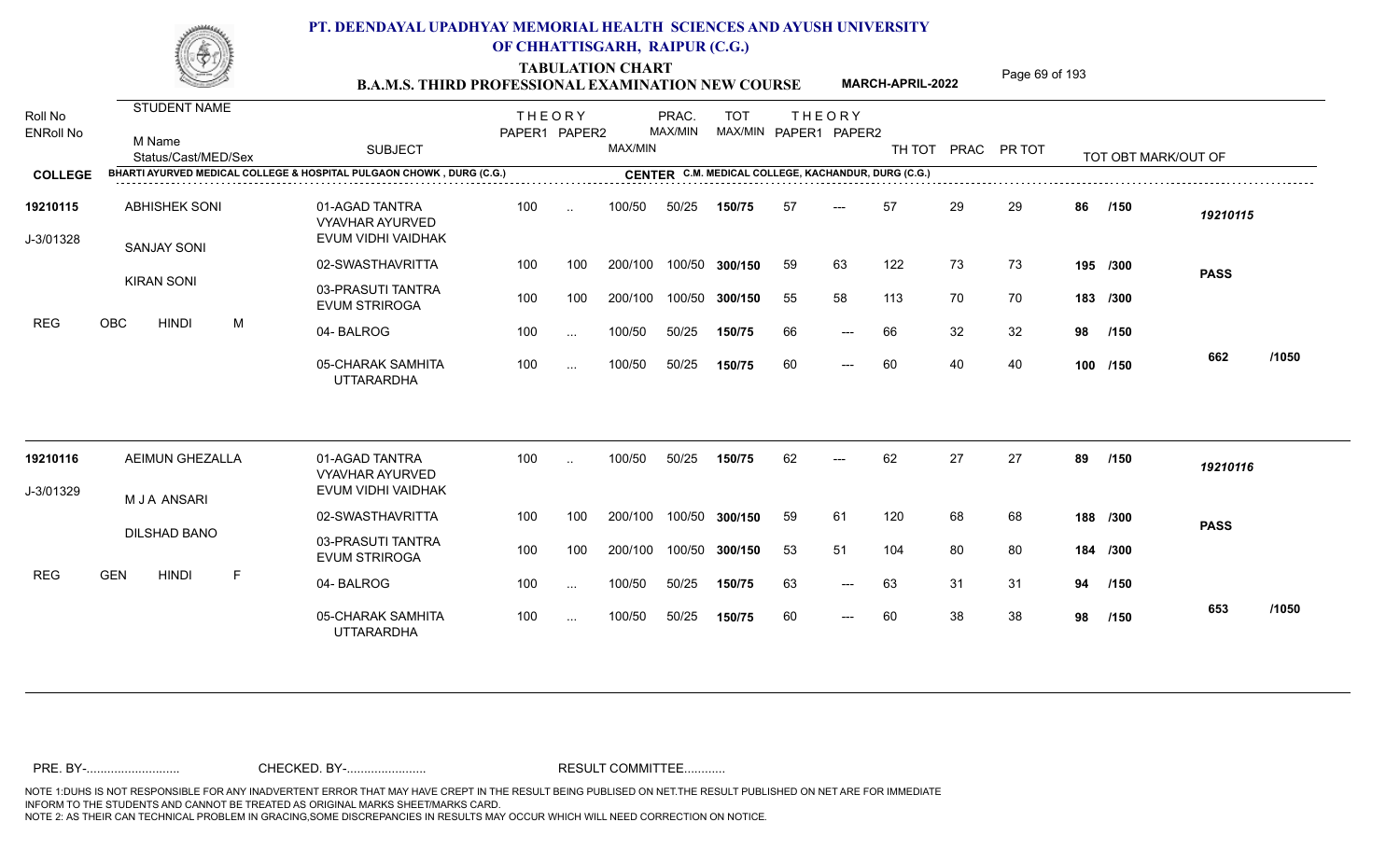TABULATION CHART<br>**B.A.M.S. THIRD PROFESSIONAL EXAMINATION NEW COURSE** MARCH-APRIL-2022 Page 70 of 193

**MARCH-APRIL-2022**

| Roll No<br><b>ENRoll No</b> | STUDENT NAME<br>M Name<br>Status/Cast/MED/Sex                        | <b>SUBJECT</b>                                                 | <b>THEORY</b><br>PAPER1 PAPER2 |          | MAX/MIN | PRAC.<br>MAX/MIN | <b>TOT</b>     |     | <b>THEORY</b><br>MAX/MIN PAPER1 PAPER2              | TH TOT PRAC PR TOT |    |    |           | TOT OBT MARK/OUT OF |             |       |
|-----------------------------|----------------------------------------------------------------------|----------------------------------------------------------------|--------------------------------|----------|---------|------------------|----------------|-----|-----------------------------------------------------|--------------------|----|----|-----------|---------------------|-------------|-------|
| <b>COLLEGE</b>              | BHARTI AYURVED MEDICAL COLLEGE & HOSPITAL PULGAON CHOWK, DURG (C.G.) |                                                                |                                |          |         |                  |                |     | CENTER C.M. MEDICAL COLLEGE, KACHANDUR, DURG (C.G.) |                    |    |    |           |                     |             |       |
| 19210117<br>J-3/01330       | <b>ALISHA SINHA</b><br><b>RAKESH SINHA</b>                           | 01-AGAD TANTRA<br><b>VYAVHAR AYURVED</b><br>EVUM VIDHI VAIDHAK | 100                            |          | 100/50  | 50/25            | 150/75         | 78  | ---                                                 | 78                 | 31 | 31 |           | 109 /150            | 19210117    |       |
|                             |                                                                      | 02-SWASTHAVRITTA                                               | 100                            | 100      | 200/100 |                  | 100/50 300/150 | -51 | 64                                                  | 115                | 70 | 70 |           | 185 /300            | <b>PASS</b> |       |
|                             | ANJULA SINHA                                                         | 03-PRASUTI TANTRA<br><b>EVUM STRIROGA</b>                      | 100                            | 100      | 200/100 |                  | 100/50 300/150 | -51 | 56                                                  | 107                | 75 | 75 |           | 182 /300            |             |       |
| REG                         | <b>GEN</b><br><b>HINDI</b><br>F                                      | 04-BALROG                                                      | 100                            | $\cdots$ | 100/50  | 50/25            | 150/75         | 61  | $---$                                               | 61                 | 30 | 30 | 91 /150   |                     |             |       |
|                             |                                                                      | 05-CHARAK SAMHITA<br><b>UTTARARDHA</b>                         | 100                            | $\cdots$ | 100/50  | 50/25            | 150/75         | 63  | $---$                                               | 63                 | 36 | 36 | 99        | /150                | 666         | /1050 |
| 19210118                    | <b>AMARDAS BHARTI</b>                                                | 01-AGAD TANTRA<br><b>VYAVHAR AYURVED</b>                       | 100                            | $\sim$   | 100/50  | 50/25            | 150/75         | 60  | $---$                                               | 60                 | 26 | 26 | 86        | /150                | 19210118    |       |
| J-3/01331                   | PALANDAS BHARTI                                                      | EVUM VIDHI VAIDHAK                                             |                                |          |         |                  |                |     |                                                     |                    |    |    |           |                     |             |       |
|                             |                                                                      | 02-SWASTHAVRITTA                                               | 100                            | 100      | 200/100 |                  | 100/50 300/150 | 56  | 57                                                  | 113                | 63 | 63 |           | 176 /300            | <b>ATKT</b> |       |
|                             | <b>GANESHIYA BAI BHARTI</b>                                          | 03-PRASUTI TANTRA<br><b>EVUM STRIROGA</b>                      | 100                            | 100      | 200/100 |                  | 100/50 300/150 | 39  | 50                                                  | $89*$              | 60 | 60 | 149* /300 |                     |             |       |
| <b>REG</b>                  | SC<br><b>HINDI</b><br>M                                              | 04-BALROG                                                      | 100                            | $\cdots$ | 100/50  | 50/25            | 150/75         | 53  | $---$                                               | 53                 | 28 | 28 | 81        | /150                |             |       |
|                             |                                                                      | 05-CHARAK SAMHITA<br><b>UTTARARDHA</b>                         | 100                            | $\sim$   | 100/50  | 50/25            | 150/75         | 63  | $\qquad \qquad - -$                                 | 63                 | 30 | 30 | 93        | /150                | 585         | /1050 |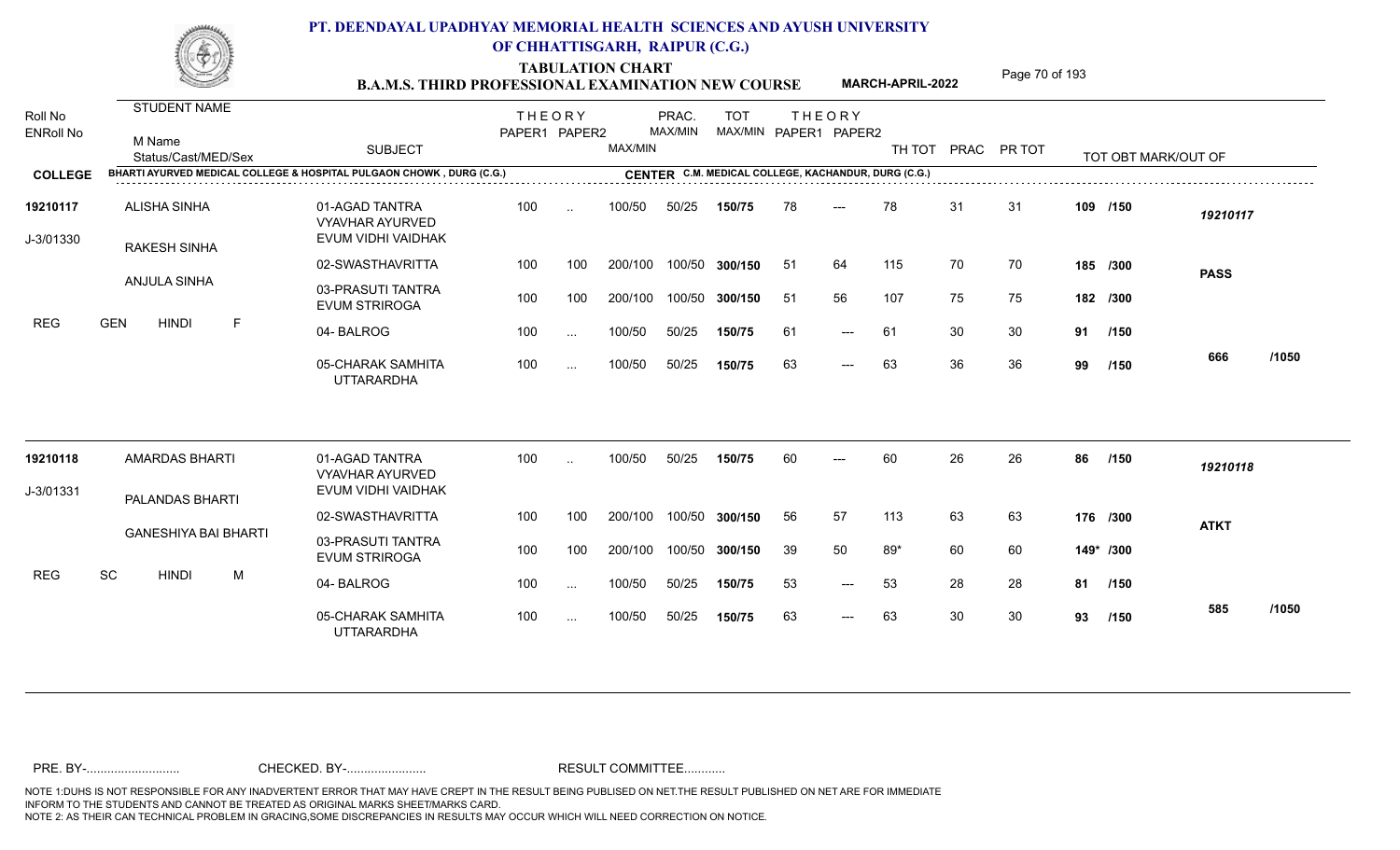**TABULATION CHART<br>B.A.M.S. THIRD PROFESSIONAL EXAMINATION NEW COURSE** MARCH-APRIL-2022 <sup>Page 71</sup> of 193

**MARCH-APRIL-2022**

|                       |                  |                                                    |   | <u>Bu mund i hinwe i noi bddi oi und bun mun uni iol che u</u>       |               |           |         |         |                                                     |    |                       |       |    |                    |     |                     |             |       |
|-----------------------|------------------|----------------------------------------------------|---|----------------------------------------------------------------------|---------------|-----------|---------|---------|-----------------------------------------------------|----|-----------------------|-------|----|--------------------|-----|---------------------|-------------|-------|
| Roll No               |                  | <b>STUDENT NAME</b>                                |   |                                                                      | <b>THEORY</b> |           |         | PRAC.   | <b>TOT</b>                                          |    | <b>THEORY</b>         |       |    |                    |     |                     |             |       |
| <b>ENRoll No</b>      | M Name           | Status/Cast/MED/Sex                                |   | <b>SUBJECT</b>                                                       | PAPER1 PAPER2 |           | MAX/MIN | MAX/MIN |                                                     |    | MAX/MIN PAPER1 PAPER2 |       |    | TH TOT PRAC PR TOT |     | TOT OBT MARK/OUT OF |             |       |
| <b>COLLEGE</b>        |                  |                                                    |   | BHARTI AYURVED MEDICAL COLLEGE & HOSPITAL PULGAON CHOWK, DURG (C.G.) |               |           |         |         | CENTER C.M. MEDICAL COLLEGE, KACHANDUR, DURG (C.G.) |    |                       |       |    |                    |     |                     |             |       |
| 19210119<br>J-3/01332 |                  | <b>AMITESH KUMAR TIWARI</b><br>SANJAY KUMAR TIWARI |   | 01-AGAD TANTRA<br><b>VYAVHAR AYURVED</b><br>EVUM VIDHI VAIDHAK       | 100           | $\ddotsc$ | 100/50  | 50/25   | 150/75                                              | 66 | $---$                 | 66    | 36 | 36                 |     | 102 /150            | 19210119    |       |
|                       |                  |                                                    |   | 02-SWASTHAVRITTA                                                     | 100           | 100       | 200/100 |         | 100/50 300/150                                      | 60 | 62                    | 122   | 74 | 74                 |     | 196 /300            | <b>ATKT</b> |       |
|                       |                  | <b>MAMTA TIWARI</b>                                |   | 03-PRASUTI TANTRA<br><b>EVUM STRIROGA</b>                            | 100           | 100       | 200/100 |         | 100/50 300/150                                      | 44 | 48                    | $92*$ | 78 | 78                 |     | 170 /300            |             |       |
| REG                   | <b>GEN</b>       | <b>HINDI</b>                                       | M | 04-BALROG                                                            | 100           | $\ddotsc$ | 100/50  | 50/25   | 150/75                                              | 61 | $---$                 | 61    | 30 | 30                 | 91  | /150                |             |       |
|                       |                  |                                                    |   | 05-CHARAK SAMHITA<br><b>UTTARARDHA</b>                               | 100           | $\cdots$  | 100/50  | 50/25   | 150/75                                              | 62 | $---$                 | 62    | 30 | 30                 | 92  | /150                | 651         | /1050 |
| 19210120              |                  | ANCHAL JAISWAL                                     |   | 01-AGAD TANTRA<br><b>VYAVHAR AYURVED</b>                             | 100           |           | 100/50  | 50/25   | 150/75                                              | 50 |                       | 50    | 28 | 28                 | 78  | /150                | 19210120    |       |
| J-3/01333             |                  |                                                    |   | EVUM VIDHI VAIDHAK                                                   |               |           |         |         |                                                     |    |                       |       |    |                    |     |                     |             |       |
|                       |                  | LAWKUSH JAISWAL                                    |   | 02-SWASTHAVRITTA                                                     | 100           | 100       | 200/100 |         | 100/50 300/150                                      | 58 | 59                    | 117   | 60 | 60                 |     | 177 /300            | <b>ATKT</b> |       |
|                       | <b>RAJKUMARI</b> |                                                    |   | 03-PRASUTI TANTRA<br><b>EVUM STRIROGA</b>                            | 100           | 100       | 200/100 |         | 100/50 300/150                                      | 43 | 46                    | $89*$ | 78 | 78                 |     | 167 /300            |             |       |
| REG                   | OBC              | <b>HINDI</b>                                       | F | 04-BALROG                                                            | 100           | $\cdots$  | 100/50  | 50/25   | 150/75                                              | 46 | $---$                 | 46*   | 27 | 27                 | 73* | /150                |             |       |
|                       |                  |                                                    |   | 05-CHARAK SAMHITA<br><b>UTTARARDHA</b>                               | 100           | $\cdots$  | 100/50  | 50/25   | 150/75                                              | 54 | $---$                 | 54    | 30 | 30                 | 84  | /150                | 579         | /1050 |
|                       |                  |                                                    |   |                                                                      |               |           |         |         |                                                     |    |                       |       |    |                    |     |                     |             |       |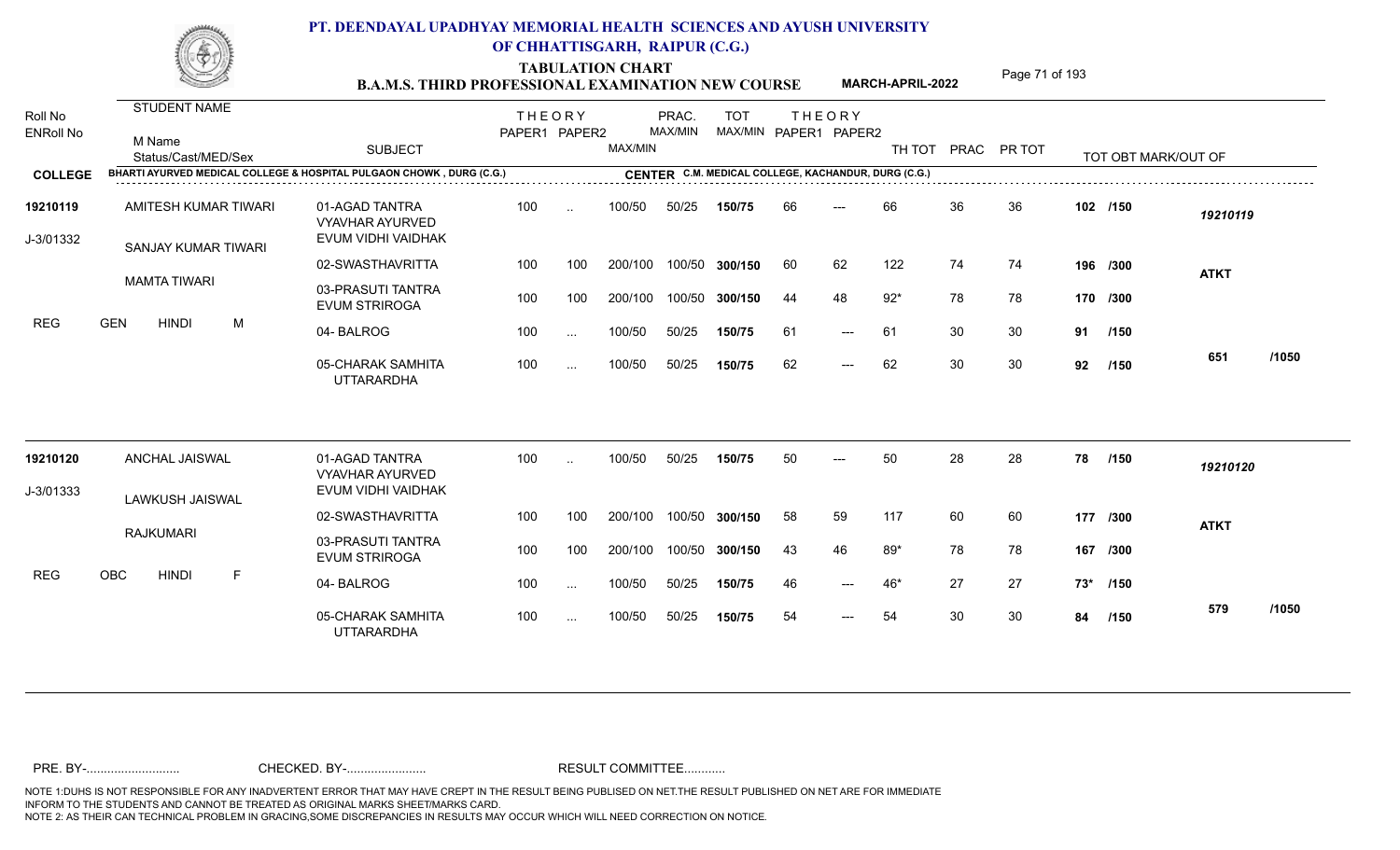TABULATION CHART<br>**B.A.M.S. THIRD PROFESSIONAL EXAMINATION NEW COURSE** MARCH-APRIL-2022 Page 72 of 193

**MARCH-APRIL-2022**

| Roll No<br><b>ENRoll No</b> | STUDENT NAME<br>M Name<br>Status/Cast/MED/Sex                        | <b>SUBJECT</b>                                                 | <b>THEORY</b><br>PAPER1 PAPER2 |               | MAX/MIN | PRAC.<br>MAX/MIN | <b>TOT</b><br>MAX/MIN PAPER1 PAPER2                 |    | <b>THEORY</b>       |     |    | TH TOT PRAC PR TOT | TOT OBT MARK/OUT OF |             |       |
|-----------------------------|----------------------------------------------------------------------|----------------------------------------------------------------|--------------------------------|---------------|---------|------------------|-----------------------------------------------------|----|---------------------|-----|----|--------------------|---------------------|-------------|-------|
| <b>COLLEGE</b>              | BHARTI AYURVED MEDICAL COLLEGE & HOSPITAL PULGAON CHOWK, DURG (C.G.) |                                                                |                                |               |         |                  | CENTER C.M. MEDICAL COLLEGE, KACHANDUR, DURG (C.G.) |    |                     |     |    |                    |                     |             |       |
| 19210121<br>J-3/01334       | <b>ANJALI KAUSHIK</b><br>AJAY KUMAR KAUSHIK                          | 01-AGAD TANTRA<br><b>VYAVHAR AYURVED</b><br>EVUM VIDHI VAIDHAK | 100                            | $\ddotsc$     | 100/50  | 50/25            | 150/75                                              | 71 | $---$               | 71  | 39 | 39                 | 110 /150            | 19210121    |       |
|                             |                                                                      | 02-SWASTHAVRITTA                                               | 100                            | 100           | 200/100 |                  | 100/50 300/150                                      | 67 | 70                  | 137 | 75 | 75                 | 212 /300            |             |       |
|                             | PREMLATA KAUSHIK                                                     | 03-PRASUTI TANTRA<br><b>EVUM STRIROGA</b>                      | 100                            | 100           | 200/100 |                  | 100/50 300/150                                      | 51 | 54                  | 105 | 79 | 79                 | 184 /300            | <b>PASS</b> |       |
| <b>REG</b>                  | <b>OBC</b><br><b>HINDI</b><br>-F                                     | 04-BALROG                                                      | 100                            | $\sim$ $\sim$ | 100/50  | 50/25            | 150/75                                              | 63 | $\qquad \qquad - -$ | 63  | 38 | 38                 | 101 /150            |             |       |
|                             |                                                                      | 05-CHARAK SAMHITA<br><b>UTTARARDHA</b>                         | 100                            | $\cdots$      | 100/50  | 50/25            | 150/75                                              | 62 | $---$               | 62  | 42 | 42                 | 104 /150            | 711         | /1050 |
| 19210122                    | <b>ANJALI SHRIVAS</b>                                                | 01-AGAD TANTRA<br><b>VYAVHAR AYURVED</b>                       | 100                            |               | 100/50  | 50/25            | 150/75                                              | 69 |                     | 69  | 40 | 40                 | 109 /150            | 19210122    |       |
| J-3/01335                   | <b>MURARI LAL SHRIVAS</b>                                            | EVUM VIDHI VAIDHAK                                             |                                |               |         |                  |                                                     |    |                     |     |    |                    |                     |             |       |
|                             |                                                                      | 02-SWASTHAVRITTA                                               | 100                            | 100           | 200/100 |                  | 100/50 300/150                                      | 66 | 61                  | 127 | 78 | 78                 | 205 /300            | <b>PASS</b> |       |
|                             | CHHAYA SHRIVAS                                                       | 03-PRASUTI TANTRA<br><b>EVUM STRIROGA</b>                      | 100                            | 100           | 200/100 |                  | 100/50 300/150                                      | 60 | 53                  | 113 | 79 | 79                 | 192 /300            |             |       |
| <b>REG</b>                  | OBC<br><b>HINDI</b><br>F                                             | 04-BALROG                                                      | 100                            | $\ddotsc$     | 100/50  | 50/25            | 150/75                                              | 71 | $\qquad \qquad - -$ | 71  | 39 | 39                 | 110 /150            |             |       |
|                             |                                                                      | 05-CHARAK SAMHITA<br><b>UTTARARDHA</b>                         | 100                            | $\sim$        | 100/50  | 50/25            | 150/75                                              | 69 | $---$               | 69  | 41 | 41                 | 110 /150            | 726         | /1050 |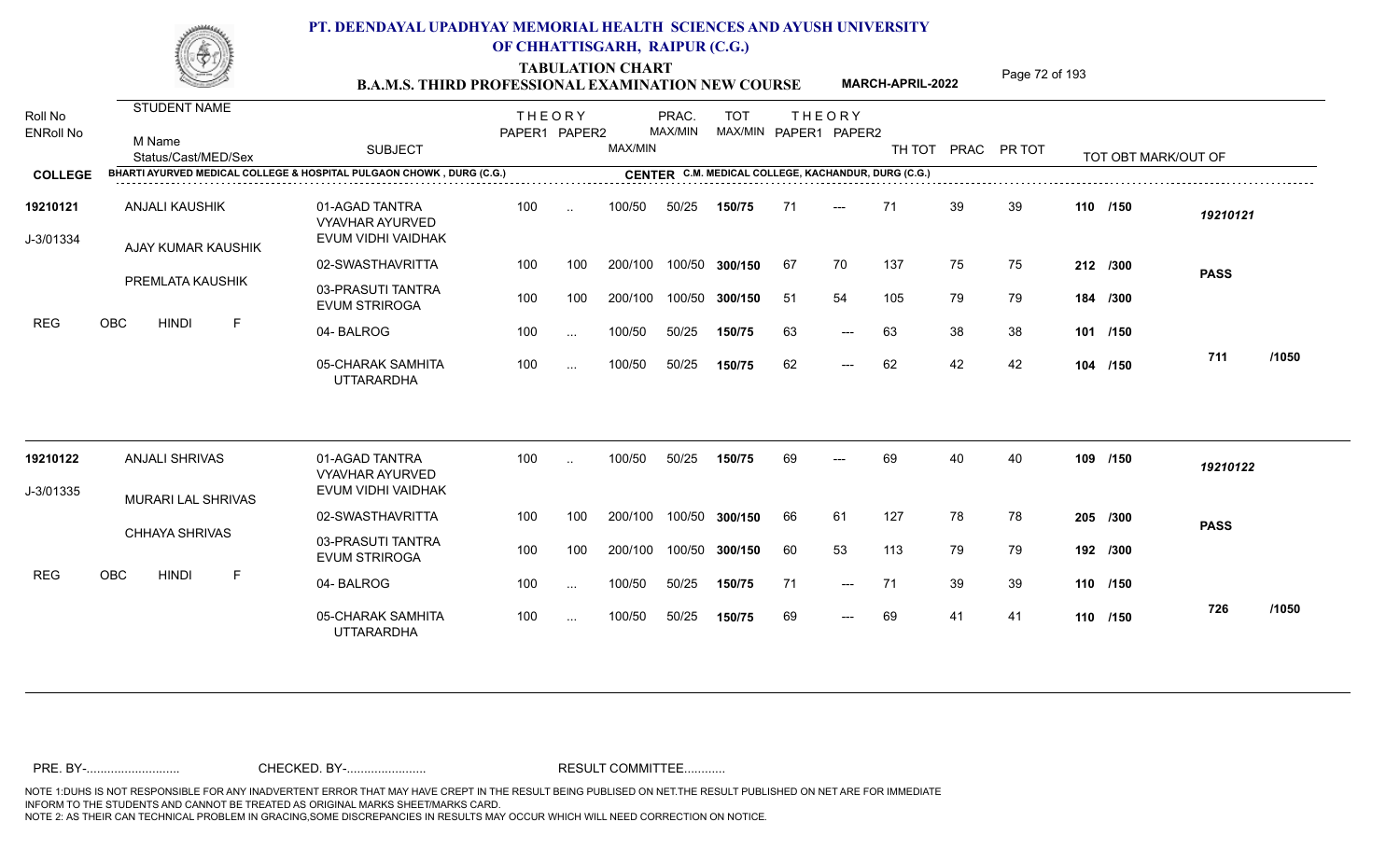TABULATION CHART<br> **TABULATION CHART** PAGE MARCH-APRIL-2022 Page 73 of 193

**MARCH-APRIL-2022**

| Roll No<br><b>ENRoll No</b> | <b>STUDENT NAME</b><br>M Name<br>Status/Cast/MED/Sex                 | <b>SUBJECT</b>                                                 | <b>THEORY</b><br>PAPER1 PAPER2 |           | MAX/MIN | PRAC.<br>MAX/MIN | <b>TOT</b><br>MAX/MIN PAPER1 PAPER2                 |     | <b>THEORY</b> | TH TOT | PRAC | PR TOT |    | TOT OBT MARK/OUT OF |             |       |
|-----------------------------|----------------------------------------------------------------------|----------------------------------------------------------------|--------------------------------|-----------|---------|------------------|-----------------------------------------------------|-----|---------------|--------|------|--------|----|---------------------|-------------|-------|
| <b>COLLEGE</b>              | BHARTI AYURVED MEDICAL COLLEGE & HOSPITAL PULGAON CHOWK, DURG (C.G.) |                                                                |                                |           |         |                  | CENTER C.M. MEDICAL COLLEGE, KACHANDUR, DURG (C.G.) |     |               |        |      |        |    |                     |             |       |
| 19210123<br>J-3/01336       | <b>ANSHU KUJUR</b><br>SIKHLAI KUJUR                                  | 01-AGAD TANTRA<br><b>VYAVHAR AYURVED</b><br>EVUM VIDHI VAIDHAK | 100                            | $\ddotsc$ | 100/50  | 50/25            | 150/75                                              | 62  | $---$         | 62     | 29   | 29     | 91 | /150                | 19210123    |       |
|                             |                                                                      | 02-SWASTHAVRITTA                                               | 100                            | 100       | 200/100 |                  | 100/50 300/150                                      | 64  | 60            | 124    | 55   | 55     |    | 179 /300            |             |       |
|                             | LILY GRACE KUJUR                                                     | 03-PRASUTI TANTRA<br><b>EVUM STRIROGA</b>                      | 100                            | 100       | 200/100 | 100/50           | 300/150                                             | -50 | 53            | 103    | 70   | 70     |    | 173 /300            | <b>PASS</b> |       |
| <b>REG</b>                  | <b>ST</b><br><b>HINDI</b><br>F                                       | 04-BALROG                                                      | 100                            | $\cdots$  | 100/50  | 50/25            | 150/75                                              | 61  | $---$         | 61     | 29   | 29     | 90 | /150                |             |       |
|                             |                                                                      | 05-CHARAK SAMHITA<br><b>UTTARARDHA</b>                         | 100                            | $\cdots$  | 100/50  | 50/25            | 150/75                                              | 54  | $---$         | 54     | 38   | 38     | 92 | /150                | 625         | /1050 |
| 19210124                    | <b>ARSHITA SHARMA</b>                                                | 01-AGAD TANTRA<br><b>VYAVHAR AYURVED</b>                       | 100                            | $\ddotsc$ | 100/50  | 50/25            | 150/75                                              | 70  | $---$         | 70     | 40   | 40     |    | 110 /150            | 19210124    |       |
| J-3/01337                   | <b>RAJEEV SHARMA</b>                                                 | EVUM VIDHI VAIDHAK                                             |                                |           |         |                  |                                                     |     |               |        |      |        |    |                     |             |       |
|                             |                                                                      | 02-SWASTHAVRITTA                                               | 100                            | 100       | 200/100 | 100/50           | 300/150                                             | 66  | 67            | 133    | 79   | 79     |    | 212 /300            | <b>PASS</b> |       |
|                             | ASHLESHA SHARMA                                                      | 03-PRASUTI TANTRA<br><b>EVUM STRIROGA</b>                      | 100                            | 100       | 200/100 |                  | 100/50 300/150                                      | 61  | 57            | 118    | 75   | 75     |    | 193 /300            |             |       |
| <b>REG</b>                  | <b>GEN</b><br><b>HINDI</b><br>F                                      | 04-BALROG                                                      | 100                            | $\sim$    | 100/50  | 50/25            | 150/75                                              | 66  | $---$         | 66     | 38   | 38     |    | 104 /150            |             |       |
|                             |                                                                      | 05-CHARAK SAMHITA<br><b>UTTARARDHA</b>                         | 100                            | $\ddotsc$ | 100/50  | 50/25            | 150/75                                              | 62  | $---$         | 62     | 40   | 40     |    | 102 /150            | 721         | /1050 |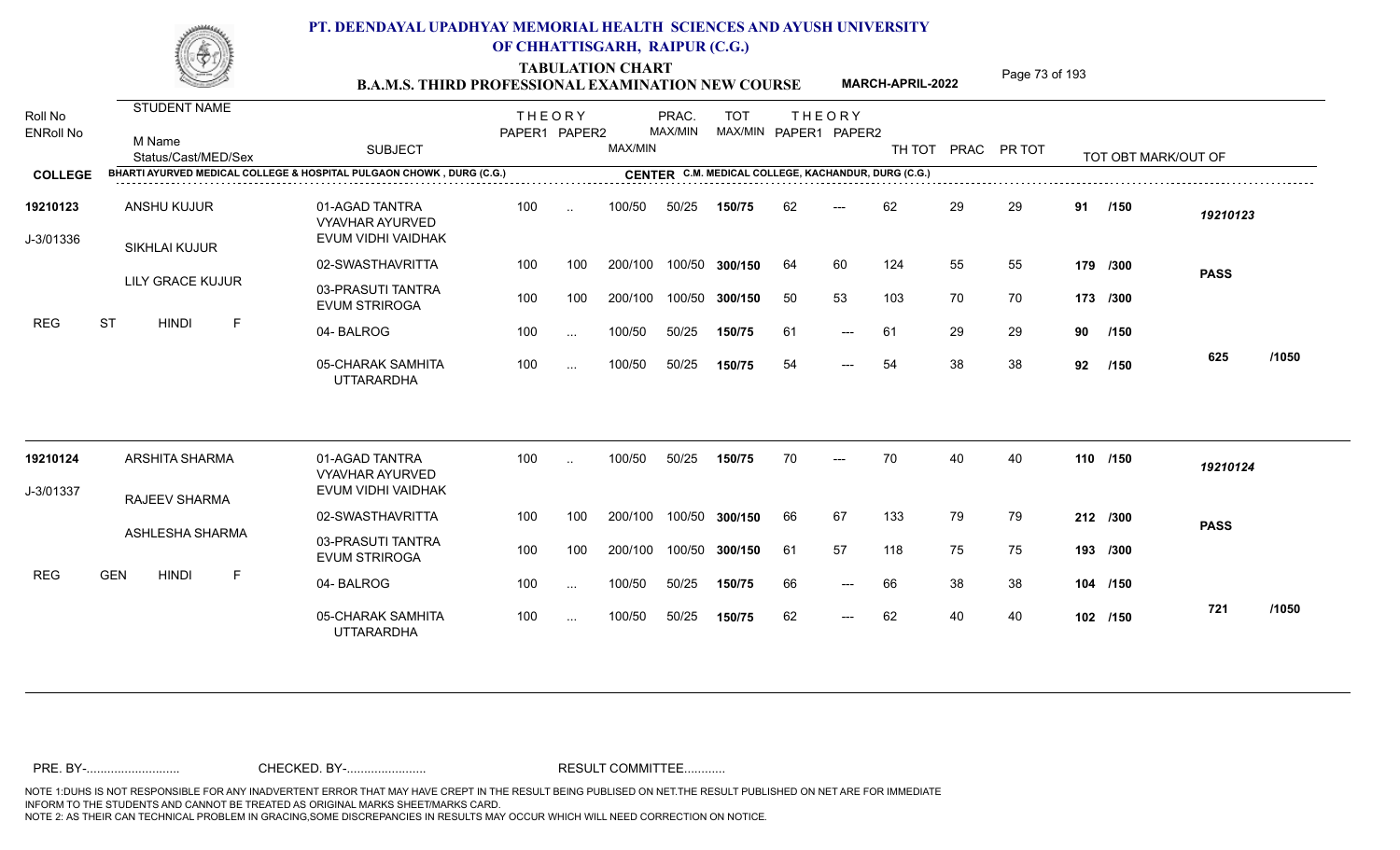TABULATION CHART<br>**B.A.M.S. THIRD PROFESSIONAL EXAMINATION NEW COURSE** MARCH-APRIL-2022 Page 74 of 193

**MARCH-APRIL-2022**

| Roll No<br><b>ENRoll No</b> | <b>STUDENT NAME</b><br>M Name<br>Status/Cast/MED/Sex | <b>SUBJECT</b>                                                       | <b>THEORY</b><br>PAPER1 PAPER2 |           | MAX/MIN | PRAC.<br>MAX/MIN | <b>TOT</b><br>MAX/MIN PAPER1 PAPER2                 |    | <b>THEORY</b> | TH TOT |    | PRAC PR TOT |    | TOT OBT MARK/OUT OF |               |       |
|-----------------------------|------------------------------------------------------|----------------------------------------------------------------------|--------------------------------|-----------|---------|------------------|-----------------------------------------------------|----|---------------|--------|----|-------------|----|---------------------|---------------|-------|
| <b>COLLEGE</b>              |                                                      | BHARTI AYURVED MEDICAL COLLEGE & HOSPITAL PULGAON CHOWK, DURG (C.G.) |                                |           |         |                  | CENTER C.M. MEDICAL COLLEGE, KACHANDUR, DURG (C.G.) |    |               |        |    |             |    |                     |               |       |
| 19210125<br>J-3/01338       | <b>ASTHA SHRIVAS</b><br>R K SHRIVAS                  | 01-AGAD TANTRA<br><b>VYAVHAR AYURVED</b><br>EVUM VIDHI VAIDHAK       | 100                            | $\ddotsc$ | 100/50  | 50/25            | 150/75                                              | 75 | ---           | 75     | 37 | 37          |    | 112 /150            | 19210125      |       |
|                             |                                                      | 02-SWASTHAVRITTA                                                     | 100                            | 100       | 200/100 |                  | 100/50 300/150                                      | 65 | 69            | 134    | 70 | 70          |    | 204 /300            | <b>PASS</b>   |       |
|                             | <b>PRABHA SHRIVAS</b>                                | 03-PRASUTI TANTRA<br><b>EVUM STRIROGA</b>                            | 100                            | 100       | 200/100 |                  | 100/50 300/150                                      | 57 | 54            | 111    | 73 | 73          |    | 184 /300            |               |       |
| <b>REG</b>                  | OBC<br><b>HINDI</b><br>$\mathsf{F}$                  | 04-BALROG                                                            | 100                            | $\cdots$  | 100/50  | 50/25            | 150/75                                              | 71 | $---$         | 71     | 38 | 38          |    | 109 /150            |               |       |
|                             |                                                      | 05-CHARAK SAMHITA<br><b>UTTARARDHA</b>                               | 100                            | $\cdots$  | 100/50  | 50/25            | 150/75                                              | 58 | $---$         | 58     | 40 | 40          | 98 | /150                | 707           | /1050 |
| 19210126                    | <b>BHUNESHWAR</b>                                    | 01-AGAD TANTRA<br><b>VYAVHAR AYURVED</b>                             | 100                            | $\ddotsc$ | 100/50  | 50/25            | 150/75                                              | 67 |               | 67     | 29 | 29          | 96 | /150                | 19210126      |       |
| J-3/01339                   | <b>BALIRAM SAHU</b>                                  | EVUM VIDHI VAIDHAK                                                   |                                |           |         |                  |                                                     |    |               |        |    |             |    |                     |               |       |
|                             |                                                      | 02-SWASTHAVRITTA                                                     | 100                            | 100       | 200/100 | 100/50           | 300/150                                             | 62 | 57            | 119    | 50 | 50          |    | 169 /300            | <b>PASS</b>   |       |
|                             | <b>LAXMIN SAHU</b>                                   | 03-PRASUTI TANTRA<br><b>EVUM STRIROGA</b>                            | 100                            | 100       | 200/100 |                  | 100/50 300/150                                      | 47 | 52            | $99*$  | 70 | 70          |    | 169 /300            | <b>VCG 01</b> |       |
| <b>REG</b>                  | OBC<br><b>HINDI</b><br>M                             | 04-BALROG                                                            | 100                            | $\sim$    | 100/50  | 50/25            | 150/75                                              | 67 | $---$         | 67     | 27 | 27          | 94 | /150                |               |       |
|                             |                                                      | 05-CHARAK SAMHITA<br><b>UTTARARDHA</b>                               | 100                            | $\cdots$  | 100/50  | 50/25            | 150/75                                              | 63 | $---$         | 63     | 38 | 38          |    | 101 /150            | 629           | /1050 |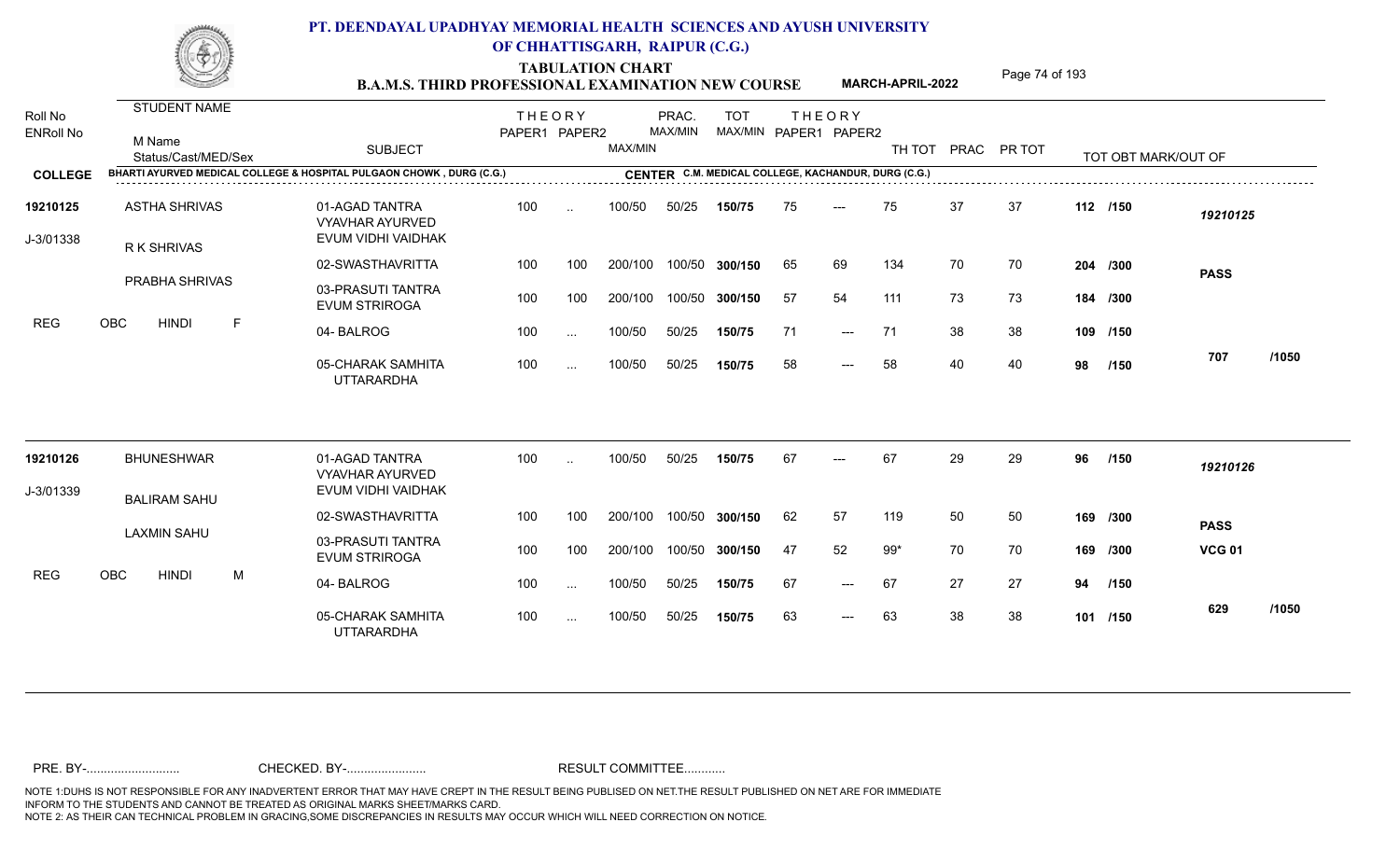**TABULATION CHART<br>B.A.M.S. THIRD PROFESSIONAL EXAMINATION NEW COURSE** MARCH-APRIL-2022 Page 75 of 193

**MARCH-APRIL-2022**

| Roll No<br><b>ENRoll No</b> |                            |                              |                                                                      |               |               |         |         |                                                     |    |                       |     |    |                    |     |                     |             |       |
|-----------------------------|----------------------------|------------------------------|----------------------------------------------------------------------|---------------|---------------|---------|---------|-----------------------------------------------------|----|-----------------------|-----|----|--------------------|-----|---------------------|-------------|-------|
|                             | <b>STUDENT NAME</b>        |                              |                                                                      | <b>THEORY</b> |               |         | PRAC.   | <b>TOT</b>                                          |    | <b>THEORY</b>         |     |    |                    |     |                     |             |       |
|                             | M Name                     | Status/Cast/MED/Sex          | <b>SUBJECT</b>                                                       | PAPER1 PAPER2 |               | MAX/MIN | MAX/MIN |                                                     |    | MAX/MIN PAPER1 PAPER2 |     |    | TH TOT PRAC PR TOT |     | TOT OBT MARK/OUT OF |             |       |
| <b>COLLEGE</b>              |                            |                              | BHARTI AYURVED MEDICAL COLLEGE & HOSPITAL PULGAON CHOWK, DURG (C.G.) |               |               |         |         | CENTER C.M. MEDICAL COLLEGE, KACHANDUR, DURG (C.G.) |    |                       |     |    |                    |     |                     |             |       |
| 19210127<br>J-3/01340       |                            | <b>BUSHRA ANJUM SIDDIQUI</b> | 01-AGAD TANTRA<br><b>VYAVHAR AYURVED</b><br>EVUM VIDHI VAIDHAK       | 100           | $\sim$        | 100/50  | 50/25   | 150/75                                              | 67 | ---                   | 67  | 40 | 40                 |     | 107 /150            | 19210127    |       |
|                             |                            | NISAR AHMED SIDDIQUI         | 02-SWASTHAVRITTA                                                     | 100           | 100           | 200/100 |         | 100/50 300/150                                      | 62 | 65                    | 127 | 79 | 79                 |     | 206 /300            | <b>PASS</b> |       |
|                             | SHABANA SIDDIQUI           |                              | 03-PRASUTI TANTRA<br><b>EVUM STRIROGA</b>                            | 100           | 100           | 200/100 | 100/50  | 300/150                                             | 58 | 54                    | 112 | 75 | 75                 | 187 | /300                |             |       |
| <b>REG</b>                  | <b>GEN</b><br><b>HINDI</b> | F                            | 04-BALROG                                                            | 100           | $\ddotsc$     | 100/50  | 50/25   | 150/75                                              | 65 | $---$                 | 65  | 30 | 30                 | 95  | /150                |             |       |
|                             |                            |                              | 05-CHARAK SAMHITA<br><b>UTTARARDHA</b>                               | 100           | $\sim$ $\sim$ | 100/50  | 50/25   | 150/75                                              | 72 | $---$                 | 72  | 42 | 42                 |     | 114 /150            | 709         | /1050 |
| 19210129                    | <b>CHUMMAN SAHU</b>        |                              | 01-AGAD TANTRA                                                       | 100           |               | 100/50  | 50/25   | 150/75                                              | 61 | ---                   | 61  | 34 | 34                 | 95  | /150                | 19210129    |       |
| J-3/01342                   |                            |                              | <b>VYAVHAR AYURVED</b><br>EVUM VIDHI VAIDHAK                         |               |               |         |         |                                                     |    |                       |     |    |                    |     |                     |             |       |
|                             | <b>LEKHA RAM</b>           |                              | 02-SWASTHAVRITTA                                                     | 100           | 100           | 200/100 | 100/50  | 300/150                                             | 60 | 59                    | 119 | 65 | 65                 |     | 184 /300            | <b>PASS</b> |       |
|                             | <b>KADM BAI</b>            |                              | 03-PRASUTI TANTRA<br><b>EVUM STRIROGA</b>                            | 100           | 100           | 200/100 |         | 100/50 300/150                                      | 60 | 57                    | 117 | 75 | 75                 |     | 192 /300            |             |       |
| <b>REG</b>                  | OBC<br><b>HINDI</b>        | М                            | 04-BALROG                                                            | 100           | $\cdots$      | 100/50  | 50/25   | 150/75                                              | 71 | $---$                 | -71 | 28 | 28                 | 99  | /150                |             |       |
|                             |                            |                              | 05-CHARAK SAMHITA<br><b>UTTARARDHA</b>                               | 100           | $\sim$ $\sim$ | 100/50  | 50/25   | 150/75                                              | 58 | $---$                 | 58  | 39 | 39                 | 97  | /150                | 667         | /1050 |
|                             |                            |                              |                                                                      |               |               |         |         |                                                     |    |                       |     |    |                    |     |                     |             |       |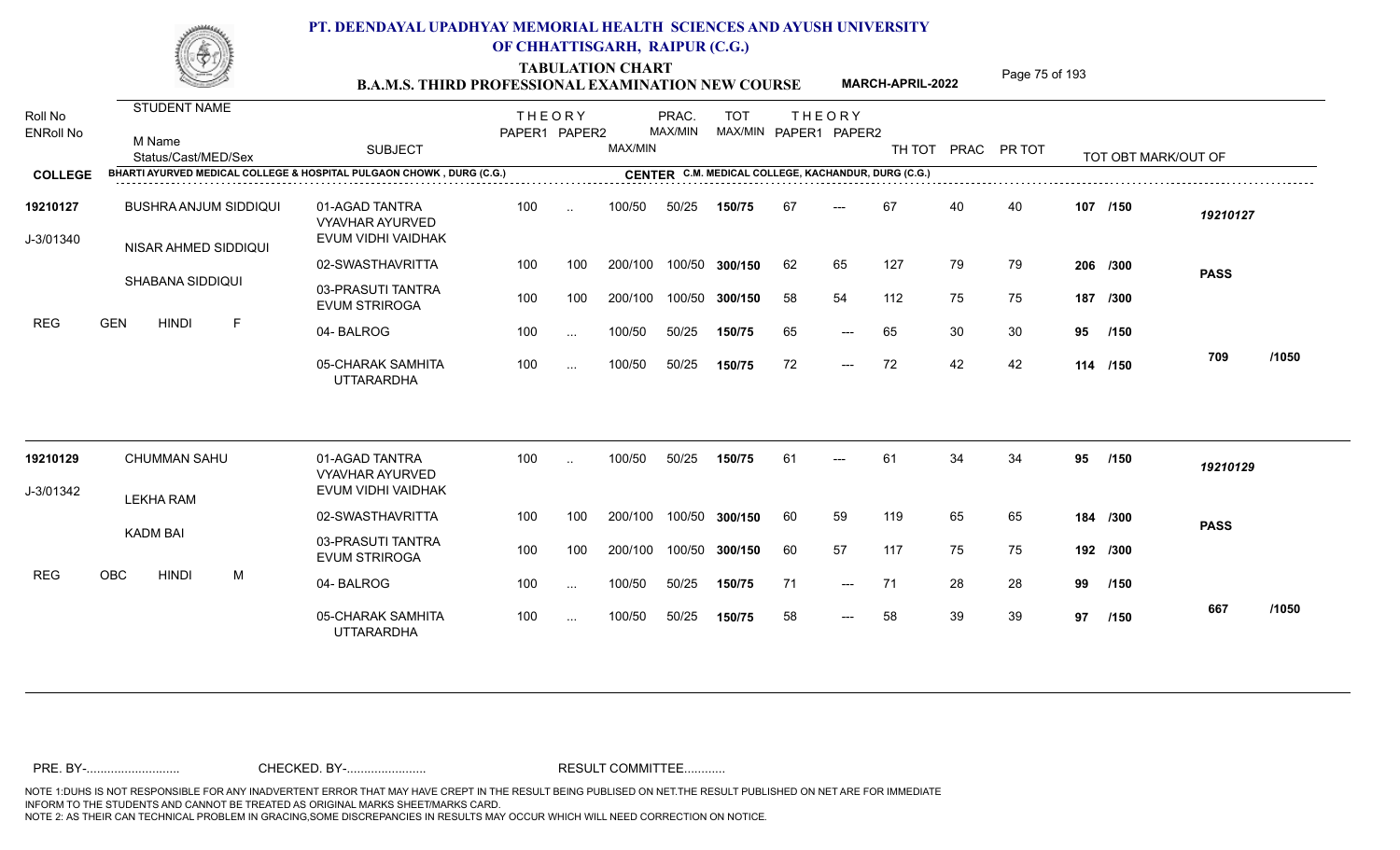**TABULATION CHART<br>B.A.M.S. THIRD PROFESSIONAL EXAMINATION NEW COURSE** MARCH-APRIL-2022 Page 76 of 193

| STUDENT NAME<br><b>THEORY</b><br>PRAC.<br><b>TOT</b><br><b>THEORY</b><br><b>MAX/MIN</b><br>MAX/MIN PAPER1 PAPER2<br>PAPER1 PAPER2<br>M Name<br>MAX/MIN<br><b>SUBJECT</b><br>TH TOT PRAC PR TOT<br>Status/Cast/MED/Sex<br>TOT OBT MARK/OUT OF<br>BHARTI AYURVED MEDICAL COLLEGE & HOSPITAL PULGAON CHOWK, DURG (C.G.)<br>CENTER C.M. MEDICAL COLLEGE, KACHANDUR, DURG (C.G.)<br>27<br>27<br>DEEPSHIKHA CHANDRA<br>01-AGAD TANTRA<br>100<br>100/50<br>64<br>64<br>91<br>50/25<br>150/75<br>/150<br>$\sim$<br>19210130<br><b>VYAVHAR AYURVED</b><br>EVUM VIDHI VAIDHAK<br><b>PYARI LAL CHANDRA</b><br>02-SWASTHAVRITTA<br>100/50 300/150<br>117<br>68<br>68<br>100<br>200/100<br>61<br>56<br>100<br>185 /300<br><b>PASS</b><br>JYOTI CHANDRA<br>03-PRASUTI TANTRA<br>52<br>52<br>104<br>70<br>100<br>100<br>100/50 300/150<br>70<br>200/100<br>174 /300<br><b>EVUM STRIROGA</b><br><b>OBC</b><br><b>HINDI</b><br>-F<br>63<br>34<br>04-BALROG<br>100<br>100/50<br>50/25<br>63<br>34<br>97 /150<br>150/75<br>$\qquad \qquad - -$<br>$\ddots$<br>/1050<br>637<br>100/50<br>52<br>38<br>05-CHARAK SAMHITA<br>100<br>50/25<br>52<br>38<br>150/75<br>90<br>/150<br>$---$<br>$\cdots$<br><b>UTTARARDHA</b><br>01-AGAD TANTRA<br>30<br>30<br><b>DIPTI MANHAR</b><br>100<br>100/50<br>50/25<br>56<br>56<br>86<br>150/75<br>/150<br>$\sim$<br>19210131<br><b>VYAVHAR AYURVED</b><br>EVUM VIDHI VAIDHAK<br>PRIYA DAS MANHAR<br>69<br>02-SWASTHAVRITTA<br>100<br>200/100<br>100/50 300/150<br>50<br>$94*$<br>69<br>100<br>44<br>163 /300<br><b>ATKT</b><br><b>GIRIJA BAI</b><br>03-PRASUTI TANTRA<br>200/100<br>100/50 300/150<br>32<br>30<br>$62*$<br>68<br>100<br>100<br>68<br>130* /300<br><b>EVUM STRIROGA</b><br>SC<br><b>HINDI</b><br>-F<br>04-BALROG<br>100/50<br>50/25<br>53<br>27<br>100<br>150/75<br>53<br>27<br>80<br>/150<br>$\qquad \qquad - -$<br>$\cdots$<br>/1050<br>539<br>30<br>50<br>50<br>30<br>05-CHARAK SAMHITA<br>100<br>100/50<br>50/25<br>80<br>150/75<br>/150<br>$---$<br>$\sim$ $\sim$<br><b>UTTARARDHA</b> |                             | <b>B.A.M.S. THIRD PROFESSIONAL EXAMINATION NEW COURSE</b> |  |  |  | <b>MARCH-APRIL-2022</b> | 1 agu 10 01 130 |  |  |
|-------------------------------------------------------------------------------------------------------------------------------------------------------------------------------------------------------------------------------------------------------------------------------------------------------------------------------------------------------------------------------------------------------------------------------------------------------------------------------------------------------------------------------------------------------------------------------------------------------------------------------------------------------------------------------------------------------------------------------------------------------------------------------------------------------------------------------------------------------------------------------------------------------------------------------------------------------------------------------------------------------------------------------------------------------------------------------------------------------------------------------------------------------------------------------------------------------------------------------------------------------------------------------------------------------------------------------------------------------------------------------------------------------------------------------------------------------------------------------------------------------------------------------------------------------------------------------------------------------------------------------------------------------------------------------------------------------------------------------------------------------------------------------------------------------------------------------------------------------------------------------------------------------------------------------------------------------------------------------------------------------------------------|-----------------------------|-----------------------------------------------------------|--|--|--|-------------------------|-----------------|--|--|
|                                                                                                                                                                                                                                                                                                                                                                                                                                                                                                                                                                                                                                                                                                                                                                                                                                                                                                                                                                                                                                                                                                                                                                                                                                                                                                                                                                                                                                                                                                                                                                                                                                                                                                                                                                                                                                                                                                                                                                                                                         | Roll No<br><b>ENRoll No</b> |                                                           |  |  |  |                         |                 |  |  |
|                                                                                                                                                                                                                                                                                                                                                                                                                                                                                                                                                                                                                                                                                                                                                                                                                                                                                                                                                                                                                                                                                                                                                                                                                                                                                                                                                                                                                                                                                                                                                                                                                                                                                                                                                                                                                                                                                                                                                                                                                         | <b>COLLEGE</b>              |                                                           |  |  |  |                         |                 |  |  |
|                                                                                                                                                                                                                                                                                                                                                                                                                                                                                                                                                                                                                                                                                                                                                                                                                                                                                                                                                                                                                                                                                                                                                                                                                                                                                                                                                                                                                                                                                                                                                                                                                                                                                                                                                                                                                                                                                                                                                                                                                         | 19210130                    |                                                           |  |  |  |                         |                 |  |  |
|                                                                                                                                                                                                                                                                                                                                                                                                                                                                                                                                                                                                                                                                                                                                                                                                                                                                                                                                                                                                                                                                                                                                                                                                                                                                                                                                                                                                                                                                                                                                                                                                                                                                                                                                                                                                                                                                                                                                                                                                                         | J-3/01343                   |                                                           |  |  |  |                         |                 |  |  |
|                                                                                                                                                                                                                                                                                                                                                                                                                                                                                                                                                                                                                                                                                                                                                                                                                                                                                                                                                                                                                                                                                                                                                                                                                                                                                                                                                                                                                                                                                                                                                                                                                                                                                                                                                                                                                                                                                                                                                                                                                         |                             |                                                           |  |  |  |                         |                 |  |  |
|                                                                                                                                                                                                                                                                                                                                                                                                                                                                                                                                                                                                                                                                                                                                                                                                                                                                                                                                                                                                                                                                                                                                                                                                                                                                                                                                                                                                                                                                                                                                                                                                                                                                                                                                                                                                                                                                                                                                                                                                                         | REG                         |                                                           |  |  |  |                         |                 |  |  |
|                                                                                                                                                                                                                                                                                                                                                                                                                                                                                                                                                                                                                                                                                                                                                                                                                                                                                                                                                                                                                                                                                                                                                                                                                                                                                                                                                                                                                                                                                                                                                                                                                                                                                                                                                                                                                                                                                                                                                                                                                         |                             |                                                           |  |  |  |                         |                 |  |  |
|                                                                                                                                                                                                                                                                                                                                                                                                                                                                                                                                                                                                                                                                                                                                                                                                                                                                                                                                                                                                                                                                                                                                                                                                                                                                                                                                                                                                                                                                                                                                                                                                                                                                                                                                                                                                                                                                                                                                                                                                                         |                             |                                                           |  |  |  |                         |                 |  |  |
|                                                                                                                                                                                                                                                                                                                                                                                                                                                                                                                                                                                                                                                                                                                                                                                                                                                                                                                                                                                                                                                                                                                                                                                                                                                                                                                                                                                                                                                                                                                                                                                                                                                                                                                                                                                                                                                                                                                                                                                                                         | 19210131                    |                                                           |  |  |  |                         |                 |  |  |
|                                                                                                                                                                                                                                                                                                                                                                                                                                                                                                                                                                                                                                                                                                                                                                                                                                                                                                                                                                                                                                                                                                                                                                                                                                                                                                                                                                                                                                                                                                                                                                                                                                                                                                                                                                                                                                                                                                                                                                                                                         | J-3/01344                   |                                                           |  |  |  |                         |                 |  |  |
|                                                                                                                                                                                                                                                                                                                                                                                                                                                                                                                                                                                                                                                                                                                                                                                                                                                                                                                                                                                                                                                                                                                                                                                                                                                                                                                                                                                                                                                                                                                                                                                                                                                                                                                                                                                                                                                                                                                                                                                                                         |                             |                                                           |  |  |  |                         |                 |  |  |
|                                                                                                                                                                                                                                                                                                                                                                                                                                                                                                                                                                                                                                                                                                                                                                                                                                                                                                                                                                                                                                                                                                                                                                                                                                                                                                                                                                                                                                                                                                                                                                                                                                                                                                                                                                                                                                                                                                                                                                                                                         |                             |                                                           |  |  |  |                         |                 |  |  |
|                                                                                                                                                                                                                                                                                                                                                                                                                                                                                                                                                                                                                                                                                                                                                                                                                                                                                                                                                                                                                                                                                                                                                                                                                                                                                                                                                                                                                                                                                                                                                                                                                                                                                                                                                                                                                                                                                                                                                                                                                         | <b>REG</b>                  |                                                           |  |  |  |                         |                 |  |  |
|                                                                                                                                                                                                                                                                                                                                                                                                                                                                                                                                                                                                                                                                                                                                                                                                                                                                                                                                                                                                                                                                                                                                                                                                                                                                                                                                                                                                                                                                                                                                                                                                                                                                                                                                                                                                                                                                                                                                                                                                                         |                             |                                                           |  |  |  |                         |                 |  |  |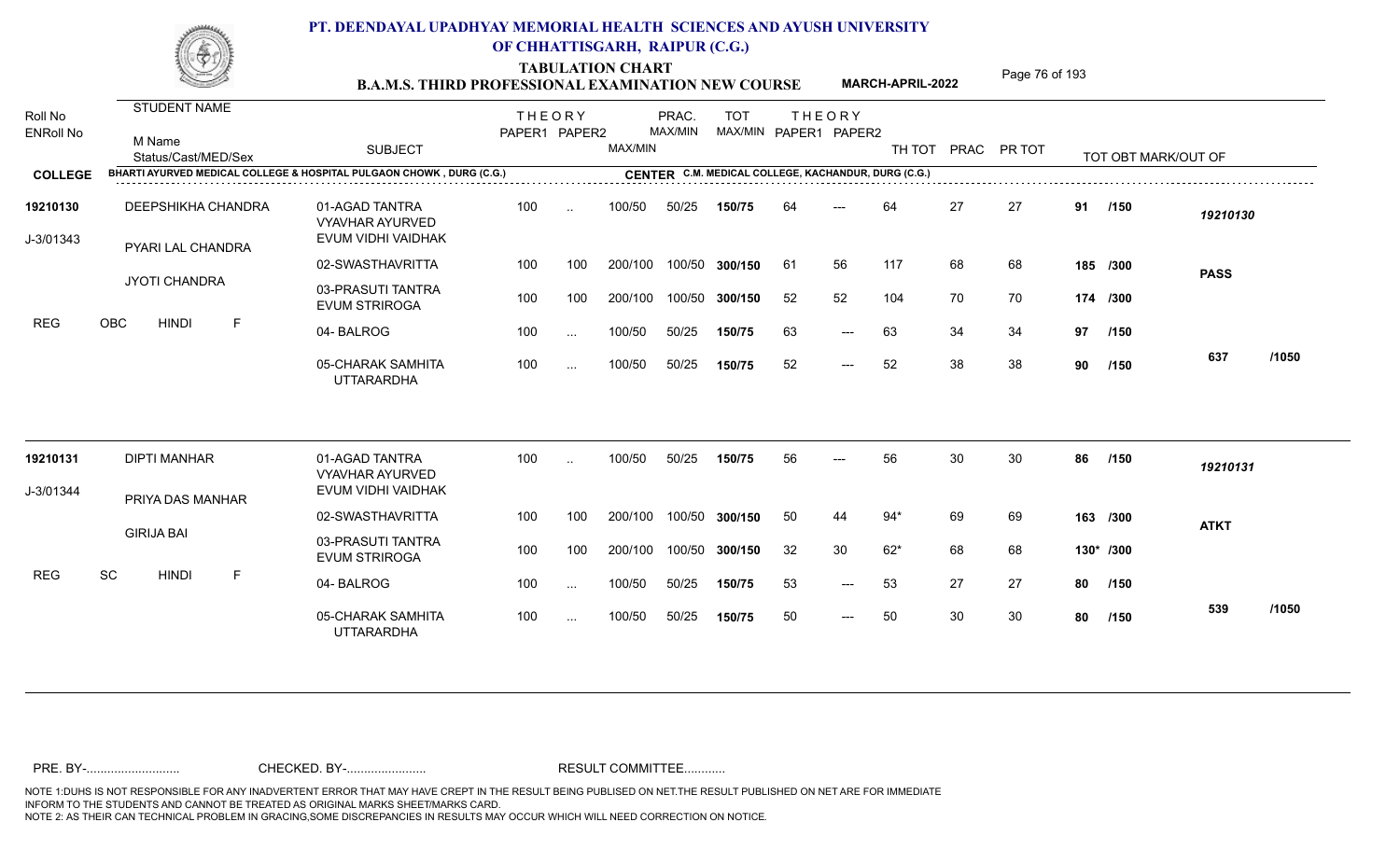**TABULATION CHART<br>B.A.M.S. THIRD PROFESSIONAL EXAMINATION NEW COURSE** MARCH-APRIL-2022 <sup>Page 77</sup> of 193

**MARCH-APRIL-2022**

| Roll No               | <b>STUDENT NAME</b>                                                  |                                                                | <b>THEORY</b> |           |         | PRAC.   | <b>TOT</b>     |    | <b>THEORY</b>                                       |        |    |             |     |                     |             |       |
|-----------------------|----------------------------------------------------------------------|----------------------------------------------------------------|---------------|-----------|---------|---------|----------------|----|-----------------------------------------------------|--------|----|-------------|-----|---------------------|-------------|-------|
| <b>ENRoll No</b>      | M Name<br>Status/Cast/MED/Sex                                        | <b>SUBJECT</b>                                                 | PAPER1 PAPER2 |           | MAX/MIN | MAX/MIN |                |    | MAX/MIN PAPER1 PAPER2                               | TH TOT |    | PRAC PR TOT |     | TOT OBT MARK/OUT OF |             |       |
| <b>COLLEGE</b>        | BHARTI AYURVED MEDICAL COLLEGE & HOSPITAL PULGAON CHOWK, DURG (C.G.) |                                                                |               |           |         |         |                |    | CENTER C.M. MEDICAL COLLEGE, KACHANDUR, DURG (C.G.) |        |    |             |     |                     |             |       |
| 19210133<br>J-3/01346 | <b>GEETANJALI VERMA</b><br><b>VIRENDRA VERMA</b>                     | 01-AGAD TANTRA<br><b>VYAVHAR AYURVED</b><br>EVUM VIDHI VAIDHAK | 100           | $\ddotsc$ | 100/50  | 50/25   | 150/75         | 70 | $---$                                               | 70     | 32 | 32          |     | 102 /150            | 19210133    |       |
|                       |                                                                      | 02-SWASTHAVRITTA                                               | 100           | 100       | 200/100 |         | 100/50 300/150 | 66 | 66                                                  | 132    | 59 | 59          | 191 | /300                | <b>PASS</b> |       |
| REG                   | MAHESHWARI VERMA                                                     | 03-PRASUTI TANTRA<br><b>EVUM STRIROGA</b>                      | 100           | 100       | 200/100 |         | 100/50 300/150 | 58 | 53                                                  | 111    | 78 | 78          |     | 189 /300            |             |       |
|                       | OBC<br><b>HINDI</b><br>F.                                            | 04-BALROG                                                      | 100           | $\cdots$  | 100/50  | 50/25   | 150/75         | 80 | $---$                                               | 80     | 30 | 30          |     | 110 /150            |             |       |
|                       |                                                                      | 05-CHARAK SAMHITA<br><b>UTTARARDHA</b>                         | 100           | $\cdots$  | 100/50  | 50/25   | 150/75         | 64 | $---$                                               | 64     | 30 | 30          | 94  | /150                | 686         | /1050 |
| 19210135              | JAYSHREE SAHU                                                        | 01-AGAD TANTRA<br><b>VYAVHAR AYURVED</b>                       | 100           | $\sim$    | 100/50  | 50/25   | 150/75         | 54 |                                                     | 54     | 31 | 31          | 85  | /150                | 19210135    |       |
| J-3/01348             | <b>SHIVLAL SAHU</b>                                                  | EVUM VIDHI VAIDHAK                                             |               |           |         |         |                |    |                                                     |        |    |             |     |                     |             |       |
|                       |                                                                      | 02-SWASTHAVRITTA                                               | 100           | 100       | 200/100 |         | 100/50 300/150 | 59 | 66                                                  | 125    | 59 | 59          |     | 184 /300            | <b>PASS</b> |       |
|                       | <b>RAJNI SAHU</b>                                                    | 03-PRASUTI TANTRA<br><b>EVUM STRIROGA</b>                      | 100           | 100       | 200/100 |         | 100/50 300/150 | 59 | 51                                                  | 110    | 70 | 70          |     | 180 /300            |             |       |
| REG                   | OBC<br><b>HINDI</b><br>F                                             | 04-BALROG                                                      | 100           | $\cdots$  | 100/50  | 50/25   | 150/75         | 66 | $---$                                               | 66     | 28 | 28          | 94  | /150                |             |       |
|                       |                                                                      | 05-CHARAK SAMHITA<br><b>UTTARARDHA</b>                         | 100           | $\cdots$  | 100/50  | 50/25   | 150/75         | 53 | $---$                                               | 53     | 29 | 29          | 82  | /150                | 625         | /1050 |
|                       |                                                                      |                                                                |               |           |         |         |                |    |                                                     |        |    |             |     |                     |             |       |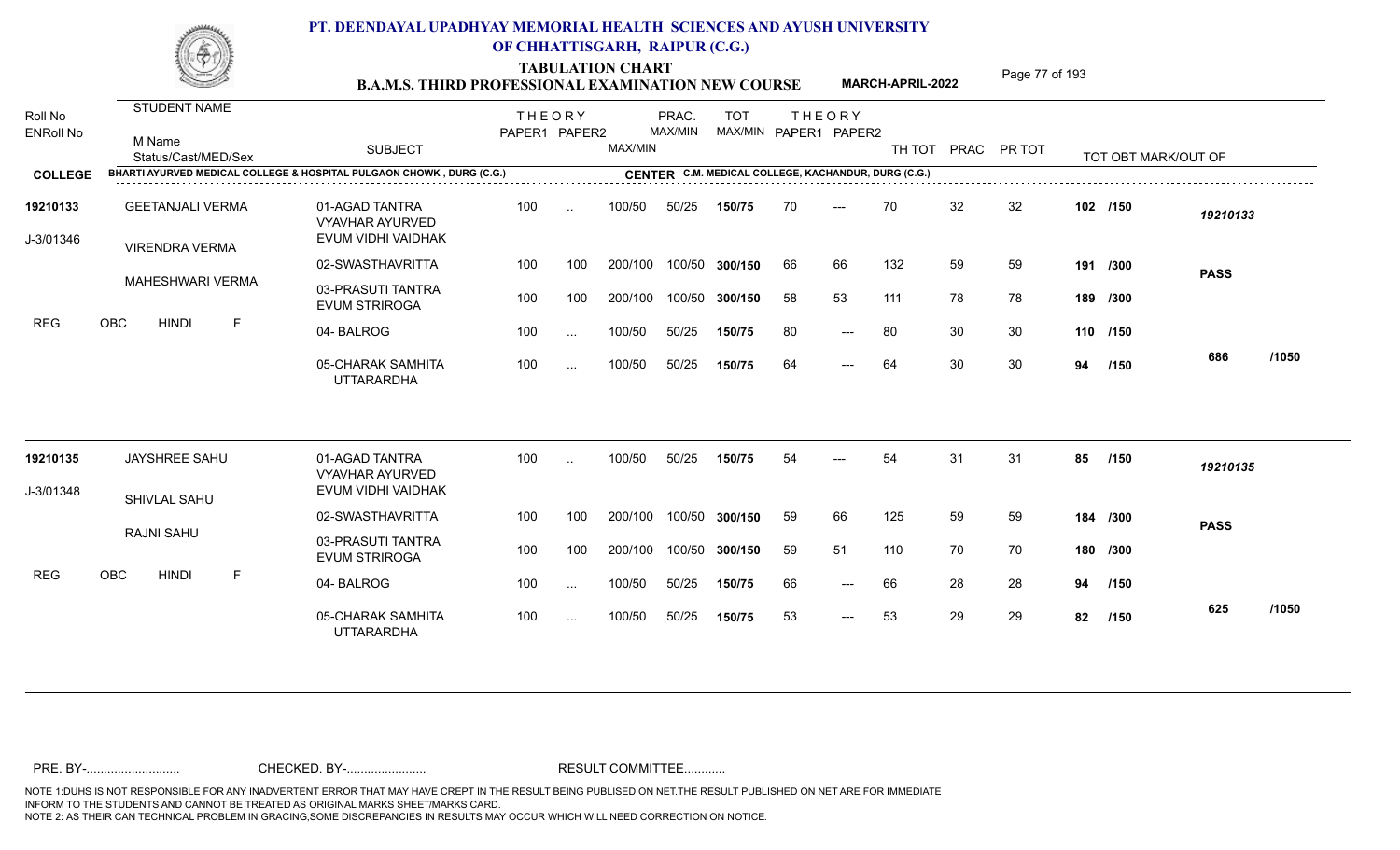TABULATION CHART<br> **TABULATION CHART** PAGE MARCH-APRIL-2022 Page 78 of 193

**MARCH-APRIL-2022**

| Roll No<br><b>ENRoll No</b> | <b>STUDENT NAME</b><br>M Name<br>Status/Cast/MED/Sex                 | <b>SUBJECT</b>                                                 | <b>THEORY</b><br>PAPER1 PAPER2 |           | MAX/MIN | PRAC.<br>MAX/MIN | <b>TOT</b>     |    | <b>THEORY</b><br>MAX/MIN PAPER1 PAPER2              | TH TOT |    | PRAC PR TOT |    | TOT OBT MARK/OUT OF |             |       |
|-----------------------------|----------------------------------------------------------------------|----------------------------------------------------------------|--------------------------------|-----------|---------|------------------|----------------|----|-----------------------------------------------------|--------|----|-------------|----|---------------------|-------------|-------|
| <b>COLLEGE</b>              | BHARTI AYURVED MEDICAL COLLEGE & HOSPITAL PULGAON CHOWK, DURG (C.G.) |                                                                |                                |           |         |                  |                |    | CENTER C.M. MEDICAL COLLEGE, KACHANDUR, DURG (C.G.) |        |    |             |    |                     |             |       |
| 19210136<br>J-3/01349       | <b>KAJAL DHRUW</b><br><b>TIJURAM DHRUW</b>                           | 01-AGAD TANTRA<br><b>VYAVHAR AYURVED</b><br>EVUM VIDHI VAIDHAK | 100                            | $\cdot$ . | 100/50  | 50/25            | 150/75         | 51 | $---$                                               | 51     | 30 | 30          | 81 | /150                | 19210136    |       |
|                             |                                                                      | 02-SWASTHAVRITTA                                               | 100                            | 100       | 200/100 |                  | 100/50 300/150 | 64 | 61                                                  | 125    | 68 | 68          |    | 193 /300            | <b>PASS</b> |       |
|                             | <b>TAMESWARI</b>                                                     | 03-PRASUTI TANTRA<br><b>EVUM STRIROGA</b>                      | 100                            | 100       | 200/100 |                  | 100/50 300/150 | 55 | 52                                                  | 107    | 68 | 68          |    | 175 /300            |             |       |
| <b>REG</b>                  | <b>ST</b><br><b>HINDI</b><br>F                                       | 04-BALROG                                                      | 100                            | $\cdots$  | 100/50  | 50/25            | 150/75         | 63 | $---$                                               | 63     | 30 | 30          | 93 | /150                |             |       |
|                             |                                                                      | 05-CHARAK SAMHITA<br><b>UTTARARDHA</b>                         | 100                            | $\cdots$  | 100/50  | 50/25            | 150/75         | 53 | $---$                                               | 53     | 38 | 38          | 91 | /150                | 633         | /1050 |
| 19210137                    | KALPANA DEWANGAN                                                     | 01-AGAD TANTRA<br><b>VYAVHAR AYURVED</b>                       | 100                            |           | 100/50  | 50/25            | 150/75         | 64 |                                                     | 64     | 32 | 32          | 96 | /150                | 19210137    |       |
| J-3/01350                   | NARAYAN DEWANGAN                                                     | EVUM VIDHI VAIDHAK                                             |                                |           |         |                  |                |    |                                                     |        |    |             |    |                     |             |       |
|                             |                                                                      | 02-SWASTHAVRITTA                                               | 100                            | 100       | 200/100 |                  | 100/50 300/150 | 68 | 66                                                  | 134    | 69 | 69          |    | 203 /300            | <b>PASS</b> |       |
|                             | PUSHPKIRAN                                                           | 03-PRASUTI TANTRA<br><b>EVUM STRIROGA</b>                      | 100                            | 100       | 200/100 |                  | 100/50 300/150 | 68 | 57                                                  | 125    | 70 | 70          |    | 195 /300            |             |       |
| <b>REG</b>                  | OBC<br><b>HINDI</b><br>F                                             | 04-BALROG                                                      | 100                            | $\cdots$  | 100/50  | 50/25            | 150/75         | 77 | $---$                                               | 77     | 32 | 32          |    | 109 /150            |             |       |
|                             |                                                                      | 05-CHARAK SAMHITA<br><b>UTTARARDHA</b>                         | 100                            | $\cdots$  | 100/50  | 50/25            | 150/75         | 66 | $---$                                               | 66     | 38 | 38          |    | 104 /150            | 707         | /1050 |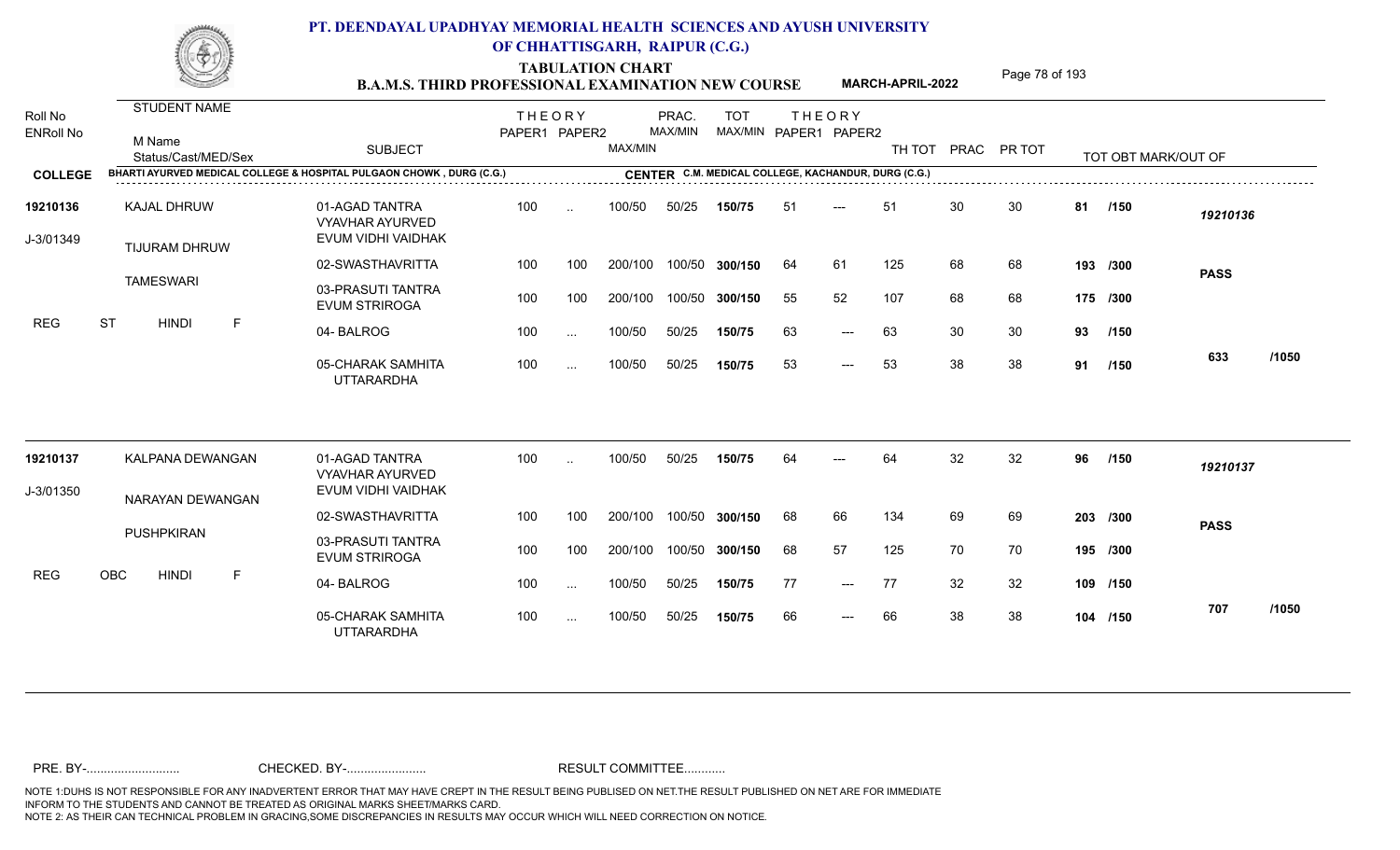TABULATION CHART<br>**B.A.M.S. THIRD PROFESSIONAL EXAMINATION NEW COURSE** MARCH-APRIL-2022 Page 79 of 193

**MARCH-APRIL-2022**

| Roll No<br><b>ENRoll No</b> | <b>STUDENT NAME</b><br>M Name<br>Status/Cast/MED/Sex                 | <b>SUBJECT</b>                                                 | <b>THEORY</b><br>PAPER1 PAPER2 |           | MAX/MIN | PRAC.<br>MAX/MIN | <b>TOT</b><br>MAX/MIN PAPER1 PAPER2                 |    | <b>THEORY</b> | TH TOT |    | PRAC PR TOT |    | TOT OBT MARK/OUT OF |             |       |
|-----------------------------|----------------------------------------------------------------------|----------------------------------------------------------------|--------------------------------|-----------|---------|------------------|-----------------------------------------------------|----|---------------|--------|----|-------------|----|---------------------|-------------|-------|
| <b>COLLEGE</b>              | BHARTI AYURVED MEDICAL COLLEGE & HOSPITAL PULGAON CHOWK, DURG (C.G.) |                                                                |                                |           |         |                  | CENTER C.M. MEDICAL COLLEGE, KACHANDUR, DURG (C.G.) |    |               |        |    |             |    |                     |             |       |
| 19210138<br>J-3/01351       | KIRAN LATA TANDAN<br>DAWU LAL                                        | 01-AGAD TANTRA<br><b>VYAVHAR AYURVED</b><br>EVUM VIDHI VAIDHAK | 100                            | $\sim$    | 100/50  | 50/25            | 150/75                                              | 58 | $---$         | 58     | 29 | 29          | 87 | /150                | 19210138    |       |
|                             |                                                                      | 02-SWASTHAVRITTA                                               | 100                            | 100       | 200/100 |                  | 100/50 300/150                                      | 62 | 63            | 125    | 60 | 60          |    | 185 /300            | <b>PASS</b> |       |
|                             | <b>SEVATI BAI</b>                                                    | 03-PRASUTI TANTRA<br><b>EVUM STRIROGA</b>                      | 100                            | 100       | 200/100 |                  | 100/50 300/150                                      | 53 | 53            | 106    | 65 | 65          |    | 171 /300            |             |       |
| <b>REG</b>                  | SC<br>$\mathsf F$<br><b>HINDI</b>                                    | 04-BALROG                                                      | 100                            | $\cdots$  | 100/50  | 50/25            | 150/75                                              | 72 | $---$         | 72     | 32 | 32          |    | 104 /150            |             |       |
|                             |                                                                      | 05-CHARAK SAMHITA<br><b>UTTARARDHA</b>                         | 100                            | $\cdots$  | 100/50  | 50/25            | 150/75                                              | 53 | $---$         | 53     | 30 | 30          | 83 | /150                | 630         | /1050 |
| 19210140                    | <b>LEENA CHAUHAN</b>                                                 | 01-AGAD TANTRA<br><b>VYAVHAR AYURVED</b>                       | 100                            | $\ddotsc$ | 100/50  | 50/25            | 150/75                                              | 57 | $---$         | 57     | 30 | 30          | 87 | /150                | 19210140    |       |
| J-3/01353                   | <b>D.K CHAUHAN</b>                                                   | EVUM VIDHI VAIDHAK                                             |                                |           |         |                  |                                                     |    |               |        |    |             |    |                     |             |       |
|                             |                                                                      | 02-SWASTHAVRITTA                                               | 100                            | 100       | 200/100 | 100/50           | 300/150                                             | 53 | 54            | 107    | 62 | 62          |    | 169 /300            | <b>PASS</b> |       |
|                             | <b>LALITA CHAUHAN</b>                                                | 03-PRASUTI TANTRA<br><b>EVUM STRIROGA</b>                      | 100                            | 100       | 200/100 |                  | 100/50 300/150                                      | 56 | 44            | 100    | 63 | 63          |    | 163 /300            |             |       |
| <b>REG</b>                  | SC<br><b>HINDI</b><br>F                                              | 04-BALROG                                                      | 100                            | $\cdots$  | 100/50  | 50/25            | 150/75                                              | 66 | $---$         | 66     | 30 | 30          | 96 | /150                |             |       |
|                             |                                                                      | 05-CHARAK SAMHITA<br><b>UTTARARDHA</b>                         | 100                            | $\cdots$  | 100/50  | 50/25            | 150/75                                              | 50 | $---$         | 50     | 28 | 28          | 78 | /150                | 593         | /1050 |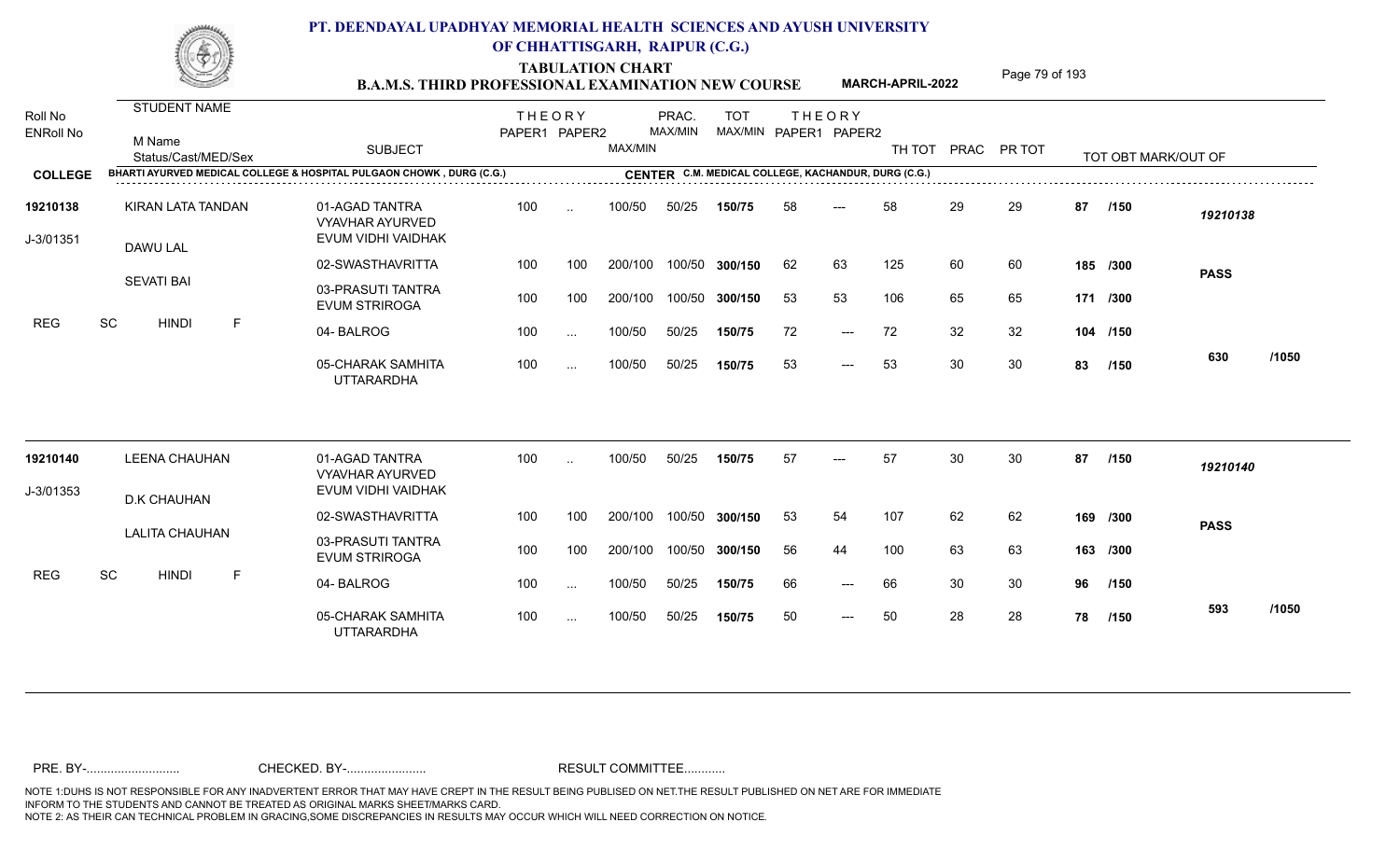TABULATION CHART<br> **TABULATION CHART B.A.M.S. THIRD PROFESSIONAL EXAMINATION NEW COURSE** MARCH-APRIL-2022

**MARCH-APRIL-2022**

| Roll No<br><b>ENRoll No</b> | <b>STUDENT NAME</b><br>M Name<br>Status/Cast/MED/Sex | <b>SUBJECT</b>                                                       | <b>THEORY</b><br>PAPER1 PAPER2 |           | MAX/MIN | PRAC.<br>MAX/MIN | <b>TOT</b>     |    | <b>THEORY</b><br>MAX/MIN PAPER1 PAPER2              | TH TOT |    | PRAC PR TOT |    | TOT OBT MARK/OUT OF |             |       |
|-----------------------------|------------------------------------------------------|----------------------------------------------------------------------|--------------------------------|-----------|---------|------------------|----------------|----|-----------------------------------------------------|--------|----|-------------|----|---------------------|-------------|-------|
| <b>COLLEGE</b>              |                                                      | BHARTI AYURVED MEDICAL COLLEGE & HOSPITAL PULGAON CHOWK, DURG (C.G.) |                                |           |         |                  |                |    | CENTER C.M. MEDICAL COLLEGE, KACHANDUR, DURG (C.G.) |        |    |             |    |                     |             |       |
| 19210141<br>J-3/01354       | <b>LEKHIKA SAHU</b><br><b>GHANSYAM SAHU</b>          | 01-AGAD TANTRA<br><b>VYAVHAR AYURVED</b><br>EVUM VIDHI VAIDHAK       | 100                            | $\cdot$ . | 100/50  | 50/25            | 150/75         | 71 | $---$                                               | 71     | 35 | 35          |    | 106 /150            | 19210141    |       |
|                             |                                                      | 02-SWASTHAVRITTA                                                     | 100                            | 100       | 200/100 |                  | 100/50 300/150 | 63 | 61                                                  | 124    | 70 | 70          |    | 194 /300            | <b>PASS</b> |       |
|                             | <b>KANTI SAHU</b>                                    | 03-PRASUTI TANTRA<br><b>EVUM STRIROGA</b>                            | 100                            | 100       | 200/100 |                  | 100/50 300/150 | 58 | 51                                                  | 109    | 68 | 68          |    | 177 /300            |             |       |
| <b>REG</b>                  | <b>OBC</b><br><b>HINDI</b><br>F                      | 04-BALROG                                                            | 100                            | $\cdots$  | 100/50  | 50/25            | 150/75         | 61 | $---$                                               | 61     | 32 | 32          | 93 | /150                |             |       |
|                             |                                                      | 05-CHARAK SAMHITA<br><b>UTTARARDHA</b>                               | 100                            | $\cdots$  | 100/50  | 50/25            | 150/75         | 57 | $---$                                               | 57     | 34 | 34          | 91 | /150                | 661         | /1050 |
| 19210142                    | <b>LOVESH KUMAR</b>                                  | 01-AGAD TANTRA<br><b>VYAVHAR AYURVED</b>                             | 100                            | $\cdot$ . | 100/50  | 50/25            | 150/75         | 60 | $---$                                               | 60     | 39 | 39          | 99 | /150                | 19210142    |       |
| J-3/01355                   | <b>VIJAY</b>                                         | EVUM VIDHI VAIDHAK                                                   |                                |           |         |                  |                |    |                                                     |        |    |             |    |                     |             |       |
|                             |                                                      | 02-SWASTHAVRITTA                                                     | 100                            | 100       | 200/100 |                  | 100/50 300/150 | 60 | 58                                                  | 118    | 62 | 62          |    | 180 /300            | <b>PASS</b> |       |
|                             | <b>PUSHPA</b>                                        | 03-PRASUTI TANTRA<br><b>EVUM STRIROGA</b>                            | 100                            | 100       | 200/100 |                  | 100/50 300/150 | 52 | 52                                                  | 104    | 65 | 65          |    | 169 /300            |             |       |
| <b>REG</b>                  | <b>GEN</b><br><b>HINDI</b><br>M                      | 04-BALROG                                                            | 100                            | $\cdots$  | 100/50  | 50/25            | 150/75         | 60 | $---$                                               | 60     | 30 | 30          | 90 | /150                |             |       |
|                             |                                                      | 05-CHARAK SAMHITA<br><b>UTTARARDHA</b>                               | 100                            | $\cdots$  | 100/50  | 50/25            | 150/75         | 64 | ---                                                 | 64     | 38 | 38          |    | 102 /150            | 640         | /1050 |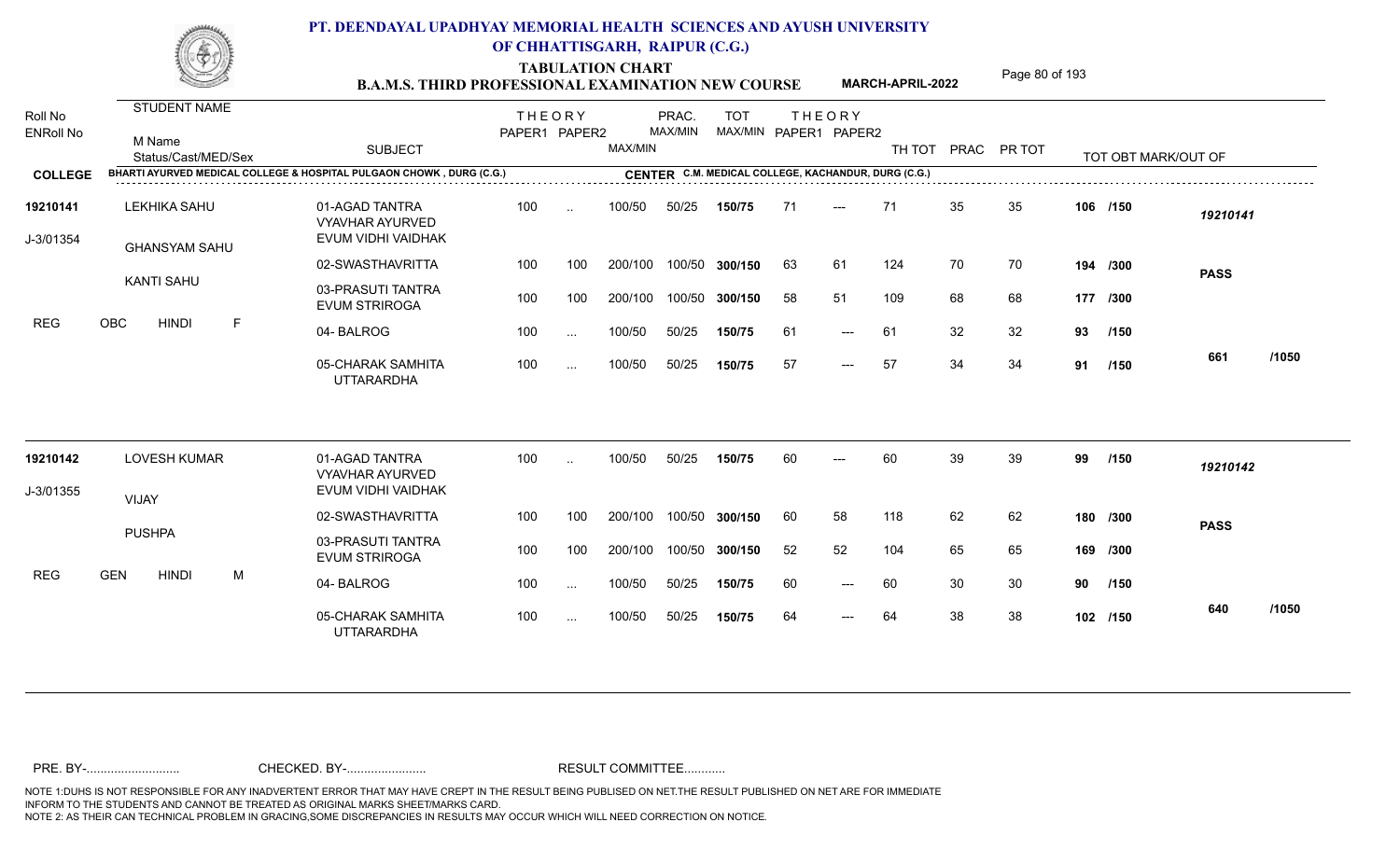TABULATION CHART<br> **TABULATION CHART** PAGE MARCH-APRIL-2022 Page 81 of 193

**MARCH-APRIL-2022**

| Roll No<br><b>ENRoll No</b><br><b>COLLEGE</b> | <b>STUDENT NAME</b><br>M Name<br>Status/Cast/MED/Sex<br>BHARTI AYURVED MEDICAL COLLEGE & HOSPITAL PULGAON CHOWK, DURG (C.G.) | <b>SUBJECT</b>                                                 | <b>THEORY</b><br>PAPER1 PAPER2 |           | MAX/MIN | PRAC.<br><b>MAX/MIN</b> | <b>TOT</b>     |     | <b>THEORY</b><br>MAX/MIN PAPER1 PAPER2 | TH TOT<br>CENTER C.M. MEDICAL COLLEGE, KACHANDUR, DURG (C.G.) |    | PRAC PR TOT |    | TOT OBT MARK/OUT OF |             |       |
|-----------------------------------------------|------------------------------------------------------------------------------------------------------------------------------|----------------------------------------------------------------|--------------------------------|-----------|---------|-------------------------|----------------|-----|----------------------------------------|---------------------------------------------------------------|----|-------------|----|---------------------|-------------|-------|
| 19210143<br>J-3/01356                         | <b>MANSHI BHOI</b>                                                                                                           | 01-AGAD TANTRA<br><b>VYAVHAR AYURVED</b><br>EVUM VIDHI VAIDHAK | 100                            | $\sim$    | 100/50  | 50/25                   | 150/75         | 62  | $---$                                  | 62                                                            | 35 | 35          | 97 | /150                | 19210143    |       |
|                                               | <b>LALIT KUMAR BHOI</b>                                                                                                      | 02-SWASTHAVRITTA                                               | 100                            | 100       | 200/100 |                         | 100/50 300/150 | 59  | 63                                     | 122                                                           | 63 | 63          |    | 185 /300            | <b>PASS</b> |       |
|                                               | <b>SNEHALATA BHOI</b>                                                                                                        | 03-PRASUTI TANTRA<br><b>EVUM STRIROGA</b>                      | 100                            | 100       | 200/100 | 100/50                  | 300/150        | -57 | 60                                     | 117                                                           | 70 | 70          |    | 187 /300            |             |       |
| <b>REG</b>                                    | OBC<br>F<br><b>HINDI</b>                                                                                                     | 04-BALROG                                                      | 100                            | $\sim$ .  | 100/50  | 50/25                   | 150/75         | 67  | $---$                                  | 67                                                            | 32 | 32          | 99 | /150                |             |       |
|                                               |                                                                                                                              | 05-CHARAK SAMHITA<br><b>UTTARARDHA</b>                         | 100                            | $\sim$ .  | 100/50  | 50/25                   | 150/75         | 56  | $---$                                  | 56                                                            | 37 | 37          | 93 | /150                | 661         | /1050 |
| 19210144                                      | <b>MANSI AGRAWAL</b>                                                                                                         | 01-AGAD TANTRA<br><b>VYAVHAR AYURVED</b>                       | 100                            | $\cdot$ . | 100/50  | 50/25                   | 150/75         | 73  | ---                                    | 73                                                            | 42 | 42          |    | 115 /150            | 19210144    |       |
| J-3/01357                                     | <b>MANISH KUMAR AGRAWAL</b>                                                                                                  | EVUM VIDHI VAIDHAK                                             |                                |           |         |                         |                |     |                                        |                                                               |    |             |    |                     |             |       |
|                                               |                                                                                                                              | 02-SWASTHAVRITTA                                               | 100                            | 100       | 200/100 | 100/50                  | 300/150        | 62  | 65                                     | 127                                                           | 68 | 68          |    | 195 /300            | <b>PASS</b> |       |
|                                               | ANJANA AGRAWAL                                                                                                               | 03-PRASUTI TANTRA<br><b>EVUM STRIROGA</b>                      | 100                            | 100       | 200/100 | 100/50                  | 300/150        | 61  | 57                                     | 118                                                           | 71 | 71          |    | 189 /300            |             |       |
| <b>REG</b>                                    | <b>GEN</b><br><b>HINDI</b><br>F.                                                                                             | 04-BALROG                                                      | 100                            | $\sim$    | 100/50  | 50/25                   | 150/75         | 62  | $\qquad \qquad - -$                    | 62                                                            | 36 | 36          | 98 | /150                |             |       |
|                                               |                                                                                                                              | 05-CHARAK SAMHITA<br><b>UTTARARDHA</b>                         | 100                            | $\ddotsc$ | 100/50  | 50/25                   | 150/75         | 68  | $---$                                  | 68                                                            | 42 | 42          |    | 110 /150            | 707         | /1050 |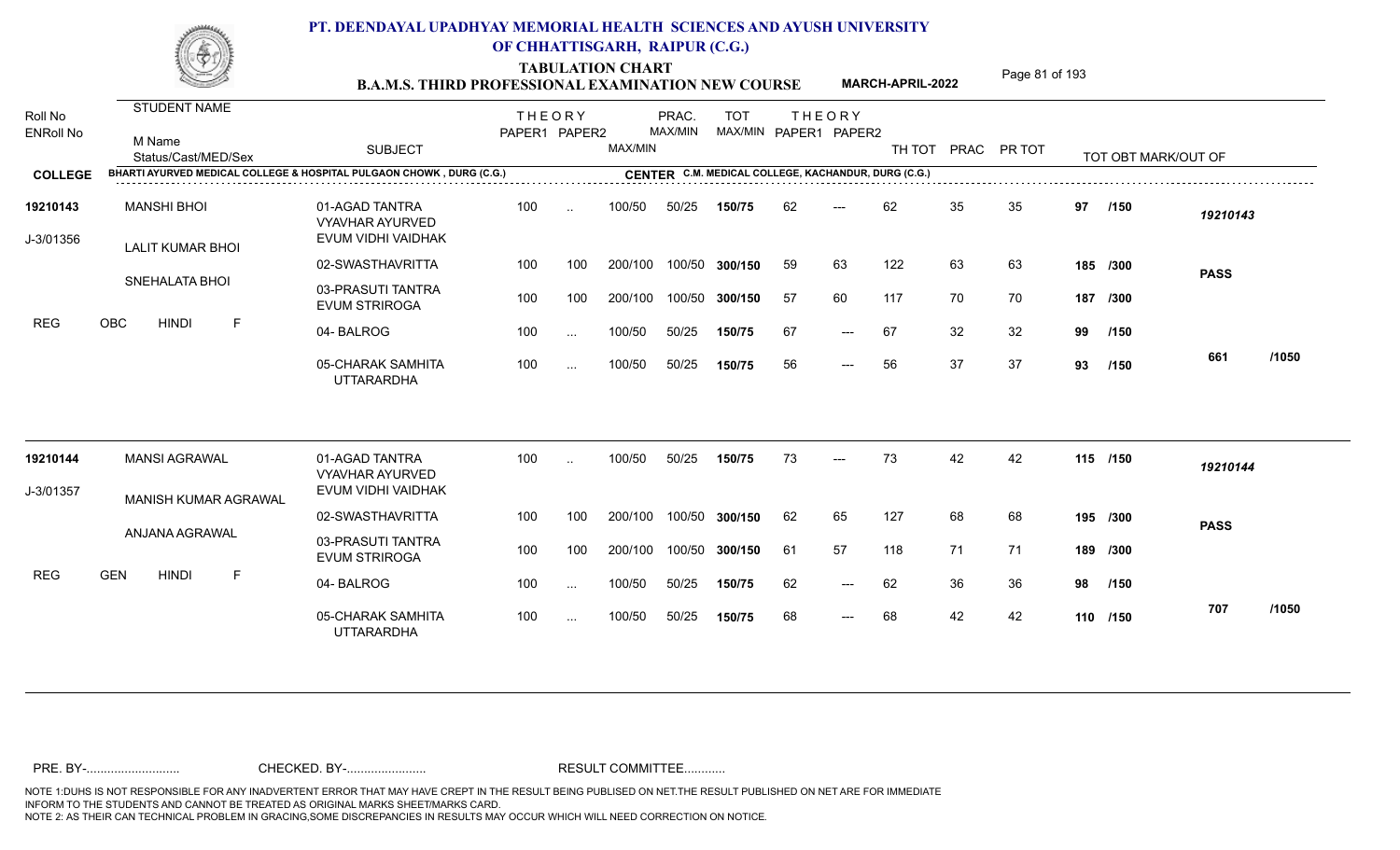TABULATION CHART<br> **TABULATION CHART** PAGE MARCH-APRIL-2022 Page 82 of 193

**MARCH-APRIL-2022**

| Roll No<br><b>ENRoll No</b> | STUDENT NAME<br>M Name<br>Status/Cast/MED/Sex                        | <b>SUBJECT</b>                                                 | <b>THEORY</b><br>PAPER1 PAPER2 |          | MAX/MIN | PRAC.<br>MAX/MIN | <b>TOT</b>                                          |     | <b>THEORY</b><br>MAX/MIN PAPER1 PAPER2 | TH TOT PRAC PR TOT |    |    |    | TOT OBT MARK/OUT OF |             |       |
|-----------------------------|----------------------------------------------------------------------|----------------------------------------------------------------|--------------------------------|----------|---------|------------------|-----------------------------------------------------|-----|----------------------------------------|--------------------|----|----|----|---------------------|-------------|-------|
| <b>COLLEGE</b>              | BHARTI AYURVED MEDICAL COLLEGE & HOSPITAL PULGAON CHOWK, DURG (C.G.) |                                                                |                                |          |         |                  | CENTER C.M. MEDICAL COLLEGE, KACHANDUR, DURG (C.G.) |     |                                        |                    |    |    |    |                     |             |       |
| 19210145<br>J-3/01358       | <b>MERRY RESHMA KAUSHIK</b><br>DADAN KUMAR KAUSHIK                   | 01-AGAD TANTRA<br><b>VYAVHAR AYURVED</b><br>EVUM VIDHI VAIDHAK | 100                            | $\sim$   | 100/50  | 50/25            | 150/75                                              | 69  | $---$                                  | 69                 | 32 | 32 |    | 101 /150            | 19210145    |       |
|                             |                                                                      | 02-SWASTHAVRITTA                                               | 100                            | 100      | 200/100 |                  | 100/50 300/150                                      | 53  | 56                                     | 109                | 64 | 64 |    | 173 /300            | <b>PASS</b> |       |
| <b>REG</b>                  | <b>ASHA KAUSHIK</b>                                                  | 03-PRASUTI TANTRA<br><b>EVUM STRIROGA</b>                      | 100                            | 100      | 200/100 |                  | 100/50 300/150                                      | 50  | 54                                     | 104                | 65 | 65 |    | 169 /300            |             |       |
|                             | <b>ST</b><br><b>HINDI</b><br>F                                       | 04-BALROG                                                      | 100                            | $\cdots$ | 100/50  | 50/25            | 150/75                                              | 57  | $---$                                  | 57                 | 30 | 30 | 87 | /150                |             |       |
|                             |                                                                      | 05-CHARAK SAMHITA<br><b>UTTARARDHA</b>                         | 100                            | $\cdots$ | 100/50  | 50/25            | 150/75                                              | 55  | $---$                                  | 55                 | 30 | 30 | 85 | /150                | 615         | /1050 |
| 19210148                    | <b>NIKITA TADGE</b>                                                  | 01-AGAD TANTRA<br><b>VYAVHAR AYURVED</b>                       | 100                            |          | 100/50  | 50/25            | 150/75                                              | 76  |                                        | 76                 | 28 | 28 |    | 104 /150            | 19210148    |       |
| J-3/01361                   | NARENDRA KUMAR TADGE                                                 | EVUM VIDHI VAIDHAK                                             |                                |          |         |                  |                                                     |     |                                        |                    |    |    |    |                     |             |       |
|                             |                                                                      | 02-SWASTHAVRITTA                                               | 100                            | 100      | 200/100 |                  | 100/50 300/150                                      | 58  | 63                                     | 121                | 72 | 72 |    | 193 /300            | <b>PASS</b> |       |
|                             | NAVEETA TADGE                                                        | 03-PRASUTI TANTRA<br><b>EVUM STRIROGA</b>                      | 100                            | 100      | 200/100 |                  | 100/50 300/150                                      | -51 | 51                                     | 102                | 68 | 68 |    | 170 /300            |             |       |
| <b>REG</b>                  | OBC<br><b>HINDI</b><br>F                                             | 04-BALROG                                                      | 100                            | $\cdots$ | 100/50  | 50/25            | 150/75                                              | 66  | $---$                                  | 66                 | 33 | 33 | 99 | /150                |             |       |
|                             |                                                                      | 05-CHARAK SAMHITA<br><b>UTTARARDHA</b>                         | 100                            | $\sim$   | 100/50  | 50/25            | 150/75                                              | 58  | $---$                                  | 58                 | 35 | 35 | 93 | /150                | 659         | /1050 |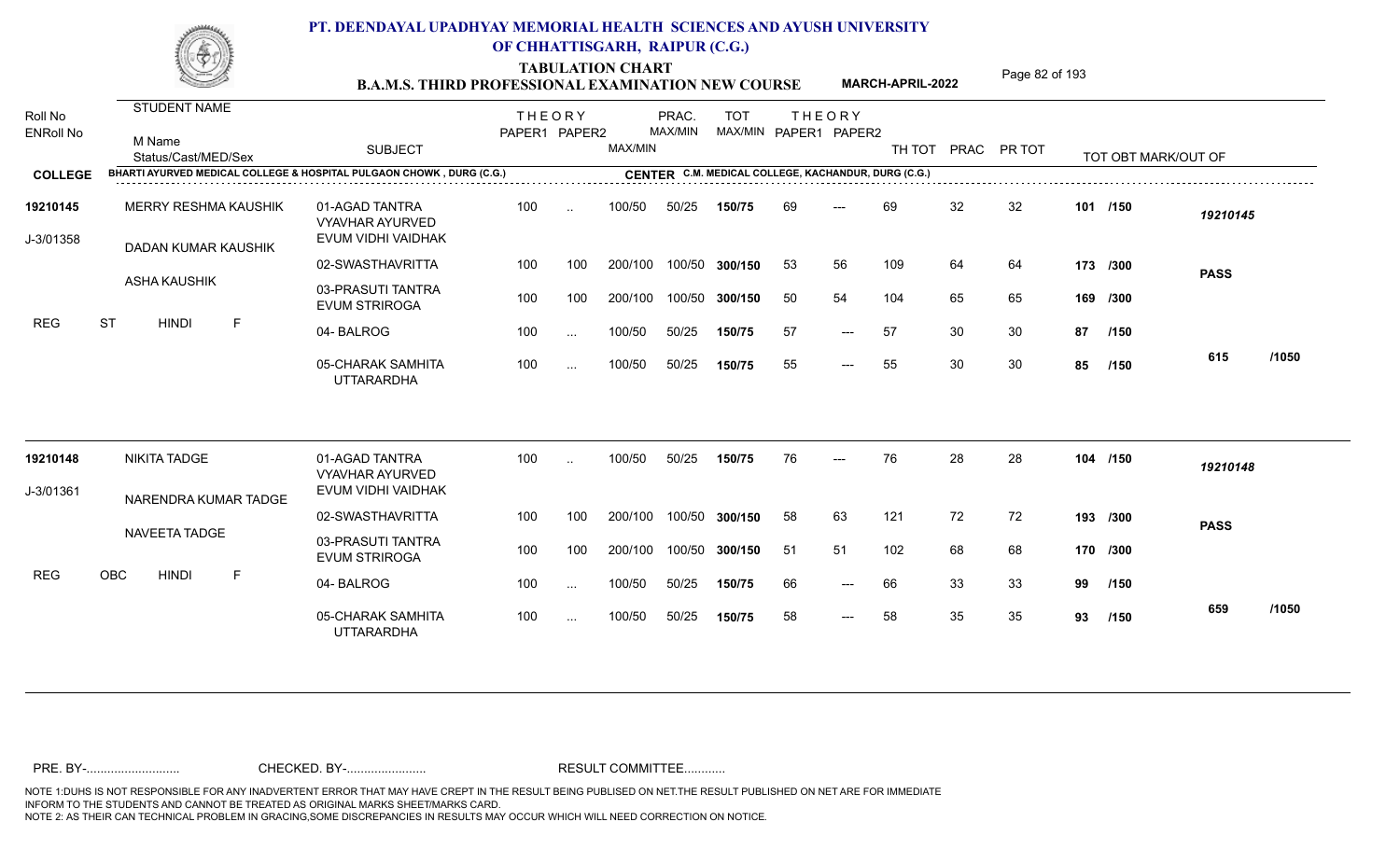TABULATION CHART<br> **TABULATION CHART** PAGE MARCH-APRIL-2022 Page 83 of 193

**MARCH-APRIL-2022**

| Roll No<br><b>ENRoll No</b> | <b>STUDENT NAME</b><br>M Name<br>Status/Cast/MED/Sex                 | <b>SUBJECT</b>                                                 | <b>THEORY</b><br>PAPER1 PAPER2 |                      | MAX/MIN | PRAC.<br>MAX/MIN | <b>TOT</b><br>MAX/MIN PAPER1 PAPER2                 |    | <b>THEORY</b> | TH TOT |    | PRAC PR TOT |    | TOT OBT MARK/OUT OF |             |       |
|-----------------------------|----------------------------------------------------------------------|----------------------------------------------------------------|--------------------------------|----------------------|---------|------------------|-----------------------------------------------------|----|---------------|--------|----|-------------|----|---------------------|-------------|-------|
| <b>COLLEGE</b>              | BHARTI AYURVED MEDICAL COLLEGE & HOSPITAL PULGAON CHOWK, DURG (C.G.) |                                                                |                                |                      |         |                  | CENTER C.M. MEDICAL COLLEGE, KACHANDUR, DURG (C.G.) |    |               |        |    |             |    |                     |             |       |
| 19210149<br>J-3/01362       | NISHTHA TIWARI<br><b>ASHOK TIWARI</b>                                | 01-AGAD TANTRA<br><b>VYAVHAR AYURVED</b><br>EVUM VIDHI VAIDHAK | 100                            | $\ddot{\phantom{a}}$ | 100/50  | 50/25            | 150/75                                              | 68 | $---$         | 68     | 39 | 39          |    | 107 /150            | 19210149    |       |
|                             |                                                                      | 02-SWASTHAVRITTA                                               | 100                            | 100                  | 200/100 |                  | 100/50 300/150                                      | 63 | 62            | 125    | 73 | 73          |    | 198 /300            | <b>PASS</b> |       |
|                             | <b>VIBHA TIWARI</b>                                                  | 03-PRASUTI TANTRA<br><b>EVUM STRIROGA</b>                      | 100                            | 100                  | 200/100 |                  | 100/50 300/150                                      | 55 | 50            | 105    | 72 | 72          |    | 177 /300            |             |       |
| <b>REG</b>                  | <b>GEN</b><br><b>HINDI</b><br>F                                      | 04-BALROG                                                      | 100                            | $\cdots$             | 100/50  | 50/25            | 150/75                                              | 67 | $---$         | 67     | 30 | 30          | 97 | /150                |             |       |
|                             |                                                                      | 05-CHARAK SAMHITA<br><b>UTTARARDHA</b>                         | 100                            | $\cdots$             | 100/50  | 50/25            | 150/75                                              | 71 | $---$         | -71    | 42 | 42          |    | 113 /150            | 692         | /1050 |
| 19210150                    | OM PRAKASH VISHAL                                                    | 01-AGAD TANTRA<br><b>VYAVHAR AYURVED</b>                       | 100                            |                      | 100/50  | 50/25            | 150/75                                              | 53 |               | 53     | 29 | 29          | 82 | /150                | 19210150    |       |
| J-3/01363                   | <b>NIRAKAR VISHAL</b>                                                | EVUM VIDHI VAIDHAK                                             |                                |                      |         |                  |                                                     |    |               |        |    |             |    |                     |             |       |
|                             |                                                                      | 02-SWASTHAVRITTA                                               | 100                            | 100                  | 200/100 |                  | 100/50 300/150                                      | 63 | 53            | 116    | 63 | 63          |    | 179 /300            | <b>ATKT</b> |       |
|                             | <b>KANTI VISHAL</b>                                                  | 03-PRASUTI TANTRA<br><b>EVUM STRIROGA</b>                      | 100                            | 100                  | 200/100 |                  | 100/50 300/150                                      | 39 | 46            | $85*$  | 65 | 65          |    | 150 /300            |             |       |
| <b>REG</b>                  | <b>OBC</b><br><b>HINDI</b><br>M                                      | 04-BALROG                                                      | 100                            | $\sim$               | 100/50  | 50/25            | 150/75                                              | 52 | $---$         | 52     | 30 | 30          | 82 | /150                |             |       |
|                             |                                                                      | 05-CHARAK SAMHITA<br><b>UTTARARDHA</b>                         | 100                            | $\cdots$             | 100/50  | 50/25            | 150/75                                              | 51 | ---           | 51     | 30 | 30          | 81 | /150                | 574         | /1050 |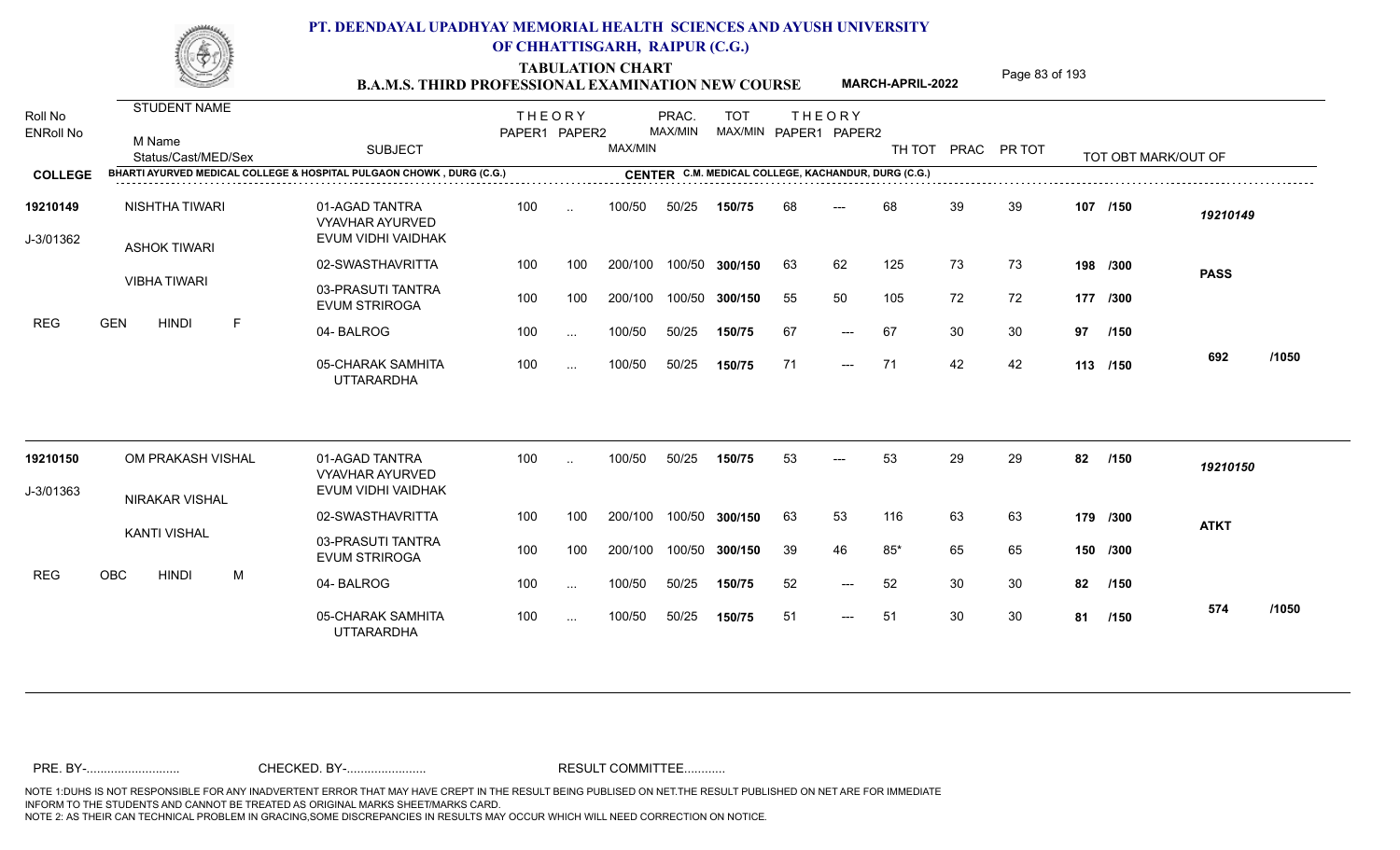TABULATION CHART<br> **TABULATION CHART** PAGE **Page 84 of 193 B.A.M.S. THIRD PROFESSIONAL EXAMINATION NEW COURSE MARCH-APRIL-2022** 

**MARCH-APRIL-2022**

| Roll No               | <b>STUDENT NAME</b>                                                  |                                                                | <b>THEORY</b> |               |                | PRAC.   | <b>TOT</b>     |     | <b>THEORY</b>                                       |        |    |             |    |                     |             |       |
|-----------------------|----------------------------------------------------------------------|----------------------------------------------------------------|---------------|---------------|----------------|---------|----------------|-----|-----------------------------------------------------|--------|----|-------------|----|---------------------|-------------|-------|
| <b>ENRoll No</b>      | M Name<br>Status/Cast/MED/Sex                                        | <b>SUBJECT</b>                                                 | PAPER1 PAPER2 |               | <b>MAX/MIN</b> | MAX/MIN |                |     | MAX/MIN PAPER1 PAPER2                               | TH TOT |    | PRAC PR TOT |    | TOT OBT MARK/OUT OF |             |       |
| <b>COLLEGE</b>        | BHARTI AYURVED MEDICAL COLLEGE & HOSPITAL PULGAON CHOWK, DURG (C.G.) |                                                                |               |               |                |         |                |     | CENTER C.M. MEDICAL COLLEGE, KACHANDUR, DURG (C.G.) |        |    |             |    |                     |             |       |
| 19210151<br>J-3/01364 | PRAGYA RATHORE<br>RESHAM LAL RATHORE                                 | 01-AGAD TANTRA<br><b>VYAVHAR AYURVED</b><br>EVUM VIDHI VAIDHAK | 100           | $\ddotsc$     | 100/50         | 50/25   | 150/75         | -47 |                                                     | $47*$  | 34 | 34          | 81 | /150                | 19210151    |       |
|                       |                                                                      | 02-SWASTHAVRITTA                                               | 100           | 100           | 200/100        |         | 100/50 300/150 | -51 | 52                                                  | 103    | 60 | 60          |    | 163 /300            | <b>ATKT</b> |       |
| <b>REG</b>            | <b>GEETA RATHORE</b>                                                 | 03-PRASUTI TANTRA<br><b>EVUM STRIROGA</b>                      | 100           | 100           | 200/100        |         | 100/50 300/150 | 43  | 48                                                  | $91*$  | 70 | 70          |    | 161 /300            |             |       |
|                       | <b>OBC</b><br><b>HINDI</b><br>$\mathsf{F}$                           | 04-BALROG                                                      | 100           | $\ldots$      | 100/50         | 50/25   | 150/75         | 66  | $---$                                               | 66     | 33 | 33          | 99 | /150                |             |       |
|                       |                                                                      | 05-CHARAK SAMHITA<br><b>UTTARARDHA</b>                         | 100           | $\sim$ $\sim$ | 100/50         | 50/25   | 150/75         | 56  | $\qquad \qquad - -$                                 | 56     | 30 | 30          | 86 | /150                | 590         | /1050 |
| 19210152              | PRANJALI VERMA                                                       | 01-AGAD TANTRA                                                 | 100           | $\ddotsc$     | 100/50         | 50/25   | 150/75         | 50  | $---$                                               | 50     | 36 | 36          | 86 | /150                | 19210152    |       |
| J-3/01365             |                                                                      | <b>VYAVHAR AYURVED</b><br>EVUM VIDHI VAIDHAK                   |               |               |                |         |                |     |                                                     |        |    |             |    |                     |             |       |
|                       | ASHWANI KUMAR VERMA                                                  | 02-SWASTHAVRITTA                                               | 100           | 100           | 200/100        |         | 100/50 300/150 | 63  | 62                                                  | 125    | 60 | 60          |    | 185 /300            | <b>PASS</b> |       |
|                       | KALYANI VERMA                                                        | 03-PRASUTI TANTRA<br><b>EVUM STRIROGA</b>                      | 100           | 100           | 200/100        |         | 100/50 300/150 | 48  | 60                                                  | 108    | 68 | 68          |    | 176 /300            |             |       |
| <b>REG</b>            | OBC<br><b>HINDI</b><br>F                                             | 04-BALROG                                                      | 100           | $\sim$ $\sim$ | 100/50         | 50/25   | 150/75         | 66  | $---$                                               | 66     | 31 | 31          | 97 | /150                |             |       |
|                       |                                                                      | 05-CHARAK SAMHITA<br><b>UTTARARDHA</b>                         | 100           | $\sim$ $\sim$ | 100/50         | 50/25   | 150/75         | 56  | $\qquad \qquad - -$                                 | 56     | 38 | 38          | 94 | /150                | 638         | /1050 |
|                       |                                                                      |                                                                |               |               |                |         |                |     |                                                     |        |    |             |    |                     |             |       |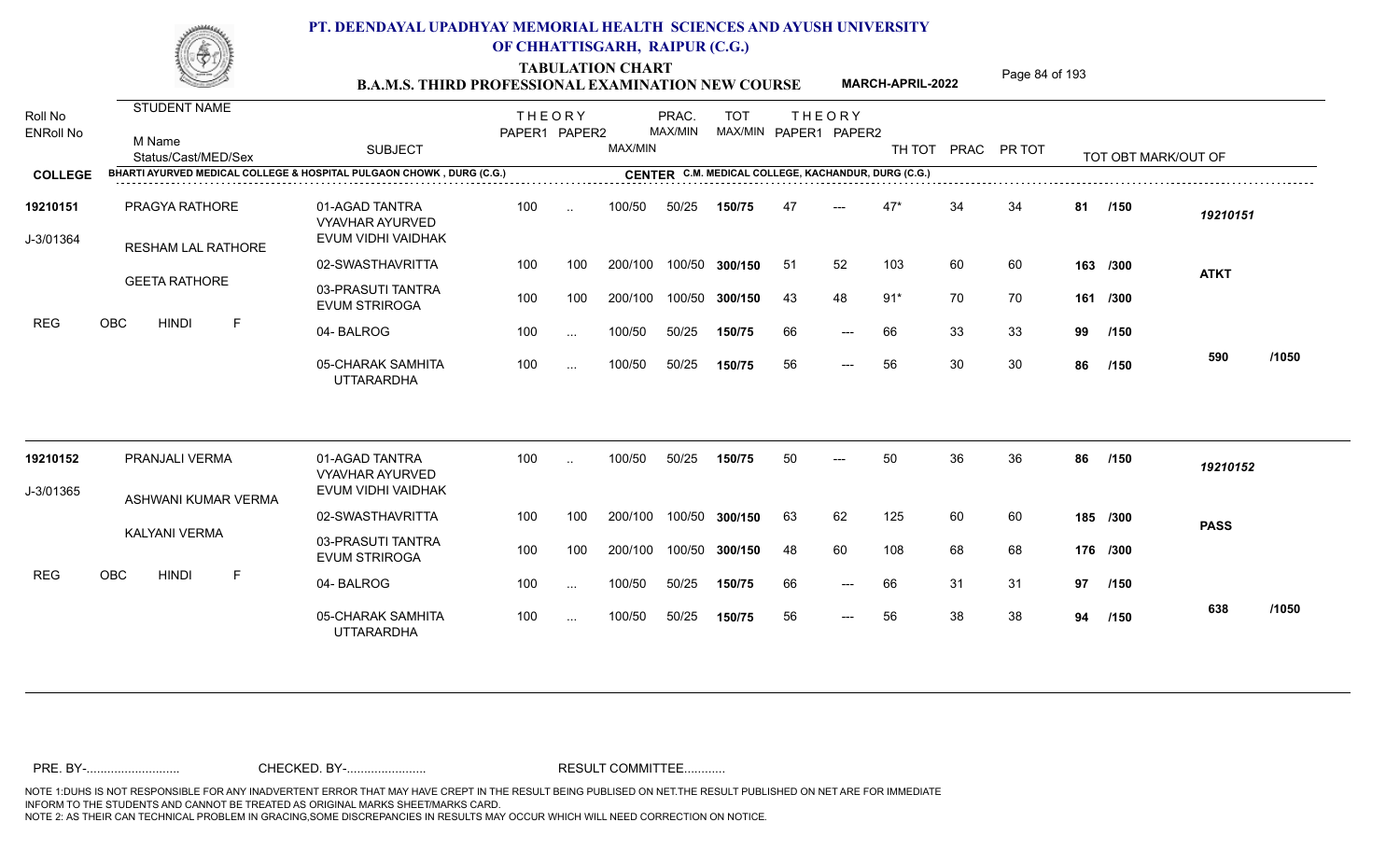TABULATION CHART<br> **TABULATION CHART** PAGE MARCH-APRIL-2022 Page 85 of 193

**MARCH-APRIL-2022**

| Roll No<br><b>ENRoll No</b> | STUDENT NAME<br>M Name<br>Status/Cast/MED/Sex<br>BHARTI AYURVED MEDICAL COLLEGE & HOSPITAL PULGAON CHOWK, DURG (C.G.) | <b>SUBJECT</b>                                                 | <b>THEORY</b><br>PAPER1 PAPER2 |           | MAX/MIN | PRAC.<br>MAX/MIN | <b>TOT</b><br>CENTER C.M. MEDICAL COLLEGE, KACHANDUR, DURG (C.G.) |    | <b>THEORY</b><br>MAX/MIN PAPER1 PAPER2 | TH TOT PRAC PR TOT |    |    |    | TOT OBT MARK/OUT OF |               |       |
|-----------------------------|-----------------------------------------------------------------------------------------------------------------------|----------------------------------------------------------------|--------------------------------|-----------|---------|------------------|-------------------------------------------------------------------|----|----------------------------------------|--------------------|----|----|----|---------------------|---------------|-------|
| <b>COLLEGE</b>              |                                                                                                                       |                                                                |                                |           |         |                  |                                                                   |    |                                        |                    |    |    |    |                     |               |       |
| 19210153<br>J-3/01366       | PREETI SAHU<br>DEVENDRA KUMAR SAHU                                                                                    | 01-AGAD TANTRA<br><b>VYAVHAR AYURVED</b><br>EVUM VIDHI VAIDHAK | 100                            | $\ddotsc$ | 100/50  | 50/25            | 150/75                                                            | 50 | $---$                                  | 50                 | 30 | 30 | 80 | /150                | 19210153      |       |
|                             |                                                                                                                       | 02-SWASTHAVRITTA                                               | 100                            | 100       | 200/100 |                  | 100/50 300/150                                                    | 59 | 60                                     | 119                | 61 | 61 |    | 180 /300            | <b>PASS</b>   |       |
| <b>REG</b>                  | KHUMESHWARI SAHU                                                                                                      | 03-PRASUTI TANTRA<br><b>EVUM STRIROGA</b>                      | 100                            | 100       | 200/100 |                  | 100/50 300/150                                                    | 48 | 51                                     | $99*$              | 68 | 68 |    | 167 /300            | <b>VCG 01</b> |       |
|                             | OBC<br><b>HINDI</b><br>F                                                                                              | 04-BALROG                                                      | 100                            | $\sim$ .  | 100/50  | 50/25            | 150/75                                                            | 60 | $\qquad \qquad - -$                    | 60                 | 30 | 30 | 90 | /150                |               |       |
|                             |                                                                                                                       | 05-CHARAK SAMHITA<br><b>UTTARARDHA</b>                         | 100                            | $\cdots$  | 100/50  | 50/25            | 150/75                                                            | 51 | $---$                                  | -51                | 32 | 32 | 83 | /150                | 600           | /1050 |
| 19210154                    | PREETI SONWANI                                                                                                        | 01-AGAD TANTRA<br><b>VYAVHAR AYURVED</b>                       | 100                            |           | 100/50  | 50/25            | 150/75                                                            | 50 | $---$                                  | 50                 | 32 | 32 | 82 | /150                | 19210154      |       |
| J-3/01367                   | RAM BHAJAN SONWANI                                                                                                    | EVUM VIDHI VAIDHAK                                             |                                |           |         |                  |                                                                   |    |                                        |                    |    |    |    |                     |               |       |
|                             |                                                                                                                       | 02-SWASTHAVRITTA                                               | 100                            | 100       | 200/100 |                  | 100/50 300/150                                                    | 50 | 50                                     | 100                | 62 | 62 |    | 162 /300            | <b>ATKT</b>   |       |
|                             | <b>MEENA SONWANI</b>                                                                                                  | 03-PRASUTI TANTRA<br><b>EVUM STRIROGA</b>                      | 100                            | 100       | 200/100 |                  | 100/50 300/150                                                    | 24 | 45                                     | 69*                | 67 | 67 |    | 136* /300           |               |       |
| <b>REG</b>                  | SC<br><b>HINDI</b><br>F                                                                                               | 04-BALROG                                                      | 100                            | $\cdots$  | 100/50  | 50/25            | 150/75                                                            | 67 | $---$                                  | 67                 | 30 | 30 | 97 | /150                |               |       |
|                             |                                                                                                                       | 05-CHARAK SAMHITA<br><b>UTTARARDHA</b>                         | 100                            | $\cdots$  | 100/50  | 50/25            | 150/75                                                            | 50 | $\qquad \qquad - -$                    | 50                 | 35 | 35 | 85 | /150                | 562           | /1050 |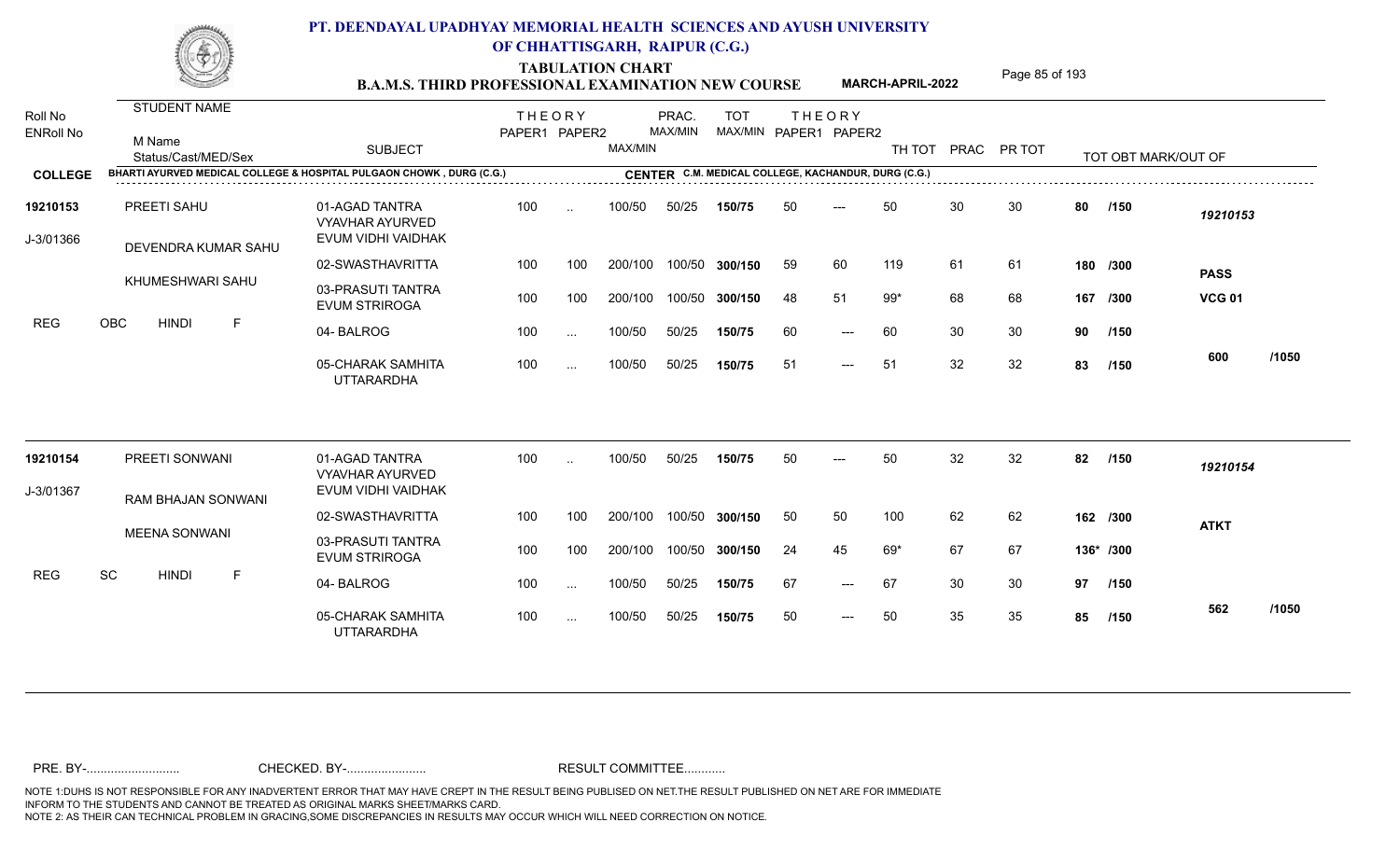**TABULATION CHART<br>B.A.M.S. THIRD PROFESSIONAL EXAMINATION NEW COURSE** MARCH-APRIL-2022 Page 86 of 193

**MARCH-APRIL-2022**

| Roll No<br><b>ENRoll No</b> |                                                                      |                                                                |               |           |         |         |                |     |                                                     |        |    |             |    |                     |             |       |
|-----------------------------|----------------------------------------------------------------------|----------------------------------------------------------------|---------------|-----------|---------|---------|----------------|-----|-----------------------------------------------------|--------|----|-------------|----|---------------------|-------------|-------|
|                             | <b>STUDENT NAME</b>                                                  |                                                                | <b>THEORY</b> |           |         | PRAC.   | <b>TOT</b>     |     | <b>THEORY</b>                                       |        |    |             |    |                     |             |       |
|                             | M Name<br>Status/Cast/MED/Sex                                        | <b>SUBJECT</b>                                                 | PAPER1 PAPER2 |           | MAX/MIN | MAX/MIN | MAX/MIN        |     | PAPER1 PAPER2                                       | TH TOT |    | PRAC PR TOT |    | TOT OBT MARK/OUT OF |             |       |
| <b>COLLEGE</b>              | BHARTI AYURVED MEDICAL COLLEGE & HOSPITAL PULGAON CHOWK, DURG (C.G.) |                                                                |               |           |         |         |                |     | CENTER C.M. MEDICAL COLLEGE, KACHANDUR, DURG (C.G.) |        |    |             |    |                     |             |       |
| 19210155<br>J-3/01368       | PRIYA LAKRA                                                          | 01-AGAD TANTRA<br><b>VYAVHAR AYURVED</b><br>EVUM VIDHI VAIDHAK | 100           | $\ddotsc$ | 100/50  | 50/25   | 150/75         | -57 | $---$                                               | 57     | 31 | -31         | 88 | /150                | 19210155    |       |
|                             | <b>CYRIL LAKRA</b>                                                   | 02-SWASTHAVRITTA                                               | 100           | 100       | 200/100 |         | 100/50 300/150 | 65  | 64                                                  | 129    | 63 | 63          |    | 192 /300            | <b>PASS</b> |       |
| <b>REG</b>                  | <b>BERNADATTE LAKRA</b>                                              | 03-PRASUTI TANTRA<br><b>EVUM STRIROGA</b>                      | 100           | 100       | 200/100 | 100/50  | 300/150        | 54  | 55                                                  | 109    | 64 | 64          |    | 173 /300            |             |       |
|                             | <b>ST</b><br><b>HINDI</b><br>F                                       | 04-BALROG                                                      | 100           | $\sim$    | 100/50  | 50/25   | 150/75         | 65  | $---$                                               | 65     | 30 | 30          | 95 | /150                |             |       |
|                             |                                                                      | 05-CHARAK SAMHITA<br><b>UTTARARDHA</b>                         | 100           | $\cdots$  | 100/50  | 50/25   | 150/75         | 61  | $---$                                               | 61     | 30 | 30          | 91 | /150                | 639         | /1050 |
| 19210157                    | RAHUL DEWANGAN                                                       | 01-AGAD TANTRA                                                 | 100           | $\cdot$ . | 100/50  | 50/25   | 150/75         | 55  |                                                     | 55     | 30 | 30          | 85 | /150                | 19210157    |       |
| J-3/01370                   |                                                                      | <b>VYAVHAR AYURVED</b><br>EVUM VIDHI VAIDHAK                   |               |           |         |         |                |     |                                                     |        |    |             |    |                     |             |       |
|                             | <b>PUNIT RAM</b>                                                     | 02-SWASTHAVRITTA                                               | 100           | 100       | 200/100 | 100/50  | 300/150        | -61 | 59                                                  | 120    | 52 | 52          |    | 172 /300            | <b>PASS</b> |       |
|                             | <b>FULBAI</b>                                                        | 03-PRASUTI TANTRA<br><b>EVUM STRIROGA</b>                      | 100           | 100       | 200/100 |         | 100/50 300/150 | 50  | 50                                                  | 100    | 60 | 60          |    | 160 /300            |             |       |
| REG                         | OBC<br><b>HINDI</b><br>M                                             | 04-BALROG                                                      | 100           | $\cdots$  | 100/50  | 50/25   | 150/75         | 65  | $---$                                               | 65     | 32 | 32          | 97 | /150                |             |       |
|                             |                                                                      | 05-CHARAK SAMHITA<br><b>UTTARARDHA</b>                         | 100           | $\sim$    | 100/50  | 50/25   | 150/75         | 52  | $---$                                               | 52     | 26 | 26          | 78 | /150                | 592         | /1050 |
|                             |                                                                      |                                                                |               |           |         |         |                |     |                                                     |        |    |             |    |                     |             |       |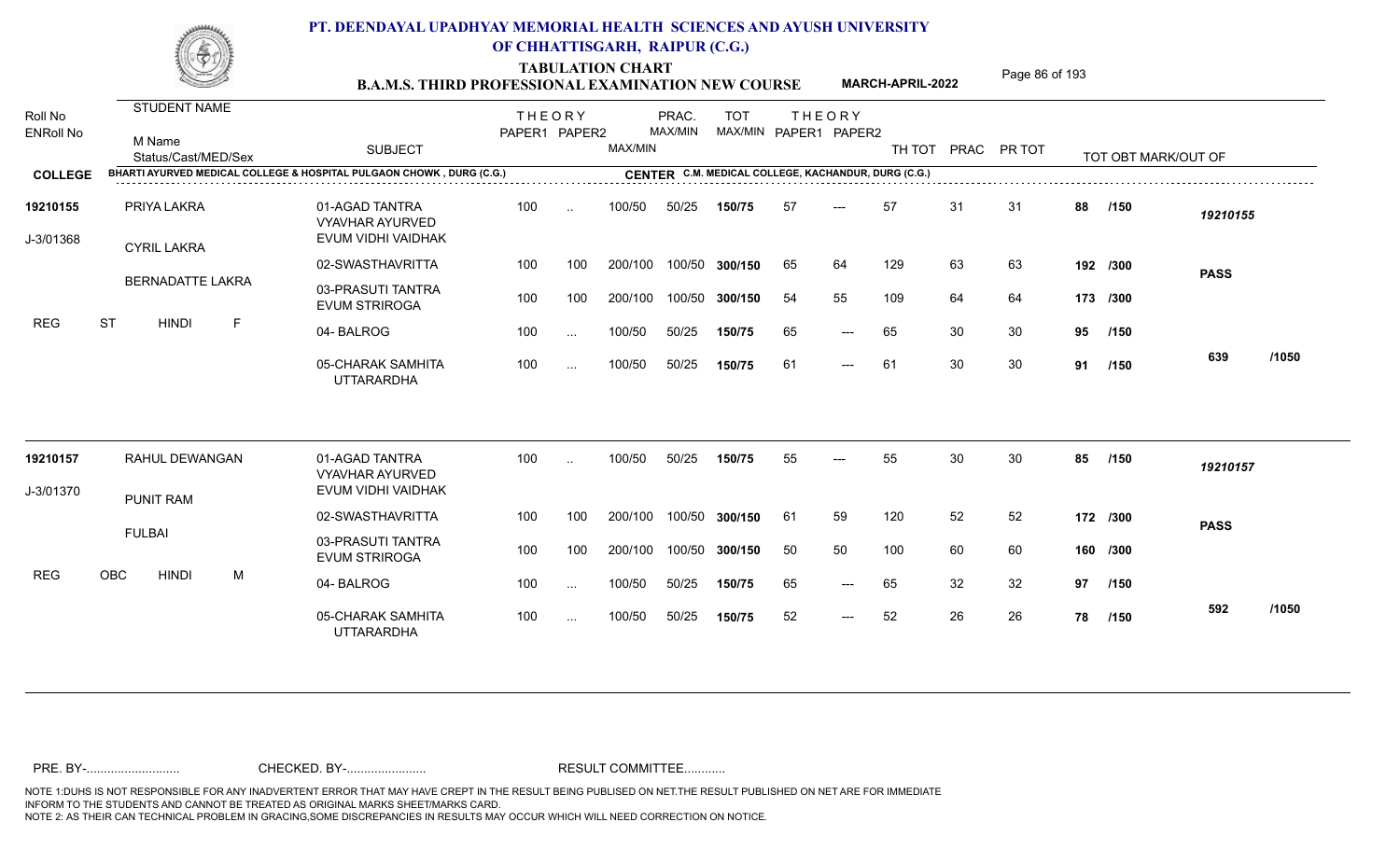**TABULATION CHART<br>B.A.M.S. THIRD PROFESSIONAL EXAMINATION NEW COURSE** MARCH-APRIL-2022 Page 87 of 193

**MARCH-APRIL-2022**

| <b>ENRoll No</b>      |                                                                      |                                                                |               |               |         |         |                |    |                                                     |        |    |             |    |                     |             |       |
|-----------------------|----------------------------------------------------------------------|----------------------------------------------------------------|---------------|---------------|---------|---------|----------------|----|-----------------------------------------------------|--------|----|-------------|----|---------------------|-------------|-------|
| Roll No               | STUDENT NAME                                                         |                                                                | <b>THEORY</b> |               |         | PRAC.   | <b>TOT</b>     |    | <b>THEORY</b>                                       |        |    |             |    |                     |             |       |
|                       | M Name<br>Status/Cast/MED/Sex                                        | <b>SUBJECT</b>                                                 | PAPER1 PAPER2 |               | MAX/MIN | MAX/MIN |                |    | MAX/MIN PAPER1 PAPER2                               | TH TOT |    | PRAC PR TOT |    | TOT OBT MARK/OUT OF |             |       |
| <b>COLLEGE</b>        | BHARTI AYURVED MEDICAL COLLEGE & HOSPITAL PULGAON CHOWK, DURG (C.G.) |                                                                |               |               |         |         |                |    | CENTER C.M. MEDICAL COLLEGE, KACHANDUR, DURG (C.G.) |        |    |             |    |                     |             |       |
| 19210158<br>J-3/01371 | <b>RISHIKESH JOGI</b><br><b>KEDARNATH JOGI</b>                       | 01-AGAD TANTRA<br><b>VYAVHAR AYURVED</b><br>EVUM VIDHI VAIDHAK | 100           | $\ddotsc$     | 100/50  | 50/25   | 150/75         | 50 | $---$                                               | 50     | 26 | 26          | 76 | /150                | 19210158    |       |
|                       |                                                                      | 02-SWASTHAVRITTA                                               | 100           | 100           | 200/100 |         | 100/50 300/150 | 54 | 50                                                  | 104    | 63 | 63          |    | 167 /300            | <b>ATKT</b> |       |
| <b>REG</b>            | <b>BADRIKA JOGI</b>                                                  | 03-PRASUTI TANTRA<br><b>EVUM STRIROGA</b>                      | 100           | 100           | 200/100 |         | 100/50 300/150 | 39 | 40                                                  | 79*    | 68 | 68          |    | 147* /300           |             |       |
|                       | SC<br><b>HINDI</b><br>M                                              | 04-BALROG                                                      | 100           | $\sim$ $\sim$ | 100/50  | 50/25   | 150/75         | 54 | $---$                                               | 54     | 30 | 30          | 84 | /150                |             |       |
|                       |                                                                      | 05-CHARAK SAMHITA<br><b>UTTARARDHA</b>                         | 100           | $\sim$ $\sim$ | 100/50  | 50/25   | 150/75         | 50 | $---$                                               | 50     | 26 | 26          | 76 | /150                | 550         | /1050 |
| 19210159              | <b>RUCHI VAISHNAV</b>                                                | 01-AGAD TANTRA<br><b>VYAVHAR AYURVED</b>                       | 100           | $\cdot$ .     | 100/50  | 50/25   | 150/75         | 50 |                                                     | 50     | 38 | 38          | 88 | /150                | 19210159    |       |
| J-3/01372             | JAIPRAKASH VAISHNAV                                                  | EVUM VIDHI VAIDHAK                                             |               |               |         |         |                |    |                                                     |        |    |             |    |                     |             |       |
|                       |                                                                      | 02-SWASTHAVRITTA                                               | 100           | 100           | 200/100 |         | 100/50 300/150 | 67 | 50                                                  | 117    | 74 | 74          |    | 191 /300            | <b>ATKT</b> |       |
|                       | PRATIBHA                                                             | 03-PRASUTI TANTRA<br><b>EVUM STRIROGA</b>                      | 100           | 100           | 200/100 |         | 100/50 300/150 | 42 | 50                                                  | $92*$  | 70 | 70          |    | 162 /300            |             |       |
| <b>REG</b>            | OBC<br><b>HINDI</b><br>F                                             | 04-BALROG                                                      | 100           | $\ldots$      | 100/50  | 50/25   | 150/75         | 68 | $\qquad \qquad - -$                                 | 68     | 32 | 32          |    | 100 /150            |             |       |
|                       |                                                                      | 05-CHARAK SAMHITA<br><b>UTTARARDHA</b>                         | 100           | $\sim$ $\sim$ | 100/50  | 50/25   | 150/75         | 51 | $\qquad \qquad - -$                                 | 51     | 38 | 38          | 89 | /150                | 630         | /1050 |
|                       |                                                                      |                                                                |               |               |         |         |                |    |                                                     |        |    |             |    |                     |             |       |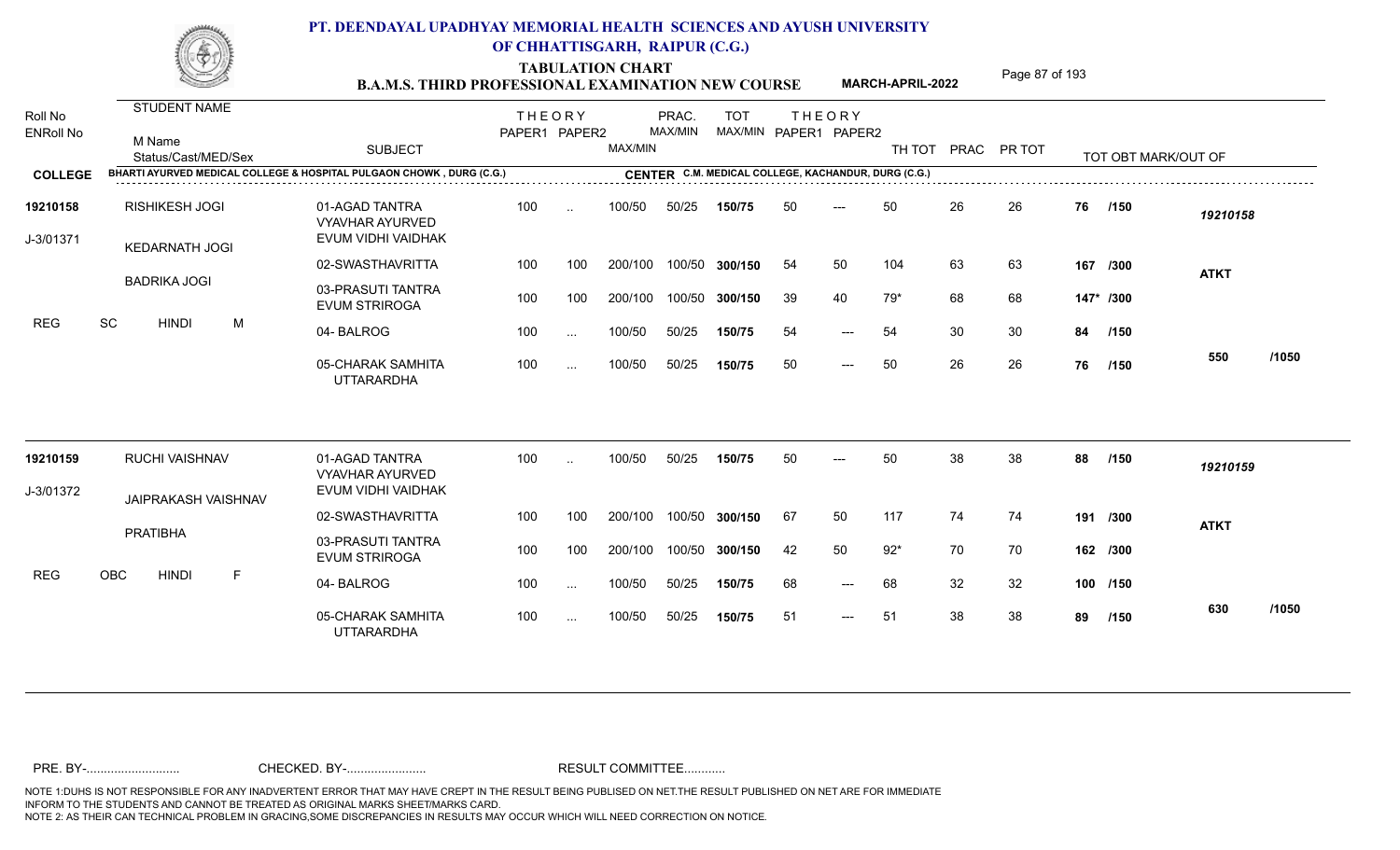TABULATION CHART<br> **TABULATION CHART** PAGE **Page 88 of 193 Page 88 of 193 B.A.M.S. THIRD PROFESSIONAL EXAMINATION NEW COURSE MARCH-APRIL-2022** 

**MARCH-APRIL-2022**

| Roll No<br><b>ENRoll No</b> | <b>STUDENT NAME</b><br>M Name<br>Status/Cast/MED/Sex                 | <b>SUBJECT</b>                                                 | <b>THEORY</b><br>PAPER1 PAPER2 |           | MAX/MIN | PRAC.<br>MAX/MIN | <b>TOT</b>     |     | <b>THEORY</b><br>MAX/MIN PAPER1 PAPER2              | TH TOT |    | PRAC PR TOT |    | TOT OBT MARK/OUT OF |              |       |
|-----------------------------|----------------------------------------------------------------------|----------------------------------------------------------------|--------------------------------|-----------|---------|------------------|----------------|-----|-----------------------------------------------------|--------|----|-------------|----|---------------------|--------------|-------|
| <b>COLLEGE</b>              | BHARTI AYURVED MEDICAL COLLEGE & HOSPITAL PULGAON CHOWK, DURG (C.G.) |                                                                |                                |           |         |                  |                |     | CENTER C.M. MEDICAL COLLEGE, KACHANDUR, DURG (C.G.) |        |    |             |    |                     |              |       |
| 19210161<br>J-3/01374       | SATYAVAN VERMA<br><b>MANOHAR</b>                                     | 01-AGAD TANTRA<br><b>VYAVHAR AYURVED</b><br>EVUM VIDHI VAIDHAK | 100                            | $\cdot$ . | 100/50  | 50/25            | 150/75         | -57 | $---$                                               | 57     | 29 | 29          | 86 | /150                | 19210161     |       |
|                             |                                                                      | 02-SWASTHAVRITTA                                               | 100                            | 100       | 200/100 |                  | 100/50 300/150 | 59  | 54                                                  | 113    | 76 | 76          |    | 189 /300            | <b>PASS</b>  |       |
| <b>REG</b>                  | <b>UMA</b>                                                           | 03-PRASUTI TANTRA<br><b>EVUM STRIROGA</b>                      | 100                            | 100       | 200/100 |                  | 100/50 300/150 | 50  | 50                                                  | 100    | 71 | 71          |    | 171 /300            |              |       |
|                             | <b>OBC</b><br><b>HINDI</b><br>M                                      | 04-BALROG                                                      | 100                            | $\cdots$  | 100/50  | 50/25            | 150/75         | 59  | $---$                                               | 59     | 30 | 30          | 89 | /150                |              |       |
|                             |                                                                      | 05-CHARAK SAMHITA<br><b>UTTARARDHA</b>                         | 100                            | $\cdots$  | 100/50  | 50/25            | 150/75         | 59  | $---$                                               | 59     | 35 | 35          | 94 | /150                | 629          | /1050 |
| 19210162                    | SHIVANI JAISWAL                                                      | 01-AGAD TANTRA<br><b>VYAVHAR AYURVED</b>                       | 100                            | $\cdot$ . | 100/50  | 50/25            | 150/75         | 54  |                                                     | 54     | 32 | 32          | 86 | /150                | 19210162     |       |
| J-3/01375                   | SANJEEV JAISWAL                                                      | EVUM VIDHI VAIDHAK                                             |                                |           |         |                  |                |     |                                                     |        |    |             |    |                     |              |       |
|                             |                                                                      | 02-SWASTHAVRITTA                                               | 100                            | 100       | 200/100 |                  | 100/50 300/150 | 62  | 53                                                  | 115    | 74 | 74          |    | 189 /300            | <b>PASS</b>  |       |
|                             | NISHA JAISWAL                                                        | 03-PRASUTI TANTRA<br><b>EVUM STRIROGA</b>                      | 100                            | 100       | 200/100 |                  | 100/50 300/150 | 46  | 51                                                  | $97*$  | 60 | 60          |    | 157 /300            | <b>DC 03</b> |       |
| <b>REG</b>                  | OBC<br><b>HINDI</b><br>F                                             | 04-BALROG                                                      | 100                            | $\cdots$  | 100/50  | 50/25            | 150/75         | 67  | $---$                                               | 67     | 30 | 30          | 97 | /150                |              |       |
|                             |                                                                      | 05-CHARAK SAMHITA<br><b>UTTARARDHA</b>                         | 100                            | $\cdots$  | 100/50  | 50/25            | 150/75         | 59  | $\qquad \qquad - -$                                 | 59     | 35 | 35          | 94 | /150                | 623          | /1050 |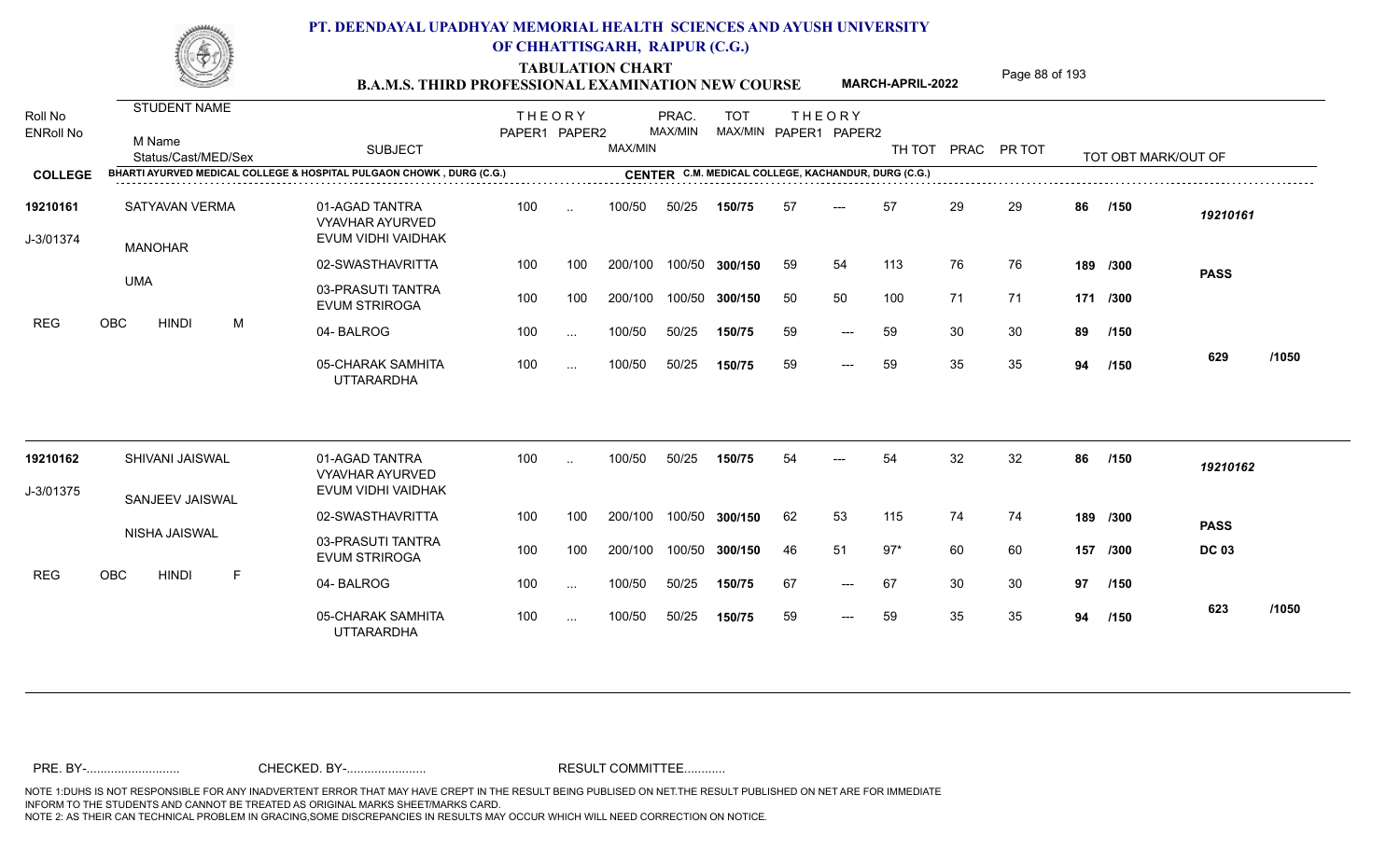**TABULATION CHART<br>B.A.M.S. THIRD PROFESSIONAL EXAMINATION NEW COURSE** MARCH-APRIL-2022 Page 89 of 193

**MARCH-APRIL-2022**

| Roll No<br><b>ENRoll No</b> |                                                                      |                                                                |               |               |         |         |                                                     |    |                     |       |    |                    |     |                     |               |       |
|-----------------------------|----------------------------------------------------------------------|----------------------------------------------------------------|---------------|---------------|---------|---------|-----------------------------------------------------|----|---------------------|-------|----|--------------------|-----|---------------------|---------------|-------|
|                             | <b>STUDENT NAME</b>                                                  |                                                                | <b>THEORY</b> |               |         | PRAC.   | <b>TOT</b>                                          |    | <b>THEORY</b>       |       |    |                    |     |                     |               |       |
|                             | M Name<br>Status/Cast/MED/Sex                                        | <b>SUBJECT</b>                                                 | PAPER1 PAPER2 |               | MAX/MIN | MAX/MIN | MAX/MIN PAPER1 PAPER2                               |    |                     |       |    | TH TOT PRAC PR TOT |     | TOT OBT MARK/OUT OF |               |       |
| <b>COLLEGE</b>              | BHARTI AYURVED MEDICAL COLLEGE & HOSPITAL PULGAON CHOWK, DURG (C.G.) |                                                                |               |               |         |         | CENTER C.M. MEDICAL COLLEGE, KACHANDUR, DURG (C.G.) |    |                     |       |    |                    |     |                     |               |       |
| 19210163<br>J-3/01376       | SHRAVYA AGRAWAL<br><b>G L AGRAWAL</b>                                | 01-AGAD TANTRA<br><b>VYAVHAR AYURVED</b><br>EVUM VIDHI VAIDHAK | 100           | $\sim$        | 100/50  | 50/25   | 150/75                                              | 57 | ---                 | 57    | 38 | 38                 | 95  | /150                | 19210163      |       |
|                             |                                                                      | 02-SWASTHAVRITTA                                               | 100           | 100           | 200/100 |         | 100/50 300/150                                      | 61 | 57                  | 118   | 70 | 70                 |     | 188 /300            | <b>PASS</b>   |       |
|                             | <b>SUMAN AGRAWAL</b>                                                 | 03-PRASUTI TANTRA<br><b>EVUM STRIROGA</b>                      | 100           | 100           | 200/100 | 100/50  | 300/150                                             | 50 | 49                  | $99*$ | 70 | 70                 |     | 169 /300            | <b>VCG 01</b> |       |
| <b>REG</b>                  | <b>GEN</b><br><b>HINDI</b><br>F                                      | 04-BALROG                                                      | 100           | $\ddotsc$     | 100/50  | 50/25   | 150/75                                              | 61 | $---$               | 61    | 34 | 34                 | 95  | /150                |               |       |
|                             |                                                                      | 05-CHARAK SAMHITA<br><b>UTTARARDHA</b>                         | 100           | $\sim$ $\sim$ | 100/50  | 50/25   | 150/75                                              | 60 | $\qquad \qquad - -$ | 60    | 38 | 38                 | 98  | /150                | 645           | /1050 |
| 19210164                    | SOUMYA SINGH                                                         | 01-AGAD TANTRA                                                 | 100           |               | 100/50  | 50/25   | 150/75                                              | 54 |                     | 54    | 35 | 35                 | 89  | /150                | 19210164      |       |
| J-3/01377                   |                                                                      | <b>VYAVHAR AYURVED</b><br>EVUM VIDHI VAIDHAK                   |               |               |         |         |                                                     |    |                     |       |    |                    |     |                     |               |       |
|                             | <b>GHANSHYAM SINGH</b>                                               | 02-SWASTHAVRITTA                                               | 100           | 100           | 200/100 | 100/50  | 300/150                                             | 65 | 58                  | 123   | 62 | 62                 |     | 185 /300            | <b>PASS</b>   |       |
|                             | <b>MEERA SINGH</b>                                                   | 03-PRASUTI TANTRA<br><b>EVUM STRIROGA</b>                      | 100           | 100           | 200/100 |         | 100/50 300/150                                      | 52 | 57                  | 109   | 72 | 72                 | 181 | /300                |               |       |
| <b>REG</b>                  | <b>GEN</b><br><b>HINDI</b><br>F                                      | 04-BALROG                                                      | 100           | $\cdots$      | 100/50  | 50/25   | 150/75                                              | 61 | $---$               | 61    | 34 | 34                 | 95  | /150                |               |       |
|                             |                                                                      | 05-CHARAK SAMHITA<br><b>UTTARARDHA</b>                         | 100           | $\sim$ $\sim$ | 100/50  | 50/25   | 150/75                                              | 59 | $---$               | 59    | 36 | 36                 | 95  | /150                | 645           | /1050 |
|                             |                                                                      |                                                                |               |               |         |         |                                                     |    |                     |       |    |                    |     |                     |               |       |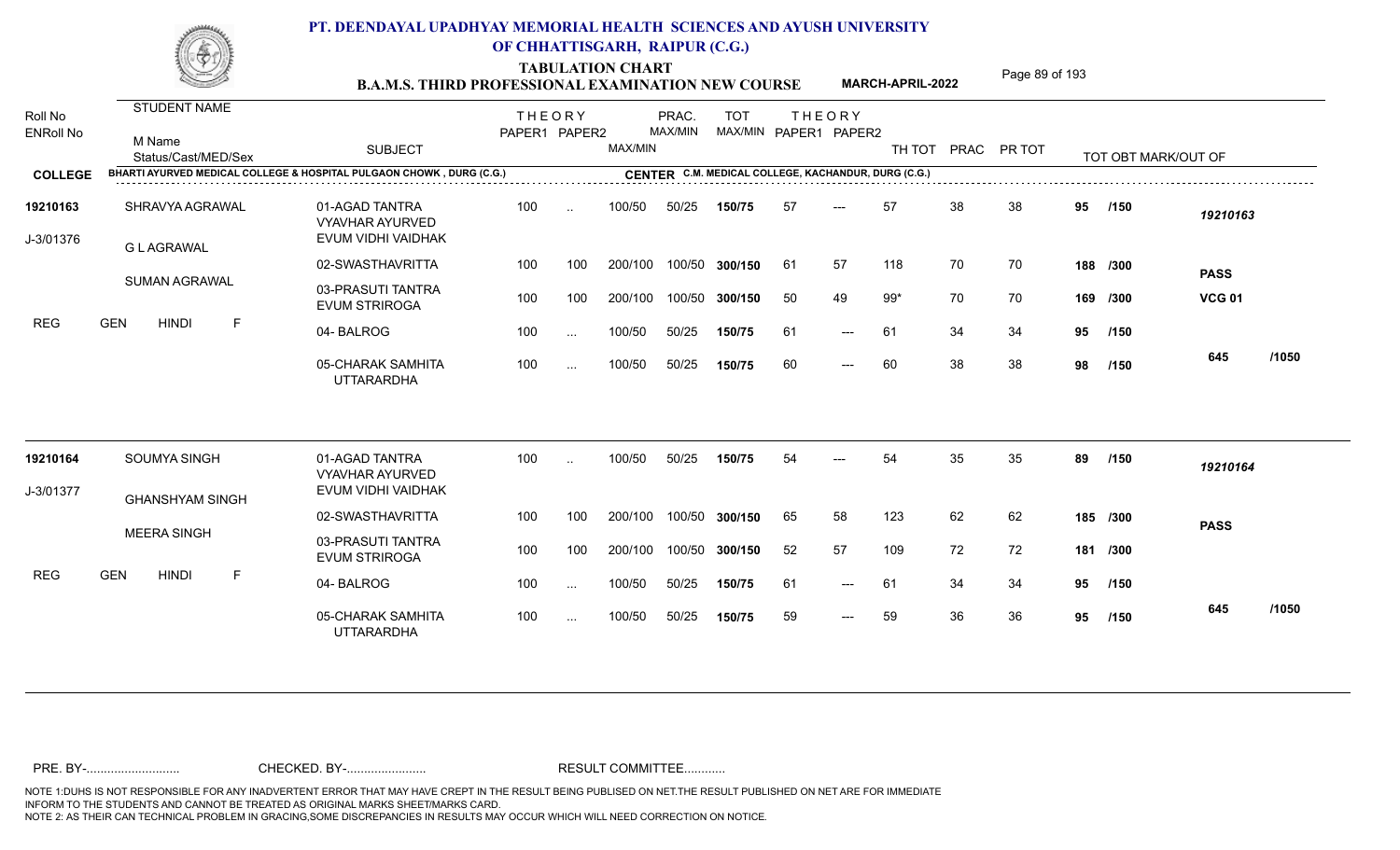TABULATION CHART<br> **TABULATION CHART** PAGE MARCH-APRIL-2022 Page 90 of 193

**MARCH-APRIL-2022**

| Roll No<br><b>ENRoll No</b> | <b>STUDENT NAME</b><br>M Name<br>Status/Cast/MED/Sex | <b>SUBJECT</b>                                                       | <b>THEORY</b><br>PAPER1 PAPER2 |                      | MAX/MIN | PRAC.<br>MAX/MIN | <b>TOT</b>                                          |     | <b>THEORY</b><br>MAX/MIN PAPER1 PAPER2 | TH TOT |    | PRAC PR TOT |    | TOT OBT MARK/OUT OF |             |       |
|-----------------------------|------------------------------------------------------|----------------------------------------------------------------------|--------------------------------|----------------------|---------|------------------|-----------------------------------------------------|-----|----------------------------------------|--------|----|-------------|----|---------------------|-------------|-------|
| <b>COLLEGE</b>              |                                                      | BHARTI AYURVED MEDICAL COLLEGE & HOSPITAL PULGAON CHOWK, DURG (C.G.) |                                |                      |         |                  | CENTER C.M. MEDICAL COLLEGE, KACHANDUR, DURG (C.G.) |     |                                        |        |    |             |    |                     |             |       |
| 19210165<br>J-3/01378       | <b>SUCHIN UNNI</b><br>K UNNI KRISHNAN                | 01-AGAD TANTRA<br><b>VYAVHAR AYURVED</b><br>EVUM VIDHI VAIDHAK       | 100                            | $\sim$               | 100/50  | 50/25            | 150/75                                              | 51  | $---$                                  | 51     | 37 | 37          | 88 | /150                | 19210165    |       |
|                             |                                                      | 02-SWASTHAVRITTA                                                     | 100                            | 100                  | 200/100 |                  | 100/50 300/150                                      | -60 | 63                                     | 123    | 61 | 61          |    | 184 /300            | <b>PASS</b> |       |
|                             | <b>SUMAN UNNI</b>                                    | 03-PRASUTI TANTRA<br><b>EVUM STRIROGA</b>                            | 100                            | 100                  | 200/100 |                  | 100/50 300/150                                      | 50  | 57                                     | 107    | 70 | 70          |    | 177 /300            |             |       |
| <b>REG</b>                  | <b>GEN</b><br>M<br><b>HINDI</b>                      | 04-BALROG                                                            | 100                            | $\cdots$             | 100/50  | 50/25            | 150/75                                              | 59  | $---$                                  | 59     | 34 | 34          | 93 | /150                |             |       |
|                             |                                                      | 05-CHARAK SAMHITA<br><b>UTTARARDHA</b>                               | 100                            | $\ddotsc$            | 100/50  | 50/25            | 150/75                                              | 62  | $---$                                  | 62     | 37 | 37          | 99 | /150                | 641         | /1050 |
| 19210166                    | <b>SUMAN BARETH</b>                                  | 01-AGAD TANTRA<br><b>VYAVHAR AYURVED</b>                             | 100                            | $\ddot{\phantom{a}}$ | 100/50  | 50/25            | 150/75                                              | 51  | $---$                                  | 51     | 38 | 38          | 89 | /150                | 19210166    |       |
| J-3/01379                   | <b>LAXMI PRASAD</b>                                  | EVUM VIDHI VAIDHAK                                                   |                                |                      |         |                  |                                                     |     |                                        |        |    |             |    |                     |             |       |
|                             |                                                      | 02-SWASTHAVRITTA                                                     | 100                            | 100                  | 200/100 | 100/50           | 300/150                                             | 64  | 60                                     | 124    | 72 | 72          |    | 196 /300            | <b>PASS</b> |       |
|                             | <b>VIMLA</b>                                         | 03-PRASUTI TANTRA<br><b>EVUM STRIROGA</b>                            | 100                            | 100                  | 200/100 |                  | 100/50 300/150                                      | 56  | 51                                     | 107    | 67 | 67          |    | 174 /300            |             |       |
| REG                         | OBC<br><b>HINDI</b><br>F                             | 04-BALROG                                                            | 100                            | $\ddotsc$            | 100/50  | 50/25            | 150/75                                              | 72  | $\qquad \qquad - -$                    | 72     | 36 | 36          |    | 108 /150            |             |       |
|                             |                                                      | 05-CHARAK SAMHITA<br><b>UTTARARDHA</b>                               | 100                            | $\ldots$             | 100/50  | 50/25            | 150/75                                              | 59  | $---$                                  | 59     | 39 | 39          | 98 | /150                | 665         | /1050 |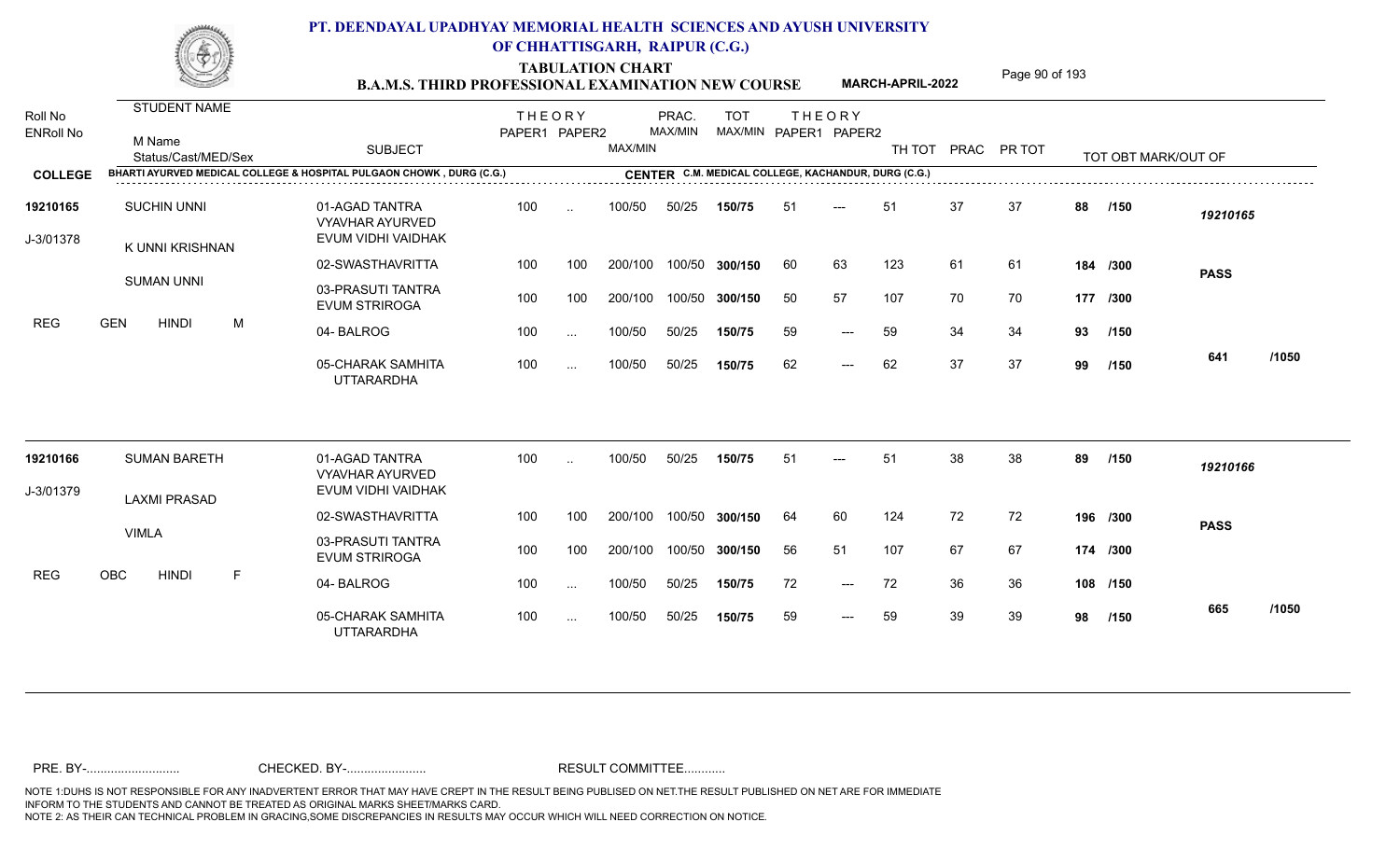TABULATION CHART<br> **TABULATION CHART B.A.M.S. THIRD PROFESSIONAL EXAMINATION NEW COURSE** MARCH-APRIL-2022

**MARCH-APRIL-2022**

| Roll No<br><b>ENRoll No</b> | <b>STUDENT NAME</b><br>M Name<br>Status/Cast/MED/Sex                 | <b>SUBJECT</b>                                                 | <b>THEORY</b><br>PAPER1 PAPER2 |               | MAX/MIN | PRAC.<br>MAX/MIN | <b>TOT</b>                                          |     | <b>THEORY</b><br>MAX/MIN PAPER1 PAPER2 | TH TOT |    | PRAC PR TOT |    | TOT OBT MARK/OUT OF |              |       |
|-----------------------------|----------------------------------------------------------------------|----------------------------------------------------------------|--------------------------------|---------------|---------|------------------|-----------------------------------------------------|-----|----------------------------------------|--------|----|-------------|----|---------------------|--------------|-------|
| <b>COLLEGE</b>              | BHARTI AYURVED MEDICAL COLLEGE & HOSPITAL PULGAON CHOWK, DURG (C.G.) |                                                                |                                |               |         |                  | CENTER C.M. MEDICAL COLLEGE, KACHANDUR, DURG (C.G.) |     |                                        |        |    |             |    |                     |              |       |
| 19210168<br>J-3/01381       | VANDANA SARWA<br><b>SURESH SARWA</b>                                 | 01-AGAD TANTRA<br><b>VYAVHAR AYURVED</b><br>EVUM VIDHI VAIDHAK | 100                            | $\ddotsc$     | 100/50  | 50/25            | 150/75                                              | 56  | $---$                                  | 56     | 34 | 34          | 90 | /150                | 19210168     |       |
|                             |                                                                      | 02-SWASTHAVRITTA                                               | 100                            | 100           | 200/100 |                  | 100/50 300/150                                      | -61 | 62                                     | 123    | 62 | 62          |    | 185 /300            | <b>PASS</b>  |       |
| <b>REG</b>                  | <b>VEENA SARWA</b>                                                   | 03-PRASUTI TANTRA<br><b>EVUM STRIROGA</b>                      | 100                            | 100           | 200/100 |                  | 100/50 300/150                                      | 48  | 54                                     | 102    | 69 | 69          |    | 171 /300            |              |       |
|                             | <b>OBC</b><br><b>HINDI</b><br>F                                      | 04-BALROG                                                      | 100                            | $\sim$ $\sim$ | 100/50  | 50/25            | 150/75                                              | 62  | $---$                                  | 62     | 38 | 38          |    | 100 /150            |              |       |
|                             |                                                                      | 05-CHARAK SAMHITA<br><b>UTTARARDHA</b>                         | 100                            | $\sim$ .      | 100/50  | 50/25            | 150/75                                              | 57  | $\qquad \qquad - -$                    | 57     | 30 | 30          | 87 | /150                | 633          | /1050 |
| 19210169                    | VARSHA DEWANGAN                                                      | 01-AGAD TANTRA<br><b>VYAVHAR AYURVED</b>                       | 100                            | $\ddotsc$     | 100/50  | 50/25            | 150/75                                              | 54  |                                        | 54     | 36 | 36          | 90 | /150                | 19210169     |       |
| J-3/01382                   | <b>BASANT DEWANGAN</b>                                               | EVUM VIDHI VAIDHAK                                             |                                |               |         |                  |                                                     |     |                                        |        |    |             |    |                     |              |       |
|                             |                                                                      | 02-SWASTHAVRITTA                                               | 100                            | 100           | 200/100 |                  | 100/50 300/150                                      | 56  | 53                                     | 109    | 62 | 62          |    | 171 /300            | <b>PASS</b>  |       |
|                             | NIRMALA DEWANGAN                                                     | 03-PRASUTI TANTRA<br><b>EVUM STRIROGA</b>                      | 100                            | 100           | 200/100 |                  | 100/50 300/150                                      | 49  | 48                                     | $97*$  | 70 | 70          |    | 167 /300            | <b>DC 03</b> |       |
| <b>REG</b>                  | <b>OBC</b><br><b>HINDI</b><br>F                                      | 04-BALROG                                                      | 100                            | $\sim$ $\sim$ | 100/50  | 50/25            | 150/75                                              | 65  | $---$                                  | 65     | 36 | 36          |    | 101 /150            |              |       |
|                             |                                                                      | 05-CHARAK SAMHITA<br><b>UTTARARDHA</b>                         | 100                            | $\sim$ $\sim$ | 100/50  | 50/25            | 150/75                                              | 55  | $\qquad \qquad - -$                    | 55     | 35 | 35          | 90 | /150                | 619          | /1050 |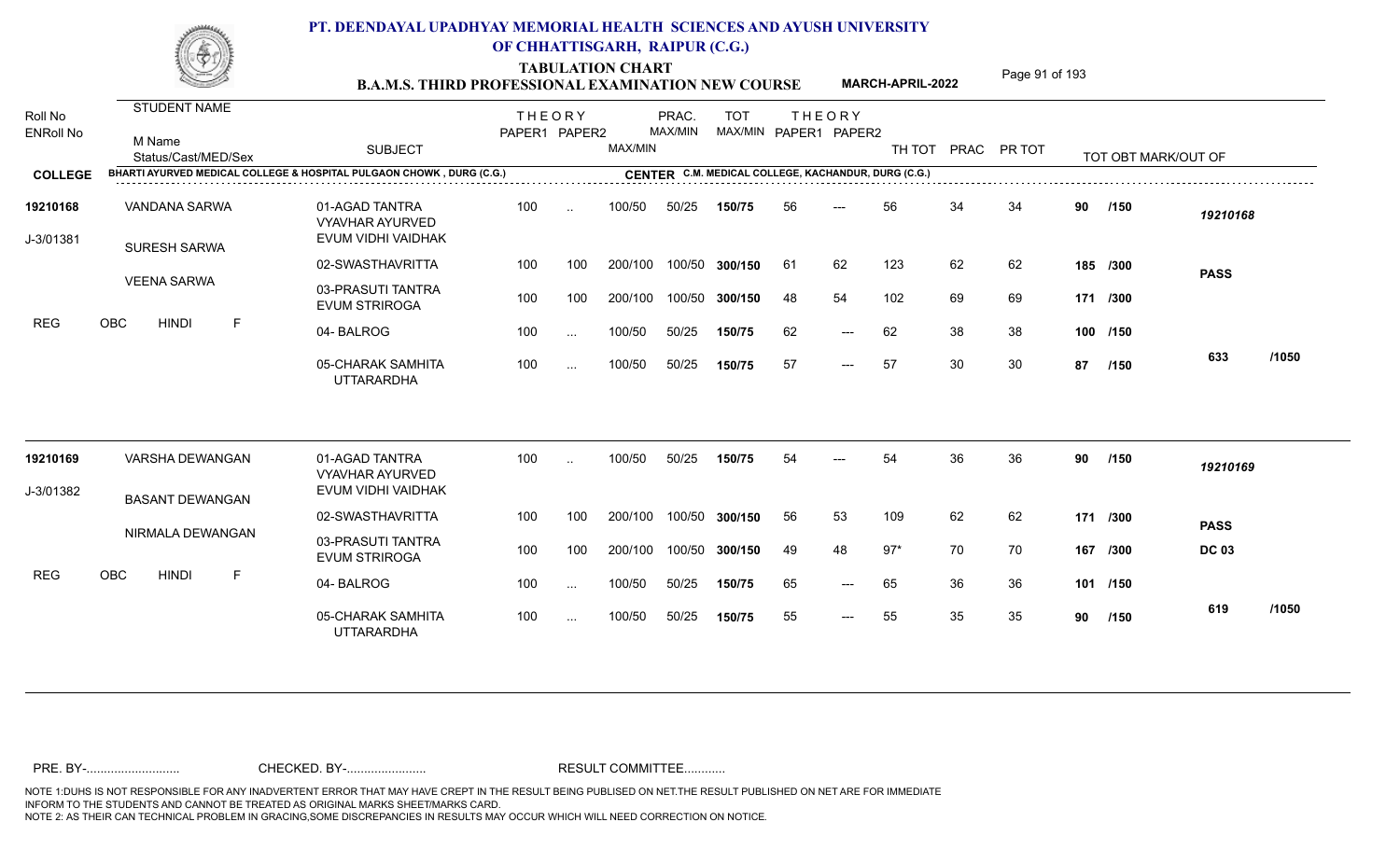TABULATION CHART<br> **TABULATION CHART** PAGE MARCH-APRIL-2022 Page 92 of 193

**MARCH-APRIL-2022**

| Roll No<br><b>ENRoll No</b> |     | <b>STUDENT NAME</b><br>M Name<br>Status/Cast/MED/Sex       |   | <b>SUBJECT</b>                                                       | <b>THEORY</b><br>PAPER1 PAPER2 |           | MAX/MIN | PRAC.<br>MAX/MIN | <b>TOT</b>     |    | <b>THEORY</b><br>MAX/MIN PAPER1 PAPER2              | TH TOT |    | PRAC PR TOT |     | TOT OBT MARK/OUT OF |             |       |
|-----------------------------|-----|------------------------------------------------------------|---|----------------------------------------------------------------------|--------------------------------|-----------|---------|------------------|----------------|----|-----------------------------------------------------|--------|----|-------------|-----|---------------------|-------------|-------|
| <b>COLLEGE</b>              |     |                                                            |   | BHARTI AYURVED MEDICAL COLLEGE & HOSPITAL PULGAON CHOWK, DURG (C.G.) |                                |           |         |                  |                |    | CENTER C.M. MEDICAL COLLEGE, KACHANDUR, DURG (C.G.) |        |    |             |     |                     |             |       |
| 19210170<br>J-3/01383       |     | <b>VIPIN CHANDRA BISWAS</b><br><b>BINAY KRISHNA BISWAS</b> |   | 01-AGAD TANTRA<br><b>VYAVHAR AYURVED</b><br>EVUM VIDHI VAIDHAK       | 100                            | $\ddotsc$ | 100/50  | 50/25            | 150/75         | 52 | ---                                                 | 52     | 25 | 25          | 77  | /150                | 19210170    |       |
|                             |     |                                                            |   | 02-SWASTHAVRITTA                                                     | 100                            | 100       | 200/100 |                  | 100/50 300/150 | 50 | 50                                                  | 100    | 65 | 65          |     | 165 /300            |             |       |
|                             |     | <b>PRAMILA BISWAS</b>                                      |   | 03-PRASUTI TANTRA<br><b>EVUM STRIROGA</b>                            | 100                            | 100       | 200/100 |                  | 100/50 300/150 | 43 | 54                                                  | $97*$  | 65 | 65          |     | 162 /300            | <b>ATKT</b> |       |
| <b>REG</b>                  | SC  | <b>HINDI</b>                                               | M | 04-BALROG                                                            | 100                            | $\cdots$  | 100/50  | 50/25            | 150/75         | 57 | $---$                                               | 57     | 32 | 32          | 89  | /150                |             |       |
|                             |     |                                                            |   | 05-CHARAK SAMHITA<br><b>UTTARARDHA</b>                               | 100                            | $\cdots$  | 100/50  | 50/25            | 150/75         | 35 | $---$                                               | $35*$  | 29 | 29          | 64* | /150                | 557         | /1050 |
| 19210171                    |     | YOGESH KUMAR SAHU                                          |   | 01-AGAD TANTRA<br><b>VYAVHAR AYURVED</b>                             | 100                            | $\cdot$ . | 100/50  | 50/25            | 150/75         | 53 | $---$                                               | 53     | 28 | 28          | 81  | /150                | 19210171    |       |
| J-3/01385                   |     | NANDLAL SAHU                                               |   | EVUM VIDHI VAIDHAK                                                   |                                |           |         |                  |                |    |                                                     |        |    |             |     |                     |             |       |
|                             |     |                                                            |   | 02-SWASTHAVRITTA                                                     | 100                            | 100       | 200/100 |                  | 100/50 300/150 | 56 | 54                                                  | 110    | 60 | 60          |     | 170 /300            | <b>PASS</b> |       |
|                             |     | <b>LALITA SAHU</b>                                         |   | 03-PRASUTI TANTRA<br><b>EVUM STRIROGA</b>                            | 100                            | 100       | 200/100 |                  | 100/50 300/150 | 50 | 50                                                  | 100    | 68 | 68          |     | 168 /300            |             |       |
| <b>REG</b>                  | OBC | <b>HINDI</b>                                               | M | 04-BALROG                                                            | 100                            | $\cdots$  | 100/50  | 50/25            | 150/75         | 66 | $---$                                               | 66     | 31 | 31          | 97  | /150                |             |       |
|                             |     |                                                            |   | 05-CHARAK SAMHITA<br><b>UTTARARDHA</b>                               | 100                            | $\cdots$  | 100/50  | 50/25            | 150/75         | 50 | $---$                                               | 50     | 34 | 34          | 84  | /150                | 600         | /1050 |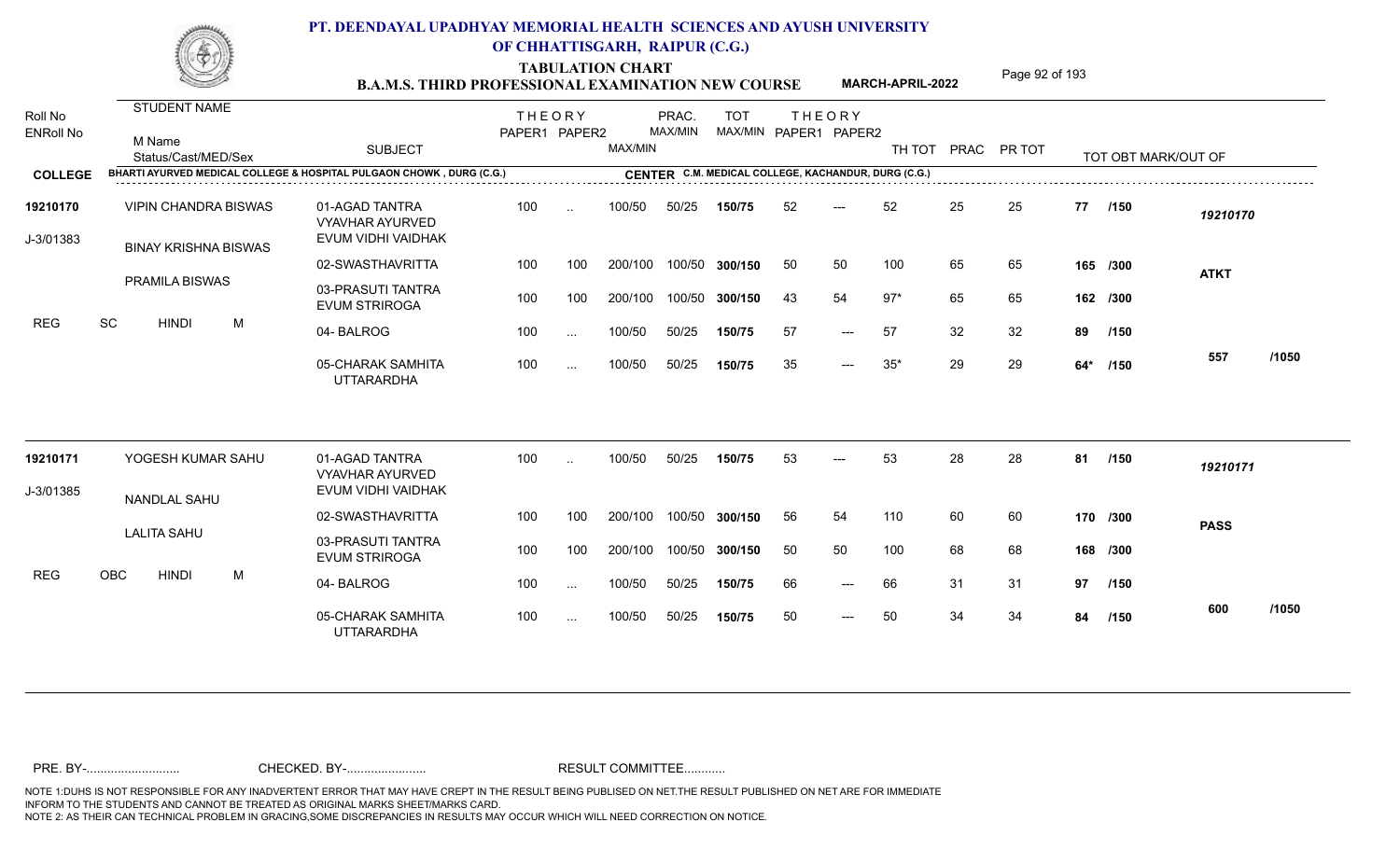TABULATION CHART<br> **TABULATION CHART B.A.M.S. THIRD PROFESSIONAL EXAMINATION NEW COURSE MARCH-APRIL-2022** Page 93 of 193

**MARCH-APRIL-2022**

| Roll No<br><b>ENRoll No</b> | <b>STUDENT NAME</b><br>M Name<br>Status/Cast/MED/Sex                 | <b>SUBJECT</b>                                                 | <b>THEORY</b><br>PAPER1 PAPER2 |           | MAX/MIN | PRAC.<br>MAX/MIN | <b>TOT</b> |    | <b>THEORY</b><br>MAX/MIN PAPER1 PAPER2              |       |    | TH TOT PRAC PR TOT |    | TOT OBT MARK/OUT OF |             |       |
|-----------------------------|----------------------------------------------------------------------|----------------------------------------------------------------|--------------------------------|-----------|---------|------------------|------------|----|-----------------------------------------------------|-------|----|--------------------|----|---------------------|-------------|-------|
| <b>COLLEGE</b>              | BHARTI AYURVED MEDICAL COLLEGE & HOSPITAL PULGAON CHOWK, DURG (C.G.) |                                                                |                                |           |         |                  |            |    | CENTER C.M. MEDICAL COLLEGE, KACHANDUR, DURG (C.G.) |       |    |                    |    |                     |             |       |
| 19210172<br>J-3/01797       | ASHUTOSH DEWANGAN<br>SUBHASH DEWANGAN                                | 01-AGAD TANTRA<br><b>VYAVHAR AYURVED</b><br>EVUM VIDHI VAIDHAK | 100                            |           | 100/50  | 50/25            | 150/75     | 50 | ---                                                 | 50    | 39 | 39                 | 89 | /150                | 19210172    |       |
|                             |                                                                      | 02-SWASTHAVRITTA                                               | 100                            | 100       | 200/100 | 100/50           | 300/150    | 51 | 46                                                  | $97*$ | 70 | 70                 |    | 167 /300            | <b>ATKT</b> |       |
| <b>REG</b>                  | LT.RASHMI DEWANGAN                                                   | 03-PRASUTI TANTRA<br><b>EVUM STRIROGA</b>                      | 100                            | 100       | 200/100 | 100/50           | 300/150    | 38 | 50                                                  | 88*   | 70 | 70                 |    | 158 /300            |             |       |
|                             | OBC<br><b>HINDI</b><br>M                                             | 04-BALROG                                                      | 100                            | $\ddotsc$ | 100/50  | 50/25            | 150/75     | 45 | $---$                                               | $45*$ | 32 | 32                 | 77 | /150                |             |       |
|                             |                                                                      | 05-CHARAK SAMHITA<br><b>UTTARARDHA</b>                         | 100                            | $\ddotsc$ | 100/50  | 50/25            | 150/75     | 51 | ---                                                 | 51    | 38 | 38                 | 89 | /150                | 580         | /1050 |
| 19210173                    | AYUSHI KUMBHAJ                                                       | 01-AGAD TANTRA<br><b>VYAVHAR AYURVED</b>                       | 100                            |           | 100/50  | 50/25            | 150/75     | 61 | $---$                                               | 61    | 30 | 30                 | 91 | /150                | 19210173    |       |
| J-3/01798                   | PANKAJ KUMAR KUMBHAJ                                                 | EVUM VIDHI VAIDHAK                                             |                                |           |         |                  |            |    |                                                     |       |    |                    |    |                     |             |       |
|                             |                                                                      | 02-SWASTHAVRITTA                                               | 100                            | 100       | 200/100 | 100/50           | 300/150    | 57 | 62                                                  | 119   | 61 | 61                 |    | 180 /300            | <b>PASS</b> |       |
|                             | SEEMA KUMBHAJ                                                        | 03-PRASUTI TANTRA<br><b>EVUM STRIROGA</b>                      | 100                            | 100       | 200/100 | 100/50           | 300/150    | 54 | 52                                                  | 106   | 65 | 65                 |    | 171 /300            |             |       |
| <b>REG</b>                  | OBC<br><b>HINDI</b><br>F                                             | 04-BALROG                                                      | 100                            | $\cdots$  | 100/50  | 50/25            | 150/75     | 52 | $---$                                               | 52    | 32 | 32                 | 84 | /150                |             |       |
|                             |                                                                      | 05-CHARAK SAMHITA<br>UTTARARDHA                                | 100                            | $\ddotsc$ | 100/50  | 50/25            | 150/75     | 57 | $---$                                               | 57    | 39 | 39                 | 96 | /150                | 622         | /1050 |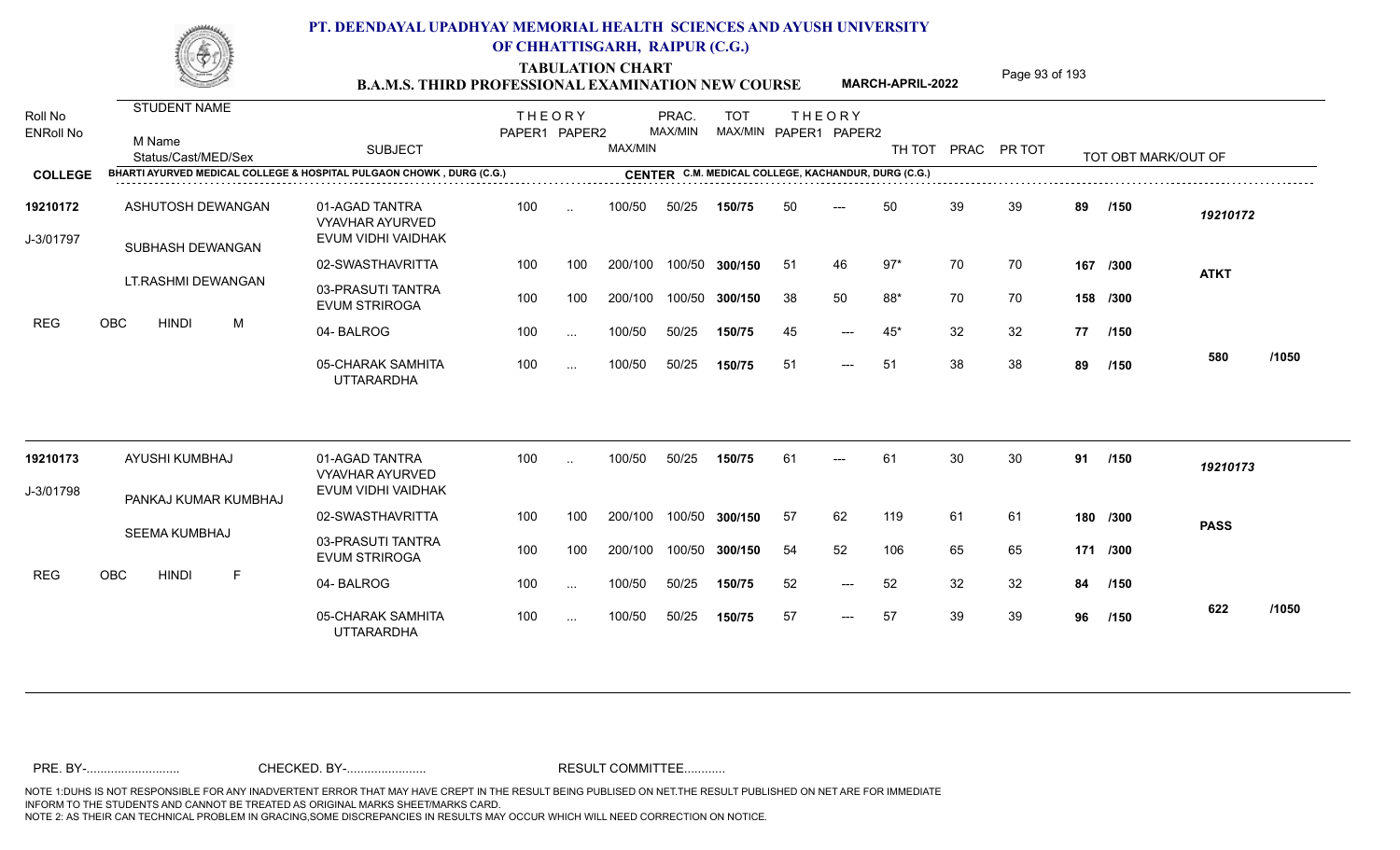TABULATION CHART<br> **TABULATION CHART** PAGE **Page 94 of 193 B.A.M.S. THIRD PROFESSIONAL EXAMINATION NEW COURSE MARCH-APRIL-2022** 

**MARCH-APRIL-2022**

| Roll No<br><b>ENRoll No</b> | STUDENT NAME<br>M Name<br>Status/Cast/MED/Sex                        | <b>SUBJECT</b>                                                 | <b>THEORY</b><br>PAPER1 PAPER2 |               | MAX/MIN | PRAC.<br><b>MAX/MIN</b> | <b>TOT</b><br>MAX/MIN PAPER1 PAPER2                 |     | <b>THEORY</b>       | TH TOT PRAC PR TOT |    |    |    | TOT OBT MARK/OUT OF |             |       |
|-----------------------------|----------------------------------------------------------------------|----------------------------------------------------------------|--------------------------------|---------------|---------|-------------------------|-----------------------------------------------------|-----|---------------------|--------------------|----|----|----|---------------------|-------------|-------|
| <b>COLLEGE</b>              | BHARTI AYURVED MEDICAL COLLEGE & HOSPITAL PULGAON CHOWK, DURG (C.G.) |                                                                |                                |               |         |                         | CENTER C.M. MEDICAL COLLEGE, KACHANDUR, DURG (C.G.) |     |                     |                    |    |    |    |                     |             |       |
| 19210174<br>J-3/01799       | <b>CHARU VERMA</b><br><b>VINOD VERMA</b>                             | 01-AGAD TANTRA<br><b>VYAVHAR AYURVED</b><br>EVUM VIDHI VAIDHAK | 100                            | $\sim$        | 100/50  | 50/25                   | 150/75                                              | 61  | ---                 | 61                 | 30 | 30 | 91 | /150                | 19210174    |       |
|                             |                                                                      | 02-SWASTHAVRITTA                                               | 100                            | 100           | 200/100 | 100/50                  | 300/150                                             | 60  | 59                  | 119                | 62 | 62 |    | 181 /300            | <b>PASS</b> |       |
| <b>REG</b>                  | <b>KIRTI VERMA</b>                                                   | 03-PRASUTI TANTRA<br><b>EVUM STRIROGA</b>                      | 100                            | 100           | 200/100 | 100/50                  | 300/150                                             | 58  | 62                  | 120                | 68 | 68 |    | 188 /300            |             |       |
|                             | <b>GEN</b><br><b>HINDI</b><br>$\mathsf F$                            | 04-BALROG                                                      | 100                            | $\sim$ .      | 100/50  | 50/25                   | 150/75                                              | 61  | $\qquad \qquad - -$ | 61                 | 33 | 33 | 94 | /150                |             |       |
|                             |                                                                      | 05-CHARAK SAMHITA<br><b>UTTARARDHA</b>                         | 100                            | $\cdots$      | 100/50  | 50/25                   | 150/75                                              | 57  | $---$               | 57                 | 34 | 34 | 91 | /150                | 645         | /1050 |
| 19210175                    | DEEPESH CHANDRAUL                                                    | 01-AGAD TANTRA<br><b>VYAVHAR AYURVED</b>                       | 100                            | $\sim$        | 100/50  | 50/25                   | 150/75                                              | 51  | ---                 | 51                 | 27 | 27 | 78 | /150                | 19210175    |       |
| J-3/01800                   | RAMLAL CHANDRAUL                                                     | EVUM VIDHI VAIDHAK                                             |                                |               |         |                         |                                                     |     |                     |                    |    |    |    |                     |             |       |
|                             |                                                                      | 02-SWASTHAVRITTA                                               | 100                            | 100           | 200/100 | 100/50                  | 300/150                                             | -51 | 54                  | 105                | 60 | 60 |    | 165 /300            | <b>ATKT</b> |       |
|                             | <b>DEEPA CHANDRAUL</b>                                               | 03-PRASUTI TANTRA<br><b>EVUM STRIROGA</b>                      | 100                            | 100           | 200/100 | 100/50                  | 300/150                                             | 45  | 47                  | $92*$              | 65 | 65 |    | 157 /300            |             |       |
| <b>REG</b>                  | <b>OBC</b><br><b>HINDI</b><br>M                                      | 04-BALROG                                                      | 100                            | $\sim$ .      | 100/50  | 50/25                   | 150/75                                              | 40  | $---$               | $40*$              | 33 | 33 |    | 73* /150            |             |       |
|                             |                                                                      | 05-CHARAK SAMHITA<br><b>UTTARARDHA</b>                         | 100                            | $\sim$ $\sim$ | 100/50  | 50/25                   | 150/75                                              | 51  | $\qquad \qquad - -$ | 51                 | 35 | 35 | 86 | /150                | 559         | /1050 |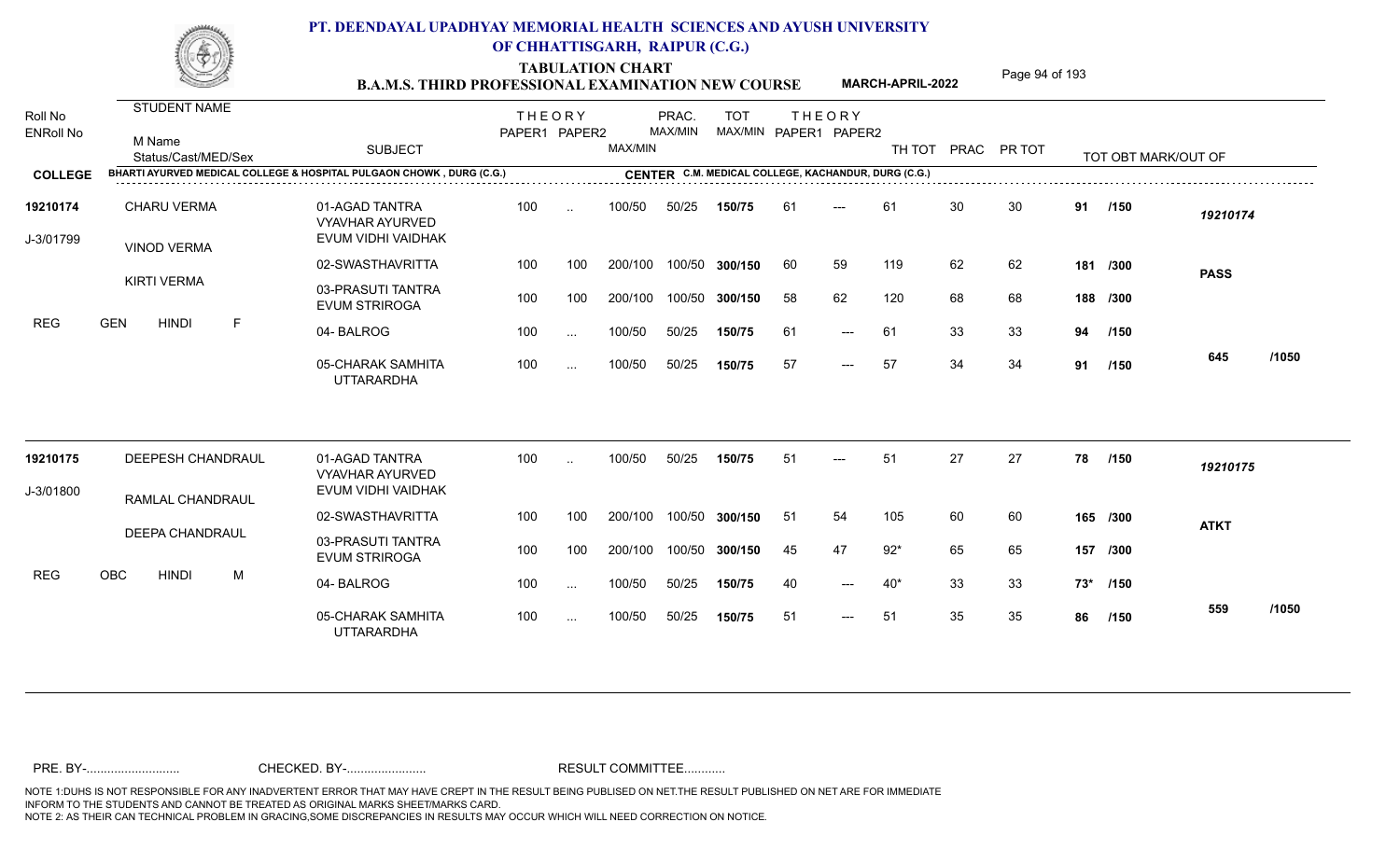**TABULATION CHART<br>B.A.M.S. THIRD PROFESSIONAL EXAMINATION NEW COURSE** MARCH-APRIL-2022 Page 95 of 193

**MARCH-APRIL-2022**

| Roll No               | <b>STUDENT NAME</b>                                                  |                                                                | <b>THEORY</b> |           |         | PRAC.   | <b>TOT</b>                                          |    | <b>THEORY</b>         |        |    |             |    |                     |              |       |
|-----------------------|----------------------------------------------------------------------|----------------------------------------------------------------|---------------|-----------|---------|---------|-----------------------------------------------------|----|-----------------------|--------|----|-------------|----|---------------------|--------------|-------|
| <b>ENRoll No</b>      | M Name<br>Status/Cast/MED/Sex                                        | <b>SUBJECT</b>                                                 | PAPER1 PAPER2 |           | MAX/MIN | MAX/MIN |                                                     |    | MAX/MIN PAPER1 PAPER2 | TH TOT |    | PRAC PR TOT |    | TOT OBT MARK/OUT OF |              |       |
| <b>COLLEGE</b>        | BHARTI AYURVED MEDICAL COLLEGE & HOSPITAL PULGAON CHOWK, DURG (C.G.) |                                                                |               |           |         |         | CENTER C.M. MEDICAL COLLEGE, KACHANDUR, DURG (C.G.) |    |                       |        |    |             |    |                     |              |       |
| 19210176<br>J-3/01801 | DEVENDRA KUSHAWAH<br>LT.SURESH SINGH                                 | 01-AGAD TANTRA<br><b>VYAVHAR AYURVED</b><br>EVUM VIDHI VAIDHAK | 100           | $\ddotsc$ | 100/50  | 50/25   | 150/75                                              | 52 | $---$                 | 52     | 27 | 27          | 79 | /150                | 19210176     |       |
|                       | <b>KIICHAMAH</b>                                                     | 02-SWASTHAVRITTA                                               | 100           | 100       | 200/100 |         | 100/50 300/150                                      | 53 | 65                    | 118    | 61 | 61          |    | 179 /300            | <b>PASS</b>  |       |
| <b>REG</b>            | SHAKUNTALA                                                           | 03-PRASUTI TANTRA<br><b>EVUM STRIROGA</b>                      | 100           | 100       | 200/100 |         | 100/50 300/150                                      | 46 | 50                    | $96*$  | 68 | 68          |    | 164 /300            | <b>DC 04</b> |       |
|                       | <b>GEN</b><br><b>HINDI</b><br>M                                      | 04-BALROG                                                      | 100           | $\cdots$  | 100/50  | 50/25   | 150/75                                              | 63 | $---$                 | 63     | 30 | 30          | 93 | /150                |              |       |
|                       |                                                                      | 05-CHARAK SAMHITA<br><b>UTTARARDHA</b>                         | 100           | $\cdots$  | 100/50  | 50/25   | 150/75                                              | 57 | $---$                 | 57     | 31 | 31          | 88 | /150                | 603          | /1050 |
| 19210177              | <b>DIMPLE MAHAJAN</b>                                                | 01-AGAD TANTRA<br><b>VYAVHAR AYURVED</b>                       | 100           |           | 100/50  | 50/25   | 150/75                                              | 54 |                       | 54     | 32 | 32          | 86 | /150                | 19210177     |       |
| J-3/01802             | <b>DILIP MAHAJAN</b>                                                 | EVUM VIDHI VAIDHAK                                             |               |           |         |         |                                                     |    |                       |        |    |             |    |                     |              |       |
|                       |                                                                      | 02-SWASTHAVRITTA                                               | 100           | 100       | 200/100 |         | 100/50 300/150                                      | 60 | 64                    | 124    | 62 | 62          |    | 186 /300            | <b>PASS</b>  |       |
|                       | NIRMALA MAHAJAN                                                      | 03-PRASUTI TANTRA<br><b>EVUM STRIROGA</b>                      | 100           | 100       | 200/100 |         | 100/50 300/150                                      | 50 | 53                    | 103    | 65 | 65          |    | 168 /300            |              |       |
| <b>REG</b>            | <b>GEN</b><br><b>HINDI</b><br>F                                      | 04-BALROG                                                      | 100           | $\cdots$  | 100/50  | 50/25   | 150/75                                              | 50 | $---$                 | 50     | 30 | 30          | 80 | /150                |              |       |
|                       |                                                                      | 05-CHARAK SAMHITA<br><b>UTTARARDHA</b>                         | 100           | $\cdots$  | 100/50  | 50/25   | 150/75                                              | 50 | $---$                 | 50     | 28 | 28          | 78 | /150                | 598          | /1050 |
|                       |                                                                      |                                                                |               |           |         |         |                                                     |    |                       |        |    |             |    |                     |              |       |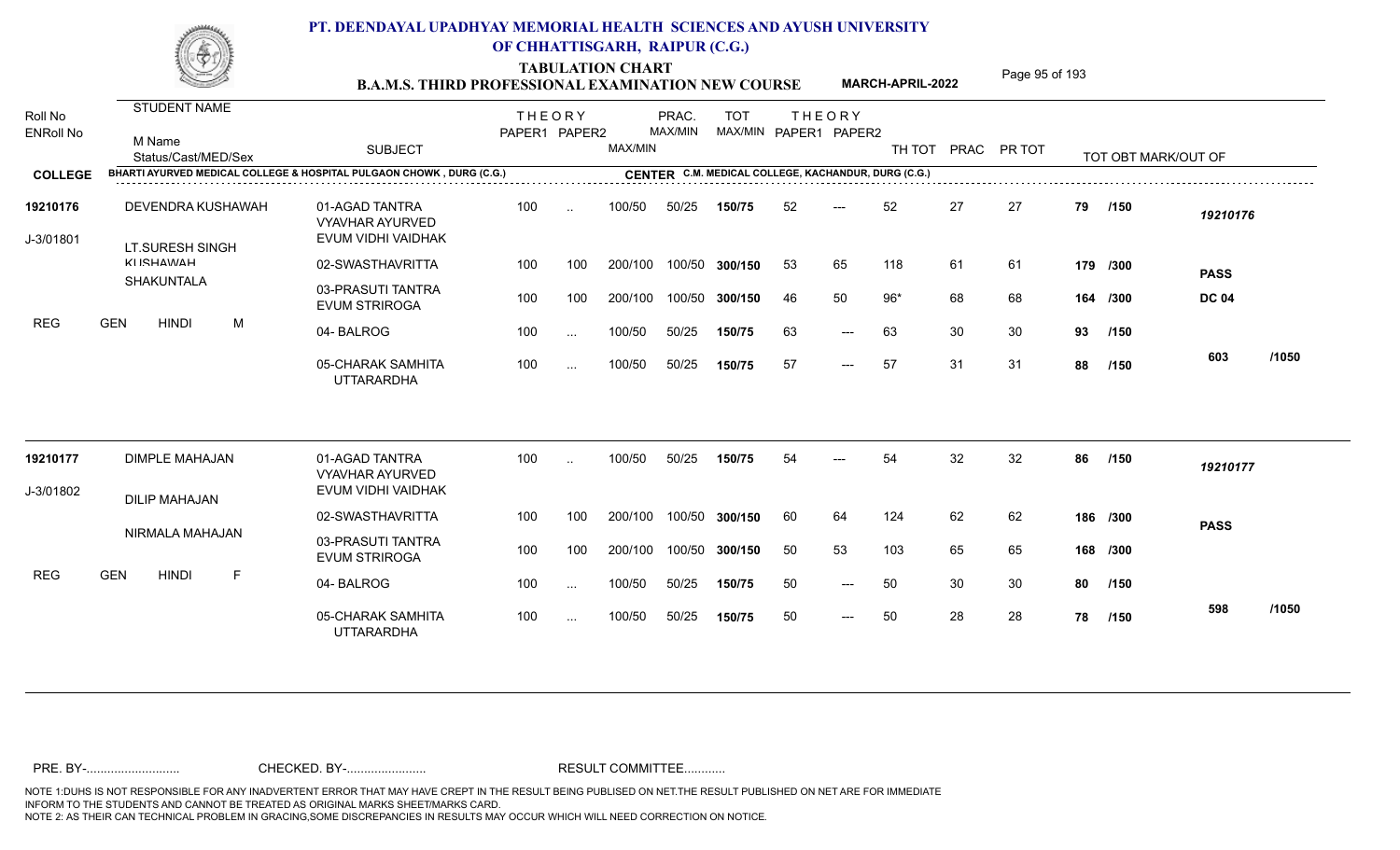TABULATION CHART<br> **TABULATION CHART** PAGE Page 96 of 193<br> **B.A.M.S. THIRD PROFESSIONAL EXAMINATION NEW COURSE** MARCH-APRIL-2022

**MARCH-APRIL-2022**

| Roll No               | <b>STUDENT NAME</b>                                                  |                                                                | <b>THEORY</b> |          |         | PRAC.   | <b>TOT</b>     |    | <b>THEORY</b>                                       |       |    |                    |     |                     |             |       |
|-----------------------|----------------------------------------------------------------------|----------------------------------------------------------------|---------------|----------|---------|---------|----------------|----|-----------------------------------------------------|-------|----|--------------------|-----|---------------------|-------------|-------|
| <b>ENRoll No</b>      | M Name<br>Status/Cast/MED/Sex                                        | <b>SUBJECT</b>                                                 | PAPER1 PAPER2 |          | MAX/MIN | MAX/MIN |                |    | MAX/MIN PAPER1 PAPER2                               |       |    | TH TOT PRAC PR TOT |     | TOT OBT MARK/OUT OF |             |       |
| <b>COLLEGE</b>        | BHARTI AYURVED MEDICAL COLLEGE & HOSPITAL PULGAON CHOWK, DURG (C.G.) |                                                                |               |          |         |         |                |    | CENTER C.M. MEDICAL COLLEGE, KACHANDUR, DURG (C.G.) |       |    |                    |     |                     |             |       |
| 19210178<br>J-3/01803 | <b>DYUTI TIWARI</b><br>SATEESH KUMAR TIWARI                          | 01-AGAD TANTRA<br><b>VYAVHAR AYURVED</b><br>EVUM VIDHI VAIDHAK | 100           | $\sim$   | 100/50  | 50/25   | 150/75         | 45 | $---$                                               | $45*$ | 30 | 30                 | 75  | /150                | 19210178    |       |
|                       |                                                                      | 02-SWASTHAVRITTA                                               | 100           | 100      | 200/100 |         | 100/50 300/150 | 62 | 53                                                  | 115   | 71 | 71                 |     | 186 /300            | <b>ATKT</b> |       |
|                       | <b>BHARTI TIWARI</b>                                                 | 03-PRASUTI TANTRA<br><b>EVUM STRIROGA</b>                      | 100           | 100      | 200/100 |         | 100/50 300/150 | 40 | 39                                                  | 79*   | 69 | 69                 |     | 148* /300           |             |       |
| <b>REG</b>            | <b>GEN</b><br><b>HINDI</b><br>F.                                     | 04-BALROG                                                      | 100           | $\cdots$ | 100/50  | 50/25   | 150/75         | 45 | $\qquad \qquad - -$                                 | $45*$ | 36 | -36                |     | 81 /150             |             |       |
|                       |                                                                      | 05-CHARAK SAMHITA<br><b>UTTARARDHA</b>                         | 100           | $\cdots$ | 100/50  | 50/25   | 150/75         | 54 | $---$                                               | 54    | 34 | 34                 | 88  | /150                | 578         | /1050 |
| 19210179              | FALENDRA KUMAR SAHU                                                  | 01-AGAD TANTRA<br><b>VYAVHAR AYURVED</b>                       | 100           |          | 100/50  | 50/25   | 150/75         | 46 |                                                     | 46*   | 28 | 28                 | 74* | /150                | 19210179    |       |
| J-3/01804             | <b>SHATRUHAN LAL</b>                                                 | EVUM VIDHI VAIDHAK                                             |               |          |         |         |                |    |                                                     |       |    |                    |     |                     |             |       |
|                       |                                                                      | 02-SWASTHAVRITTA                                               | 100           | 100      | 200/100 |         | 100/50 300/150 | 59 | 53                                                  | 112   | 62 | 62                 |     | 174 /300            | <b>ATKT</b> |       |
|                       | <b>KALADEVI</b>                                                      | 03-PRASUTI TANTRA<br><b>EVUM STRIROGA</b>                      | 100           | 100      | 200/100 |         | 100/50 300/150 | 38 | 41                                                  | 79*   | 65 | 65                 |     | 144* /300           |             |       |
| <b>REG</b>            | OBC<br><b>HINDI</b><br>M                                             | 04-BALROG                                                      | 100           | $\cdots$ | 100/50  | 50/25   | 150/75         | 52 | $---$                                               | 52    | 36 | 36                 | 88  | /150                |             |       |
|                       |                                                                      | 05-CHARAK SAMHITA<br><b>UTTARARDHA</b>                         | 100           | $\cdots$ | 100/50  | 50/25   | 150/75         | 51 | $---$                                               | 51    | 26 | 26                 | 77  | /150                | 557         | /1050 |
|                       |                                                                      |                                                                |               |          |         |         |                |    |                                                     |       |    |                    |     |                     |             |       |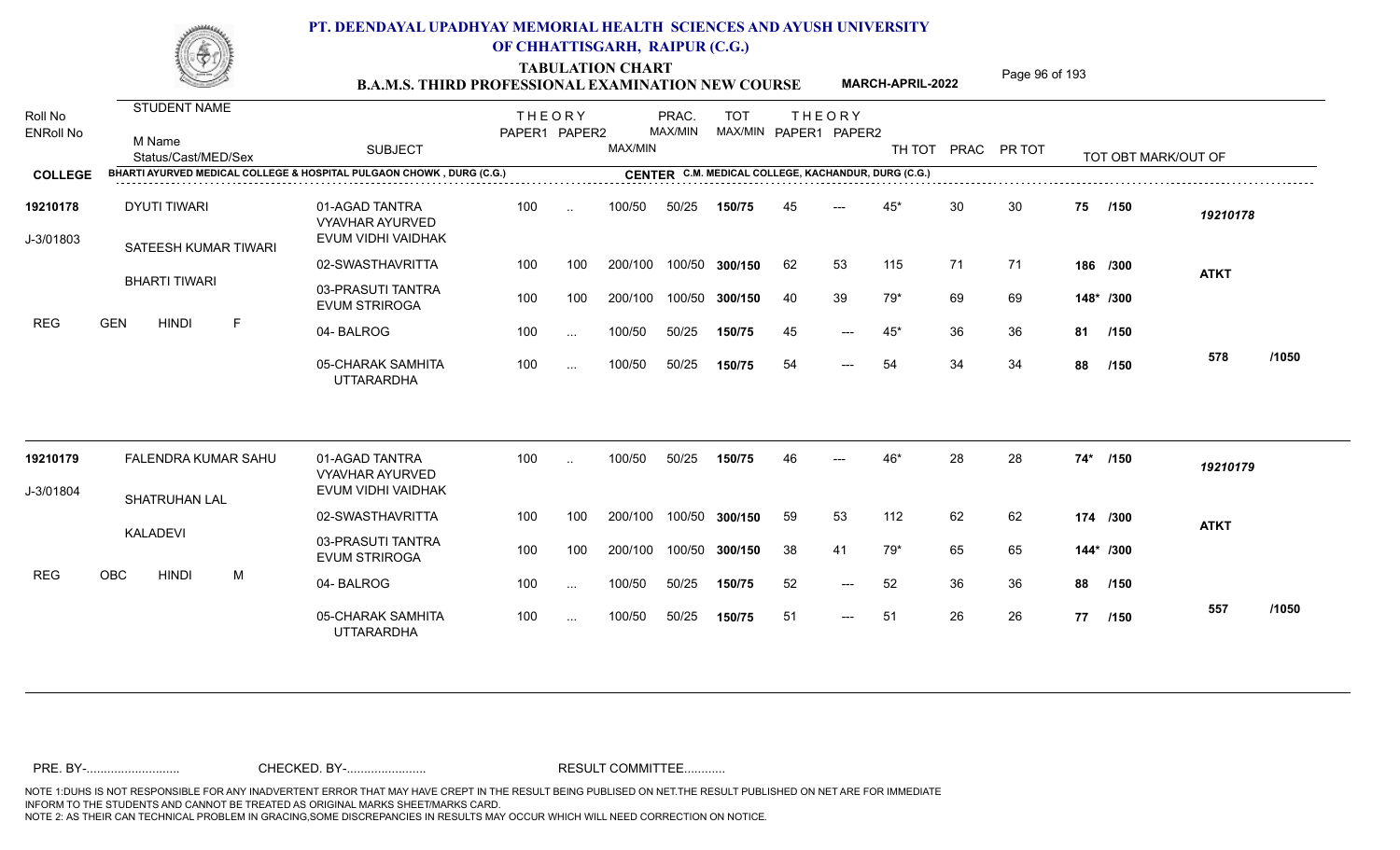TABULATION CHART<br>**B.A.M.S. THIRD PROFESSIONAL EXAMINATION NEW COURSE** MARCH-APRIL-2022 Page 97 of 193

**MARCH-APRIL-2022**

| Roll No<br><b>ENRoll No</b> | <b>STUDENT NAME</b><br>M Name<br>Status/Cast/MED/Sex | <b>SUBJECT</b>                                                       | <b>THEORY</b><br>PAPER1 PAPER2 |               | MAX/MIN | PRAC.<br>MAX/MIN | <b>TOT</b>                                          | MAX/MIN PAPER1 PAPER2 | <b>THEORY</b>       | TH TOT |    | PRAC PR TOT |    | TOT OBT MARK/OUT OF |             |       |
|-----------------------------|------------------------------------------------------|----------------------------------------------------------------------|--------------------------------|---------------|---------|------------------|-----------------------------------------------------|-----------------------|---------------------|--------|----|-------------|----|---------------------|-------------|-------|
| <b>COLLEGE</b>              |                                                      | BHARTI AYURVED MEDICAL COLLEGE & HOSPITAL PULGAON CHOWK, DURG (C.G.) |                                |               |         |                  | CENTER C.M. MEDICAL COLLEGE, KACHANDUR, DURG (C.G.) |                       |                     |        |    |             |    |                     |             |       |
| 19210180<br>J-3/01805       | <b>GARIMA VERMA</b>                                  | 01-AGAD TANTRA<br><b>VYAVHAR AYURVED</b><br>EVUM VIDHI VAIDHAK       | 100                            | $\ddotsc$     | 100/50  | 50/25            | 150/75                                              | 77                    | $---$               | 77     | 34 | 34          |    | 111 /150            | 19210180    |       |
|                             | UMASHANKAR VERMA                                     | 02-SWASTHAVRITTA                                                     | 100                            | 100           | 200/100 |                  | 100/50 300/150                                      | 58                    | 58                  | 116    | 74 | 74          |    | 190 /300            |             |       |
|                             | SANGEETA VERMA                                       | 03-PRASUTI TANTRA<br><b>EVUM STRIROGA</b>                            | 100                            | 100           | 200/100 |                  | 100/50 300/150                                      | 52                    | 54                  | 106    | 68 | 68          |    | 174 /300            | <b>PASS</b> |       |
| REG                         | OBC<br><b>HINDI</b><br>F                             | 04-BALROG                                                            | 100                            | $\ddotsc$     | 100/50  | 50/25            | 150/75                                              | 61                    | $---$               | 61     | 34 | 34          | 95 | /150                |             |       |
|                             |                                                      | 05-CHARAK SAMHITA<br><b>UTTARARDHA</b>                               | 100                            | $\cdots$      | 100/50  | 50/25            | 150/75                                              | 55                    | $---$               | 55     | 34 | 34          | 89 | /150                | 659         | /1050 |
| 19210182                    | RITIKA SHUKLA                                        | 01-AGAD TANTRA                                                       | 100                            | $\ddotsc$     | 100/50  | 50/25            | 150/75                                              | 73                    |                     | 73     | 28 | 28          |    | 101 /150            | 19210182    |       |
| J-3/01807                   |                                                      | <b>VYAVHAR AYURVED</b><br>EVUM VIDHI VAIDHAK                         |                                |               |         |                  |                                                     |                       |                     |        |    |             |    |                     |             |       |
|                             | RAKESH SHUKLA                                        | 02-SWASTHAVRITTA                                                     | 100                            | 100           | 200/100 |                  | 100/50 300/150                                      | 51                    | 69                  | 120    | 74 | 74          |    | 194 /300            | <b>PASS</b> |       |
|                             | <b>VIDHYA SHUKLA</b>                                 | 03-PRASUTI TANTRA<br><b>EVUM STRIROGA</b>                            | 100                            | 100           | 200/100 |                  | 100/50 300/150                                      | 55                    | 53                  | 108    | 67 | 67          |    | 175 /300            |             |       |
| <b>REG</b>                  | <b>GEN</b><br><b>HINDI</b><br>$\mathsf{F}$           | 04-BALROG                                                            | 100                            | $\cdots$      | 100/50  | 50/25            | 150/75                                              | 63                    | $---$               | 63     | 38 | 38          |    | 101 /150            |             |       |
|                             |                                                      | 05-CHARAK SAMHITA<br><b>UTTARARDHA</b>                               | 100                            | $\sim$ $\sim$ | 100/50  | 50/25            | 150/75                                              | 51                    | $\qquad \qquad - -$ | 51     | 30 | 30          | 81 | /150                | 652         | /1050 |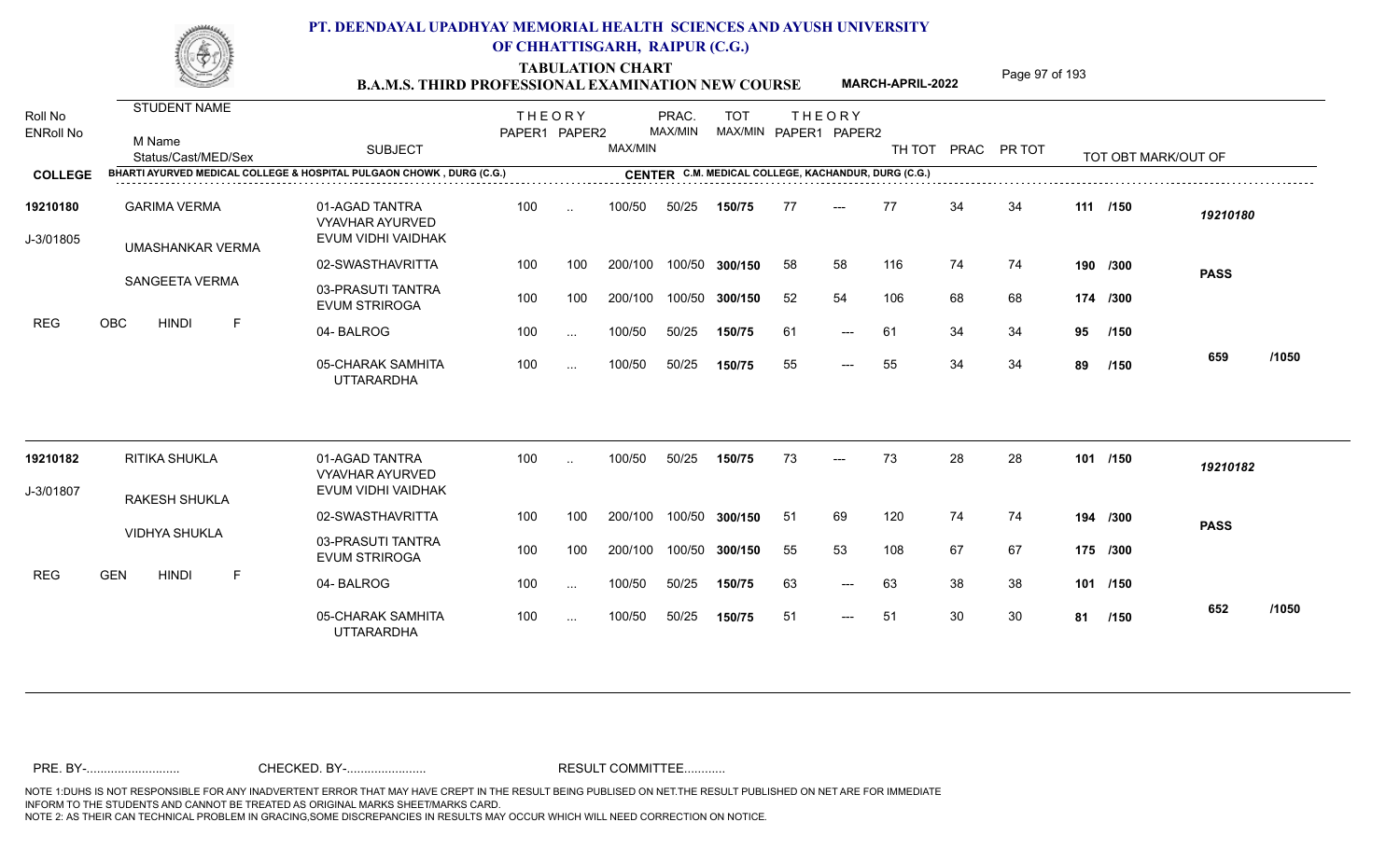TABULATION CHART<br> **TABULATION CHART** PAGE **Page 98 of 193 Page 98 of 193 B.A.M.S. THIRD PROFESSIONAL EXAMINATION NEW COURSE MARCH-APRIL-2022** 

**MARCH-APRIL-2022**

| Roll No<br><b>ENRoll No</b> | <b>STUDENT NAME</b><br>M Name<br>Status/Cast/MED/Sex                 | <b>SUBJECT</b>                                                 | <b>THEORY</b><br>PAPER1 PAPER2 |           | MAX/MIN | PRAC.<br>MAX/MIN | <b>TOT</b> |    | <b>THEORY</b><br>MAX/MIN PAPER1 PAPER2              |       |    | TH TOT PRAC PR TOT |    | TOT OBT MARK/OUT OF |             |       |
|-----------------------------|----------------------------------------------------------------------|----------------------------------------------------------------|--------------------------------|-----------|---------|------------------|------------|----|-----------------------------------------------------|-------|----|--------------------|----|---------------------|-------------|-------|
| <b>COLLEGE</b>              | BHARTI AYURVED MEDICAL COLLEGE & HOSPITAL PULGAON CHOWK, DURG (C.G.) |                                                                |                                |           |         |                  |            |    | CENTER C.M. MEDICAL COLLEGE, KACHANDUR, DURG (C.G.) |       |    |                    |    |                     |             |       |
| 19210183<br>J-3/01808       | SANSKRITI AGRAWAL<br>RAJESH AGRAWAL                                  | 01-AGAD TANTRA<br><b>VYAVHAR AYURVED</b><br>EVUM VIDHI VAIDHAK | 100                            | $\sim$    | 100/50  | 50/25            | 150/75     | 50 | $---$                                               | 50    | 35 | 35                 | 85 | /150                | 19210183    |       |
|                             |                                                                      | 02-SWASTHAVRITTA                                               | 100                            | 100       | 200/100 | 100/50           | 300/150    | 59 | 62                                                  | 121   | 62 | 62                 |    | 183 /300            | <b>PASS</b> |       |
|                             | SUSHMA AGRAWAL                                                       | 03-PRASUTI TANTRA<br><b>EVUM STRIROGA</b>                      | 100                            | 100       | 200/100 | 100/50           | 300/150    | 50 | 54                                                  | 104   | 69 | 69                 |    | 173 /300            |             |       |
| <b>REG</b>                  | <b>GEN</b><br><b>HINDI</b><br>F.                                     | 04-BALROG                                                      | 100                            | $\ddots$  | 100/50  | 50/25            | 150/75     | 55 | $---$                                               | 55    | 31 | 31                 | 86 | /150                |             |       |
|                             |                                                                      | 05-CHARAK SAMHITA<br><b>UTTARARDHA</b>                         | 100                            | $\ddotsc$ | 100/50  | 50/25            | 150/75     | 51 | $\qquad \qquad - -$                                 | 51    | 29 | 29                 | 80 | /150                | 607         | /1050 |
| 19210185                    | SHRUTI DESHLAHRA                                                     | 01-AGAD TANTRA                                                 | 100                            |           | 100/50  | 50/25            | 150/75     | 50 |                                                     | 50    | 28 | 28                 | 78 | /150                | 19210185    |       |
| J-3/01810                   |                                                                      | <b>VYAVHAR AYURVED</b><br>EVUM VIDHI VAIDHAK                   |                                |           |         |                  |            |    |                                                     |       |    |                    |    |                     |             |       |
|                             | <b>SUSHIL DESHLAHRA</b>                                              | 02-SWASTHAVRITTA                                               | 100                            | 100       | 200/100 | 100/50           | 300/150    | 54 | 58                                                  | 112   | 63 | 63                 |    | 175 /300            | <b>ATKT</b> |       |
|                             | KIRAN DESHLAHRA                                                      | 03-PRASUTI TANTRA<br><b>EVUM STRIROGA</b>                      | 100                            | 100       | 200/100 | 100/50           | 300/150    | 44 | 51                                                  | $95*$ | 68 | 68                 |    | 163 /300            |             |       |
| <b>REG</b>                  | <b>GEN</b><br><b>HINDI</b><br>-F                                     | 04-BALROG                                                      | 100                            | $\cdots$  | 100/50  | 50/25            | 150/75     | 43 | $---$                                               | $43*$ | 40 | 40                 | 83 | /150                |             |       |
|                             |                                                                      | 05-CHARAK SAMHITA<br>UTTARARDHA                                | 100                            | $\ddotsc$ | 100/50  | 50/25            | 150/75     | 50 | $---$                                               | 50    | 27 | 27                 | 77 | /150                | 576         | /1050 |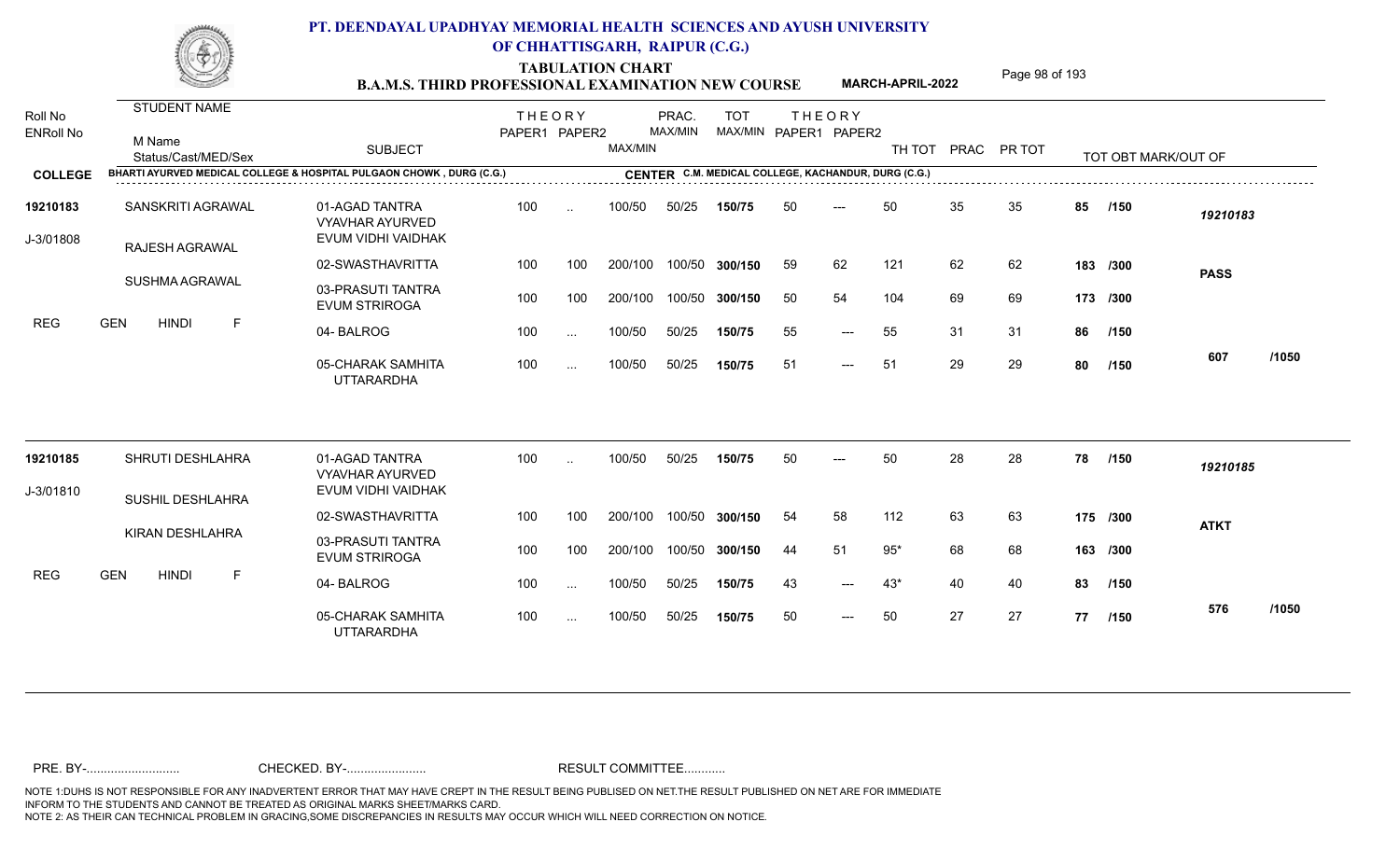TABULATION CHART<br> **TABULATION CHART** PAGE **Page 99 of 193 B.A.M.S. THIRD PROFESSIONAL EXAMINATION NEW COURSE MARCH-APRIL-2022** 

**MARCH-APRIL-2022**

| Roll No<br><b>ENRoll No</b> |            | <b>STUDENT NAME</b><br>M Name<br>Status/Cast/MED/Sex |   | <b>SUBJECT</b>                                                       | <b>THEORY</b><br>PAPER1 PAPER2 |           | MAX/MIN | PRAC.<br>MAX/MIN | <b>TOT</b><br>MAX/MIN PAPER1 PAPER2                 |    | <b>THEORY</b>       | TH TOT | PRAC | PR TOT |    | TOT OBT MARK/OUT OF |             |       |
|-----------------------------|------------|------------------------------------------------------|---|----------------------------------------------------------------------|--------------------------------|-----------|---------|------------------|-----------------------------------------------------|----|---------------------|--------|------|--------|----|---------------------|-------------|-------|
| <b>COLLEGE</b>              |            |                                                      |   | BHARTI AYURVED MEDICAL COLLEGE & HOSPITAL PULGAON CHOWK, DURG (C.G.) |                                |           |         |                  | CENTER C.M. MEDICAL COLLEGE, KACHANDUR, DURG (C.G.) |    |                     |        |      |        |    |                     |             |       |
| 19210187<br>J-3/01812       |            | YASHASWI CHANDRAKAR<br>NARENDRA CHANDRAKAR           |   | 01-AGAD TANTRA<br><b>VYAVHAR AYURVED</b><br>EVUM VIDHI VAIDHAK       | 100                            |           | 100/50  | 50/25            | 150/75                                              | 63 | $---$               | 63     | 34   | 34     | 97 | /150                | 19210187    |       |
|                             |            |                                                      |   | 02-SWASTHAVRITTA                                                     | 100                            | 100       | 200/100 | 100/50           | 300/150                                             | 56 | 57                  | 113    | 70   | 70     |    | 183 /300            | <b>PASS</b> |       |
|                             |            | KAILASH CHANDRAKAR                                   |   | 03-PRASUTI TANTRA<br><b>EVUM STRIROGA</b>                            | 100                            | 100       | 200/100 | 100/50           | 300/150                                             | 50 | 52                  | 102    | 63   | 63     |    | 165 /300            |             |       |
| <b>REG</b>                  | OBC        | <b>HINDI</b>                                         | M | 04-BALROG                                                            | 100                            | $\ddotsc$ | 100/50  | 50/25            | 150/75                                              | 56 | $\qquad \qquad - -$ | 56     | 31   | 31     | 87 | /150                |             |       |
|                             |            |                                                      |   | 05-CHARAK SAMHITA<br><b>UTTARARDHA</b>                               | 100                            | $\ddotsc$ | 100/50  | 50/25            | 150/75                                              | 51 | ---                 | 51     | 30   | 30     | 81 | /150                | 613         | /1050 |
| 19210188                    |            | ABHAY CHAURASIYA                                     |   | 01-AGAD TANTRA<br><b>VYAVHAR AYURVED</b>                             | 100                            |           | 100/50  | 50/25            | 150/75                                              | 58 |                     | 58     | 34   | 34     | 92 | /150                | 19210188    |       |
| J-3/01813                   |            | ANIL KUMAR CHAURASIYA                                |   | EVUM VIDHI VAIDHAK                                                   |                                |           |         |                  |                                                     |    |                     |        |      |        |    |                     |             |       |
|                             |            |                                                      |   | 02-SWASTHAVRITTA                                                     | 100                            | 100       | 200/100 | 100/50           | 300/150                                             | 62 | 59                  | 121    | 70   | 70     |    | 191 /300            | <b>PASS</b> |       |
|                             |            | ANJANA CHAURASIYA                                    |   | 03-PRASUTI TANTRA<br><b>EVUM STRIROGA</b>                            | 100                            | 100       | 200/100 | 100/50           | 300/150                                             | 49 | 51                  | 100    | 63   | 63     |    | 163 /300            |             |       |
| <b>REG</b>                  | <b>GEN</b> | <b>HINDI</b>                                         | M | 04-BALROG                                                            | 100                            | $\ddotsc$ | 100/50  | 50/25            | 150/75                                              | 56 | $\qquad \qquad - -$ | 56     | 33   | 33     | 89 | /150                |             |       |
|                             |            |                                                      |   | 05-CHARAK SAMHITA<br>UTTARARDHA                                      | 100                            | $\ddotsc$ | 100/50  | 50/25            | 150/75                                              | 57 | $---$               | 57     | 30   | 30     | 87 | /150                | 622         | /1050 |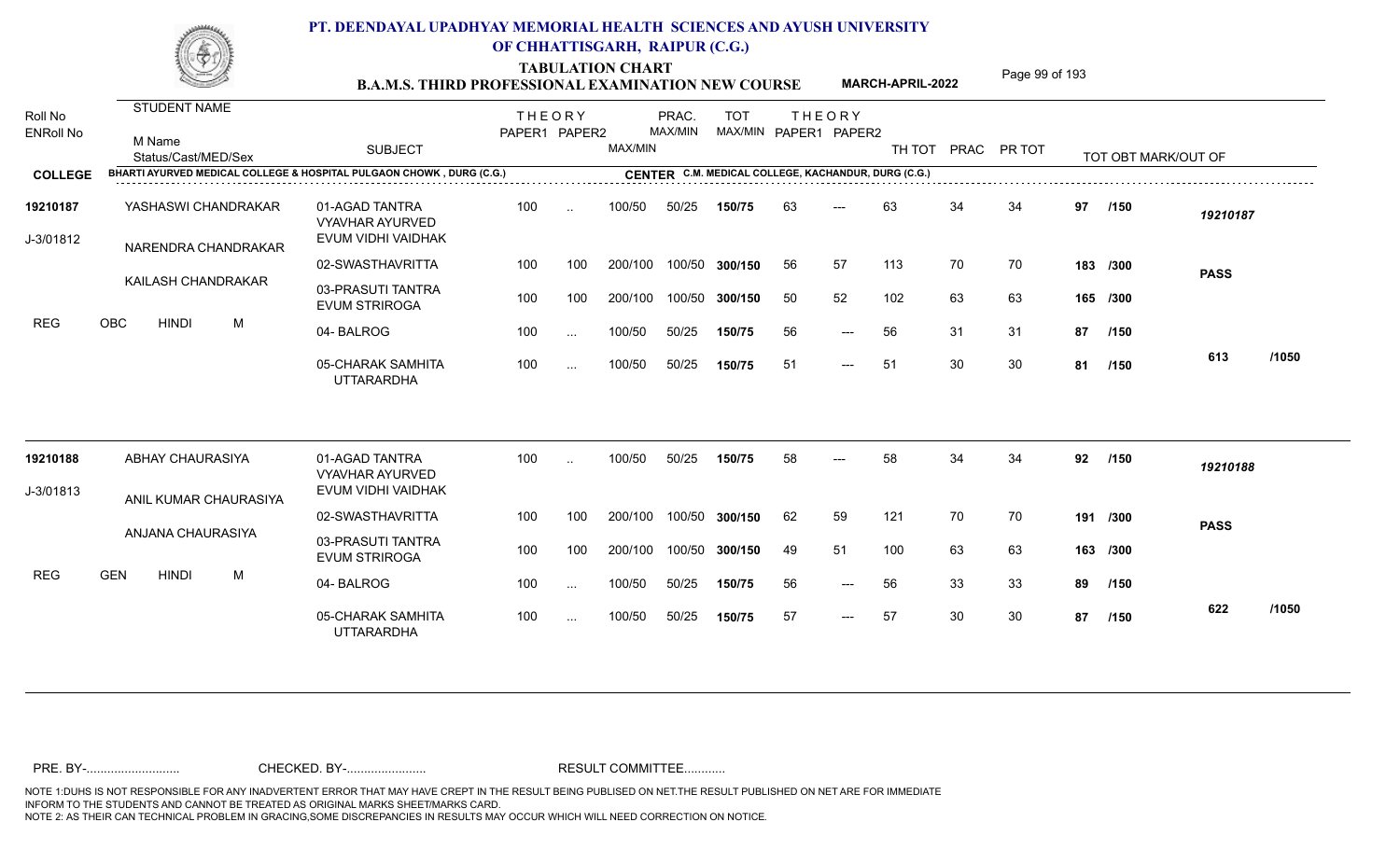TABULATION CHART<br> **TABULATION CHART EXAMINATION NEW COURSE MARCH-APRIL-2022** <sup>Page 100 of 193</sup>

**MARCH-APRIL-2022**

| Roll No<br><b>ENRoll No</b> | <b>STUDENT NAME</b><br>M Name<br>Status/Cast/MED/Sex<br>BHARTI AYURVED MEDICAL COLLEGE & HOSPITAL PULGAON CHOWK, DURG (C.G.) | <b>SUBJECT</b>                                                 | <b>THEORY</b><br>PAPER1 PAPER2 |               | MAX/MIN | PRAC.<br>MAX/MIN | <b>TOT</b>                                          |    | <b>THEORY</b><br>MAX/MIN PAPER1 PAPER2 |       |    | TH TOT PRAC PR TOT |     | TOT OBT MARK/OUT OF |             |       |
|-----------------------------|------------------------------------------------------------------------------------------------------------------------------|----------------------------------------------------------------|--------------------------------|---------------|---------|------------------|-----------------------------------------------------|----|----------------------------------------|-------|----|--------------------|-----|---------------------|-------------|-------|
| <b>COLLEGE</b>              |                                                                                                                              |                                                                |                                |               |         |                  | CENTER C.M. MEDICAL COLLEGE, KACHANDUR, DURG (C.G.) |    |                                        |       |    |                    |     |                     |             |       |
| 19210189<br>J-3/01814       | <b>ABHAY PRATAP SINGH</b><br><b>BAGHEL</b>                                                                                   | 01-AGAD TANTRA<br><b>VYAVHAR AYURVED</b><br>EVUM VIDHI VAIDHAK | 100                            | $\ddotsc$     | 100/50  | 50/25            | 150/75                                              | 54 |                                        | 54    | 27 | 27                 | 81  | /150                | 19210189    |       |
|                             | SHUKHENDRA PRATAP                                                                                                            |                                                                |                                |               |         |                  |                                                     |    |                                        |       |    |                    |     |                     |             |       |
|                             | <b>SINICH</b><br><b>SHASHI SINGH</b>                                                                                         | 02-SWASTHAVRITTA                                               | 100                            | 100           | 200/100 | 100/50           | 300/150                                             | 45 | 55                                     | 100   | 61 | 61                 | 161 | /300                | <b>ATKT</b> |       |
|                             |                                                                                                                              | 03-PRASUTI TANTRA<br><b>EVUM STRIROGA</b>                      | 100                            | 100           | 200/100 | 100/50           | 300/150                                             | 40 | 53                                     | $93*$ | 64 | 64                 |     | 157 /300            |             |       |
| <b>REG</b>                  | <b>GEN</b><br><b>HINDI</b><br>M                                                                                              | 04-BALROG                                                      | 100                            | $\ddotsc$     | 100/50  | 50/25            | 150/75                                              | 52 | $---$                                  | 52    | 28 | 28                 | 80  | /150                |             |       |
|                             |                                                                                                                              | 05-CHARAK SAMHITA<br><b>UTTARARDHA</b>                         | 100                            | $\cdots$      | 100/50  | 50/25            | 150/75                                              | 36 | $---$                                  | $36*$ | 28 | 28                 | 64* | /150                | 543         | /1050 |
| 19210192                    | ANAMIKA BANDEY                                                                                                               | 01-AGAD TANTRA                                                 | 100                            |               | 100/50  | 50/25            | 150/75                                              | 52 |                                        | 52    | 28 | 28                 | 80  | /150                | 19210192    |       |
| J-3/01817                   |                                                                                                                              | VYAVHAR AYURVED<br>EVUM VIDHI VAIDHAK                          |                                |               |         |                  |                                                     |    |                                        |       |    |                    |     |                     |             |       |
|                             | <b>JAWAHAR</b>                                                                                                               | 02-SWASTHAVRITTA                                               | 100                            | 100           | 200/100 | 100/50           | 300/150                                             | 56 | 63                                     | 119   | 60 | 60                 |     | 179 /300            | <b>ATKT</b> |       |
|                             | YAGESHWARI                                                                                                                   | 03-PRASUTI TANTRA<br><b>EVUM STRIROGA</b>                      | 100                            | 100           | 200/100 | 100/50           | 300/150                                             | 46 | 46                                     | $92*$ | 62 | 62                 |     | 154 /300            |             |       |
| <b>REG</b>                  | <b>GEN</b><br><b>HINDI</b><br>F                                                                                              | 04-BALROG                                                      | 100                            | $\sim$ $\sim$ | 100/50  | 50/25            | 150/75                                              | 52 | $---$                                  | 52    | 28 | 28                 | 80  | /150                |             |       |
|                             |                                                                                                                              | 05-CHARAK SAMHITA<br><b>UTTARARDHA</b>                         | 100                            | $\ddotsc$     | 100/50  | 50/25            | 150/75                                              | 51 | $---$                                  | 51    | 32 | 32                 | 83  | /150                | 576         | /1050 |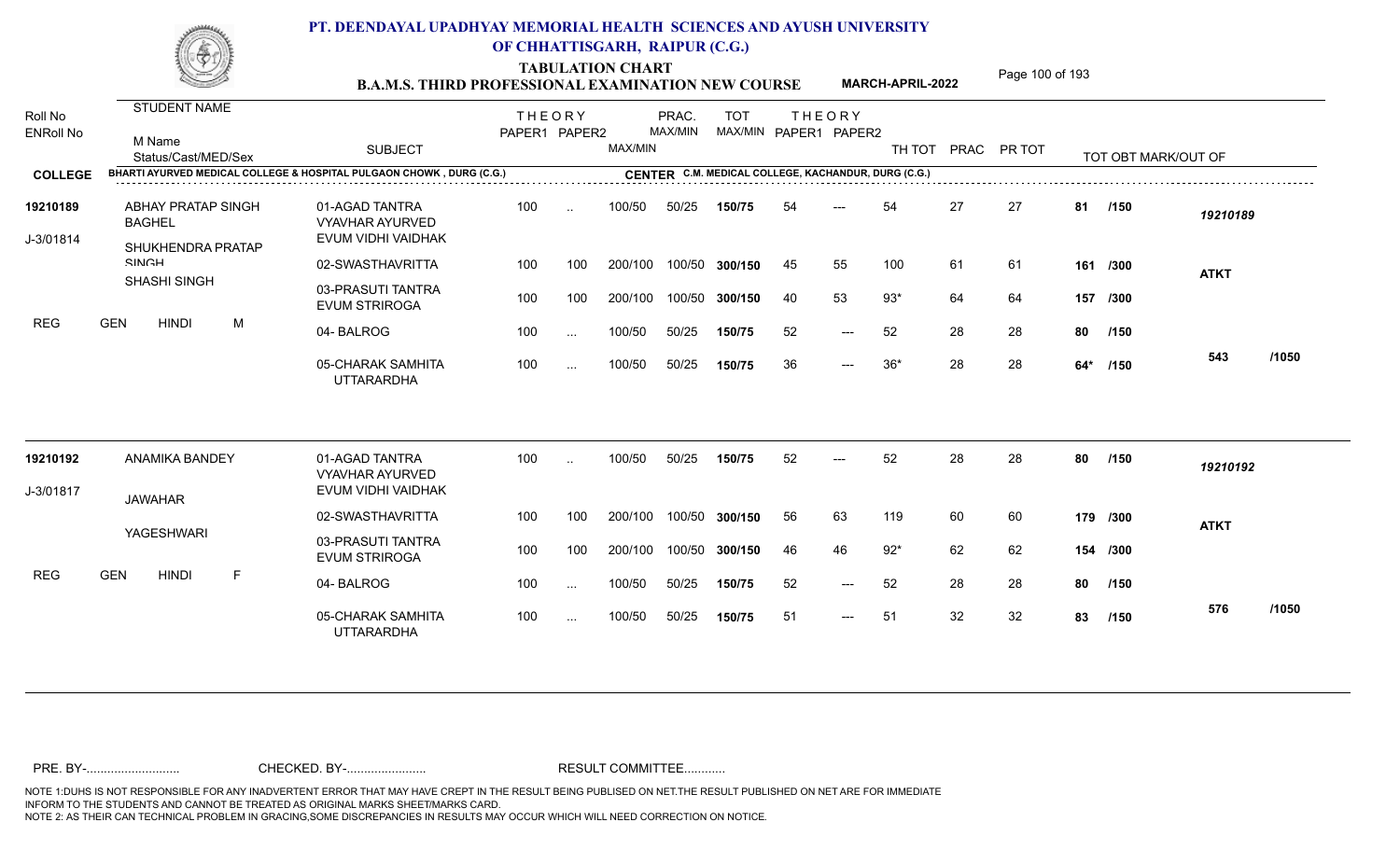TABULATION CHART<br> **TABULATION CHART EXAMINATION NEW COURSE MARCH-APRIL-2022** <sup>Page 101 of 193</sup>

**MARCH-APRIL-2022**

| Roll No<br><b>ENRoll No</b> | <b>STUDENT NAME</b><br>M Name<br>Status/Cast/MED/Sex                 | <b>SUBJECT</b>                                                 | <b>THEORY</b><br>PAPER1 PAPER2 |           | MAX/MIN | PRAC.<br>MAX/MIN | <b>TOT</b><br>MAX/MIN PAPER1 PAPER2                 |    | <b>THEORY</b>       | TH TOT |    | PRAC PR TOT |    | TOT OBT MARK/OUT OF |             |       |
|-----------------------------|----------------------------------------------------------------------|----------------------------------------------------------------|--------------------------------|-----------|---------|------------------|-----------------------------------------------------|----|---------------------|--------|----|-------------|----|---------------------|-------------|-------|
| <b>COLLEGE</b>              | BHARTI AYURVED MEDICAL COLLEGE & HOSPITAL PULGAON CHOWK, DURG (C.G.) |                                                                |                                |           |         |                  | CENTER C.M. MEDICAL COLLEGE, KACHANDUR, DURG (C.G.) |    |                     |        |    |             |    |                     |             |       |
| 19210198<br>J-3/01823       | <b>HARSHA SAHU</b><br><b>RAMESH SAHU</b>                             | 01-AGAD TANTRA<br><b>VYAVHAR AYURVED</b><br>EVUM VIDHI VAIDHAK | 100                            | $\sim$    | 100/50  | 50/25            | 150/75                                              | 50 | ---                 | 50     | 27 | 27          | 77 | /150                | 19210198    |       |
|                             |                                                                      | 02-SWASTHAVRITTA                                               | 100                            | 100       | 200/100 |                  | 100/50 300/150                                      | 58 | 60                  | 118    | 72 | 72          |    | 190 /300            | <b>PASS</b> |       |
|                             | NIRMALA SAHU                                                         | 03-PRASUTI TANTRA<br><b>EVUM STRIROGA</b>                      | 100                            | 100       | 200/100 |                  | 100/50 300/150                                      | 50 | 52                  | 102    | 61 | 61          |    | 163 /300            |             |       |
| <b>REG</b>                  | OBC<br>F<br><b>HINDI</b>                                             | 04-BALROG                                                      | 100                            | $\cdots$  | 100/50  | 50/25            | 150/75                                              | 50 | $---$               | 50     | 28 | 28          | 78 | /150                |             |       |
|                             |                                                                      | 05-CHARAK SAMHITA<br><b>UTTARARDHA</b>                         | 100                            | $\sim$    | 100/50  | 50/25            | 150/75                                              | 53 | $\qquad \qquad - -$ | 53     | 28 | 28          | 81 | /150                | 589         | /1050 |
| 19210200                    | MAHAK JASWANI                                                        | 01-AGAD TANTRA<br><b>VYAVHAR AYURVED</b>                       | 100                            | $\sim$    | 100/50  | 50/25            | 150/75                                              | 56 | $---$               | 56     | 35 | 35          | 91 | /150                | 19210200    |       |
| J-3/01825                   | SANTOSH JASWANI                                                      | EVUM VIDHI VAIDHAK                                             |                                |           |         |                  |                                                     |    |                     |        |    |             |    |                     |             |       |
|                             |                                                                      | 02-SWASTHAVRITTA                                               | 100                            | 100       | 200/100 |                  | 100/50 300/150                                      | 50 | 55                  | 105    | 63 | 63          |    | 168 /300            | <b>ATKT</b> |       |
|                             | KAJAL JASWANI                                                        | 03-PRASUTI TANTRA<br><b>EVUM STRIROGA</b>                      | 100                            | 100       | 200/100 |                  | 100/50 300/150                                      | 39 | 50                  | $89*$  | 69 | 69          |    | 158 /300            |             |       |
| <b>REG</b>                  | <b>GEN</b><br><b>HINDI</b><br>$\mathsf{F}$                           | 04-BALROG                                                      | 100                            | $\ddotsc$ | 100/50  | 50/25            | 150/75                                              | 48 | $---$               | 48*    | 33 | 33          | 81 | /150                |             |       |
|                             |                                                                      | 05-CHARAK SAMHITA<br><b>UTTARARDHA</b>                         | 100                            | $\cdots$  | 100/50  | 50/25            | 150/75                                              | 51 | $---$               | 51     | 34 | 34          | 85 | /150                | 583         | /1050 |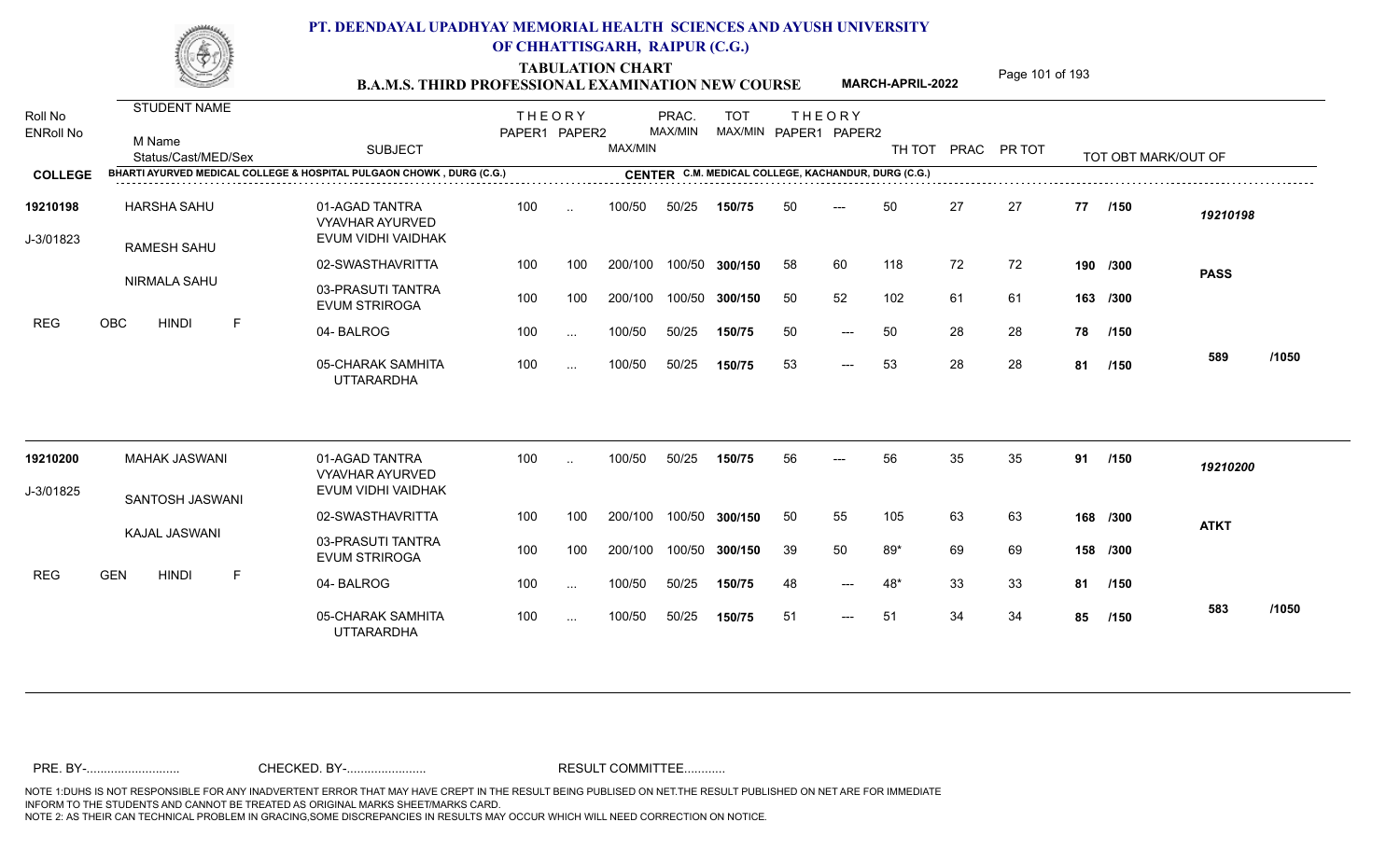TABULATION CHART<br> **TABULATION CHART EXAMINATION NEW COURSE MARCH-APRIL-2022** <sup>Page 102 of 193</sup>

**MARCH-APRIL-2022**

| Roll No<br><b>ENRoll No</b> | STUDENT NAME<br>M Name<br>Status/Cast/MED/Sex                        | <b>SUBJECT</b>                                                 | <b>THEORY</b><br>PAPER1 PAPER2 |               | MAX/MIN | PRAC.<br>MAX/MIN | <b>TOT</b>     |     | <b>THEORY</b><br>MAX/MIN PAPER1 PAPER2              | TH TOT |    | PRAC PR TOT |           | TOT OBT MARK/OUT OF |             |       |
|-----------------------------|----------------------------------------------------------------------|----------------------------------------------------------------|--------------------------------|---------------|---------|------------------|----------------|-----|-----------------------------------------------------|--------|----|-------------|-----------|---------------------|-------------|-------|
| <b>COLLEGE</b>              | BHARTI AYURVED MEDICAL COLLEGE & HOSPITAL PULGAON CHOWK, DURG (C.G.) |                                                                |                                |               |         |                  |                |     | CENTER C.M. MEDICAL COLLEGE, KACHANDUR, DURG (C.G.) |        |    |             |           |                     |             |       |
| 19210202<br>J-3/01827       | MOHINDRA SINGH THAKUR<br><b>NARENDRA SINGH</b>                       | 01-AGAD TANTRA<br><b>VYAVHAR AYURVED</b><br>EVUM VIDHI VAIDHAK | 100                            | $\sim$        | 100/50  | 50/25            | 150/75         |     |                                                     | $44*$  | 29 | 29          | $73*$     | /150                | 19210202    |       |
|                             | <b>THAKIIR</b>                                                       | 02-SWASTHAVRITTA                                               | 100                            | 100           | 200/100 |                  | 100/50 300/150 | 58  | 51                                                  | 109    | 75 | 75          |           | 184 /300            | <b>ATKT</b> |       |
|                             | <b>RAJSHRI THAKUR</b>                                                | 03-PRASUTI TANTRA<br><b>EVUM STRIROGA</b>                      | 100                            | 100           | 200/100 |                  | 100/50 300/150 | -41 | 41                                                  | $82*$  | 65 | 65          | 147* /300 |                     |             |       |
| <b>REG</b>                  | <b>ST</b><br><b>HINDI</b><br>M                                       | 04-BALROG                                                      | 100                            | $\ldots$      | 100/50  | 50/25            | 150/75         | 34  | $---$                                               | $34*$  | 28 | 28          | 62*       | /150                |             |       |
|                             |                                                                      | 05-CHARAK SAMHITA<br><b>UTTARARDHA</b>                         | 100                            | $\sim$ $\sim$ | 100/50  | 50/25            | 150/75         | 18  | $---$                                               | $18*$  | 28 | 28          | 46*       | /150                | 512         | /1050 |
| 19210204                    | NEELOFAR HAQUE                                                       | 01-AGAD TANTRA<br><b>VYAVHAR AYURVED</b>                       | 100                            | $\ddotsc$     | 100/50  | 50/25            | 150/75         | 54  |                                                     | 54     | 28 | 28          | 82        | /150                | 19210204    |       |
| J-3/01829                   | ABDUL HAQUE                                                          | EVUM VIDHI VAIDHAK                                             |                                |               |         |                  |                |     |                                                     |        |    |             |           |                     |             |       |
|                             |                                                                      | 02-SWASTHAVRITTA                                               | 100                            | 100           | 200/100 |                  | 100/50 300/150 | 50  | 64                                                  | 114    | 62 | 62          |           | 176 /300            | <b>ATKT</b> |       |
|                             | <b>NIKHAT HAQUE</b>                                                  | 03-PRASUTI TANTRA<br><b>EVUM STRIROGA</b>                      | 100                            | 100           | 200/100 |                  | 100/50 300/150 | -41 | 53                                                  | $94*$  | 64 | 64          |           | 158 /300            |             |       |
| <b>REG</b>                  | <b>GEN</b><br><b>HINDI</b><br>F                                      | 04-BALROG                                                      | 100                            | $\sim$ .      | 100/50  | 50/25            | 150/75         | 52  | $---$                                               | 52     | 28 | 28          | 80        | /150                |             |       |
|                             |                                                                      | 05-CHARAK SAMHITA<br><b>UTTARARDHA</b>                         | 100                            | $\ldots$      | 100/50  | 50/25            | 150/75         | 50  | $\qquad \qquad - -$                                 | 50     | 27 | 27          |           | 77 /150             | 573         | /1050 |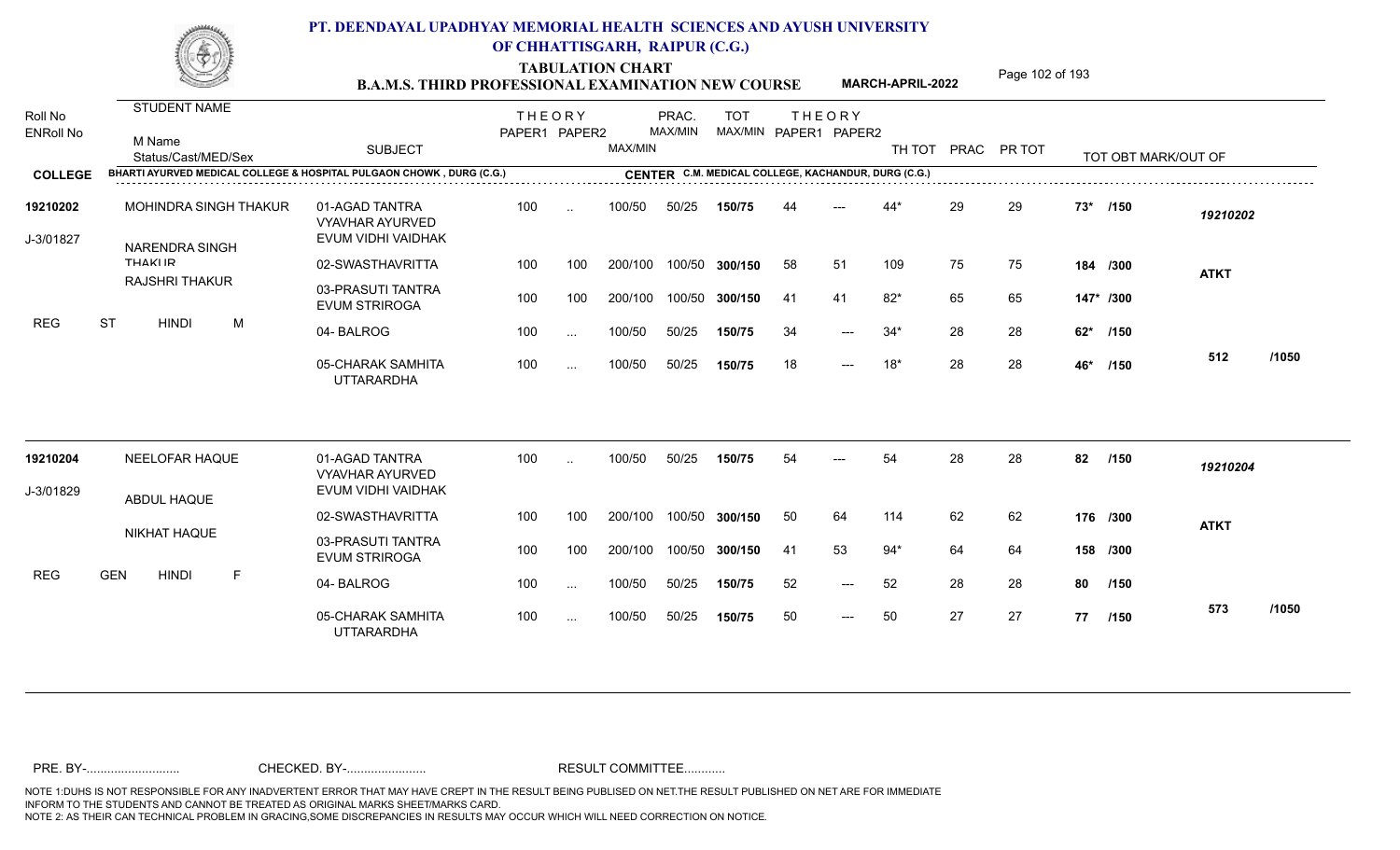TABULATION CHART<br> **TABULATION CHART EXAMINATION NEW COURSE MARCH-APRIL-2022** <sup>Page 103 of 193</sup>

**MARCH-APRIL-2022**

| Roll No<br><b>ENRoll No</b> | STUDENT NAME<br>M Name<br>Status/Cast/MED/Sex | <b>SUBJECT</b>                                                       | <b>THEORY</b><br>PAPER1 PAPER2 |               | <b>MAX/MIN</b> | PRAC.<br>MAX/MIN | <b>TOT</b><br>MAX/MIN PAPER1 PAPER2                 |     | <b>THEORY</b>       | TH TOT |    | PRAC PR TOT |    | TOT OBT MARK/OUT OF |              |       |
|-----------------------------|-----------------------------------------------|----------------------------------------------------------------------|--------------------------------|---------------|----------------|------------------|-----------------------------------------------------|-----|---------------------|--------|----|-------------|----|---------------------|--------------|-------|
| <b>COLLEGE</b>              |                                               | BHARTI AYURVED MEDICAL COLLEGE & HOSPITAL PULGAON CHOWK, DURG (C.G.) |                                |               |                |                  | CENTER C.M. MEDICAL COLLEGE, KACHANDUR, DURG (C.G.) |     |                     |        |    |             |    |                     |              |       |
| 19210205<br>J-3/01830       | <b>ROSHNI PATEL</b><br><b>NARESH PATEL</b>    | 01-AGAD TANTRA<br><b>VYAVHAR AYURVED</b><br>EVUM VIDHI VAIDHAK       | 100                            | $\ddotsc$     | 100/50         | 50/25            | 150/75                                              | 56  | $---$               | 56     | 34 | 34          | 90 | /150                | 19210205     |       |
|                             |                                               | 02-SWASTHAVRITTA                                                     | 100                            | 100           | 200/100        |                  | 100/50 300/150                                      | 58  | 58                  | 116    | 60 | 60          |    | 176 /300            | <b>PASS</b>  |       |
|                             | CHANDRAWATI PATEL                             | 03-PRASUTI TANTRA<br><b>EVUM STRIROGA</b>                            | 100                            | 100           | 200/100        |                  | 100/50 300/150                                      | 55  | 52                  | 107    | 69 | 69          |    | 176 /300            |              |       |
| <b>REG</b>                  | OBC<br><b>HINDI</b><br>F                      | 04-BALROG                                                            | 100                            | $\sim$ $\sim$ | 100/50         | 50/25            | 150/75                                              | 62  | $---$               | 62     | 30 | 30          | 92 | /150                |              |       |
|                             |                                               | 05-CHARAK SAMHITA<br><b>UTTARARDHA</b>                               | 100                            | $\sim$ .      | 100/50         | 50/25            | 150/75                                              | 59  | $\qquad \qquad - -$ | 59     | 32 | 32          | 91 | /150                | 625          | /1050 |
| 19210207                    | S.Y. FAIEEZAL ALI                             | 01-AGAD TANTRA<br><b>VYAVHAR AYURVED</b>                             | 100                            | $\ddotsc$     | 100/50         | 50/25            | 150/75                                              | 59  |                     | 59     | 25 | 25          | 84 | /150                | 19210207     |       |
| J-3/01832                   | SAYYAD ASLAM ALI                              | EVUM VIDHI VAIDHAK                                                   |                                |               |                |                  |                                                     |     |                     |        |    |             |    |                     |              |       |
|                             |                                               | 02-SWASTHAVRITTA                                                     | 100                            | 100           | 200/100        |                  | 100/50 300/150                                      | 59  | 57                  | 116    | 60 | 60          |    | 176 /300            | <b>PASS</b>  |       |
|                             | YASMIN RIZVI                                  | 03-PRASUTI TANTRA<br><b>EVUM STRIROGA</b>                            | 100                            | 100           | 200/100        |                  | 100/50 300/150                                      | -47 | 50                  | $97*$  | 68 | 68          |    | 165 /300            | <b>DC 03</b> |       |
| <b>REG</b>                  | <b>GEN</b><br><b>HINDI</b><br>M               | 04-BALROG                                                            | 100                            | $\ldots$      | 100/50         | 50/25            | 150/75                                              | 58  | $\qquad \qquad - -$ | 58     | 28 | 28          | 86 | /150                |              |       |
|                             |                                               | 05-CHARAK SAMHITA<br><b>UTTARARDHA</b>                               | 100                            | $\sim$        | 100/50         | 50/25            | 150/75                                              | 58  | $---$               | 58     | 33 | 33          | 91 | /150                | 602          | /1050 |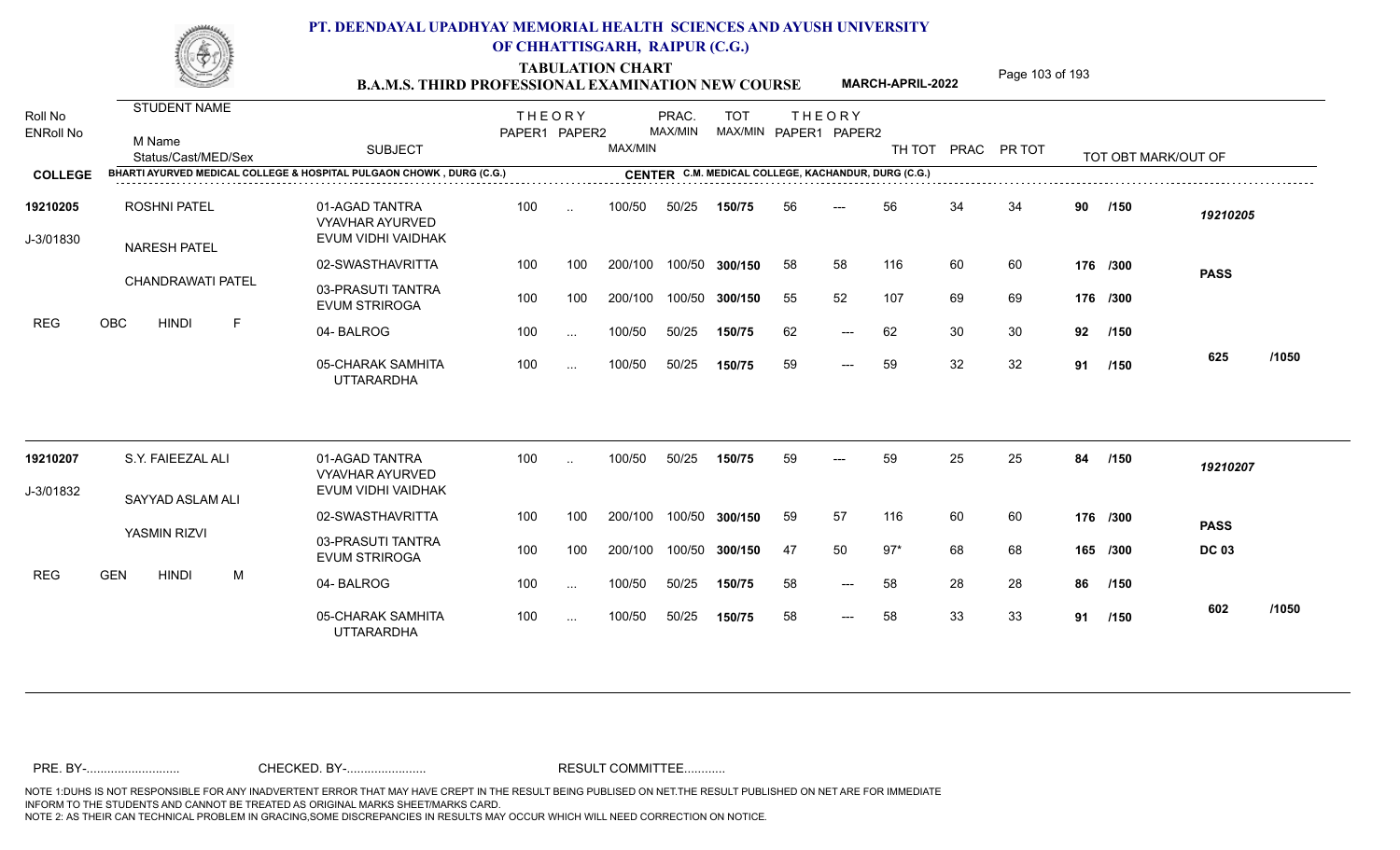TABULATION CHART<br> **TABULATION CHART EXAMINATION NEW COURSE MARCH-APRIL-2022** <sup>Page 104 of 193</sup>

**MARCH-APRIL-2022**

| Roll No<br><b>ENRoll No</b> | <b>STUDENT NAME</b><br>M Name<br>Status/Cast/MED/Sex | <b>SUBJECT</b>                                                       | <b>THEORY</b><br>PAPER1 PAPER2 |                      | MAX/MIN | PRAC.<br>MAX/MIN | <b>TOT</b><br>MAX/MIN PAPER1 PAPER2                 |    | <b>THEORY</b> | TH TOT      |    | PRAC PR TOT |     | TOT OBT MARK/OUT OF |             |       |
|-----------------------------|------------------------------------------------------|----------------------------------------------------------------------|--------------------------------|----------------------|---------|------------------|-----------------------------------------------------|----|---------------|-------------|----|-------------|-----|---------------------|-------------|-------|
| <b>COLLEGE</b>              |                                                      | BHARTI AYURVED MEDICAL COLLEGE & HOSPITAL PULGAON CHOWK, DURG (C.G.) |                                |                      |         |                  | CENTER C.M. MEDICAL COLLEGE, KACHANDUR, DURG (C.G.) |    |               |             |    |             |     |                     |             |       |
| 19210209<br>J-3/01834       | <b>SUSHMA SONKAR</b><br><b>TUKARAM SONKAR</b>        | 01-AGAD TANTRA<br><b>VYAVHAR AYURVED</b><br>EVUM VIDHI VAIDHAK       | 100                            | $\ddotsc$            | 100/50  | 50/25            | 150/75                                              | 56 |               | 56          | 29 | 29          | 85  | /150                | 19210209    |       |
|                             |                                                      | 02-SWASTHAVRITTA                                                     | 100                            | 100                  | 200/100 |                  | 100/50 300/150                                      | 56 | 59            | 115         | 75 | 75          |     | 190 /300            | <b>ATKT</b> |       |
|                             | <b>SUMITRA SONKAR</b>                                | 03-PRASUTI TANTRA<br><b>EVUM STRIROGA</b>                            | 100                            | 100                  | 200/100 |                  | 100/50 300/150                                      | 50 | 44            | $94*$       | 68 | 68          |     | 162 /300            |             |       |
| <b>REG</b>                  | OBC<br><b>HINDI</b><br>F                             | 04-BALROG                                                            | 100                            | $\ddotsc$            | 100/50  | 50/25            | 150/75                                              | 53 | $---$         | 53          | 29 | 29          | 82  | /150                |             |       |
|                             |                                                      | 05-CHARAK SAMHITA<br><b>UTTARARDHA</b>                               | 100                            | $\sim$               | 100/50  | 50/25            | 150/75                                              | 59 | $---$         | 59          | 34 | 34          | 93  | /150                | 612         | /1050 |
| 19210211                    | <b>TILAK KUMAR</b>                                   | 01-AGAD TANTRA<br><b>VYAVHAR AYURVED</b>                             | 100                            | $\ddot{\phantom{a}}$ | 100/50  | 50/25            | 150/75                                              | 58 | ---           | 58          | 30 | 30          | 88  | /150                | 19210211    |       |
| J-3/01836                   | <b>MANENDRA KUMAR</b>                                | EVUM VIDHI VAIDHAK                                                   |                                |                      |         |                  |                                                     |    |               |             |    |             |     |                     |             |       |
|                             |                                                      | 02-SWASTHAVRITTA                                                     | 100                            | 100                  | 200/100 | 100/50           | 300/150                                             | 43 | 50            | $93*$       | 53 | 53          |     | 146* /300           | <b>ATKT</b> |       |
|                             | <b>DHANESHWARI</b>                                   | 03-PRASUTI TANTRA<br><b>EVUM STRIROGA</b>                            | 100                            | 100                  | 200/100 |                  | 100/50 300/150                                      | 22 | 32            | $54*$       | 67 | 67          |     | $121*$ /300         |             |       |
| <b>REG</b>                  | OBC<br><b>HINDI</b><br>M                             | 04-BALROG                                                            | 100                            | $\ddotsc$            | 100/50  | 50/25            | 150/75                                              | 35 | $---$         | $35^{\ast}$ | 29 | 29          | 64* | /150                |             |       |
|                             |                                                      | 05-CHARAK SAMHITA<br><b>UTTARARDHA</b>                               | 100                            | $\sim$ .             | 100/50  | 50/25            | 150/75                                              | 56 | $---$         | 56          | 32 | 32          | 88  | /150                | 507         | /1050 |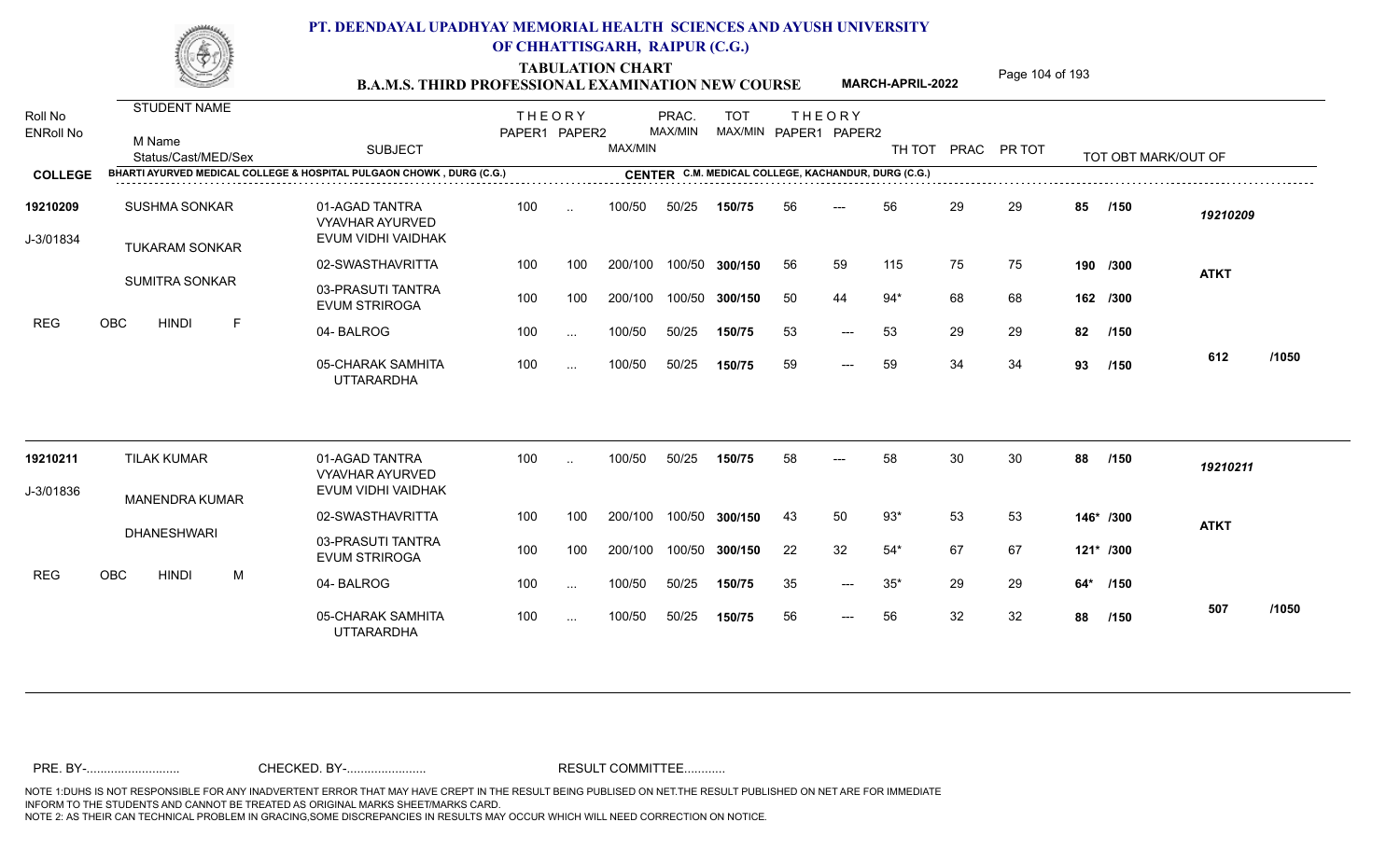TABULATION CHART<br> **TABULATION CHART EXAMINATION NEW COURSE MARCH-APRIL-2022** <sup>Page 105 of 193</sup>

**MARCH-APRIL-2022**

| Roll No<br><b>ENRoll No</b> | <b>STUDENT NAME</b><br>M Name<br>Status/Cast/MED/Sex                   | <b>SUBJECT</b>                                                 | <b>THEORY</b><br>PAPER1 PAPER2 |               | <b>MAX/MIN</b> | PRAC.<br>MAX/MIN | <b>TOT</b>     |       | <b>THEORY</b><br>MAX/MIN PAPER1 PAPER2              |       |       | TH TOT PRAC PR TOT |    |            | TOT OBT MARK/OUT OF |          |  |
|-----------------------------|------------------------------------------------------------------------|----------------------------------------------------------------|--------------------------------|---------------|----------------|------------------|----------------|-------|-----------------------------------------------------|-------|-------|--------------------|----|------------|---------------------|----------|--|
| <b>COLLEGE</b>              | RAJIV LOCHAN AYURVED MEDICAL COLLEGE & HOSPITAL CHANDKHURI DURG (C.G.) |                                                                |                                |               |                |                  |                |       | CENTER C.M. MEDICAL COLLEGE, KACHANDUR, DURG (C.G.) |       |       |                    |    |            |                     |          |  |
| 18210221<br>I-3/03128       | AADARSH TIWARI<br><b>KAMTANATH TIWARI</b>                              | 01-AGAD TANTRA<br><b>VYAVHAR AYURVED</b><br>EVUM VIDHI VAIDHAK | 100                            | $\sim$        | 100/50         | 50/25            | 150/75         |       |                                                     |       |       |                    | 80 | $/150$ C   |                     | 18210221 |  |
|                             |                                                                        | 02-SWASTHAVRITTA                                               | 100                            | 100           | 200/100        |                  | 100/50 300/150 | $---$ | $---$                                               |       | $---$ |                    |    | 171 /300 C | <b>PASS</b>         |          |  |
|                             | <b>ARCHANA TIWARI</b>                                                  | 03-PRASUTI TANTRA<br><b>EVUM STRIROGA</b>                      | 100                            | 100           | 200/100        |                  | 100/50 300/150 | 52    | 59                                                  | 111   | 58    | 58                 |    | 169 /300   |                     |          |  |
| ATKT                        | <b>GEN</b><br><b>HINDI</b><br>M                                        | 04-BALROG                                                      | 100                            | $\ldots$      | 100/50         | 50/25            | 150/75         | $---$ |                                                     |       | $---$ |                    | 83 | /150 C     |                     |          |  |
|                             |                                                                        | 05-CHARAK SAMHITA<br><b>UTTARARDHA</b>                         | 100                            | $\ldots$      | 100/50         | 50/25            | 150/75         | $---$ | $---$                                               |       | $---$ |                    | 91 | $/150$ C   | 594                 | /1050    |  |
| 18210222                    | AKANKSHA VISHNOI                                                       | 01-AGAD TANTRA<br><b>VYAVHAR AYURVED</b>                       | 100                            | $\ddotsc$     | 100/50         | 50/25            | 150/75         |       | $---$                                               |       |       |                    | 88 | $/150$ C   |                     | 18210222 |  |
| I-3/03129                   | DINESH KUMAR VISHNOI                                                   | EVUM VIDHI VAIDHAK                                             |                                |               |                |                  |                |       |                                                     |       |       |                    |    |            |                     |          |  |
|                             |                                                                        | 02-SWASTHAVRITTA                                               | 100                            | 100           | 200/100        |                  | 100/50 300/150 | $---$ | $---$                                               |       | $---$ |                    |    | 182 /300 C | <b>ATKT</b>         |          |  |
|                             | <b>USHA VISHNOI</b>                                                    | 03-PRASUTI TANTRA<br><b>EVUM STRIROGA</b>                      | 100                            | 100           | 200/100        |                  | 100/50 300/150 | 44    | 47                                                  | $91*$ | 64    | 64                 |    | 155 /300   |                     |          |  |
| ATKT                        | <b>GEN</b><br><b>HINDI</b><br>-F                                       | 04-BALROG                                                      | 100                            | $\sim$ $\sim$ | 100/50         | 50/25            | 150/75         | $--$  | $---$                                               |       | $---$ |                    | 81 | $/150$ C   |                     |          |  |
|                             |                                                                        | 05-CHARAK SAMHITA<br><b>UTTARARDHA</b>                         | 100                            | $\sim$ $\sim$ | 100/50         | 50/25            | 150/75         |       | $---$                                               |       | $---$ |                    | 93 | $/150$ C   | 599                 | /1050    |  |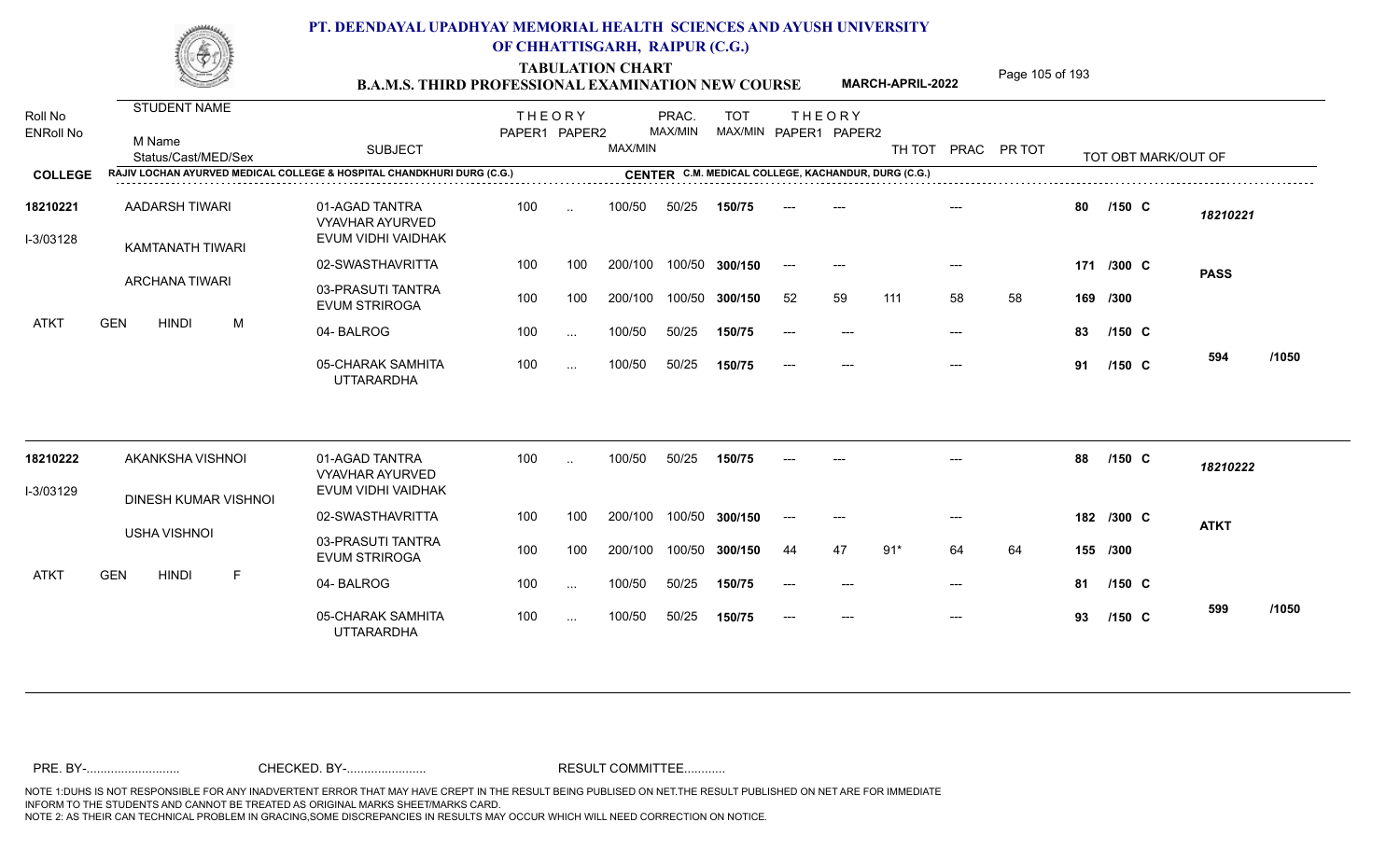TABULATION CHART<br> **TABULATION CHART EXAMINATION NEW COURSE MARCH-APRIL-2022** <sup>Page 106 of 193</sup>

**MARCH-APRIL-2022**

| Roll No<br><b>ENRoll No</b> | <b>STUDENT NAME</b><br>M Name<br>Status/Cast/MED/Sex                   | <b>SUBJECT</b>                                                 | <b>THEORY</b><br>PAPER1 PAPER2 |                      | MAX/MIN | PRAC.<br>MAX/MIN | <b>TOT</b>                                          |       | <b>THEORY</b><br>MAX/MIN PAPER1 PAPER2 | TH TOT |                           | PRAC PR TOT |     |            | TOT OBT MARK/OUT OF |       |
|-----------------------------|------------------------------------------------------------------------|----------------------------------------------------------------|--------------------------------|----------------------|---------|------------------|-----------------------------------------------------|-------|----------------------------------------|--------|---------------------------|-------------|-----|------------|---------------------|-------|
| <b>COLLEGE</b>              | RAJIV LOCHAN AYURVED MEDICAL COLLEGE & HOSPITAL CHANDKHURI DURG (C.G.) |                                                                |                                |                      |         |                  | CENTER C.M. MEDICAL COLLEGE, KACHANDUR, DURG (C.G.) |       |                                        |        |                           |             |     |            |                     |       |
| 18210225<br>I-3/03132       | APURWA JAISWAL<br>MAHENDRA JAISWAL                                     | 01-AGAD TANTRA<br><b>VYAVHAR AYURVED</b><br>EVUM VIDHI VAIDHAK | 100                            | $\ddotsc$            | 100/50  | 50/25            | 150/75                                              |       |                                        |        |                           |             | 90  | $/150$ C   | 18210225            |       |
|                             |                                                                        | 02-SWASTHAVRITTA                                               | 100                            | 100                  | 200/100 |                  | 100/50 300/150                                      | $--$  | $---$                                  |        | $---$                     |             |     | 184 /300 C | <b>PASS</b>         |       |
|                             | SUDHA JAISWAL                                                          | 03-PRASUTI TANTRA<br><b>EVUM STRIROGA</b>                      | 100                            | 100                  | 200/100 |                  | 100/50 300/150                                      | -51   | 52                                     | 103    | 52                        | 52          |     | 155 /300   |                     |       |
| <b>ATKT</b>                 | OBC<br><b>HINDI</b><br>F                                               | 04-BALROG                                                      | 100                            | $\ddotsc$            | 100/50  | 50/25            | 150/75                                              | $---$ | $---$                                  |        | $---$                     |             | 94  | $/150$ C   |                     |       |
|                             |                                                                        | 05-CHARAK SAMHITA<br><b>UTTARARDHA</b>                         | 100                            | $\sim$               | 100/50  | 50/25            | 150/75                                              | $---$ | $---$                                  |        | $\qquad \qquad -\qquad -$ |             | 97  | $/150$ C   | 620                 | /1050 |
| 18210228                    | <b>ASTHA GUPTA</b>                                                     | 01-AGAD TANTRA                                                 | 100                            | $\ddot{\phantom{a}}$ | 100/50  | 50/25            | 150/75                                              |       |                                        |        |                           |             | 83  | $/150$ C   | 18210228            |       |
| I-3/03135                   |                                                                        | <b>VYAVHAR AYURVED</b><br>EVUM VIDHI VAIDHAK                   |                                |                      |         |                  |                                                     |       |                                        |        |                           |             |     |            |                     |       |
|                             | <b>SHYAM BIHARI GUPTA</b>                                              | 02-SWASTHAVRITTA                                               | 100                            | 100                  | 200/100 |                  | 100/50 300/150                                      | $---$ | $---$                                  |        |                           |             |     | 172 /300 C | <b>PASS</b>         |       |
|                             | <b>KAMLESH GUPTA</b>                                                   | 03-PRASUTI TANTRA<br><b>EVUM STRIROGA</b>                      | 100                            | 100                  | 200/100 | 100/50           | 300/150                                             | 56    | 53                                     | 109    | 58                        | 58          | 167 | /300       |                     |       |
| <b>ATKT</b>                 | <b>GEN</b><br><b>HINDI</b><br>F                                        | 04-BALROG                                                      | 100                            | $\cdots$             | 100/50  | 50/25            | 150/75                                              | $---$ | $---$                                  |        | $---$                     |             | 78  | $/150$ C   |                     |       |
|                             |                                                                        | 05-CHARAK SAMHITA<br><b>UTTARARDHA</b>                         | 100                            | $\cdots$             | 100/50  | 50/25            | 150/75                                              | $---$ | $---$                                  |        | $---$                     |             | 83  | $/150$ C   | 583                 | /1050 |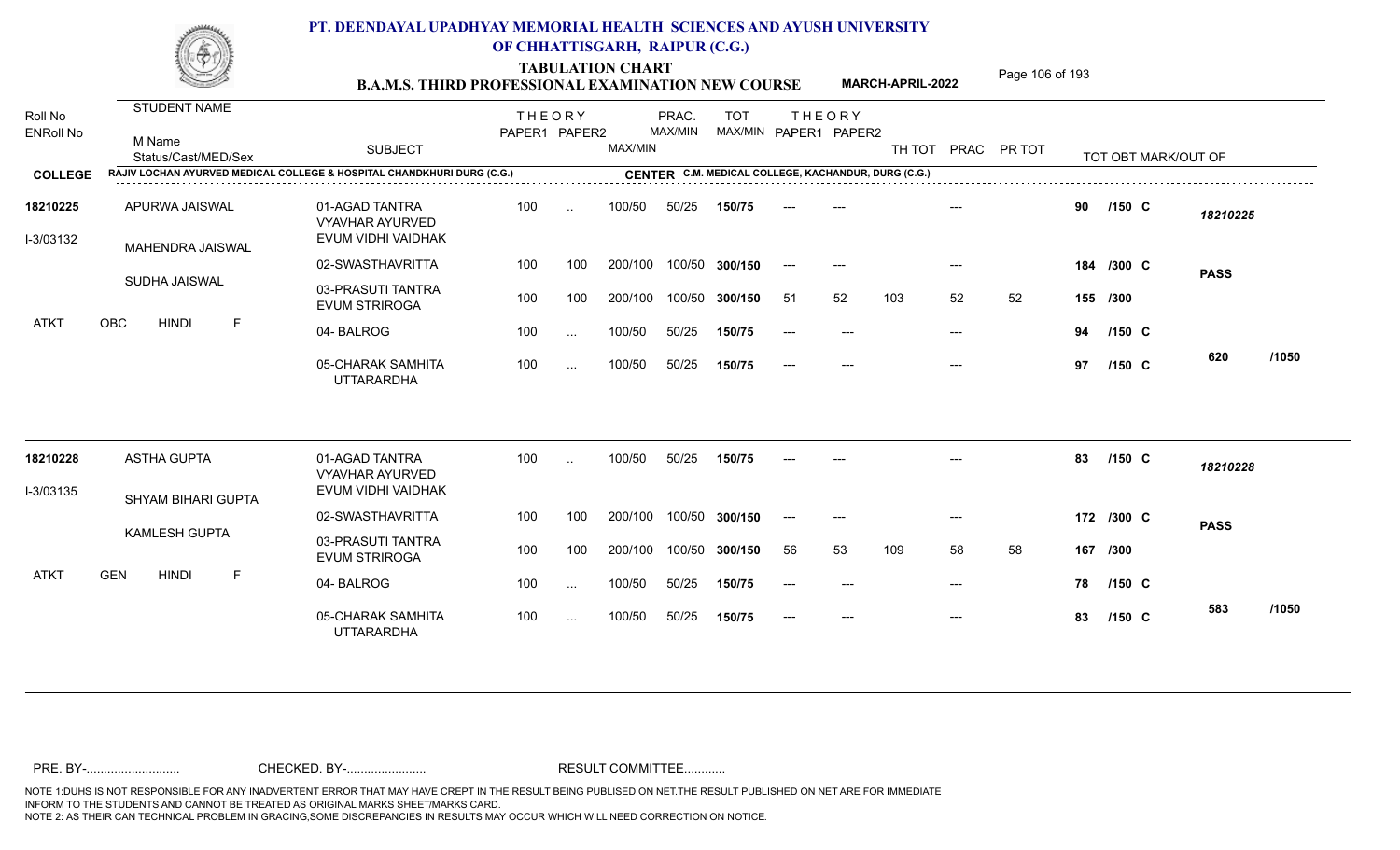TABULATION CHART<br> **TABULATION CHART EXAMINATION NEW COURSE MARCH-APRIL-2022** <sup>Page 107 of 193</sup>

**MARCH-APRIL-2022**

| Roll No<br><b>ENRoll No</b> | STUDENT NAME<br>M Name<br>Status/Cast/MED/Sex | <b>SUBJECT</b>                                                         | <b>THEORY</b><br>PAPER1 PAPER2 |           | MAX/MIN | PRAC.<br>MAX/MIN | <b>TOT</b><br>MAX/MIN PAPER1 PAPER2                 |       | <b>THEORY</b> |       |       | TH TOT PRAC PR TOT |    | TOT OBT MARK/OUT OF |             |       |
|-----------------------------|-----------------------------------------------|------------------------------------------------------------------------|--------------------------------|-----------|---------|------------------|-----------------------------------------------------|-------|---------------|-------|-------|--------------------|----|---------------------|-------------|-------|
| <b>COLLEGE</b>              |                                               | RAJIV LOCHAN AYURVED MEDICAL COLLEGE & HOSPITAL CHANDKHURI DURG (C.G.) |                                |           |         |                  | CENTER C.M. MEDICAL COLLEGE, KACHANDUR, DURG (C.G.) |       |               |       |       |                    |    |                     |             |       |
| 18210233<br>I-3/03140       | DHARMENDRA KUMAR<br><b>VERMA</b>              | 01-AGAD TANTRA<br><b>VYAVHAR AYURVED</b><br>EVUM VIDHI VAIDHAK         | 100                            | $\sim$    | 100/50  | 50/25            | 150/75                                              | 47    |               | $47*$ | 28    | 28                 | 75 | /150                | 18210233    |       |
|                             | SHREERAM VERMA                                | 02-SWASTHAVRITTA                                                       | 100                            | 100       | 200/100 |                  | 100/50 300/150                                      | $---$ | $---$         |       | ---   |                    |    | 157 /300 C          |             |       |
|                             | KISMATA DEVI VERMA                            | 03-PRASUTI TANTRA<br><b>EVUM STRIROGA</b>                              | 100                            | 100       | 200/100 | 100/50           | 300/150                                             | 42    | 42            | $84*$ | 52    | 52                 |    | 136* /300           | <b>ATKT</b> |       |
| ATKT                        | OBC<br><b>HINDI</b><br>М                      | 04-BALROG                                                              | 100                            | $\ldots$  | 100/50  | 50/25            | 150/75                                              | $---$ |               |       | $---$ |                    | 78 | /150 C              |             |       |
|                             |                                               | 05-CHARAK SAMHITA<br><b>UTTARARDHA</b>                                 | 100                            | $\sim$    | 100/50  | 50/25            | 150/75                                              |       |               |       | $---$ |                    | 94 | $/150$ C            | 540         | /1050 |
| 18210243                    | <b>MANISH SINHA</b>                           | 01-AGAD TANTRA<br><b>VYAVHAR AYURVED</b>                               | 100                            | $\ddotsc$ | 100/50  | 50/25            | 150/75                                              |       |               |       |       |                    | 83 | $/150$ C            | 18210243    |       |
| I-3/03150                   | <b>RAJESH SINHA</b>                           | EVUM VIDHI VAIDHAK                                                     |                                |           |         |                  |                                                     |       |               |       |       |                    |    |                     |             |       |
|                             |                                               | 02-SWASTHAVRITTA                                                       | 100                            | 100       | 200/100 |                  | 100/50 300/150                                      | $---$ | $---$         |       | $---$ |                    |    | 173 /300 C          | <b>PASS</b> |       |
|                             | SUSHEELA SINHA                                | 03-PRASUTI TANTRA<br><b>EVUM STRIROGA</b>                              | 100                            | 100       | 200/100 | 100/50           | 300/150                                             | 54    | 48            | 102   | 60    | 60                 |    | 162 /300            |             |       |
| ATKT                        | <b>OBC</b><br><b>HINDI</b><br>М               | 04-BALROG                                                              | 100                            | $\ldots$  | 100/50  | 50/25            | 150/75                                              | $---$ | $---$         |       | $---$ |                    | 79 | $/150$ C            |             |       |
|                             |                                               | 05-CHARAK SAMHITA<br><b>UTTARARDHA</b>                                 | 100                            | $\sim$    | 100/50  | 50/25            | 150/75                                              |       |               |       | $---$ |                    | 86 | $/150$ C            | 583         | /1050 |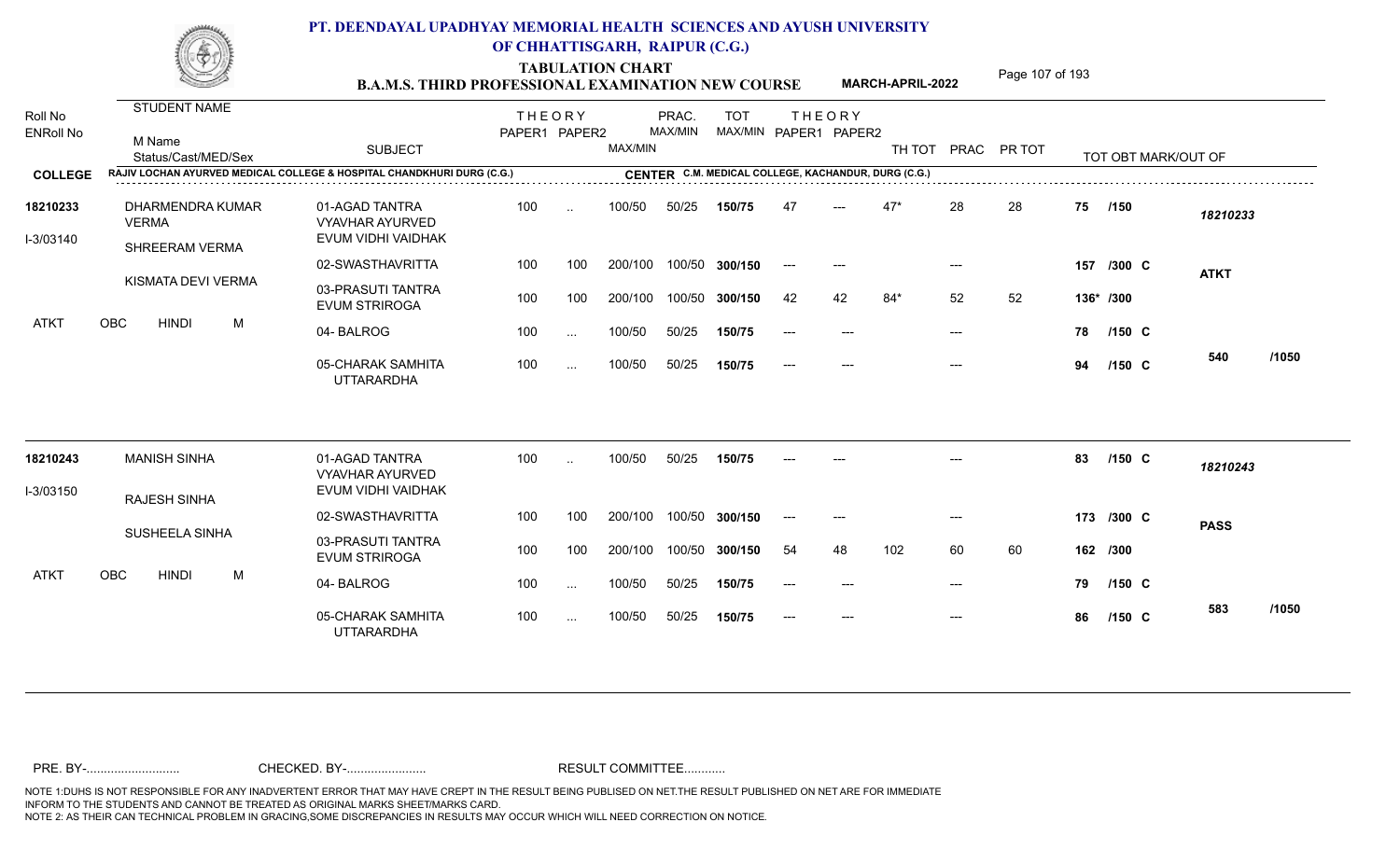TABULATION CHART<br> **TABULATION CHART EXAMINATION NEW COURSE MARCH-APRIL-2022** <sup>Page 108 of 193</sup>

**MARCH-APRIL-2022**

| Roll No<br><b>ENRoll No</b> | STUDENT NAME<br>M Name<br>Status/Cast/MED/Sex | <b>SUBJECT</b>                                                         | <b>THEORY</b><br>PAPER1 PAPER2 |           | MAX/MIN | PRAC.<br>MAX/MIN | <b>TOT</b>     |     | <b>THEORY</b><br>MAX/MIN PAPER1 PAPER2              | TH TOT |    | PRAC PR TOT |           | TOT OBT MARK/OUT OF |             |       |
|-----------------------------|-----------------------------------------------|------------------------------------------------------------------------|--------------------------------|-----------|---------|------------------|----------------|-----|-----------------------------------------------------|--------|----|-------------|-----------|---------------------|-------------|-------|
| <b>COLLEGE</b>              |                                               | RAJIV LOCHAN AYURVED MEDICAL COLLEGE & HOSPITAL CHANDKHURI DURG (C.G.) |                                |           |         |                  |                |     | CENTER C.M. MEDICAL COLLEGE, KACHANDUR, DURG (C.G.) |        |    |             |           |                     |             |       |
| 18210244<br>I-3/03151       | <b>MANOJ SIDAR</b><br><b>SUKRU RAM SIDAR</b>  | 01-AGAD TANTRA<br><b>VYAVHAR AYURVED</b><br>EVUM VIDHI VAIDHAK         | 100                            | $\ddotsc$ | 100/50  | 50/25            | 150/75         | 22  | $---$                                               | $22*$  | 28 | 28          | 50*       | /150                | 18210244    |       |
|                             |                                               | 02-SWASTHAVRITTA                                                       | 100                            | 100       | 200/100 |                  | 100/50 300/150 | 13  | 37                                                  | $50^*$ | 53 | 53          | 103* /300 |                     | <b>ATKT</b> |       |
|                             | <b>SNEHLATA SIDAR</b>                         | 03-PRASUTI TANTRA<br><b>EVUM STRIROGA</b>                              | 100                            | 100       | 200/100 |                  | 100/50 300/150 | 20  | 36                                                  | $56*$  | 52 | 52          | 108* /300 |                     |             |       |
| ATKT                        | <b>ST</b><br><b>HINDI</b><br>M                | 04-BALROG                                                              | 100                            | $\cdots$  | 100/50  | 50/25            | 150/75         | -31 | $---$                                               | $31*$  | 28 | 28          | 59*       | /150                |             |       |
|                             |                                               | 05-CHARAK SAMHITA<br><b>UTTARARDHA</b>                                 | 100                            | $\cdots$  | 100/50  | 50/25            | 150/75         | -9  | $---$                                               | 9*     | 26 | 26          | $35*$     | /150                | 355         | /1050 |
| 18210249                    | <b>NEETA</b>                                  | 01-AGAD TANTRA<br><b>VYAVHAR AYURVED</b>                               | 100                            | $\cdot$ . | 100/50  | 50/25            | 150/75         | 21  | $---$                                               | $21*$  | 27 | 27          | 48*       | /150                | 18210249    |       |
| I-3/03156                   | <b>SEETA RAM</b>                              | EVUM VIDHI VAIDHAK                                                     |                                |           |         |                  |                |     |                                                     |        |    |             |           |                     |             |       |
|                             |                                               | 02-SWASTHAVRITTA                                                       | 100                            | 100       | 200/100 |                  | 100/50 300/150 | 54  | 34                                                  | $88*$  | 52 | 52          | 140* /300 |                     | <b>ATKT</b> |       |
|                             | <b>RAMTEE</b>                                 | 03-PRASUTI TANTRA<br><b>EVUM STRIROGA</b>                              | 100                            | 100       | 200/100 |                  | 100/50 300/150 | 30  | 33                                                  | $63*$  | 51 | 51          | 114* /300 |                     |             |       |
| <b>REG</b>                  | <b>ST</b><br><b>HINDI</b><br>F                | 04-BALROG                                                              | 100                            | $\cdots$  | 100/50  | 50/25            | 150/75         | 53  | $---$                                               | 53     | 30 | 30          | 83        | /150                |             |       |
|                             |                                               | 05-CHARAK SAMHITA<br><b>UTTARARDHA</b>                                 | 100                            | $\cdots$  | 100/50  | 50/25            | 150/75         | 52  | $---$                                               | 52     | 27 | 27          | 79        | /150                | 464         | /1050 |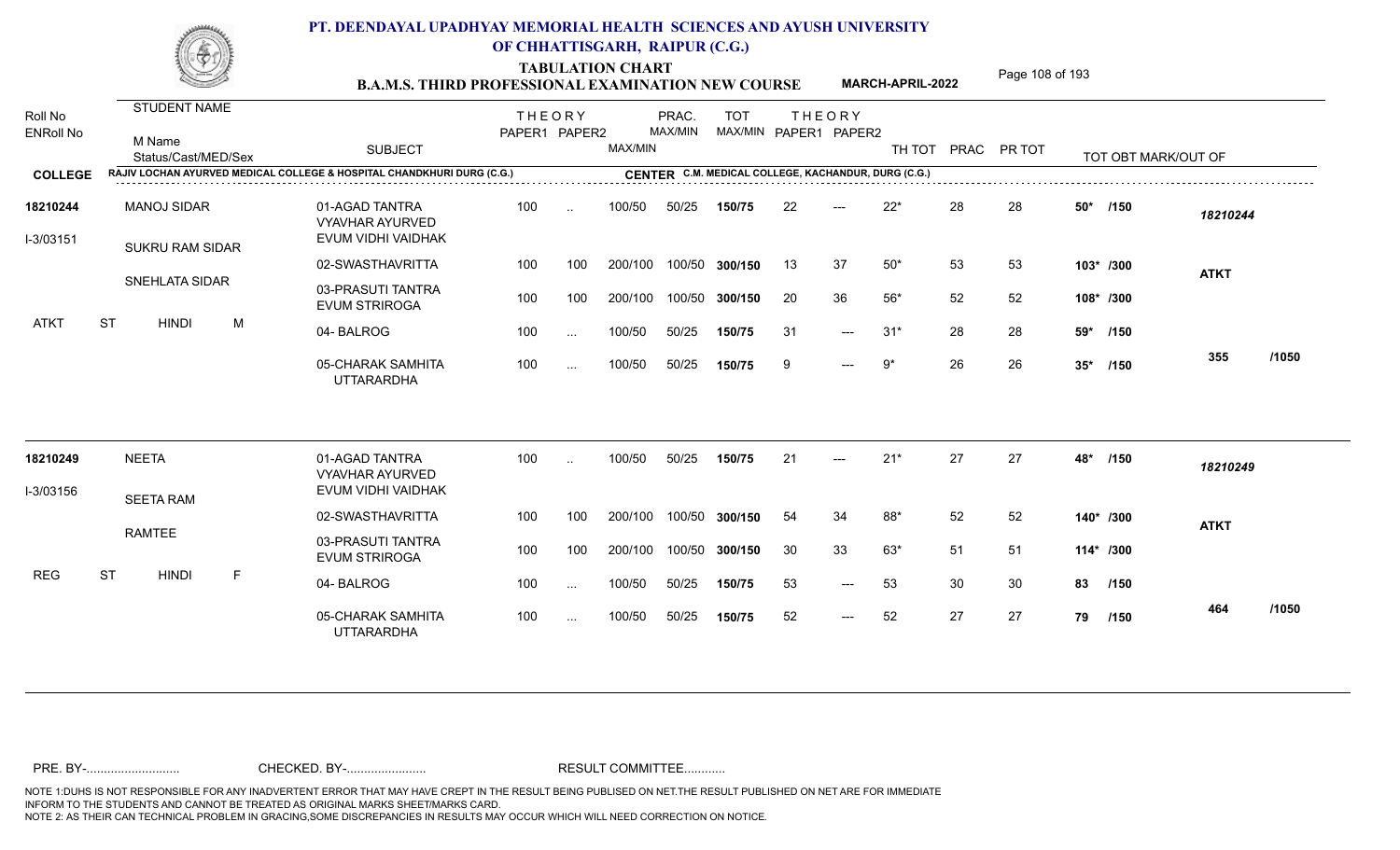TABULATION CHART<br> **TABULATION CHART EXAMINATION NEW COURSE MARCH-APRIL-2022** <sup>Page 109 of 193</sup>

**MARCH-APRIL-2022**

| Roll No<br><b>ENRoll No</b> | STUDENT NAME<br>M Name<br>Status/Cast/MED/Sex                          | <b>SUBJECT</b>                                                 | <b>THEORY</b><br>PAPER1 PAPER2 |               | MAX/MIN | PRAC.<br>MAX/MIN | <b>TOT</b><br>MAX/MIN PAPER1 PAPER2                 |     | <b>THEORY</b>       | TH TOT PRAC PR TOT |    |     |           | TOT OBT MARK/OUT OF |             |       |
|-----------------------------|------------------------------------------------------------------------|----------------------------------------------------------------|--------------------------------|---------------|---------|------------------|-----------------------------------------------------|-----|---------------------|--------------------|----|-----|-----------|---------------------|-------------|-------|
| <b>COLLEGE</b>              | RAJIV LOCHAN AYURVED MEDICAL COLLEGE & HOSPITAL CHANDKHURI DURG (C.G.) |                                                                |                                |               |         |                  | CENTER C.M. MEDICAL COLLEGE, KACHANDUR, DURG (C.G.) |     |                     |                    |    |     |           |                     |             |       |
| 18210253<br>I-3/03160       | NEELIMA SAHU<br>MAHENDRA KUMAR SAHU                                    | 01-AGAD TANTRA<br><b>VYAVHAR AYURVED</b><br>EVUM VIDHI VAIDHAK | 100                            | $\ddotsc$     | 100/50  | 50/25            | 150/75                                              | 51  | ---                 | 51                 | 27 | 27  | 78        | /150                | 18210253    |       |
|                             |                                                                        | 02-SWASTHAVRITTA                                               | 100                            | 100           | 200/100 | 100/50           | 300/150                                             | 57  | 51                  | 108                | 55 | 55  |           | 163 /300            | <b>ATKT</b> |       |
|                             | <b>VINEETA SAHU</b>                                                    | 03-PRASUTI TANTRA<br><b>EVUM STRIROGA</b>                      | 100                            | 100           | 200/100 | 100/50           | 300/150                                             | 46  | 44                  | $90*$              | 55 | 55  | 145* /300 |                     |             |       |
| <b>REG</b>                  | OBC<br>F<br><b>HINDI</b>                                               | 04-BALROG                                                      | 100                            | $\sim$ .      | 100/50  | 50/25            | 150/75                                              | 60  | $\qquad \qquad - -$ | 60                 | 28 | 28  | 88        | /150                |             |       |
|                             |                                                                        | 05-CHARAK SAMHITA<br><b>UTTARARDHA</b>                         | 100                            | $\cdots$      | 100/50  | 50/25            | 150/75                                              | -51 | $---$               | 51                 | 27 | 27  | 78        | /150                | 552         | /1050 |
| 18210255                    | PANKAJ KUMAR                                                           | 01-AGAD TANTRA<br><b>VYAVHAR AYURVED</b>                       | 100                            | $\sim$        | 100/50  | 50/25            | 150/75                                              | 45  |                     | 45*                | 27 | 27  | $72*$     | /150                | 18210255    |       |
| I-3/03162                   | <b>JAGADISH PRASAD</b>                                                 | EVUM VIDHI VAIDHAK                                             |                                |               |         |                  |                                                     |     |                     |                    |    |     |           |                     |             |       |
|                             |                                                                        | 02-SWASTHAVRITTA                                               | 100                            | 100           | 200/100 | 100/50           | 300/150                                             | 53  | 53                  | 106                | 51 | 51  |           | 157 /300            | <b>ATKT</b> |       |
|                             | <b>SUNEETA</b>                                                         | 03-PRASUTI TANTRA<br><b>EVUM STRIROGA</b>                      | 100                            | 100           | 200/100 | 100/50           | 300/150                                             | 44  | 45                  | 89*                | 51 | -51 |           | 140* /300           |             |       |
| <b>REG</b>                  | <b>OBC</b><br><b>HINDI</b><br>M                                        | 04-BALROG                                                      | 100                            | $\sim$ .      | 100/50  | 50/25            | 150/75                                              | 39  | $---$               | $39*$              | 28 | 28  |           | 67* /150            |             |       |
|                             |                                                                        | 05-CHARAK SAMHITA<br><b>UTTARARDHA</b>                         | 100                            | $\sim$ $\sim$ | 100/50  | 50/25            | 150/75                                              | 29  | $---$               | 29*                | 28 | 28  |           | 57* /150            | 493         | /1050 |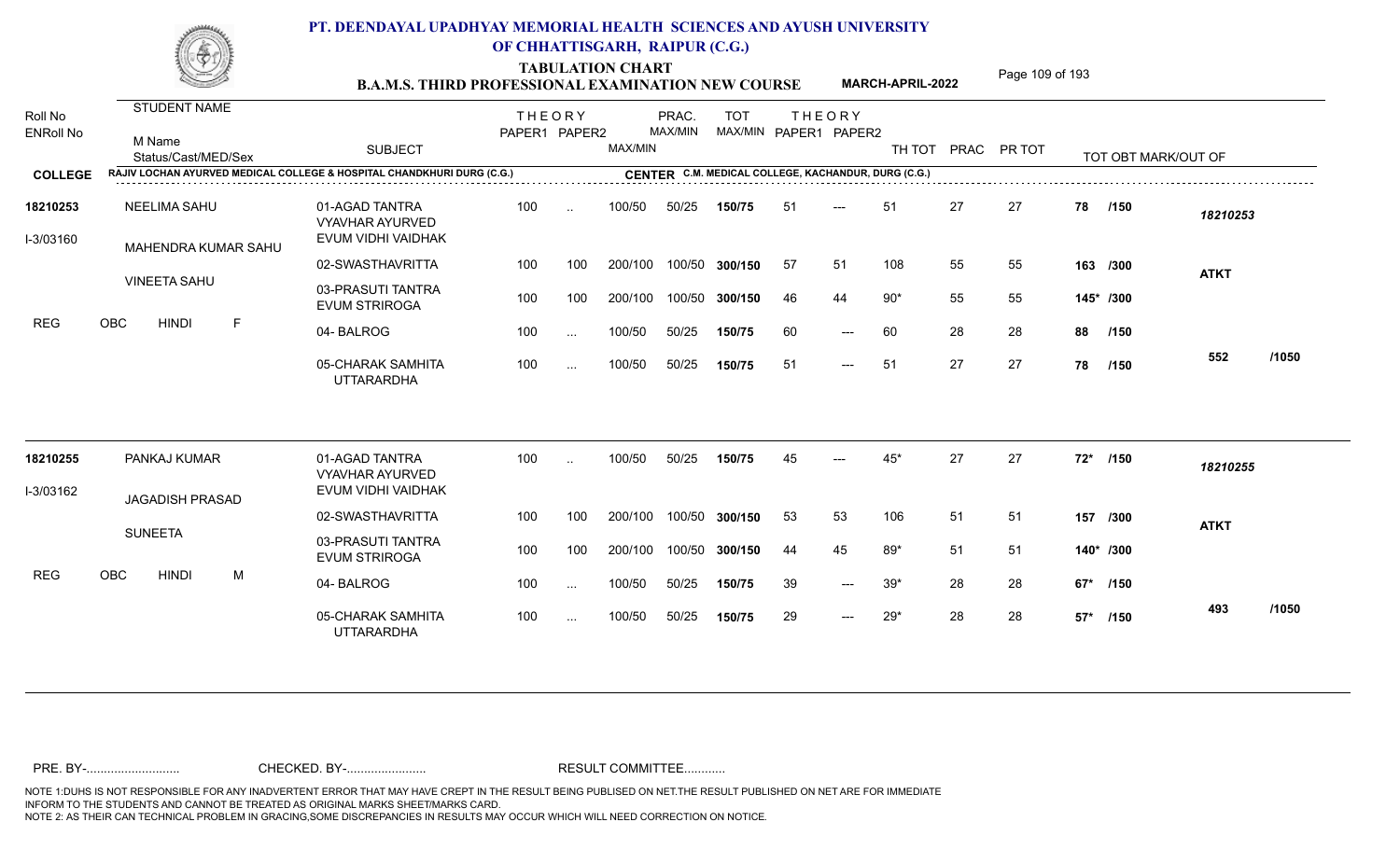TABULATION CHART<br> **Page 110 of 193 B.A.M.S. THIRD PROFESSIONAL EXAMINATION NEW COURSE**

**MARCH-APRIL-2022**

| Roll No<br><b>ENRoll No</b> | <b>STUDENT NAME</b><br>M Name<br>Status/Cast/MED/Sex                              | <b>SUBJECT</b>                                                 | <b>THEORY</b><br>PAPER1 PAPER2 |           | MAX/MIN | PRAC.<br>MAX/MIN | <b>TOT</b><br>MAX/MIN PAPER1 PAPER2                 |       | <b>THEORY</b> | TH TOT |                           | PRAC PR TOT |           | TOT OBT MARK/OUT OF |             |       |
|-----------------------------|-----------------------------------------------------------------------------------|----------------------------------------------------------------|--------------------------------|-----------|---------|------------------|-----------------------------------------------------|-------|---------------|--------|---------------------------|-------------|-----------|---------------------|-------------|-------|
| <b>COLLEGE</b>              | <b>RAJIV LOCHAN AYURVED MEDICAL COLLEGE &amp; HOSPITAL CHANDKHURI DURG (C.G.)</b> |                                                                |                                |           |         |                  | CENTER C.M. MEDICAL COLLEGE, KACHANDUR, DURG (C.G.) |       |               |        |                           |             |           |                     |             |       |
| 18210257<br>I-3/03164       | PIYUSH GAUTAM SHENDE<br><b>MOHAN LAL SHENDE</b>                                   | 01-AGAD TANTRA<br><b>VYAVHAR AYURVED</b><br>EVUM VIDHI VAIDHAK | 100                            | $\ddotsc$ | 100/50  | 50/25            | 150/75                                              |       |               |        |                           |             | 81        | $/150$ C            | 18210257    |       |
|                             |                                                                                   | 02-SWASTHAVRITTA                                               | 100                            | 100       | 200/100 |                  | 100/50 300/150                                      | $---$ | $---$         |        |                           |             |           | 158 /300 C          | <b>ATKT</b> |       |
|                             | CHANDRAMUKHI SHENDE                                                               | 03-PRASUTI TANTRA<br><b>EVUM STRIROGA</b>                      | 100                            | 100       | 200/100 |                  | 100/50 300/150                                      | 40    | 42            | $82*$  | 52                        | 52          | 134* /300 |                     |             |       |
| <b>ATKT</b>                 | SC<br><b>HINDI</b><br>M                                                           | 04-BALROG                                                      | 100                            | $\cdots$  | 100/50  | 50/25            | 150/75                                              |       |               |        | $---$                     |             | 78        | $/150$ C            |             |       |
|                             |                                                                                   | 05-CHARAK SAMHITA<br><b>UTTARARDHA</b>                         | 100                            | $\cdots$  | 100/50  | 50/25            | 150/75                                              | $---$ | $---$         |        | $\qquad \qquad -\qquad -$ |             | 87        | $/150$ C            | 538         | /1050 |
| 18210267                    | SHUBHAM INGOLE                                                                    | 01-AGAD TANTRA                                                 | 100                            | $\ddotsc$ | 100/50  | 50/25            | 150/75                                              | 37    | ---           | $37*$  | 28                        | 28          | $65*$     | /150                | 18210267    |       |
| I-3/03174                   |                                                                                   | <b>VYAVHAR AYURVED</b><br>EVUM VIDHI VAIDHAK                   |                                |           |         |                  |                                                     |       |               |        |                           |             |           |                     |             |       |
|                             | SUNIL INGOLE                                                                      | 02-SWASTHAVRITTA                                               | 100                            | 100       | 200/100 |                  | 100/50 300/150                                      | 57    | 61            | 118    | 53                        | 53          | 171 /300  |                     | <b>ATKT</b> |       |
|                             | <b>ARCHANA INGOLE</b>                                                             | 03-PRASUTI TANTRA<br><b>EVUM STRIROGA</b>                      | 100                            | 100       | 200/100 |                  | 100/50 300/150                                      | 36    | 52            | $88*$  | 55                        | 55          | 143* /300 |                     |             |       |
| <b>REG</b>                  | <b>GEN</b><br><b>HINDI</b><br>M                                                   | 04-BALROG                                                      | 100                            | $\cdots$  | 100/50  | 50/25            | 150/75                                              | 51    | $---$         | 51     | 26                        | 26          | 77 /150   |                     |             |       |
|                             |                                                                                   | 05-CHARAK SAMHITA<br><b>UTTARARDHA</b>                         | 100                            | $\sim$    | 100/50  | 50/25            | 150/75                                              | 25    | $---$         | $25*$  | 25                        | 25          | $50*$     | /150                | 506         | /1050 |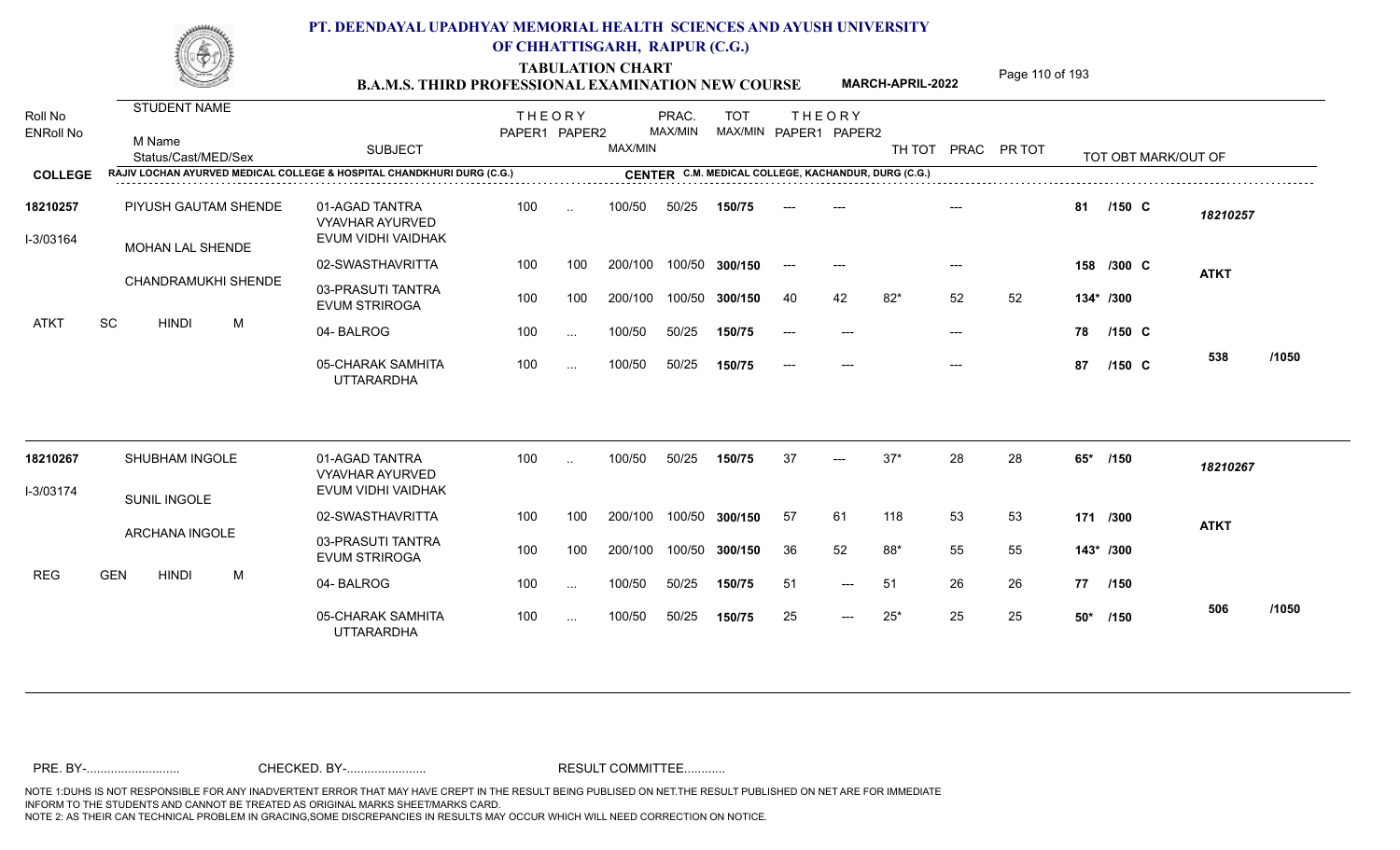**TABULATION CHART**<br> **Page 111 of 193 B.A.M.S. THIRD PROFESSIONAL EXAMINATION NEW COURSE**

**MARCH-APRIL-2022**

| Roll No<br><b>ENRoll No</b> | <b>STUDENT NAME</b><br>M Name<br>Status/Cast/MED/Sex | <b>SUBJECT</b>                                                         | <b>THEORY</b><br>PAPER1 PAPER2 |                      | MAX/MIN | PRAC.<br>MAX/MIN | <b>TOT</b><br>MAX/MIN PAPER1 PAPER2                 | <b>THEORY</b>                            |                     | TH TOT PRAC PR TOT |       |                |              | TOT OBT MARK/OUT OF |             |       |
|-----------------------------|------------------------------------------------------|------------------------------------------------------------------------|--------------------------------|----------------------|---------|------------------|-----------------------------------------------------|------------------------------------------|---------------------|--------------------|-------|----------------|--------------|---------------------|-------------|-------|
| <b>COLLEGE</b>              |                                                      | RAJIV LOCHAN AYURVED MEDICAL COLLEGE & HOSPITAL CHANDKHURI DURG (C.G.) |                                |                      |         |                  | CENTER C.M. MEDICAL COLLEGE, KACHANDUR, DURG (C.G.) |                                          |                     |                    |       |                |              |                     |             |       |
| 18210268<br>I-3/03175       | SIDDHARTH MATHUR<br>AMBIKA PRASAD MATHUR             | 01-AGAD TANTRA<br><b>VYAVHAR AYURVED</b><br>EVUM VIDHI VAIDHAK         | 100                            | $\ddotsc$            | 100/50  | 50/25            | 150/75                                              | 37                                       |                     | $37*$              | 28    | 28             | $65*$        | /150                | 18210268    |       |
|                             |                                                      | 02-SWASTHAVRITTA                                                       | 100                            | 100                  | 200/100 |                  | 100/50 300/150                                      | $\hspace{0.05cm} \ldots \hspace{0.05cm}$ | $---$               |                    | $---$ |                |              | 156 /300 C          | <b>ATKT</b> |       |
|                             | PRAMILA MATHUR                                       | 03-PRASUTI TANTRA<br><b>EVUM STRIROGA</b>                              | 100                            | 100                  | 200/100 |                  | 100/50 300/150                                      | -41                                      | 50                  | $91*$              | 50    | 50             | 141* /300    |                     |             |       |
| <b>ATKT</b>                 | SC<br><b>HINDI</b><br>M                              | 04-BALROG                                                              | 100                            | $\sim$               | 100/50  | 50/25            | 150/75                                              | 25                                       | $\qquad \qquad - -$ | $25*$              | 20    | $20*$          | 45* /150     |                     |             |       |
|                             |                                                      | 05-CHARAK SAMHITA<br><b>UTTARARDHA</b>                                 | 100                            | $\sim$               | 100/50  | 50/25            | 150/75                                              | $---$                                    | $---$               |                    | $---$ |                | 82           | $/150$ C            | 489         | /1050 |
| 18210276                    | <b>VEENA THAKUR</b>                                  | 01-AGAD TANTRA<br><b>VYAVHAR AYURVED</b>                               | 100                            | $\ddot{\phantom{a}}$ | 100/50  | 50/25            | 150/75                                              | A                                        |                     | А                  | A     | $\overline{A}$ | $\mathsf{A}$ | /150                | 18210276    |       |
| I-3/03183                   | <b>DILESHWAR SINGH</b>                               | EVUM VIDHI VAIDHAK                                                     |                                |                      |         |                  |                                                     |                                          |                     |                    |       |                |              |                     |             |       |
|                             | <b>THAKIIR</b>                                       | 02-SWASTHAVRITTA                                                       | 100                            | 100                  | 200/100 |                  | 100/50 300/150                                      | $---$                                    | $---$               |                    |       |                |              | 165 /300 C          | <b>ATKT</b> |       |
|                             | MITHLESH THAKUR                                      | 03-PRASUTI TANTRA<br><b>EVUM STRIROGA</b>                              | 100                            | 100                  | 200/100 |                  | 100/50 300/150                                      | 33                                       | 22                  | $55*$              | A     | A              | $55*$        | /300                |             |       |
| <b>ATKT</b>                 | <b>ST</b><br><b>HINDI</b><br>F                       | 04-BALROG                                                              | 100                            | $\sim$               | 100/50  | 50/25            | 150/75                                              | $---$                                    | $---$               |                    | $---$ |                | 79           | $/150$ C            |             |       |
|                             |                                                      | 05-CHARAK SAMHITA<br><b>UTTARARDHA</b>                                 | 100                            | $\sim$               | 100/50  | 50/25            | 150/75                                              | $---$                                    | $---$               |                    | $---$ |                | 94           | $/150$ C            | 393         | /1050 |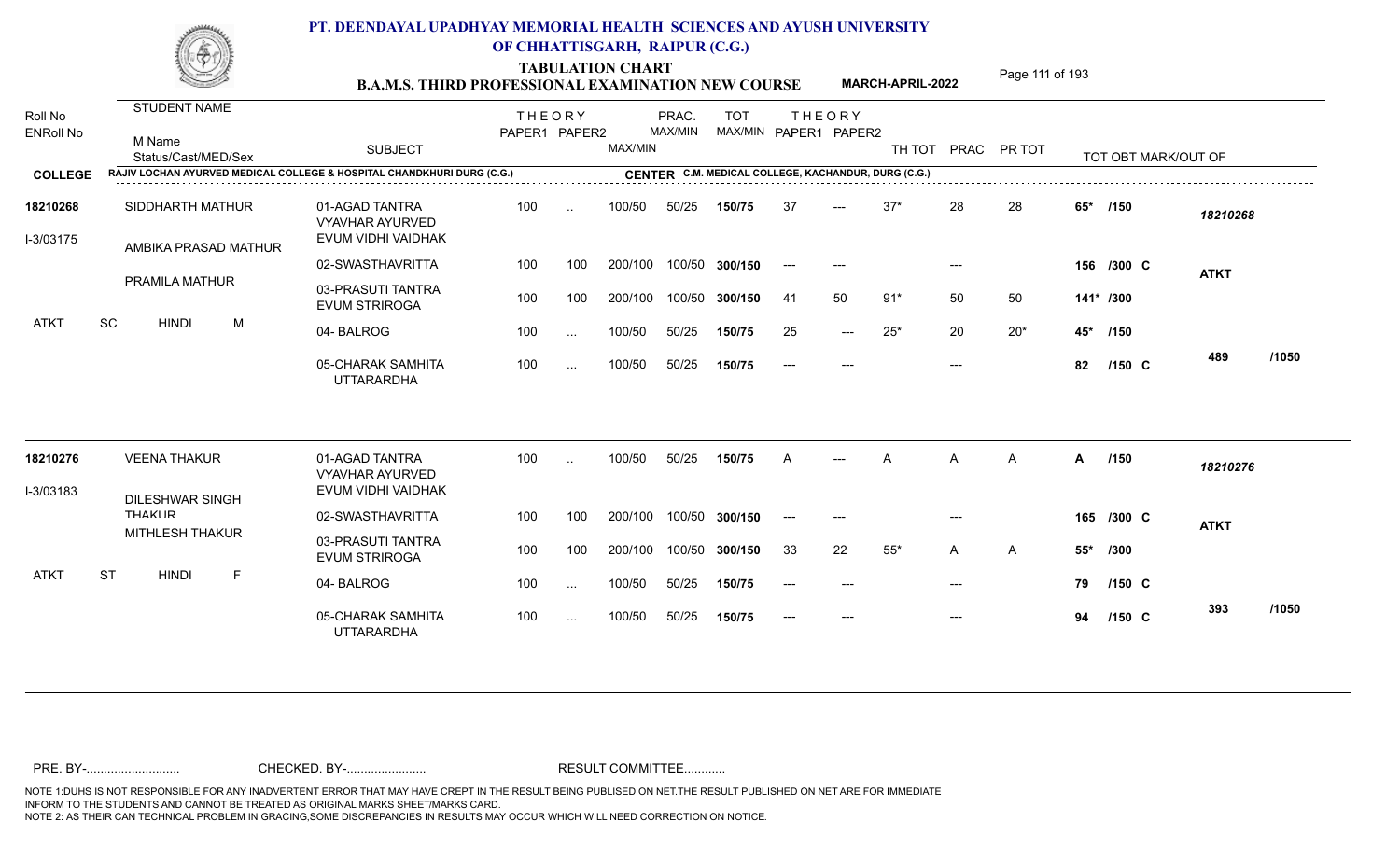**TABULATION CHART**<br> **Page 112 of 193 B.A.M.S. THIRD PROFESSIONAL EXAMINATION NEW COURSE**

**MARCH-APRIL-2022**

| Roll No<br><b>ENRoll No</b> | STUDENT NAME<br>M Name<br>Status/Cast/MED/Sex                          | <b>SUBJECT</b>                                                 | <b>THEORY</b><br>PAPER1 PAPER2 |           | MAX/MIN | PRAC.<br>MAX/MIN | <b>TOT</b><br>MAX/MIN PAPER1 PAPER2                 |                | <b>THEORY</b> |       |     | TH TOT PRAC PR TOT |       | TOT OBT MARK/OUT OF |              |       |
|-----------------------------|------------------------------------------------------------------------|----------------------------------------------------------------|--------------------------------|-----------|---------|------------------|-----------------------------------------------------|----------------|---------------|-------|-----|--------------------|-------|---------------------|--------------|-------|
| <b>COLLEGE</b>              | RAJIV LOCHAN AYURVED MEDICAL COLLEGE & HOSPITAL CHANDKHURI DURG (C.G.) |                                                                |                                |           |         |                  | CENTER C.M. MEDICAL COLLEGE, KACHANDUR, DURG (C.G.) |                |               |       |     |                    |       |                     |              |       |
| 18210277<br>I-3/03184       | <b>VEERBHADRA SINGH</b><br><b>DHRUW</b>                                | 01-AGAD TANTRA<br><b>VYAVHAR AYURVED</b><br>EVUM VIDHI VAIDHAK | 100                            | $\ddotsc$ | 100/50  | 50/25            | 150/75                                              | 4 <sup>1</sup> |               | $41*$ | 26  | 26                 | $67*$ | /150                | 18210277     |       |
|                             | <b>CHAITAN SINGH DHRUW</b>                                             | 02-SWASTHAVRITTA                                               | 100                            | 100       | 200/100 |                  | 100/50 300/150                                      | 34             | 47            | $81*$ | 54  | 54                 |       | 135* /300           |              |       |
|                             | <b>SUSHILA DHRUW</b>                                                   | 03-PRASUTI TANTRA<br><b>EVUM STRIROGA</b>                      | 100                            | 100       | 200/100 |                  | 100/50 300/150                                      | 29             | 31            | $60*$ | 51  | 51                 |       | $111*$ /300         | <b>ATKT</b>  |       |
| <b>REG</b>                  | <b>ST</b><br>M<br><b>HINDI</b>                                         | 04-BALROG                                                      | 100                            | $\cdots$  | 100/50  | 50/25            | 150/75                                              | 43             | $---$         | $43*$ | 25  | 25                 | 68*   | /150                |              |       |
|                             |                                                                        | 05-CHARAK SAMHITA<br><b>UTTARARDHA</b>                         | 100                            | $\cdots$  | 100/50  | 50/25            | 150/75                                              | 22             | $---$         | $22*$ | 25  | 25                 | 47*   | /150                | 428          | /1050 |
| 18210278                    | <b>VIBHA TAMRAKAR</b>                                                  | 01-AGAD TANTRA<br><b>VYAVHAR AYURVED</b>                       | 100                            | $\ddotsc$ | 100/50  | 50/25            | 150/75                                              |                |               |       |     |                    | 82    | /150 C              | 18210278     |       |
| I-3/03185                   | P. L. TAMRAKAR                                                         | EVUM VIDHI VAIDHAK                                             |                                |           |         |                  |                                                     |                |               |       |     |                    |       |                     |              |       |
|                             |                                                                        | 02-SWASTHAVRITTA                                               | 100                            | 100       | 200/100 |                  | 100/50 300/150                                      |                |               |       |     |                    |       | 173 /300 C          | <b>PASS</b>  |       |
|                             | SUBHADRA TAMRAKAR                                                      | 03-PRASUTI TANTRA<br><b>EVUM STRIROGA</b>                      | 100                            | 100       | 200/100 |                  | 100/50 300/150                                      | 46             | 50            | $96*$ | 60  | 60                 |       | 156 /300            | <b>DC 04</b> |       |
| ATKT                        | OBC<br><b>HINDI</b><br>F                                               | 04-BALROG                                                      | 100                            | $\cdots$  | 100/50  | 50/25            | 150/75                                              |                |               |       |     |                    | 76    | $/150$ C            |              |       |
|                             |                                                                        | 05-CHARAK SAMHITA<br><b>UTTARARDHA</b>                         | 100                            | $\ldots$  | 100/50  | 50/25            | 150/75                                              |                | ---           |       | --- |                    | 89    | /150 C              | 576          | /1050 |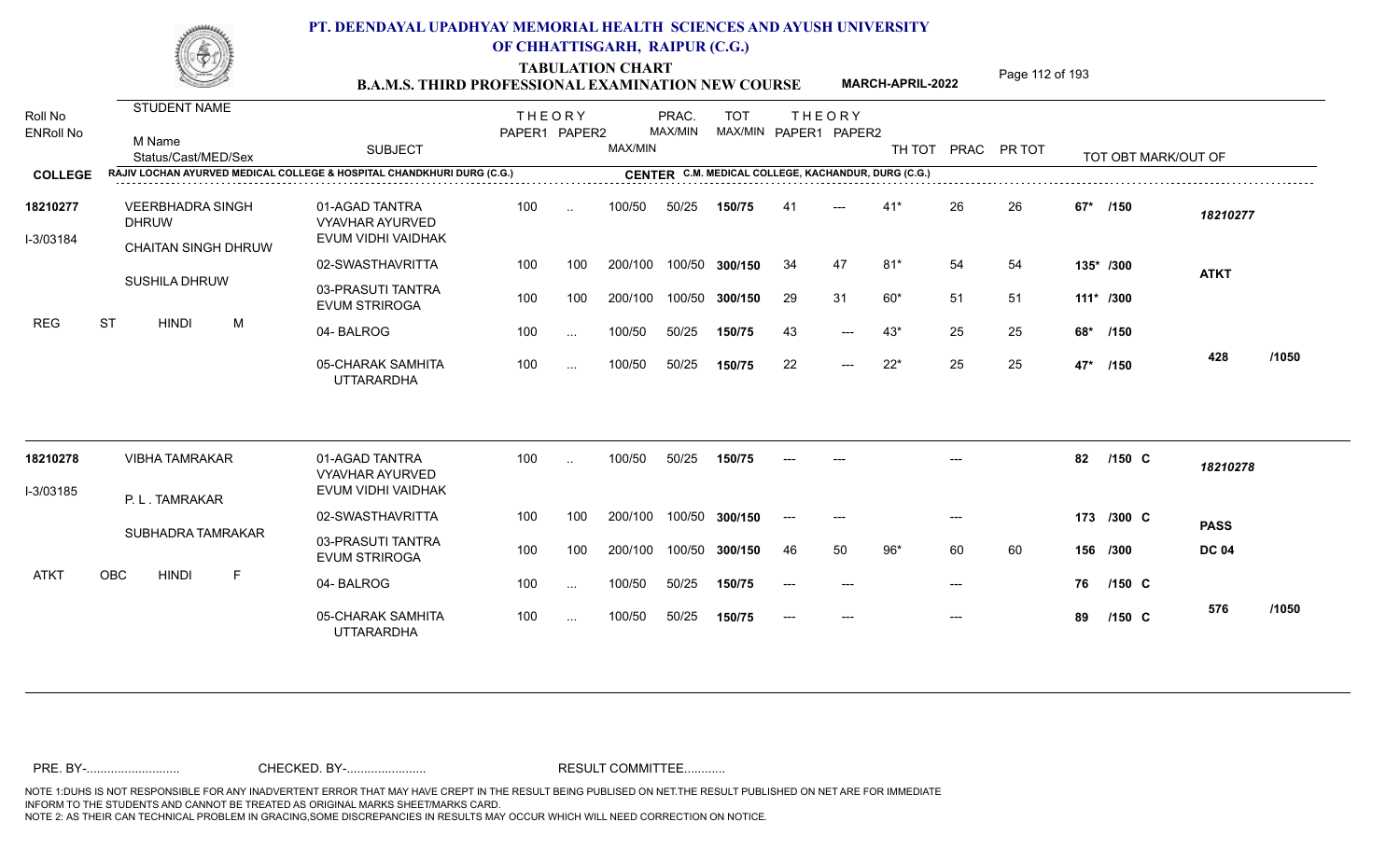**TABULATION CHART**<br> **Page 113 of 193 B.A.M.S. THIRD PROFESSIONAL EXAMINATION NEW COURSE**

**MARCH-APRIL-2022**

| Roll No<br><b>ENRoll No</b> | <b>STUDENT NAME</b><br>M Name<br>Status/Cast/MED/Sex                              | <b>SUBJECT</b>                                                 | <b>THEORY</b><br>PAPER1 PAPER2 |               | MAX/MIN | PRAC.<br>MAX/MIN | <b>TOT</b>                                          |    | <b>THEORY</b><br>MAX/MIN PAPER1 PAPER2 | TH TOT |    | PRAC PR TOT |     | TOT OBT MARK/OUT OF |             |       |
|-----------------------------|-----------------------------------------------------------------------------------|----------------------------------------------------------------|--------------------------------|---------------|---------|------------------|-----------------------------------------------------|----|----------------------------------------|--------|----|-------------|-----|---------------------|-------------|-------|
| <b>COLLEGE</b>              | <b>RAJIV LOCHAN AYURVED MEDICAL COLLEGE &amp; HOSPITAL CHANDKHURI DURG (C.G.)</b> |                                                                |                                |               |         |                  | CENTER C.M. MEDICAL COLLEGE, KACHANDUR, DURG (C.G.) |    |                                        |        |    |             |     |                     |             |       |
| 19210323<br>J-3/01506       | <b>ADITI SHAKAR</b><br><b>MAHENDRA SHAKAR</b>                                     | 01-AGAD TANTRA<br><b>VYAVHAR AYURVED</b><br>EVUM VIDHI VAIDHAK | 100                            | $\ddotsc$     | 100/50  | 50/25            | 150/75                                              | 38 | $---$                                  | $38*$  | 28 | 28          | 66* | /150                | 19210323    |       |
|                             |                                                                                   | 02-SWASTHAVRITTA                                               | 100                            | 100           | 200/100 |                  | 100/50 300/150                                      | 59 | 62                                     | 121    | 55 | 55          |     | 176 /300            | <b>ATKT</b> |       |
|                             | <b>AARTI SHAKAR</b>                                                               | 03-PRASUTI TANTRA<br><b>EVUM STRIROGA</b>                      | 100                            | 100           | 200/100 |                  | 100/50 300/150                                      | 48 | 36                                     | $84*$  | 50 | 50          |     | 134* /300           |             |       |
| <b>REG</b>                  | OBC<br><b>HINDI</b><br>F                                                          | 04-BALROG                                                      | 100                            | $\sim$ .      | 100/50  | 50/25            | 150/75                                              | 45 | $---$                                  | $45*$  | 28 | 28          |     | 73* /150            |             |       |
|                             |                                                                                   | 05-CHARAK SAMHITA<br><b>UTTARARDHA</b>                         | 100                            | $\sim$ .      | 100/50  | 50/25            | 150/75                                              | 51 | $---$                                  | 51     | 27 | 27          | 78  | /150                | 527         | /1050 |
| 19210324                    | AJAY KUMAR SAHU                                                                   | 01-AGAD TANTRA<br><b>VYAVHAR AYURVED</b>                       | 100                            | $\ddotsc$     | 100/50  | 50/25            | 150/75                                              | 60 | $---$                                  | 60     | 32 | 32          | 92  | /150                | 19210324    |       |
| J-3/01507                   | <b>SEWAK RAM SAHU</b>                                                             | EVUM VIDHI VAIDHAK                                             |                                |               |         |                  |                                                     |    |                                        |        |    |             |     |                     |             |       |
|                             |                                                                                   | 02-SWASTHAVRITTA                                               | 100                            | 100           | 200/100 |                  | 100/50 300/150                                      | 63 | 64                                     | 127    | 56 | 56          |     | 183 /300            | <b>PASS</b> |       |
|                             | <b>TRIVENI BAI</b>                                                                | 03-PRASUTI TANTRA<br><b>EVUM STRIROGA</b>                      | 100                            | 100           | 200/100 |                  | 100/50 300/150                                      | 52 | 52                                     | 104    | 52 | 52          |     | 156 /300            |             |       |
| <b>REG</b>                  | OBC<br><b>HINDI</b><br>M                                                          | 04-BALROG                                                      | 100                            | $\sim$ $\sim$ | 100/50  | 50/25            | 150/75                                              | 52 | $\qquad \qquad - -$                    | 52     | 28 | 28          | 80  | /150                |             |       |
|                             |                                                                                   | 05-CHARAK SAMHITA<br><b>UTTARARDHA</b>                         | 100                            | $\sim$ .      | 100/50  | 50/25            | 150/75                                              | 65 | $---$                                  | 65     | 28 | 28          | 93  | /150                | 604         | /1050 |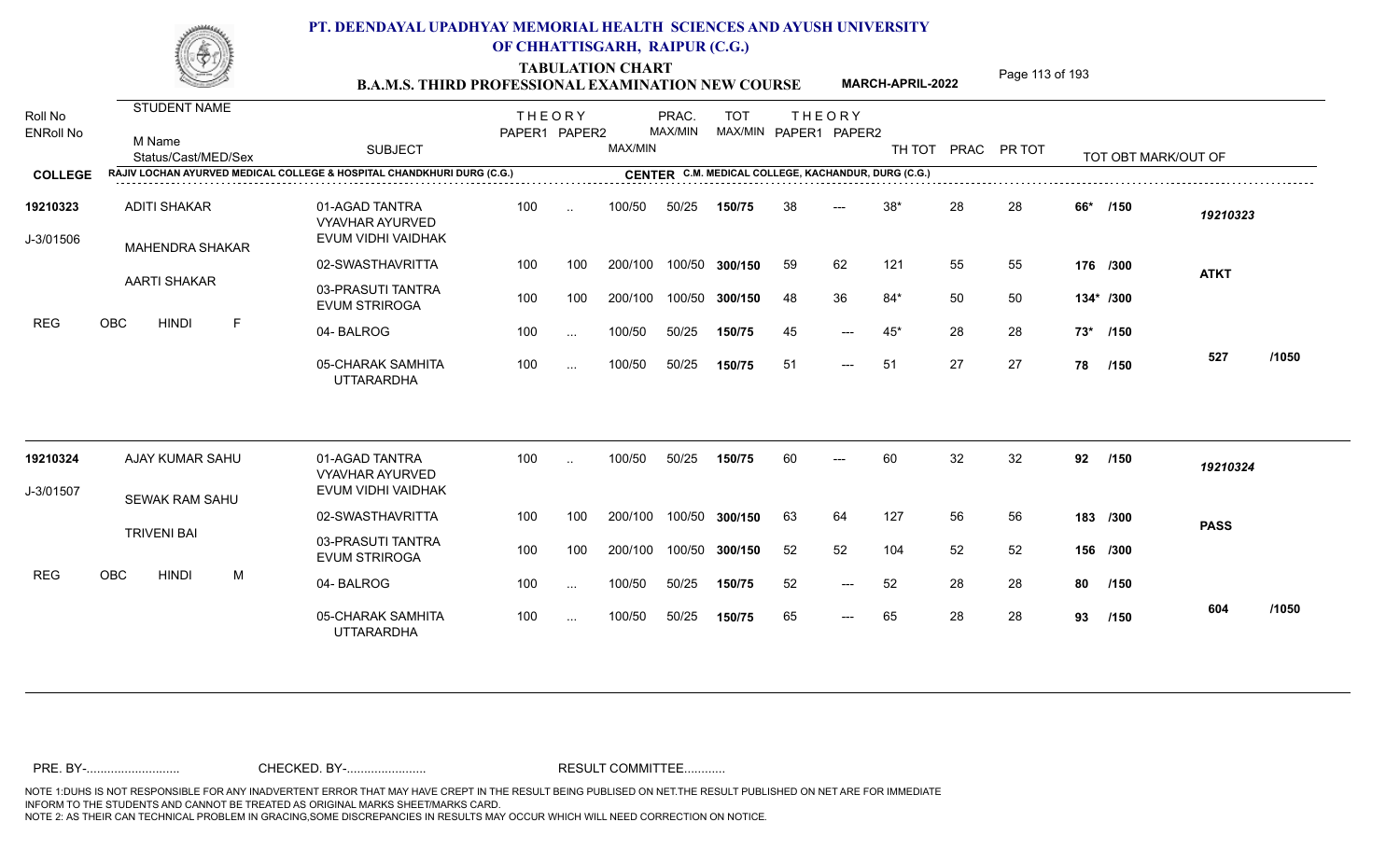TABULATION CHART<br> **Page 114 of 193 B.A.M.S. THIRD PROFESSIONAL EXAMINATION NEW COURSE**

**MARCH-APRIL-2022**

| Roll No<br><b>ENRoll No</b> | <b>STUDENT NAME</b><br>M Name<br>Status/Cast/MED/Sex                   | <b>SUBJECT</b>                                                 | <b>THEORY</b><br>PAPER1 PAPER2 |           | MAX/MIN | PRAC.<br>MAX/MIN | <b>TOT</b>                                          |     | <b>THEORY</b><br>MAX/MIN PAPER1 PAPER2 | TH TOT |    | PRAC PR TOT |          | TOT OBT MARK/OUT OF |             |       |
|-----------------------------|------------------------------------------------------------------------|----------------------------------------------------------------|--------------------------------|-----------|---------|------------------|-----------------------------------------------------|-----|----------------------------------------|--------|----|-------------|----------|---------------------|-------------|-------|
| <b>COLLEGE</b>              | RAJIV LOCHAN AYURVED MEDICAL COLLEGE & HOSPITAL CHANDKHURI DURG (C.G.) |                                                                |                                |           |         |                  | CENTER C.M. MEDICAL COLLEGE, KACHANDUR, DURG (C.G.) |     |                                        |        |    |             |          |                     |             |       |
| 19210325<br>J-3/01509       | ALKA DANSENA<br><b>BABULAL DANSENA</b>                                 | 01-AGAD TANTRA<br><b>VYAVHAR AYURVED</b><br>EVUM VIDHI VAIDHAK | 100                            | $\ddotsc$ | 100/50  | 50/25            | 150/75                                              | 39  | $---$                                  | $39*$  | 28 | 28          | $67*$    | /150                | 19210325    |       |
|                             |                                                                        | 02-SWASTHAVRITTA                                               | 100                            | 100       | 200/100 |                  | 100/50 300/150                                      | 56  | 56                                     | 112    | 54 | 54          |          | 166 /300            | <b>ATKT</b> |       |
|                             | <b>JANKI DANSENA</b>                                                   | 03-PRASUTI TANTRA<br><b>EVUM STRIROGA</b>                      | 100                            | 100       | 200/100 | 100/50           | 300/150                                             | 39  | 50                                     | $89*$  | 51 | 51          |          | 140* /300           |             |       |
| <b>REG</b>                  | <b>OBC</b><br><b>HINDI</b><br>E                                        | 04-BALROG                                                      | 100                            | $\sim$    | 100/50  | 50/25            | 150/75                                              | 50  | $---$                                  | 50     | 28 | -28         | 78       | /150                |             |       |
|                             |                                                                        | 05-CHARAK SAMHITA<br><b>UTTARARDHA</b>                         | 100                            | $\cdots$  | 100/50  | 50/25            | 150/75                                              | 52  | $---$                                  | 52     | 26 | 26          | 78       | /150                | 529         | /1050 |
| 19210326                    | AMISHA GUPTA                                                           | 01-AGAD TANTRA                                                 | 100                            | $\ddotsc$ | 100/50  | 50/25            | 150/75                                              | 69  | $---$                                  | 69     | 28 | 28          | 97       | /150                | 19210326    |       |
| J-3/01510                   |                                                                        | <b>VYAVHAR AYURVED</b><br>EVUM VIDHI VAIDHAK                   |                                |           |         |                  |                                                     |     |                                        |        |    |             |          |                     |             |       |
|                             | <b>SANJAY GUPTA</b>                                                    | 02-SWASTHAVRITTA                                               | 100                            | 100       | 200/100 |                  | 100/50 300/150                                      | 60  | 62                                     | 122    | 55 | 55          | 177 /300 |                     | <b>PASS</b> |       |
|                             | POONAM GUPTA                                                           | 03-PRASUTI TANTRA<br><b>EVUM STRIROGA</b>                      | 100                            | 100       | 200/100 |                  | 100/50 300/150                                      | -57 | 55                                     | 112    | 51 | 51          |          | 163 /300            |             |       |
| <b>REG</b>                  | <b>GEN</b><br><b>HINDI</b><br>F                                        | 04-BALROG                                                      | 100                            | $\sim$    | 100/50  | 50/25            | 150/75                                              | 62  | $---$                                  | 62     | 28 | 28          | 90       | /150                |             |       |
|                             |                                                                        | 05-CHARAK SAMHITA<br><b>UTTARARDHA</b>                         | 100                            | $\cdots$  | 100/50  | 50/25            | 150/75                                              | 64  | $---$                                  | 64     | 26 | 26          | 90       | /150                | 617         | /1050 |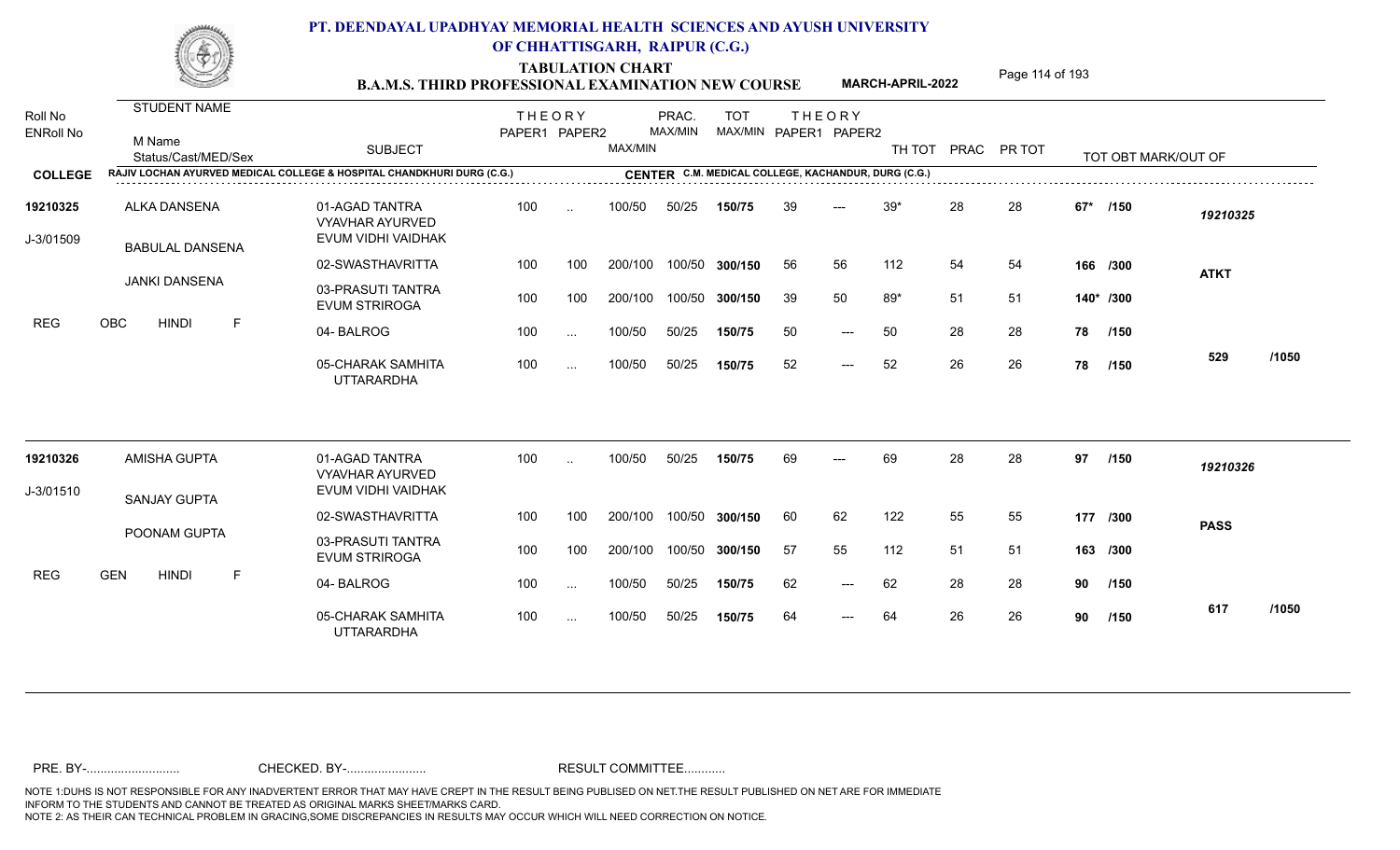TABULATION CHART<br> **Page 115 of 193 B.A.M.S. THIRD PROFESSIONAL EXAMINATION NEW COURSE**

**MARCH-APRIL-2022**

| Roll No<br><b>ENRoll No</b> | <b>STUDENT NAME</b><br>M Name<br>Status/Cast/MED/Sex | <b>SUBJECT</b>                                                         | <b>THEORY</b><br>PAPER1 PAPER2 |               | MAX/MIN | PRAC.<br>MAX/MIN | <b>TOT</b><br>MAX/MIN PAPER1 PAPER2                 | <b>THEORY</b> |       | TH TOT PRAC PR TOT |    |    |    | TOT OBT MARK/OUT OF |             |       |
|-----------------------------|------------------------------------------------------|------------------------------------------------------------------------|--------------------------------|---------------|---------|------------------|-----------------------------------------------------|---------------|-------|--------------------|----|----|----|---------------------|-------------|-------|
| <b>COLLEGE</b>              |                                                      | RAJIV LOCHAN AYURVED MEDICAL COLLEGE & HOSPITAL CHANDKHURI DURG (C.G.) |                                |               |         |                  | CENTER C.M. MEDICAL COLLEGE, KACHANDUR, DURG (C.G.) |               |       |                    |    |    |    |                     |             |       |
| 19210327<br>J-3/01511       | ANKITA KASHYAP<br><b>SANTOSH KUMAR</b>               | 01-AGAD TANTRA<br><b>VYAVHAR AYURVED</b><br>EVUM VIDHI VAIDHAK         | 100                            | $\sim$        | 100/50  | 50/25            | 150/75                                              | 74            | ---   | 74                 | 32 | 32 |    | 106 /150            | 19210327    |       |
|                             | <b>KASHVAD</b>                                       | 02-SWASTHAVRITTA                                                       | 100                            | 100           | 200/100 |                  | 100/50 300/150                                      | 66            | 65    | 131                | 54 | 54 |    | 185 /300            | <b>PASS</b> |       |
|                             | <b>RATI KASHYAP</b>                                  | 03-PRASUTI TANTRA<br><b>EVUM STRIROGA</b>                              | 100                            | 100           | 200/100 |                  | 100/50 300/150                                      | 52            | 51    | 103                | 52 | 52 |    | 155 /300            |             |       |
| <b>REG</b>                  | $\mathsf{F}$<br>OBC<br><b>HINDI</b>                  | 04-BALROG                                                              | 100                            | $\ddotsc$     | 100/50  | 50/25            | 150/75                                              | 70            | $---$ | 70                 | 30 | 30 |    | 100 /150            |             |       |
|                             |                                                      | 05-CHARAK SAMHITA<br><b>UTTARARDHA</b>                                 | 100                            | $\sim$        | 100/50  | 50/25            | 150/75                                              | 75            | $---$ | 75                 | 29 | 29 |    | 104 /150            | 650         | /1050 |
| 19210328                    | <b>ANURAG VERMA</b>                                  | 01-AGAD TANTRA<br><b>VYAVHAR AYURVED</b>                               | 100                            | $\ddotsc$     | 100/50  | 50/25            | 150/75                                              | 60            | ---   | 60                 | 31 | 31 | 91 | /150                | 19210328    |       |
| J-3/01512                   | SATYA PRAKASH VERMA                                  | EVUM VIDHI VAIDHAK                                                     |                                |               |         |                  |                                                     |               |       |                    |    |    |    |                     |             |       |
|                             |                                                      | 02-SWASTHAVRITTA                                                       | 100                            | 100           | 200/100 |                  | 100/50 300/150                                      | -57           | 67    | 124                | 55 | 55 |    | 179 /300            | <b>PASS</b> |       |
|                             | <b>MAMTA VERMA</b>                                   | 03-PRASUTI TANTRA<br><b>EVUM STRIROGA</b>                              | 100                            | 100           | 200/100 |                  | 100/50 300/150                                      | 56            | 51    | 107                | 54 | 54 |    | 161 /300            |             |       |
| <b>REG</b>                  | OBC<br><b>HINDI</b><br>M                             | 04-BALROG                                                              | 100                            | $\sim$        | 100/50  | 50/25            | 150/75                                              | 63            | $---$ | 63                 | 34 | 34 | 97 | 1150                |             |       |
|                             |                                                      | 05-CHARAK SAMHITA<br><b>UTTARARDHA</b>                                 | 100                            | $\sim$ $\sim$ | 100/50  | 50/25            | 150/75                                              | 64            | $---$ | 64                 | 26 | 26 | 90 | /150                | 618         | /1050 |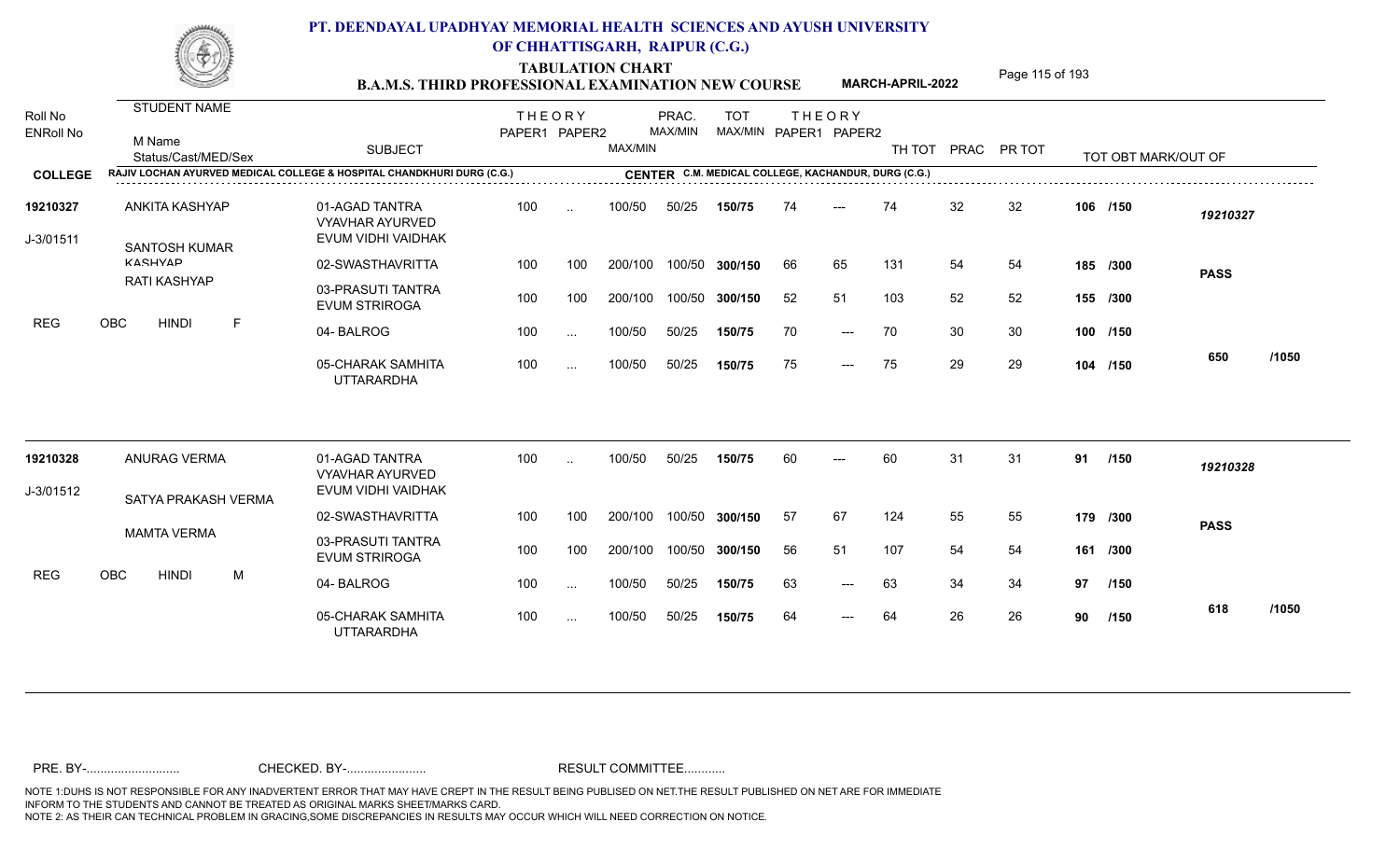**TABULATION CHART**<br> **Page 116 of 193** 

|                             |                                                      | <b>B.A.M.S. THIRD PROFESSIONAL EXAMINATION NEW COURSE</b>              |                                |                      |         |                  |                |                                                     |                     | <b>MARCH-APRIL-2022</b> |    | , agu 110 01 133   |    |                     |             |       |
|-----------------------------|------------------------------------------------------|------------------------------------------------------------------------|--------------------------------|----------------------|---------|------------------|----------------|-----------------------------------------------------|---------------------|-------------------------|----|--------------------|----|---------------------|-------------|-------|
| Roll No<br><b>ENRoll No</b> | <b>STUDENT NAME</b><br>M Name<br>Status/Cast/MED/Sex | <b>SUBJECT</b>                                                         | <b>THEORY</b><br>PAPER1 PAPER2 |                      | MAX/MIN | PRAC.<br>MAX/MIN | <b>TOT</b>     | <b>THEORY</b><br>MAX/MIN PAPER1 PAPER2              |                     |                         |    | TH TOT PRAC PR TOT |    | TOT OBT MARK/OUT OF |             |       |
| <b>COLLEGE</b>              |                                                      | RAJIV LOCHAN AYURVED MEDICAL COLLEGE & HOSPITAL CHANDKHURI DURG (C.G.) |                                |                      |         |                  |                | CENTER C.M. MEDICAL COLLEGE, KACHANDUR, DURG (C.G.) |                     |                         |    |                    |    |                     |             |       |
| 19210329                    | APEKSHA HOTA                                         | 01-AGAD TANTRA<br><b>VYAVHAR AYURVED</b>                               | 100                            | $\ddot{\phantom{a}}$ | 100/50  | 50/25            | 150/75         | 46                                                  | $---$               | 46*                     | 29 | 29                 | 75 | /150                | 19210329    |       |
| J-3/01513                   | PRAMOD KUMAR HOTA                                    | EVUM VIDHI VAIDHAK                                                     |                                |                      |         |                  |                |                                                     |                     |                         |    |                    |    |                     |             |       |
|                             |                                                      | 02-SWASTHAVRITTA                                                       | 100                            | 100                  | 200/100 |                  | 100/50 300/150 | -51                                                 | 56                  | 107                     | 54 | 54                 |    | 161 /300            | <b>ATKT</b> |       |
|                             | SEEMA HOTA                                           | 03-PRASUTI TANTRA<br><b>EVUM STRIROGA</b>                              | 100                            | 100                  | 200/100 |                  | 100/50 300/150 | 26                                                  | 46                  | $72*$                   | 56 | 56                 |    | 128* /300           |             |       |
| REG                         | F<br><b>HINDI</b><br><b>GEN</b>                      | 04-BALROG                                                              | 100                            | $\ddotsc$            | 100/50  | 50/25            | 150/75         | 45                                                  | $---$               | 45*                     | 32 | 32                 |    | 77 /150             |             |       |
|                             |                                                      | 05-CHARAK SAMHITA<br><b>UTTARARDHA</b>                                 | 100                            | $\ddotsc$            | 100/50  | 50/25            | 150/75         | 53                                                  | $\qquad \qquad - -$ | 53                      | 27 | 27                 | 80 | /150                | 521         | /1050 |
| 19210330                    | <b>AARTI PATEL</b>                                   | 01-AGAD TANTRA                                                         | 100                            | $\sim$               | 100/50  | 50/25            | 150/75         | 46                                                  | ---                 | 46*                     | 29 | 29                 | 75 | /150                | 19210330    |       |
| J-3/01514                   |                                                      | <b>VYAVHAR AYURVED</b><br>EVUM VIDHI VAIDHAK                           |                                |                      |         |                  |                |                                                     |                     |                         |    |                    |    |                     |             |       |
|                             | <b>BABULAL PATEL</b>                                 | 02-SWASTHAVRITTA                                                       | 100                            | 100                  | 200/100 |                  | 100/50 300/150 | 52                                                  | 64                  | 116                     | 60 | 60                 |    | 176 /300            | <b>ATKT</b> |       |
|                             | <b>SARASWATI PATEL</b>                               | 03-PRASUTI TANTRA<br><b>EVUM STRIROGA</b>                              | 100                            | 100                  | 200/100 |                  | 100/50 300/150 | 47                                                  | 42                  | 89*                     | 52 | 52                 |    | 141* /300           |             |       |
| <b>REG</b>                  | OBC<br><b>HINDI</b><br>F                             | 04-BALROG                                                              | 100                            | $\ddotsc$            | 100/50  | 50/25            | 150/75         | 58                                                  | $---$               | 58                      | 30 | 30                 | 88 | /150                |             |       |
|                             |                                                      | 05-CHARAK SAMHITA<br><b>UTTARARDHA</b>                                 | 100                            | $\sim$ $\sim$        | 100/50  | 50/25            | 150/75         | 64                                                  | $---$               | 64                      | 26 | 26                 | 90 | /150                | 570         | /1050 |
|                             |                                                      |                                                                        |                                |                      |         |                  |                |                                                     |                     |                         |    |                    |    |                     |             |       |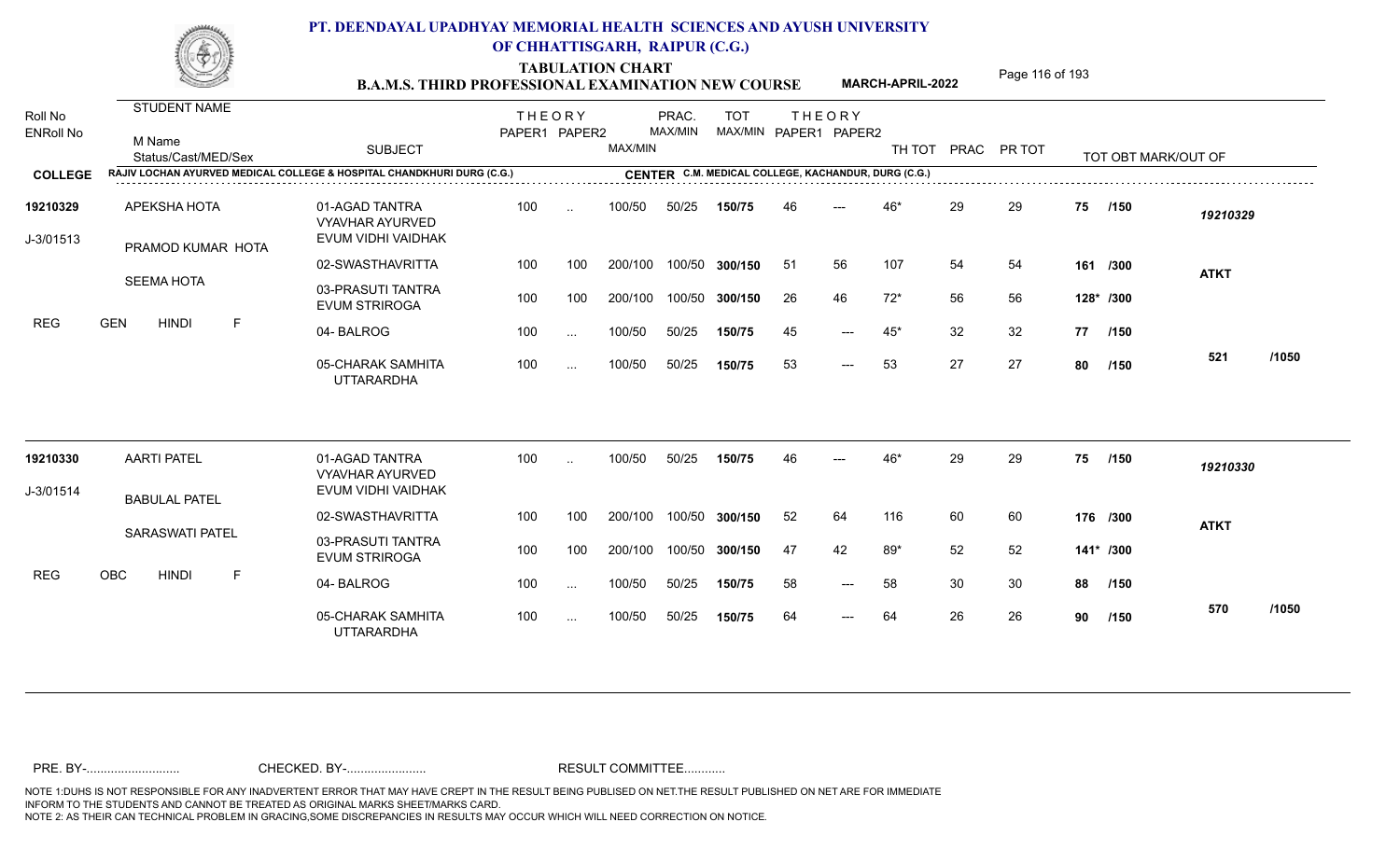**TABULATION CHART**<br> **Page 117 of 193 B.A.M.S. THIRD PROFESSIONAL EXAMINATION NEW COURSE**

**MARCH-APRIL-2022**

| Roll No<br><b>ENRoll No</b> | <b>STUDENT NAME</b><br>M Name<br>Status/Cast/MED/Sex |   | <b>SUBJECT</b>                                                         | <b>THEORY</b><br>PAPER1 PAPER2 |               | MAX/MIN | PRAC.<br>MAX/MIN | <b>TOT</b><br>MAX/MIN PAPER1 PAPER2                 |    | <b>THEORY</b>       |       |    | TH TOT PRAC PR TOT |       | TOT OBT MARK/OUT OF |             |       |
|-----------------------------|------------------------------------------------------|---|------------------------------------------------------------------------|--------------------------------|---------------|---------|------------------|-----------------------------------------------------|----|---------------------|-------|----|--------------------|-------|---------------------|-------------|-------|
| <b>COLLEGE</b>              |                                                      |   | RAJIV LOCHAN AYURVED MEDICAL COLLEGE & HOSPITAL CHANDKHURI DURG (C.G.) |                                |               |         |                  | CENTER C.M. MEDICAL COLLEGE, KACHANDUR, DURG (C.G.) |    |                     |       |    |                    |       |                     |             |       |
| 19210331<br>J-3/01515       | <b>ARUN KUMAR</b><br>LAXMI NARAYAN                   |   | 01-AGAD TANTRA<br><b>VYAVHAR AYURVED</b><br>EVUM VIDHI VAIDHAK         | 100                            | $\ddotsc$     | 100/50  | 50/25            | 150/75                                              | 50 | ---                 | 50    | 30 | 30                 | 80    | /150                | 19210331    |       |
|                             |                                                      |   | 02-SWASTHAVRITTA                                                       | 100                            | 100           | 200/100 | 100/50           | 300/150                                             | 52 | 57                  | 109   | 55 | 55                 |       | 164 /300            | <b>PASS</b> |       |
|                             | <b>SUSHILA PATEL</b>                                 |   | 03-PRASUTI TANTRA<br><b>EVUM STRIROGA</b>                              | 100                            | 100           | 200/100 | 100/50           | 300/150                                             | 48 | 52                  | 100   | 51 | 51                 |       | 151 /300            |             |       |
| <b>REG</b>                  | OBC<br><b>HINDI</b>                                  | M | 04-BALROG                                                              | 100                            | $\sim$ $\sim$ | 100/50  | 50/25            | 150/75                                              | 64 | $---$               | 64    | 28 | 28                 | 92    | /150                |             |       |
|                             |                                                      |   | 05-CHARAK SAMHITA<br><b>UTTARARDHA</b>                                 | 100                            | $\cdots$      | 100/50  | 50/25            | 150/75                                              | 59 | $\qquad \qquad - -$ | 59    | 26 | 26                 | 85    | /150                | 572         | /1050 |
| 19210332                    | <b>BABU RAM</b>                                      |   | 01-AGAD TANTRA<br><b>VYAVHAR AYURVED</b>                               | 100                            |               | 100/50  | 50/25            | 150/75                                              | 35 |                     | $35*$ | 27 | 27                 | $62*$ | /150                | 19210332    |       |
| J-3/01516                   | <b>SARJU PRASAD</b>                                  |   | EVUM VIDHI VAIDHAK                                                     |                                |               |         |                  |                                                     |    |                     |       |    |                    |       |                     |             |       |
|                             |                                                      |   | 02-SWASTHAVRITTA                                                       | 100                            | 100           | 200/100 | 100/50           | 300/150                                             | 50 | 50                  | 100   | 52 | 52                 |       | 152 /300            | <b>ATKT</b> |       |
|                             | <b>GURWARI DEVI</b>                                  |   | 03-PRASUTI TANTRA<br><b>EVUM STRIROGA</b>                              | 100                            | 100           | 200/100 | 100/50           | 300/150                                             | 44 | 51                  | $95*$ | 52 | 52                 |       | 147* /300           |             |       |
| <b>REG</b>                  | SC<br><b>HINDI</b>                                   | M | 04-BALROG                                                              | 100                            | $\sim$        | 100/50  | 50/25            | 150/75                                              | 44 | $---$               | 44*   | 28 | 28                 |       | 72* /150            |             |       |
|                             |                                                      |   | 05-CHARAK SAMHITA<br><b>UTTARARDHA</b>                                 | 100                            | $\cdots$      | 100/50  | 50/25            | 150/75                                              | 50 | $---$               | 50    | 28 | 28                 | 78    | /150                | 511         | /1050 |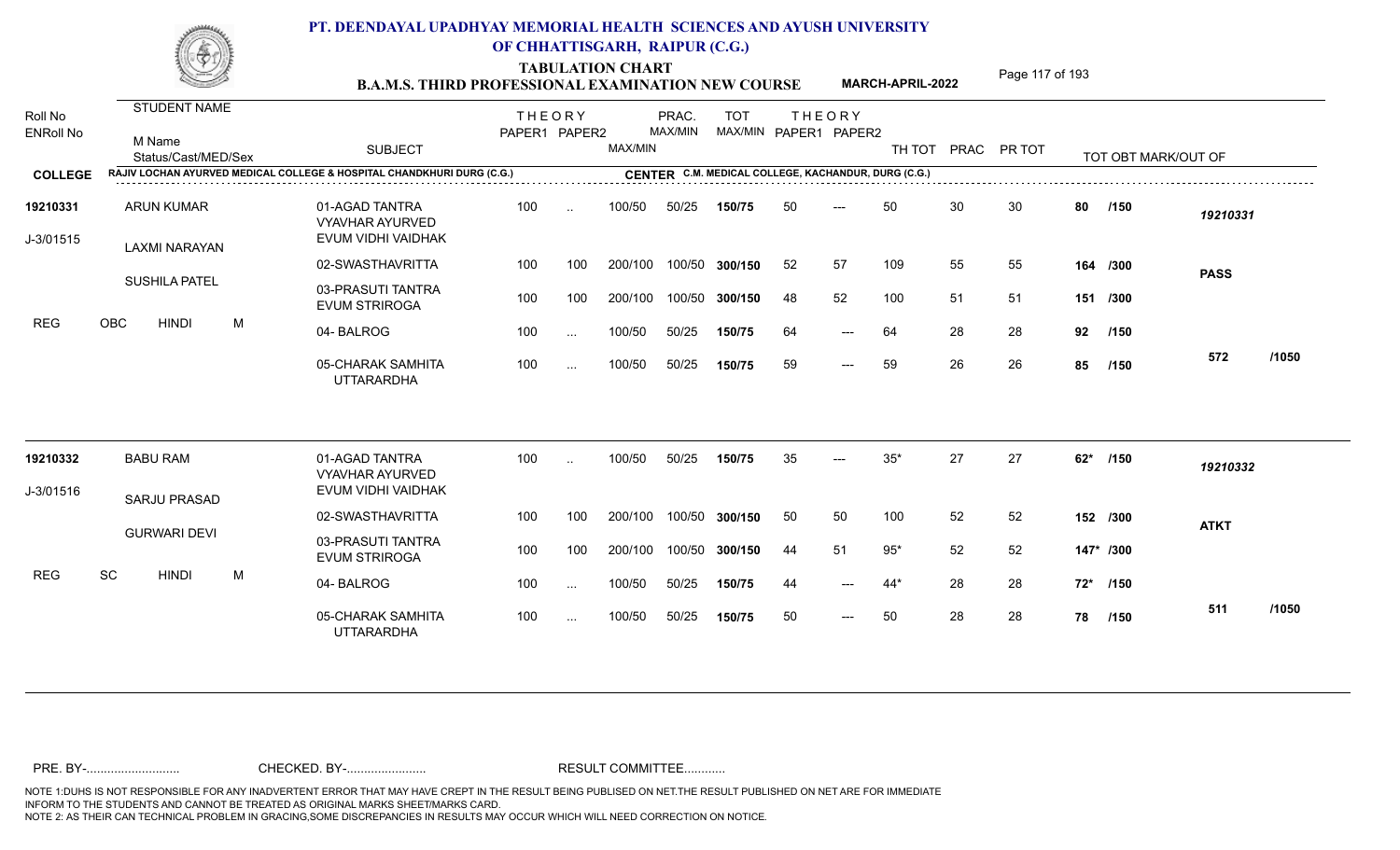TABULATION CHART<br> **Page 118 of 193 B.A.M.S. THIRD PROFESSIONAL EXAMINATION NEW COURSE**

**MARCH-APRIL-2022**

| Roll No<br><b>ENRoll No</b> | <b>STUDENT NAME</b><br>M Name<br>Status/Cast/MED/Sex                   | <b>SUBJECT</b>                                                 | <b>THEORY</b><br>PAPER1 PAPER2 |           | MAX/MIN | PRAC.<br>MAX/MIN | <b>TOT</b>     |          | <b>THEORY</b><br>MAX/MIN PAPER1 PAPER2              |       |    | TH TOT PRAC PR TOT |           | TOT OBT MARK/OUT OF |               |       |
|-----------------------------|------------------------------------------------------------------------|----------------------------------------------------------------|--------------------------------|-----------|---------|------------------|----------------|----------|-----------------------------------------------------|-------|----|--------------------|-----------|---------------------|---------------|-------|
| <b>COLLEGE</b>              | RAJIV LOCHAN AYURVED MEDICAL COLLEGE & HOSPITAL CHANDKHURI DURG (C.G.) |                                                                |                                |           |         |                  |                |          | CENTER C.M. MEDICAL COLLEGE, KACHANDUR, DURG (C.G.) |       |    |                    |           |                     |               |       |
| 19210333<br>J-3/01517       | <b>BHAWANA BAGHEL</b><br><b>MADAN LAL BAGHEL</b>                       | 01-AGAD TANTRA<br><b>VYAVHAR AYURVED</b><br>EVUM VIDHI VAIDHAK | 100                            | $\ddotsc$ | 100/50  | 50/25            | 150/75         | A        |                                                     |       | Α  |                    |           | /150                | 19210333      |       |
|                             |                                                                        | 02-SWASTHAVRITTA                                               | 100                            | 100       | 200/100 |                  | 100/50 300/150 | <b>A</b> | A                                                   |       | A  |                    |           | /300                | <b>ABSENT</b> |       |
| <b>REG</b>                  | <b>GEETA BAGHEL</b>                                                    | 03-PRASUTI TANTRA<br><b>EVUM STRIROGA</b>                      | 100                            | 100       | 200/100 |                  | 100/50 300/150 | A        | A                                                   |       | A  |                    |           | /300                |               |       |
|                             | SC<br><b>HINDI</b><br>F                                                | 04-BALROG                                                      | 100                            | $\cdots$  | 100/50  | 50/25            | 150/75         | A        | $---$                                               |       | A  |                    |           | /150                |               |       |
|                             |                                                                        | 05-CHARAK SAMHITA<br><b>UTTARARDHA</b>                         | 100                            | $\ldots$  | 100/50  | 50/25            | 150/75         | A        | $---$                                               |       | A  |                    |           | /150                |               | /1050 |
| 19210334                    | <b>BHENUMATI SAHU</b>                                                  | 01-AGAD TANTRA<br><b>VYAVHAR AYURVED</b>                       | 100                            | $\ddotsc$ | 100/50  | 50/25            | 150/75         | 67       |                                                     | 67    | 29 | 29                 | 96        | /150                | 19210334      |       |
| J-3/01518                   | LACHCHHU RAM SAHU                                                      | EVUM VIDHI VAIDHAK                                             |                                |           |         |                  |                |          |                                                     |       |    |                    |           |                     |               |       |
|                             |                                                                        | 02-SWASTHAVRITTA                                               | 100                            | 100       | 200/100 |                  | 100/50 300/150 | 33       | 58                                                  | $91*$ | 58 | 58                 | 149* /300 |                     | <b>ATKT</b>   |       |
|                             | KHILESHWARI SAHU                                                       | 03-PRASUTI TANTRA<br><b>EVUM STRIROGA</b>                      | 100                            | 100       | 200/100 |                  | 100/50 300/150 | 46       | 50                                                  | $96*$ | 50 | 50                 | 146* /300 |                     |               |       |
| <b>REG</b>                  | OBC<br><b>HINDI</b><br>F                                               | 04-BALROG                                                      | 100                            | $\ldots$  | 100/50  | 50/25            | 150/75         | 77       | $---$                                               | 77    | 28 | 28                 | 105 /150  |                     |               |       |
|                             |                                                                        | 05-CHARAK SAMHITA<br><b>UTTARARDHA</b>                         | 100                            | $\sim$    | 100/50  | 50/25            | 150/75         | 56       | $---$                                               | 56    | 26 | 26                 | 82        | /150                | 578           | /1050 |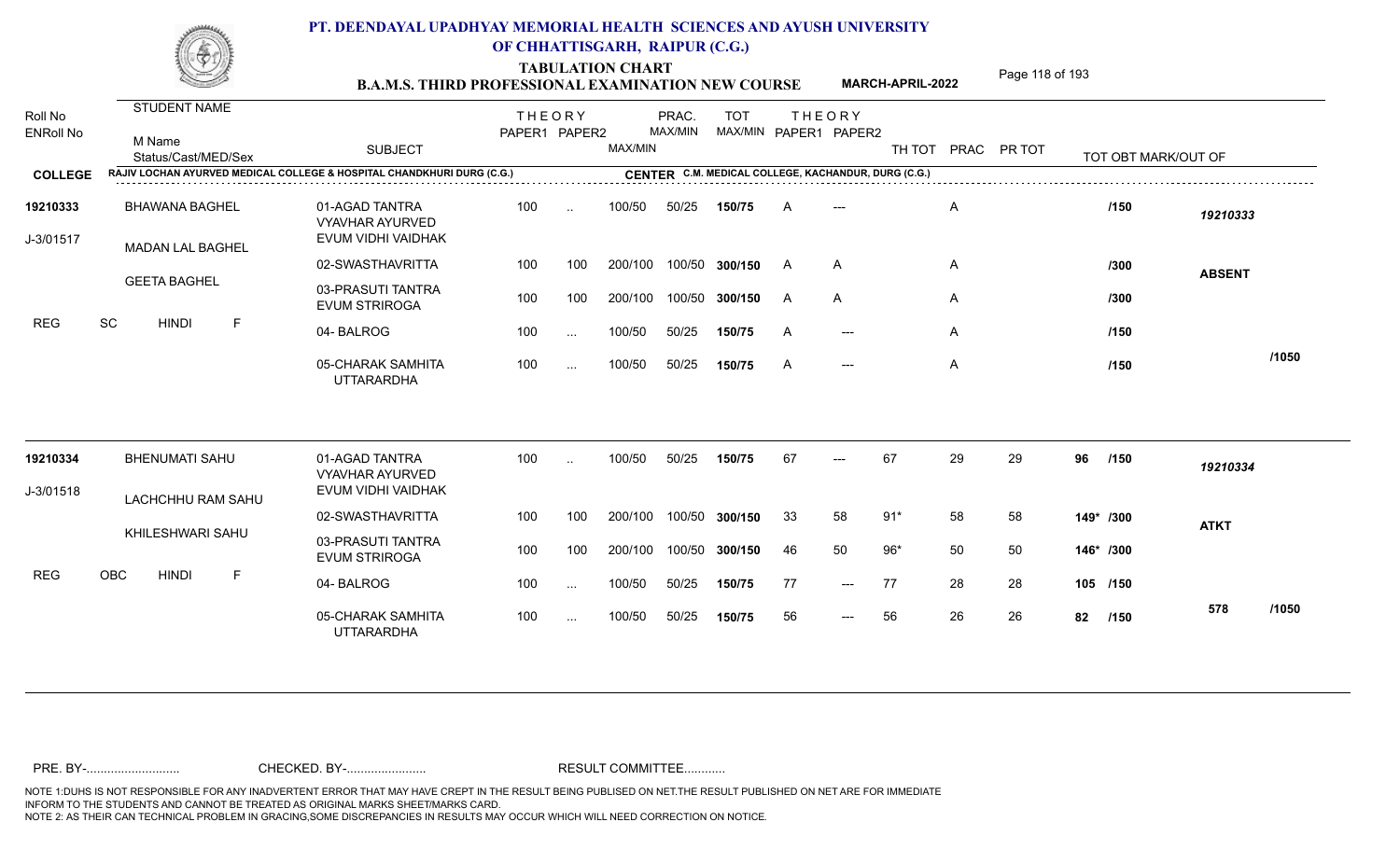TABULATION CHART<br> **Page 119 of 193 B.A.M.S. THIRD PROFESSIONAL EXAMINATION NEW COURSE**

**MARCH-APRIL-2022**

| Roll No<br><b>ENRoll No</b> | STUDENT NAME<br>M Name<br>Status/Cast/MED/Sex                          | <b>SUBJECT</b>                                                 | <b>THEORY</b><br>PAPER1 PAPER2 |           | MAX/MIN | PRAC.<br>MAX/MIN | <b>TOT</b>     |    | <b>THEORY</b><br>MAX/MIN PAPER1 PAPER2              | TH TOT |    | PRAC PR TOT |     | TOT OBT MARK/OUT OF |             |       |
|-----------------------------|------------------------------------------------------------------------|----------------------------------------------------------------|--------------------------------|-----------|---------|------------------|----------------|----|-----------------------------------------------------|--------|----|-------------|-----|---------------------|-------------|-------|
| <b>COLLEGE</b>              | RAJIV LOCHAN AYURVED MEDICAL COLLEGE & HOSPITAL CHANDKHURI DURG (C.G.) |                                                                |                                |           |         |                  |                |    | CENTER C.M. MEDICAL COLLEGE, KACHANDUR, DURG (C.G.) |        |    |             |     |                     |             |       |
|                             |                                                                        |                                                                |                                |           |         |                  |                |    |                                                     |        |    |             |     |                     |             |       |
| 19210336<br>J-3/01520       | DAMINI GAYAKWAD<br>DARBARI RAM GAYAKWAD                                | 01-AGAD TANTRA<br><b>VYAVHAR AYURVED</b><br>EVUM VIDHI VAIDHAK | 100                            | $\cdot$ . | 100/50  | 50/25            | 150/75         | 53 | $---$                                               | 53     | 28 | 28          | 81  | /150                | 19210336    |       |
|                             |                                                                        | 02-SWASTHAVRITTA                                               | 100                            | 100       | 200/100 |                  | 100/50 300/150 | 62 | 58                                                  | 120    | 56 | 56          |     | 176 /300            | <b>ATKT</b> |       |
|                             | RAJESHWARI GAYAKWAD                                                    | 03-PRASUTI TANTRA<br><b>EVUM STRIROGA</b>                      | 100                            | 100       | 200/100 |                  | 100/50 300/150 | 52 | 50                                                  | 102    | 53 | 53          |     | 155 /300            |             |       |
| <b>REG</b>                  | SC<br><b>HINDI</b><br>F                                                | 04-BALROG                                                      | 100                            | $\cdots$  | 100/50  | 50/25            | 150/75         | 42 | $---$                                               | $42*$  | 28 | 28          | 70* | /150                |             |       |
|                             |                                                                        | 05-CHARAK SAMHITA<br><b>UTTARARDHA</b>                         | 100                            | $\cdots$  | 100/50  | 50/25            | 150/75         | 53 | $---$                                               | 53     | 27 | 27          | 80  | /150                | 562         | /1050 |
| 19210337                    | <b>DEVANSHI SAHU</b>                                                   | 01-AGAD TANTRA                                                 | 100                            | $\cdot$ . | 100/50  | 50/25            | 150/75         | 56 | $---$                                               | 56     | 31 | 31          | 87  | /150                | 19210337    |       |
| J-3/01521                   |                                                                        | <b>VYAVHAR AYURVED</b><br>EVUM VIDHI VAIDHAK                   |                                |           |         |                  |                |    |                                                     |        |    |             |     |                     |             |       |
|                             | <b>CHITRAKANT SAHU</b>                                                 | 02-SWASTHAVRITTA                                               | 100                            | 100       | 200/100 |                  | 100/50 300/150 | 64 | 60                                                  | 124    | 55 | 55          |     | 179 /300            |             |       |
|                             | <b>KHEMLATA SAHU</b>                                                   | 03-PRASUTI TANTRA                                              |                                |           |         |                  |                |    |                                                     |        |    |             |     |                     | <b>PASS</b> |       |
|                             |                                                                        | <b>EVUM STRIROGA</b>                                           | 100                            | 100       | 200/100 |                  | 100/50 300/150 | 54 | 53                                                  | 107    | 54 | 54          |     | 161 /300            |             |       |
| <b>REG</b>                  | OBC<br><b>HINDI</b><br>F                                               | 04-BALROG                                                      | 100                            | $\cdots$  | 100/50  | 50/25            | 150/75         | 56 | $---$                                               | 56     | 30 | 30          | 86  | /150                |             |       |
|                             |                                                                        | 05-CHARAK SAMHITA<br><b>UTTARARDHA</b>                         | 100                            | $\cdots$  | 100/50  | 50/25            | 150/75         | 53 | $\qquad \qquad - -$                                 | 53     | 28 | 28          | 81  | /150                | 594         | /1050 |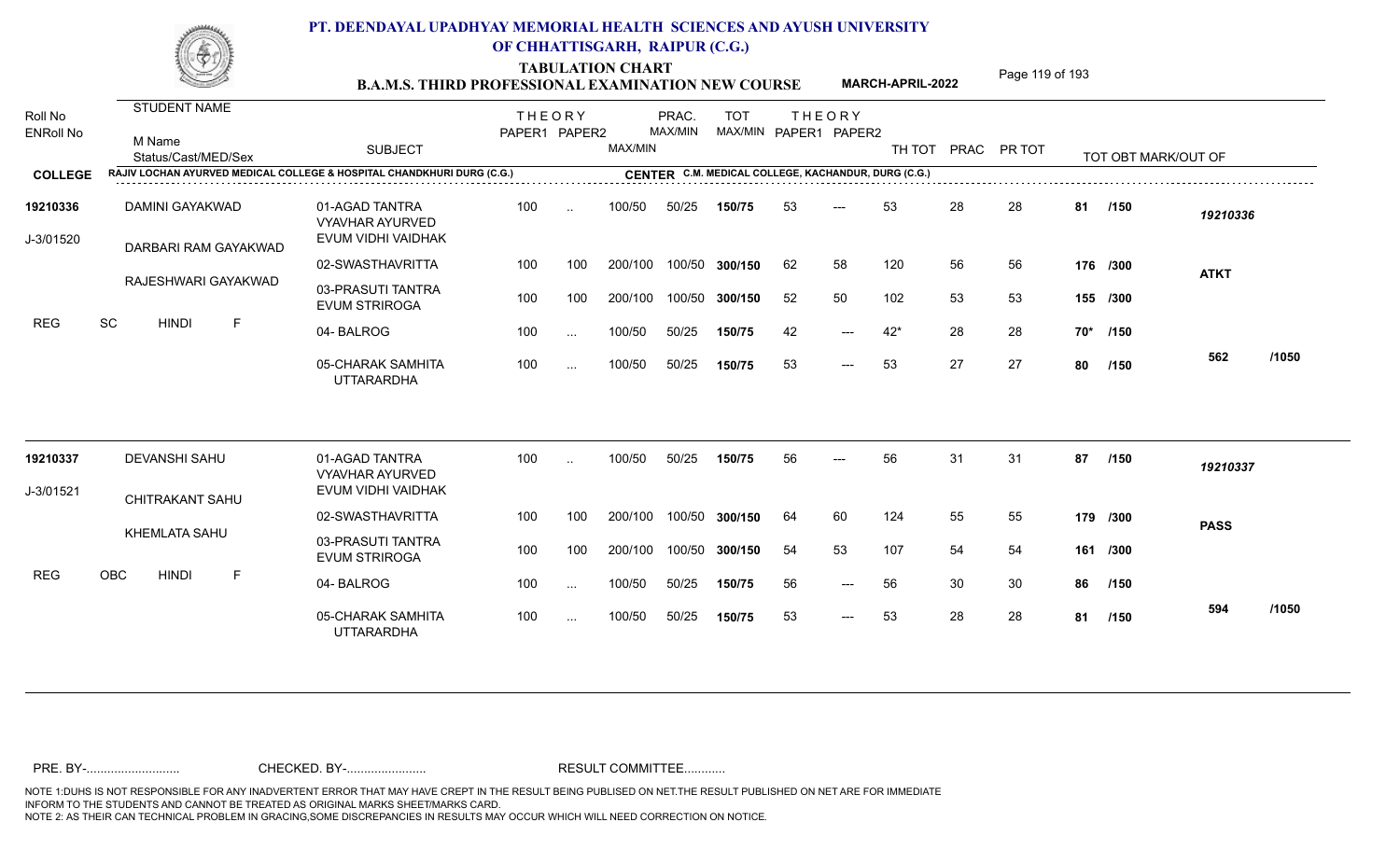TABULATION CHART<br> **TABULATION CHART EXAMINATION NEW COURSE MARCH-APRIL-2022** <sup>Page 120 of 193</sup>

**MARCH-APRIL-2022**

| Roll No<br><b>ENRoll No</b> | <b>STUDENT NAME</b><br>M Name<br>Status/Cast/MED/Sex                   | <b>SUBJECT</b>                                                 | <b>THEORY</b><br>PAPER1 PAPER2 |                      | MAX/MIN | PRAC.<br>MAX/MIN | <b>TOT</b><br>MAX/MIN PAPER1 PAPER2                 |    | <b>THEORY</b>       | TH TOT |    | PRAC PR TOT |    | TOT OBT MARK/OUT OF |             |       |
|-----------------------------|------------------------------------------------------------------------|----------------------------------------------------------------|--------------------------------|----------------------|---------|------------------|-----------------------------------------------------|----|---------------------|--------|----|-------------|----|---------------------|-------------|-------|
| <b>COLLEGE</b>              | RAJIV LOCHAN AYURVED MEDICAL COLLEGE & HOSPITAL CHANDKHURI DURG (C.G.) |                                                                |                                |                      |         |                  | CENTER C.M. MEDICAL COLLEGE, KACHANDUR, DURG (C.G.) |    |                     |        |    |             |    |                     |             |       |
| 19210338<br>J-3/01522       | <b>DIMPLE SAHU</b><br><b>JHARENDRA SAHU</b>                            | 01-AGAD TANTRA<br><b>VYAVHAR AYURVED</b><br>EVUM VIDHI VAIDHAK | 100                            | $\ddot{\phantom{a}}$ | 100/50  | 50/25            | 150/75                                              | 65 | $---$               | 65     | 30 | 30          | 95 | /150                | 19210338    |       |
|                             |                                                                        | 02-SWASTHAVRITTA                                               | 100                            | 100                  | 200/100 |                  | 100/50 300/150                                      | 64 | 60                  | 124    | 56 | 56          |    | 180 /300            | <b>PASS</b> |       |
|                             | <b>DULESHWARI SAHU</b>                                                 | 03-PRASUTI TANTRA<br><b>EVUM STRIROGA</b>                      | 100                            | 100                  | 200/100 |                  | 100/50 300/150                                      | 51 | 52                  | 103    | 53 | 53          |    | 156 /300            |             |       |
| REG                         | OBC<br><b>HINDI</b><br>F                                               | 04-BALROG                                                      | 100                            | $\ddotsc$            | 100/50  | 50/25            | 150/75                                              | 58 | $---$               | 58     | 30 | 30          | 88 | /150                |             |       |
|                             |                                                                        | 05-CHARAK SAMHITA<br><b>UTTARARDHA</b>                         | 100                            | $\sim$               | 100/50  | 50/25            | 150/75                                              | 64 | $\qquad \qquad - -$ | 64     | 28 | 28          | 92 | /150                | 611         | /1050 |
| 19210339                    | <b>GARIMA JAISWAL</b>                                                  | 01-AGAD TANTRA                                                 | 100                            | $\ddot{\phantom{a}}$ | 100/50  | 50/25            | 150/75                                              | 50 | $---$               | 50     | 29 | 29          | 79 | /150                | 19210339    |       |
| J-3/01525                   |                                                                        | <b>VYAVHAR AYURVED</b><br>EVUM VIDHI VAIDHAK                   |                                |                      |         |                  |                                                     |    |                     |        |    |             |    |                     |             |       |
|                             | <b>BRAJESH JAISWAL</b>                                                 | 02-SWASTHAVRITTA                                               | 100                            | 100                  | 200/100 |                  | 100/50 300/150                                      | 56 | 63                  | 119    | 54 | 54          |    | 173 /300            | <b>PASS</b> |       |
|                             | SHOBHA JAISWAL                                                         | 03-PRASUTI TANTRA<br><b>EVUM STRIROGA</b>                      | 100                            | 100                  | 200/100 |                  | 100/50 300/150                                      | 50 | 50                  | 100    | 54 | 54          |    | 154 /300            |             |       |
| <b>REG</b>                  | OBC<br><b>HINDI</b><br>F                                               | 04-BALROG                                                      | 100                            | $\cdots$             | 100/50  | 50/25            | 150/75                                              | 54 | $---$               | 54     | 30 | 30          | 84 | /150                |             |       |
|                             |                                                                        | 05-CHARAK SAMHITA<br><b>UTTARARDHA</b>                         | 100                            | $\cdots$             | 100/50  | 50/25            | 150/75                                              | 60 | $---$               | 60     | 27 | 27          | 87 | /150                | 577         | /1050 |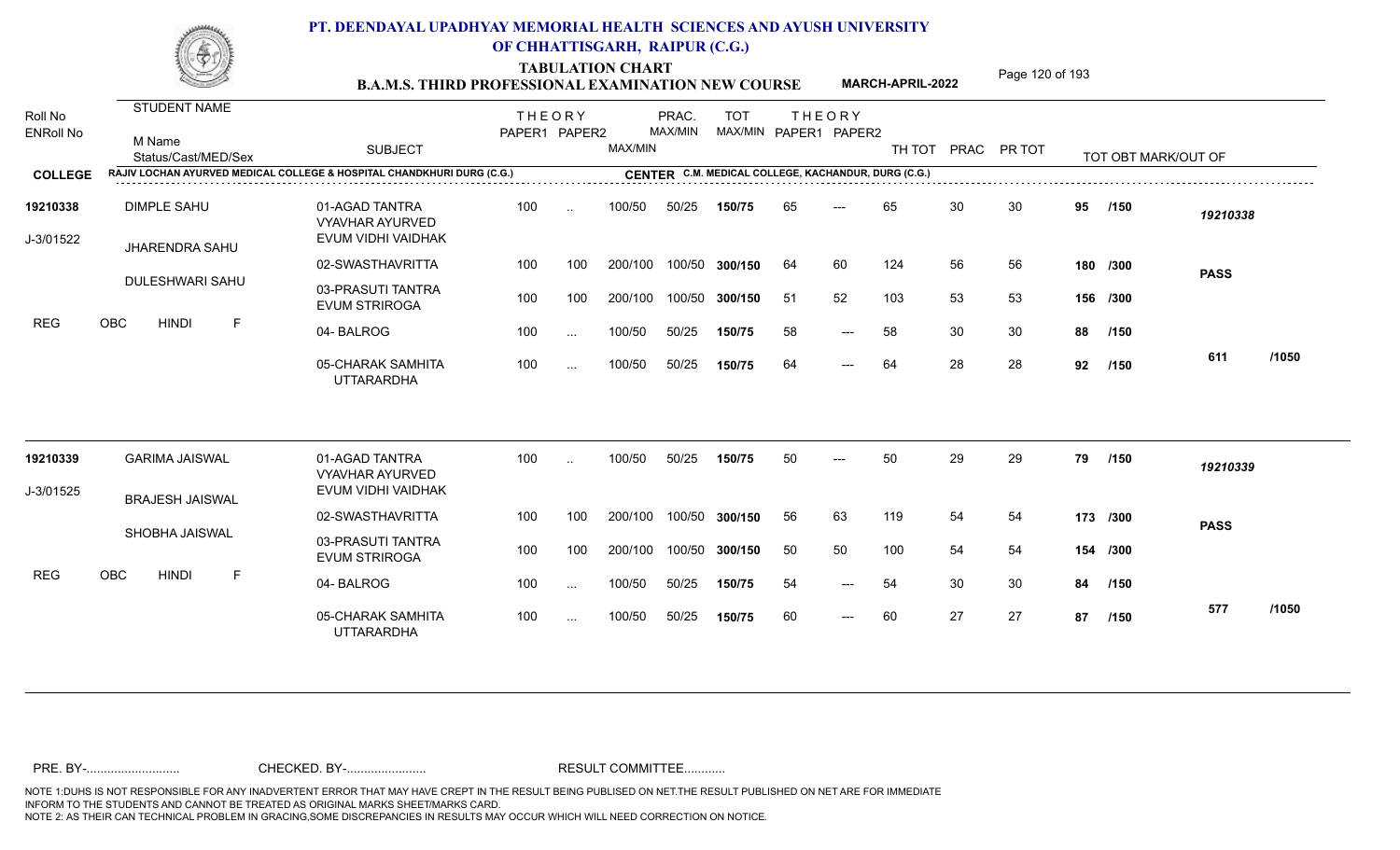TABULATION CHART<br> **TABULATION CHART EXAMINATION NEW COURSE MARCH-APRIL-2022** <sup>Page 121 of 193</sup>

**MARCH-APRIL-2022**

| Roll No<br><b>ENRoll No</b> | <b>STUDENT NAME</b><br>M Name<br>Status/Cast/MED/Sex                   | <b>SUBJECT</b>                                                 | <b>THEORY</b><br>PAPER1 PAPER2 |                      | MAX/MIN | PRAC.<br>MAX/MIN | <b>TOT</b><br>MAX/MIN PAPER1 PAPER2                 |     | <b>THEORY</b>       | TH TOT |    | PRAC PR TOT |         | TOT OBT MARK/OUT OF |             |       |
|-----------------------------|------------------------------------------------------------------------|----------------------------------------------------------------|--------------------------------|----------------------|---------|------------------|-----------------------------------------------------|-----|---------------------|--------|----|-------------|---------|---------------------|-------------|-------|
| <b>COLLEGE</b>              | RAJIV LOCHAN AYURVED MEDICAL COLLEGE & HOSPITAL CHANDKHURI DURG (C.G.) |                                                                |                                |                      |         |                  | CENTER C.M. MEDICAL COLLEGE, KACHANDUR, DURG (C.G.) |     |                     |        |    |             |         |                     |             |       |
| 19210341<br>J-3/01528       | <b>KRITIKA ANANT</b><br><b>MOTICHAND ANANT</b>                         | 01-AGAD TANTRA<br><b>VYAVHAR AYURVED</b><br>EVUM VIDHI VAIDHAK | 100                            | $\ddot{\phantom{a}}$ | 100/50  | 50/25            | 150/75                                              | 66  |                     | 66     | 30 | 30          | 96      | /150                | 19210341    |       |
|                             |                                                                        | 02-SWASTHAVRITTA                                               | 100                            | 100                  | 200/100 |                  | 100/50 300/150                                      | 62  | 67                  | 129    | 59 | 59          |         | 188 /300            | <b>PASS</b> |       |
|                             | <b>KEWARI ANANT</b>                                                    | 03-PRASUTI TANTRA<br><b>EVUM STRIROGA</b>                      | 100                            | 100                  | 200/100 |                  | 100/50 300/150                                      | 54  | 51                  | 105    | 57 | 57          |         | 162 /300            |             |       |
| <b>REG</b>                  | SC<br><b>HINDI</b><br>$\mathsf{F}$                                     | 04-BALROG                                                      | 100                            | $\cdots$             | 100/50  | 50/25            | 150/75                                              | 60  | $---$               | 60     | 30 | 30          | 90      | /150                |             |       |
|                             |                                                                        | 05-CHARAK SAMHITA<br><b>UTTARARDHA</b>                         | 100                            | $\ddotsc$            | 100/50  | 50/25            | 150/75                                              | 64  | $\qquad \qquad - -$ | 64     | 27 | 27          | 91      | 1150                | 627         | /1050 |
| 19210342                    | MANISH KUMAR CHANDRA                                                   | 01-AGAD TANTRA<br><b>VYAVHAR AYURVED</b>                       | 100                            | $\sim$               | 100/50  | 50/25            | 150/75                                              | 60  | $---$               | 60     | 30 | 30          | 90      | /150                | 19210342    |       |
| J-3/01529                   | KIRTI KUMAR CHANDRA                                                    | EVUM VIDHI VAIDHAK                                             |                                |                      |         |                  |                                                     |     |                     |        |    |             |         |                     |             |       |
|                             |                                                                        | 02-SWASTHAVRITTA                                               | 100                            | 100                  | 200/100 |                  | 100/50 300/150                                      | -61 | 64                  | 125    | 51 | 51          |         | 176 /300            | <b>ATKT</b> |       |
|                             | <b>MOTI CHANDRA</b>                                                    | 03-PRASUTI TANTRA<br><b>EVUM STRIROGA</b>                      | 100                            | 100                  | 200/100 |                  | 100/50 300/150                                      | -46 | 43                  | 89*    | 50 | 50          |         | 139* /300           |             |       |
| <b>REG</b>                  | OBC<br><b>HINDI</b><br>M                                               | 04-BALROG                                                      | 100                            | $\cdots$             | 100/50  | 50/25            | 150/75                                              | 51  | $---$               | 51     | 30 | 30          | 81      | /150                |             |       |
|                             |                                                                        | 05-CHARAK SAMHITA<br><b>UTTARARDHA</b>                         | 100                            | $\sim$               | 100/50  | 50/25            | 150/75                                              | 65  | $---$               | 65     | 26 | 26          | 91 /150 |                     | 577         | /1050 |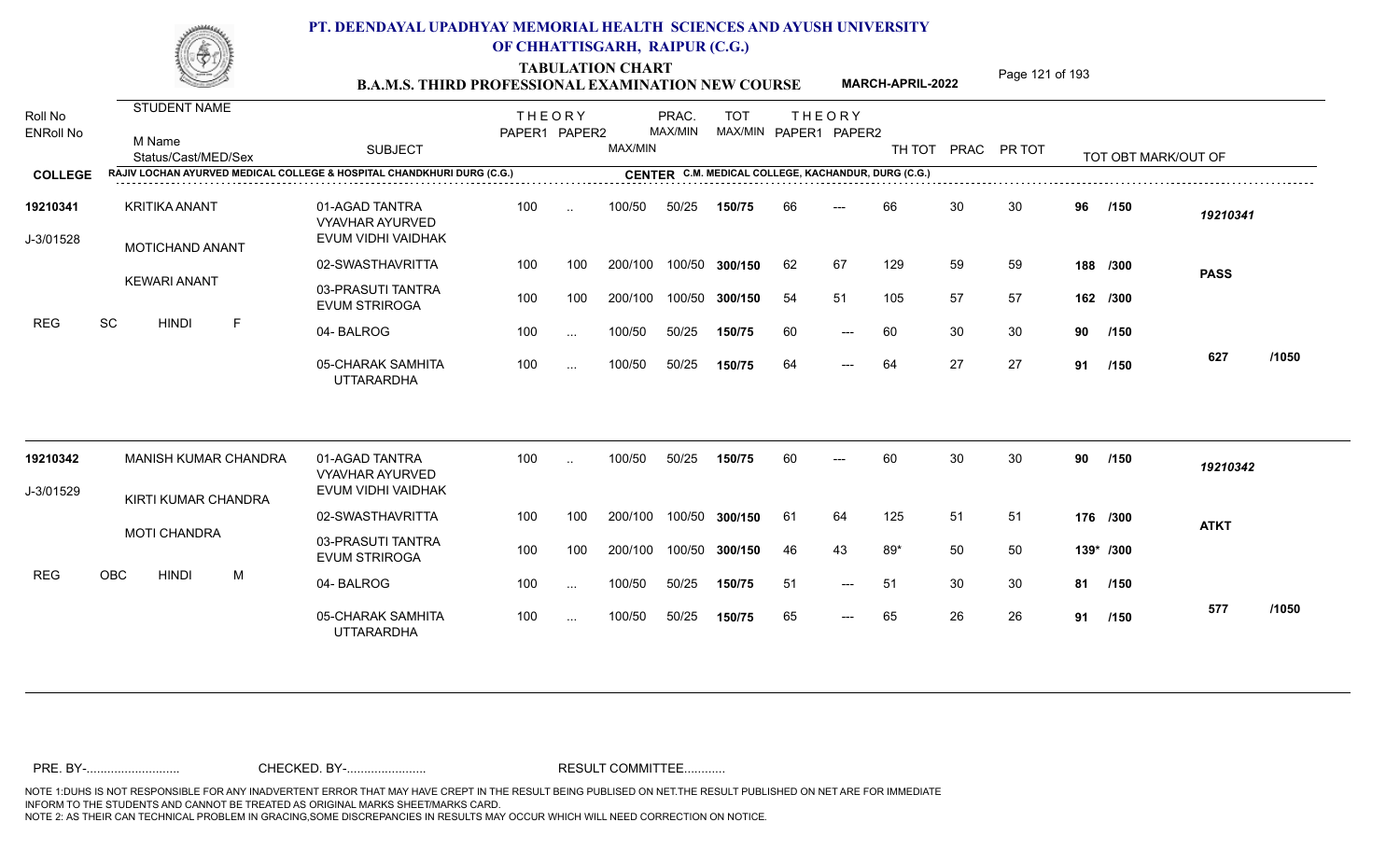TABULATION CHART<br> **TABULATION CHART EXAMINATION NEW COURSE MARCH-APRIL-2022** <sup>Page 122 of 193</sup>

**MARCH-APRIL-2022**

| Roll No<br><b>ENRoll No</b> | STUDENT NAME<br>M Name<br>Status/Cast/MED/Sex                          | <b>SUBJECT</b>                                                 | <b>THEORY</b><br>PAPER1 PAPER2 |           | MAX/MIN | PRAC.<br>MAX/MIN | <b>TOT</b><br>MAX/MIN PAPER1 PAPER2                 |    | <b>THEORY</b>       | TH TOT PRAC PR TOT |    |    |    | TOT OBT MARK/OUT OF |             |       |
|-----------------------------|------------------------------------------------------------------------|----------------------------------------------------------------|--------------------------------|-----------|---------|------------------|-----------------------------------------------------|----|---------------------|--------------------|----|----|----|---------------------|-------------|-------|
| <b>COLLEGE</b>              | RAJIV LOCHAN AYURVED MEDICAL COLLEGE & HOSPITAL CHANDKHURI DURG (C.G.) |                                                                |                                |           |         |                  | CENTER C.M. MEDICAL COLLEGE, KACHANDUR, DURG (C.G.) |    |                     |                    |    |    |    |                     |             |       |
| 19210343<br>J-3/01530       | <b>MONIKA PATEL</b><br><b>RAVILAL PATEL</b>                            | 01-AGAD TANTRA<br><b>VYAVHAR AYURVED</b><br>EVUM VIDHI VAIDHAK | 100                            | $\ddotsc$ | 100/50  | 50/25            | 150/75                                              | 57 | $---$               | 57                 | 30 | 30 | 87 | /150                | 19210343    |       |
|                             |                                                                        | 02-SWASTHAVRITTA                                               | 100                            | 100       | 200/100 |                  | 100/50 300/150                                      | 66 | 62                  | 128                | 54 | 54 |    | 182 /300            | <b>PASS</b> |       |
|                             | MITHILESH PATEL                                                        | 03-PRASUTI TANTRA<br><b>EVUM STRIROGA</b>                      | 100                            | 100       | 200/100 |                  | 100/50 300/150                                      | 50 | 51                  | 101                | 51 | 51 |    | 152 /300            |             |       |
| <b>REG</b>                  | OBC<br><b>HINDI</b><br>F                                               | 04-BALROG                                                      | 100                            | $\cdots$  | 100/50  | 50/25            | 150/75                                              | 60 | $\qquad \qquad - -$ | 60                 | 30 | 30 | 90 | /150                |             |       |
|                             |                                                                        | 05-CHARAK SAMHITA<br><b>UTTARARDHA</b>                         | 100                            | $\cdots$  | 100/50  | 50/25            | 150/75                                              | 65 | $---$               | 65                 | 26 | 26 | 91 | /150                | 602         | /1050 |
| 19210344                    | <b>NEHA SONI</b>                                                       | 01-AGAD TANTRA<br><b>VYAVHAR AYURVED</b>                       | 100                            | $\ddotsc$ | 100/50  | 50/25            | 150/75                                              | 54 |                     | 54                 | 30 | 30 | 84 | /150                | 19210344    |       |
| J-3/01532                   | <b>GYAN DEO SONI</b>                                                   | EVUM VIDHI VAIDHAK                                             |                                |           |         |                  |                                                     |    |                     |                    |    |    |    |                     |             |       |
|                             |                                                                        | 02-SWASTHAVRITTA                                               | 100                            | 100       | 200/100 |                  | 100/50 300/150                                      | 66 | 64                  | 130                | 56 | 56 |    | 186 /300            | <b>ATKT</b> |       |
|                             | <b>NEETU SONI</b>                                                      | 03-PRASUTI TANTRA<br><b>EVUM STRIROGA</b>                      | 100                            | 100       | 200/100 |                  | 100/50 300/150                                      | 50 | 51                  | 101                | 52 | 52 |    | 153 /300            |             |       |
| <b>REG</b>                  | OBC<br><b>HINDI</b><br>F                                               | 04-BALROG                                                      | 100                            | $\cdots$  | 100/50  | 50/25            | 150/75                                              | 36 | $---$               | $36*$              | 31 | 31 |    | 67* /150            |             |       |
|                             |                                                                        | 05-CHARAK SAMHITA<br><b>UTTARARDHA</b>                         | 100                            | $\cdots$  | 100/50  | 50/25            | 150/75                                              | 51 | $---$               | 51                 | 26 | 26 | 77 | /150                | 567         | /1050 |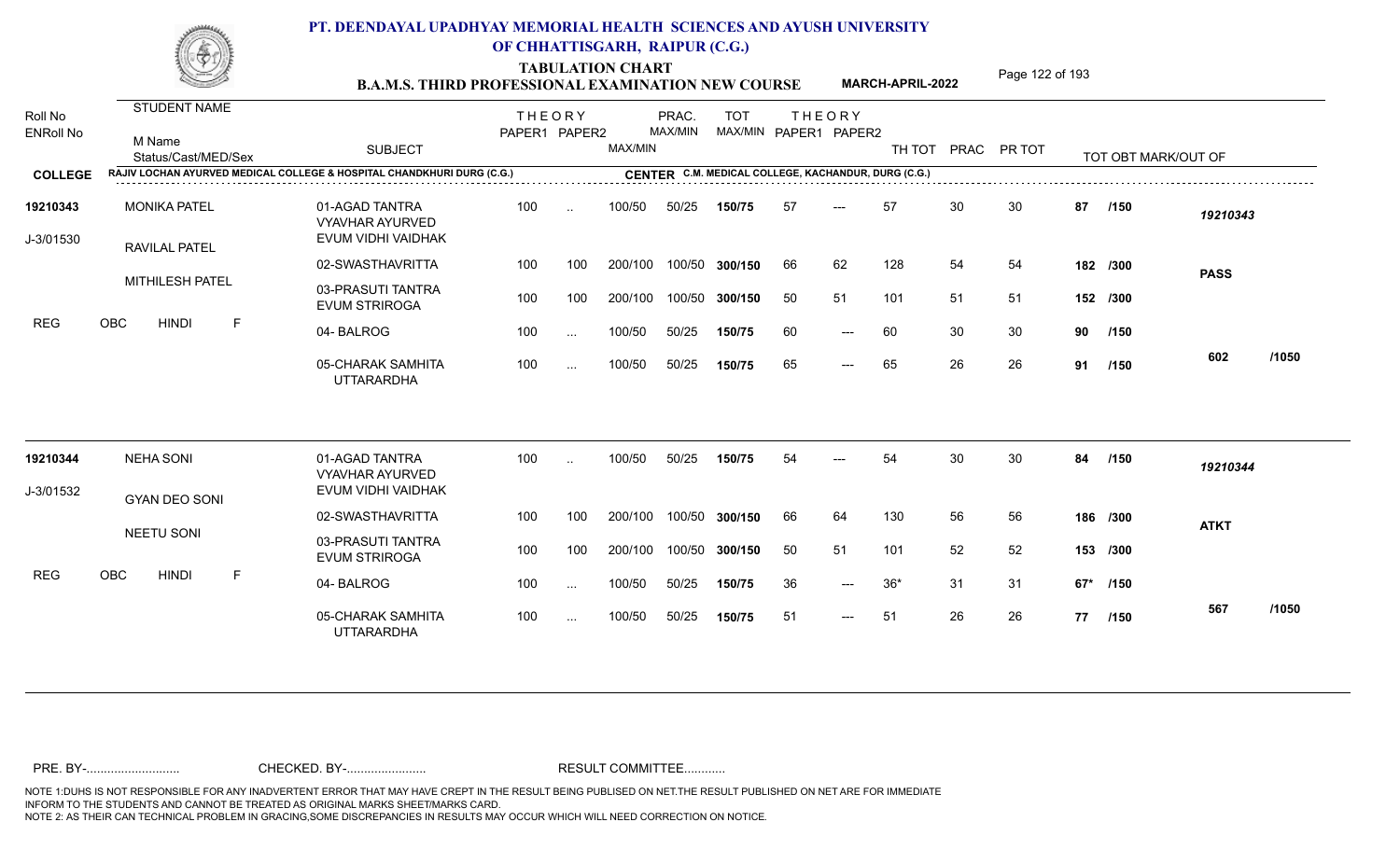TABULATION CHART<br> **TABULATION CHART EXAMINATION NEW COURSE MARCH-APRIL-2022** <sup>Page 123 of 193</sup>

**MARCH-APRIL-2022**

| Roll No<br><b>ENRoll No</b> | STUDENT NAME<br>M Name<br>Status/Cast/MED/Sex                          | <b>SUBJECT</b>                                                 | <b>THEORY</b><br>PAPER1 PAPER2 |                 | MAX/MIN | PRAC.<br>MAX/MIN | <b>TOT</b><br>MAX/MIN PAPER1 PAPER2 |    | <b>THEORY</b> |       |    | TH TOT PRAC PR TOT |    | TOT OBT MARK/OUT OF |             |       |
|-----------------------------|------------------------------------------------------------------------|----------------------------------------------------------------|--------------------------------|-----------------|---------|------------------|-------------------------------------|----|---------------|-------|----|--------------------|----|---------------------|-------------|-------|
| <b>COLLEGE</b>              | RAJIV LOCHAN AYURVED MEDICAL COLLEGE & HOSPITAL CHANDKHURI DURG (C.G.) |                                                                |                                |                 |         |                  |                                     |    |               |       |    |                    |    |                     |             |       |
| 19210345<br>J-3/01533       | NEHA YADU<br>MAHENDRA KUMAR YADU                                       | 01-AGAD TANTRA<br><b>VYAVHAR AYURVED</b><br>EVUM VIDHI VAIDHAK | 100                            | $\sim$          | 100/50  | 50/25            | 150/75                              | 50 | ---           | 50    | 31 | 31                 | 81 | /150                | 19210345    |       |
|                             |                                                                        | 02-SWASTHAVRITTA                                               | 100                            | 100             | 200/100 | 100/50           | 300/150                             | 50 | 57            | 107   | 57 | 57                 |    | 164 /300            | <b>ATKT</b> |       |
|                             | <b>LALITA YADU</b>                                                     | 03-PRASUTI TANTRA<br><b>EVUM STRIROGA</b>                      | 100                            | 100             | 200/100 | 100/50           | 300/150                             | 44 | 50            | $94*$ | 51 | 51                 |    | 145* /300           |             |       |
| <b>REG</b>                  | <b>OBC</b><br><b>HINDI</b><br>F                                        | 04-BALROG                                                      | 100                            | $\cdots$        | 100/50  | 50/25            | 150/75                              | 50 | $---$         | 50    | 31 | 31                 |    | 81 /150             |             |       |
|                             |                                                                        | 05-CHARAK SAMHITA<br><b>UTTARARDHA</b>                         | 100                            | $\cdots$        | 100/50  | 50/25            | 150/75                              | 50 | $---$         | 50    | 28 | 28                 | 78 | /150                | 549         | /1050 |
| 19210346                    | NIMESH KUMAR VERMA                                                     | 01-AGAD TANTRA<br><b>VYAVHAR AYURVED</b>                       | 100                            | $\ddotsc$       | 100/50  | 50/25            | 150/75                              | 68 |               | 68    | 28 | 28                 | 96 | /150                | 19210346    |       |
| J-3/01534                   | <b>NAGENDRA</b>                                                        | EVUM VIDHI VAIDHAK                                             |                                |                 |         |                  |                                     |    |               |       |    |                    |    |                     |             |       |
|                             |                                                                        | 02-SWASTHAVRITTA                                               | 100                            | 100             | 200/100 | 100/50           | 300/150                             | 60 | 57            | 117   | 57 | 57                 |    | 174 /300            | <b>PASS</b> |       |
|                             | <b>NEELIMA VERMA</b>                                                   | 03-PRASUTI TANTRA<br><b>EVUM STRIROGA</b>                      | 100                            | 100             | 200/100 | 100/50           | 300/150                             | 52 | 53            | 105   | 60 | 60                 |    | 165 /300            |             |       |
| <b>REG</b>                  | <b>OBC</b><br><b>HINDI</b><br>M                                        | 04-BALROG                                                      | 100                            | $\sim$ . $\sim$ | 100/50  | 50/25            | 150/75                              | 53 | $---$         | 53    | 28 | 28                 | 81 | /150                |             |       |
|                             |                                                                        | 05-CHARAK SAMHITA<br><b>UTTARARDHA</b>                         | 100                            | $\sim$ $\sim$   | 100/50  | 50/25            | 150/75                              | 53 | $---$         | 53    | 26 | 26                 | 79 | /150                | 595         | /1050 |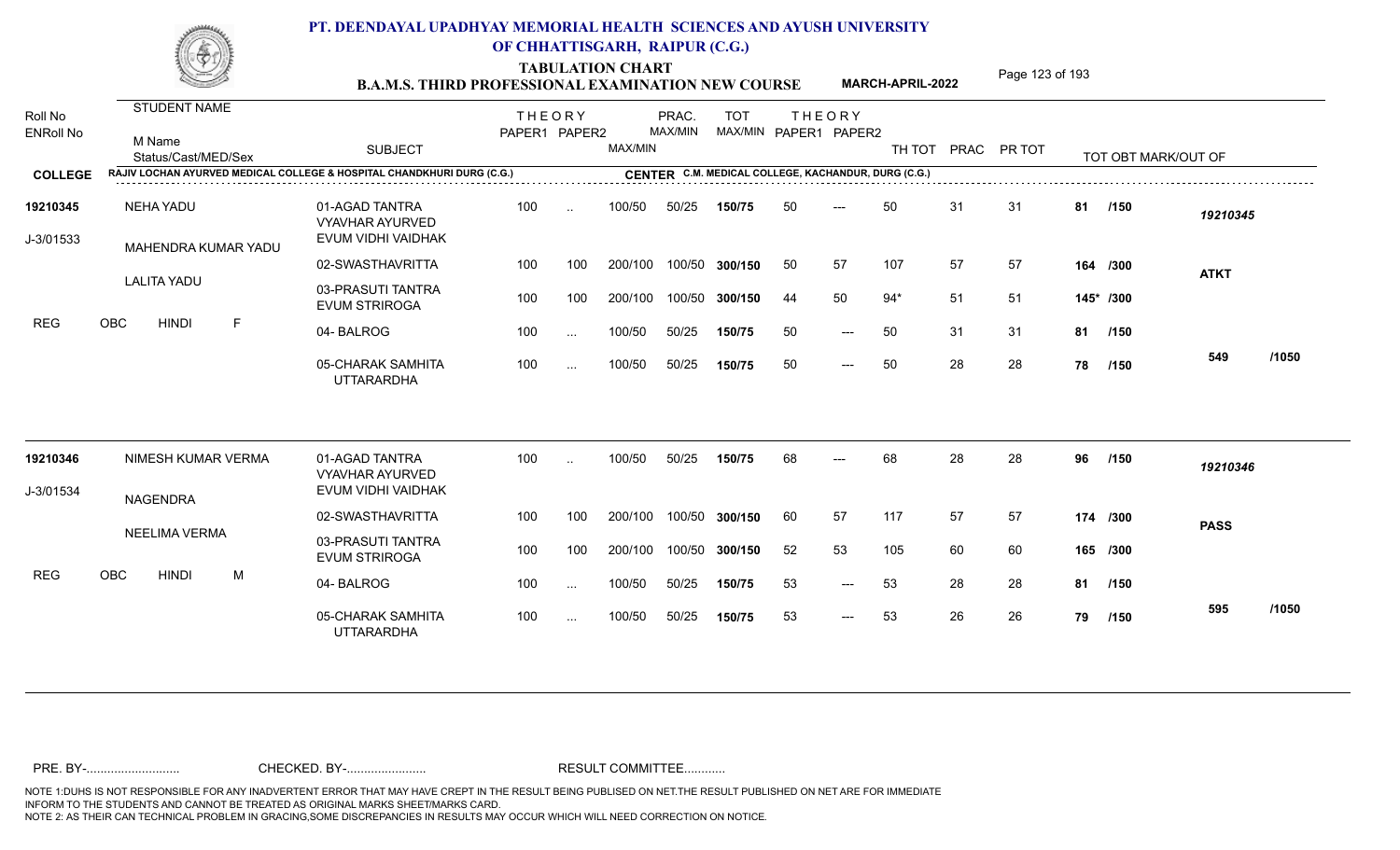TABULATION CHART<br> **TABULATION CHART EXAMINATION NEW COURSE MARCH-APRIL-2022** <sup>Page 124 of 193</sup>

**MARCH-APRIL-2022**

| Roll No<br><b>ENRoll No</b> | STUDENT NAME<br>M Name<br>Status/Cast/MED/Sex<br>RAJIV LOCHAN AYURVED MEDICAL COLLEGE & HOSPITAL CHANDKHURI DURG (C.G.) | <b>SUBJECT</b>                                                 | <b>THEORY</b><br>PAPER1 PAPER2 |           | MAX/MIN | PRAC.<br>MAX/MIN | <b>TOT</b><br>MAX/MIN PAPER1 PAPER2<br>CENTER C.M. MEDICAL COLLEGE, KACHANDUR, DURG (C.G.) |     | <b>THEORY</b>       | TH TOT PRAC PR TOT |    |    |    | TOT OBT MARK/OUT OF |               |       |
|-----------------------------|-------------------------------------------------------------------------------------------------------------------------|----------------------------------------------------------------|--------------------------------|-----------|---------|------------------|--------------------------------------------------------------------------------------------|-----|---------------------|--------------------|----|----|----|---------------------|---------------|-------|
| <b>COLLEGE</b>              |                                                                                                                         |                                                                |                                |           |         |                  |                                                                                            |     |                     |                    |    |    |    |                     |               |       |
| 19210347<br>J-3/01535       | PAKHI FULZELE<br>ANANT KUMAR FULZELE                                                                                    | 01-AGAD TANTRA<br><b>VYAVHAR AYURVED</b><br>EVUM VIDHI VAIDHAK | 100                            | $\cdot$ . | 100/50  | 50/25            | 150/75                                                                                     | 50  | $---$               | 50                 | 29 | 29 | 79 | /150                | 19210347      |       |
|                             |                                                                                                                         | 02-SWASTHAVRITTA                                               | 100                            | 100       | 200/100 |                  | 100/50 300/150                                                                             | -51 | 61                  | 112                | 53 | 53 |    | 165 /300            | <b>ATKT</b>   |       |
|                             | <b>MANISHA FULZELE</b>                                                                                                  | 03-PRASUTI TANTRA<br><b>EVUM STRIROGA</b>                      | 100                            | 100       | 200/100 |                  | 100/50 300/150                                                                             | 44  | 51                  | $95*$              | 58 | 58 |    | 153 /300            |               |       |
| <b>REG</b>                  | SC<br><b>HINDI</b><br>E                                                                                                 | 04-BALROG                                                      | 100                            | $\cdots$  | 100/50  | 50/25            | 150/75                                                                                     | 45  | $\qquad \qquad - -$ | $45*$              | 32 | 32 |    | 77 /150             |               |       |
|                             |                                                                                                                         | 05-CHARAK SAMHITA<br><b>UTTARARDHA</b>                         | 100                            | $\cdots$  | 100/50  | 50/25            | 150/75                                                                                     | 51  | $---$               | 51                 | 27 | 27 | 78 | /150                | 552           | /1050 |
| 19210348                    | PAYAL THAKUR                                                                                                            | 01-AGAD TANTRA                                                 | 100                            |           | 100/50  | 50/25            | 150/75                                                                                     | 64  |                     | 64                 | 31 | 31 | 95 | /150                | 19210348      |       |
| J-3/01537                   |                                                                                                                         | <b>VYAVHAR AYURVED</b><br>EVUM VIDHI VAIDHAK                   |                                |           |         |                  |                                                                                            |     |                     |                    |    |    |    |                     |               |       |
|                             | <b>ASHOK THAKUR</b>                                                                                                     | 02-SWASTHAVRITTA                                               | 100                            | 100       | 200/100 |                  | 100/50 300/150                                                                             | 62  | 64                  | 126                | 67 | 67 |    | 193 /300            | <b>PASS</b>   |       |
|                             | <b>JAGRITI THAKUR</b>                                                                                                   | 03-PRASUTI TANTRA<br><b>EVUM STRIROGA</b>                      | 100                            | 100       | 200/100 |                  | 100/50 300/150                                                                             | 47  | 52                  | $99*$              | 67 | 67 |    | 166 /300            | <b>VCG 01</b> |       |
| <b>REG</b>                  | OBC<br><b>HINDI</b><br>F                                                                                                | 04-BALROG                                                      | 100                            | $\cdots$  | 100/50  | 50/25            | 150/75                                                                                     | 56  | $---$               | 56                 | 33 | 33 | 89 | /150                |               |       |
|                             |                                                                                                                         | 05-CHARAK SAMHITA<br><b>UTTARARDHA</b>                         | 100                            | $\cdots$  | 100/50  | 50/25            | 150/75                                                                                     | 61  | $---$               | 61                 | 37 | 37 | 98 | /150                | 641           | /1050 |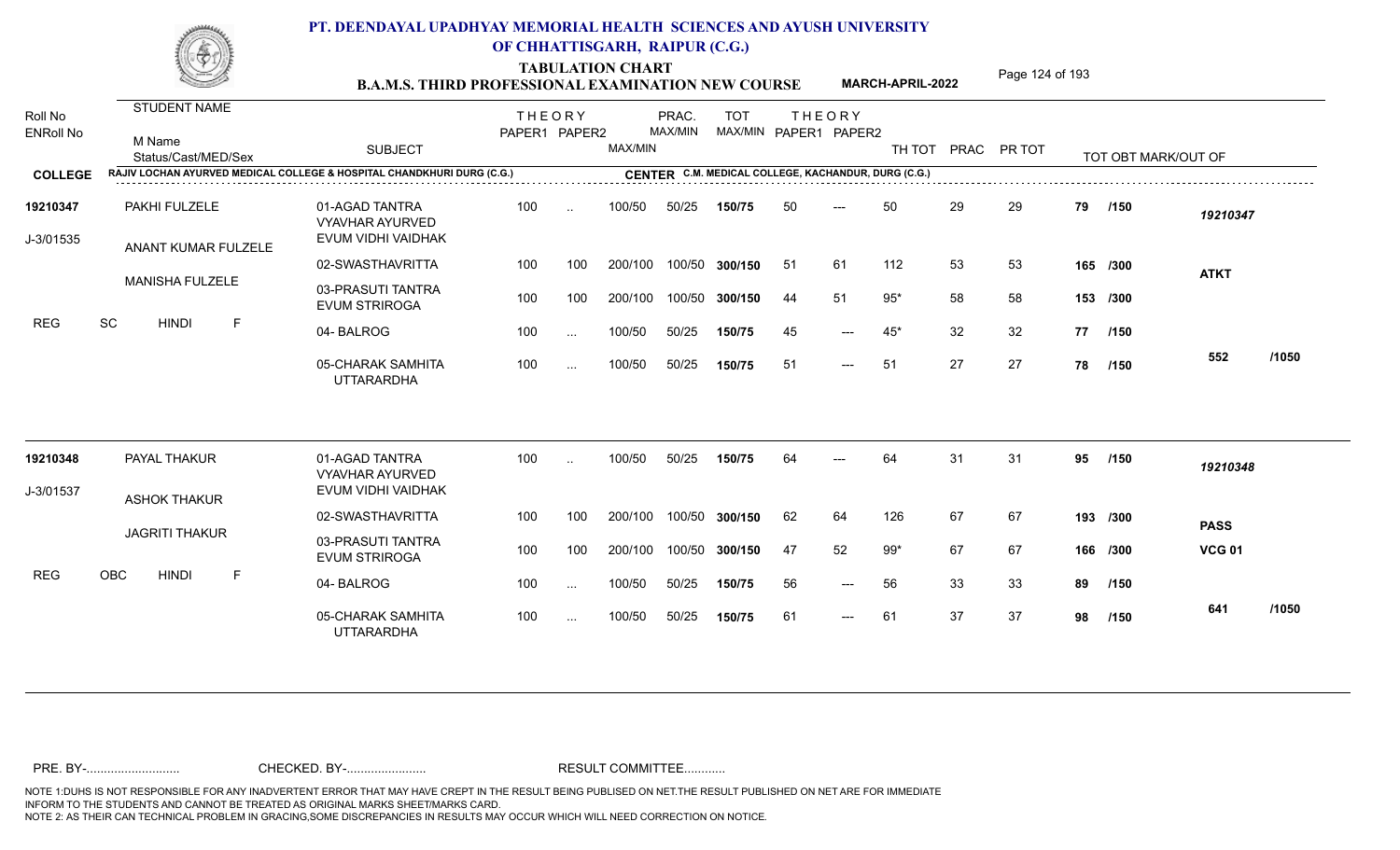TABULATION CHART<br> **TABULATION CHART EXAMINATION NEW COURSE MARCH-APRIL-2022** <sup>Page 125 of 193</sup>

**MARCH-APRIL-2022**

| Roll No<br><b>ENRoll No</b> | STUDENT NAME<br>M Name<br>Status/Cast/MED/Sex | <b>SUBJECT</b>                                                         | <b>THEORY</b><br>PAPER1 PAPER2 |               | MAX/MIN | PRAC.<br>MAX/MIN | <b>TOT</b>                                          |    | <b>THEORY</b><br>MAX/MIN PAPER1 PAPER2 |       |    | TH TOT PRAC PR TOT |    | TOT OBT MARK/OUT OF |               |       |
|-----------------------------|-----------------------------------------------|------------------------------------------------------------------------|--------------------------------|---------------|---------|------------------|-----------------------------------------------------|----|----------------------------------------|-------|----|--------------------|----|---------------------|---------------|-------|
| <b>COLLEGE</b>              |                                               | RAJIV LOCHAN AYURVED MEDICAL COLLEGE & HOSPITAL CHANDKHURI DURG (C.G.) |                                |               |         |                  | CENTER C.M. MEDICAL COLLEGE, KACHANDUR, DURG (C.G.) |    |                                        |       |    |                    |    |                     |               |       |
| 19210349<br>J-3/01538       | <b>PUJA</b><br><b>TIRATH RAM</b>              | 01-AGAD TANTRA<br>VYAVHAR AYURVED<br>EVUM VIDHI VAIDHAK                | 100                            | $\ddotsc$     | 100/50  | 50/25            | 150/75                                              | 62 | $---$                                  | 62    | 29 | 29                 |    | 91 /150             | 19210349      |       |
|                             |                                               | 02-SWASTHAVRITTA                                                       | 100                            | 100           | 200/100 | 100/50           | 300/150                                             | 66 | 60                                     | 126   | 53 | 53                 |    | 179 /300            | <b>PASS</b>   |       |
|                             | <b>SHYAMA</b>                                 | 03-PRASUTI TANTRA<br><b>EVUM STRIROGA</b>                              | 100                            | 100           | 200/100 | 100/50           | 300/150                                             | 56 | 52                                     | 108   | 53 | 53                 |    | 161 /300            |               |       |
| <b>REG</b>                  | <b>OBC</b><br><b>HINDI</b><br>F               | 04-BALROG                                                              | 100                            | $\sim$ $\sim$ | 100/50  | 50/25            | 150/75                                              | 57 | $---$                                  | 57    | 30 | 30                 |    | 87 /150             |               |       |
|                             |                                               | 05-CHARAK SAMHITA<br><b>UTTARARDHA</b>                                 | 100                            | $\cdots$      | 100/50  | 50/25            | 150/75                                              | 59 | $---$                                  | 59    | 27 | 27                 | 86 | /150                | 604           | /1050 |
| 19210350                    | PURNIMA VERMA                                 | 01-AGAD TANTRA                                                         | 100                            | $\sim$        | 100/50  | 50/25            | 150/75                                              | 50 | $---$                                  | 50    | 29 | 29                 | 79 | /150                | 19210350      |       |
| J-3/01539                   |                                               | <b>VYAVHAR AYURVED</b><br>EVUM VIDHI VAIDHAK                           |                                |               |         |                  |                                                     |    |                                        |       |    |                    |    |                     |               |       |
|                             | <b>KEWAL VERMA</b>                            | 02-SWASTHAVRITTA                                                       | 100                            | 100           | 200/100 | 100/50           | 300/150                                             | 55 | 52                                     | 107   | 52 | 52                 |    | 159 /300            | <b>PASS</b>   |       |
|                             | PRABHA VERMA                                  | 03-PRASUTI TANTRA<br><b>EVUM STRIROGA</b>                              | 100                            | 100           | 200/100 | 100/50           | 300/150                                             | 47 | 52                                     | $99*$ | 51 | 51                 |    | 150 /300            | <b>VCG 01</b> |       |
| <b>REG</b>                  | $\mathsf F$<br>OBC<br><b>HINDI</b>            | 04-BALROG                                                              | 100                            | $\sim$ $\sim$ | 100/50  | 50/25            | 150/75                                              | 52 | $---$                                  | 52    | 30 | 30                 | 82 | /150                |               |       |
|                             |                                               | 05-CHARAK SAMHITA<br><b>UTTARARDHA</b>                                 | 100                            | $\ldots$      | 100/50  | 50/25            | 150/75                                              | 50 | $---$                                  | 50    | 27 | 27                 | 77 | 1150                | 547           | /1050 |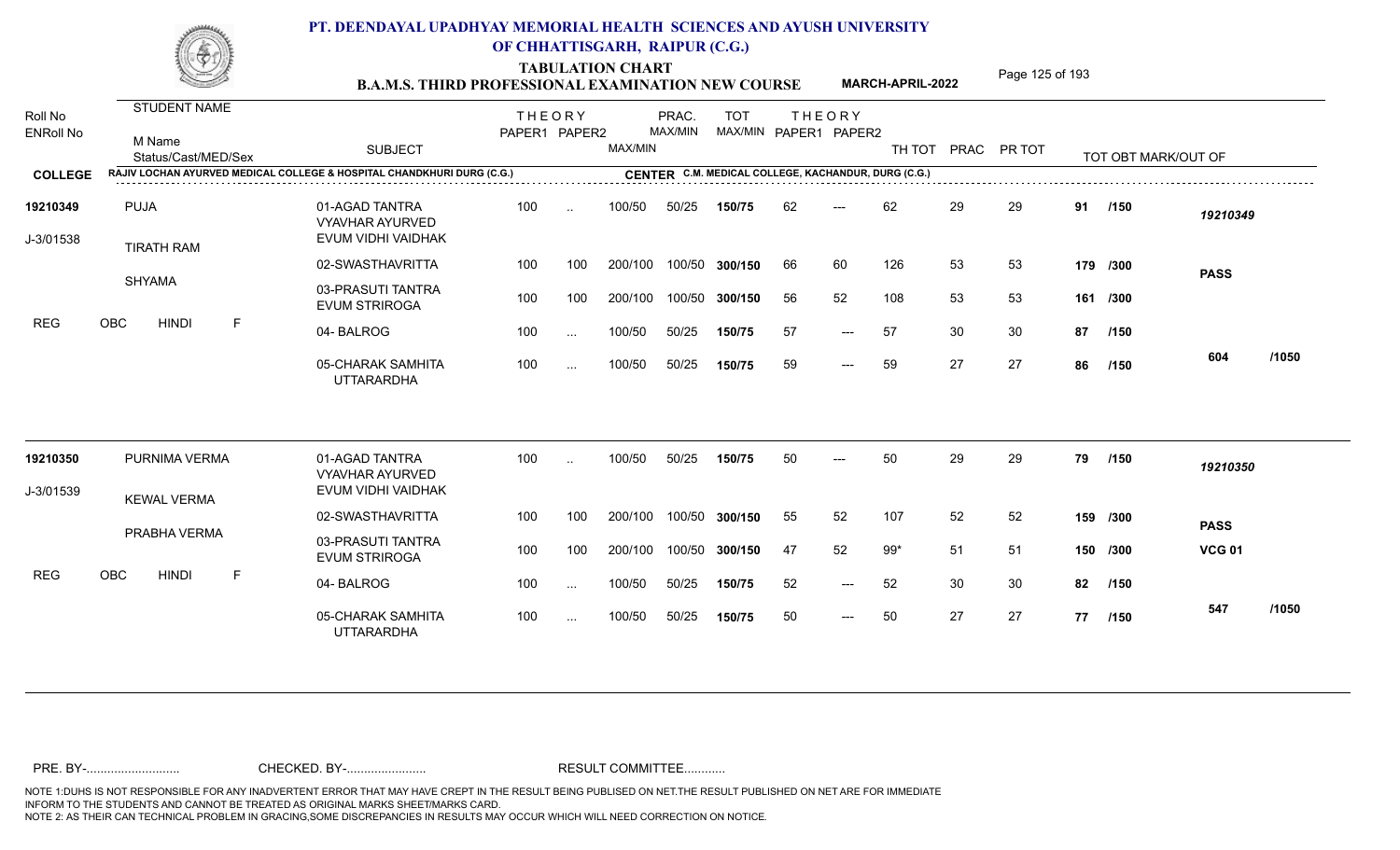TABULATION CHART<br> **TABULATION CHART EXAMINATION NEW COURSE MARCH-APRIL-2022** <sup>Page 126 of 193</sup>

**MARCH-APRIL-2022**

| Roll No<br><b>ENRoll No</b> | <b>STUDENT NAME</b><br>M Name<br>Status/Cast/MED/Sex                   | <b>SUBJECT</b>                                                 | <b>THEORY</b><br>PAPER1 PAPER2 |                      | MAX/MIN | PRAC.<br>MAX/MIN | <b>TOT</b><br>MAX/MIN PAPER1 PAPER2 |     | <b>THEORY</b> | TH TOT |    | PRAC PR TOT |          | TOT OBT MARK/OUT OF |             |       |
|-----------------------------|------------------------------------------------------------------------|----------------------------------------------------------------|--------------------------------|----------------------|---------|------------------|-------------------------------------|-----|---------------|--------|----|-------------|----------|---------------------|-------------|-------|
| <b>COLLEGE</b>              | RAJIV LOCHAN AYURVED MEDICAL COLLEGE & HOSPITAL CHANDKHURI DURG (C.G.) |                                                                |                                |                      |         |                  |                                     |     |               |        |    |             |          |                     |             |       |
| 19210351<br>J-3/01540       | PRACHI KESHARWANI<br>PRAVIN KESHARWANI                                 | 01-AGAD TANTRA<br><b>VYAVHAR AYURVED</b><br>EVUM VIDHI VAIDHAK | 100                            | $\ddotsc$            | 100/50  | 50/25            | 150/75                              | 72  | $---$         | 72     | 30 | 30          | 102 /150 |                     | 19210351    |       |
|                             |                                                                        | 02-SWASTHAVRITTA                                               | 100                            | 100                  | 200/100 |                  | 100/50 300/150                      | 59  | 69            | 128    | 55 | 55          |          | 183 /300            | <b>PASS</b> |       |
|                             | LT VINITA KESHARWANI                                                   | 03-PRASUTI TANTRA<br><b>EVUM STRIROGA</b>                      | 100                            | 100                  | 200/100 |                  | 100/50 300/150                      | -57 | 51            | 108    | 54 | 54          |          | 162 /300            |             |       |
| <b>REG</b>                  | <b>GEN</b><br><b>HINDI</b><br>F                                        | 04-BALROG                                                      | 100                            | $\sim$               | 100/50  | 50/25            | 150/75                              | 60  | $---$         | 60     | 31 | 31          |          | 91 /150             |             |       |
|                             |                                                                        | 05-CHARAK SAMHITA<br><b>UTTARARDHA</b>                         | 100                            | $\cdots$             | 100/50  | 50/25            | 150/75                              | 64  | $---$         | 64     | 28 | 28          | 92       | 1150                | 630         | /1050 |
| 19210352                    | PRAGATI SAHU                                                           | 01-AGAD TANTRA<br><b>VYAVHAR AYURVED</b>                       | 100                            | $\ddot{\phantom{a}}$ | 100/50  | 50/25            | 150/75                              | 71  | $---$         | 71     | 28 | 28          | 99       | /150                | 19210352    |       |
| J-3/01541                   | MOHAN LAL SAHU                                                         | EVUM VIDHI VAIDHAK                                             |                                |                      |         |                  |                                     |     |               |        |    |             |          |                     |             |       |
|                             |                                                                        | 02-SWASTHAVRITTA                                               | 100                            | 100                  | 200/100 |                  | 100/50 300/150                      | 60  | 62            | 122    | 54 | 54          |          | 176 /300            | <b>PASS</b> |       |
|                             | PARMESHWARI SAHU                                                       | 03-PRASUTI TANTRA<br><b>EVUM STRIROGA</b>                      | 100                            | 100                  | 200/100 |                  | 100/50 300/150                      | 57  | 53            | 110    | 52 | 52          |          | 162 /300            |             |       |
| <b>REG</b>                  | OBC<br><b>HINDI</b><br>$\mathsf{F}$                                    | 04-BALROG                                                      | 100                            | $\ddotsc$            | 100/50  | 50/25            | 150/75                              | 58  | $---$         | 58     | 31 | 31          | 89       | /150                |             |       |
|                             |                                                                        | 05-CHARAK SAMHITA<br><b>UTTARARDHA</b>                         | 100                            | $\sim$ $\sim$        | 100/50  | 50/25            | 150/75                              | 61  | $---$         | 61     | 29 | 29          | 90       | /150                | 616         | /1050 |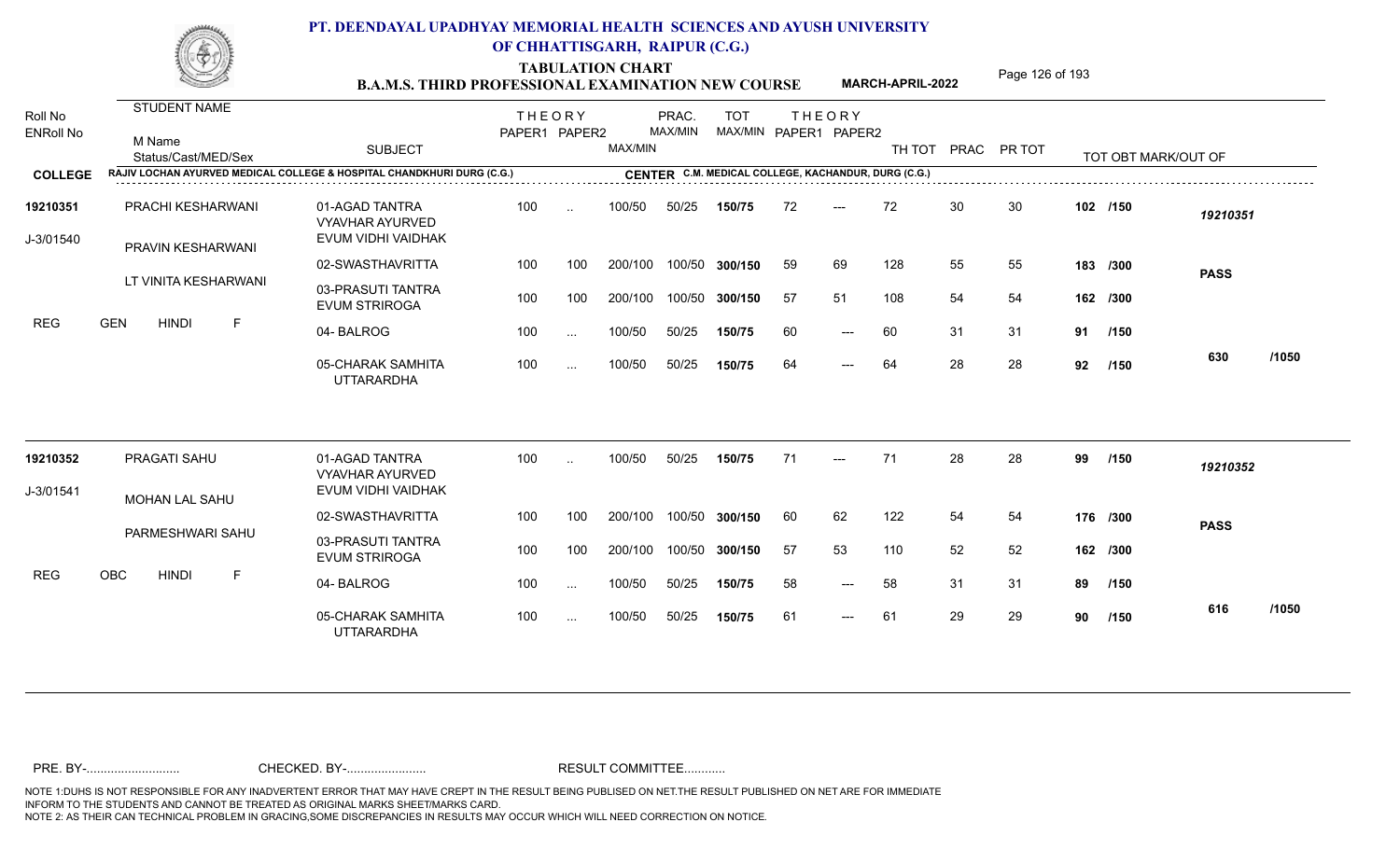TABULATION CHART<br> **TABULATION CHART EXAMINATION NEW COURSE MARCH-APRIL-2022** <sup>Page 127 of 193</sup>

**MARCH-APRIL-2022**

| Roll No<br><b>ENRoll No</b> | <b>STUDENT NAME</b><br>M Name<br>Status/Cast/MED/Sex | <b>SUBJECT</b>                                                         | <b>THEORY</b><br>PAPER1 PAPER2 |               | MAX/MIN | PRAC.<br>MAX/MIN | <b>TOT</b><br>MAX/MIN PAPER1 PAPER2                 |    | <b>THEORY</b>       | TH TOT |    | PRAC PR TOT |           | TOT OBT MARK/OUT OF |             |       |
|-----------------------------|------------------------------------------------------|------------------------------------------------------------------------|--------------------------------|---------------|---------|------------------|-----------------------------------------------------|----|---------------------|--------|----|-------------|-----------|---------------------|-------------|-------|
| <b>COLLEGE</b>              |                                                      | RAJIV LOCHAN AYURVED MEDICAL COLLEGE & HOSPITAL CHANDKHURI DURG (C.G.) |                                |               |         |                  | CENTER C.M. MEDICAL COLLEGE, KACHANDUR, DURG (C.G.) |    |                     |        |    |             |           |                     |             |       |
| 19210353<br>J-3/01542       | PRAGYA SAHU<br>KAMAL NARAYAN SAHU                    | 01-AGAD TANTRA<br><b>VYAVHAR AYURVED</b><br>EVUM VIDHI VAIDHAK         | 100                            | $\ddotsc$     | 100/50  | 50/25            | 150/75                                              | 50 | $---$               | 50     | 28 | 28          | 78        | /150                | 19210353    |       |
|                             |                                                      | 02-SWASTHAVRITTA                                                       | 100                            | 100           | 200/100 |                  | 100/50 300/150                                      | 63 | 63                  | 126    | 54 | 54          |           | 180 /300            | <b>ATKT</b> |       |
|                             | ASHA SAHU                                            | 03-PRASUTI TANTRA<br><b>EVUM STRIROGA</b>                              | 100                            | 100           | 200/100 | 100/50           | 300/150                                             | 45 | 51                  | $96*$  | 53 | 53          |           | 149* /300           |             |       |
| <b>REG</b>                  | <b>OBC</b><br><b>HINDI</b><br>F                      | 04-BALROG                                                              | 100                            | $\sim$        | 100/50  | 50/25            | 150/75                                              | 57 | $\qquad \qquad - -$ | 57     | 29 | 29          | 86        | /150                |             |       |
|                             |                                                      | 05-CHARAK SAMHITA<br><b>UTTARARDHA</b>                                 | 100                            | $\sim$ .      | 100/50  | 50/25            | 150/75                                              | 56 | $---$               | 56     | 27 | 27          | 83        | /150                | 576         | /1050 |
| 19210354                    | PRANJAL TIWARI                                       | 01-AGAD TANTRA                                                         | 100                            | $\ddotsc$     | 100/50  | 50/25            | 150/75                                              | 47 |                     | $47*$  | 26 | 26          | $73*$     | /150                | 19210354    |       |
| J-3/01543                   |                                                      | <b>VYAVHAR AYURVED</b><br>EVUM VIDHI VAIDHAK                           |                                |               |         |                  |                                                     |    |                     |        |    |             |           |                     |             |       |
|                             | SANTOSH TIWARI                                       | 02-SWASTHAVRITTA                                                       | 100                            | 100           | 200/100 | 100/50           | 300/150                                             | 47 | 51                  | $98*$  | 51 | 51          |           | 149* /300           | <b>ATKT</b> |       |
|                             | <b>RITU TIWARI</b>                                   | 03-PRASUTI TANTRA<br><b>EVUM STRIROGA</b>                              | 100                            | 100           | 200/100 |                  | 100/50 300/150                                      | 32 | 34                  | 66*    | 50 | 50          | 116* /300 |                     |             |       |
| <b>REG</b>                  | <b>GEN</b><br><b>HINDI</b><br>M                      | 04-BALROG                                                              | 100                            | $\sim$        | 100/50  | 50/25            | 150/75                                              | 51 | $---$               | 51     | 30 | 30          | 81        | /150                |             |       |
|                             |                                                      | 05-CHARAK SAMHITA<br><b>UTTARARDHA</b>                                 | 100                            | $\sim$ $\sim$ | 100/50  | 50/25            | 150/75                                              | 50 | $---$               | 50     | 26 | 26          | 76        | /150                | 495         | /1050 |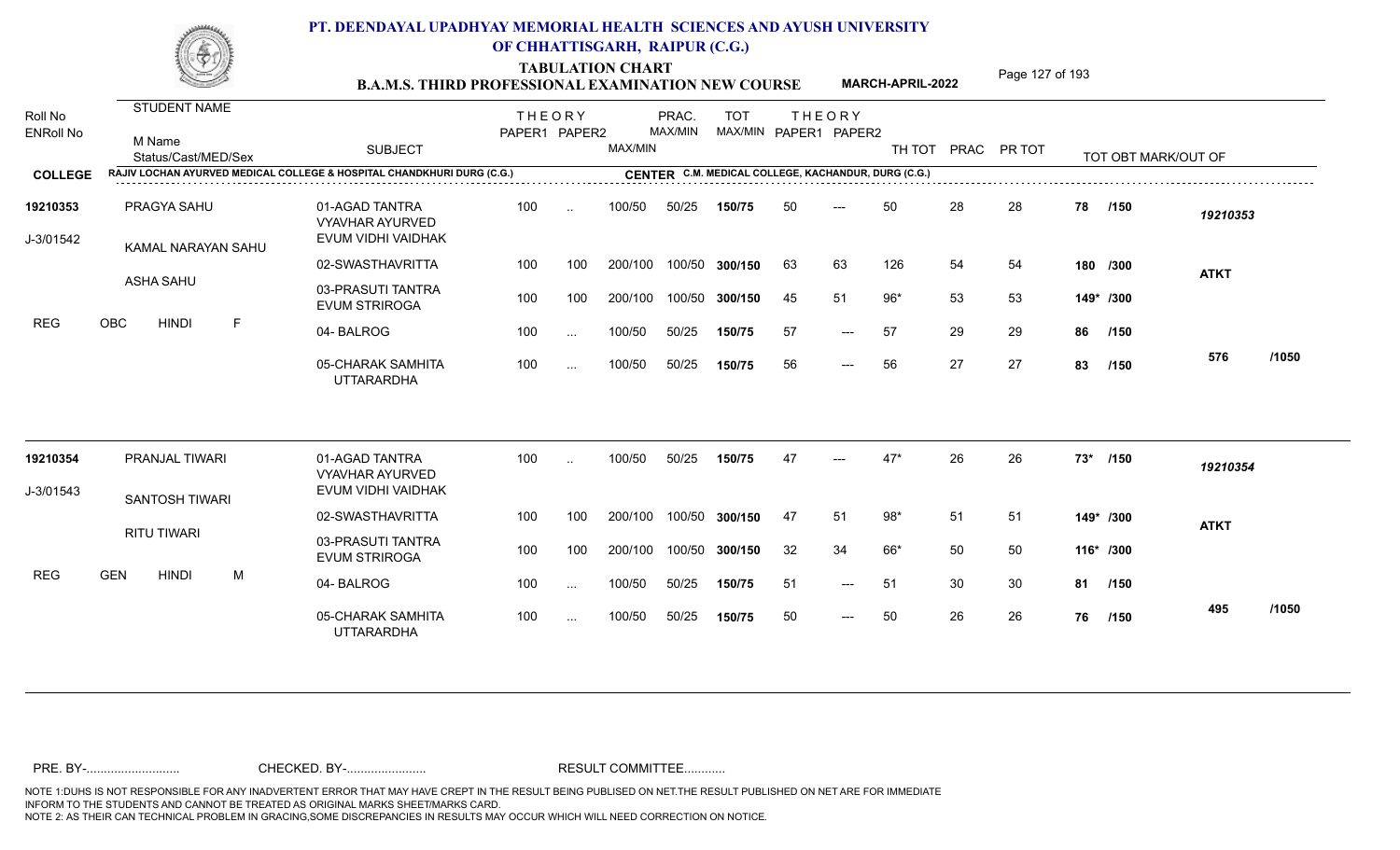TABULATION CHART<br> **TABULATION CHART EXAMINATION NEW COURSE MARCH-APRIL-2022** <sup>Page 128 of 193</sup>

**MARCH-APRIL-2022**

| Roll No<br><b>ENRoll No</b> | <b>STUDENT NAME</b><br>M Name<br>Status/Cast/MED/Sex                   | <b>SUBJECT</b>                                                 | <b>THEORY</b><br>PAPER1 PAPER2 |               | MAX/MIN | PRAC.<br>MAX/MIN | <b>TOT</b>     |     | <b>THEORY</b><br>MAX/MIN PAPER1 PAPER2              | TH TOT |    | PRAC PR TOT |    | TOT OBT MARK/OUT OF |             |       |
|-----------------------------|------------------------------------------------------------------------|----------------------------------------------------------------|--------------------------------|---------------|---------|------------------|----------------|-----|-----------------------------------------------------|--------|----|-------------|----|---------------------|-------------|-------|
| <b>COLLEGE</b>              | RAJIV LOCHAN AYURVED MEDICAL COLLEGE & HOSPITAL CHANDKHURI DURG (C.G.) |                                                                |                                |               |         |                  |                |     | CENTER C.M. MEDICAL COLLEGE, KACHANDUR, DURG (C.G.) |        |    |             |    |                     |             |       |
| 19210355<br>J-3/01544       | PRATIBHA SAHU<br>PUNA RAM SAHU                                         | 01-AGAD TANTRA<br><b>VYAVHAR AYURVED</b><br>EVUM VIDHI VAIDHAK | 100                            | $\ddotsc$     | 100/50  | 50/25            | 150/75         | 64  | ---                                                 | 64     | 30 | 30          | 94 | /150                | 19210355    |       |
|                             |                                                                        | 02-SWASTHAVRITTA                                               | 100                            | 100           | 200/100 |                  | 100/50 300/150 | 62  | 63                                                  | 125    | 52 | 52          |    | 177 /300            | <b>PASS</b> |       |
|                             | KAMLA DEVI SAHU                                                        | 03-PRASUTI TANTRA<br><b>EVUM STRIROGA</b>                      | 100                            | 100           | 200/100 |                  | 100/50 300/150 | -57 | 56                                                  | 113    | 52 | 52          |    | 165 /300            |             |       |
| <b>REG</b>                  | <b>OBC</b><br><b>HINDI</b><br>F                                        | 04-BALROG                                                      | 100                            | $\sim$ $\sim$ | 100/50  | 50/25            | 150/75         | 66  | $---$                                               | 66     | 30 | 30          | 96 | /150                |             |       |
|                             |                                                                        | 05-CHARAK SAMHITA<br><b>UTTARARDHA</b>                         | 100                            | $\sim$ .      | 100/50  | 50/25            | 150/75         | 73  | $\qquad \qquad - -$                                 | 73     | 27 | 27          |    | 100 /150            | 632         | /1050 |
| 19210356                    | PREETI DAS                                                             | 01-AGAD TANTRA<br><b>VYAVHAR AYURVED</b>                       | 100                            | $\ddotsc$     | 100/50  | 50/25            | 150/75         | 62  | $---$                                               | 62     | 29 | 29          | 91 | /150                | 19210356    |       |
| J-3/01545                   | SANT RAM DEVDAS                                                        | EVUM VIDHI VAIDHAK                                             |                                |               |         |                  |                |     |                                                     |        |    |             |    |                     |             |       |
|                             |                                                                        | 02-SWASTHAVRITTA                                               | 100                            | 100           | 200/100 |                  | 100/50 300/150 | 62  | 62                                                  | 124    | 55 | 55          |    | 179 /300            | <b>PASS</b> |       |
|                             | <b>GIRIJA DAS</b>                                                      | 03-PRASUTI TANTRA<br><b>EVUM STRIROGA</b>                      | 100                            | 100           | 200/100 |                  | 100/50 300/150 | 57  | 52                                                  | 109    | 54 | 54          |    | 163 /300            |             |       |
| <b>REG</b>                  | SC<br><b>HINDI</b><br>F                                                | 04-BALROG                                                      | 100                            | $\sim$ $\sim$ | 100/50  | 50/25            | 150/75         | 64  | $---$                                               | 64     | 28 | 28          | 92 | /150                |             |       |
|                             |                                                                        | 05-CHARAK SAMHITA<br><b>UTTARARDHA</b>                         | 100                            | $\sim$ $\sim$ | 100/50  | 50/25            | 150/75         | 65  | $---$                                               | 65     | 28 | 28          | 93 | /150                | 618         | /1050 |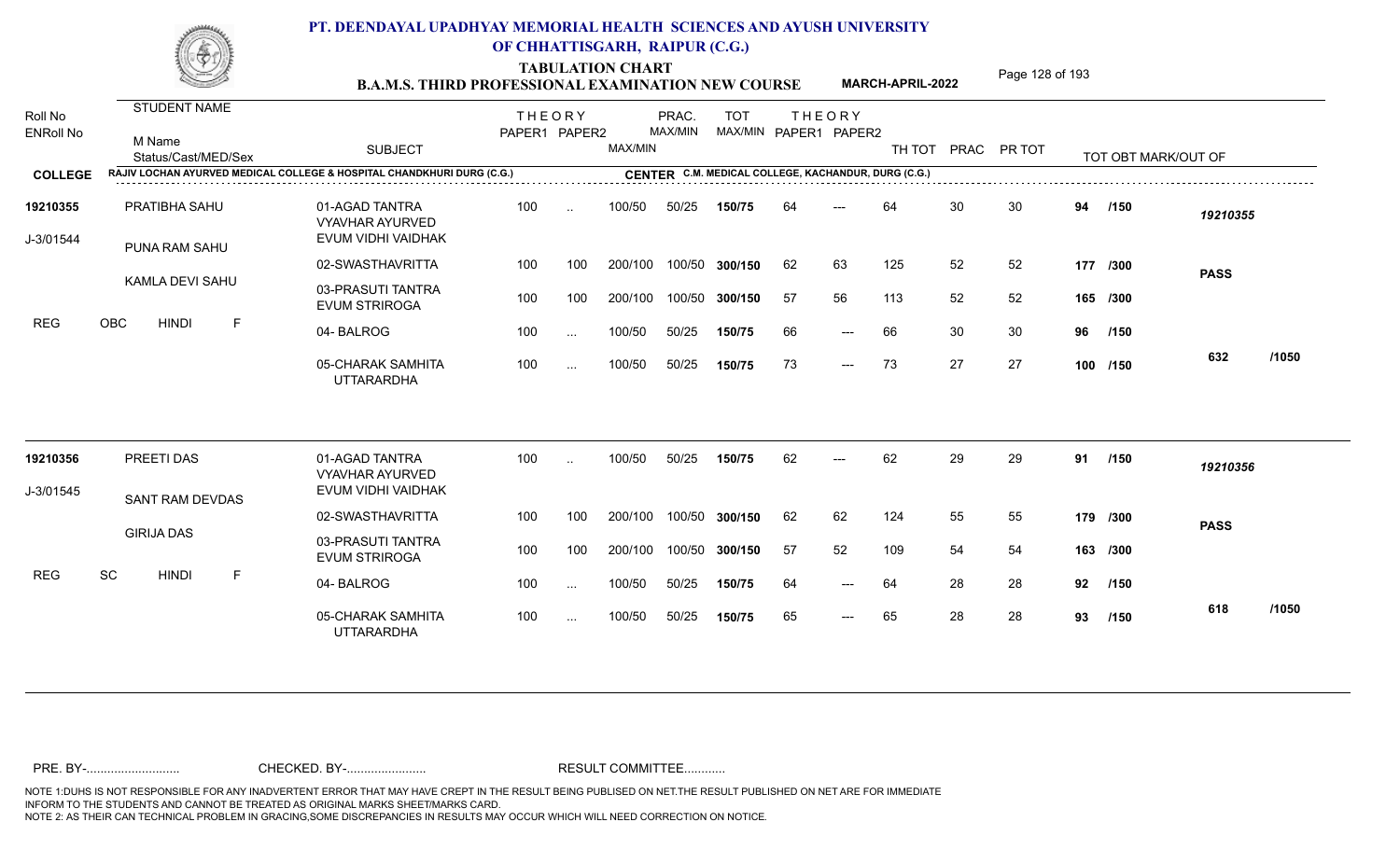TABULATION CHART<br> **TABULATION CHART EXAMINATION NEW COURSE MARCH-APRIL-2022** <sup>Page 129 of 193</sup>

**MARCH-APRIL-2022**

| Roll No<br><b>ENRoll No</b> | <b>STUDENT NAME</b><br>M Name<br>Status/Cast/MED/Sex                   | <b>SUBJECT</b>                                                 | <b>THEORY</b><br>PAPER1 PAPER2 |               | MAX/MIN | PRAC.<br>MAX/MIN | <b>TOT</b><br>MAX/MIN PAPER1 PAPER2                 |    | <b>THEORY</b>       | TH TOT |    | PRAC PR TOT |    | TOT OBT MARK/OUT OF |             |       |
|-----------------------------|------------------------------------------------------------------------|----------------------------------------------------------------|--------------------------------|---------------|---------|------------------|-----------------------------------------------------|----|---------------------|--------|----|-------------|----|---------------------|-------------|-------|
| <b>COLLEGE</b>              | RAJIV LOCHAN AYURVED MEDICAL COLLEGE & HOSPITAL CHANDKHURI DURG (C.G.) |                                                                |                                |               |         |                  | CENTER C.M. MEDICAL COLLEGE, KACHANDUR, DURG (C.G.) |    |                     |        |    |             |    |                     |             |       |
| 19210357<br>J-3/01546       | PREETI RAJWADE<br>KASHI RAM RAJWADE                                    | 01-AGAD TANTRA<br><b>VYAVHAR AYURVED</b><br>EVUM VIDHI VAIDHAK | 100                            | $\ddotsc$     | 100/50  | 50/25            | 150/75                                              | 50 | $---$               | 50     | 28 | 28          | 78 | /150                | 19210357    |       |
|                             |                                                                        | 02-SWASTHAVRITTA                                               | 100                            | 100           | 200/100 |                  | 100/50 300/150                                      | 62 | 57                  | 119    | 53 | 53          |    | 172 /300            | <b>PASS</b> |       |
| <b>REG</b>                  | <b>REWA BAI</b>                                                        | 03-PRASUTI TANTRA<br><b>EVUM STRIROGA</b>                      | 100                            | 100           | 200/100 |                  | 100/50 300/150                                      | 50 | 50                  | 100    | 52 | 52          |    | 152 /300            |             |       |
|                             | <b>GEN</b><br><b>HINDI</b><br>F                                        | 04-BALROG                                                      | 100                            | $\ldots$      | 100/50  | 50/25            | 150/75                                              | 53 | $\qquad \qquad - -$ | 53     | 31 | 31          | 84 | /150                |             |       |
|                             |                                                                        | 05-CHARAK SAMHITA<br><b>UTTARARDHA</b>                         | 100                            | $\sim$ $\sim$ | 100/50  | 50/25            | 150/75                                              | 58 | $---$               | 58     | 27 | 27          | 85 | /150                | 571         | /1050 |
| 19210358                    | PRIYA THAKUR                                                           | 01-AGAD TANTRA                                                 | 100                            | $\ddotsc$     | 100/50  | 50/25            | 150/75                                              | 58 | $---$               | 58     | 31 | 31          | 89 | /150                | 19210358    |       |
| J-3/01547                   |                                                                        | <b>VYAVHAR AYURVED</b><br>EVUM VIDHI VAIDHAK                   |                                |               |         |                  |                                                     |    |                     |        |    |             |    |                     |             |       |
|                             | JEEVAN SINGH THAKUR                                                    | 02-SWASTHAVRITTA                                               | 100                            | 100           | 200/100 |                  | 100/50 300/150                                      | 56 | 60                  | 116    | 67 | 67          |    | 183 /300            | <b>PASS</b> |       |
|                             | SADHANA THAKUR                                                         | 03-PRASUTI TANTRA<br><b>EVUM STRIROGA</b>                      | 100                            | 100           | 200/100 |                  | 100/50 300/150                                      | 59 | 53                  | 112    | 65 | 65          |    | 177 /300            |             |       |
| <b>REG</b>                  | <b>GEN</b><br><b>HINDI</b><br>F                                        | 04-BALROG                                                      | 100                            | $\cdots$      | 100/50  | 50/25            | 150/75                                              | 67 | $---$               | 67     | 32 | 32          | 99 | /150                |             |       |
|                             |                                                                        | 05-CHARAK SAMHITA<br><b>UTTARARDHA</b>                         | 100                            | $\sim$ .      | 100/50  | 50/25            | 150/75                                              | 64 | $---$               | 64     | 37 | 37          |    | 101 /150            | 649         | /1050 |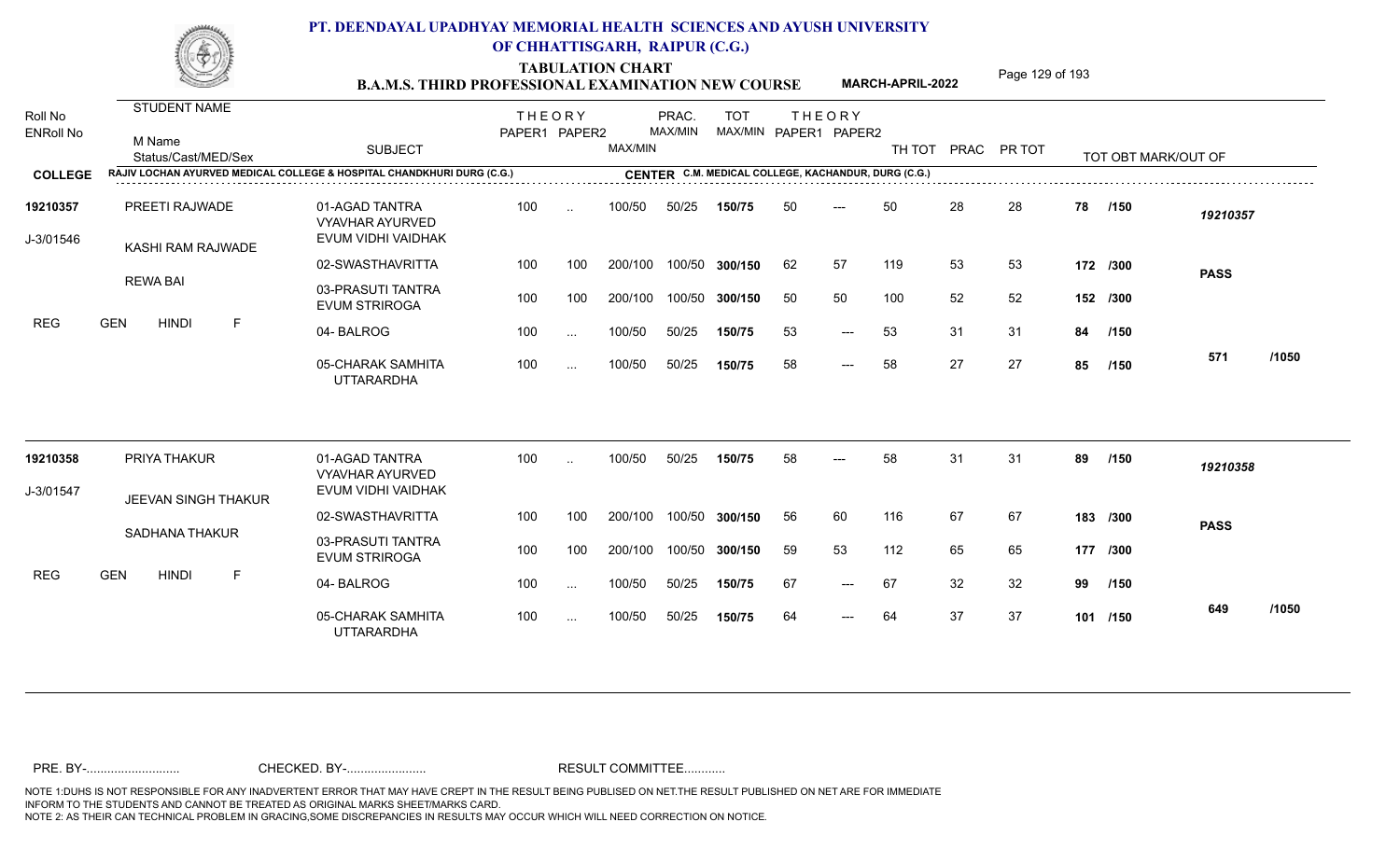TABULATION CHART<br> **TABULATION CHART EXAMINATION NEW COURSE MARCH-APRIL-2022** <sup>Page 130 of 193</sup>

**MARCH-APRIL-2022**

| Roll No<br><b>ENRoll No</b> | STUDENT NAME<br>M Name<br>Status/Cast/MED/Sex |   | <b>SUBJECT</b>                                                         | <b>THEORY</b><br>PAPER1 PAPER2 |           | MAX/MIN | PRAC.<br>MAX/MIN | <b>TOT</b>                                          |    | <b>THEORY</b><br>MAX/MIN PAPER1 PAPER2 | TH TOT |    | PRAC PR TOT |    | TOT OBT MARK/OUT OF |             |       |
|-----------------------------|-----------------------------------------------|---|------------------------------------------------------------------------|--------------------------------|-----------|---------|------------------|-----------------------------------------------------|----|----------------------------------------|--------|----|-------------|----|---------------------|-------------|-------|
| <b>COLLEGE</b>              |                                               |   | RAJIV LOCHAN AYURVED MEDICAL COLLEGE & HOSPITAL CHANDKHURI DURG (C.G.) |                                |           |         |                  | CENTER C.M. MEDICAL COLLEGE, KACHANDUR, DURG (C.G.) |    |                                        |        |    |             |    |                     |             |       |
| 19210359<br>J-3/01548       | PRIYANKA SAHU<br>T R SAHU                     |   | 01-AGAD TANTRA<br><b>VYAVHAR AYURVED</b><br>EVUM VIDHI VAIDHAK         | 100                            | $\ddotsc$ | 100/50  | 50/25            | 150/75                                              | 57 | $---$                                  | 57     | 31 | -31         | 88 | /150                | 19210359    |       |
|                             |                                               |   | 02-SWASTHAVRITTA                                                       | 100                            | 100       | 200/100 |                  | 100/50 300/150                                      | 52 | 65                                     | 117    | 54 | 54          |    | 171 /300            | <b>PASS</b> |       |
|                             | <b>SUNITA SAHU</b>                            |   | 03-PRASUTI TANTRA<br><b>EVUM STRIROGA</b>                              | 100                            | 100       | 200/100 | 100/50           | 300/150                                             | 50 | 52                                     | 102    | 51 | -51         |    | 153 /300            |             |       |
| <b>REG</b>                  | OBC<br><b>HINDI</b>                           | F | 04-BALROG                                                              | 100                            | $\cdots$  | 100/50  | 50/25            | 150/75                                              | 57 | $---$                                  | 57     | 29 | 29          | 86 | /150                |             |       |
|                             |                                               |   | 05-CHARAK SAMHITA<br><b>UTTARARDHA</b>                                 | 100                            | $\cdots$  | 100/50  | 50/25            | 150/75                                              | 64 | $---$                                  | 64     | 27 | 27          | 91 | /150                | 589         | /1050 |
| 19210360                    | <b>ROSHAN LAL</b>                             |   | 01-AGAD TANTRA                                                         | 100                            | $\ddotsc$ | 100/50  | 50/25            | 150/75                                              | 50 | ---                                    | 50     | 28 | 28          | 78 | /150                | 19210360    |       |
| J-3/01549                   |                                               |   | <b>VYAVHAR AYURVED</b><br>EVUM VIDHI VAIDHAK                           |                                |           |         |                  |                                                     |    |                                        |        |    |             |    |                     |             |       |
|                             | SHYAMLAL                                      |   | 02-SWASTHAVRITTA                                                       | 100                            | 100       | 200/100 |                  | 100/50 300/150                                      | 50 | 50                                     | 100    | 52 | 52          |    | 152 /300            | <b>ATKT</b> |       |
|                             | <b>MEENA BAI</b>                              |   | 03-PRASUTI TANTRA<br><b>EVUM STRIROGA</b>                              | 100                            | 100       | 200/100 |                  | 100/50 300/150                                      | 39 | 51                                     | $90*$  | 52 | 52          |    | 142* /300           |             |       |
| <b>REG</b>                  | OBC<br><b>HINDI</b>                           | M | 04-BALROG                                                              | 100                            | $\sim$    | 100/50  | 50/25            | 150/75                                              | 39 | $---$                                  | $39*$  | 28 | 28          |    | 67* /150            |             |       |
|                             |                                               |   | 05-CHARAK SAMHITA<br><b>UTTARARDHA</b>                                 | 100                            | $\cdots$  | 100/50  | 50/25            | 150/75                                              | 54 | $---$                                  | 54     | 27 | 27          | 81 | /150                | 520         | /1050 |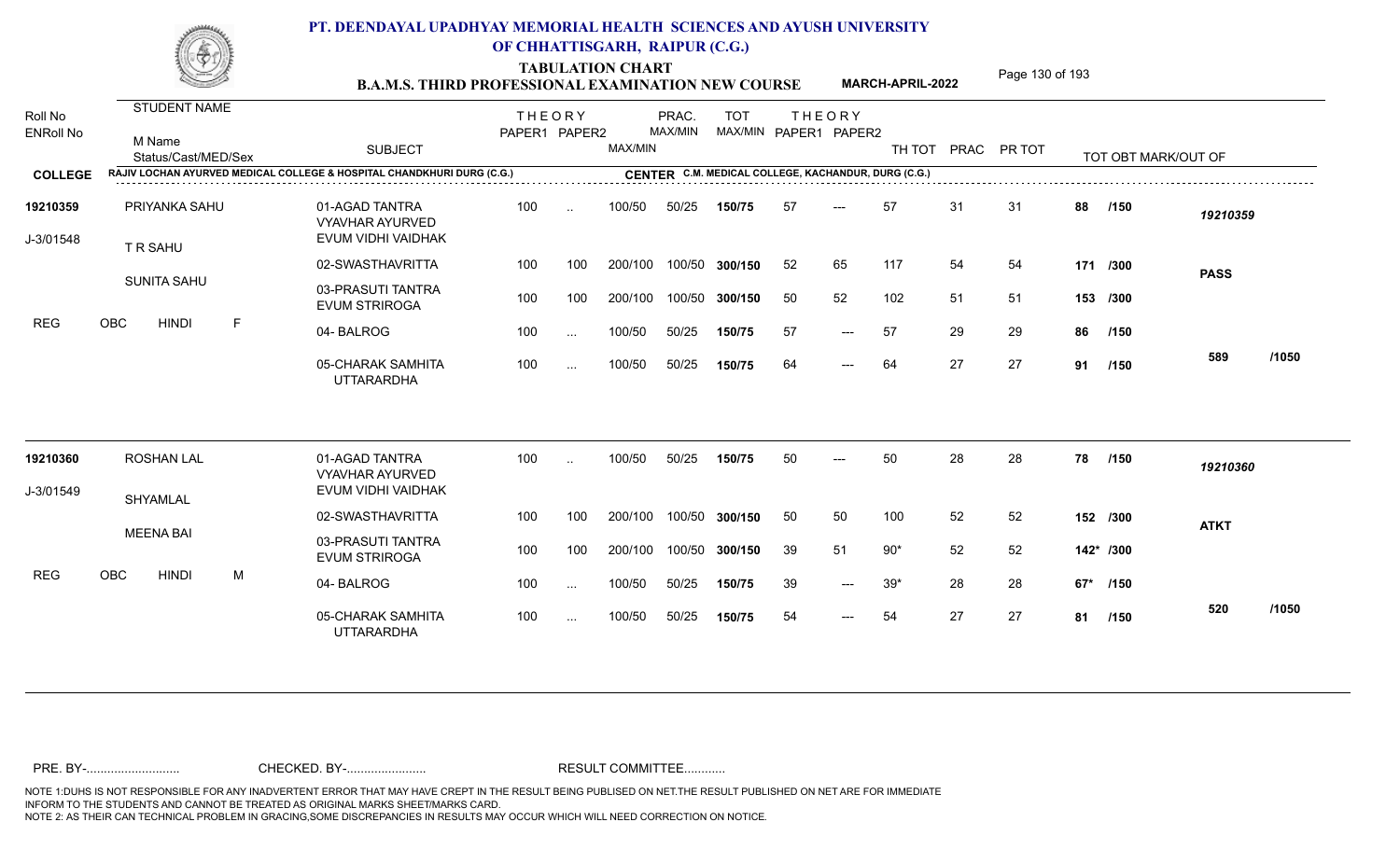TABULATION CHART<br> **TABULATION CHART B.A.M.S. THIRD PROFESSIONAL EXAMINATION NEW COURSE** MARCH-APRIL-2022

**MARCH-APRIL-2022**

| Roll No<br><b>ENRoll No</b> | <b>STUDENT NAME</b><br>M Name<br>Status/Cast/MED/Sex                   | <b>SUBJECT</b>                                                 | <b>THEORY</b><br>PAPER1 PAPER2 |           | MAX/MIN | PRAC.<br>MAX/MIN | <b>TOT</b>     |    | <b>THEORY</b><br>MAX/MIN PAPER1 PAPER2              | TH TOT |    | PRAC PR TOT |    | TOT OBT MARK/OUT OF |             |       |
|-----------------------------|------------------------------------------------------------------------|----------------------------------------------------------------|--------------------------------|-----------|---------|------------------|----------------|----|-----------------------------------------------------|--------|----|-------------|----|---------------------|-------------|-------|
| <b>COLLEGE</b>              | RAJIV LOCHAN AYURVED MEDICAL COLLEGE & HOSPITAL CHANDKHURI DURG (C.G.) |                                                                |                                |           |         |                  |                |    | CENTER C.M. MEDICAL COLLEGE, KACHANDUR, DURG (C.G.) |        |    |             |    |                     |             |       |
| 19210361<br>J-3/01550       | SHIVANI SAHU<br>RAVI SHANKAR SAHU                                      | 01-AGAD TANTRA<br><b>VYAVHAR AYURVED</b><br>EVUM VIDHI VAIDHAK | 100                            | $\sim$    | 100/50  | 50/25            | 150/75         | 57 | $---$                                               | 57     | 31 | 31          | 88 | /150                | 19210361    |       |
|                             |                                                                        | 02-SWASTHAVRITTA                                               | 100                            | 100       | 200/100 |                  | 100/50 300/150 | 56 | 61                                                  | 117    | 57 | 57          |    | 174 /300            | <b>PASS</b> |       |
|                             | KAUSHALYA SAHU                                                         | 03-PRASUTI TANTRA<br><b>EVUM STRIROGA</b>                      | 100                            | 100       | 200/100 | 100/50           | 300/150        | 50 | 52                                                  | 102    | 53 | 53          |    | 155 /300            |             |       |
| REG                         | OBC<br>F<br><b>HINDI</b>                                               | 04-BALROG                                                      | 100                            | $\ddotsc$ | 100/50  | 50/25            | 150/75         | 54 | $---$                                               | 54     | 28 | 28          | 82 | /150                |             |       |
|                             |                                                                        | 05-CHARAK SAMHITA<br><b>UTTARARDHA</b>                         | 100                            | $\cdots$  | 100/50  | 50/25            | 150/75         | 58 | $---$                                               | 58     | 28 | 28          | 86 | /150                | 585         | /1050 |
| 19210362                    | SHIWANI TIWARI                                                         | 01-AGAD TANTRA                                                 | 100                            | $\ddotsc$ | 100/50  | 50/25            | 150/75         | 71 | $---$                                               | 71     | 32 | 32          |    | 103 /150            | 19210362    |       |
| J-3/01551                   |                                                                        | <b>VYAVHAR AYURVED</b><br>EVUM VIDHI VAIDHAK                   |                                |           |         |                  |                |    |                                                     |        |    |             |    |                     |             |       |
|                             | PAWAN KUMAR TIWARI                                                     | 02-SWASTHAVRITTA                                               | 100                            | 100       | 200/100 |                  | 100/50 300/150 | 67 | 67                                                  | 134    | 55 | 55          |    | 189 /300            | <b>ATKT</b> |       |
|                             | SARITA TIWARI                                                          | 03-PRASUTI TANTRA<br><b>EVUM STRIROGA</b>                      | 100                            | 100       | 200/100 |                  | 100/50 300/150 | 45 | 49                                                  | $94*$  | 52 | 52          |    | 146* /300           |             |       |
| <b>REG</b>                  | <b>GEN</b><br>$\mathsf{F}$<br><b>HINDI</b>                             | 04-BALROG                                                      | 100                            | $\sim$    | 100/50  | 50/25            | 150/75         | 64 | $---$                                               | 64     | 32 | 32          | 96 | /150                |             |       |
|                             |                                                                        | 05-CHARAK SAMHITA<br><b>UTTARARDHA</b>                         | 100                            | $\sim$    | 100/50  | 50/25            | 150/75         | 64 | $---$                                               | 64     | 28 | 28          | 92 | /150                | 626         | /1050 |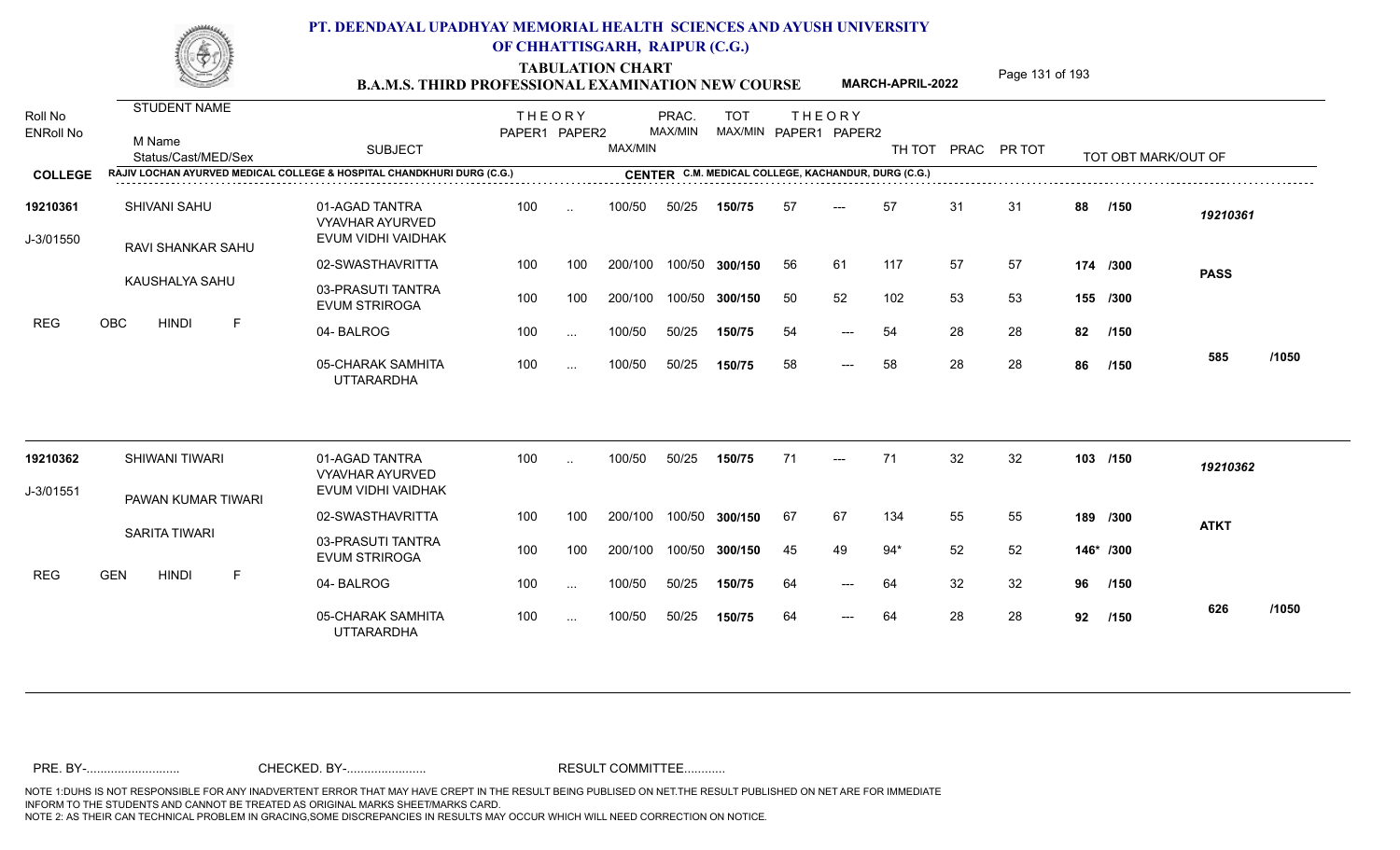TABULATION CHART<br> **TABULATION CHART EXAMINATION NEW COURSE MARCH-APRIL-2022** <sup>Page 132 of 193</sup>

**MARCH-APRIL-2022**

| Roll No<br><b>ENRoll No</b> | STUDENT NAME<br>M Name<br>Status/Cast/MED/Sex<br>RAJIV LOCHAN AYURVED MEDICAL COLLEGE & HOSPITAL CHANDKHURI DURG (C.G.) | <b>SUBJECT</b>                                                 | <b>THEORY</b><br>PAPER1 PAPER2 |           | MAX/MIN | PRAC.<br>MAX/MIN | <b>TOT</b><br>MAX/MIN PAPER1 PAPER2<br>CENTER C.M. MEDICAL COLLEGE, KACHANDUR, DURG (C.G.) |    | <b>THEORY</b> | TH TOT PRAC PR TOT |    |    |           | TOT OBT MARK/OUT OF |             |       |
|-----------------------------|-------------------------------------------------------------------------------------------------------------------------|----------------------------------------------------------------|--------------------------------|-----------|---------|------------------|--------------------------------------------------------------------------------------------|----|---------------|--------------------|----|----|-----------|---------------------|-------------|-------|
| <b>COLLEGE</b>              |                                                                                                                         |                                                                |                                |           |         |                  |                                                                                            |    |               |                    |    |    |           |                     |             |       |
| 19210363<br>J-3/01552       | <b>SHUBHANKAR</b><br><b>CHATTERJEE</b>                                                                                  | 01-AGAD TANTRA<br><b>VYAVHAR AYURVED</b><br>EVUM VIDHI VAIDHAK | 100                            | $\ddotsc$ | 100/50  | 50/25            | 150/75                                                                                     | 37 | $---$         | $37*$              | 28 | 28 | $65*$     | /150                | 19210363    |       |
|                             | AMIO CHATTERJEE                                                                                                         |                                                                |                                |           |         |                  |                                                                                            |    |               |                    |    |    |           |                     |             |       |
|                             | RUMA CHATTERJEE                                                                                                         | 02-SWASTHAVRITTA                                               | 100                            | 100       | 200/100 |                  | 100/50 300/150                                                                             | 60 | 60            | 120                | 56 | 56 |           | 176 /300            | <b>ATKT</b> |       |
|                             |                                                                                                                         | 03-PRASUTI TANTRA<br><b>EVUM STRIROGA</b>                      | 100                            | 100       | 200/100 |                  | 100/50 300/150                                                                             | 44 | 45            | $89*$              | 53 | 53 | 142* /300 |                     |             |       |
| <b>REG</b>                  | <b>GEN</b><br><b>HINDI</b><br>M                                                                                         | 04-BALROG                                                      | 100                            | $\cdots$  | 100/50  | 50/25            | 150/75                                                                                     | 54 | ---           | 54                 | 28 | 28 | 82        | /150                |             |       |
|                             |                                                                                                                         | 05-CHARAK SAMHITA<br><b>UTTARARDHA</b>                         | 100                            | $\cdots$  | 100/50  | 50/25            | 150/75                                                                                     | 54 | $---$         | 54                 | 26 | 26 | 80        | /150                | 545         | /1050 |
| 19210364                    | SHUBHI SHRIVASTAVA                                                                                                      | 01-AGAD TANTRA                                                 | 100                            | $\ddotsc$ | 100/50  | 50/25            | 150/75                                                                                     | 57 | $---$         | 57                 | 30 | 30 | 87        | /150                | 19210364    |       |
|                             |                                                                                                                         | <b>VYAVHAR AYURVED</b><br>EVUM VIDHI VAIDHAK                   |                                |           |         |                  |                                                                                            |    |               |                    |    |    |           |                     |             |       |
| J-3/01553                   | RAJNISH SHRIVASTAVA                                                                                                     |                                                                |                                |           |         |                  |                                                                                            |    |               |                    |    |    |           |                     |             |       |
|                             | <b>BABITA SHRIVASTAVA</b>                                                                                               | 02-SWASTHAVRITTA                                               | 100                            | 100       | 200/100 |                  | 100/50 300/150                                                                             | 60 | 62            | 122                | 54 | 54 | 176 /300  |                     | <b>PASS</b> |       |
|                             |                                                                                                                         | 03-PRASUTI TANTRA<br><b>EVUM STRIROGA</b>                      | 100                            | 100       | 200/100 |                  | 100/50 300/150                                                                             | 59 | 53            | 112                | 54 | 54 |           | 166 /300            |             |       |
| <b>REG</b>                  | <b>GEN</b><br><b>HINDI</b><br>F                                                                                         | 04-BALROG                                                      | 100                            | $\cdots$  | 100/50  | 50/25            | 150/75                                                                                     | 62 | $---$         | 62                 | 32 | 32 | 94        | /150                |             |       |
|                             |                                                                                                                         | 05-CHARAK SAMHITA<br><b>UTTARARDHA</b>                         | 100                            | $\cdots$  | 100/50  | 50/25            | 150/75                                                                                     | 64 | $---$         | 64                 | 28 | 28 | 92        | /150                | 615         | /1050 |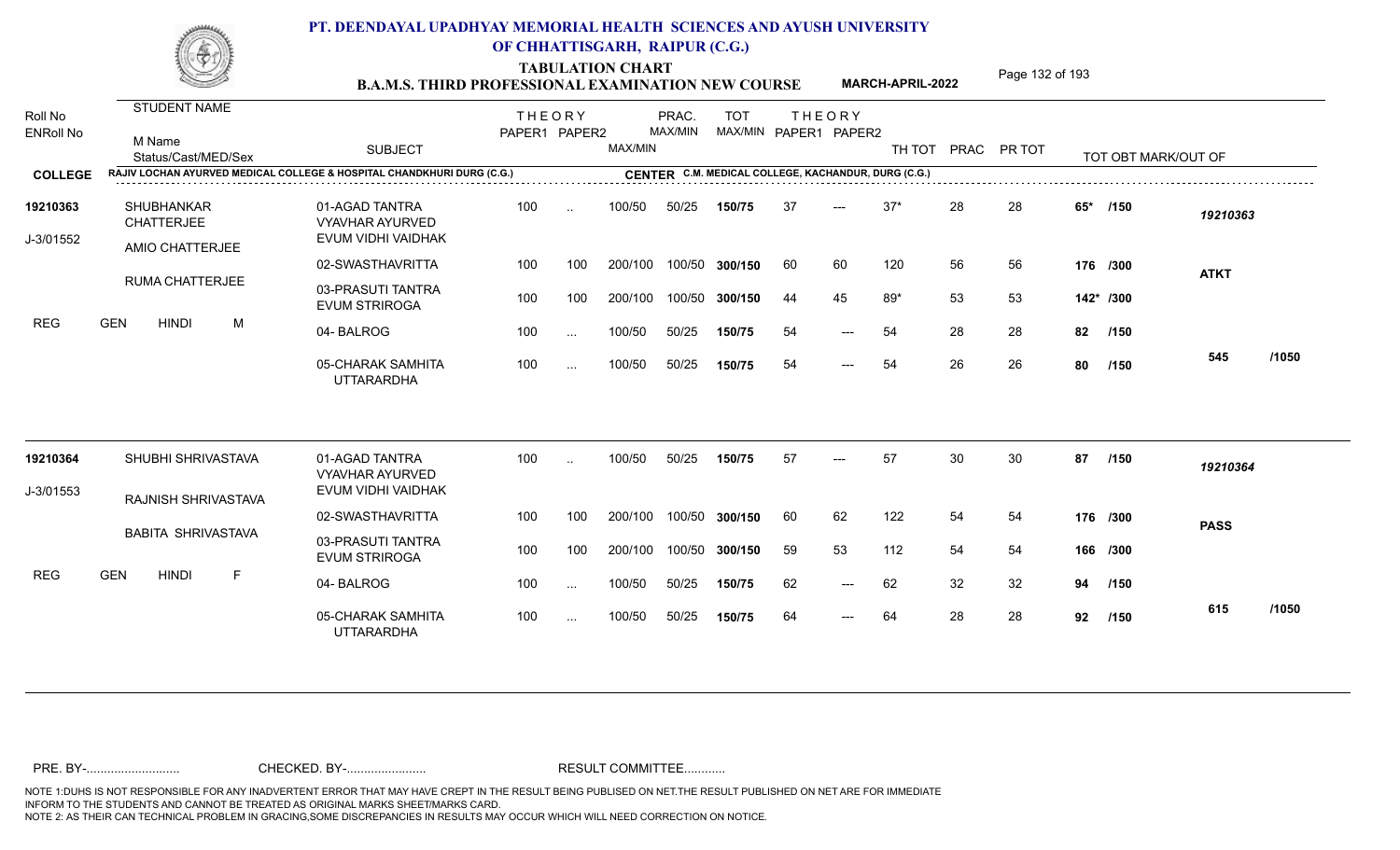TABULATION CHART<br> **TABULATION CHART EXAMINATION NEW COURSE MARCH-APRIL-2022** <sup>Page 133 of 193</sup>

**MARCH-APRIL-2022**

| Roll No<br><b>ENRoll No</b> | <b>STUDENT NAME</b><br>M Name<br>Status/Cast/MED/Sex                   | <b>SUBJECT</b>                                                 | <b>THEORY</b><br>PAPER1 PAPER2 |               | MAX/MIN | PRAC.<br>MAX/MIN | <b>TOT</b><br>MAX/MIN PAPER1 PAPER2                 |     | <b>THEORY</b> | TH TOT | PRAC | PR TOT |     | TOT OBT MARK/OUT OF |             |       |
|-----------------------------|------------------------------------------------------------------------|----------------------------------------------------------------|--------------------------------|---------------|---------|------------------|-----------------------------------------------------|-----|---------------|--------|------|--------|-----|---------------------|-------------|-------|
| <b>COLLEGE</b>              | RAJIV LOCHAN AYURVED MEDICAL COLLEGE & HOSPITAL CHANDKHURI DURG (C.G.) |                                                                |                                |               |         |                  | CENTER C.M. MEDICAL COLLEGE, KACHANDUR, DURG (C.G.) |     |               |        |      |        |     |                     |             |       |
| 19210365<br>J-3/01554       | SHIVANGEE PANDEY<br>RAMASHANKAR PANDEY                                 | 01-AGAD TANTRA<br><b>VYAVHAR AYURVED</b><br>EVUM VIDHI VAIDHAK | 100                            | $\ddotsc$     | 100/50  | 50/25            | 150/75                                              | 57  | $---$         | 57     | 29   | 29     | 86  | /150                | 19210365    |       |
|                             |                                                                        | 02-SWASTHAVRITTA                                               | 100                            | 100           | 200/100 |                  | 100/50 300/150                                      | 61  | 62            | 123    | 58   | 58     | 181 | /300                |             |       |
|                             | <b>GEETA PANDEY</b>                                                    | 03-PRASUTI TANTRA<br><b>EVUM STRIROGA</b>                      | 100                            | 100           | 200/100 |                  | 100/50 300/150                                      | 52  | 51            | 103    | 55   | 55     |     | 158 /300            | <b>PASS</b> |       |
| <b>REG</b>                  | <b>GEN</b><br><b>HINDI</b><br>-F                                       | 04-BALROG                                                      | 100                            | $\sim$ $\sim$ | 100/50  | 50/25            | 150/75                                              | 65  | $---$         | 65     | 33   | 33     | 98  | /150                |             |       |
|                             |                                                                        | 05-CHARAK SAMHITA<br><b>UTTARARDHA</b>                         | 100                            | $\cdots$      | 100/50  | 50/25            | 150/75                                              | 61  | $---$         | -61    | 29   | 29     | 90  | /150                | 613         | /1050 |
| 19210366                    | <b>SWETA BARETH</b>                                                    | 01-AGAD TANTRA<br><b>VYAVHAR AYURVED</b>                       | 100                            | $\ddotsc$     | 100/50  | 50/25            | 150/75                                              | 54  |               | 54     | 32   | 32     | 86  | /150                | 19210366    |       |
| J-3/01555                   | <b>BABU LAL BARETH</b>                                                 | EVUM VIDHI VAIDHAK                                             |                                |               |         |                  |                                                     |     |               |        |      |        |     |                     |             |       |
|                             |                                                                        | 02-SWASTHAVRITTA                                               | 100                            | 100           | 200/100 |                  | 100/50 300/150                                      | 61  | 65            | 126    | 58   | 58     |     | 184 /300            | <b>PASS</b> |       |
|                             | <b>SEEMA DEVI</b>                                                      | 03-PRASUTI TANTRA<br><b>EVUM STRIROGA</b>                      | 100                            | 100           | 200/100 |                  | 100/50 300/150                                      | -51 | 52            | 103    | 60   | 60     |     | 163 /300            |             |       |
| <b>REG</b>                  | OBC<br><b>HINDI</b><br>F                                               | 04-BALROG                                                      | 100                            | $\sim$ $\sim$ | 100/50  | 50/25            | 150/75                                              | 65  | ---           | 65     | 28   | 28     | 93  | /150                |             |       |
|                             |                                                                        | 05-CHARAK SAMHITA<br><b>UTTARARDHA</b>                         | 100                            | $\cdots$      | 100/50  | 50/25            | 150/75                                              | 62  | $---$         | 62     | 29   | 29     | 91  | /150                | 617         | /1050 |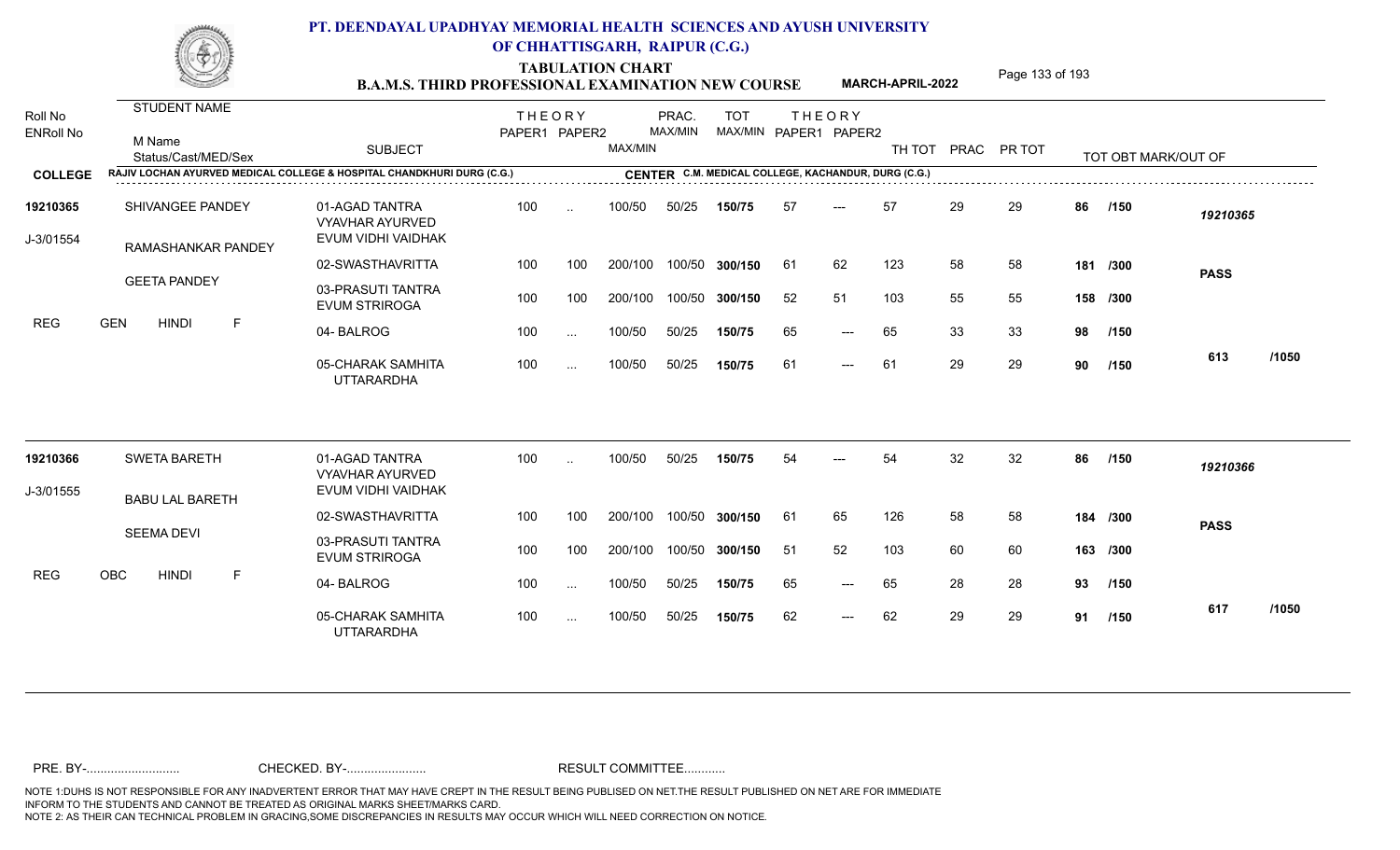TABULATION CHART<br> **TABULATION CHART EXAMINATION NEW COURSE MARCH-APRIL-2022** <sup>Page 134 of 193</sup>

**MARCH-APRIL-2022**

| Roll No<br><b>ENRoll No</b> | <b>STUDENT NAME</b><br>M Name<br>Status/Cast/MED/Sex                   | <b>SUBJECT</b>                                                 | <b>THEORY</b><br>PAPER1 PAPER2 |               | MAX/MIN | PRAC.<br>MAX/MIN | <b>TOT</b><br>MAX/MIN PAPER1 PAPER2                 |    | <b>THEORY</b>       |       |    | TH TOT PRAC PR TOT |    | TOT OBT MARK/OUT OF |             |       |
|-----------------------------|------------------------------------------------------------------------|----------------------------------------------------------------|--------------------------------|---------------|---------|------------------|-----------------------------------------------------|----|---------------------|-------|----|--------------------|----|---------------------|-------------|-------|
| <b>COLLEGE</b>              | RAJIV LOCHAN AYURVED MEDICAL COLLEGE & HOSPITAL CHANDKHURI DURG (C.G.) |                                                                |                                |               |         |                  | CENTER C.M. MEDICAL COLLEGE, KACHANDUR, DURG (C.G.) |    |                     |       |    |                    |    |                     |             |       |
| 19210367<br>J-3/01556       | <b>T NITYASRI</b><br><b>T RAMA KRISHNA</b>                             | 01-AGAD TANTRA<br><b>VYAVHAR AYURVED</b><br>EVUM VIDHI VAIDHAK | 100                            | $\ddotsc$     | 100/50  | 50/25            | 150/75                                              | 52 | $---$               | 52    | 30 | 30                 | 82 | /150                | 19210367    |       |
|                             |                                                                        | 02-SWASTHAVRITTA                                               | 100                            | 100           | 200/100 | 100/50           | 300/150                                             | 56 | 59                  | 115   | 54 | 54                 |    | 169 /300            | <b>ATKT</b> |       |
|                             | T JYOTHI RANI                                                          | 03-PRASUTI TANTRA<br><b>EVUM STRIROGA</b>                      | 100                            | 100           | 200/100 | 100/50           | 300/150                                             | A  | 52                  | $52*$ | 51 | 51                 |    | 103* /300           |             |       |
| <b>REG</b>                  | <b>GEN</b><br><b>HINDI</b><br>E                                        | 04-BALROG                                                      | 100                            | $\sim$ $\sim$ | 100/50  | 50/25            | 150/75                                              | 53 | $\qquad \qquad - -$ | 53    | 28 | 28                 |    | 81 /150             |             |       |
|                             |                                                                        | 05-CHARAK SAMHITA<br><b>UTTARARDHA</b>                         | 100                            | $\cdots$      | 100/50  | 50/25            | 150/75                                              | 57 | $---$               | 57    | 27 | 27                 | 84 | /150                | 519         | /1050 |
| 19210368                    | <b>TARUN KUMAR SAHU</b>                                                | 01-AGAD TANTRA<br><b>VYAVHAR AYURVED</b>                       | 100                            | $\sim$        | 100/50  | 50/25            | 150/75                                              |    |                     | $44*$ | 27 | 27                 |    | 71* /150            | 19210368    |       |
| J-3/01557                   | MAHENDRA KUMAR SAHU                                                    | EVUM VIDHI VAIDHAK                                             |                                |               |         |                  |                                                     |    |                     |       |    |                    |    |                     |             |       |
|                             |                                                                        | 02-SWASTHAVRITTA                                               | 100                            | 100           | 200/100 | 100/50           | 300/150                                             | 58 | 57                  | 115   | 57 | 57                 |    | 172 /300            | <b>ATKT</b> |       |
|                             | YASHODA BAI                                                            | 03-PRASUTI TANTRA<br><b>EVUM STRIROGA</b>                      | 100                            | 100           | 200/100 | 100/50           | 300/150                                             | 50 | 51                  | 101   | 52 | 52                 |    | 153 /300            |             |       |
| <b>REG</b>                  | <b>OBC</b><br><b>HINDI</b><br>M                                        | 04-BALROG                                                      | 100                            | $\cdots$      | 100/50  | 50/25            | 150/75                                              | 56 | $\qquad \qquad - -$ | 56    | 28 | 28                 | 84 | /150                |             |       |
|                             |                                                                        | 05-CHARAK SAMHITA<br><b>UTTARARDHA</b>                         | 100                            | $\sim$ $\sim$ | 100/50  | 50/25            | 150/75                                              | 65 | $---$               | 65    | 26 | 26                 |    | 91 /150             | 571         | /1050 |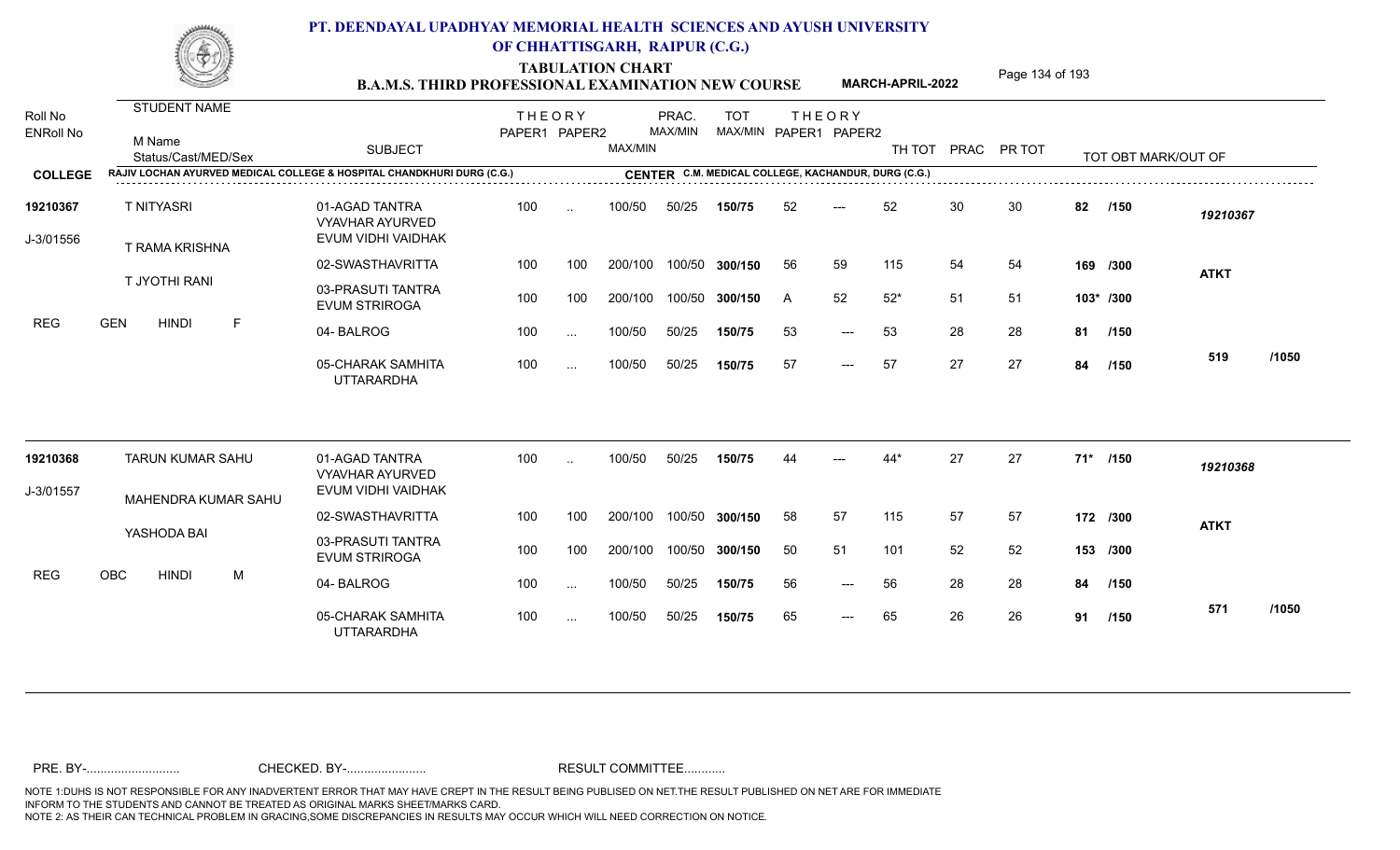TABULATION CHART<br> **TABULATION CHART EXAMINATION NEW COURSE MARCH-APRIL-2022** <sup>Page 135 of 193</sup>

**MARCH-APRIL-2022**

| Roll No               | STUDENT NAME                  |                                                                                                                                                                                      | <b>THEORY</b> |           |         | PRAC.   | <b>TOT</b>            |     | <b>THEORY</b> |     |    |                    |    |                     |             |       |
|-----------------------|-------------------------------|--------------------------------------------------------------------------------------------------------------------------------------------------------------------------------------|---------------|-----------|---------|---------|-----------------------|-----|---------------|-----|----|--------------------|----|---------------------|-------------|-------|
| <b>ENRoll No</b>      | M Name<br>Status/Cast/MED/Sex | <b>SUBJECT</b>                                                                                                                                                                       | PAPER1 PAPER2 |           | MAX/MIN | MAX/MIN | MAX/MIN PAPER1 PAPER2 |     |               |     |    | TH TOT PRAC PR TOT |    | TOT OBT MARK/OUT OF |             |       |
| <b>COLLEGE</b>        |                               | RAJIV LOCHAN AYURVED MEDICAL COLLEGE & HOSPITAL CHANDKHURI DURG (C.G.)<br>CENTER C.M. MEDICAL COLLEGE, KACHANDUR, DURG (C.G.)<br>CENTER C.M. MEDICAL COLLEGE, KACHANDUR, DURG (C.G.) |               |           |         |         |                       |     |               |     |    |                    |    |                     |             |       |
| 19210369<br>J-3/01558 | <b>TEKRAM</b><br>LEKHRAM      | 01-AGAD TANTRA<br><b>VYAVHAR AYURVED</b><br>EVUM VIDHI VAIDHAK                                                                                                                       | 100           | $\sim$    | 100/50  | 50/25   | 150/75                | 51  | $---$         | 51  | 27 | 27                 | 78 | /150                | 19210369    |       |
|                       |                               | 02-SWASTHAVRITTA                                                                                                                                                                     | 100           | 100       | 200/100 | 100/50  | 300/150               | 59  | 65            | 124 | 53 | 53                 |    | 177 /300            | <b>PASS</b> |       |
|                       | ANUSHIYA                      | 03-PRASUTI TANTRA<br><b>EVUM STRIROGA</b>                                                                                                                                            | 100           | 100       | 200/100 | 100/50  | 300/150               | 50  | 53            | 103 | 53 | 53                 |    | 156 /300            |             |       |
| <b>REG</b>            | OBC<br><b>HINDI</b><br>M      | 04-BALROG                                                                                                                                                                            | 100           | $\ddotsc$ | 100/50  | 50/25   | 150/75                | 60  | $---$         | 60  | 28 | 28                 | 88 | /150                |             |       |
|                       |                               | 05-CHARAK SAMHITA<br><b>UTTARARDHA</b>                                                                                                                                               | 100           | $\ldots$  | 100/50  | 50/25   | 150/75                | 72  | $---$         | 72  | 26 | 26                 | 98 | /150                | 597         | /1050 |
| 19210370              | <b>TINKAL SAHU</b>            | 01-AGAD TANTRA<br><b>VYAVHAR AYURVED</b>                                                                                                                                             | 100           |           | 100/50  | 50/25   | 150/75                | 57  |               | 57  | 28 | 28                 | 85 | /150                | 19210370    |       |
| J-3/01559             | YOGENDRA SAHU                 | EVUM VIDHI VAIDHAK                                                                                                                                                                   |               |           |         |         |                       |     |               |     |    |                    |    |                     |             |       |
|                       |                               | 02-SWASTHAVRITTA                                                                                                                                                                     | 100           | 100       | 200/100 | 100/50  | 300/150               | -61 | 60            | 121 | 56 | 56                 |    | 177 /300            | <b>PASS</b> |       |
|                       | DHANESHWARI SAHU              | 03-PRASUTI TANTRA<br><b>EVUM STRIROGA</b>                                                                                                                                            | 100           | 100       | 200/100 | 100/50  | 300/150               | 56  | 52            | 108 | 52 | 52                 |    | 160 /300            |             |       |
| <b>REG</b>            | OBC<br><b>HINDI</b><br>M      | 04-BALROG                                                                                                                                                                            | 100           | $\ddotsc$ | 100/50  | 50/25   | 150/75                | 50  | $---$         | 50  | 29 | 29                 | 79 | 1150                |             |       |
|                       |                               | 05-CHARAK SAMHITA<br><b>UTTARARDHA</b>                                                                                                                                               | 100           | $\cdots$  | 100/50  | 50/25   | 150/75                | 61  | $---$         | 61  | 28 | 28                 | 89 | /150                | 590         | /1050 |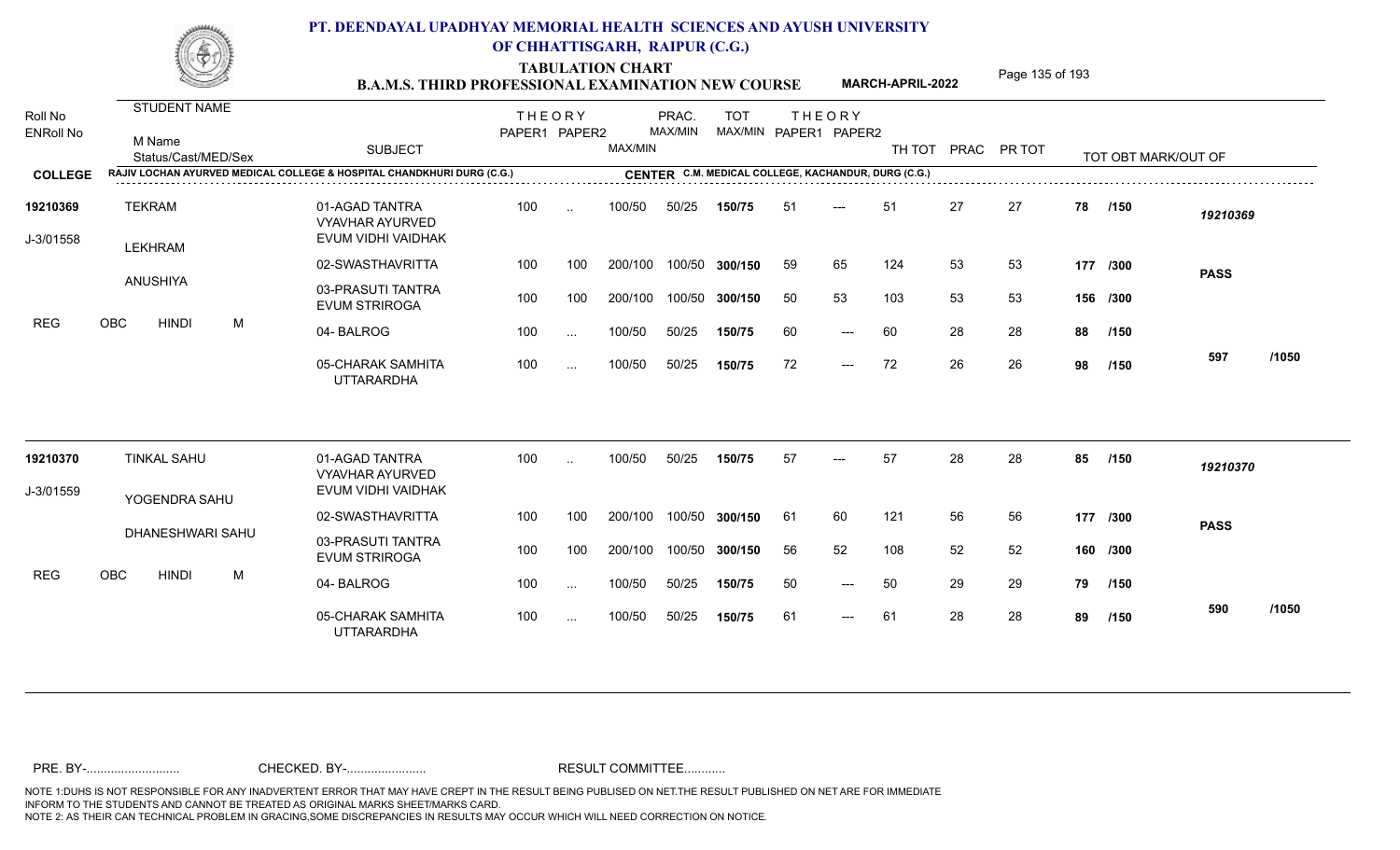TABULATION CHART<br> **TABULATION CHART EXAMINATION NEW COURSE MARCH-APRIL-2022** <sup>Page 136 of 193</sup>

**MARCH-APRIL-2022**

| Roll No<br><b>ENRoll No</b> | <b>STUDENT NAME</b><br>M Name<br>Status/Cast/MED/Sex |              | <b>SUBJECT</b>                                                         | <b>THEORY</b><br>PAPER1 PAPER2 |               | MAX/MIN | PRAC.<br>MAX/MIN | <b>TOT</b><br>MAX/MIN PAPER1 PAPER2                 |    | <b>THEORY</b> | TH TOT PRAC |    | PR TOT |    | TOT OBT MARK/OUT OF |             |       |
|-----------------------------|------------------------------------------------------|--------------|------------------------------------------------------------------------|--------------------------------|---------------|---------|------------------|-----------------------------------------------------|----|---------------|-------------|----|--------|----|---------------------|-------------|-------|
| <b>COLLEGE</b>              |                                                      |              | RAJIV LOCHAN AYURVED MEDICAL COLLEGE & HOSPITAL CHANDKHURI DURG (C.G.) |                                |               |         |                  | CENTER C.M. MEDICAL COLLEGE, KACHANDUR, DURG (C.G.) |    |               |             |    |        |    |                     |             |       |
| 19210371<br>J-3/01560       | <b>TUSHAR CHANDRA</b><br><b>VIJAY CHANDRA</b>        |              | 01-AGAD TANTRA<br><b>VYAVHAR AYURVED</b><br>EVUM VIDHI VAIDHAK         | 100                            | $\ddotsc$     | 100/50  | 50/25            | 150/75                                              | 52 | $---$         | 52          | 28 | 28     | 80 | /150                | 19210371    |       |
|                             |                                                      |              | 02-SWASTHAVRITTA                                                       | 100                            | 100           | 200/100 |                  | 100/50 300/150                                      | 60 | 60            | 120         | 54 | 54     |    | 174 /300            | <b>ATKT</b> |       |
|                             | DIKSHA CHANDRA                                       |              | 03-PRASUTI TANTRA<br><b>EVUM STRIROGA</b>                              | 100                            | 100           | 200/100 |                  | 100/50 300/150                                      | 50 | 42            | $92*$       | 55 | 55     |    | 147* /300           |             |       |
| <b>REG</b>                  | <b>OBC</b><br><b>HINDI</b>                           | M            | 04-BALROG                                                              | 100                            | $\ddotsc$     | 100/50  | 50/25            | 150/75                                              | 64 | $---$         | 64          | 29 | 29     | 93 | /150                |             |       |
|                             |                                                      |              | 05-CHARAK SAMHITA<br><b>UTTARARDHA</b>                                 | 100                            | $\cdots$      | 100/50  | 50/25            | 150/75                                              | 66 | $---$         | 66          | 27 | 27     | 93 | /150                | 587         | /1050 |
| 19210372                    | VASUNDHARA                                           |              | 01-AGAD TANTRA<br><b>VYAVHAR AYURVED</b>                               | 100                            | $\ddotsc$     | 100/50  | 50/25            | 150/75                                              | 68 |               | 68          | 29 | 29     | 97 | /150                | 19210372    |       |
| J-3/01561                   | <b>SHRIDHAR</b>                                      |              | EVUM VIDHI VAIDHAK                                                     |                                |               |         |                  |                                                     |    |               |             |    |        |    |                     |             |       |
|                             |                                                      |              | 02-SWASTHAVRITTA                                                       | 100                            | 100           | 200/100 |                  | 100/50 300/150                                      | 66 | 63            | 129         | 57 | 57     |    | 186 /300            | <b>PASS</b> |       |
|                             | ANUSUIYA                                             |              | 03-PRASUTI TANTRA<br><b>EVUM STRIROGA</b>                              | 100                            | 100           | 200/100 |                  | 100/50 300/150                                      | 57 | 54            | 111         | 55 | 55     |    | 166 /300            |             |       |
| <b>REG</b>                  | <b>GEN</b><br><b>HINDI</b>                           | $\mathsf{F}$ | 04-BALROG                                                              | 100                            | $\sim$ $\sim$ | 100/50  | 50/25            | 150/75                                              | 71 | $---$         | -71         | 28 | 28     | 99 | /150                |             |       |
|                             |                                                      |              | 05-CHARAK SAMHITA<br><b>UTTARARDHA</b>                                 | 100                            | $\cdots$      | 100/50  | 50/25            | 150/75                                              | 58 | ---           | 58          | 28 | 28     | 86 | /150                | 634         | /1050 |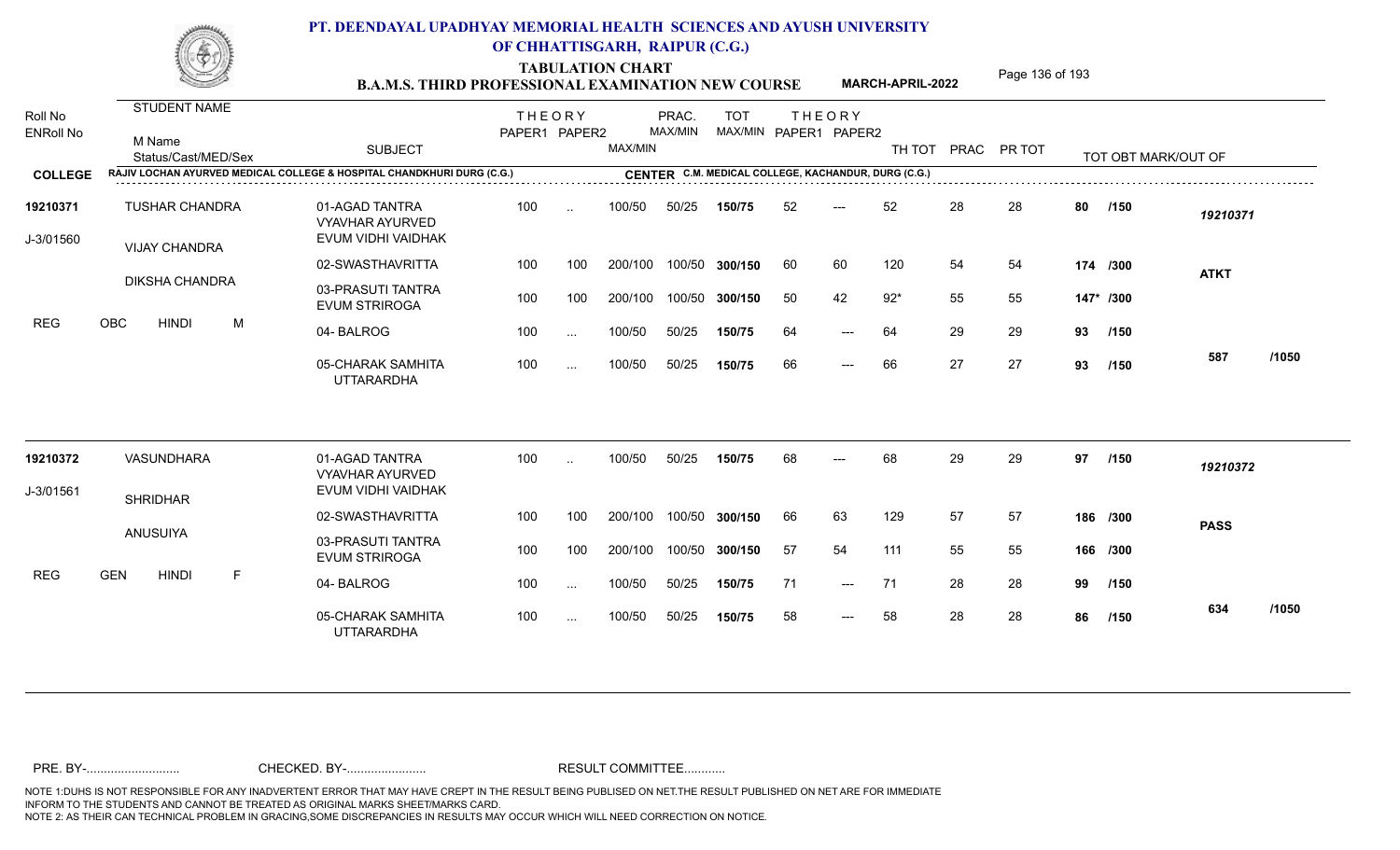TABULATION CHART<br> **TABULATION CHART EXAMINATION NEW COURSE MARCH-APRIL-2022** <sup>Page 137 of 193</sup>

**MARCH-APRIL-2022**

| Roll No<br><b>ENRoll No</b> | <b>STUDENT NAME</b><br>M Name                                          | <b>SUBJECT</b>                                                 | <b>THEORY</b><br>PAPER1 PAPER2 |               | MAX/MIN | PRAC.<br>MAX/MIN | <b>TOT</b><br>MAX/MIN PAPER1 PAPER2                 |    | <b>THEORY</b> | TH TOT |    | PRAC PR TOT |    |                     |             |       |
|-----------------------------|------------------------------------------------------------------------|----------------------------------------------------------------|--------------------------------|---------------|---------|------------------|-----------------------------------------------------|----|---------------|--------|----|-------------|----|---------------------|-------------|-------|
|                             | Status/Cast/MED/Sex                                                    |                                                                |                                |               |         |                  |                                                     |    |               |        |    |             |    | TOT OBT MARK/OUT OF |             |       |
| <b>COLLEGE</b>              | RAJIV LOCHAN AYURVED MEDICAL COLLEGE & HOSPITAL CHANDKHURI DURG (C.G.) |                                                                |                                |               |         |                  | CENTER C.M. MEDICAL COLLEGE, KACHANDUR, DURG (C.G.) |    |               |        |    |             |    |                     |             |       |
| 19210374<br>J-3/01563       | YOGITA DEWANGAN<br>M K DEWANGAN                                        | 01-AGAD TANTRA<br><b>VYAVHAR AYURVED</b><br>EVUM VIDHI VAIDHAK | 100                            | $\sim$        | 100/50  | 50/25            | 150/75                                              | 67 | $---$         | 67     | 28 | 28          | 95 | /150                | 19210374    |       |
|                             |                                                                        | 02-SWASTHAVRITTA                                               | 100                            | 100           | 200/100 |                  | 100/50 300/150                                      | 64 | 62            | 126    | 53 | 53          |    | 179 /300            |             |       |
|                             | ARCHANA DEWANGAN                                                       | 03-PRASUTI TANTRA<br><b>EVUM STRIROGA</b>                      | 100                            | 100           | 200/100 |                  | 100/50 300/150                                      | 53 | 53            | 106    | 54 | 54          |    | 160 /300            | <b>PASS</b> |       |
| <b>REG</b>                  | <b>OBC</b><br><b>HINDI</b><br>-F                                       | 04-BALROG                                                      | 100                            | $\sim$ $\sim$ | 100/50  | 50/25            | 150/75                                              | 63 | $---$         | 63     | 29 | 29          | 92 | /150                |             |       |
|                             |                                                                        | 05-CHARAK SAMHITA<br><b>UTTARARDHA</b>                         | 100                            | $\sim$ $\sim$ | 100/50  | 50/25            | 150/75                                              | 53 | $---$         | 53     | 27 | 27          | 80 | /150                | 606         | /1050 |
| 19210375                    | YOGITA GILHARE                                                         | 01-AGAD TANTRA<br><b>VYAVHAR AYURVED</b>                       | 100                            |               | 100/50  | 50/25            | 150/75                                              | 57 | $---$         | 57     | 29 | 29          | 86 | /150                | 19210375    |       |
| J-3/01564                   | <b>BHUPENDRA GILHARE</b>                                               | EVUM VIDHI VAIDHAK                                             |                                |               |         |                  |                                                     |    |               |        |    |             |    |                     |             |       |
|                             |                                                                        | 02-SWASTHAVRITTA                                               | 100                            | 100           | 200/100 |                  | 100/50 300/150                                      | 54 | 66            | 120    | 55 | 55          |    | 175 /300            | <b>PASS</b> |       |
|                             | <b>SUSHILA GILHARE</b>                                                 | 03-PRASUTI TANTRA<br><b>EVUM STRIROGA</b>                      | 100                            | 100           | 200/100 |                  | 100/50 300/150                                      | 50 | 50            | 100    | 57 | 57          |    | 157 /300            |             |       |
| <b>REG</b>                  | SC<br><b>HINDI</b><br>F                                                | 04-BALROG                                                      | 100                            | $\sim$ $\sim$ | 100/50  | 50/25            | 150/75                                              | 51 | $---$         | -51    | 30 | 30          | 81 | /150                |             |       |
|                             |                                                                        | 05-CHARAK SAMHITA<br><b>UTTARARDHA</b>                         | 100                            | $\cdots$      | 100/50  | 50/25            | 150/75                                              | 54 | $---$         | 54     | 29 | 29          | 83 | /150                | 582         | /1050 |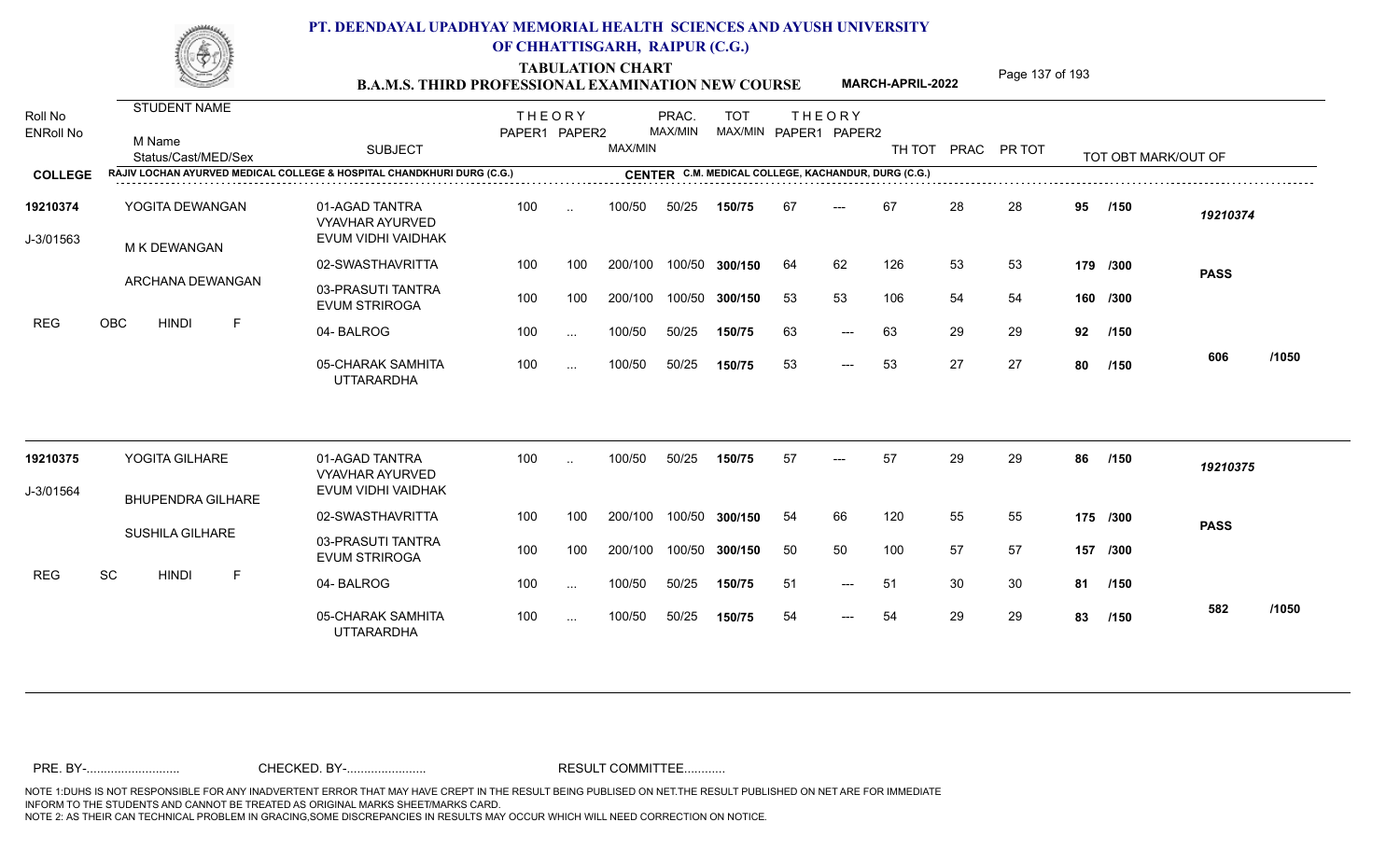TABULATION CHART<br> **TABULATION CHART EXAMINATION NEW COURSE MARCH-APRIL-2022** <sup>Page 138 of 193</sup>

**MARCH-APRIL-2022**

| Roll No<br><b>ENRoll No</b> | STUDENT NAME<br>M Name                          | <b>SUBJECT</b>                                                         | <b>THEORY</b><br>PAPER1 PAPER2 |                      | MAX/MIN | PRAC.<br>MAX/MIN | <b>TOT</b>     |     | <b>THEORY</b><br>MAX/MIN PAPER1 PAPER2              | TH TOT PRAC PR TOT |    |    |     |                     |             |       |
|-----------------------------|-------------------------------------------------|------------------------------------------------------------------------|--------------------------------|----------------------|---------|------------------|----------------|-----|-----------------------------------------------------|--------------------|----|----|-----|---------------------|-------------|-------|
| <b>COLLEGE</b>              | Status/Cast/MED/Sex                             | RAJIV LOCHAN AYURVED MEDICAL COLLEGE & HOSPITAL CHANDKHURI DURG (C.G.) |                                |                      |         |                  |                |     | CENTER C.M. MEDICAL COLLEGE, KACHANDUR, DURG (C.G.) |                    |    |    |     | TOT OBT MARK/OUT OF |             |       |
|                             |                                                 |                                                                        |                                |                      |         |                  |                |     |                                                     |                    |    |    |     |                     |             |       |
| 19210376<br>J-3/01526       | <b>JAGRITI KHATRI</b><br><b>MAHENDRA KHATRI</b> | 01-AGAD TANTRA<br><b>VYAVHAR AYURVED</b><br>EVUM VIDHI VAIDHAK         | 100                            | $\cdot$ .            | 100/50  | 50/25            | 150/75         | 67  | $---$                                               | 67                 | 30 | 30 | 97  | /150                | 19210376    |       |
|                             |                                                 | 02-SWASTHAVRITTA                                                       | 100                            | 100                  | 200/100 |                  | 100/50 300/150 | -61 | 62                                                  | 123                | 56 | 56 |     | 179 /300            | <b>PASS</b> |       |
|                             | DHANESHWARI KHATRI                              | 03-PRASUTI TANTRA<br><b>EVUM STRIROGA</b>                              | 100                            | 100                  | 200/100 |                  | 100/50 300/150 | 55  | 53                                                  | 108                | 52 | 52 |     | 160 /300            |             |       |
| <b>REG</b>                  | <b>GEN</b><br><b>HINDI</b><br>F                 | 04-BALROG                                                              | 100                            | $\sim$ .             | 100/50  | 50/25            | 150/75         | 50  | $---$                                               | 50                 | 30 | 30 | 80  | /150                |             |       |
|                             |                                                 | 05-CHARAK SAMHITA<br><b>UTTARARDHA</b>                                 | 100                            | $\sim$ $\sim$ $\sim$ | 100/50  | 50/25            | 150/75         | 55  | $---$                                               | 55                 | 28 | 28 | 83  | /150                | 599         | /1050 |
| 19210429                    | <b>AKASH PATLE</b>                              | 01-AGAD TANTRA                                                         | 100                            | $\sim$               | 100/50  | 50/25            | 150/75         | 50  |                                                     | 50                 | 28 | 28 | 78  | /150                | 19210429    |       |
| J-3/01508                   |                                                 | <b>VYAVHAR AYURVED</b><br>EVUM VIDHI VAIDHAK                           |                                |                      |         |                  |                |     |                                                     |                    |    |    |     |                     |             |       |
|                             | POONAM CHAND PATLE                              | 02-SWASTHAVRITTA                                                       | 100                            | 100                  | 200/100 |                  | 100/50 300/150 | 56  | 53                                                  | 109                | 57 | 57 |     | 166 /300            | <b>ATKT</b> |       |
|                             | <b>SANGEETA PATLE</b>                           | 03-PRASUTI TANTRA<br><b>EVUM STRIROGA</b>                              | 100                            | 100                  | 200/100 |                  | 100/50 300/150 | 21  | 44                                                  | $65*$              | 51 | 51 |     | 116* /300           |             |       |
| <b>REG</b>                  | SC<br><b>HINDI</b><br>M                         | 04-BALROG                                                              | 100                            | $\cdots$             | 100/50  | 50/25            | 150/75         | 39  | $---$                                               | $39*$              | 30 | 30 | 69* | /150                |             |       |
|                             |                                                 | 05-CHARAK SAMHITA<br><b>UTTARARDHA</b>                                 | 100                            | $\cdots$             | 100/50  | 50/25            | 150/75         | 55  | $---$                                               | 55                 | 25 | 25 | 80  | /150                | 509         | /1050 |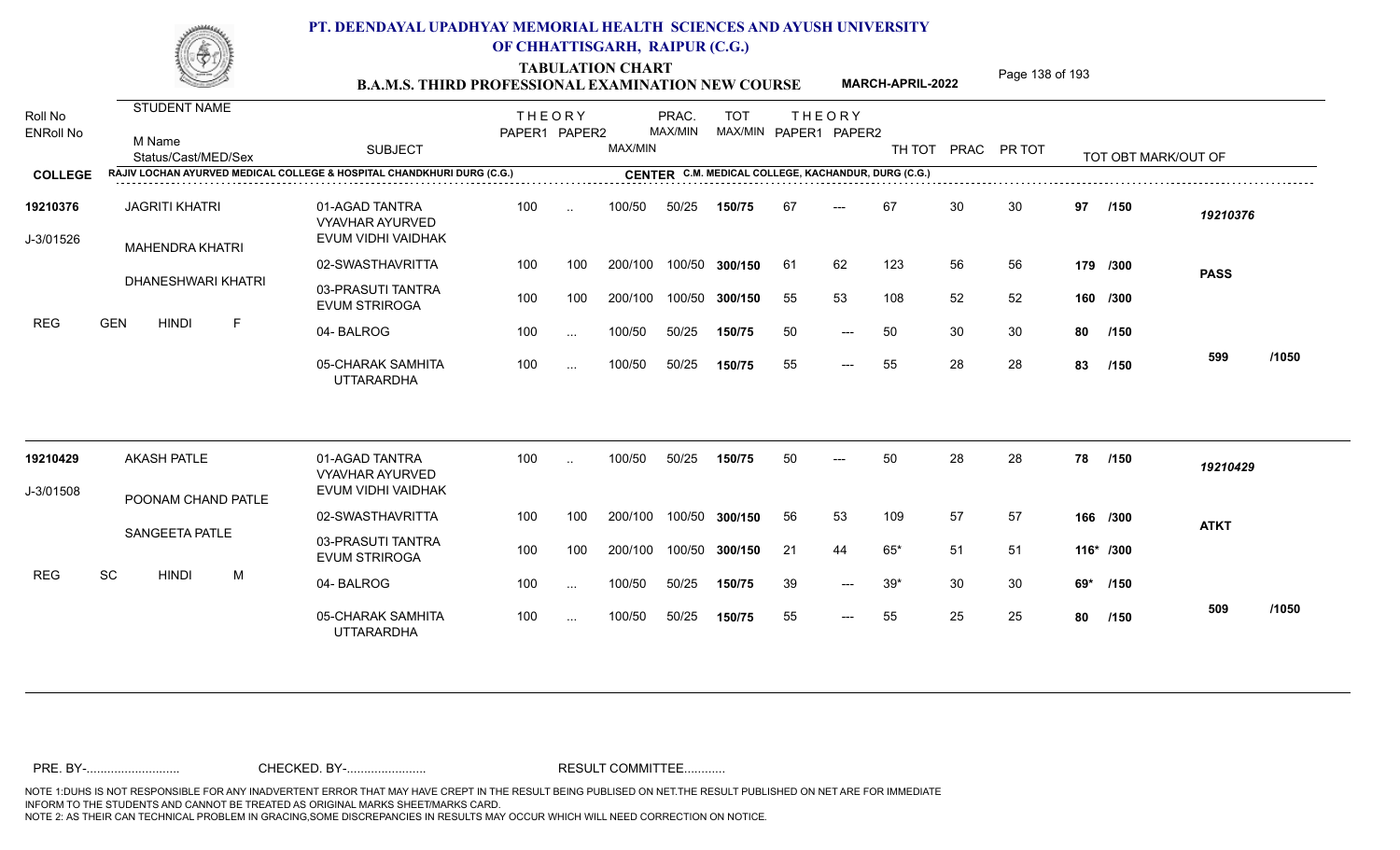TABULATION CHART<br> **TABULATION CHART EXAMINATION NEW COURSE MARCH-APRIL-2022** <sup>Page 139 of 193</sup>

**MARCH-APRIL-2022**

| Roll No<br><b>ENRoll No</b> | <b>STUDENT NAME</b><br>M Name<br>Status/Cast/MED/Sex                   | <b>SUBJECT</b>                                                 | <b>THEORY</b><br>PAPER1 PAPER2 |          | MAX/MIN | PRAC.<br>MAX/MIN | <b>TOT</b><br>MAX/MIN PAPER1 PAPER2                 |     | <b>THEORY</b> | TH TOT |    | PRAC PR TOT |     | TOT OBT MARK/OUT OF |             |       |
|-----------------------------|------------------------------------------------------------------------|----------------------------------------------------------------|--------------------------------|----------|---------|------------------|-----------------------------------------------------|-----|---------------|--------|----|-------------|-----|---------------------|-------------|-------|
| <b>COLLEGE</b>              | RAJIV LOCHAN AYURVED MEDICAL COLLEGE & HOSPITAL CHANDKHURI DURG (C.G.) |                                                                |                                |          |         |                  | CENTER C.M. MEDICAL COLLEGE, KACHANDUR, DURG (C.G.) |     |               |        |    |             |     |                     |             |       |
| 19210430<br>J-3/01523       | <b>DEEPAK PATEL</b><br><b>DIWAKAR PATEL</b>                            | 01-AGAD TANTRA<br><b>VYAVHAR AYURVED</b><br>EVUM VIDHI VAIDHAK | 100                            | $\sim$   | 100/50  | 50/25            | 150/75                                              | 53  | $---$         | 53     | 28 | 28          | 81  | /150                | 19210430    |       |
|                             |                                                                        | 02-SWASTHAVRITTA                                               | 100                            | 100      | 200/100 |                  | 100/50 300/150                                      | 61  | 64            | 125    | 56 | 56          |     | 181 /300            | <b>ATKT</b> |       |
|                             | <b>DILKUMARI PATEL</b>                                                 | 03-PRASUTI TANTRA<br><b>EVUM STRIROGA</b>                      | 100                            | 100      | 200/100 |                  | 100/50 300/150                                      | -46 | 52            | $98*$  | 51 | -51         |     | 149* /300           |             |       |
| <b>REG</b>                  | OBC<br>M<br><b>HINDI</b>                                               | 04-BALROG                                                      | 100                            | $\cdots$ | 100/50  | 50/25            | 150/75                                              | 56  | $---$         | 56     | 28 | 28          | 84  | /150                |             |       |
|                             |                                                                        | 05-CHARAK SAMHITA<br><b>UTTARARDHA</b>                         | 100                            | $\cdots$ | 100/50  | 50/25            | 150/75                                              | 52  | $---$         | 52     | 27 | 27          | 79  | /150                | 574         | /1050 |
| 19210431                    | DIVYANJALI MISHRA                                                      | 01-AGAD TANTRA<br><b>VYAVHAR AYURVED</b>                       | 100                            | $\sim$   | 100/50  | 50/25            | 150/75                                              | 46  |               | 46*    | 28 | 28          | 74* | /150                | 19210431    |       |
| J-3/01524                   | <b>GADADHAR MISHRA</b>                                                 | EVUM VIDHI VAIDHAK                                             |                                |          |         |                  |                                                     |     |               |        |    |             |     |                     |             |       |
|                             |                                                                        | 02-SWASTHAVRITTA                                               | 100                            | 100      | 200/100 |                  | 100/50 300/150                                      | -61 | 62            | 123    | 51 | -51         |     | 174 /300            | <b>ATKT</b> |       |
|                             | <b>USHA KUMARI</b>                                                     | 03-PRASUTI TANTRA<br><b>EVUM STRIROGA</b>                      | 100                            | 100      | 200/100 |                  | 100/50 300/150                                      | 36  | 46            | $82*$  | 50 | 50          |     | 132* /300           |             |       |
| <b>REG</b>                  | <b>GEN</b><br><b>HINDI</b><br>$\mathsf{F}$                             | 04-BALROG                                                      | 100                            | $\cdots$ | 100/50  | 50/25            | 150/75                                              | 34  | $---$         | $34*$  | 28 | 28          | 62* | /150                |             |       |
|                             |                                                                        | 05-CHARAK SAMHITA<br><b>UTTARARDHA</b>                         | 100                            | $\cdots$ | 100/50  | 50/25            | 150/75                                              | 61  | $---$         | 61     | 26 | 26          | 87  | /150                | 529         | /1050 |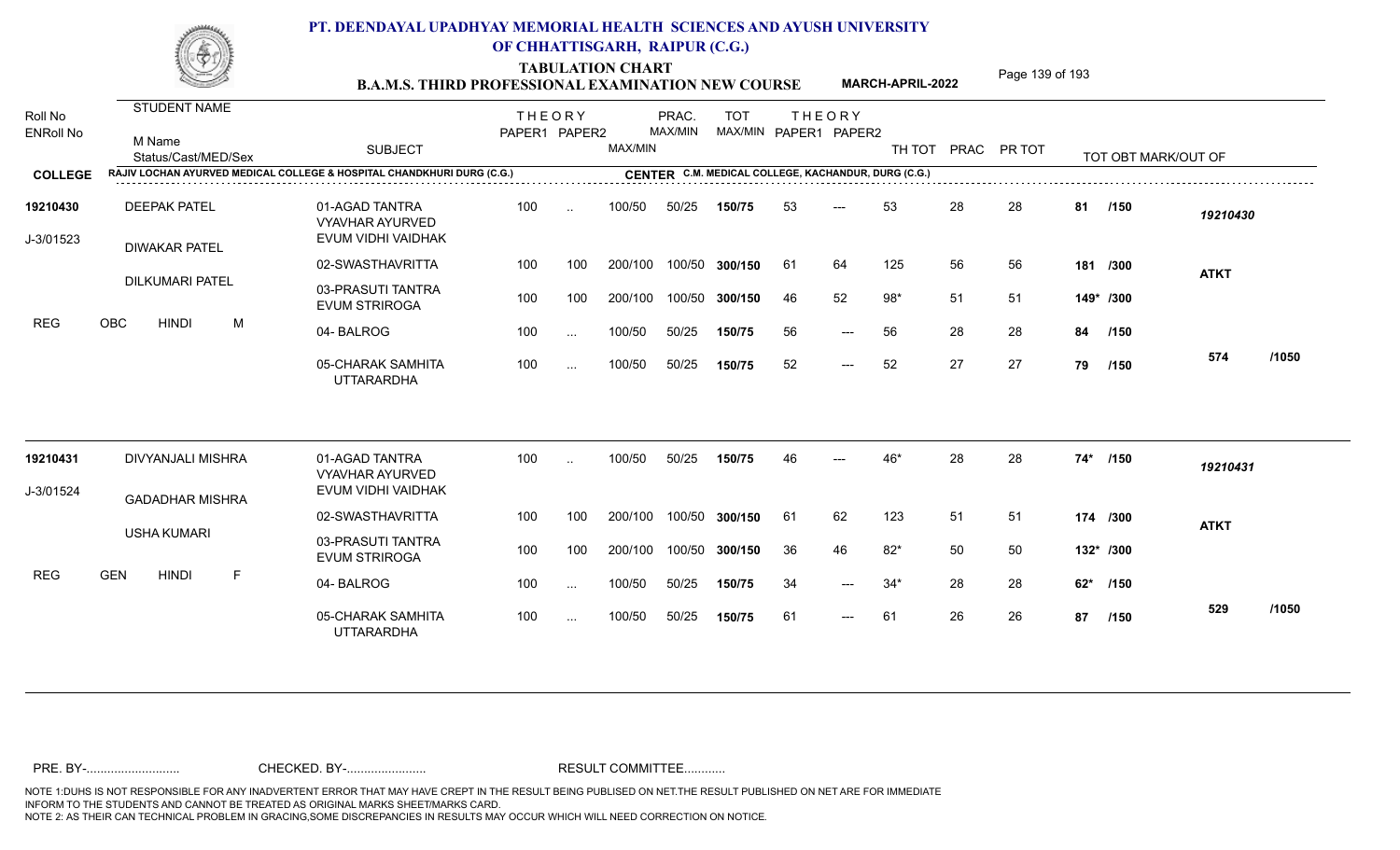TABULATION CHART<br> **TABULATION CHART EXAMINATION NEW COURSE MARCH-APRIL-2022** <sup>Page 140 of 193</sup>

**MARCH-APRIL-2022**

| Roll No          |     |        | <b>STUDENT NAME</b> |   |                                                                        | <b>THEORY</b> |               |         | PRAC.   | <b>TOT</b>                                          | <b>THEORY</b> |                     |        |    |             |    |                     |             |       |
|------------------|-----|--------|---------------------|---|------------------------------------------------------------------------|---------------|---------------|---------|---------|-----------------------------------------------------|---------------|---------------------|--------|----|-------------|----|---------------------|-------------|-------|
| <b>ENRoll No</b> |     | M Name | Status/Cast/MED/Sex |   | <b>SUBJECT</b>                                                         | PAPER1 PAPER2 |               | MAX/MIN | MAX/MIN | MAX/MIN                                             |               | PAPER1 PAPER2       | TH TOT |    | PRAC PR TOT |    | TOT OBT MARK/OUT OF |             |       |
| <b>COLLEGE</b>   |     |        |                     |   | RAJIV LOCHAN AYURVED MEDICAL COLLEGE & HOSPITAL CHANDKHURI DURG (C.G.) |               |               |         |         | CENTER C.M. MEDICAL COLLEGE, KACHANDUR, DURG (C.G.) |               |                     |        |    |             |    |                     |             |       |
| 19210433         |     |        | PALLAVI SINHA       |   | 01-AGAD TANTRA<br><b>VYAVHAR AYURVED</b>                               | 100           | $\sim$ $\sim$ | 100/50  | 50/25   | 150/75                                              | 42            | $---$               | $42*$  | 32 | 32          |    | 74* /150            | 19210433    |       |
| J-3/01536        |     |        | TAMRAJDHWAJ SINHA   |   | EVUM VIDHI VAIDHAK                                                     |               |               |         |         |                                                     |               |                     |        |    |             |    |                     |             |       |
|                  |     |        | ANUSUIYA SINHA      |   | 02-SWASTHAVRITTA                                                       | 100           | 100           | 200/100 | 100/50  | 300/150                                             | 59            | 52                  | 111    | 55 | 55          |    | 166 /300            | <b>ATKT</b> |       |
|                  |     |        |                     |   | 03-PRASUTI TANTRA<br><b>EVUM STRIROGA</b>                              | 100           | 100           | 200/100 | 100/50  | 300/150                                             | -37           | 50                  | $87*$  | 51 | -51         |    | 138* /300           |             |       |
| <b>REG</b>       | OBC |        | <b>HINDI</b>        | F | 04-BALROG                                                              | 100           | $\sim$ $\sim$ | 100/50  | 50/25   | 150/75                                              | 43            | $\qquad \qquad - -$ | 43*    | 28 | 28          |    | 71* /150            |             |       |
|                  |     |        |                     |   | 05-CHARAK SAMHITA<br><b>UTTARARDHA</b>                                 | 100           | $\cdots$      | 100/50  | 50/25   | 150/75                                              | 57            | $---$               | 57     | 27 | 27          | 84 | /150                | 533         | /1050 |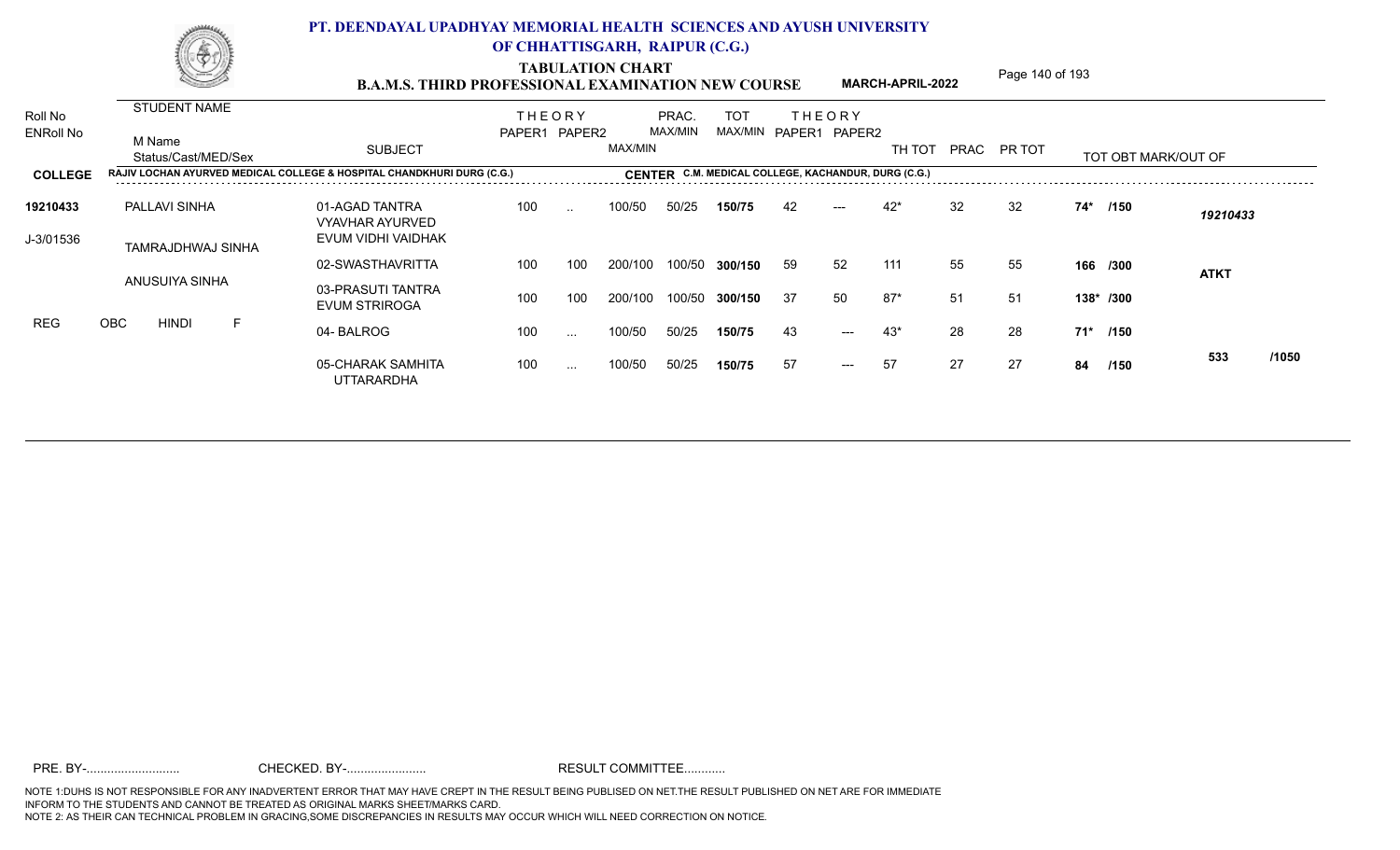TABULATION CHART<br> **TABULATION CHART EXAMINATION NEW COURSE MARCH-APRIL-2022** <sup>Page 141 of 193</sup>

**MARCH-APRIL-2022**

| Roll No<br><b>ENRoll No</b> |           | STUDENT NAME                           |   |                                                                                                       | <b>THEORY</b><br>PAPER1 PAPER2 |              |         | PRAC.<br>MAX/MIN | <b>TOT</b><br>MAX/MIN PAPER1 PAPER2 | <b>THEORY</b> |                     |       |       |                    |     |                     |             |       |
|-----------------------------|-----------|----------------------------------------|---|-------------------------------------------------------------------------------------------------------|--------------------------------|--------------|---------|------------------|-------------------------------------|---------------|---------------------|-------|-------|--------------------|-----|---------------------|-------------|-------|
|                             |           | M Name<br>Status/Cast/MED/Sex          |   | <b>SUBJECT</b>                                                                                        |                                |              | MAX/MIN |                  |                                     |               |                     |       |       | TH TOT PRAC PR TOT |     | TOT OBT MARK/OUT OF |             |       |
| <b>COLLEGE</b>              |           | GOVT. AYURVED COLLEGE, BILASPUR (C.G.) |   | <b>CENTER GOVT. AYURVED COLLEGE, BILASPUR (C.G.)</b><br>CENTER GOVT. AYURVED COLLEGE, BILASPUR (C.G.) |                                |              |         |                  |                                     |               |                     |       |       |                    |     |                     |             |       |
| 18210343<br>I-3/03190       |           | <b>AMIT XALXO</b><br>ELIAS XALXO       |   | 01-AGAD TANTRA<br><b>VYAVHAR AYURVED</b><br>EVUM VIDHI VAIDHAK                                        | 100                            | $\sim$       | 100/50  | 50/25            | 150/75                              | 56            | ---                 | 56    | 28    | 28                 | 84  | /150                | 18210343    |       |
|                             |           |                                        |   | 02-SWASTHAVRITTA                                                                                      | 100                            | 100          | 200/100 | 100/50           | 300/150                             | 50            | 58                  | 108   | 66    | 66                 |     | 174 /300            | <b>ATKT</b> |       |
|                             |           | ANAL XALXO                             |   | 03-PRASUTI TANTRA<br><b>EVUM STRIROGA</b>                                                             | 100                            | 100          | 200/100 | 100/50           | 300/150                             | 39            | 58                  | $97*$ | 50    | 50                 |     | 147* /300           |             |       |
| <b>REG</b>                  | <b>ST</b> | <b>HINDI</b>                           | M | 04-BALROG                                                                                             | 100                            | $\mathbf{r}$ | 100/50  | 50/25            | 150/75                              | 40            | $---$               | $40*$ | 28    | 28                 | 68* | /150                |             |       |
|                             |           |                                        |   | 05-CHARAK SAMHITA<br><b>UTTARARDHA</b>                                                                | 100                            | $\cdots$     | 100/50  | 50/25            | 150/75                              | 58            | $\qquad \qquad - -$ | 58    | 28    | 28                 | 86  | /150                | 559         | /1050 |
| 18210357                    |           | <b>GULSHAN KUMAR</b>                   |   | 01-AGAD TANTRA<br><b>VYAVHAR AYURVED</b>                                                              | 100                            | $\sim$       | 100/50  | 50/25            | 150/75                              |               |                     |       |       |                    | 80  | $/150$ C            | 18210357    |       |
| I-3/03204                   |           | <b>JAIL SINGH</b>                      |   | EVUM VIDHI VAIDHAK                                                                                    |                                |              |         |                  |                                     |               |                     |       |       |                    |     |                     |             |       |
|                             |           |                                        |   | 02-SWASTHAVRITTA                                                                                      | 100                            | 100          | 200/100 | 100/50           | 300/150                             | 53            | 59                  | 112   | 65    | 65                 |     | 177 /300            | <b>PASS</b> |       |
|                             |           | <b>KANTI BAI</b>                       |   | 03-PRASUTI TANTRA<br><b>EVUM STRIROGA</b>                                                             | 100                            | 100          | 200/100 | 100/50           | 300/150                             | $---$         | ---                 |       | $---$ |                    |     | 181 /300 C          |             |       |
| <b>ATKT</b>                 | <b>ST</b> | <b>HINDI</b>                           | M | 04-BALROG                                                                                             | 100                            | $\sim$       | 100/50  | 50/25            | 150/75                              |               |                     |       |       |                    | 85  | $/150$ C            |             |       |
|                             |           |                                        |   | 05-CHARAK SAMHITA<br><b>UTTARARDHA</b>                                                                | 100                            | $\cdots$     | 100/50  | 50/25            | 150/75                              |               | $---$               |       | $---$ |                    | 86  | $/150$ C            | 609         | /1050 |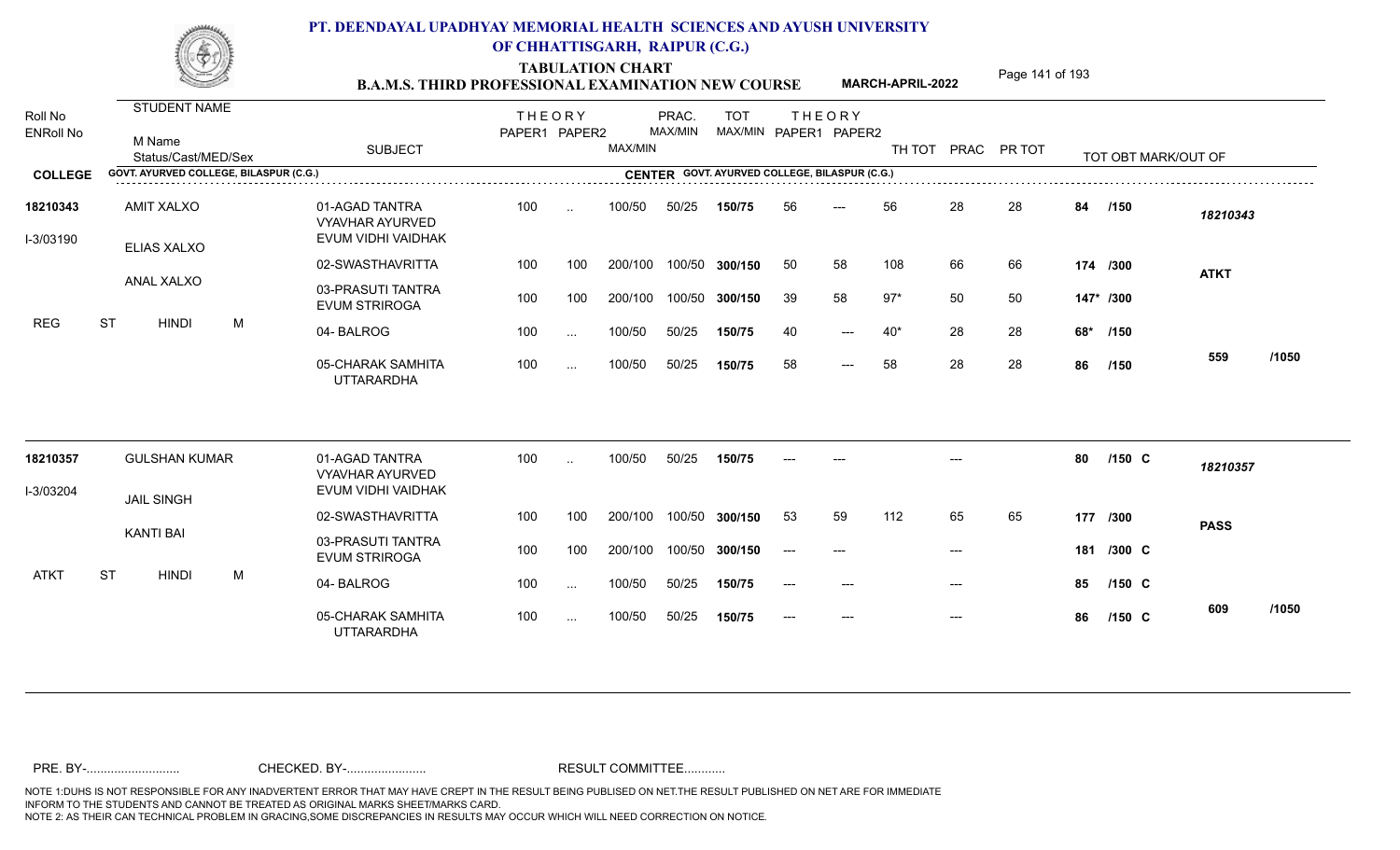TABULATION CHART<br> **TABULATION CHART EXAMINATION NEW COURSE MARCH-APRIL-2022** <sup>Page 142 of 193</sup>

**MARCH-APRIL-2022**

| Roll No<br><b>ENRoll No</b> |           | M Name          | <b>STUDENT NAME</b><br>Status/Cast/MED/Sex         |   |                                        | <b>SUBJECT</b>                                                 | <b>THEORY</b><br>PAPER1 PAPER2 |               | MAX/MIN | PRAC.<br>MAX/MIN | <b>TOT</b><br>MAX/MIN PAPER1 PAPER2           |     | <b>THEORY</b>       |       |    | TH TOT PRAC PR TOT |    | TOT OBT MARK/OUT OF |             |       |
|-----------------------------|-----------|-----------------|----------------------------------------------------|---|----------------------------------------|----------------------------------------------------------------|--------------------------------|---------------|---------|------------------|-----------------------------------------------|-----|---------------------|-------|----|--------------------|----|---------------------|-------------|-------|
| <b>COLLEGE</b>              |           |                 |                                                    |   | GOVT. AYURVED COLLEGE, BILASPUR (C.G.) |                                                                |                                |               |         |                  | CENTER GOVT. AYURVED COLLEGE, BILASPUR (C.G.) |     |                     |       |    |                    |    |                     |             |       |
| 18210358<br>I-3/03205       |           | <b>PAINKRA</b>  | <b>JAGNARAYAN SINGH</b><br><b>ENDRACHAND SINGH</b> |   |                                        | 01-AGAD TANTRA<br><b>VYAVHAR AYURVED</b><br>EVUM VIDHI VAIDHAK | 100                            | $\cdot$ .     | 100/50  | 50/25            | 150/75                                        | 62  | $---$               | 62    | 25 | 25                 | 87 | /150                | 18210358    |       |
|                             |           | <b>DAINIKRA</b> |                                                    |   |                                        | 02-SWASTHAVRITTA                                               | 100                            | 100           | 200/100 |                  | 100/50 300/150                                | -61 | 65                  | 126   | 68 | 68                 |    | 194 /300            | <b>ATKT</b> |       |
|                             |           | <b>DAINKRA</b>  | <b>PRATEEMA SINGH</b>                              |   |                                        | 03-PRASUTI TANTRA<br><b>EVUM STRIROGA</b>                      | 100                            | 100           | 200/100 |                  | 100/50 300/150                                | 52  | 35                  | $87*$ | 53 | 53                 |    | 140* /300           |             |       |
| <b>REG</b>                  | <b>ST</b> |                 | <b>HINDI</b>                                       | М |                                        | 04-BALROG                                                      | 100                            | $\ldots$      | 100/50  | 50/25            | 150/75                                        | 53  | $---$               | 53    | 29 | 29                 | 82 | /150                |             |       |
|                             |           |                 |                                                    |   |                                        | 05-CHARAK SAMHITA<br><b>UTTARARDHA</b>                         | 100                            | $\sim$ $\sim$ | 100/50  | 50/25            | 150/75                                        | 54  | $---$               | 54    | 26 | 26                 | 80 | /150                | 583         | /1050 |
| 18210369                    |           |                 | <b>NARESH KUMAR PATEL</b>                          |   |                                        | 01-AGAD TANTRA<br><b>VYAVHAR AYURVED</b>                       | 100                            | $\sim$        | 100/50  | 50/25            | 150/75                                        | 59  | $---$               | 59    | 25 | 25                 | 84 | /150                | 18210369    |       |
| I-3/03216                   |           | YAD RAM         |                                                    |   |                                        | EVUM VIDHI VAIDHAK                                             |                                |               |         |                  |                                               |     |                     |       |    |                    |    |                     |             |       |
|                             |           |                 |                                                    |   |                                        | 02-SWASTHAVRITTA                                               | 100                            | 100           | 200/100 |                  | 100/50 300/150                                | -61 | 58                  | 119   | 71 | 71                 |    | 190 /300            | <b>PASS</b> |       |
|                             |           | <b>MALTI</b>    |                                                    |   |                                        | 03-PRASUTI TANTRA<br><b>EVUM STRIROGA</b>                      | 100                            | 100           | 200/100 |                  | 100/50 300/150                                | 55  | 54                  | 109   | 50 | 50                 |    | 159 /300            |             |       |
| <b>REG</b>                  | OBC       |                 | <b>HINDI</b>                                       | M |                                        | 04-BALROG                                                      | 100                            | $\ldots$      | 100/50  | 50/25            | 150/75                                        | 53  | $\qquad \qquad - -$ | 53    | 31 | 31                 | 84 | /150                |             |       |
|                             |           |                 |                                                    |   |                                        | 05-CHARAK SAMHITA<br><b>UTTARARDHA</b>                         | 100                            | $\sim$ $\sim$ | 100/50  | 50/25            | 150/75                                        | 52  | $\qquad \qquad - -$ | 52    | 28 | 28                 | 80 | /150                | 597         | /1050 |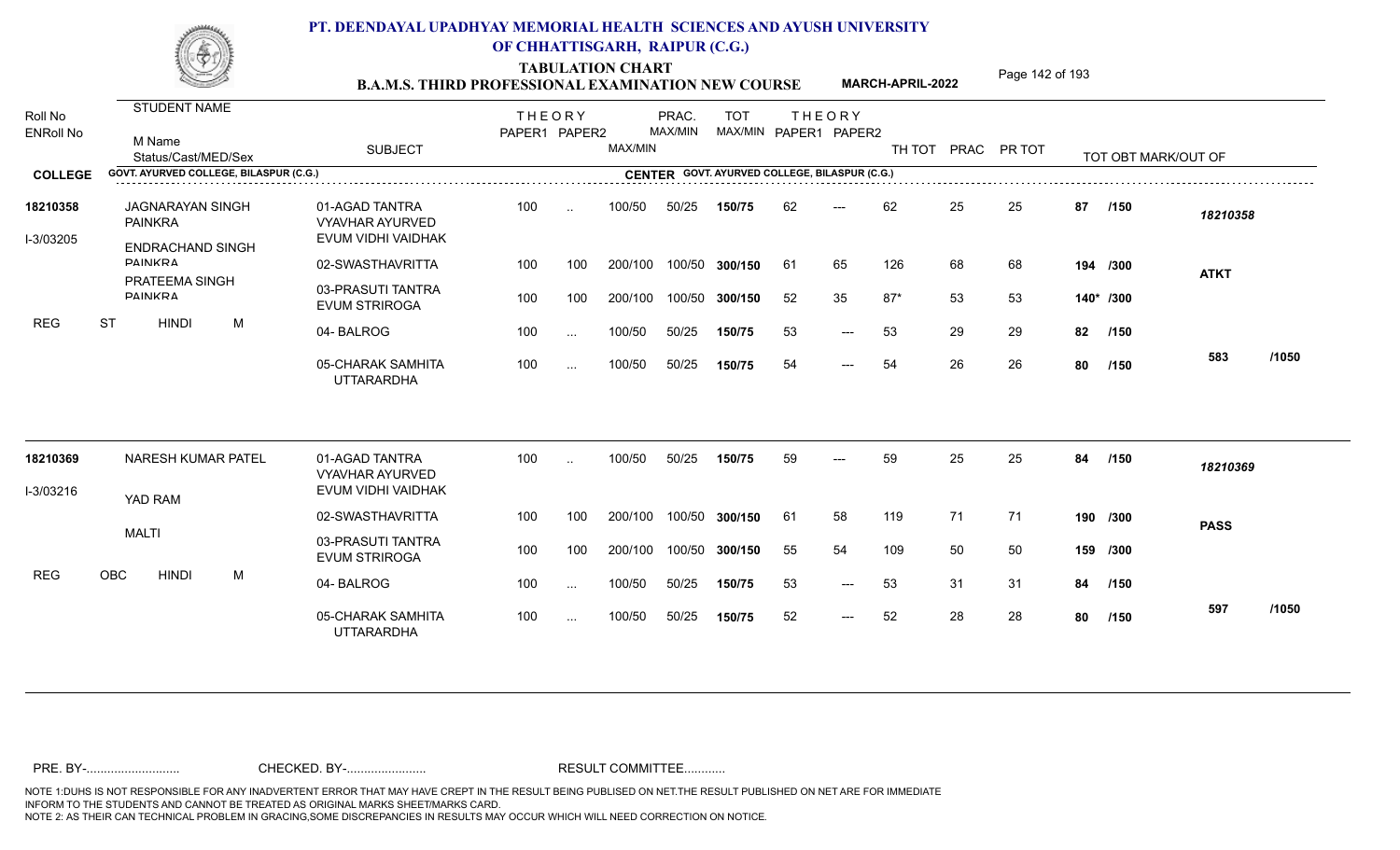TABULATION CHART<br> **TABULATION CHART EXAMINATION NEW COURSE MARCH-APRIL-2022** <sup>Page 143 of 193</sup>

**MARCH-APRIL-2022**

| Roll No<br><b>ENRoll No</b> | STUDENT NAME<br>M Name<br>Status/Cast/MED/Sex | <b>SUBJECT</b>                                                 | <b>THEORY</b><br>PAPER1 PAPER2 |                 | MAX/MIN | PRAC.<br>MAX/MIN | <b>TOT</b><br>MAX/MIN PAPER1 PAPER2           |       | <b>THEORY</b>             |       |       | TH TOT PRAC PR TOT |       | TOT OBT MARK/OUT OF |             |       |
|-----------------------------|-----------------------------------------------|----------------------------------------------------------------|--------------------------------|-----------------|---------|------------------|-----------------------------------------------|-------|---------------------------|-------|-------|--------------------|-------|---------------------|-------------|-------|
| <b>COLLEGE</b>              | GOVT. AYURVED COLLEGE, BILASPUR (C.G.)        |                                                                |                                |                 |         |                  | CENTER GOVT. AYURVED COLLEGE, BILASPUR (C.G.) |       |                           |       |       |                    |       |                     |             |       |
| 18210373<br>I-3/03220       | PARIMAL BAIRAGI<br><b>BANDERAM BAIRAGI</b>    | 01-AGAD TANTRA<br><b>VYAVHAR AYURVED</b><br>EVUM VIDHI VAIDHAK | 100                            | $\sim$          | 100/50  | 50/25            | 150/75                                        | 20    |                           | $20*$ | 32    | 32                 | $52*$ | /150                | 18210373    |       |
|                             |                                               | 02-SWASTHAVRITTA                                               | 100                            | 100             | 200/100 | 100/50           | 300/150                                       | 50    | 64                        | 114   | 71    | 71                 |       | 185 /300            | <b>ATKT</b> |       |
|                             | <b>SHANTI BAIRAGI</b>                         | 03-PRASUTI TANTRA<br><b>EVUM STRIROGA</b>                      | 100                            | 100             | 200/100 | 100/50           | 300/150                                       | 43    | 31                        | $74*$ | 52    | 52                 |       | 126* /300           |             |       |
| <b>REG</b>                  | <b>ST</b><br><b>HINDI</b><br>$\mathsf F$      | 04-BALROG                                                      | 100                            | $\sim$ . $\sim$ | 100/50  | 50/25            | 150/75                                        | -47   | $---$                     | $47*$ | 34    | 34                 |       | 81 /150             |             |       |
|                             |                                               | 05-CHARAK SAMHITA<br><b>UTTARARDHA</b>                         | 100                            | $\cdots$        | 100/50  | 50/25            | 150/75                                        | 59    | $---$                     | 59    | 29    | 29                 | 88    | /150                | 532         | /1050 |
| 18210375                    | PRAKASH LATIYARE                              | 01-AGAD TANTRA<br><b>VYAVHAR AYURVED</b>                       | 100                            |                 | 100/50  | 50/25            | 150/75                                        |       |                           |       |       |                    | 80    | /150 C              | 18210375    |       |
| I-3/03222                   | PATIRAM LATIYARE                              | EVUM VIDHI VAIDHAK                                             |                                |                 |         |                  |                                               |       |                           |       |       |                    |       |                     |             |       |
|                             |                                               | 02-SWASTHAVRITTA                                               | 100                            | 100             | 200/100 | 100/50           | 300/150                                       | $---$ | $---$                     |       | $---$ |                    | 164   | /300 C              | <b>ATKT</b> |       |
|                             | SHAKUNTALA LATIYARE                           | 03-PRASUTI TANTRA<br><b>EVUM STRIROGA</b>                      | 100                            | 100             | 200/100 | 100/50           | 300/150                                       | $---$ | $---$                     |       | $---$ |                    | 168   | /300 C              |             |       |
| <b>ATKT</b>                 | SC<br><b>HINDI</b><br>M                       | 04-BALROG                                                      | 100                            | $\sim$ .        | 100/50  | 50/25            | 150/75                                        | $---$ | $\qquad \qquad - -$       |       | $---$ |                    | 80    | $/150$ C            |             |       |
|                             |                                               | 05-CHARAK SAMHITA<br><b>UTTARARDHA</b>                         | 100                            | $\sim$ $\sim$   | 100/50  | 50/25            | 150/75                                        | 40    | $\qquad \qquad -\qquad -$ | $40*$ | 28    | 28                 | 68*   | /150                | 560         | /1050 |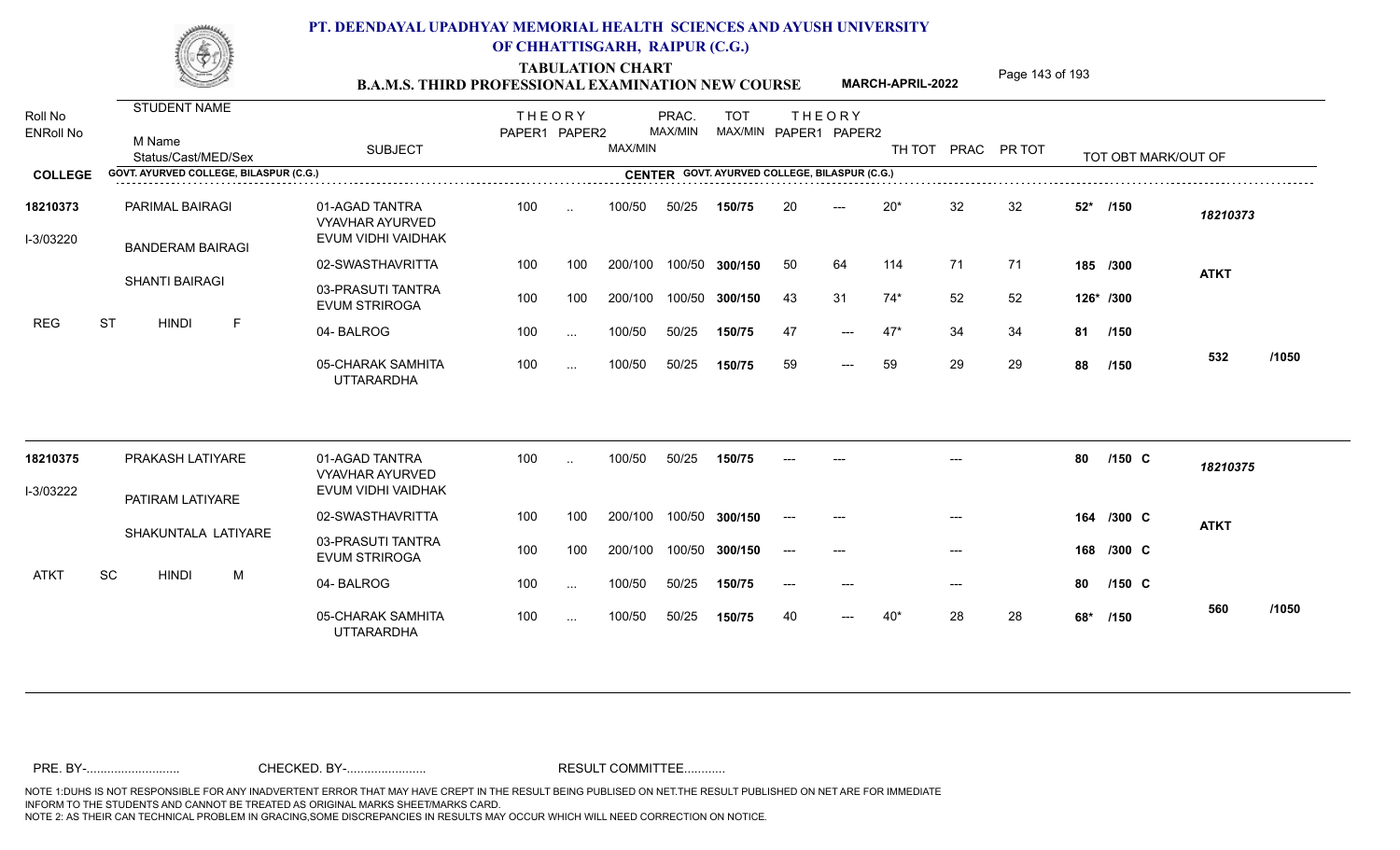TABULATION CHART<br> **TABULATION CHART EXAMINATION NEW COURSE MARCH-APRIL-2022** <sup>Page 144 of 193</sup>

**MARCH-APRIL-2022**

| Roll No<br><b>ENRoll No</b> | <b>STUDENT NAME</b><br>M Name<br>Status/Cast/MED/Sex | <b>SUBJECT</b>                                                 | <b>THEORY</b><br>PAPER1 PAPER2 |           | MAX/MIN | PRAC.<br>MAX/MIN | <b>TOT</b>                                    | MAX/MIN PAPER1 PAPER2 | <b>THEORY</b> | TH TOT |    | PRAC PR TOT |       | TOT OBT MARK/OUT OF |             |       |
|-----------------------------|------------------------------------------------------|----------------------------------------------------------------|--------------------------------|-----------|---------|------------------|-----------------------------------------------|-----------------------|---------------|--------|----|-------------|-------|---------------------|-------------|-------|
| <b>COLLEGE</b>              | GOVT. AYURVED COLLEGE, BILASPUR (C.G.)               |                                                                |                                |           |         |                  | CENTER GOVT. AYURVED COLLEGE, BILASPUR (C.G.) |                       |               |        |    |             |       |                     |             |       |
| 18210396<br>I-3/03243       | VISHWAJEET SHYAM<br>LALBAHADUR SHYAM                 | 01-AGAD TANTRA<br><b>VYAVHAR AYURVED</b><br>EVUM VIDHI VAIDHAK | 100                            | $\sim$    | 100/50  | 50/25            | 150/75                                        | 26                    | $---$         | $26*$  | 29 | 29          | $55*$ | /150                | 18210396    |       |
|                             |                                                      | 02-SWASTHAVRITTA                                               | 100                            | 100       | 200/100 |                  | 100/50 300/150                                | 51                    | 57            | 108    | 64 | 64          |       | 172 /300            |             |       |
|                             | PUSHPA SHYAM                                         | 03-PRASUTI TANTRA<br><b>EVUM STRIROGA</b>                      | 100                            | 100       | 200/100 |                  | 100/50 300/150                                | 54                    | 48            | 102    | 56 | 56          |       | 158 /300            | <b>ATKT</b> |       |
| <b>REG</b>                  | <b>ST</b><br><b>HINDI</b><br>M                       | 04-BALROG                                                      | 100                            | $\cdots$  | 100/50  | 50/25            | 150/75                                        | 44                    | $---$         | 44*    | 27 | 27          |       | 71* /150            |             |       |
|                             |                                                      | 05-CHARAK SAMHITA<br><b>UTTARARDHA</b>                         | 100                            | $\cdots$  | 100/50  | 50/25            | 150/75                                        | 40                    | $---$         | $40*$  | 27 | 27          |       | 67* /150            | 523         | /1050 |
| 19210273                    | <b>AAKASH TIRKEY</b>                                 | 01-AGAD TANTRA<br><b>VYAVHAR AYURVED</b>                       | 100                            | $\ddotsc$ | 100/50  | 50/25            | 150/75                                        | 64                    |               | 64     | 27 | 27          | 91    | /150                | 19210273    |       |
| J-3/01446                   | <b>CHIRANJI TIRKEY</b>                               | EVUM VIDHI VAIDHAK                                             |                                |           |         |                  |                                               |                       |               |        |    |             |       |                     |             |       |
|                             |                                                      | 02-SWASTHAVRITTA                                               | 100                            | 100       | 200/100 |                  | 100/50 300/150                                | 59                    | 65            | 124    | 60 | 60          |       | 184 /300            | <b>ATKT</b> |       |
|                             | <b>MAMTA TIRKEY</b>                                  | 03-PRASUTI TANTRA<br><b>EVUM STRIROGA</b>                      | 100                            | 100       | 200/100 |                  | 100/50 300/150                                | 59                    | 68            | 127    | 50 | 50          |       | 177 /300            |             |       |
| <b>REG</b>                  | <b>ST</b><br><b>HINDI</b><br>M                       | 04-BALROG                                                      | 100                            | $\ddotsc$ | 100/50  | 50/25            | 150/75                                        | 53                    | $---$         | 53     | 28 | 28          | 81    | /150                |             |       |
|                             |                                                      | 05-CHARAK SAMHITA<br><b>UTTARARDHA</b>                         | 100                            | $\cdots$  | 100/50  | 50/25            | 150/75                                        | 40                    | $---$         | $40*$  | 28 | 28          | 68*   | /150                | 601         | /1050 |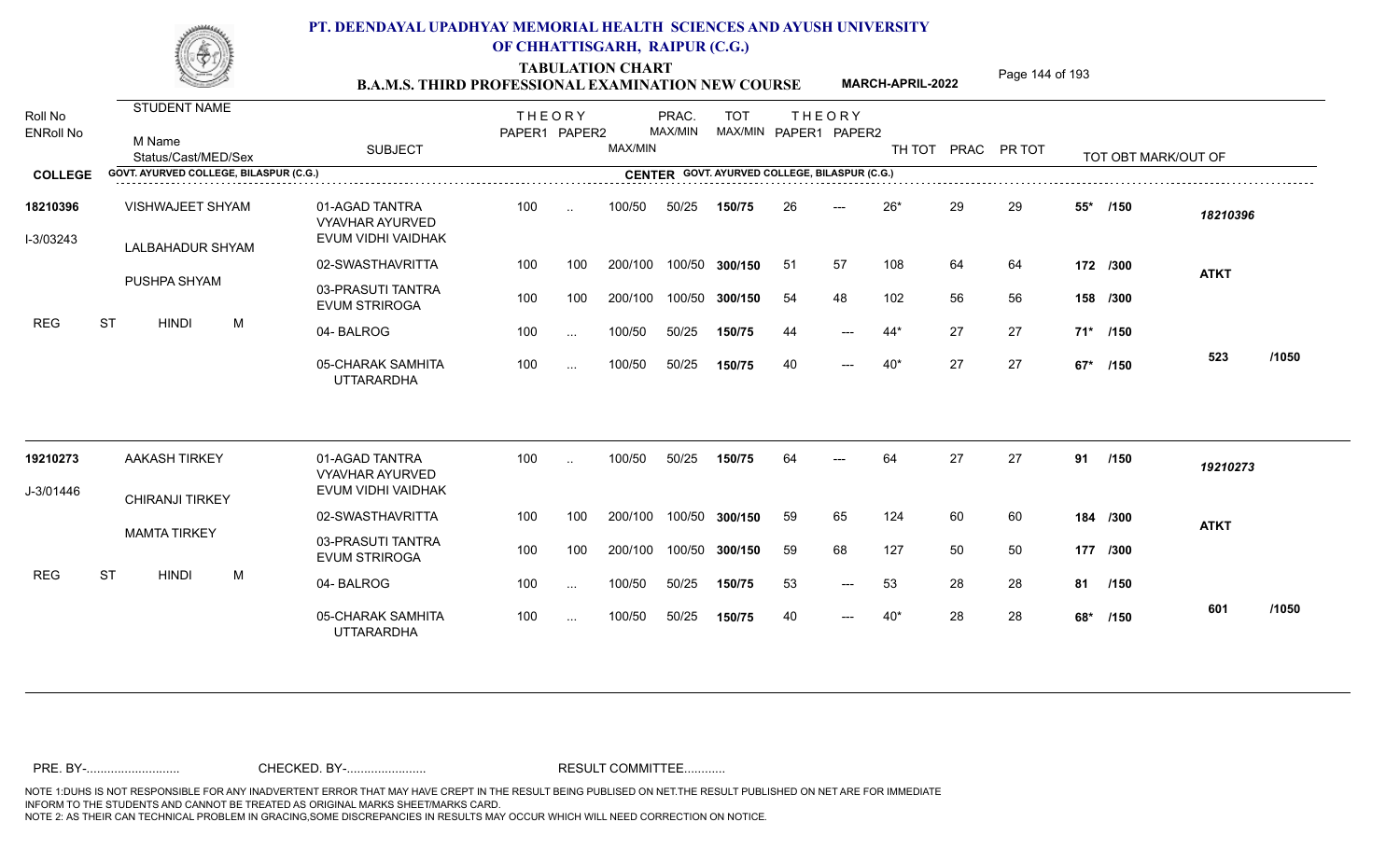TABULATION CHART<br> **TABULATION CHART EXAMINATION NEW COURSE MARCH-APRIL-2022** <sup>Page 145 of 193</sup>

**MARCH-APRIL-2022**

| Roll No<br><b>ENRoll No</b> | <b>STUDENT NAME</b><br>M Name<br>Status/Cast/MED/Sex | <b>SUBJECT</b>                                                 | <b>THEORY</b><br>PAPER1 PAPER2 |               | MAX/MIN | PRAC.<br>MAX/MIN | <b>TOT</b> |    | <b>THEORY</b><br>MAX/MIN PAPER1 PAPER2        |     |    | TH TOT PRAC PR TOT |    | TOT OBT MARK/OUT OF |             |       |
|-----------------------------|------------------------------------------------------|----------------------------------------------------------------|--------------------------------|---------------|---------|------------------|------------|----|-----------------------------------------------|-----|----|--------------------|----|---------------------|-------------|-------|
| <b>COLLEGE</b>              | GOVT. AYURVED COLLEGE, BILASPUR (C.G.)               |                                                                |                                |               |         |                  |            |    | CENTER GOVT. AYURVED COLLEGE, BILASPUR (C.G.) |     |    |                    |    |                     |             |       |
| 19210275<br>J-3/01448       | <b>ALOK KUMAR</b><br>DAYASHANKAR                     | 01-AGAD TANTRA<br><b>VYAVHAR AYURVED</b><br>EVUM VIDHI VAIDHAK | 100                            | $\ddotsc$     | 100/50  | 50/25            | 150/75     | 64 |                                               | 64  | 25 | 25                 | 89 | /150                | 19210275    |       |
|                             |                                                      | 02-SWASTHAVRITTA                                               | 100                            | 100           | 200/100 | 100/50           | 300/150    | 62 | 63                                            | 125 | 74 | 74                 |    | 199 /300            | <b>PASS</b> |       |
|                             | <b>SHILA DEVI</b>                                    | 03-PRASUTI TANTRA<br><b>EVUM STRIROGA</b>                      | 100                            | 100           | 200/100 | 100/50           | 300/150    | 60 | 62                                            | 122 | 51 | 51                 |    | 173 /300            |             |       |
| <b>REG</b>                  | <b>OBC</b><br><b>HINDI</b><br>M                      | 04-BALROG                                                      | 100                            | $\sim$        | 100/50  | 50/25            | 150/75     | 50 | $---$                                         | 50  | 40 | 40                 | 90 | /150                |             |       |
|                             |                                                      | 05-CHARAK SAMHITA<br><b>UTTARARDHA</b>                         | 100                            | $\cdots$      | 100/50  | 50/25            | 150/75     | 50 | $---$                                         | 50  | 38 | 38                 | 88 | /150                | 639         | /1050 |
| 19210276                    | <b>ANKITA RATHORE</b>                                | 01-AGAD TANTRA<br><b>VYAVHAR AYURVED</b>                       | 100                            |               | 100/50  | 50/25            | 150/75     | 73 | $---$                                         | 73  | 30 | 30                 |    | 103 /150            | 19210276    |       |
| J-3/01449                   | <b>SHRIRAM RATHORE</b>                               | EVUM VIDHI VAIDHAK                                             |                                |               |         |                  |            |    |                                               |     |    |                    |    |                     |             |       |
|                             |                                                      | 02-SWASTHAVRITTA                                               | 100                            | 100           | 200/100 | 100/50           | 300/150    | 58 | 60                                            | 118 | 70 | 70                 |    | 188 /300            | <b>PASS</b> |       |
|                             | NEETA RATHORE                                        | 03-PRASUTI TANTRA<br><b>EVUM STRIROGA</b>                      | 100                            | 100           | 200/100 | 100/50           | 300/150    | 66 | 61                                            | 127 | 55 | 55                 |    | 182 /300            |             |       |
| <b>REG</b>                  | OBC<br><b>HINDI</b><br>E                             | 04-BALROG                                                      | 100                            | $\sim$ $\sim$ | 100/50  | 50/25            | 150/75     | 57 | $---$                                         | 57  | 38 | 38                 | 95 | /150                |             |       |
|                             |                                                      | 05-CHARAK SAMHITA<br><b>UTTARARDHA</b>                         | 100                            | $\cdots$      | 100/50  | 50/25            | 150/75     | 64 | $---$                                         | 64  | 28 | 28                 | 92 | /150                | 660         | /1050 |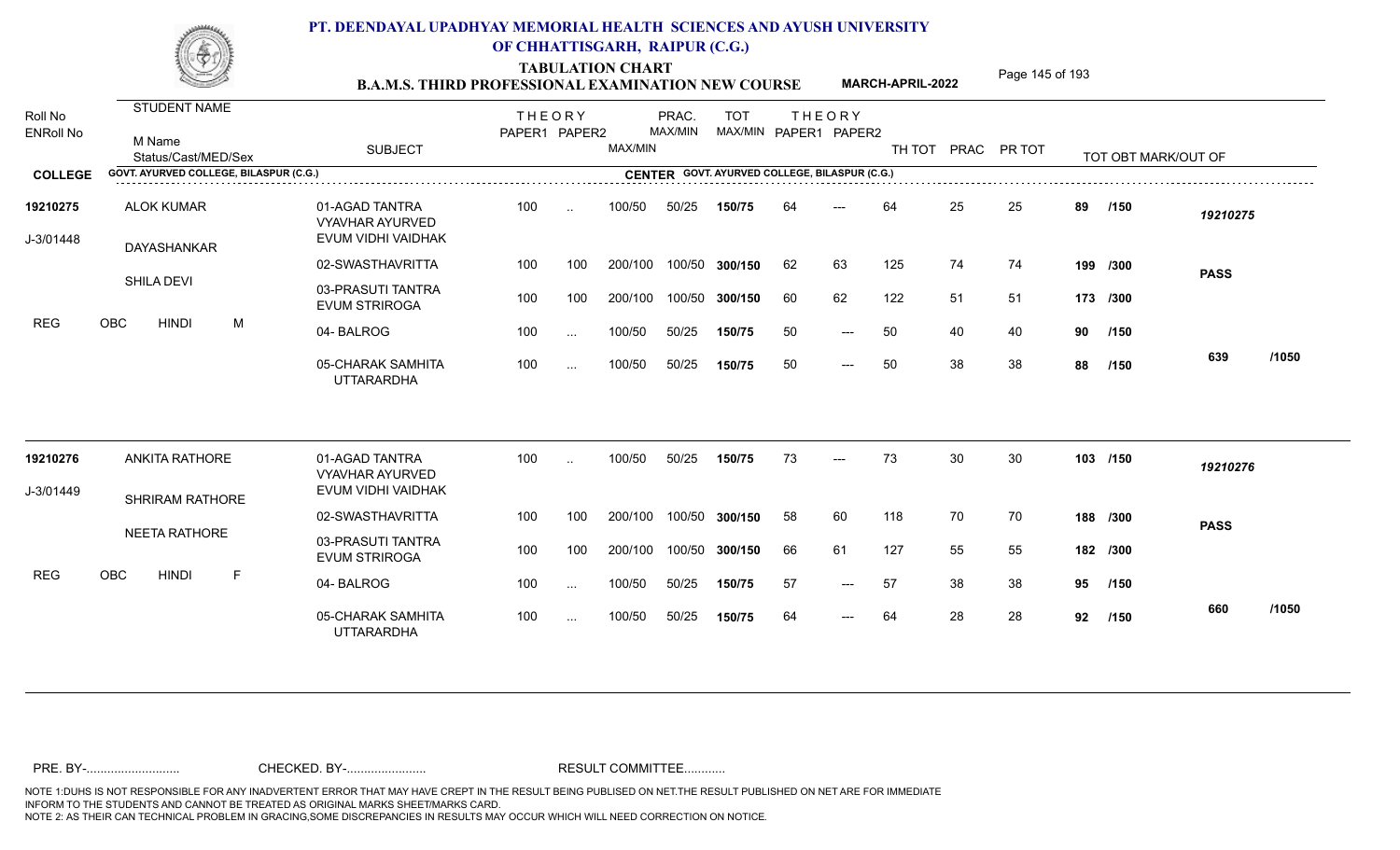TABULATION CHART<br> **TABULATION CHART EXAMINATION NEW COURSE MARCH-APRIL-2022** <sup>Page 146 of 193</sup>

**MARCH-APRIL-2022**

| Roll No<br><b>ENRoll No</b> | STUDENT NAME                                |   |                                                                | <b>THEORY</b><br>PAPER1 PAPER2 |           |         | PRAC.<br>MAX/MIN | <b>TOT</b><br>MAX/MIN PAPER1 PAPER2 |    | <b>THEORY</b> |     |    |                    |    |                     |             |       |
|-----------------------------|---------------------------------------------|---|----------------------------------------------------------------|--------------------------------|-----------|---------|------------------|-------------------------------------|----|---------------|-----|----|--------------------|----|---------------------|-------------|-------|
|                             | M Name<br>Status/Cast/MED/Sex               |   | <b>SUBJECT</b>                                                 |                                |           | MAX/MIN |                  |                                     |    |               |     |    | TH TOT PRAC PR TOT |    | TOT OBT MARK/OUT OF |             |       |
| <b>COLLEGE</b>              | GOVT. AYURVED COLLEGE, BILASPUR (C.G.)      |   |                                                                |                                |           |         |                  |                                     |    |               |     |    |                    |    |                     |             |       |
| 19210277<br>J-3/01450       | <b>ANKITA SHUKLA</b><br><b>MUNIV SHUKLA</b> |   | 01-AGAD TANTRA<br><b>VYAVHAR AYURVED</b><br>EVUM VIDHI VAIDHAK | 100                            | $\sim$    | 100/50  | 50/25            | 150/75                              | 68 | ---           | 68  | 32 | 32                 |    | 100 /150            | 19210277    |       |
|                             |                                             |   | 02-SWASTHAVRITTA                                               | 100                            | 100       | 200/100 | 100/50           | 300/150                             | 59 | 65            | 124 | 71 | 71                 |    | 195 /300            | <b>PASS</b> |       |
|                             | REKHA SHUKLA                                |   | 03-PRASUTI TANTRA<br><b>EVUM STRIROGA</b>                      | 100                            | 100       | 200/100 | 100/50           | 300/150                             | 64 | 61            | 125 | 73 | 73                 |    | 198 /300            |             |       |
| <b>REG</b>                  | <b>GEN</b><br><b>HINDI</b>                  | F | 04-BALROG                                                      | 100                            | $\cdots$  | 100/50  | 50/25            | 150/75                              | 54 | $---$         | 54  | 40 | 40                 | 94 | /150                |             |       |
|                             |                                             |   | 05-CHARAK SAMHITA<br><b>UTTARARDHA</b>                         | 100                            | $\cdots$  | 100/50  | 50/25            | 150/75                              | 55 | $---$         | 55  | 30 | 30                 | 85 | /150                | 672         | /1050 |
| 19210279                    | <b>BHOJLATA</b>                             |   | 01-AGAD TANTRA                                                 | 100                            |           | 100/50  | 50/25            | 150/75                              | 57 | ---           | 57  | 31 | 31                 | 88 | /150                | 19210279    |       |
| J-3/01454                   |                                             |   | <b>VYAVHAR AYURVED</b><br>EVUM VIDHI VAIDHAK                   |                                |           |         |                  |                                     |    |               |     |    |                    |    |                     |             |       |
|                             | <b>HORI LAL</b>                             |   | 02-SWASTHAVRITTA                                               | 100                            | 100       | 200/100 | 100/50           | 300/150                             | 63 | 69            | 132 | 69 | 69                 |    | 201 /300            | <b>PASS</b> |       |
|                             | KAUSHILYA                                   |   | 03-PRASUTI TANTRA<br><b>EVUM STRIROGA</b>                      | 100                            | 100       | 200/100 | 100/50           | 300/150                             | 63 | 63            | 126 | 67 | 67                 |    | 193 /300            |             |       |
| <b>REG</b>                  | <b>SC</b><br><b>HINDI</b>                   | F | 04-BALROG                                                      | 100                            | $\ddotsc$ | 100/50  | 50/25            | 150/75                              | 50 | $---$         | 50  | 33 | 33                 | 83 | /150                |             |       |
|                             |                                             |   | 05-CHARAK SAMHITA<br><b>UTTARARDHA</b>                         | 100                            | $\cdots$  | 100/50  | 50/25            | 150/75                              | 55 | $---$         | 55  | 30 | 30                 | 85 | /150                | 650         | /1050 |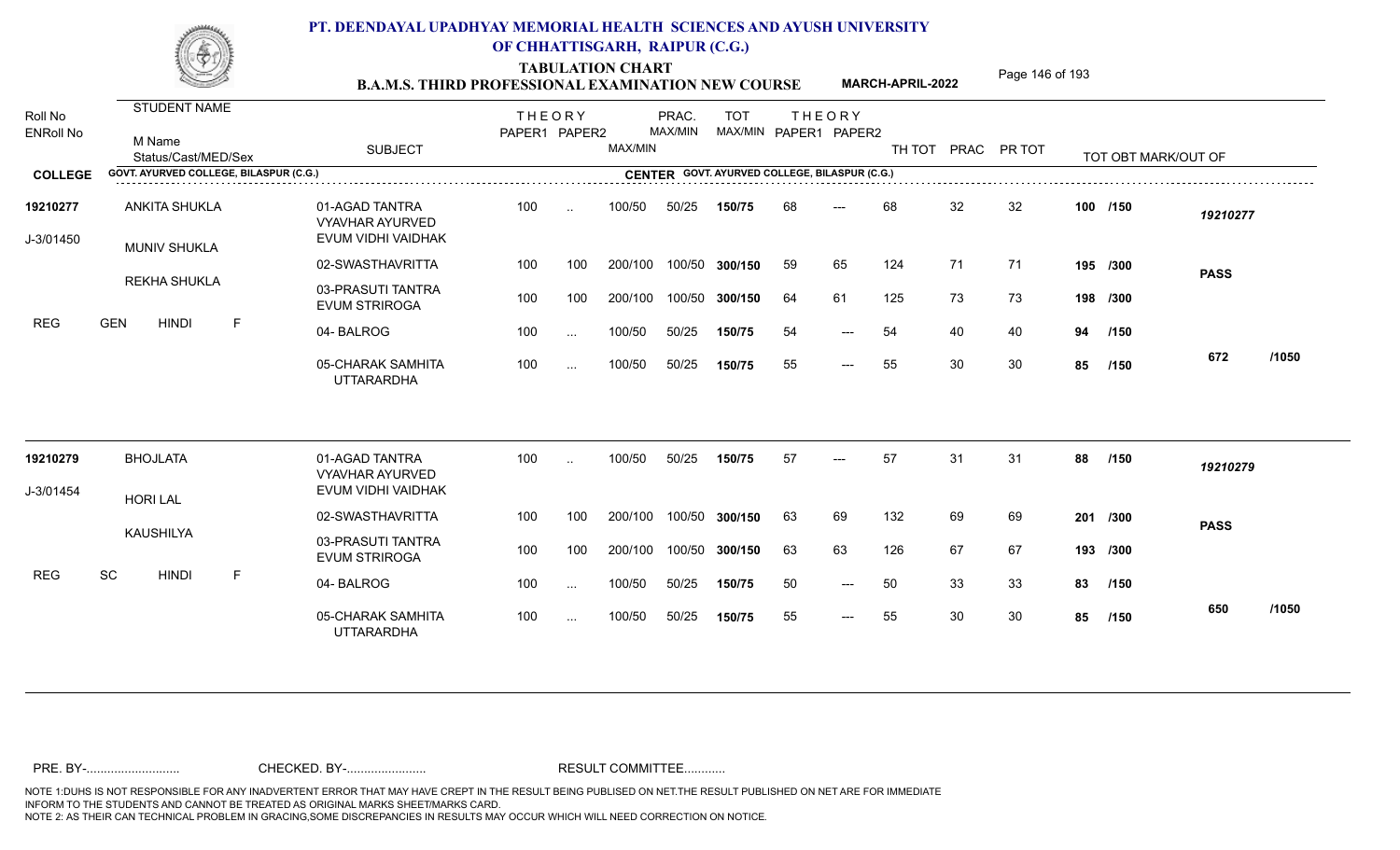TABULATION CHART<br> **TABULATION CHART EXAMINATION NEW COURSE MARCH-APRIL-2022** <sup>Page 147 of 193</sup>

**MARCH-APRIL-2022**

| Roll No<br><b>ENRoll No</b> |           |       | <b>STUDENT NAME</b>              |                                        |                                                                | <b>THEORY</b><br>PAPER1 PAPER2 |                      |         | PRAC.<br>MAX/MIN | <b>TOT</b><br>MAX/MIN PAPER1 PAPER2           | <b>THEORY</b> |       |       |    |                    |    |                     |             |       |
|-----------------------------|-----------|-------|----------------------------------|----------------------------------------|----------------------------------------------------------------|--------------------------------|----------------------|---------|------------------|-----------------------------------------------|---------------|-------|-------|----|--------------------|----|---------------------|-------------|-------|
|                             |           |       | M Name<br>Status/Cast/MED/Sex    |                                        | <b>SUBJECT</b>                                                 |                                |                      | MAX/MIN |                  |                                               |               |       |       |    | TH TOT PRAC PR TOT |    | TOT OBT MARK/OUT OF |             |       |
| <b>COLLEGE</b>              |           |       |                                  | GOVT. AYURVED COLLEGE, BILASPUR (C.G.) |                                                                |                                |                      |         |                  | CENTER GOVT. AYURVED COLLEGE, BILASPUR (C.G.) |               |       |       |    |                    |    |                     |             |       |
| 19210280<br>J-3/01455       |           |       | <b>DHANIRAM</b><br><b>NIRMAL</b> |                                        | 01-AGAD TANTRA<br><b>VYAVHAR AYURVED</b><br>EVUM VIDHI VAIDHAK | 100                            | $\ddot{\phantom{a}}$ | 100/50  | 50/25            | 150/75                                        | 61            | ---   | 61    | 30 | 30                 |    | 91 /150             | 19210280    |       |
|                             |           |       |                                  |                                        | 02-SWASTHAVRITTA                                               | 100                            | 100                  | 200/100 | 100/50           | 300/150                                       | 50            | 59    | 109   | 68 | 68                 |    | 177 /300            | <b>PASS</b> |       |
|                             |           | LEELA |                                  |                                        | 03-PRASUTI TANTRA<br><b>EVUM STRIROGA</b>                      | 100                            | 100                  | 200/100 | 100/50           | 300/150                                       | 66            | 60    | 126   | 60 | 60                 |    | 186 /300            |             |       |
| <b>REG</b>                  | <b>ST</b> |       | <b>HINDI</b>                     | M                                      | 04-BALROG                                                      | 100                            | $\sim$ $\sim$        | 100/50  | 50/25            | 150/75                                        | 53            | $---$ | 53    | 36 | 36                 | 89 | /150                |             |       |
|                             |           |       |                                  |                                        | 05-CHARAK SAMHITA<br><b>UTTARARDHA</b>                         | 100                            | $\sim$ $\sim$        | 100/50  | 50/25            | 150/75                                        | 50            | $---$ | 50    | 32 | 32                 | 82 | /150                | 625         | /1050 |
| 19210281                    |           |       | <b>DIPIKA</b>                    |                                        | 01-AGAD TANTRA<br><b>VYAVHAR AYURVED</b>                       | 100                            | $\sim$               | 100/50  | 50/25            | 150/75                                        | 70            |       | 70    | 27 | 27                 | 97 | /150                | 19210281    |       |
| J-3/01457                   |           |       |                                  | DAULAT RAM BHUVARYA                    | EVUM VIDHI VAIDHAK                                             |                                |                      |         |                  |                                               |               |       |       |    |                    |    |                     |             |       |
|                             |           |       |                                  |                                        | 02-SWASTHAVRITTA                                               | 100                            | 100                  | 200/100 | 100/50           | 300/150                                       | 59            | 70    | 129   | 65 | 65                 |    | 194 /300            | <b>ATKT</b> |       |
|                             |           |       | <b>BISUN BHUVARAYA</b>           |                                        | 03-PRASUTI TANTRA<br><b>EVUM STRIROGA</b>                      | 100                            | 100                  | 200/100 | 100/50           | 300/150                                       | 64            | 61    | 125   | 50 | 50                 |    | 175 /300            |             |       |
| <b>REG</b>                  | <b>ST</b> |       | <b>HINDI</b>                     | F                                      | 04-BALROG                                                      | 100                            | $\sim$               | 100/50  | 50/25            | 150/75                                        | 55            | $---$ | 55    | 28 | 28                 | 83 | /150                |             |       |
|                             |           |       |                                  |                                        | 05-CHARAK SAMHITA<br><b>UTTARARDHA</b>                         | 100                            | $\cdots$             | 100/50  | 50/25            | 150/75                                        | 42            | $---$ | $42*$ | 28 | 28                 |    | 70* /150            | 619         | /1050 |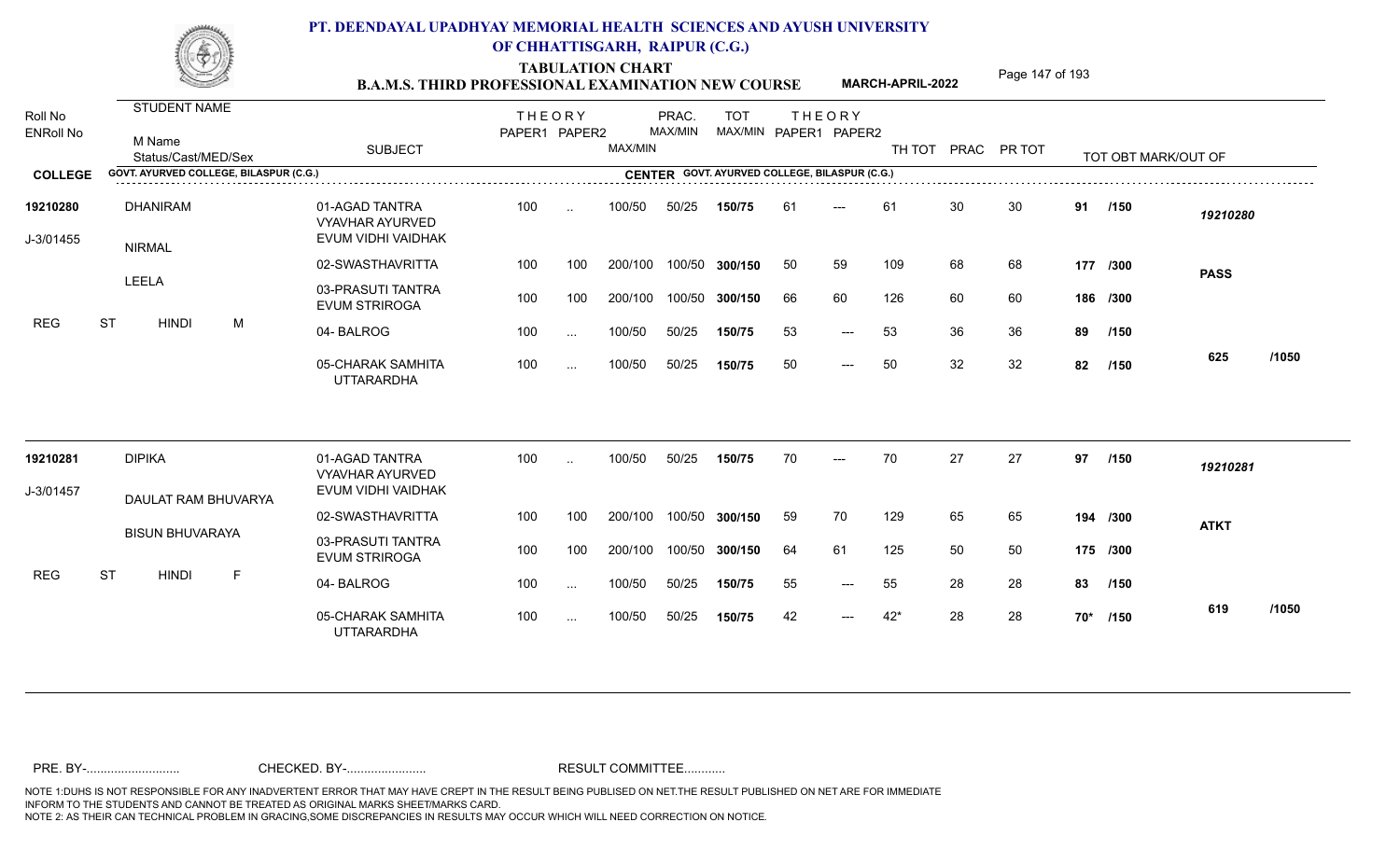TABULATION CHART<br> **TABULATION CHART EXAMINATION NEW COURSE MARCH-APRIL-2022** <sup>Page 148 of 193</sup>

**MARCH-APRIL-2022**

| Roll No<br><b>ENRoll No</b> | <b>STUDENT NAME</b><br>M Name<br>Status/Cast/MED/Sex | <b>SUBJECT</b>                                                 | <b>THEORY</b><br>PAPER1 PAPER2 |               | MAX/MIN | PRAC.<br>MAX/MIN | <b>TOT</b><br>MAX/MIN PAPER1 PAPER2           |     | <b>THEORY</b>       |     |    | TH TOT PRAC PR TOT |    | TOT OBT MARK/OUT OF |             |       |
|-----------------------------|------------------------------------------------------|----------------------------------------------------------------|--------------------------------|---------------|---------|------------------|-----------------------------------------------|-----|---------------------|-----|----|--------------------|----|---------------------|-------------|-------|
| <b>COLLEGE</b>              | GOVT, AYURVED COLLEGE, BILASPUR (C.G.)               |                                                                |                                |               |         |                  | CENTER GOVT. AYURVED COLLEGE, BILASPUR (C.G.) |     |                     |     |    |                    |    |                     |             |       |
| 19210282<br>J-3/01458       | <b>DIVYA PATEL</b><br><b>BHUPENDRA KUMAR</b>         | 01-AGAD TANTRA<br><b>VYAVHAR AYURVED</b><br>EVUM VIDHI VAIDHAK | 100                            | $\cdot$       | 100/50  | 50/25            | 150/75                                        | 74  | ---                 | 74  | 39 | 39                 |    | 113 /150            | 19210282    |       |
|                             | <b>DATEI</b>                                         | 02-SWASTHAVRITTA                                               | 100                            | 100           | 200/100 | 100/50           | 300/150                                       | 66  | 75                  | 141 | 74 | 74                 |    | 215 /300            | <b>PASS</b> |       |
|                             | <b>SHANTI PATEL</b>                                  | 03-PRASUTI TANTRA<br><b>EVUM STRIROGA</b>                      | 100                            | 100           | 200/100 | 100/50           | 300/150                                       | 64  | 66                  | 130 | 72 | 72                 |    | 202 /300            |             |       |
| <b>REG</b>                  | OBC<br><b>HINDI</b><br>E                             | 04-BALROG                                                      | 100                            | $\sim$ $\sim$ | 100/50  | 50/25            | 150/75                                        | 58  | $---$               | 58  | 38 | 38                 |    | 96 /150             |             |       |
|                             |                                                      | 05-CHARAK SAMHITA<br><b>UTTARARDHA</b>                         | 100                            | $\cdots$      | 100/50  | 50/25            | 150/75                                        | 68  | $\qquad \qquad - -$ | 68  | 42 | 42                 |    | 110 /150            | 736         | /1050 |
| 19210283                    | <b>DURGESHWARI VERMA</b>                             | 01-AGAD TANTRA<br><b>VYAVHAR AYURVED</b>                       | 100                            |               | 100/50  | 50/25            | 150/75                                        | 61  |                     | 61  | 37 | 37                 | 98 | /150                | 19210283    |       |
| J-3/01459                   | MADHUSUDAN VERMA                                     | EVUM VIDHI VAIDHAK                                             |                                |               |         |                  |                                               |     |                     |     |    |                    |    |                     |             |       |
|                             |                                                      | 02-SWASTHAVRITTA                                               | 100                            | 100           | 200/100 | 100/50           | 300/150                                       | -51 | 65                  | 116 | 71 | 71                 |    | 187 /300            | <b>PASS</b> |       |
|                             | <b>TORINA VERMA</b>                                  | 03-PRASUTI TANTRA<br><b>EVUM STRIROGA</b>                      | 100                            | 100           | 200/100 | 100/50           | 300/150                                       | 62  | 58                  | 120 | 69 | 69                 |    | 189 /300            |             |       |
| <b>REG</b>                  | <b>OBC</b><br><b>HINDI</b><br>F                      | 04-BALROG                                                      | 100                            | $\sim$        | 100/50  | 50/25            | 150/75                                        | 57  | $---$               | 57  | 37 | 37                 | 94 | /150                |             |       |
|                             |                                                      | 05-CHARAK SAMHITA<br><b>UTTARARDHA</b>                         | 100                            | $\cdots$      | 100/50  | 50/25            | 150/75                                        | 50  | $\qquad \qquad - -$ | 50  | 40 | 40                 | 90 | /150                | 658         | /1050 |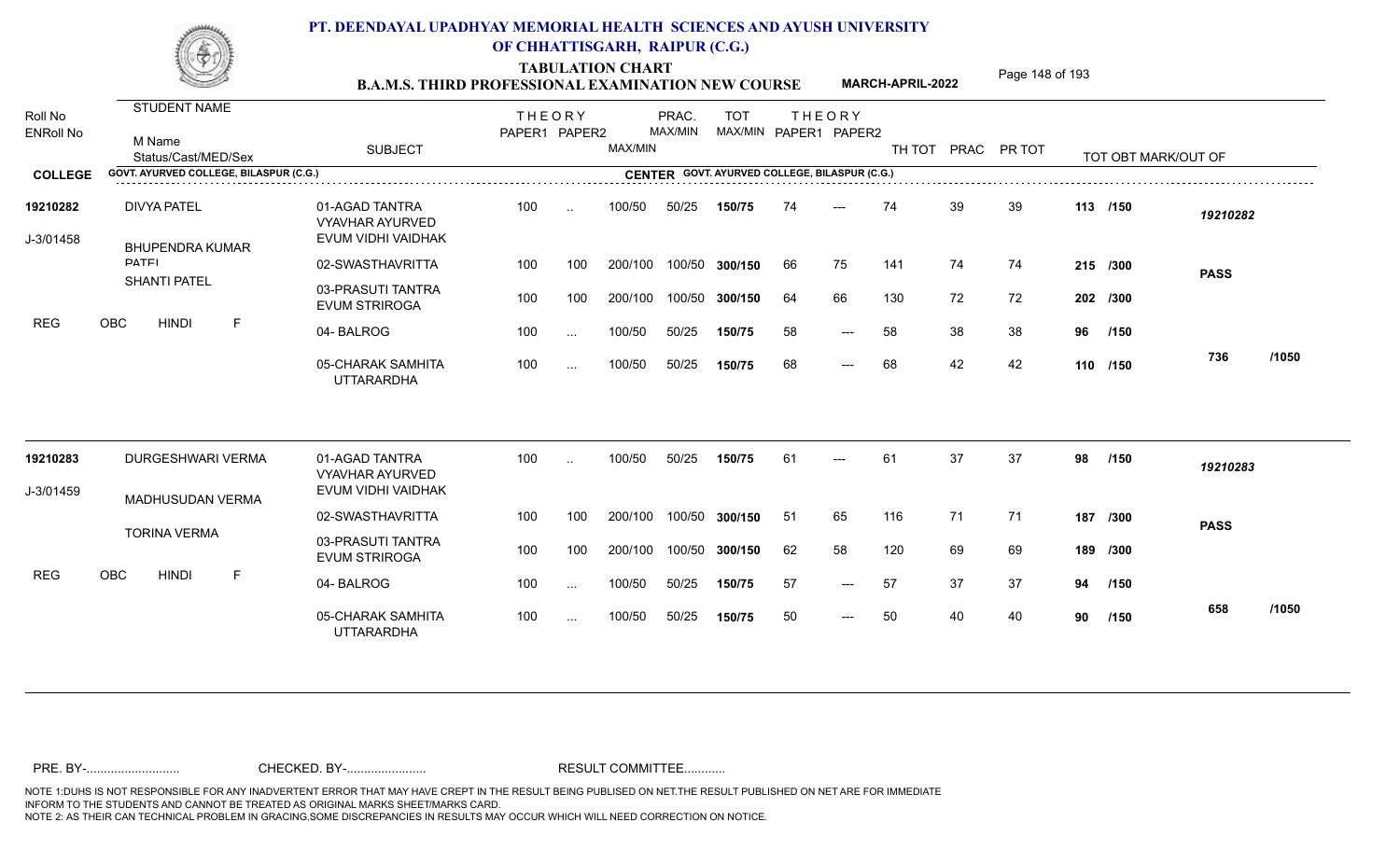TABULATION CHART<br> **TABULATION CHART EXAMINATION NEW COURSE MARCH-APRIL-2022** <sup>Page 149 of 193</sup>

**MARCH-APRIL-2022**

| Roll No<br><b>ENRoll No</b> | <b>STUDENT NAME</b><br>M Name<br>Status/Cast/MED/Sex | <b>SUBJECT</b>                                                 | <b>THEORY</b><br>PAPER1 PAPER2 |           | MAX/MIN | PRAC.<br>MAX/MIN | <b>TOT</b> |     | <b>THEORY</b><br>MAX/MIN PAPER1 PAPER2        |     |    | TH TOT PRAC PR TOT |    | TOT OBT MARK/OUT OF |             |       |
|-----------------------------|------------------------------------------------------|----------------------------------------------------------------|--------------------------------|-----------|---------|------------------|------------|-----|-----------------------------------------------|-----|----|--------------------|----|---------------------|-------------|-------|
| <b>COLLEGE</b>              | GOVT. AYURVED COLLEGE, BILASPUR (C.G.)               |                                                                |                                |           |         |                  |            |     | CENTER GOVT. AYURVED COLLEGE, BILASPUR (C.G.) |     |    |                    |    |                     |             |       |
| 19210285<br>J-3/01462       | <b>KAJAL SAHU</b><br><b>HITENDRA SAHU</b>            | 01-AGAD TANTRA<br><b>VYAVHAR AYURVED</b><br>EVUM VIDHI VAIDHAK | 100                            | $\ddotsc$ | 100/50  | 50/25            | 150/75     | 69  | $---$                                         | 69  | 36 | 36                 |    | 105 /150            | 19210285    |       |
|                             |                                                      | 02-SWASTHAVRITTA                                               | 100                            | 100       | 200/100 | 100/50           | 300/150    | -73 | 64                                            | 137 | 74 | 74                 |    | 211 /300            | <b>PASS</b> |       |
|                             | <b>LALITA SAHU</b>                                   | 03-PRASUTI TANTRA<br><b>EVUM STRIROGA</b>                      | 100                            | 100       | 200/100 | 100/50           | 300/150    | 66  | 59                                            | 125 | 75 | 75                 |    | 200 /300            |             |       |
| <b>REG</b>                  | <b>OBC</b><br><b>HINDI</b><br>F                      | 04-BALROG                                                      | 100                            | $\sim$    | 100/50  | 50/25            | 150/75     | 57  | $---$                                         | 57  | 38 | 38                 | 95 | /150                |             |       |
|                             |                                                      | 05-CHARAK SAMHITA<br><b>UTTARARDHA</b>                         | 100                            | $\cdots$  | 100/50  | 50/25            | 150/75     | 70  | $\qquad \qquad - -$                           | 70  | 34 | 34                 |    | 104 /150            | 715         | /1050 |
| 19210286                    | KAJAL SINGH BHADORIYA                                | 01-AGAD TANTRA<br><b>VYAVHAR AYURVED</b>                       | 100                            |           | 100/50  | 50/25            | 150/75     | 50  |                                               | 50  | 34 | 34                 | 84 | /150                | 19210286    |       |
| J-3/01463                   | AJAY SINGH BHADORIYA                                 | EVUM VIDHI VAIDHAK                                             |                                |           |         |                  |            |     |                                               |     |    |                    |    |                     |             |       |
|                             |                                                      | 02-SWASTHAVRITTA                                               | 100                            | 100       | 200/100 | 100/50           | 300/150    | 43  | 62                                            | 105 | 70 | 70                 |    | 175 /300            | <b>PASS</b> |       |
|                             | <b>PUNAM SINGH</b>                                   | 03-PRASUTI TANTRA<br><b>EVUM STRIROGA</b>                      | 100                            | 100       | 200/100 | 100/50           | 300/150    | 54  | 62                                            | 116 | 53 | 53                 |    | 169 /300            |             |       |
| <b>REG</b>                  | <b>GEN</b><br><b>HINDI</b><br>-F                     | 04-BALROG                                                      | 100                            | $\sim$    | 100/50  | 50/25            | 150/75     | 58  | $---$                                         | 58  | 40 | 40                 | 98 | /150                |             |       |
|                             |                                                      | 05-CHARAK SAMHITA<br><b>UTTARARDHA</b>                         | 100                            | $\cdots$  | 100/50  | 50/25            | 150/75     | 57  | $---$                                         | 57  | 25 | 25                 | 82 | /150                | 608         | /1050 |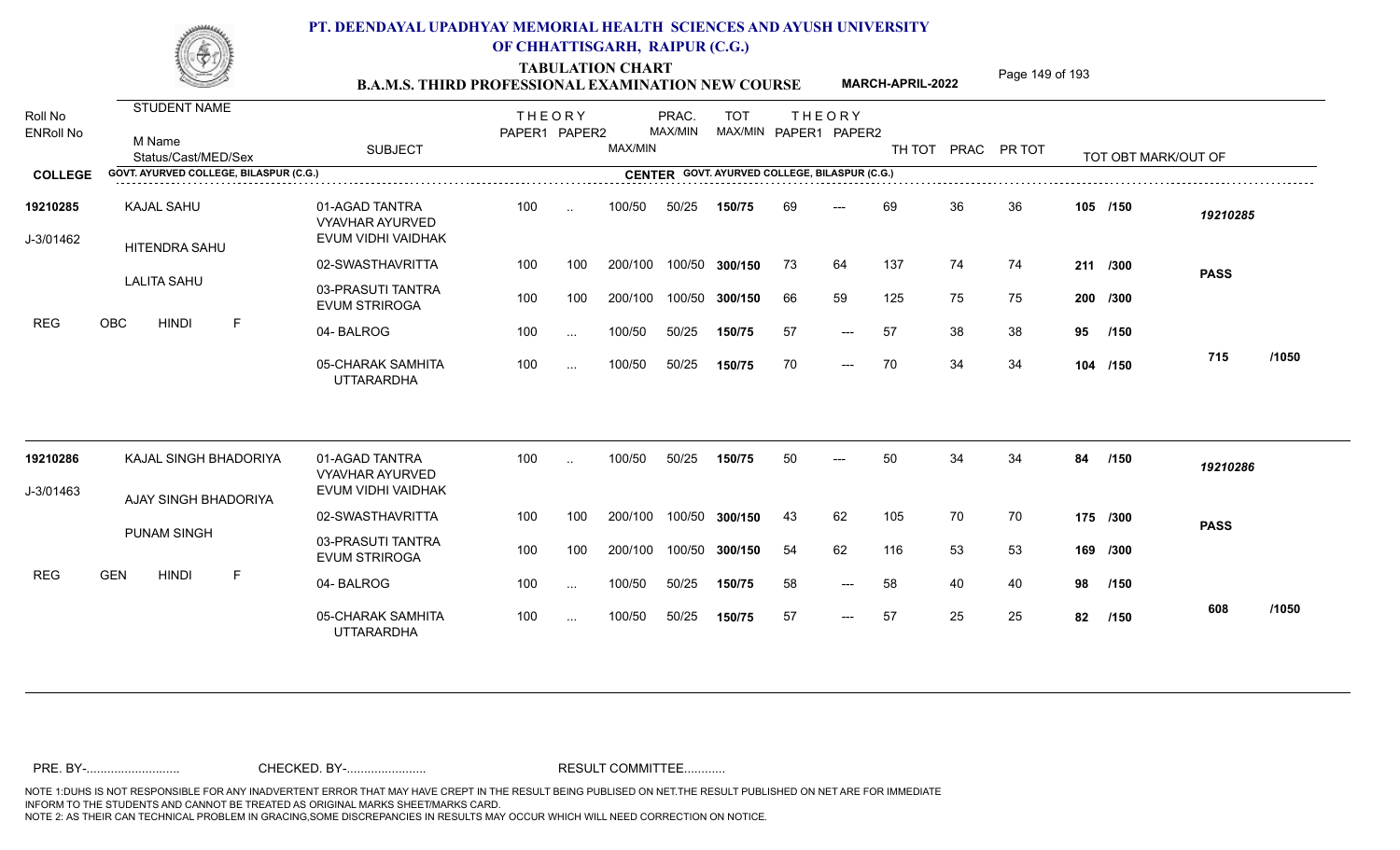TABULATION CHART<br> **TABULATION CHART EXAMINATION NEW COURSE MARCH-APRIL-2022** <sup>Page 150 of 193</sup>

**MARCH-APRIL-2022**

| Roll No<br><b>ENRoll No</b> | <b>STUDENT NAME</b><br>M Name<br>Status/Cast/MED/Sex | <b>SUBJECT</b>                                                 | <b>THEORY</b><br>PAPER1 PAPER2 |                      | MAX/MIN | PRAC.<br>MAX/MIN | <b>TOT</b>                                    |    | <b>THEORY</b><br>MAX/MIN PAPER1 PAPER2 | TH TOT |    | PRAC PR TOT |    | TOT OBT MARK/OUT OF |             |       |
|-----------------------------|------------------------------------------------------|----------------------------------------------------------------|--------------------------------|----------------------|---------|------------------|-----------------------------------------------|----|----------------------------------------|--------|----|-------------|----|---------------------|-------------|-------|
| <b>COLLEGE</b>              | GOVT. AYURVED COLLEGE, BILASPUR (C.G.)               |                                                                |                                |                      |         |                  | CENTER GOVT. AYURVED COLLEGE, BILASPUR (C.G.) |    |                                        |        |    |             |    |                     |             |       |
| 19210287<br>J-3/01464       | KAMAL KANT SAHU<br><b>MAHESH KUMAR</b>               | 01-AGAD TANTRA<br><b>VYAVHAR AYURVED</b><br>EVUM VIDHI VAIDHAK | 100                            | $\ddot{\phantom{a}}$ | 100/50  | 50/25            | 150/75                                        | 67 | $---$                                  | 67     | 38 | 38          |    | 105 /150            | 19210287    |       |
|                             |                                                      | 02-SWASTHAVRITTA                                               | 100                            | 100                  | 200/100 |                  | 100/50 300/150                                | 59 | 71                                     | 130    | 74 | 74          |    | 204 /300            | <b>PASS</b> |       |
|                             | <b>UTTARA</b>                                        | 03-PRASUTI TANTRA<br><b>EVUM STRIROGA</b>                      | 100                            | 100                  | 200/100 |                  | 100/50 300/150                                | 66 | 69                                     | 135    | 70 | 70          |    | 205 /300            |             |       |
| REG                         | <b>GEN</b><br><b>HINDI</b><br>M                      | 04-BALROG                                                      | 100                            | $\ddotsc$            | 100/50  | 50/25            | 150/75                                        | 60 | $---$                                  | 60     | 40 | 40          |    | 100 /150            |             |       |
|                             |                                                      | 05-CHARAK SAMHITA<br><b>UTTARARDHA</b>                         | 100                            | $\sim$               | 100/50  | 50/25            | 150/75                                        | 59 | $---$                                  | 59     | 40 | 40          | 99 | /150                | 713         | /1050 |
| 19210288                    | KAUSHLESH VERMA                                      | 01-AGAD TANTRA                                                 | 100                            | $\ddot{\phantom{a}}$ | 100/50  | 50/25            | 150/75                                        | 61 | $---$                                  | 61     | 32 | 32          | 93 | /150                | 19210288    |       |
| J-3/01465                   |                                                      | <b>VYAVHAR AYURVED</b><br>EVUM VIDHI VAIDHAK                   |                                |                      |         |                  |                                               |    |                                        |        |    |             |    |                     |             |       |
|                             | <b>RAMA SHANKAR</b>                                  | 02-SWASTHAVRITTA                                               | 100                            | 100                  | 200/100 |                  | 100/50 300/150                                | 58 | 61                                     | 119    | 62 | 62          |    | 181 /300            | <b>PASS</b> |       |
|                             | <b>SOMLATA</b>                                       | 03-PRASUTI TANTRA<br><b>EVUM STRIROGA</b>                      | 100                            | 100                  | 200/100 |                  | 100/50 300/150                                | 59 | 55                                     | 114    | 50 | 50          |    | 164 /300            |             |       |
| <b>REG</b>                  | OBC<br><b>HINDI</b><br>M                             | 04-BALROG                                                      | 100                            | $\cdots$             | 100/50  | 50/25            | 150/75                                        | 55 | $---$                                  | 55     | 31 | 31          | 86 | /150                |             |       |
|                             |                                                      | 05-CHARAK SAMHITA<br><b>UTTARARDHA</b>                         | 100                            | $\cdots$             | 100/50  | 50/25            | 150/75                                        | 58 | $\qquad \qquad - -$                    | 58     | 26 | 26          | 84 | /150                | 608         | /1050 |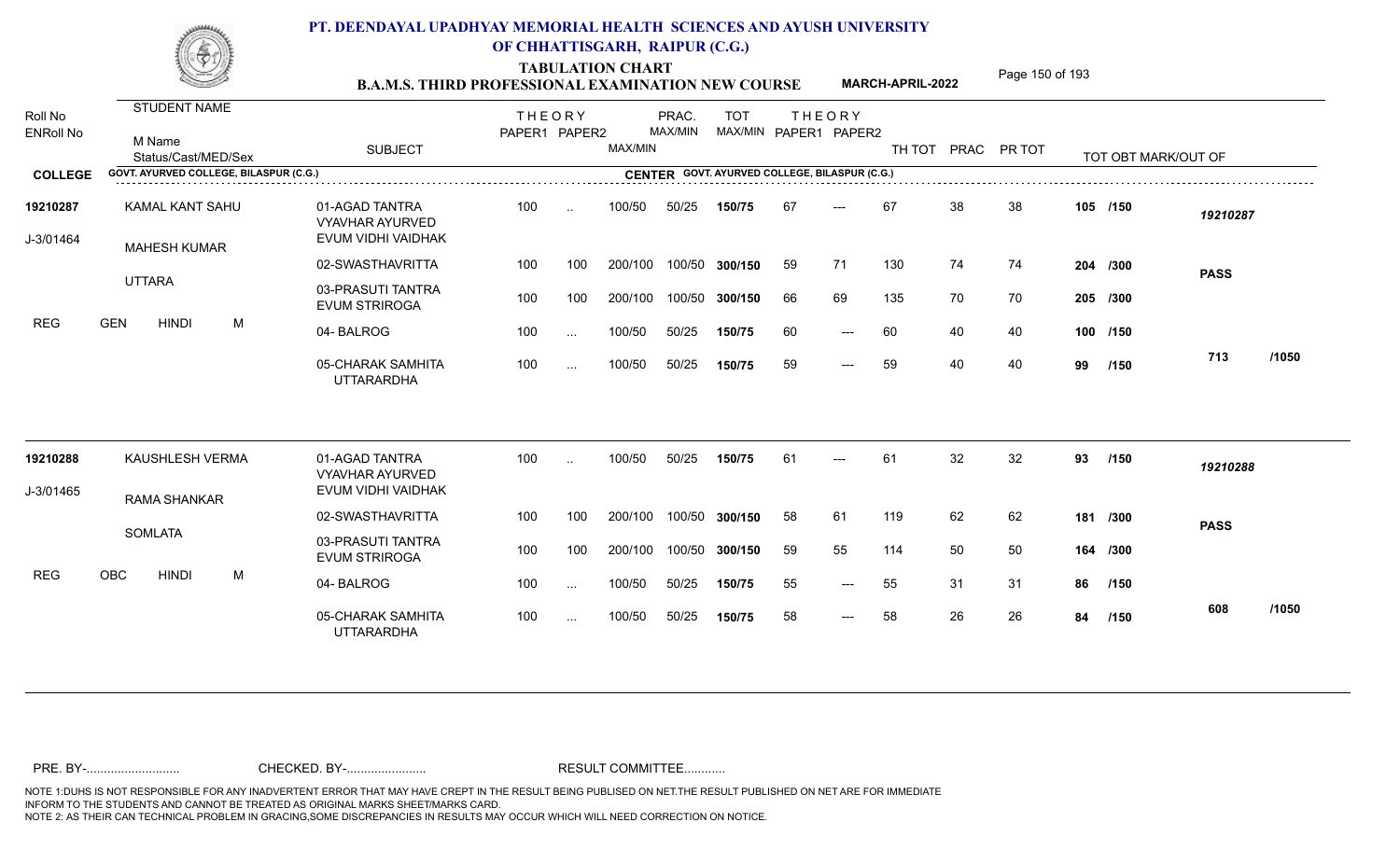TABULATION CHART<br> **TABULATION CHART EXAMINATION NEW COURSE MARCH-APRIL-2022** <sup>Page 151 of 193</sup>

**MARCH-APRIL-2022**

| Roll No<br><b>ENRoll No</b> | <b>STUDENT NAME</b><br>M Name<br>Status/Cast/MED/Sex | <b>SUBJECT</b>                                                 | <b>THEORY</b><br>PAPER1 PAPER2 |           | MAX/MIN | PRAC.<br>MAX/MIN | <b>TOT</b>                                    |    | <b>THEORY</b><br>MAX/MIN PAPER1 PAPER2 | TH TOT |    | PRAC PR TOT |    | TOT OBT MARK/OUT OF |             |       |
|-----------------------------|------------------------------------------------------|----------------------------------------------------------------|--------------------------------|-----------|---------|------------------|-----------------------------------------------|----|----------------------------------------|--------|----|-------------|----|---------------------|-------------|-------|
| <b>COLLEGE</b>              | GOVT. AYURVED COLLEGE, BILASPUR (C.G.)               |                                                                |                                |           |         |                  | CENTER GOVT. AYURVED COLLEGE, BILASPUR (C.G.) |    |                                        |        |    |             |    |                     |             |       |
| 19210289<br>J-3/01466       | KIRTI SHIKHA SONKAR<br><b>RAM KUMAR SONKAR</b>       | 01-AGAD TANTRA<br><b>VYAVHAR AYURVED</b><br>EVUM VIDHI VAIDHAK | 100                            | $\ddotsc$ | 100/50  | 50/25            | 150/75                                        | 59 | $---$                                  | 59     | 33 | 33          | 92 | /150                | 19210289    |       |
|                             |                                                      | 02-SWASTHAVRITTA                                               | 100                            | 100       | 200/100 |                  | 100/50 300/150                                | 63 | 68                                     | 131    | 70 | 70          |    | 201 /300            | <b>PASS</b> |       |
|                             | <b>TEEKA DEVI SONKAR</b>                             | 03-PRASUTI TANTRA<br><b>EVUM STRIROGA</b>                      | 100                            | 100       | 200/100 |                  | 100/50 300/150                                | 61 | 61                                     | 122    | 58 | 58          |    | 180 /300            |             |       |
| REG                         | OBC<br>F<br><b>HINDI</b>                             | 04-BALROG                                                      | 100                            | $\cdots$  | 100/50  | 50/25            | 150/75                                        | 59 | $---$                                  | 59     | 33 | 33          | 92 | /150                |             |       |
|                             |                                                      | 05-CHARAK SAMHITA<br><b>UTTARARDHA</b>                         | 100                            | $\sim$    | 100/50  | 50/25            | 150/75                                        | 71 | $\qquad \qquad - -$                    | 71     | 26 | 26          | 97 | /150                | 662         | /1050 |
| 19210291                    | NANDANI CHAKRADHARI                                  | 01-AGAD TANTRA<br><b>VYAVHAR AYURVED</b>                       | 100                            | $\sim$    | 100/50  | 50/25            | 150/75                                        | 54 | ---                                    | 54     | 36 | 36          | 90 | /150                | 19210291    |       |
| J-3/01469                   | <b>RAVISHANKAR</b>                                   | EVUM VIDHI VAIDHAK                                             |                                |           |         |                  |                                               |    |                                        |        |    |             |    |                     |             |       |
|                             | CHAKRADHARI                                          | 02-SWASTHAVRITTA                                               | 100                            | 100       | 200/100 | 100/50           | 300/150                                       | 56 | 62                                     | 118    | 69 | 69          |    | 187 /300            | <b>PASS</b> |       |
|                             | <b>SUNITA DEVI</b>                                   | 03-PRASUTI TANTRA<br><b>EVUM STRIROGA</b>                      | 100                            | 100       | 200/100 |                  | 100/50 300/150                                | 63 | 64                                     | 127    | 66 | 66          |    | 193 /300            |             |       |
| <b>REG</b>                  | OBC<br>$\mathsf{F}$<br><b>HINDI</b>                  | 04-BALROG                                                      | 100                            | $\sim$    | 100/50  | 50/25            | 150/75                                        | 55 | $---$                                  | 55     | 35 | 35          | 90 | /150                |             |       |
|                             |                                                      | 05-CHARAK SAMHITA<br><b>UTTARARDHA</b>                         | 100                            | $\sim$    | 100/50  | 50/25            | 150/75                                        | 50 | $---$                                  | 50     | 28 | 28          | 78 | /150                | 638         | /1050 |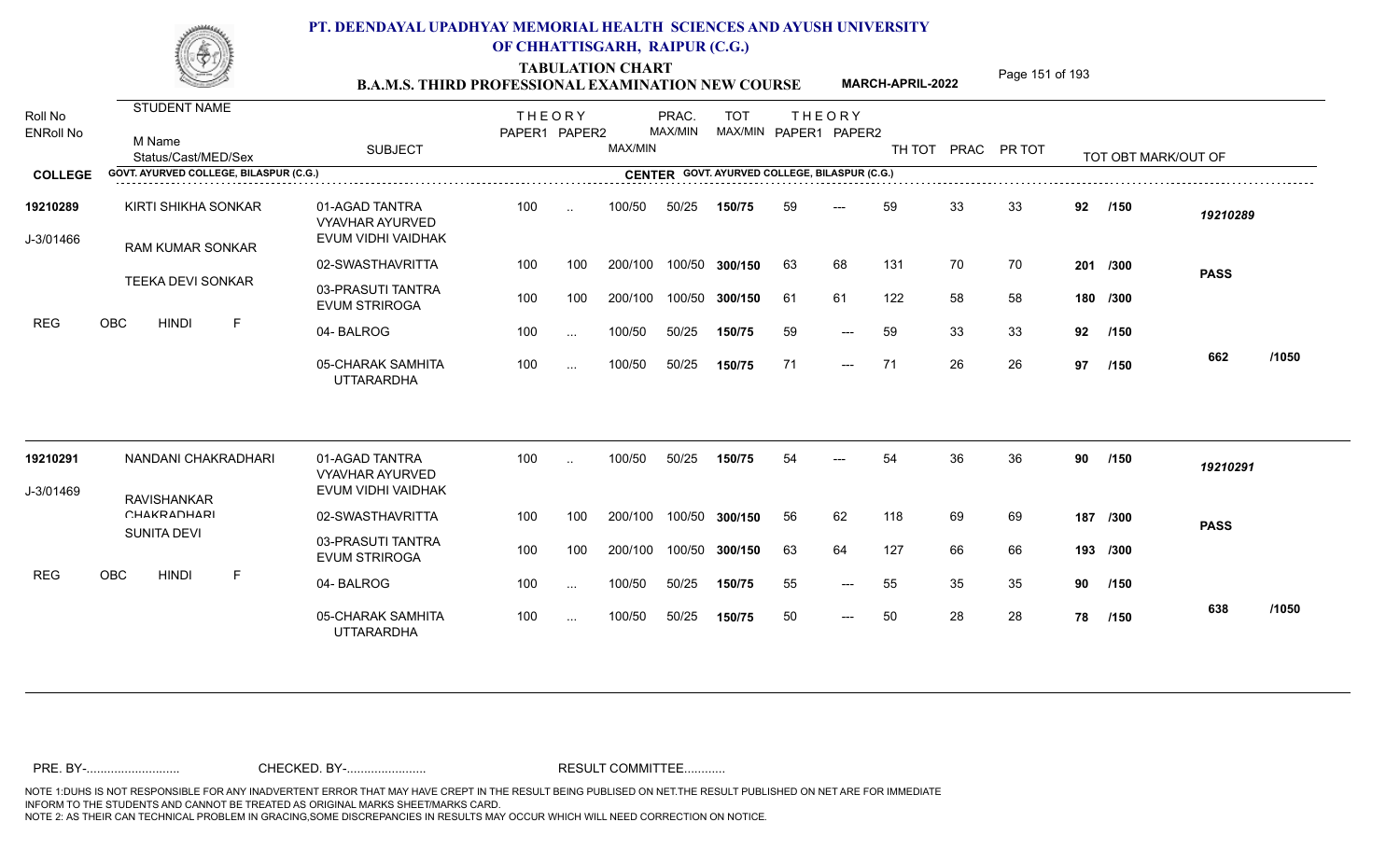TABULATION CHART<br> **TABULATION CHART EXAMINATION NEW COURSE MARCH-APRIL-2022** <sup>Page 152 of 193</sup>

**MARCH-APRIL-2022**

| Roll No<br><b>ENRoll No</b> | STUDENT NAME<br>M Name<br>Status/Cast/MED/Sex | <b>SUBJECT</b>                                                                                        | <b>THEORY</b><br>PAPER1 PAPER2 |               | MAX/MIN | PRAC.<br>MAX/MIN | <b>TOT</b><br>MAX/MIN PAPER1 PAPER2 |    | <b>THEORY</b> |     |    | TH TOT PRAC PR TOT |    | TOT OBT MARK/OUT OF |             |       |
|-----------------------------|-----------------------------------------------|-------------------------------------------------------------------------------------------------------|--------------------------------|---------------|---------|------------------|-------------------------------------|----|---------------|-----|----|--------------------|----|---------------------|-------------|-------|
| <b>COLLEGE</b>              | GOVT. AYURVED COLLEGE, BILASPUR (C.G.)        | <b>CENTER GOVT. AYURVED COLLEGE, BILASPUR (C.G.)</b><br>CENTER GOVT. AYURVED COLLEGE, BILASPUR (C.G.) |                                |               |         |                  |                                     |    |               |     |    |                    |    |                     |             |       |
| 19210292<br>J-3/01471       | NIRUPMA SAHU<br><b>RAM BAGAS SAHU</b>         | 01-AGAD TANTRA<br><b>VYAVHAR AYURVED</b><br>EVUM VIDHI VAIDHAK                                        | 100                            | $\sim$        | 100/50  | 50/25            | 150/75                              | 72 | $---$         | 72  | 35 | 35                 |    | 107 /150            | 19210292    |       |
|                             |                                               | 02-SWASTHAVRITTA                                                                                      | 100                            | 100           | 200/100 | 100/50           | 300/150                             | 68 | 64            | 132 | 73 | 73                 |    | 205 /300            | <b>PASS</b> |       |
|                             | PARWATI DEVI SAHU                             | 03-PRASUTI TANTRA<br><b>EVUM STRIROGA</b>                                                             | 100                            | 100           | 200/100 | 100/50           | 300/150                             | 59 | 65            | 124 | 68 | 68                 |    | 192 /300            |             |       |
| <b>REG</b>                  | <b>OBC</b><br><b>HINDI</b><br>F               | 04-BALROG                                                                                             | 100                            | $\sim$        | 100/50  | 50/25            | 150/75                              | 62 | $---$         | 62  | 36 | 36                 | 98 | /150                |             |       |
|                             |                                               | 05-CHARAK SAMHITA<br><b>UTTARARDHA</b>                                                                | 100                            | $\cdots$      | 100/50  | 50/25            | 150/75                              | 50 | $---$         | 50  | 29 | 29                 | 79 | /150                | 681         | /1050 |
| 19210293                    | <b>NISHI SINHA</b>                            | 01-AGAD TANTRA<br><b>VYAVHAR AYURVED</b>                                                              | 100                            | $\sim$        | 100/50  | 50/25            | 150/75                              | 67 |               | 67  | 37 | 37                 |    | 104 /150            | 19210293    |       |
| J-3/01472                   | <b>HIRA LAL SINHA</b>                         | EVUM VIDHI VAIDHAK                                                                                    |                                |               |         |                  |                                     |    |               |     |    |                    |    |                     |             |       |
|                             |                                               | 02-SWASTHAVRITTA                                                                                      | 100                            | 100           | 200/100 | 100/50           | 300/150                             | 77 | 71            | 148 | 71 | 71                 |    | 219 /300            | <b>PASS</b> |       |
|                             | PREM LATA SINHA                               | 03-PRASUTI TANTRA<br><b>EVUM STRIROGA</b>                                                             | 100                            | 100           | 200/100 | 100/50           | 300/150                             | 67 | 70            | 137 | 71 | 71                 |    | 208 /300            |             |       |
| <b>REG</b>                  | <b>OBC</b><br><b>HINDI</b><br>E               | 04-BALROG                                                                                             | 100                            | $\sim$        | 100/50  | 50/25            | 150/75                              | 62 | $---$         | 62  | 38 | 38                 |    | 100 /150            |             |       |
|                             |                                               | 05-CHARAK SAMHITA<br><b>UTTARARDHA</b>                                                                | 100                            | $\sim$ $\sim$ | 100/50  | 50/25            | 150/75                              | 66 | $---$         | 66  | 30 | 30                 | 96 | /150                | 727         | /1050 |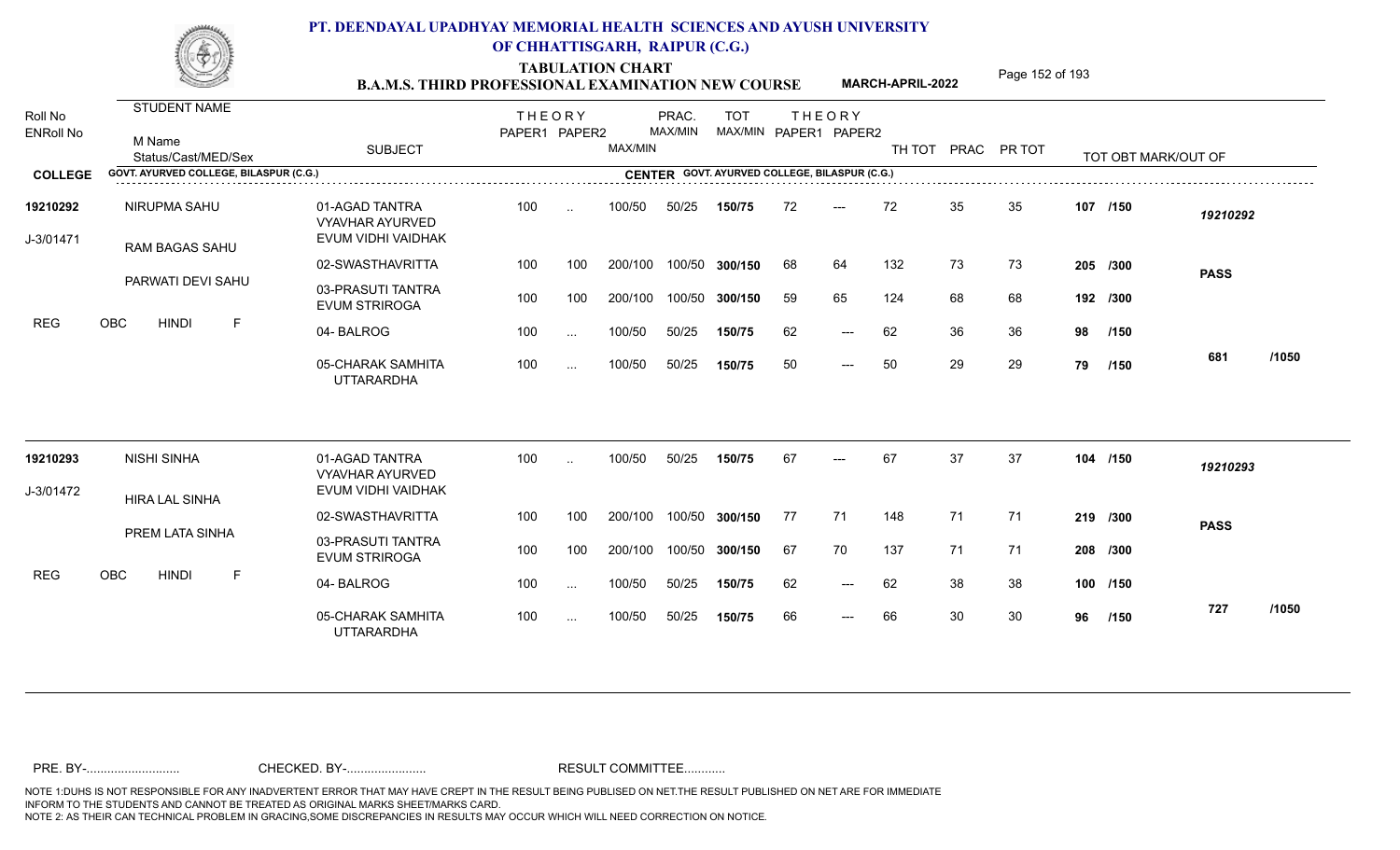TABULATION CHART<br> **TABULATION CHART EXAMINATION NEW COURSE MARCH-APRIL-2022** <sup>Page 153 of 193</sup>

**MARCH-APRIL-2022**

| Roll No<br><b>ENRoll No</b> | STUDENT NAME<br>M Name<br>Status/Cast/MED/Sex                                                                                                   | <b>SUBJECT</b>                                                 | <b>THEORY</b><br>PAPER1 PAPER2 |               | MAX/MIN | PRAC.<br>MAX/MIN | <b>TOT</b><br>MAX/MIN PAPER1 PAPER2 |    | <b>THEORY</b>       |     |    | TH TOT PRAC PR TOT |    | TOT OBT MARK/OUT OF |             |       |
|-----------------------------|-------------------------------------------------------------------------------------------------------------------------------------------------|----------------------------------------------------------------|--------------------------------|---------------|---------|------------------|-------------------------------------|----|---------------------|-----|----|--------------------|----|---------------------|-------------|-------|
| <b>COLLEGE</b>              | GOVT. AYURVED COLLEGE, BILASPUR (C.G.)<br><b>CENTER GOVT. AYURVED COLLEGE, BILASPUR (C.G.)</b><br>CENTER GOVT. AYURVED COLLEGE, BILASPUR (C.G.) |                                                                |                                |               |         |                  |                                     |    |                     |     |    |                    |    |                     |             |       |
| 19210294<br>J-3/01473       | PAYAL NAND<br>LT. SHRI PRADEEP NAND                                                                                                             | 01-AGAD TANTRA<br><b>VYAVHAR AYURVED</b><br>EVUM VIDHI VAIDHAK | 100                            | $\ddotsc$     | 100/50  | 50/25            | 150/75                              | 75 | $---$               | 75  | 37 | 37                 |    | 112 /150            | 19210294    |       |
|                             |                                                                                                                                                 | 02-SWASTHAVRITTA                                               | 100                            | 100           | 200/100 | 100/50           | 300/150                             | 69 | 71                  | 140 | 70 | 70                 |    | 210 /300            | <b>PASS</b> |       |
|                             | VIJAYLAXMI NAND                                                                                                                                 | 03-PRASUTI TANTRA<br><b>EVUM STRIROGA</b>                      | 100                            | 100           | 200/100 | 100/50           | 300/150                             | 66 | 64                  | 130 | 61 | 61                 |    | 191 /300            |             |       |
| <b>REG</b>                  | <b>GEN</b><br><b>HINDI</b><br>E                                                                                                                 | 04-BALROG                                                      | 100                            | $\sim$ $\sim$ | 100/50  | 50/25            | 150/75                              | 63 | $\qquad \qquad - -$ | 63  | 37 | 37                 |    | 100 /150            |             |       |
|                             |                                                                                                                                                 | 05-CHARAK SAMHITA<br><b>UTTARARDHA</b>                         | 100                            | $\cdots$      | 100/50  | 50/25            | 150/75                              | 60 | $\qquad \qquad - -$ | 60  | 32 | 32                 | 92 | 1150                | 705         | /1050 |
| 19210295                    | POOJARANI PAINKRA                                                                                                                               | 01-AGAD TANTRA<br><b>VYAVHAR AYURVED</b>                       | 100                            |               | 100/50  | 50/25            | 150/75                              | 55 |                     | 55  | 32 | 32                 | 87 | /150                | 19210295    |       |
| J-3/01474                   | <b>BEER SINGH PAINKRA</b>                                                                                                                       | EVUM VIDHI VAIDHAK                                             |                                |               |         |                  |                                     |    |                     |     |    |                    |    |                     |             |       |
|                             |                                                                                                                                                 | 02-SWASTHAVRITTA                                               | 100                            | 100           | 200/100 | 100/50           | 300/150                             | 52 | 54                  | 106 | 66 | 66                 |    | 172 /300            | <b>PASS</b> |       |
|                             | <b>SAVITRI PAINKRA</b>                                                                                                                          | 03-PRASUTI TANTRA<br><b>EVUM STRIROGA</b>                      | 100                            | 100           | 200/100 | 100/50           | 300/150                             | 55 | 45                  | 100 | 52 | 52                 |    | 152 /300            |             |       |
| <b>REG</b>                  | <b>ST</b><br><b>HINDI</b><br>E                                                                                                                  | 04-BALROG                                                      | 100                            | $\sim$ $\sim$ | 100/50  | 50/25            | 150/75                              | 52 | $\qquad \qquad - -$ | 52  | 29 | 29                 |    | 81 /150             |             |       |
|                             |                                                                                                                                                 | 05-CHARAK SAMHITA<br><b>UTTARARDHA</b>                         | 100                            | $\cdots$      | 100/50  | 50/25            | 150/75                              | 51 | $---$               | 51  | 28 | 28                 | 79 | /150                | 571         | /1050 |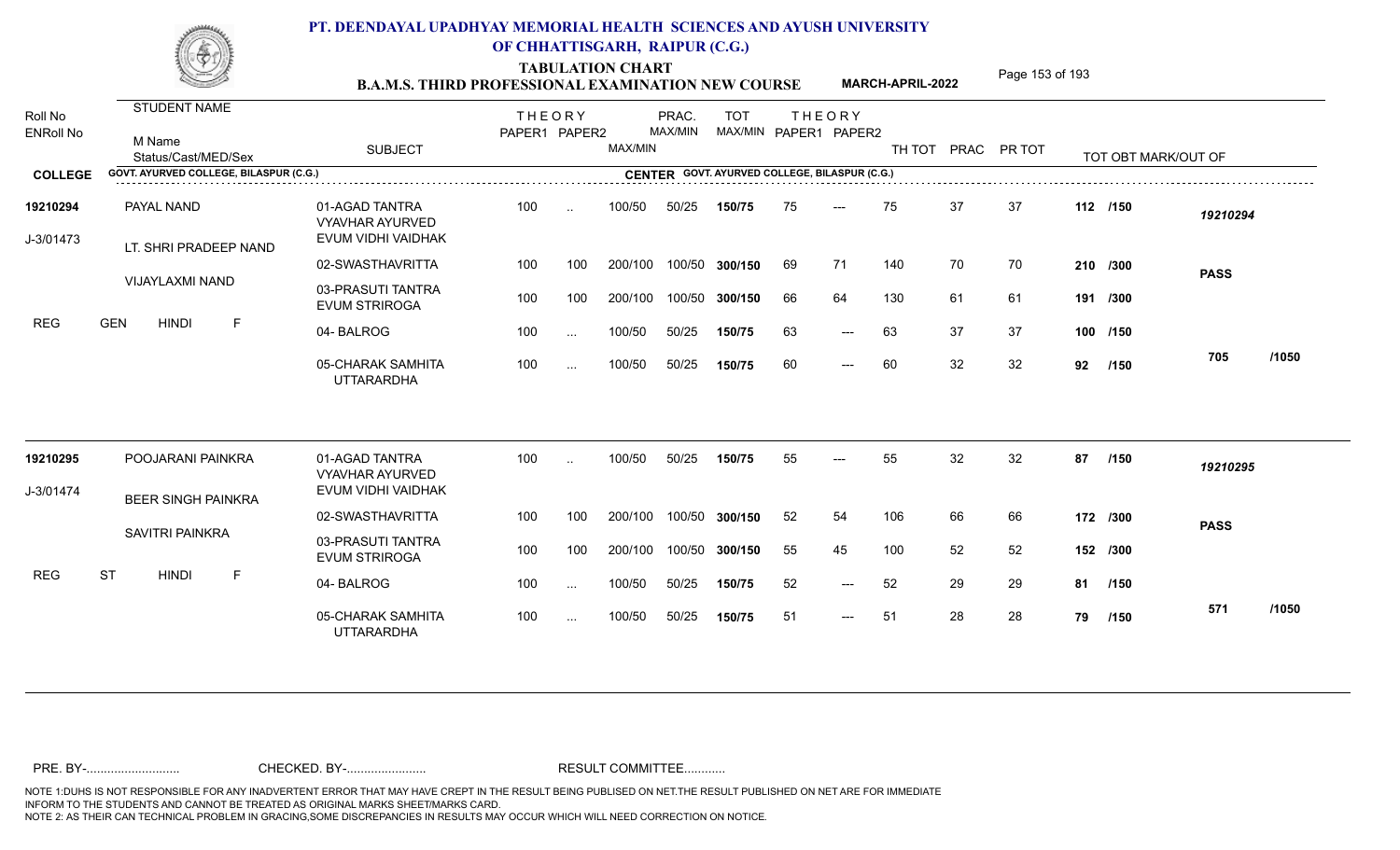TABULATION CHART<br> **TABULATION CHART EXAMINATION NEW COURSE MARCH-APRIL-2022** <sup>Page 154 of 193</sup>

**MARCH-APRIL-2022**

| Roll No<br><b>ENRoll No</b> | STUDENT NAME<br>M Name<br>Status/Cast/MED/Sex | <b>SUBJECT</b>                                                 | <b>THEORY</b><br>PAPER1 PAPER2 |                 | MAX/MIN | PRAC.<br>MAX/MIN | <b>TOT</b><br>MAX/MIN PAPER1 PAPER2           |     | <b>THEORY</b>       | TH TOT PRAC PR TOT |    |    |    | TOT OBT MARK/OUT OF |             |       |
|-----------------------------|-----------------------------------------------|----------------------------------------------------------------|--------------------------------|-----------------|---------|------------------|-----------------------------------------------|-----|---------------------|--------------------|----|----|----|---------------------|-------------|-------|
| <b>COLLEGE</b>              | GOVT. AYURVED COLLEGE, BILASPUR (C.G.)        |                                                                |                                |                 |         |                  | CENTER GOVT. AYURVED COLLEGE, BILASPUR (C.G.) |     |                     |                    |    |    |    |                     |             |       |
| 19210296<br>J-3/01475       | POONAM NISHAD<br>RAJKUMAR NISHAD              | 01-AGAD TANTRA<br><b>VYAVHAR AYURVED</b><br>EVUM VIDHI VAIDHAK | 100                            | $\ddotsc$       | 100/50  | 50/25            | 150/75                                        | 69  | ---                 | 69                 | 31 | 31 |    | 100 /150            | 19210296    |       |
|                             |                                               | 02-SWASTHAVRITTA                                               | 100                            | 100             | 200/100 | 100/50           | 300/150                                       | 64  | 66                  | 130                | 69 | 69 |    | 199 /300            | <b>PASS</b> |       |
|                             | ALKA NISHAD                                   | 03-PRASUTI TANTRA<br><b>EVUM STRIROGA</b>                      | 100                            | 100             | 200/100 | 100/50           | 300/150                                       | -57 | 58                  | 115                | 50 | 50 |    | 165 /300            |             |       |
| <b>REG</b>                  | $\mathsf F$<br>OBC<br><b>HINDI</b>            | 04-BALROG                                                      | 100                            | $\sim$ . $\sim$ | 100/50  | 50/25            | 150/75                                        | 63  | $---$               | 63                 | 31 | 31 | 94 | /150                |             |       |
|                             |                                               | 05-CHARAK SAMHITA<br><b>UTTARARDHA</b>                         | 100                            | $\sim$          | 100/50  | 50/25            | 150/75                                        | 63  | $---$               | 63                 | 27 | 27 | 90 | /150                | 648         | /1050 |
| 19210298                    | PRAGYA MARBAL                                 | 01-AGAD TANTRA<br><b>VYAVHAR AYURVED</b>                       | 100                            | $\sim$          | 100/50  | 50/25            | 150/75                                        | 77  | $---$               | 77                 | 35 | 35 |    | 112 /150            | 19210298    |       |
| J-3/01477                   | <b>RAKESH KUMAR MARBAL</b>                    | EVUM VIDHI VAIDHAK                                             |                                |                 |         |                  |                                               |     |                     |                    |    |    |    |                     |             |       |
|                             |                                               | 02-SWASTHAVRITTA                                               | 100                            | 100             | 200/100 | 100/50           | 300/150                                       | 61  | 65                  | 126                | 70 | 70 |    | 196 /300            | <b>PASS</b> |       |
|                             | SWARNLATA MARBAL                              | 03-PRASUTI TANTRA<br><b>EVUM STRIROGA</b>                      | 100                            | 100             | 200/100 | 100/50           | 300/150                                       | 61  | 62                  | 123                | 59 | 59 |    | 182 /300            |             |       |
| <b>REG</b>                  | <b>SC</b><br><b>HINDI</b><br>F.               | 04-BALROG                                                      | 100                            | $\sim$ .        | 100/50  | 50/25            | 150/75                                        | 60  | $\qquad \qquad - -$ | 60                 | 35 | 35 | 95 | /150                |             |       |
|                             |                                               | 05-CHARAK SAMHITA<br><b>UTTARARDHA</b>                         | 100                            | $\cdots$        | 100/50  | 50/25            | 150/75                                        | 60  | $---$               | 60                 | 30 | 30 | 90 | /150                | 675         | /1050 |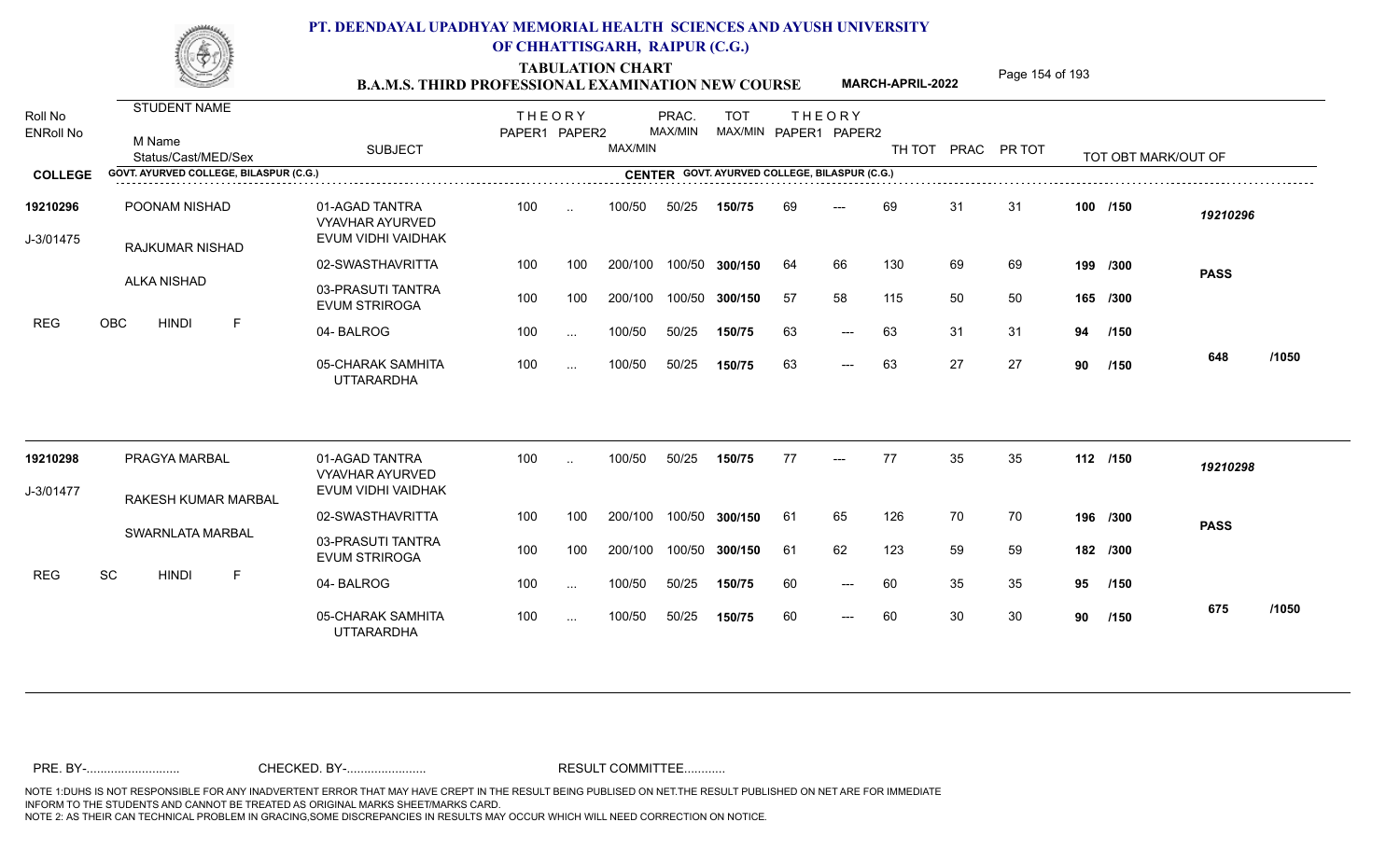TABULATION CHART<br> **TABULATION CHART B.A.M.S. THIRD PROFESSIONAL EXAMINATION NEW COURSE** MARCH-APRIL-2022 **Page 155 of 193** 

**MARCH-APRIL-2022**

| Roll No<br><b>ENRoll No</b> | <b>STUDENT NAME</b><br>M Name<br>Status/Cast/MED/Sex | <b>SUBJECT</b>                                                 | <b>THEORY</b><br>PAPER1 PAPER2 |               | MAX/MIN | PRAC.<br>MAX/MIN | <b>TOT</b>     |    | <b>THEORY</b><br>MAX/MIN PAPER1 PAPER2        | TH TOT PRAC PR TOT |    |     |     | TOT OBT MARK/OUT OF |             |       |
|-----------------------------|------------------------------------------------------|----------------------------------------------------------------|--------------------------------|---------------|---------|------------------|----------------|----|-----------------------------------------------|--------------------|----|-----|-----|---------------------|-------------|-------|
| <b>COLLEGE</b>              | GOVT. AYURVED COLLEGE, BILASPUR (C.G.)               |                                                                |                                |               |         |                  |                |    | CENTER GOVT. AYURVED COLLEGE, BILASPUR (C.G.) |                    |    |     |     |                     |             |       |
| 19210299<br>J-3/01478       | PRAGYA YOGI<br><b>RAJESHNATH YOGI</b>                | 01-AGAD TANTRA<br><b>VYAVHAR AYURVED</b><br>EVUM VIDHI VAIDHAK | 100                            | $\sim$        | 100/50  | 50/25            | 150/75         | 71 | $---$                                         | 71                 | 34 | 34  |     | 105 /150            | 19210299    |       |
|                             |                                                      | 02-SWASTHAVRITTA                                               | 100                            | 100           | 200/100 |                  | 100/50 300/150 | 64 | 63                                            | 127                | 70 | 70  |     | 197 /300            | <b>PASS</b> |       |
|                             | SANDHYA YOGI                                         | 03-PRASUTI TANTRA<br><b>EVUM STRIROGA</b>                      | 100                            | 100           | 200/100 |                  | 100/50 300/150 | 57 | 59                                            | 116                | 65 | 65  |     | 181 /300            |             |       |
| REG                         | OBC<br>F<br><b>HINDI</b>                             | 04-BALROG                                                      | 100                            | $\cdots$      | 100/50  | 50/25            | 150/75         | 60 | $\qquad \qquad - -$                           | 60                 | 34 | 34  | 94  | /150                |             |       |
|                             |                                                      | 05-CHARAK SAMHITA<br><b>UTTARARDHA</b>                         | 100                            | $\sim$ $\sim$ | 100/50  | 50/25            | 150/75         | 53 | $\qquad \qquad - -$                           | 53                 | 30 | 30  | 83  | /150                | 660         | /1050 |
| 19210300                    | PRIYANKA OGRE                                        | 01-AGAD TANTRA<br><b>VYAVHAR AYURVED</b>                       | 100                            | $\sim$        | 100/50  | 50/25            | 150/75         | 60 | $---$                                         | 60                 | 30 | 30  | 90  | /150                | 19210300    |       |
| J-3/01480                   | LAXMI PRASAD OGRE                                    | EVUM VIDHI VAIDHAK                                             |                                |               |         |                  |                |    |                                               |                    |    |     |     |                     |             |       |
|                             |                                                      | 02-SWASTHAVRITTA                                               | 100                            | 100           | 200/100 |                  | 100/50 300/150 | 50 | 61                                            | 111                | 71 | -71 |     | 182 /300            | <b>ATKT</b> |       |
|                             | <b>URMILA OGRE</b>                                   | 03-PRASUTI TANTRA<br><b>EVUM STRIROGA</b>                      | 100                            | 100           | 200/100 |                  | 100/50 300/150 | 54 | 59                                            | 113                | 55 | 55  |     | 168 /300            |             |       |
| <b>REG</b>                  | SC<br>$\mathsf F$<br><b>HINDI</b>                    | 04-BALROG                                                      | 100                            | $\sim$        | 100/50  | 50/25            | 150/75         | 61 | $\qquad \qquad - -$                           | 61                 | 37 | 37  | 98  | /150                |             |       |
|                             |                                                      | 05-CHARAK SAMHITA<br><b>UTTARARDHA</b>                         | 100                            | $\sim$ $\sim$ | 100/50  | 50/25            | 150/75         | 38 | $\qquad \qquad - -$                           | $38*$              | 30 | 30  | 68* | /150                | 606         | /1050 |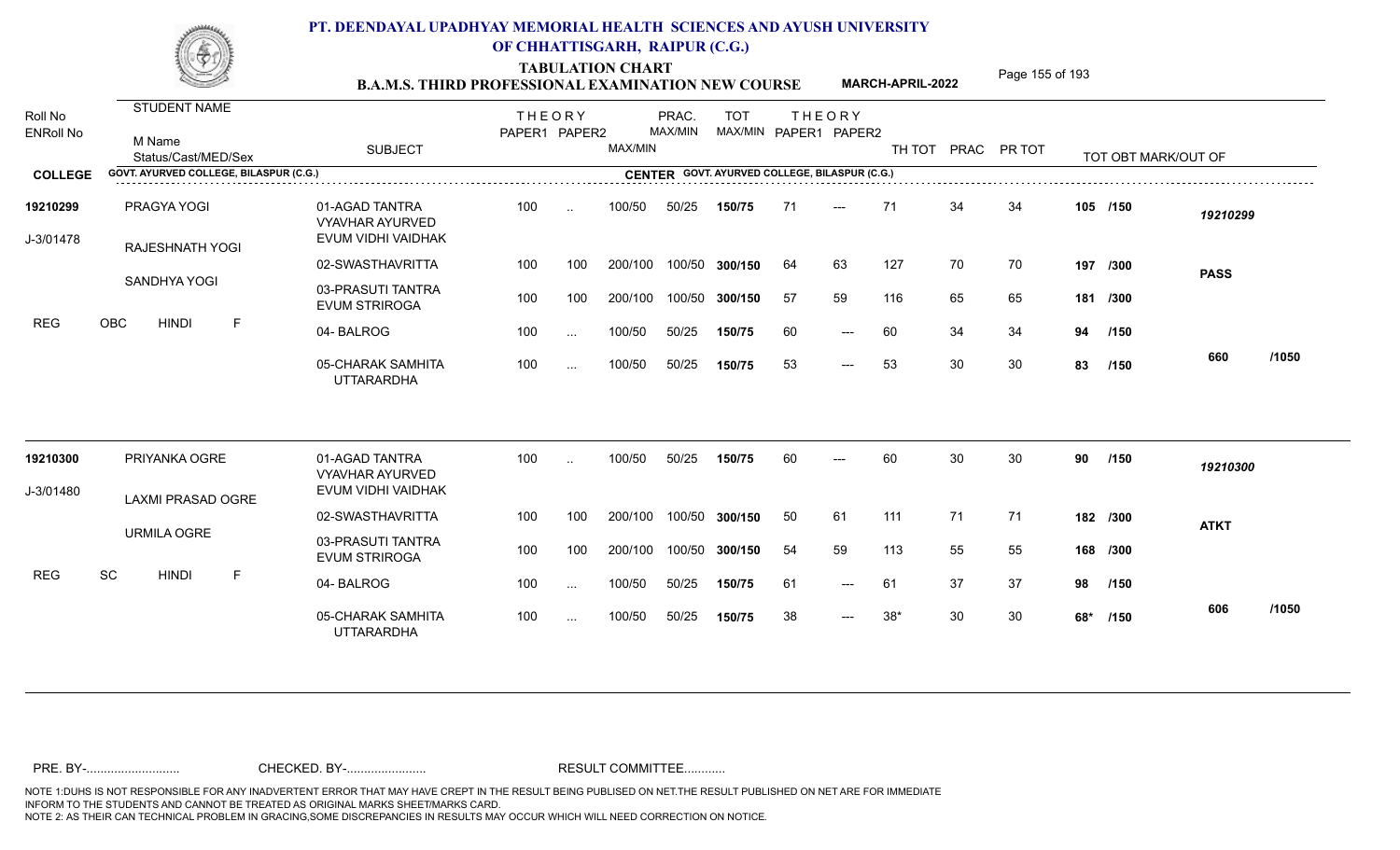TABULATION CHART<br> **TABULATION CHART EXAMINATION NEW COURSE MARCH-APRIL-2022** <sup>Page 156 of 193</sup>

**MARCH-APRIL-2022**

| Roll No               | STUDENT NAME                           |                                                                                                       | <b>THEORY</b> |               |         | PRAC.   | <b>TOT</b>            | <b>THEORY</b> |       |       |    |                    |    |                     |             |       |
|-----------------------|----------------------------------------|-------------------------------------------------------------------------------------------------------|---------------|---------------|---------|---------|-----------------------|---------------|-------|-------|----|--------------------|----|---------------------|-------------|-------|
| <b>ENRoll No</b>      | M Name<br>Status/Cast/MED/Sex          | <b>SUBJECT</b>                                                                                        | PAPER1 PAPER2 |               | MAX/MIN | MAX/MIN | MAX/MIN PAPER1 PAPER2 |               |       |       |    | TH TOT PRAC PR TOT |    | TOT OBT MARK/OUT OF |             |       |
| <b>COLLEGE</b>        | GOVT. AYURVED COLLEGE, BILASPUR (C.G.) | <b>CENTER GOVT. AYURVED COLLEGE, BILASPUR (C.G.)</b><br>CENTER GOVT. AYURVED COLLEGE, BILASPUR (C.G.) |               |               |         |         |                       |               |       |       |    |                    |    |                     |             |       |
| 19210301<br>J-3/01481 | PYARE LAL<br><b>BHAGIRATHI</b>         | 01-AGAD TANTRA<br><b>VYAVHAR AYURVED</b><br>EVUM VIDHI VAIDHAK                                        | 100           | $\sim$        | 100/50  | 50/25   | 150/75                | 50            | ---   | 50    | 27 | 27                 |    | 77 /150             | 19210301    |       |
|                       |                                        | 02-SWASTHAVRITTA                                                                                      | 100           | 100           | 200/100 | 100/50  | 300/150               | 60            | 57    | 117   | 72 | 72                 |    | 189 /300            | <b>ATKT</b> |       |
|                       | <b>BUDHWARA</b>                        | 03-PRASUTI TANTRA<br><b>EVUM STRIROGA</b>                                                             | 100           | 100           | 200/100 | 100/50  | 300/150               | 48            | 56    | 104   | 54 | 54                 |    | 158 /300            |             |       |
| <b>REG</b>            | <b>HINDI</b><br>M<br>OBC               | 04-BALROG                                                                                             | 100           | $\ddotsc$     | 100/50  | 50/25   | 150/75                | 50            | $---$ | 50    | 27 | 27                 |    | 77 /150             |             |       |
|                       |                                        | 05-CHARAK SAMHITA<br><b>UTTARARDHA</b>                                                                | 100           | $\cdots$      | 100/50  | 50/25   | 150/75                | 40            | $---$ | $40*$ | 28 | 28                 |    | 68* /150            | 569         | /1050 |
| 19210302              | RAHUL KUAMR RAJAK                      | 01-AGAD TANTRA                                                                                        | 100           |               | 100/50  | 50/25   | 150/75                | 70            |       | 70    | 28 | 28                 | 98 | /150                | 19210302    |       |
| J-3/01482             |                                        | <b>VYAVHAR AYURVED</b><br>EVUM VIDHI VAIDHAK                                                          |               |               |         |         |                       |               |       |       |    |                    |    |                     |             |       |
|                       | <b>BHOLA RAM RAJAK</b>                 | 02-SWASTHAVRITTA                                                                                      | 100           | 100           | 200/100 | 100/50  | 300/150               | 71            | 64    | 135   | 64 | 64                 |    | 199 /300            | <b>PASS</b> |       |
|                       | <b>SAROJ BAI RAJAK</b>                 | 03-PRASUTI TANTRA<br><b>EVUM STRIROGA</b>                                                             | 100           | 100           | 200/100 | 100/50  | 300/150               | 65            | 61    | 126   | 53 | 53                 |    | 179 /300            |             |       |
| <b>REG</b>            | OBC<br><b>HINDI</b><br>M               | 04-BALROG                                                                                             | 100           | $\sim$ $\sim$ | 100/50  | 50/25   | 150/75                | 62            | $---$ | 62    | 27 | 27                 | 89 | /150                |             |       |
|                       |                                        | 05-CHARAK SAMHITA<br><b>UTTARARDHA</b>                                                                | 100           | $\cdots$      | 100/50  | 50/25   | 150/75                | 68            | $---$ | 68    | 27 | 27                 | 95 | /150                | 660         | /1050 |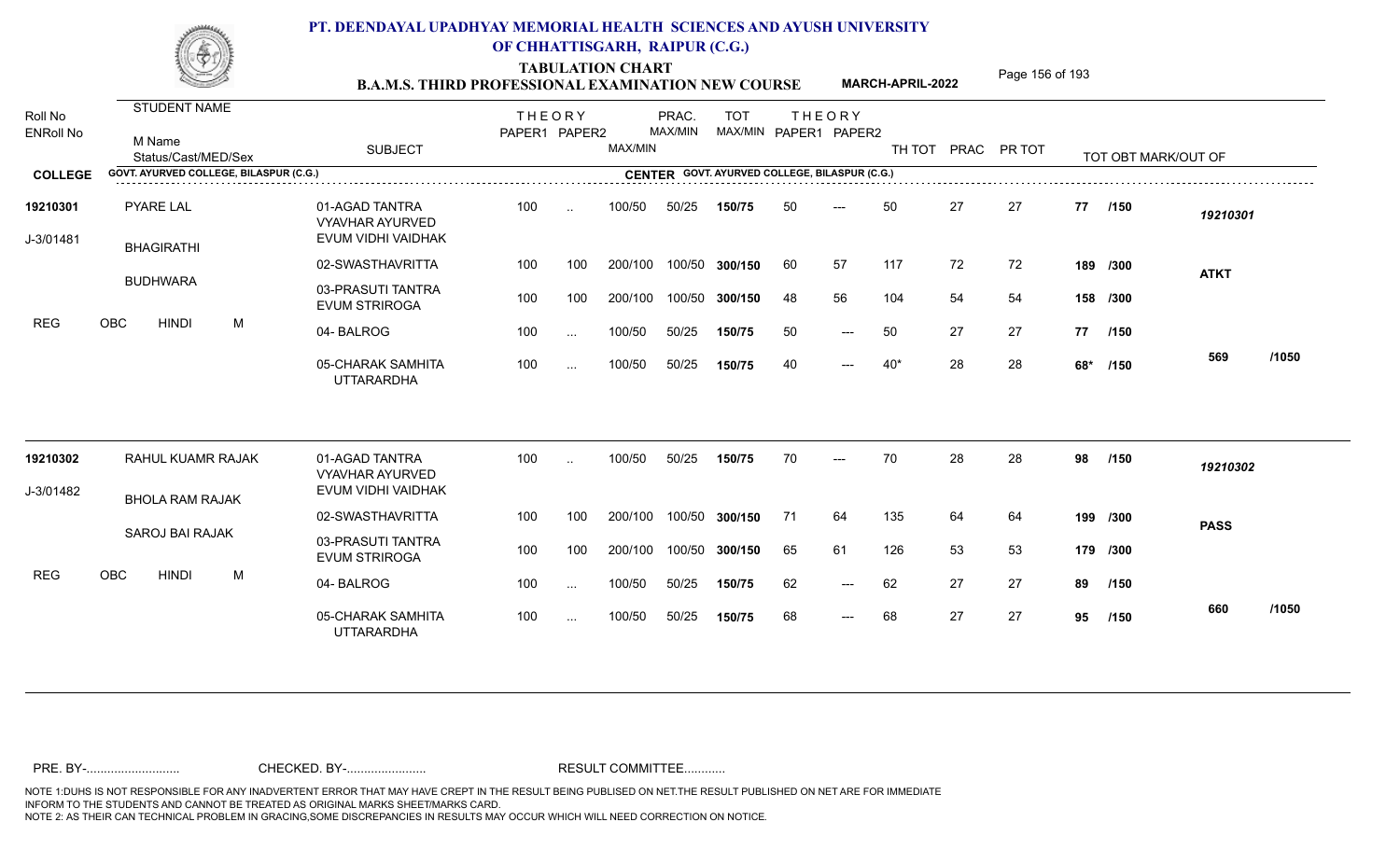TABULATION CHART<br> **TABULATION CHART B.A.M.S. THIRD PROFESSIONAL EXAMINATION NEW COURSE** MARCH-APRIL-2022

**MARCH-APRIL-2022**

| Roll No               | <b>STUDENT NAME</b>                      |                                                                | <b>THEORY</b> |           |         | PRAC.   | <b>TOT</b>                                    |    | <b>THEORY</b>         |     |    |                    |     |                     |             |       |
|-----------------------|------------------------------------------|----------------------------------------------------------------|---------------|-----------|---------|---------|-----------------------------------------------|----|-----------------------|-----|----|--------------------|-----|---------------------|-------------|-------|
| <b>ENRoll No</b>      | M Name<br>Status/Cast/MED/Sex            | <b>SUBJECT</b>                                                 | PAPER1 PAPER2 |           | MAX/MIN | MAX/MIN |                                               |    | MAX/MIN PAPER1 PAPER2 |     |    | TH TOT PRAC PR TOT |     | TOT OBT MARK/OUT OF |             |       |
| <b>COLLEGE</b>        | GOVT. AYURVED COLLEGE, BILASPUR (C.G.)   |                                                                |               |           |         |         | CENTER GOVT. AYURVED COLLEGE, BILASPUR (C.G.) |    |                       |     |    |                    |     |                     |             |       |
| 19210303<br>J-3/01484 | RAVINDRA KUMAR<br><b>MANDAVI</b>         | 01-AGAD TANTRA<br><b>VYAVHAR AYURVED</b><br>EVUM VIDHI VAIDHAK | 100           | $\cdot$   | 100/50  | 50/25   | 150/75                                        | 63 | $---$                 | 63  | 29 | 29                 | 92  | /150                | 19210303    |       |
|                       | <b>JAGESHWAR SINGH</b><br><b>MANDAVI</b> | 02-SWASTHAVRITTA                                               | 100           | 100       | 200/100 |         | 100/50 300/150                                | 44 | 64                    | 108 | 68 | 68                 |     | 176 /300            |             |       |
|                       | <b>GOURI BAI MANDAVI</b>                 |                                                                |               |           |         |         |                                               |    |                       |     |    |                    |     |                     | <b>PASS</b> |       |
|                       |                                          | 03-PRASUTI TANTRA<br><b>EVUM STRIROGA</b>                      | 100           | 100       | 200/100 |         | 100/50 300/150                                | 53 | 57                    | 110 | 51 | 51                 | 161 | /300                |             |       |
| <b>REG</b>            | <b>ST</b><br><b>HINDI</b><br>M           | 04-BALROG                                                      | 100           | $\cdots$  | 100/50  | 50/25   | 150/75                                        | 50 | $---$                 | 50  | 30 | 30                 | 80  | /150                |             |       |
|                       |                                          | 05-CHARAK SAMHITA<br><b>UTTARARDHA</b>                         | 100           | $\cdots$  | 100/50  | 50/25   | 150/75                                        | 55 | $---$                 | 55  | 27 | 27                 | 82  | /150                | 591         | /1050 |
| 19210304              | ROMIL DEWANGAN                           | 01-AGAD TANTRA                                                 | 100           | $\cdot$ . | 100/50  | 50/25   | 150/75                                        | 75 | $---$                 | 75  | 32 | 32                 |     | 107 /150            |             |       |
|                       |                                          | <b>VYAVHAR AYURVED</b>                                         |               |           |         |         |                                               |    |                       |     |    |                    |     |                     | 19210304    |       |
| J-3/01485             | <b>RAJENDRA KUMAR</b>                    | EVUM VIDHI VAIDHAK                                             |               |           |         |         |                                               |    |                       |     |    |                    |     |                     |             |       |
|                       | <b>DEWANGAN</b>                          | 02-SWASTHAVRITTA                                               | 100           | 100       | 200/100 |         | 100/50 300/150                                | 62 | 65                    | 127 | 69 | 69                 |     | 196 /300            | <b>PASS</b> |       |
|                       | SUMITRA DEWANGAN                         | 03-PRASUTI TANTRA<br><b>EVUM STRIROGA</b>                      | 100           | 100       | 200/100 |         | 100/50 300/150                                | 62 | 62                    | 124 | 50 | 50                 |     | 174 /300            |             |       |
| <b>REG</b>            | OBC<br><b>HINDI</b><br>M                 | 04-BALROG                                                      | 100           | $\cdots$  | 100/50  | 50/25   | 150/75                                        | 61 | $---$                 | 61  | 32 | 32                 | 93  | /150                |             |       |
|                       |                                          | 05-CHARAK SAMHITA<br><b>UTTARARDHA</b>                         | 100           | $\cdots$  | 100/50  | 50/25   | 150/75                                        | 63 | $---$                 | 63  | 28 | 28                 | 91  | /150                | 661         | /1050 |
|                       |                                          |                                                                |               |           |         |         |                                               |    |                       |     |    |                    |     |                     |             |       |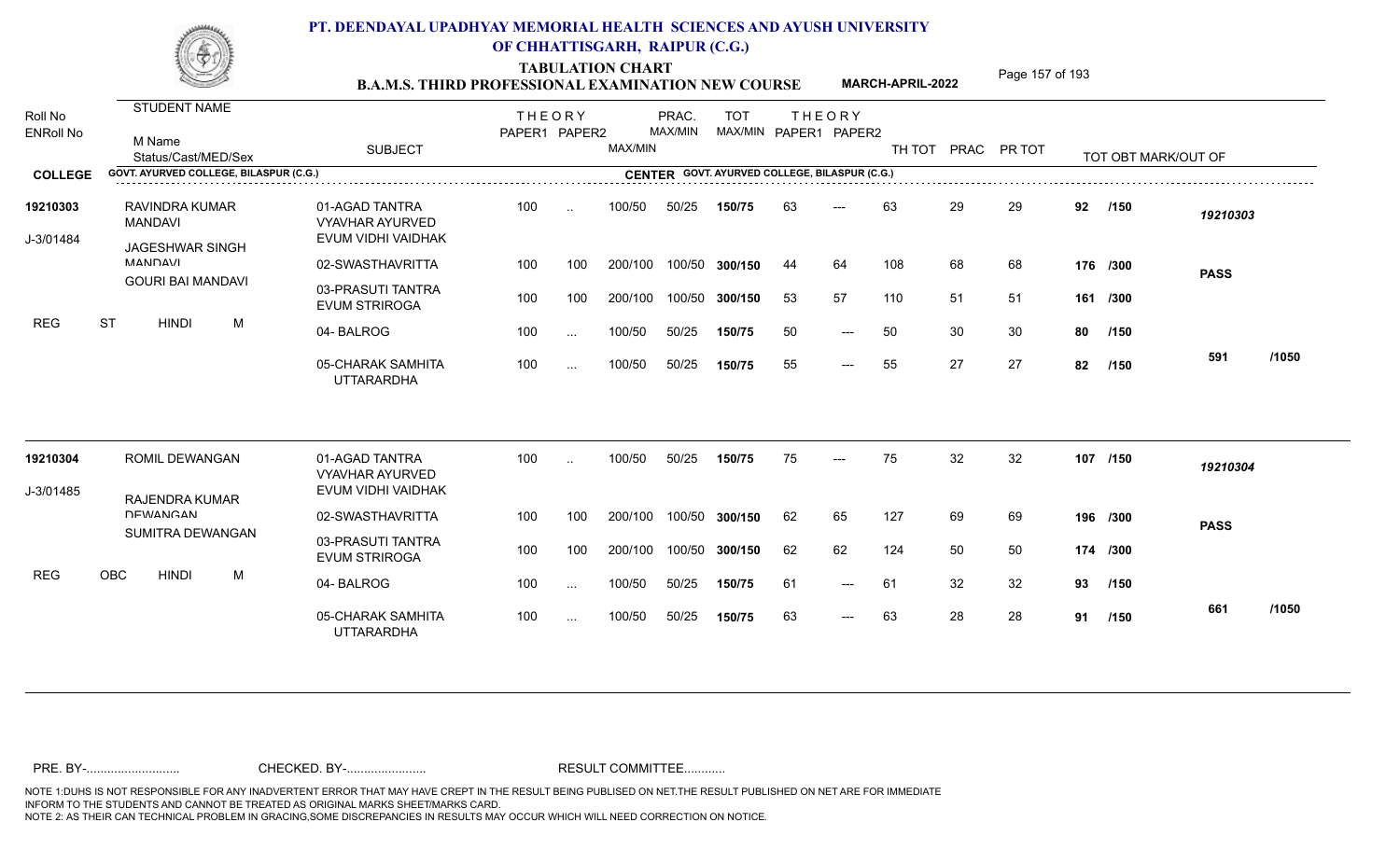TABULATION CHART<br> **TABULATION CHART EXAMINATION NEW COURSE MARCH-APRIL-2022** <sup>Page 158 of 193</sup>

**MARCH-APRIL-2022**

| Roll No<br><b>ENRoll No</b> | STUDENT NAME<br>M Name<br>Status/Cast/MED/Sex | <b>SUBJECT</b>                                                 | <b>THEORY</b><br>PAPER1 PAPER2 |           | MAX/MIN | PRAC.<br>MAX/MIN | <b>TOT</b>     |    | <b>THEORY</b><br>MAX/MIN PAPER1 PAPER2        |       |    | TH TOT PRAC PR TOT |          | TOT OBT MARK/OUT OF |               |       |
|-----------------------------|-----------------------------------------------|----------------------------------------------------------------|--------------------------------|-----------|---------|------------------|----------------|----|-----------------------------------------------|-------|----|--------------------|----------|---------------------|---------------|-------|
| <b>COLLEGE</b>              | GOVT. AYURVED COLLEGE, BILASPUR (C.G.)        |                                                                |                                |           |         |                  |                |    | CENTER GOVT. AYURVED COLLEGE, BILASPUR (C.G.) |       |    |                    |          |                     |               |       |
| 19210306<br>J-3/01487       | <b>SAGAR SINGH</b><br><b>DHAKKA SINGH</b>     | 01-AGAD TANTRA<br><b>VYAVHAR AYURVED</b><br>EVUM VIDHI VAIDHAK | 100                            | $\ddotsc$ | 100/50  | 50/25            | 150/75         | A  |                                               |       | A  |                    |          | /150                | 19210306      |       |
|                             |                                               | 02-SWASTHAVRITTA                                               | 100                            | 100       | 200/100 |                  | 100/50 300/150 | A  | $\overline{A}$                                |       | A  |                    |          | /300                | <b>ABSENT</b> |       |
|                             | <b>JANKI KANWAR</b>                           | 03-PRASUTI TANTRA<br><b>EVUM STRIROGA</b>                      | 100                            | 100       | 200/100 | 100/50           | 300/150        | A  | A                                             |       | A  |                    |          | /300                |               |       |
| <b>REG</b>                  | S.T<br>M<br><b>HINDI</b>                      | 04-BALROG                                                      | 100                            | $\sim$ .  | 100/50  | 50/25            | 150/75         | A  | $---$                                         |       | A  |                    |          | /150                |               |       |
|                             |                                               | 05-CHARAK SAMHITA<br><b>UTTARARDHA</b>                         | 100                            | $\cdots$  | 100/50  | 50/25            | 150/75         | A  | $\qquad \qquad - -$                           |       | A  |                    |          | /150                |               | /1050 |
| 19210308                    | <b>SANGITA</b>                                | 01-AGAD TANTRA<br><b>VYAVHAR AYURVED</b>                       | 100                            | $\ddotsc$ | 100/50  | 50/25            | 150/75         | 52 | $---$                                         | 52    | 30 | 30                 | 82       | /150                | 19210308      |       |
| J-3/01489                   | <b>BASANT KUAMR</b>                           | EVUM VIDHI VAIDHAK                                             |                                |           |         |                  |                |    |                                               |       |    |                    |          |                     |               |       |
|                             |                                               | 02-SWASTHAVRITTA                                               | 100                            | 100       | 200/100 | 100/50           | 300/150        | 50 | 57                                            | 107   | 66 | 66                 | 173 /300 |                     | <b>PASS</b>   |       |
|                             | SOHAGA BAI                                    | 03-PRASUTI TANTRA<br><b>EVUM STRIROGA</b>                      | 100                            | 100       | 200/100 | 100/50           | 300/150        | 45 | 51                                            | $96*$ | 56 | 56                 |          | 152 /300            | <b>DC 04</b>  |       |
| <b>REG</b>                  | $\mathsf F$<br><b>OBC</b><br><b>HINDI</b>     | 04-BALROG                                                      | 100                            | $\sim$    | 100/50  | 50/25            | 150/75         | 53 | $\qquad \qquad - -$                           | 53    | 32 | 32                 | 85       | /150                |               |       |
|                             |                                               | 05-CHARAK SAMHITA<br><b>UTTARARDHA</b>                         | 100                            | $\cdots$  | 100/50  | 50/25            | 150/75         | 50 | $\qquad \qquad - -$                           | 50    | 29 | 29                 | 79       | /150                | 571           | /1050 |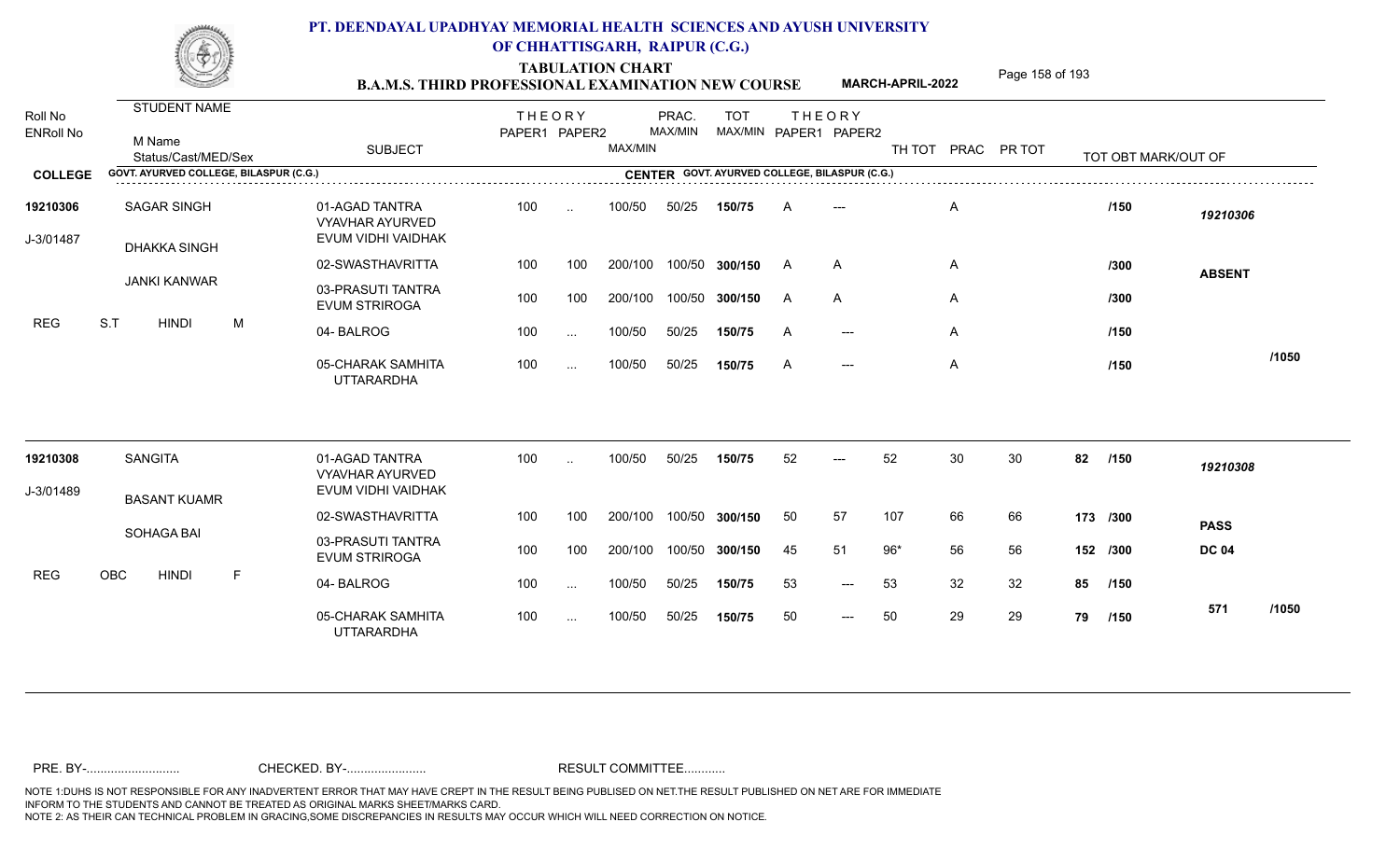TABULATION CHART<br> **TABULATION CHART EXAMINATION NEW COURSE MARCH-APRIL-2022** <sup>Page 159 of 193</sup>

**MARCH-APRIL-2022**

| Roll No<br><b>ENRoll No</b> | STUDENT NAME<br>M Name<br>Status/Cast/MED/Sex | <b>SUBJECT</b>                                                 | <b>THEORY</b><br>PAPER1 PAPER2 |           | MAX/MIN | PRAC.<br>MAX/MIN | <b>TOT</b>                                    |    | <b>THEORY</b><br>MAX/MIN PAPER1 PAPER2 |     |    | TH TOT PRAC PR TOT |    | TOT OBT MARK/OUT OF |             |       |
|-----------------------------|-----------------------------------------------|----------------------------------------------------------------|--------------------------------|-----------|---------|------------------|-----------------------------------------------|----|----------------------------------------|-----|----|--------------------|----|---------------------|-------------|-------|
| <b>COLLEGE</b>              | GOVT. AYURVED COLLEGE, BILASPUR (C.G.)        |                                                                |                                |           |         |                  | CENTER GOVT. AYURVED COLLEGE, BILASPUR (C.G.) |    |                                        |     |    |                    |    |                     |             |       |
| 19210309<br>J-3/01490       | SATENDRA PAIKRA<br><b>CHHEDILAL PAIKRA</b>    | 01-AGAD TANTRA<br><b>VYAVHAR AYURVED</b><br>EVUM VIDHI VAIDHAK | 100                            | $\sim$    | 100/50  | 50/25            | 150/75                                        | 57 | ---                                    | 57  | 32 | 32                 | 89 | /150                | 19210309    |       |
|                             |                                               | 02-SWASTHAVRITTA                                               | 100                            | 100       | 200/100 | 100/50           | 300/150                                       | 42 | 62                                     | 104 | 64 | 64                 |    | 168 /300            | <b>PASS</b> |       |
|                             | <b>PRAMILA BAI PAIKRA</b>                     | 03-PRASUTI TANTRA<br><b>EVUM STRIROGA</b>                      | 100                            | 100       | 200/100 | 100/50           | 300/150                                       | 54 | 57                                     | 111 | 52 | 52                 |    | 163 /300            |             |       |
| <b>REG</b>                  | <b>ST</b><br>M<br><b>HINDI</b>                | 04-BALROG                                                      | 100                            | $\sim$ .  | 100/50  | 50/25            | 150/75                                        | 50 | $---$                                  | 50  | 29 | 29                 | 79 | /150                |             |       |
|                             |                                               | 05-CHARAK SAMHITA<br><b>UTTARARDHA</b>                         | 100                            | $\sim$ .  | 100/50  | 50/25            | 150/75                                        | 56 | $---$                                  | 56  | 30 | 30                 | 86 | /150                | 585         | /1050 |
| 19210310                    | SHRISHTY SHUKLA                               | 01-AGAD TANTRA<br><b>VYAVHAR AYURVED</b>                       | 100                            | $\ddotsc$ | 100/50  | 50/25            | 150/75                                        | 76 | ---                                    | 76  | 38 | 38                 |    | 114 /150            | 19210310    |       |
| J-3/01491                   | <b>SANJAY SHUKLA</b>                          | EVUM VIDHI VAIDHAK                                             |                                |           |         |                  |                                               |    |                                        |     |    |                    |    |                     |             |       |
|                             |                                               | 02-SWASTHAVRITTA                                               | 100                            | 100       | 200/100 | 100/50           | 300/150                                       | 66 | 68                                     | 134 | 72 | 72                 |    | 206 /300            | <b>PASS</b> |       |
|                             | <b>REENA SHUKLA</b>                           | 03-PRASUTI TANTRA<br><b>EVUM STRIROGA</b>                      | 100                            | 100       | 200/100 | 100/50           | 300/150                                       | 73 | 71                                     | 144 | 78 | 78                 |    | 222 /300            |             |       |
| <b>REG</b>                  | <b>GEN</b><br><b>HINDI</b><br>$\mathsf F$     | 04-BALROG                                                      | 100                            | $\sim$    | 100/50  | 50/25            | 150/75                                        | 67 | $---$                                  | 67  | 41 | 41                 |    | 108 /150            |             |       |
|                             |                                               | 05-CHARAK SAMHITA<br><b>UTTARARDHA</b>                         | 100                            | $\cdots$  | 100/50  | 50/25            | 150/75                                        | 72 | $---$                                  | 72  | 44 | 44                 |    | 116 /150            | 766         | /1050 |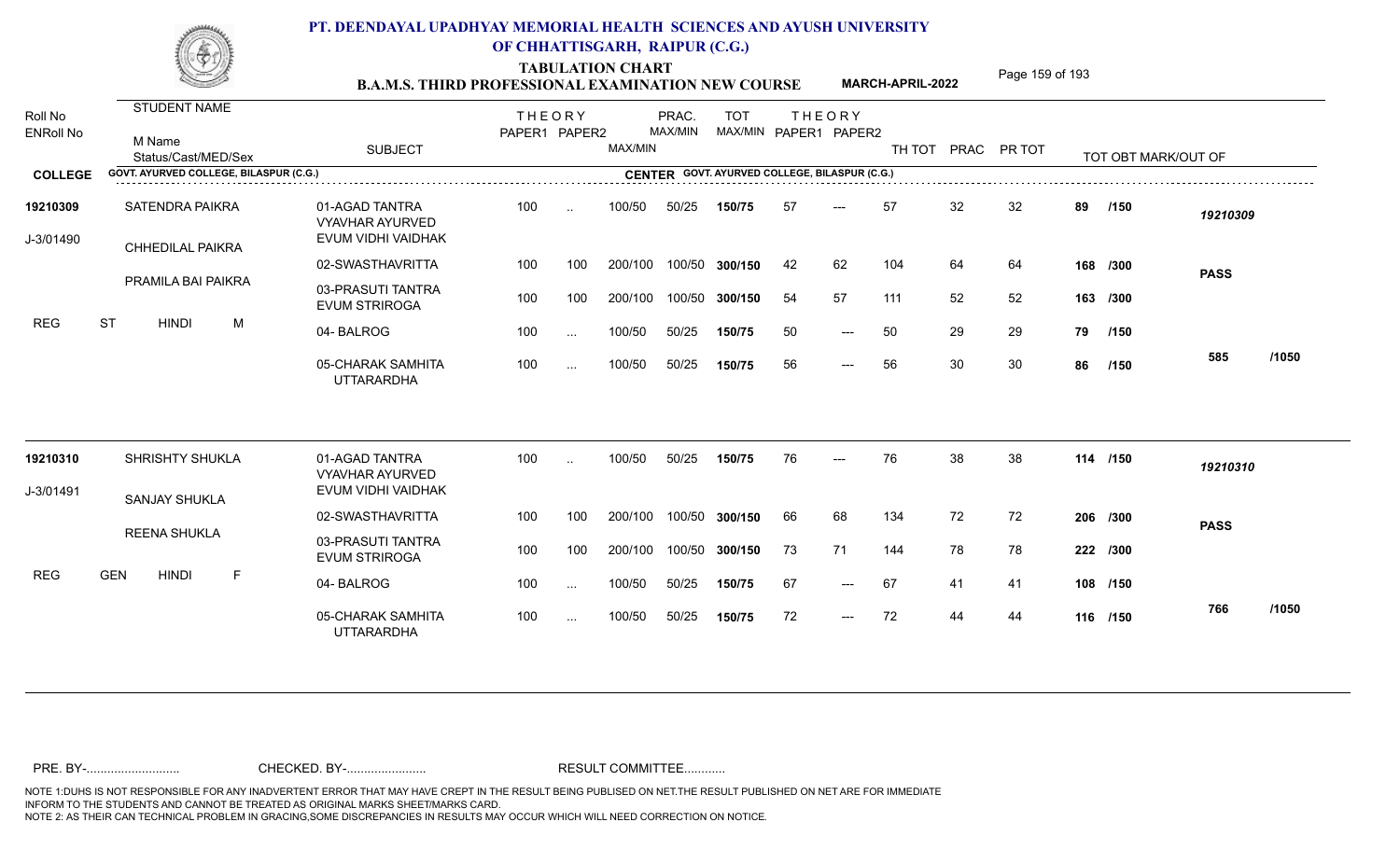TABULATION CHART<br> **TABULATION CHART EXAMINATION NEW COURSE MARCH-APRIL-2022** <sup>Page 160 of 193</sup>

**MARCH-APRIL-2022**

| Roll No<br><b>ENRoll No</b> | STUDENT NAME<br>M Name                 |                                                                | <b>THEORY</b><br>PAPER1 PAPER2 |               |         | PRAC.<br>MAX/MIN | <b>TOT</b><br>MAX/MIN PAPER1 PAPER2 | <b>THEORY</b> |       |       |                |                    |    |                     |             |       |
|-----------------------------|----------------------------------------|----------------------------------------------------------------|--------------------------------|---------------|---------|------------------|-------------------------------------|---------------|-------|-------|----------------|--------------------|----|---------------------|-------------|-------|
|                             | Status/Cast/MED/Sex                    | <b>SUBJECT</b>                                                 |                                |               | MAX/MIN |                  |                                     |               |       |       |                | TH TOT PRAC PR TOT |    | TOT OBT MARK/OUT OF |             |       |
| <b>COLLEGE</b>              | GOVT. AYURVED COLLEGE, BILASPUR (C.G.) |                                                                |                                |               |         |                  |                                     |               |       |       |                |                    |    |                     |             |       |
| 19210311<br>J-3/01492       | <b>SHUSHANK</b><br><b>RAJ KUMAR</b>    | 01-AGAD TANTRA<br><b>VYAVHAR AYURVED</b><br>EVUM VIDHI VAIDHAK | 100                            | $\sim$        | 100/50  | 50/25            | 150/75                              |               |       |       | A              | A                  |    | A /150              | 19210311    |       |
|                             |                                        | 02-SWASTHAVRITTA                                               | 100                            | 100           | 200/100 | 100/50           | 300/150                             | -51           | 57    | 108   | 64             | 64                 |    | 172 /300            | <b>ATKT</b> |       |
|                             | <b>GOURI KOUSHIK</b>                   | 03-PRASUTI TANTRA<br><b>EVUM STRIROGA</b>                      | 100                            | 100           | 200/100 | 100/50           | 300/150                             | A             | A     | A     | A              | A                  | A  | /300                |             |       |
| <b>REG</b>                  | S.C.<br><b>HINDI</b><br>M              | 04-BALROG                                                      | 100                            | $\ddotsc$     | 100/50  | 50/25            | 150/75                              | A             | $---$ | A     | A              | A                  | A  | /150                |             |       |
|                             |                                        | 05-CHARAK SAMHITA<br><b>UTTARARDHA</b>                         | 100                            | $\cdots$      | 100/50  | 50/25            | 150/75                              | A             | $---$ | A     | $\overline{A}$ | $\mathsf{A}$       | A  | 1150                | 172         | /1050 |
| 19210312                    | <b>SONAM MANDAVI</b>                   | 01-AGAD TANTRA                                                 | 100                            |               | 100/50  | 50/25            | 150/75                              | 65            |       | 65    | 32             | 32                 | 97 | /150                | 19210312    |       |
| J-3/01494                   |                                        | <b>VYAVHAR AYURVED</b><br>EVUM VIDHI VAIDHAK                   |                                |               |         |                  |                                     |               |       |       |                |                    |    |                     |             |       |
|                             | <b>D.R MANDAVI</b>                     | 02-SWASTHAVRITTA                                               | 100                            | 100           | 200/100 | 100/50           | 300/150                             | 55            | 68    | 123   | 70             | 70                 |    | 193 /300            | <b>ATKT</b> |       |
|                             | RUKHMANI MANDAVI                       | 03-PRASUTI TANTRA<br><b>EVUM STRIROGA</b>                      | 100                            | 100           | 200/100 | 100/50           | 300/150                             | 62            | 57    | 119   | 57             | 57                 |    | 176 /300            |             |       |
| <b>REG</b>                  | F<br><b>ST</b><br><b>HINDI</b>         | 04-BALROG                                                      | 100                            | $\sim$ $\sim$ | 100/50  | 50/25            | 150/75                              | 62            | $---$ | 62    | 30             | 30                 |    | 92 /150             |             |       |
|                             |                                        | 05-CHARAK SAMHITA<br><b>UTTARARDHA</b>                         | 100                            | $\cdots$      | 100/50  | 50/25            | 150/75                              | 42            | $---$ | $42*$ | 30             | 30                 |    | 72* /150            | 630         | /1050 |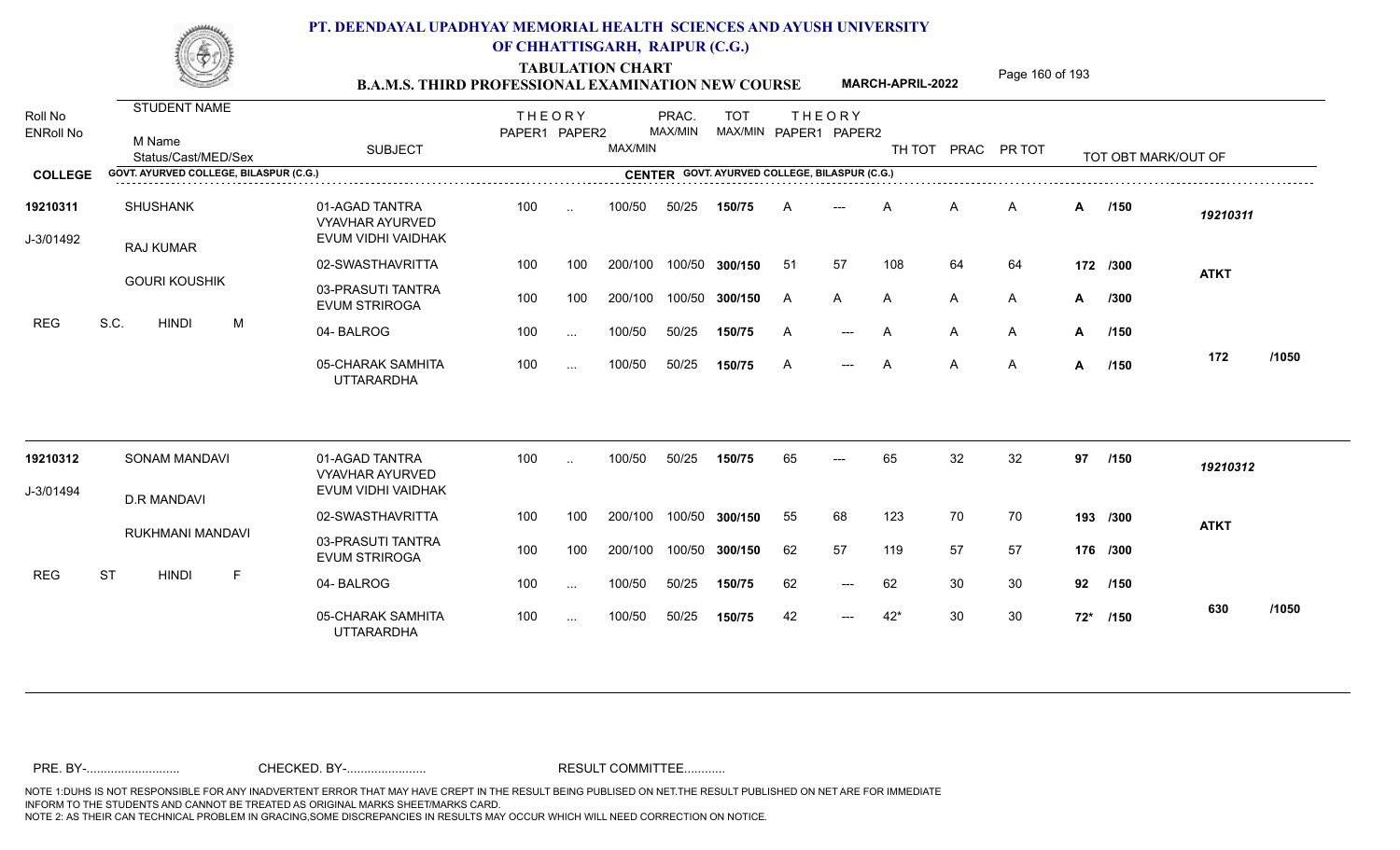TABULATION CHART<br> **TABULATION CHART EXAMINATION NEW COURSE MARCH-APRIL-2022** <sup>Page 161 of 193</sup>

**MARCH-APRIL-2022**

| Roll No<br><b>ENRoll No</b> | STUDENT NAME<br>M Name<br>Status/Cast/MED/Sex                                                                                                   | <b>SUBJECT</b>                                                 | <b>THEORY</b><br>PAPER1 PAPER2 |               | MAX/MIN | PRAC.<br>MAX/MIN | <b>TOT</b><br>MAX/MIN PAPER1 PAPER2 |    | <b>THEORY</b>       |     |    | TH TOT PRAC PR TOT |    | TOT OBT MARK/OUT OF |             |       |
|-----------------------------|-------------------------------------------------------------------------------------------------------------------------------------------------|----------------------------------------------------------------|--------------------------------|---------------|---------|------------------|-------------------------------------|----|---------------------|-----|----|--------------------|----|---------------------|-------------|-------|
| <b>COLLEGE</b>              | GOVT. AYURVED COLLEGE, BILASPUR (C.G.)<br><b>CENTER GOVT. AYURVED COLLEGE, BILASPUR (C.G.)</b><br>CENTER GOVT. AYURVED COLLEGE, BILASPUR (C.G.) |                                                                |                                |               |         |                  |                                     |    |                     |     |    |                    |    |                     |             |       |
| 19210313<br>J-3/01495       | <b>SUJATA SARKAR</b><br><b>BUDDHADEV SARKAR</b>                                                                                                 | 01-AGAD TANTRA<br><b>VYAVHAR AYURVED</b><br>EVUM VIDHI VAIDHAK | 100                            | $\ddotsc$     | 100/50  | 50/25            | 150/75                              | 69 | $---$               | 69  | 35 | 35                 |    | 104 /150            | 19210313    |       |
|                             |                                                                                                                                                 | 02-SWASTHAVRITTA                                               | 100                            | 100           | 200/100 | 100/50           | 300/150                             | 56 | 65                  | 121 | 72 | 72                 |    | 193 /300            | <b>PASS</b> |       |
|                             | <b>HARIDASI SARKAR</b>                                                                                                                          | 03-PRASUTI TANTRA<br><b>EVUM STRIROGA</b>                      | 100                            | 100           | 200/100 | 100/50           | 300/150                             | 54 | 58                  | 112 | 60 | 60                 |    | 172 /300            |             |       |
| <b>REG</b>                  | <b>GEN</b><br><b>HINDI</b><br>$\mathsf F$                                                                                                       | 04-BALROG                                                      | 100                            | $\sim$ $\sim$ | 100/50  | 50/25            | 150/75                              | 60 | $\qquad \qquad - -$ | 60  | 37 | 37                 | 97 | /150                |             |       |
|                             |                                                                                                                                                 | 05-CHARAK SAMHITA<br><b>UTTARARDHA</b>                         | 100                            | $\cdots$      | 100/50  | 50/25            | 150/75                              | 64 | $---$               | 64  | 34 | 34                 | 98 | /150                | 664         | /1050 |
| 19210314                    | <b>SUSHMITA</b>                                                                                                                                 | 01-AGAD TANTRA                                                 | 100                            |               | 100/50  | 50/25            | 150/75                              | 50 |                     | 50  | 34 | 34                 | 84 | /150                | 19210314    |       |
| J-3/01496                   | CHHANNU LAL                                                                                                                                     | <b>VYAVHAR AYURVED</b><br>EVUM VIDHI VAIDHAK                   |                                |               |         |                  |                                     |    |                     |     |    |                    |    |                     |             |       |
|                             |                                                                                                                                                 | 02-SWASTHAVRITTA                                               | 100                            | 100           | 200/100 | 100/50           | 300/150                             | 56 | 60                  | 116 | 71 | 71                 |    | 187 /300            | <b>PASS</b> |       |
|                             | <b>KOMIN BAI</b>                                                                                                                                | 03-PRASUTI TANTRA<br><b>EVUM STRIROGA</b>                      | 100                            | 100           | 200/100 | 100/50           | 300/150                             | 60 | 61                  | 121 | 57 | 57                 |    | 178 /300            |             |       |
| <b>REG</b>                  | <b>ST</b><br><b>HINDI</b><br>E                                                                                                                  | 04-BALROG                                                      | 100                            | $\sim$ $\sim$ | 100/50  | 50/25            | 150/75                              | 63 | $\qquad \qquad - -$ | 63  | 33 | 33                 |    | 96 /150             |             |       |
|                             |                                                                                                                                                 | 05-CHARAK SAMHITA<br><b>UTTARARDHA</b>                         | 100                            | $\cdots$      | 100/50  | 50/25            | 150/75                              | 66 | $---$               | 66  | 34 | 34                 |    | 100 /150            | 645         | /1050 |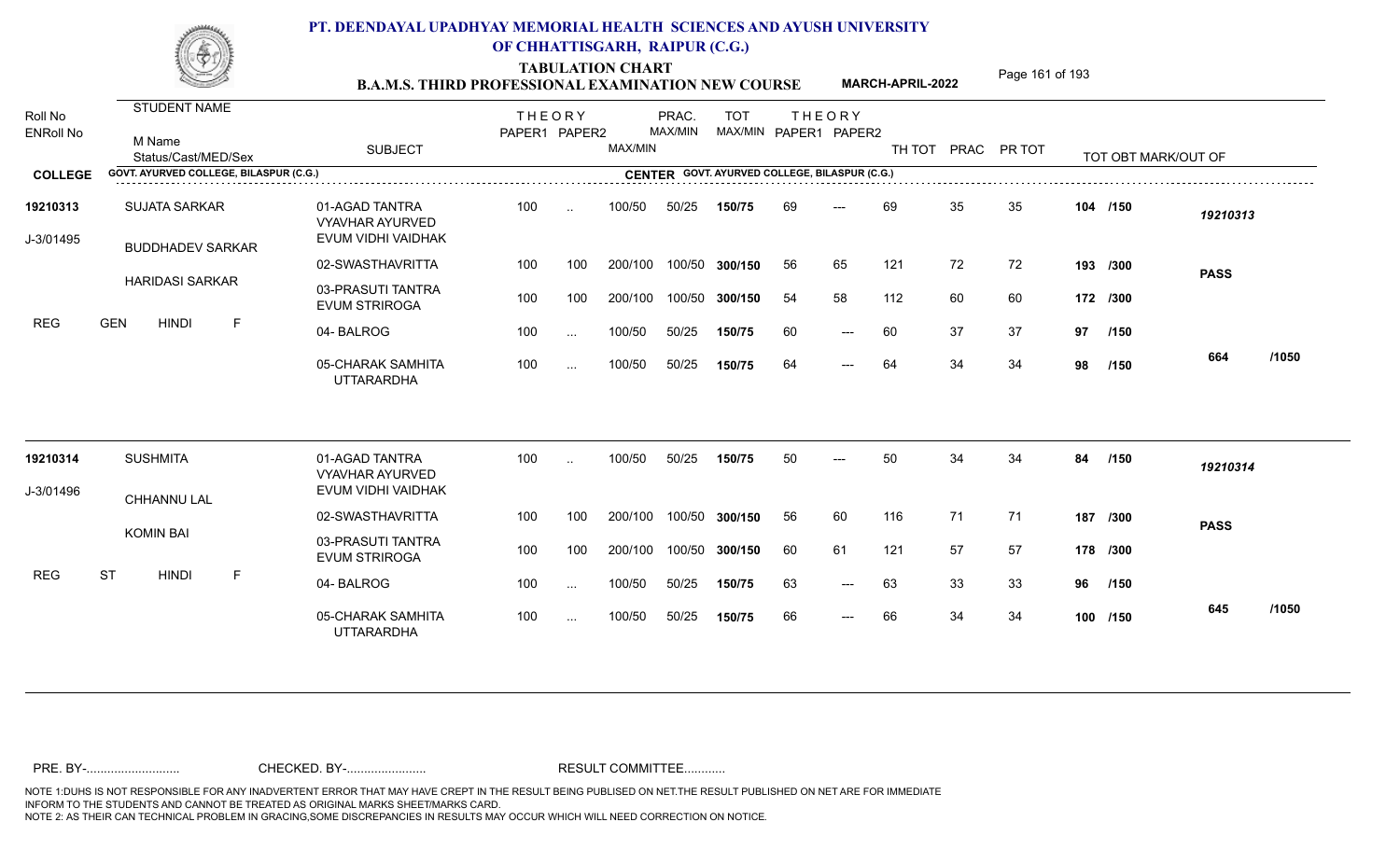TABULATION CHART<br> **TABULATION CHART EXAMINATION NEW COURSE MARCH-APRIL-2022** <sup>Page 162 of 193</sup>

**MARCH-APRIL-2022**

| Roll No<br><b>ENRoll No</b> | <b>STUDENT NAME</b><br>M Name<br>Status/Cast/MED/Sex |             | <b>SUBJECT</b>                                                 | <b>THEORY</b><br>PAPER1 PAPER2 |           | MAX/MIN | PRAC.<br>MAX/MIN | <b>TOT</b>                                    |    | <b>THEORY</b><br>MAX/MIN PAPER1 PAPER2 |     |    | TH TOT PRAC PR TOT |          | TOT OBT MARK/OUT OF |             |       |
|-----------------------------|------------------------------------------------------|-------------|----------------------------------------------------------------|--------------------------------|-----------|---------|------------------|-----------------------------------------------|----|----------------------------------------|-----|----|--------------------|----------|---------------------|-------------|-------|
| <b>COLLEGE</b>              | GOVT. AYURVED COLLEGE, BILASPUR (C.G.)               |             |                                                                |                                |           |         |                  | CENTER GOVT. AYURVED COLLEGE, BILASPUR (C.G.) |    |                                        |     |    |                    |          |                     |             |       |
| 19210315<br>J-3/01498       | <b>TANYA KANOJE</b><br><b>UMESH KUMAR KANOJE</b>     |             | 01-AGAD TANTRA<br><b>VYAVHAR AYURVED</b><br>EVUM VIDHI VAIDHAK | 100                            | $\ddotsc$ | 100/50  | 50/25            | 150/75                                        | 67 | ---                                    | 67  | 37 | 37                 | 104 /150 |                     | 19210315    |       |
|                             |                                                      |             | 02-SWASTHAVRITTA                                               | 100                            | 100       | 200/100 | 100/50           | 300/150                                       | 58 | 64                                     | 122 | 74 | 74                 |          | 196 /300            | <b>PASS</b> |       |
|                             | <b>KIRAN KANOJE</b>                                  |             | 03-PRASUTI TANTRA<br><b>EVUM STRIROGA</b>                      | 100                            | 100       | 200/100 | 100/50           | 300/150                                       | 60 | 66                                     | 126 | 52 | 52                 |          | 178 /300            |             |       |
| <b>REG</b>                  | OBC<br><b>HINDI</b>                                  | $\mathsf F$ | 04-BALROG                                                      | 100                            | $\sim$ .  | 100/50  | 50/25            | 150/75                                        | 63 | $---$                                  | 63  | 38 | 38                 | 101 /150 |                     |             |       |
|                             |                                                      |             | 05-CHARAK SAMHITA<br><b>UTTARARDHA</b>                         | 100                            | $\ddotsc$ | 100/50  | 50/25            | 150/75                                        | 63 | $---$                                  | 63  | 28 | 28                 |          | 91 /150             | 670         | /1050 |
| 19210316                    | UTSAV JAIN                                           |             | 01-AGAD TANTRA<br><b>VYAVHAR AYURVED</b>                       | 100                            |           | 100/50  | 50/25            | 150/75                                        | 70 | $---$                                  | 70  | 36 | 36                 |          | 106 /150            | 19210316    |       |
| J-3/01499                   | RAJKUMAR JAIN                                        |             | EVUM VIDHI VAIDHAK                                             |                                |           |         |                  |                                               |    |                                        |     |    |                    |          |                     |             |       |
|                             |                                                      |             | 02-SWASTHAVRITTA                                               | 100                            | 100       | 200/100 | 100/50           | 300/150                                       | 60 | 64                                     | 124 | 70 | 70                 |          | 194 /300            | <b>PASS</b> |       |
|                             | <b>BABITA JAIN</b>                                   |             | 03-PRASUTI TANTRA<br><b>EVUM STRIROGA</b>                      | 100                            | 100       | 200/100 | 100/50           | 300/150                                       | 63 | 66                                     | 129 | 55 | 55                 |          | 184 /300            |             |       |
| <b>REG</b>                  | <b>GEN</b><br><b>HINDI</b>                           | M           | 04-BALROG                                                      | 100                            | $\cdots$  | 100/50  | 50/25            | 150/75                                        | 59 | $---$                                  | 59  | 38 | 38                 | 97       | /150                |             |       |
|                             |                                                      |             | 05-CHARAK SAMHITA<br><b>UTTARARDHA</b>                         | 100                            | $\cdots$  | 100/50  | 50/25            | 150/75                                        | 57 | $\qquad \qquad - -$                    | 57  | 35 | 35                 | 92       | /150                | 673         | /1050 |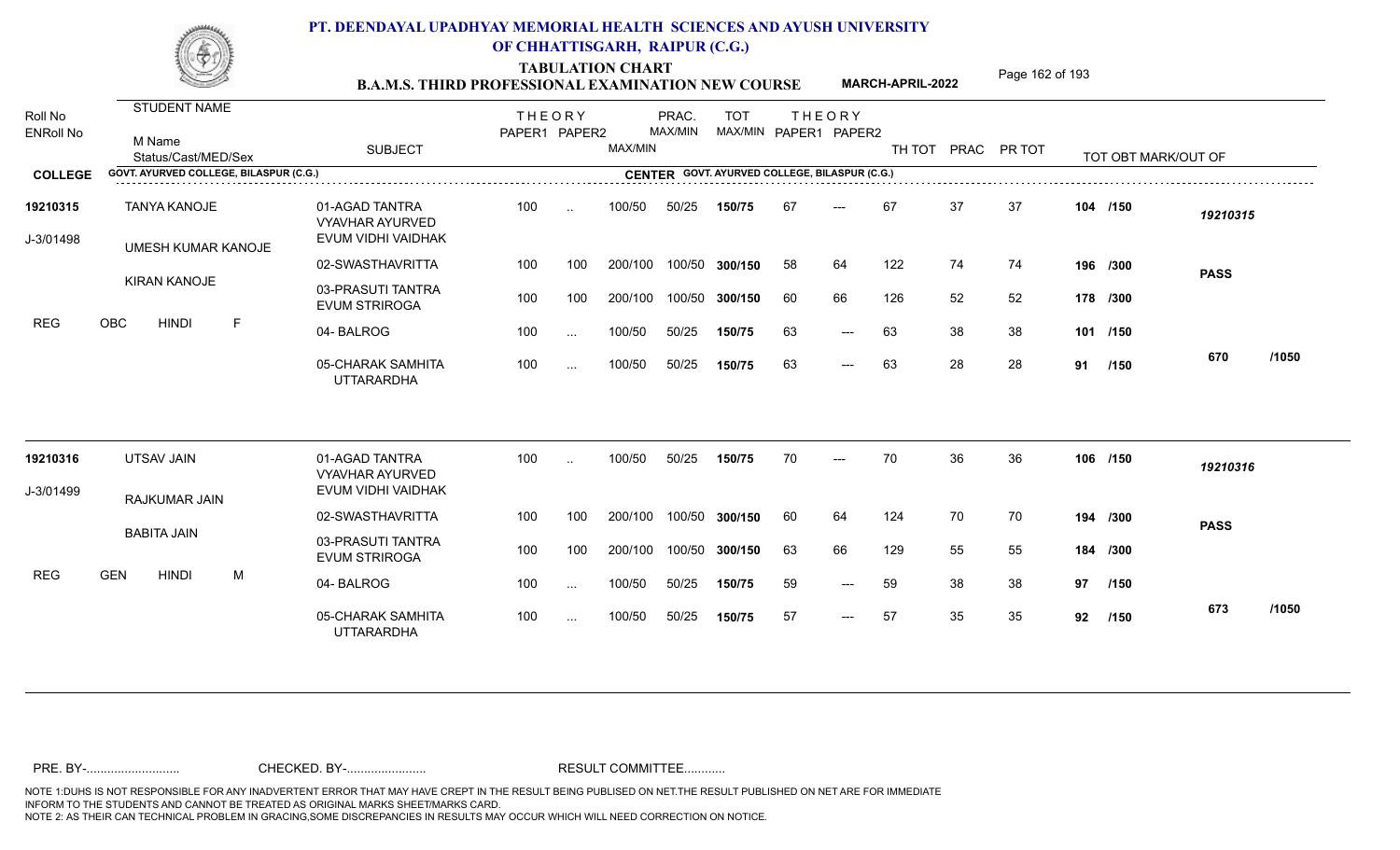TABULATION CHART<br> **TABULATION CHART EXAMINATION NEW COURSE MARCH-APRIL-2022** <sup>Page 163 of 193</sup>

**MARCH-APRIL-2022**

| Roll No<br><b>ENRoll No</b> | STUDENT NAME<br>M Name<br>Status/Cast/MED/Sex |   | <b>SUBJECT</b>                                                 | <b>THEORY</b><br>PAPER1 PAPER2 |               | MAX/MIN | PRAC.<br>MAX/MIN | <b>TOT</b><br>MAX/MIN PAPER1 PAPER2 |    | <b>THEORY</b>       |     |    | TH TOT PRAC PR TOT |    | TOT OBT MARK/OUT OF |             |       |
|-----------------------------|-----------------------------------------------|---|----------------------------------------------------------------|--------------------------------|---------------|---------|------------------|-------------------------------------|----|---------------------|-----|----|--------------------|----|---------------------|-------------|-------|
| <b>COLLEGE</b>              | GOVT. AYURVED COLLEGE, BILASPUR (C.G.)        |   |                                                                |                                |               |         |                  |                                     |    |                     |     |    |                    |    |                     |             |       |
| 19210317<br>J-3/01500       | <b>VIMLA SINHA</b><br><b>LAKHAN SINHA</b>     |   | 01-AGAD TANTRA<br><b>VYAVHAR AYURVED</b><br>EVUM VIDHI VAIDHAK | 100                            | $\sim$        | 100/50  | 50/25            | 150/75                              | 61 | $---$               | 61  | 38 | 38                 | 99 | /150                | 19210317    |       |
|                             |                                               |   | 02-SWASTHAVRITTA                                               | 100                            | 100           | 200/100 | 100/50           | 300/150                             | 52 | 62                  | 114 | 71 | 71                 |    | 185 /300            | <b>PASS</b> |       |
|                             | PUSHPA SINHA                                  |   | 03-PRASUTI TANTRA<br><b>EVUM STRIROGA</b>                      | 100                            | 100           | 200/100 | 100/50           | 300/150                             | 61 | 63                  | 124 | 52 | 52                 |    | 176 /300            |             |       |
| <b>REG</b>                  | <b>OBC</b><br><b>HINDI</b>                    | F | 04-BALROG                                                      | 100                            | $\sim$        | 100/50  | 50/25            | 150/75                              | 58 | $---$               | 58  | 37 | 37                 | 95 | /150                |             |       |
|                             |                                               |   | 05-CHARAK SAMHITA<br><b>UTTARARDHA</b>                         | 100                            | $\cdots$      | 100/50  | 50/25            | 150/75                              | 62 | $\qquad \qquad - -$ | 62  | 29 | 29                 |    | 91 /150             | 646         | /1050 |
| 19210318                    | <b>SHIVANI SINGH</b>                          |   | 01-AGAD TANTRA<br><b>VYAVHAR AYURVED</b>                       | 100                            | $\sim$        | 100/50  | 50/25            | 150/75                              | 63 |                     | 63  | 38 | 38                 |    | 101 /150            | 19210318    |       |
| J-3/01502                   | ANIL SINGH                                    |   | EVUM VIDHI VAIDHAK                                             |                                |               |         |                  |                                     |    |                     |     |    |                    |    |                     |             |       |
|                             |                                               |   | 02-SWASTHAVRITTA                                               | 100                            | 100           | 200/100 | 100/50           | 300/150                             | 64 | 66                  | 130 | 70 | 70                 |    | 200 /300            | <b>PASS</b> |       |
|                             | <b>ANITA SINGH</b>                            |   | 03-PRASUTI TANTRA<br><b>EVUM STRIROGA</b>                      | 100                            | 100           | 200/100 | 100/50           | 300/150                             | 63 | 58                  | 121 | 56 | 56                 |    | 177 /300            |             |       |
| <b>REG</b>                  | <b>GEN</b><br><b>HINDI</b>                    | E | 04-BALROG                                                      | 100                            | $\sim$        | 100/50  | 50/25            | 150/75                              | 61 | $---$               | 61  | 39 | 39                 |    | 100 /150            |             |       |
|                             |                                               |   | 05-CHARAK SAMHITA<br><b>UTTARARDHA</b>                         | 100                            | $\sim$ $\sim$ | 100/50  | 50/25            | 150/75                              | 63 | $---$               | 63  | 28 | 28                 |    | 91 /150             | 669         | /1050 |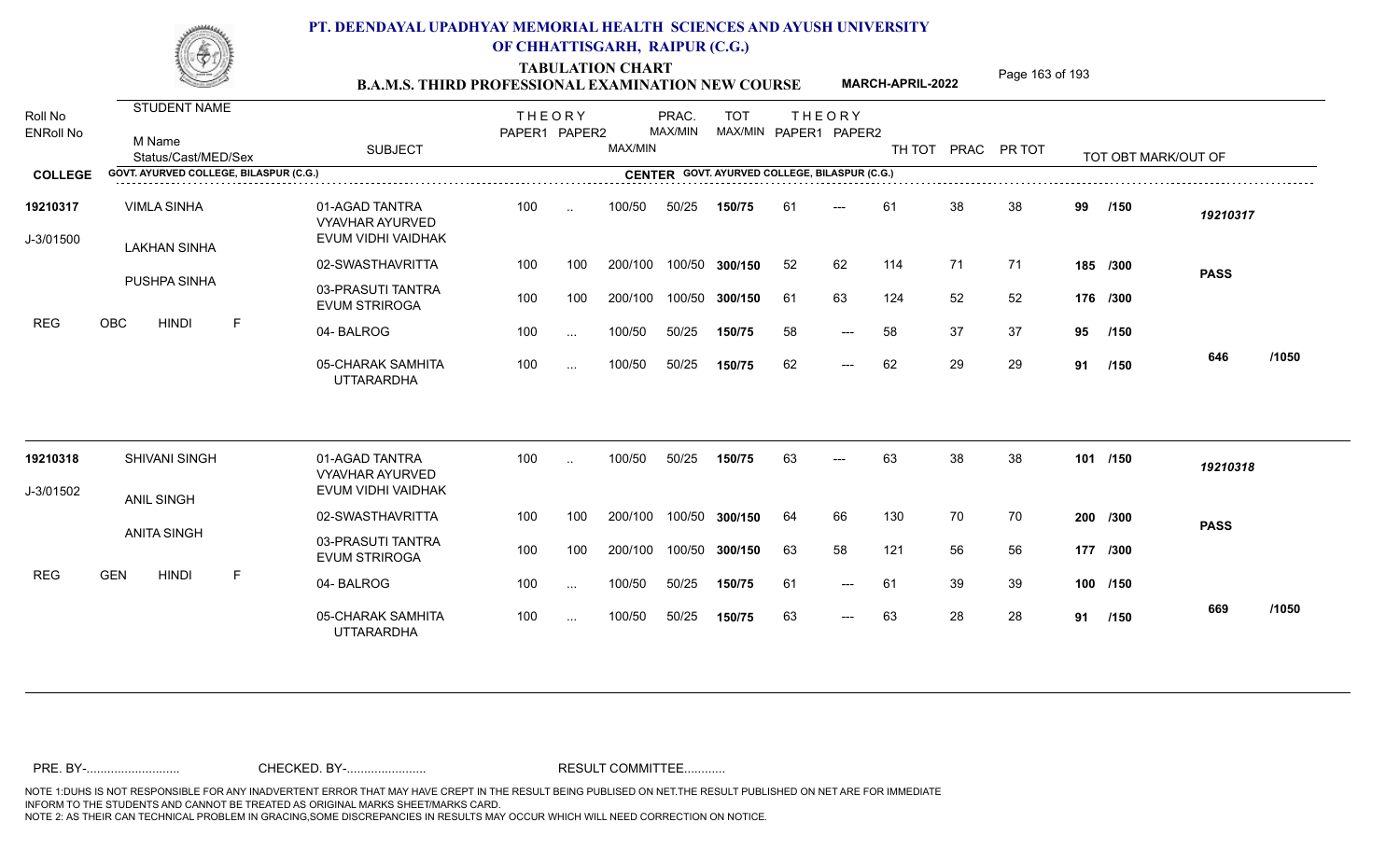TABULATION CHART<br> **TABULATION CHART EXAMINATION NEW COURSE MARCH-APRIL-2022** <sup>Page 164 of 193</sup>

**MARCH-APRIL-2022**

| Roll No<br><b>ENRoll No</b> | STUDENT NAME<br>M Name<br>Status/Cast/MED/Sex | <b>SUBJECT</b>                                                 | <b>THEORY</b><br>PAPER1 PAPER2 |          | MAX/MIN | PRAC.<br>MAX/MIN | <b>TOT</b> |    | <b>THEORY</b><br>MAX/MIN PAPER1 PAPER2        |     |    | TH TOT PRAC PR TOT |    | TOT OBT MARK/OUT OF |             |       |
|-----------------------------|-----------------------------------------------|----------------------------------------------------------------|--------------------------------|----------|---------|------------------|------------|----|-----------------------------------------------|-----|----|--------------------|----|---------------------|-------------|-------|
| <b>COLLEGE</b>              | GOVT. AYURVED COLLEGE, BILASPUR (C.G.)        |                                                                |                                |          |         |                  |            |    | CENTER GOVT. AYURVED COLLEGE, BILASPUR (C.G.) |     |    |                    |    |                     |             |       |
| 19210319<br>J-3/01503       | PALLAVI ROY<br><b>VIKAS ROY</b>               | 01-AGAD TANTRA<br><b>VYAVHAR AYURVED</b><br>EVUM VIDHI VAIDHAK | 100                            | $\sim$   | 100/50  | 50/25            | 150/75     | 67 | $---$                                         | 67  | 37 | 37                 |    | 104 /150            | 19210319    |       |
|                             |                                               | 02-SWASTHAVRITTA                                               | 100                            | 100      | 200/100 | 100/50           | 300/150    | 56 | 63                                            | 119 | 72 | 72                 |    | 191 /300            | <b>PASS</b> |       |
|                             | <b>REENA ROY</b>                              | 03-PRASUTI TANTRA<br><b>EVUM STRIROGA</b>                      | 100                            | 100      | 200/100 | 100/50           | 300/150    | 53 | 61                                            | 114 | 55 | 55                 |    | 169 /300            |             |       |
| <b>REG</b>                  | <b>HINDI</b><br>F<br><b>GEN</b>               | 04-BALROG                                                      | 100                            | $\sim$   | 100/50  | 50/25            | 150/75     | 56 | $\qquad \qquad - -$                           | 56  | 40 | 40                 | 96 | /150                |             |       |
|                             |                                               | 05-CHARAK SAMHITA<br><b>UTTARARDHA</b>                         | 100                            | $\cdots$ | 100/50  | 50/25            | 150/75     | 61 | $\qquad \qquad - -$                           | 61  | 30 | 30                 |    | 91 /150             | 651         | /1050 |
| 19210320                    | <b>MANISHA KANWAR</b>                         | 01-AGAD TANTRA<br><b>VYAVHAR AYURVED</b>                       | 100                            | $\sim$   | 100/50  | 50/25            | 150/75     | 77 | $---$                                         | 77  | 35 | 35                 |    | 112 /150            | 19210320    |       |
| J-3/01504                   | LT. PITAMBAR                                  | EVUM VIDHI VAIDHAK                                             |                                |          |         |                  |            |    |                                               |     |    |                    |    |                     |             |       |
|                             |                                               | 02-SWASTHAVRITTA                                               | 100                            | 100      | 200/100 | 100/50           | 300/150    | 62 | 68                                            | 130 | 70 | 70                 |    | 200 /300            | <b>PASS</b> |       |
|                             | <b>NEEL BAI</b>                               | 03-PRASUTI TANTRA<br><b>EVUM STRIROGA</b>                      | 100                            | 100      | 200/100 | 100/50           | 300/150    | 65 | 63                                            | 128 | 51 | 51                 |    | 179 /300            |             |       |
| <b>REG</b>                  | <b>ST</b><br><b>HINDI</b><br>E                | 04-BALROG                                                      | 100                            | $\cdots$ | 100/50  | 50/25            | 150/75     | 64 | $\qquad \qquad - -$                           | 64  | 35 | 35                 | 99 | /150                |             |       |
|                             |                                               | 05-CHARAK SAMHITA<br><b>UTTARARDHA</b>                         | 100                            | $\cdots$ | 100/50  | 50/25            | 150/75     | 64 | $\qquad \qquad - -$                           | 64  | 34 | 34                 | 98 | /150                | 688         | /1050 |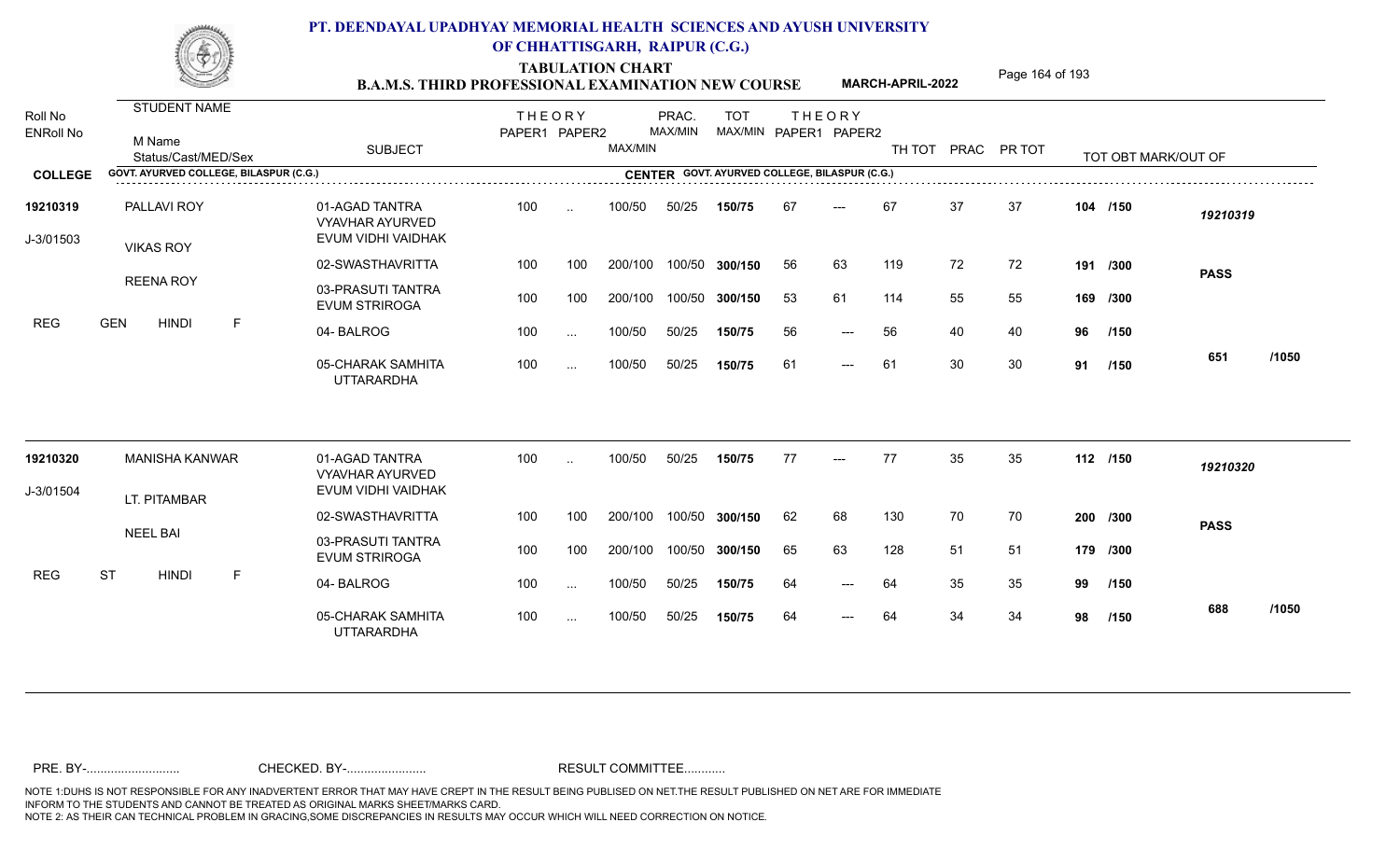TABULATION CHART<br> **TABULATION CHART EXAMINATION NEW COURSE MARCH-APRIL-2022** <sup>Page 165 of 193</sup>

**MARCH-APRIL-2022**

|                                  |            |                                          |     |                                                                                     |                                                            |               |                      |                          | <b>TOT</b>                                      |         |       |                     |                                                                                                        |      |                   |      |                      |                      |
|----------------------------------|------------|------------------------------------------|-----|-------------------------------------------------------------------------------------|------------------------------------------------------------|---------------|----------------------|--------------------------|-------------------------------------------------|---------|-------|---------------------|--------------------------------------------------------------------------------------------------------|------|-------------------|------|----------------------|----------------------|
|                                  |            |                                          |     | <b>SUBJECT</b>                                                                      |                                                            |               |                      |                          |                                                 |         |       | TH TOT              |                                                                                                        |      |                   |      |                      |                      |
|                                  |            |                                          |     |                                                                                     |                                                            |               |                      |                          |                                                 |         |       |                     |                                                                                                        |      |                   |      |                      |                      |
| 19210322                         |            | 01-AGAD TANTRA<br><b>VYAVHAR AYURVED</b> | 100 | $\sim$ $\sim$                                                                       | 100/50                                                     | 50/25         | 150/75               | 65                       | $---$                                           |         | 31    | 31                  | 96                                                                                                     | /150 | 19210322          |      |                      |                      |
| I-3/03226<br>ARJUN CHANDRAVANSHI |            | EVUM VIDHI VAIDHAK                       |     |                                                                                     |                                                            |               |                      |                          |                                                 |         |       |                     |                                                                                                        |      |                   |      |                      |                      |
|                                  |            |                                          |     |                                                                                     |                                                            |               |                      |                          |                                                 |         |       |                     |                                                                                                        |      |                   |      | <b>PASS</b>          |                      |
|                                  |            |                                          |     | 03-PRASUTI TANTRA<br>EVUM STRIROGA                                                  | 100                                                        | 100           | 200/100              |                          | 300/150                                         | -53     | 63    |                     | 57                                                                                                     | 57   |                   |      |                      |                      |
|                                  |            |                                          | M   | 04-BALROG                                                                           | 100                                                        | $\sim$ $\sim$ | 100/50               | 50/25                    | 150/75                                          | 52      | $---$ |                     | 34                                                                                                     | 34   | 86                | /150 |                      |                      |
|                                  |            |                                          |     | 05-CHARAK SAMHITA<br><b>UTTARARDHA</b>                                              | 100                                                        | $\sim$ $\sim$ | 100/50               | 50/25                    | 150/75                                          | 56      | $---$ |                     | 27                                                                                                     | 27   | 83                | /150 | 638                  | /1050                |
|                                  | <b>OBC</b> | M Name<br><b>NANDANI</b><br><b>HINDI</b> |     | STUDENT NAME<br>Status/Cast/MED/Sex<br>RAMESH CHANDRAVANSHI<br><b>CHANDRAVANSHI</b> | GOVT. AYURVED COLLEGE, BILASPUR (C.G.)<br>02-SWASTHAVRITTA | 100           | <b>THEORY</b><br>100 | PAPER1 PAPER2<br>200/100 | PRAC.<br>MAX/MIN<br>MAX/MIN<br>100/50<br>100/50 | 300/150 | 68    | <b>THEORY</b><br>63 | MAX/MIN PAPER1 PAPER2<br>CENTER GOVT. AYURVED COLLEGE, BILASPUR (C.G.)<br>65<br>131<br>116<br>52<br>56 | 69   | PRAC PR TOT<br>69 |      | 200 /300<br>173 /300 | TOT ORT MARK/OLIT OF |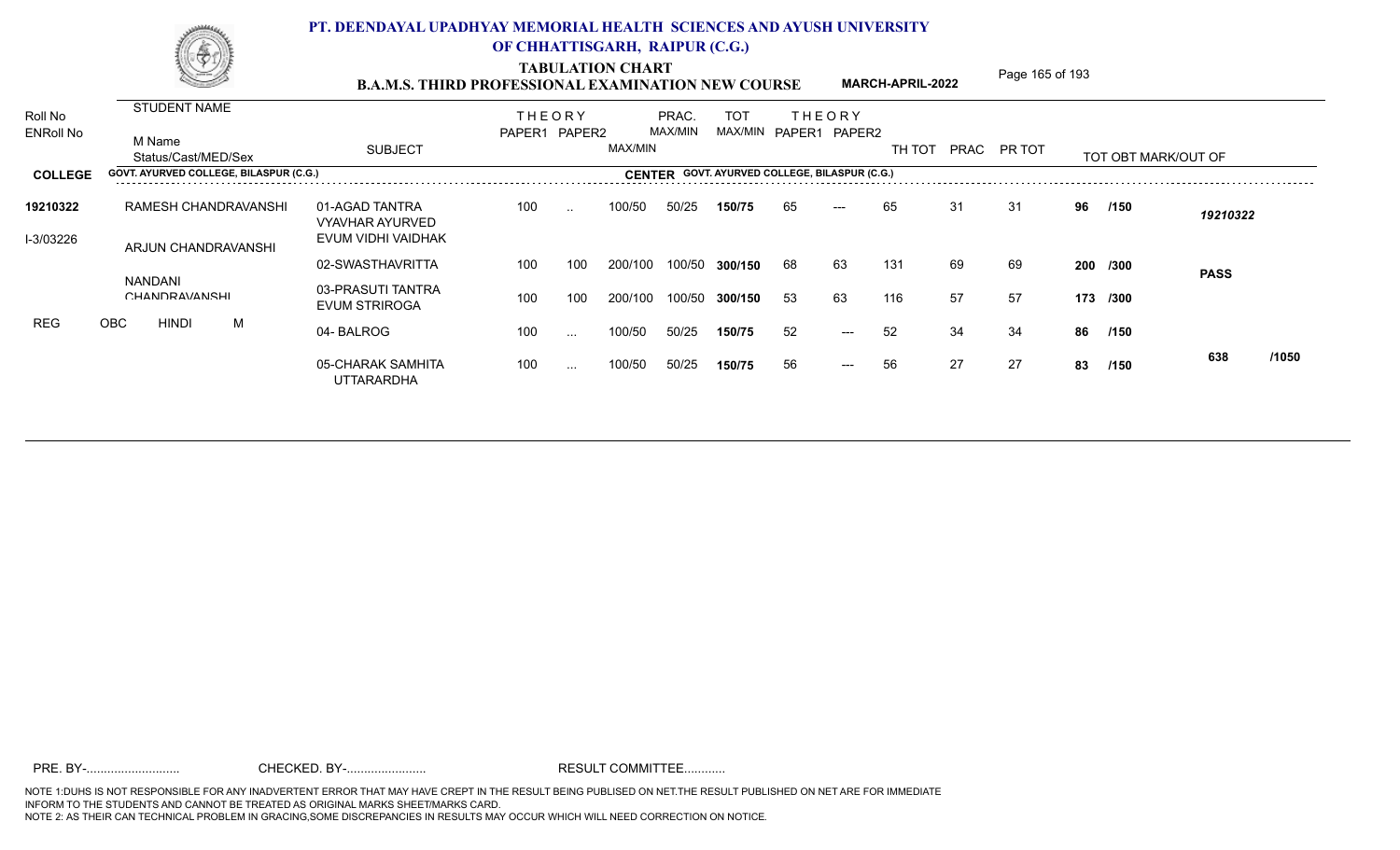TABULATION CHART<br> **TABULATION CHART EXAMINATION NEW COURSE MARCH-APRIL-2022** <sup>Page 166 of 193</sup>

**MARCH-APRIL-2022**

| Roll No<br><b>ENRoll No</b> | STUDENT NAME<br>M Name<br>Status/Cast/MED/Sex | <b>SUBJECT</b>                                                 | <b>THEORY</b><br>PAPER1 PAPER2 |           | MAX/MIN | PRAC.<br>MAX/MIN | <b>TOT</b><br>MAX/MIN PAPER1 PAPER2                |       | <b>THEORY</b>       | TH TOT PRAC PR TOT |       |                |       | TOT OBT MARK/OUT OF |             |       |
|-----------------------------|-----------------------------------------------|----------------------------------------------------------------|--------------------------------|-----------|---------|------------------|----------------------------------------------------|-------|---------------------|--------------------|-------|----------------|-------|---------------------|-------------|-------|
| <b>COLLEGE</b>              | GOVT. N.P.A. AYURVED COLLEGE, RAIPUR (C.G.)   |                                                                |                                |           |         |                  | CENTER GOVT. N.P.A. AYURVED COLLEGE, RAIPUR (C.G.) |       |                     |                    |       |                |       |                     |             |       |
| 17210155<br>H-3/04930       | <b>VIKAS KUMAR</b><br>RAVINDRA KUMAR          | 01-AGAD TANTRA<br><b>VYAVHAR AYURVED</b><br>EVUM VIDHI VAIDHAK | 100                            | $\ddotsc$ | 100/50  | 50/25            | 150/75                                             | 50    | ---                 | 50                 | A     | A              | $50*$ | /150                | 17210155    |       |
|                             |                                               | 02-SWASTHAVRITTA                                               | 100                            | 100       | 200/100 |                  | 100/50 300/150                                     | 52    | 50                  | 102                | 55    | 55             |       | 157 /300            | <b>ATKT</b> |       |
|                             | <b>DHARAM KUNWAR</b>                          | 03-PRASUTI TANTRA<br><b>EVUM STRIROGA</b>                      | 100                            | 100       | 200/100 | 100/50           | 300/150                                            | 31    | 29                  | $60*$              | A     | A              | 60*   | /300                |             |       |
| <b>ATKT</b>                 | <b>ST</b><br><b>HINDI</b><br>M                | 04-BALROG                                                      | 100                            | $\sim$ .  | 100/50  | 50/25            | 150/75                                             | -51   | $\qquad \qquad - -$ | 51                 | A     | A              |       | 51* /150            |             |       |
|                             |                                               | 05-CHARAK SAMHITA<br><b>UTTARARDHA</b>                         | 100                            | $\sim$ .  | 100/50  | 50/25            | 150/75                                             | 53    | $\qquad \qquad - -$ | 53                 | A     | $\overline{A}$ | $53*$ | /150                | 371         | /1050 |
| 18210304                    | PRIYA SINGH SONI                              | 01-AGAD TANTRA                                                 | 100                            | $\sim$    | 100/50  | 50/25            | 150/75                                             | 45    | $---$               | 45*                | 32    | 32             | 77    | /150                | 18210304    |       |
| I-3/03099                   |                                               | <b>VYAVHAR AYURVED</b><br>EVUM VIDHI VAIDHAK                   |                                |           |         |                  |                                                    |       |                     |                    |       |                |       |                     |             |       |
|                             | <b>SHYAM SINGH SONI</b>                       | 02-SWASTHAVRITTA                                               | 100                            | 100       | 200/100 | 100/50           | 300/150                                            | $---$ | $---$               |                    | $---$ |                |       | 184 /300 C          | <b>ATKT</b> |       |
|                             | <b>REKHA SINGH SONI</b>                       | 03-PRASUTI TANTRA<br><b>EVUM STRIROGA</b>                      | 100                            | 100       | 200/100 | 100/50           | 300/150                                            | 38    | 37                  | $75*$              | 68    | 68             |       | $143*$ /300         |             |       |
| <b>ATKT</b>                 | <b>OBC</b><br><b>HINDI</b><br>F               | 04-BALROG                                                      | 100                            | $\cdots$  | 100/50  | 50/25            | 150/75                                             | 52    | $---$               | 52                 | 26    | 26             | 78    | 1150                |             |       |
|                             |                                               | 05-CHARAK SAMHITA<br><b>UTTARARDHA</b>                         | 100                            | $\sim$    | 100/50  | 50/25            | 150/75                                             |       |                     |                    | $---$ |                | 81    | $/150$ C            | 563         | /1050 |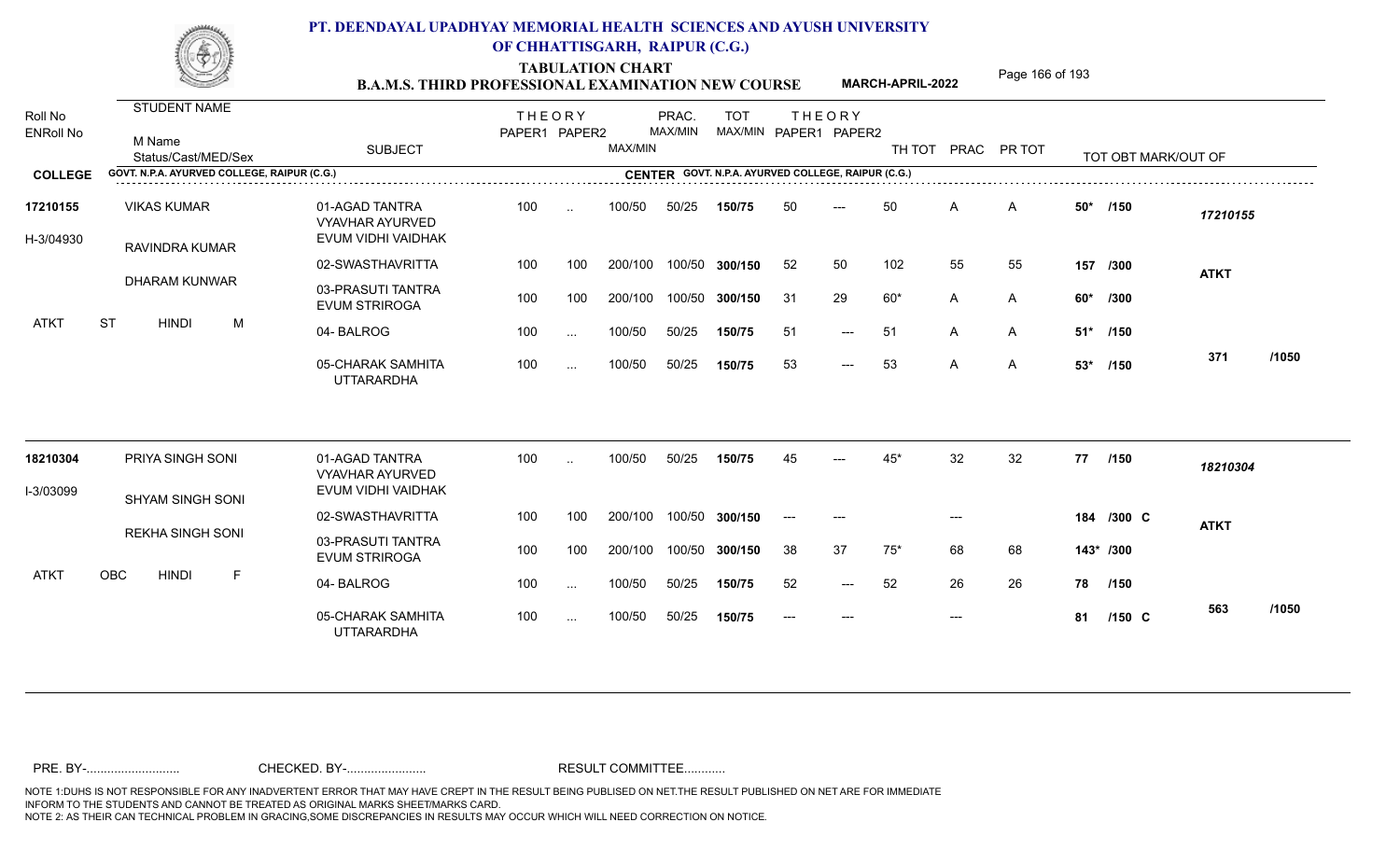TABULATION CHART<br> **TABULATION CHART EXAMINATION NEW COURSE MARCH-APRIL-2022** <sup>Page 167 of 193</sup>

**MARCH-APRIL-2022**

| Roll No<br><b>ENRoll No</b> | STUDENT NAME<br>M Name<br>Status/Cast/MED/Sex | <b>SUBJECT</b>                                                 | <b>THEORY</b><br>PAPER1 PAPER2 |                      | MAX/MIN | PRAC.<br>MAX/MIN | <b>TOT</b> |       | <b>THEORY</b><br>MAX/MIN PAPER1 PAPER2             |       |       | TH TOT PRAC PR TOT |     | TOT OBT MARK/OUT OF |              |  |
|-----------------------------|-----------------------------------------------|----------------------------------------------------------------|--------------------------------|----------------------|---------|------------------|------------|-------|----------------------------------------------------|-------|-------|--------------------|-----|---------------------|--------------|--|
| <b>COLLEGE</b>              | GOVT. N.P.A. AYURVED COLLEGE, RAIPUR (C.G.)   |                                                                |                                |                      |         |                  |            |       | CENTER GOVT. N.P.A. AYURVED COLLEGE, RAIPUR (C.G.) |       |       |                    |     |                     |              |  |
| 18210334<br>I-3/03118       | ARCHANA DHRUW<br><b>RAMESH DHRUW</b>          | 01-AGAD TANTRA<br><b>VYAVHAR AYURVED</b><br>EVUM VIDHI VAIDHAK | 100                            | $\sim$               | 100/50  | 50/25            | 150/75     | 50    | $---$                                              | 50    | 33    | 33                 | 83  | /150                | 18210334     |  |
|                             |                                               | 02-SWASTHAVRITTA                                               | 100                            | 100                  | 200/100 | 100/50           | 300/150    | $---$ | $---$                                              |       |       |                    |     | 178 /300 C          | <b>ATKT</b>  |  |
|                             | <b>SHASHI DHRUW</b>                           | 03-PRASUTI TANTRA<br><b>EVUM STRIROGA</b>                      | 100                            | 100                  | 200/100 | 100/50           | 300/150    | -41   | 43                                                 | $84*$ | 66    | 66                 |     | 150 /300            |              |  |
| <b>ATKT</b>                 | <b>ST</b><br><b>HINDI</b><br>$\mathsf F$      | 04-BALROG                                                      | 100                            | $\sim$ .             | 100/50  | 50/25            | 150/75     |       |                                                    |       | $---$ |                    | 76  | $/150$ C            |              |  |
|                             |                                               | 05-CHARAK SAMHITA<br><b>UTTARARDHA</b>                         | 100                            | $\sim$ .             | 100/50  | 50/25            | 150/75     |       | ---                                                |       |       |                    |     | 101 /150 C          | /1050<br>588 |  |
| 18210336                    | <b>DOLAMANI PATEL</b>                         | 01-AGAD TANTRA                                                 | 100                            | $\ddot{\phantom{a}}$ | 100/50  | 50/25            | 150/75     |       |                                                    | $43*$ | 28    | 28                 |     | 71* /150            | 18210336     |  |
| I-3/03092                   |                                               | VYAVHAR AYURVED<br>EVUM VIDHI VAIDHAK                          |                                |                      |         |                  |            |       |                                                    |       |       |                    |     |                     |              |  |
|                             | <b>ROHIT KUMAR</b>                            | 02-SWASTHAVRITTA                                               | 100                            | 100                  | 200/100 | 100/50           | 300/150    | $---$ | $---$                                              |       | $---$ |                    |     | 161 /300 C          | <b>ATKT</b>  |  |
|                             | <b>TIKESHWARI</b>                             | 03-PRASUTI TANTRA<br><b>EVUM STRIROGA</b>                      | 100                            | 100                  | 200/100 | 100/50           | 300/150    | 43    | 48                                                 | $91*$ | 68    | 68                 | 159 | /300                |              |  |
| ATKT                        | <b>OBC</b><br><b>HINDI</b><br>M               | 04-BALROG                                                      | 100                            | $\sim$ .             | 100/50  | 50/25            | 150/75     | $---$ | $\qquad \qquad - -$                                |       | $---$ |                    | 77  | $/150$ C            |              |  |
|                             |                                               | 05-CHARAK SAMHITA<br><b>UTTARARDHA</b>                         | 100                            | $\sim$ $\sim$        | 100/50  | 50/25            | 150/75     | $---$ | $\qquad \qquad - -$                                |       | $---$ |                    | 91  | $/150$ C            | /1050<br>559 |  |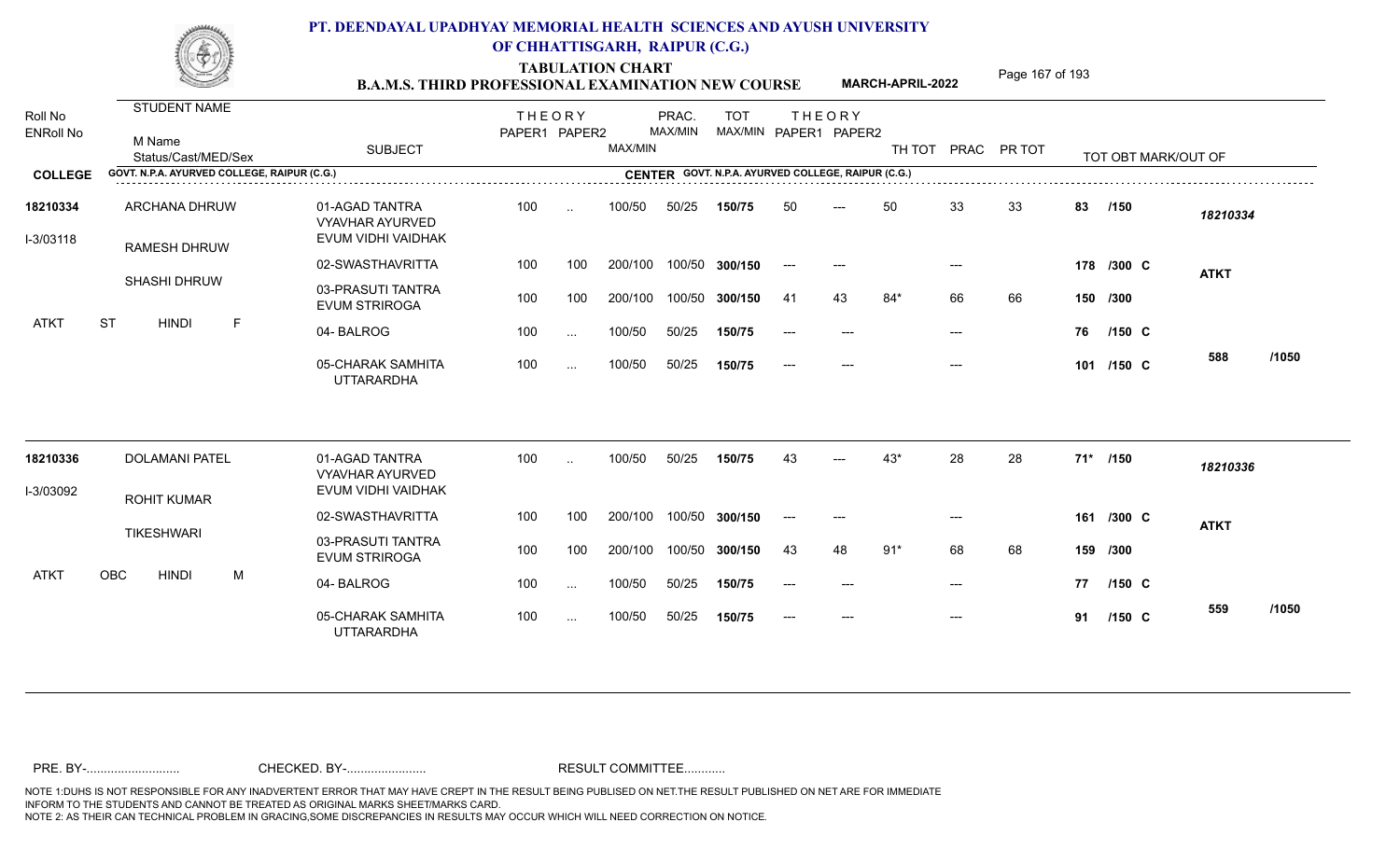TABULATION CHART<br> **TABULATION CHART EXAMINATION NEW COURSE MARCH-APRIL-2022** <sup>Page 168 of 193</sup>

**MARCH-APRIL-2022**

| Roll No<br><b>ENRoll No</b> | STUDENT NAME<br>M Name<br>Status/Cast/MED/Sex<br>GOVT. N.P.A. AYURVED COLLEGE, RAIPUR (C.G.) |   | <b>SUBJECT</b>                                                 | <b>THEORY</b><br>PAPER1 PAPER2 |           | MAX/MIN | PRAC.<br>MAX/MIN | <b>TOT</b>     |       | <b>THEORY</b><br>MAX/MIN PAPER1 PAPER2<br>CENTER GOVT. N.P.A. AYURVED COLLEGE, RAIPUR (C.G.) |       |       | TH TOT PRAC PR TOT |     | TOT OBT MARK/OUT OF |             |       |
|-----------------------------|----------------------------------------------------------------------------------------------|---|----------------------------------------------------------------|--------------------------------|-----------|---------|------------------|----------------|-------|----------------------------------------------------------------------------------------------|-------|-------|--------------------|-----|---------------------|-------------|-------|
| <b>COLLEGE</b>              |                                                                                              |   |                                                                |                                |           |         |                  |                |       |                                                                                              |       |       |                    |     |                     |             |       |
| 18210337<br>I-3/03100       | PARTH KUMAR<br>TIRATH RAM SAHU                                                               |   | 01-AGAD TANTRA<br><b>VYAVHAR AYURVED</b><br>EVUM VIDHI VAIDHAK | 100                            | $\ddotsc$ | 100/50  | 50/25            | 150/75         |       |                                                                                              |       |       |                    | 85  | $/150$ C            | 18210337    |       |
|                             |                                                                                              |   | 02-SWASTHAVRITTA                                               | 100                            | 100       | 200/100 |                  | 100/50 300/150 | 50    | 52                                                                                           | 102   | 55    | 55                 |     | 157 /300            | <b>ATKT</b> |       |
|                             | RADHA SAHU                                                                                   |   | 03-PRASUTI TANTRA<br><b>EVUM STRIROGA</b>                      | 100                            | 100       | 200/100 |                  | 100/50 300/150 | 25    | 50                                                                                           | $75*$ | 64    | 64                 |     | 139* /300           |             |       |
| ATKT                        | OBC<br><b>HINDI</b>                                                                          | M | 04-BALROG                                                      | 100                            | $\cdots$  | 100/50  | 50/25            | 150/75         | $---$ |                                                                                              |       | $---$ |                    | 76  | $/150$ C            |             |       |
|                             |                                                                                              |   | 05-CHARAK SAMHITA<br><b>UTTARARDHA</b>                         | 100                            | $\cdots$  | 100/50  | 50/25            | 150/75         |       |                                                                                              |       | $---$ |                    | 91  | /150 C              | 548         | /1050 |
| 19210001                    | <b>ADITI MANJHI</b>                                                                          |   | 01-AGAD TANTRA                                                 | 100                            |           | 100/50  | 50/25            | 150/75         | 36    |                                                                                              | $36*$ | 35    | 35                 |     | 71* /150            | 19210001    |       |
| J-3/01207                   |                                                                                              |   | <b>VYAVHAR AYURVED</b><br>EVUM VIDHI VAIDHAK                   |                                |           |         |                  |                |       |                                                                                              |       |       |                    |     |                     |             |       |
|                             | <b>BIPIN MANJHI</b>                                                                          |   | 02-SWASTHAVRITTA                                               | 100                            | 100       | 200/100 |                  | 100/50 300/150 | 42    | 55                                                                                           | $97*$ | 55    | 55                 |     | 152 /300            | <b>ATKT</b> |       |
|                             | AMBA MANJHI                                                                                  |   | 03-PRASUTI TANTRA<br><b>EVUM STRIROGA</b>                      | 100                            | 100       | 200/100 |                  | 100/50 300/150 | 45    | 46                                                                                           | $91*$ | 62    | 62                 |     | 153 /300            |             |       |
| <b>REG</b>                  | <b>ST</b><br><b>HINDI</b>                                                                    | F | 04-BALROG                                                      | 100                            | $\cdots$  | 100/50  | 50/25            | 150/75         | 30    | $---$                                                                                        | $30*$ | 30    | 30                 | 60* | /150                |             |       |
|                             |                                                                                              |   | 05-CHARAK SAMHITA<br><b>UTTARARDHA</b>                         | 100                            | $\sim$    | 100/50  | 50/25            | 150/75         | 60    | $---$                                                                                        | 60    | 32    | 32                 | 92  | /150                | 528         | /1050 |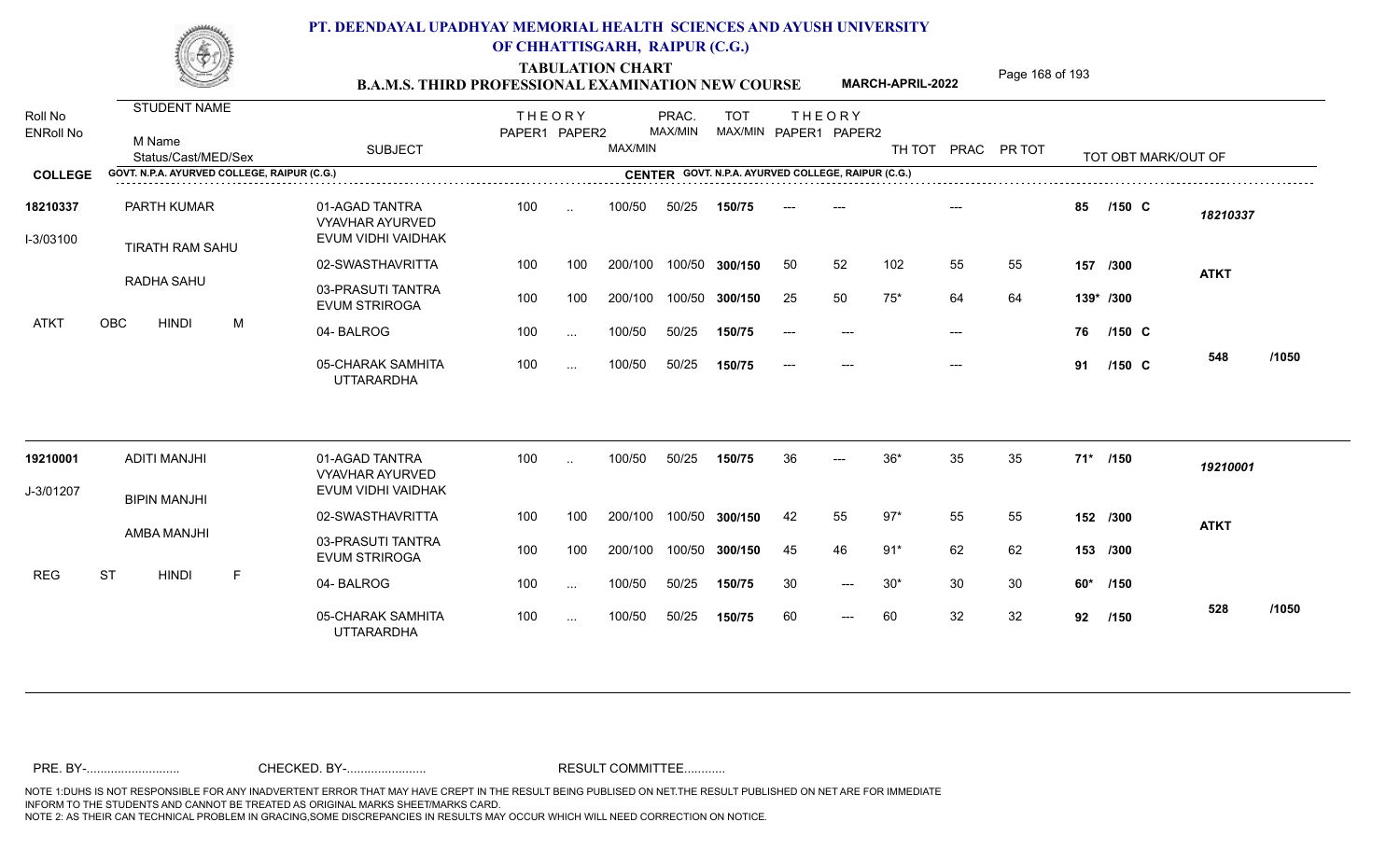TABULATION CHART<br> **TABULATION CHART EXAMINATION NEW COURSE MARCH-APRIL-2022** <sup>Page 169 of 193</sup>

**MARCH-APRIL-2022**

| Roll No<br><b>ENRoll No</b> | <b>STUDENT NAME</b><br>M Name<br>Status/Cast/MED/Sex  | <b>SUBJECT</b>                                                 | <b>THEORY</b><br>PAPER1 PAPER2 |                      | MAX/MIN       | PRAC.<br>MAX/MIN | <b>TOT</b><br>MAX/MIN PAPER1 PAPER2         |    | <b>THEORY</b>       |     |    | TH TOT PRAC PR TOT |    | TOT OBT MARK/OUT OF |             |       |
|-----------------------------|-------------------------------------------------------|----------------------------------------------------------------|--------------------------------|----------------------|---------------|------------------|---------------------------------------------|----|---------------------|-----|----|--------------------|----|---------------------|-------------|-------|
| <b>COLLEGE</b>              | GOVT. N.P.A. AYURVED COLLEGE, RAIPUR (C.G.)           |                                                                |                                |                      | <b>CENTER</b> |                  | GOVT. N.P.A. AYURVED COLLEGE, RAIPUR (C.G.) |    |                     |     |    |                    |    |                     |             |       |
| 19210002<br>J-3/01208       | AKANSHA KHUSHBU<br><b>BARWA</b><br><b>OSCAR BARWA</b> | 01-AGAD TANTRA<br><b>VYAVHAR AYURVED</b><br>EVUM VIDHI VAIDHAK | 100                            | $\ddot{\phantom{a}}$ | 100/50        | 50/25            | 150/75                                      | 61 | $---$               | 61  | 36 | 36                 | 97 | /150                | 19210002    |       |
|                             |                                                       | 02-SWASTHAVRITTA                                               | 100                            | 100                  | 200/100       |                  | 100/50 300/150                              | 59 | 57                  | 116 | 80 | 80                 |    | 196 /300            | <b>PASS</b> |       |
|                             | <b>MEENA BARWA</b>                                    | 03-PRASUTI TANTRA<br><b>EVUM STRIROGA</b>                      | 100                            | 100                  | 200/100       |                  | 100/50 300/150                              | 50 | 51                  | 101 | 65 | 65                 |    | 166 /300            |             |       |
| <b>REG</b>                  | <b>ST</b><br><b>HINDI</b><br>-F                       | 04-BALROG                                                      | 100                            | $\sim$ $\sim$        | 100/50        | 50/25            | 150/75                                      | 57 | $\qquad \qquad - -$ | 57  | 35 | 35                 | 92 | /150                |             |       |
|                             |                                                       | 05-CHARAK SAMHITA<br><b>UTTARARDHA</b>                         | 100                            | $\cdots$             | 100/50        | 50/25            | 150/75                                      | 60 | $---$               | 60  | 34 | 34                 | 94 | /150                | 645         | /1050 |
| 19210003                    | AKANKSHAS PETHKAR                                     | 01-AGAD TANTRA<br><b>VYAVHAR AYURVED</b>                       | 100                            |                      | 100/50        | 50/25            | 150/75                                      | 73 | $---$               | 73  | 33 | 33                 |    | 106 /150            | 19210003    |       |
| J-3/01209                   | SATISH V PETHKAR                                      | EVUM VIDHI VAIDHAK                                             |                                |                      |               |                  |                                             |    |                     |     |    |                    |    |                     |             |       |
|                             |                                                       | 02-SWASTHAVRITTA                                               | 100                            | 100                  | 200/100       |                  | 100/50 300/150                              | 60 | 60                  | 120 | 63 | 63                 |    | 183 /300            | <b>PASS</b> |       |
|                             | <b>MAYA S PETHKAR</b>                                 | 03-PRASUTI TANTRA<br><b>EVUM STRIROGA</b>                      | 100                            | 100                  | 200/100       |                  | 100/50 300/150                              | 54 | 55                  | 109 | 70 | 70                 |    | 179 /300            |             |       |
| <b>REG</b>                  | <b>GEN</b><br><b>HINDI</b><br>F                       | 04-BALROG                                                      | 100                            | $\sim$               | 100/50        | 50/25            | 150/75                                      | 67 | $\qquad \qquad - -$ | 67  | 35 | 35                 |    | 102 /150            |             |       |
|                             |                                                       | 05-CHARAK SAMHITA<br><b>UTTARARDHA</b>                         | 100                            | $\sim$               | 100/50        | 50/25            | 150/75                                      | 69 | ---                 | 69  | 37 | 37                 |    | 106 /150            | 676         | /1050 |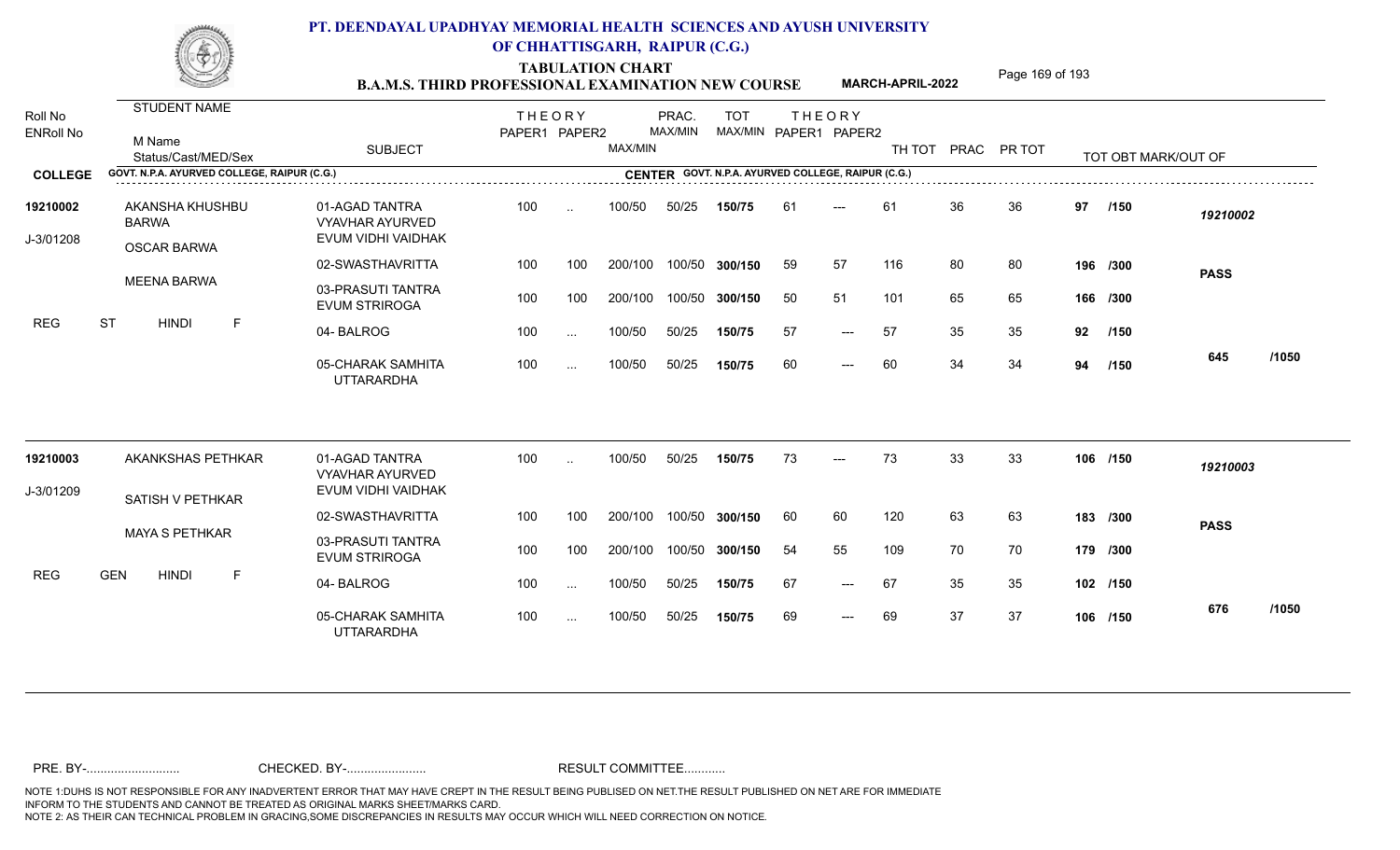TABULATION CHART<br> **TABULATION CHART EXAMINATION NEW COURSE MARCH-APRIL-2022** <sup>Page 170 of 193</sup>

**MARCH-APRIL-2022**

| Roll No<br><b>ENRoll No</b> | <b>STUDENT NAME</b><br>M Name<br>Status/Cast/MED/Sex | <b>SUBJECT</b>                                                 | <b>THEORY</b><br>PAPER1 PAPER2 |           | MAX/MIN | PRAC.<br>MAX/MIN | <b>TOT</b>                                         |     | <b>THEORY</b><br>MAX/MIN PAPER1 PAPER2 | TH TOT |    | PRAC PR TOT |          | TOT OBT MARK/OUT OF |             |       |
|-----------------------------|------------------------------------------------------|----------------------------------------------------------------|--------------------------------|-----------|---------|------------------|----------------------------------------------------|-----|----------------------------------------|--------|----|-------------|----------|---------------------|-------------|-------|
| <b>COLLEGE</b>              | GOVT. N.P.A. AYURVED COLLEGE, RAIPUR (C.G.)          |                                                                |                                |           |         |                  | CENTER GOVT. N.P.A. AYURVED COLLEGE, RAIPUR (C.G.) |     |                                        |        |    |             |          |                     |             |       |
| 19210004<br>J-3/01210       | <b>AKASH NAYAK</b><br>CHANDRAMANI                    | 01-AGAD TANTRA<br><b>VYAVHAR AYURVED</b><br>EVUM VIDHI VAIDHAK | 100                            | $\ddotsc$ | 100/50  | 50/25            | 150/75                                             | 59  | ---                                    | 59     | 30 | 30          | 89       | /150                | 19210004    |       |
|                             |                                                      | 02-SWASTHAVRITTA                                               | 100                            | 100       | 200/100 | 100/50           | 300/150                                            | -51 | 57                                     | 108    | 62 | 62          |          | 170 /300            | <b>ATKT</b> |       |
|                             | <b>SANTOSHI</b>                                      | 03-PRASUTI TANTRA<br><b>EVUM STRIROGA</b>                      | 100                            | 100       | 200/100 | 100/50           | 300/150                                            | -41 | 49                                     | $90*$  | 64 | 64          |          | 154 /300            |             |       |
| <b>REG</b>                  | <b>OBC</b><br><b>HINDI</b><br>M                      | 04-BALROG                                                      | 100                            | $\cdots$  | 100/50  | 50/25            | 150/75                                             | 54  | $---$                                  | 54     | 35 | 35          | 89       | /150                |             |       |
|                             |                                                      | 05-CHARAK SAMHITA<br><b>UTTARARDHA</b>                         | 100                            | $\sim$ .  | 100/50  | 50/25            | 150/75                                             | 62  | $---$                                  | 62     | 35 | 35          | 97       | /150                | 599         | /1050 |
| 19210005                    | ABHAY KUMAR BHAGAT                                   | 01-AGAD TANTRA<br><b>VYAVHAR AYURVED</b>                       | 100                            | $\ddotsc$ | 100/50  | 50/25            | 150/75                                             | 50  | $---$                                  | 50     | 33 | 33          | 83       | /150                | 19210005    |       |
| J-3/01211                   | RAJENDRA PRASAD                                      | EVUM VIDHI VAIDHAK                                             |                                |           |         |                  |                                                    |     |                                        |        |    |             |          |                     |             |       |
|                             |                                                      | 02-SWASTHAVRITTA                                               | 100                            | 100       | 200/100 | 100/50           | 300/150                                            | 53  | 60                                     | 113    | 55 | 55          |          | 168 /300            | <b>ATKT</b> |       |
|                             | <b>CHAMELI BHAGAT</b>                                | 03-PRASUTI TANTRA<br><b>EVUM STRIROGA</b>                      | 100                            | 100       | 200/100 | 100/50           | 300/150                                            | -46 | 41                                     | $87*$  | 62 | 62          |          | 149* /300           |             |       |
| <b>REG</b>                  | <b>ST</b><br><b>HINDI</b><br>M                       | 04-BALROG                                                      | 100                            | $\cdots$  | 100/50  | 50/25            | 150/75                                             | -41 | $\qquad \qquad -\qquad -$              | $41*$  | 30 | 30          | 71* /150 |                     |             |       |
|                             |                                                      | 05-CHARAK SAMHITA<br><b>UTTARARDHA</b>                         | 100                            | $\cdots$  | 100/50  | 50/25            | 150/75                                             | -61 | $\qquad \qquad -\qquad -$              | 61     | 32 | 32          | 93       | /150                | 564         | /1050 |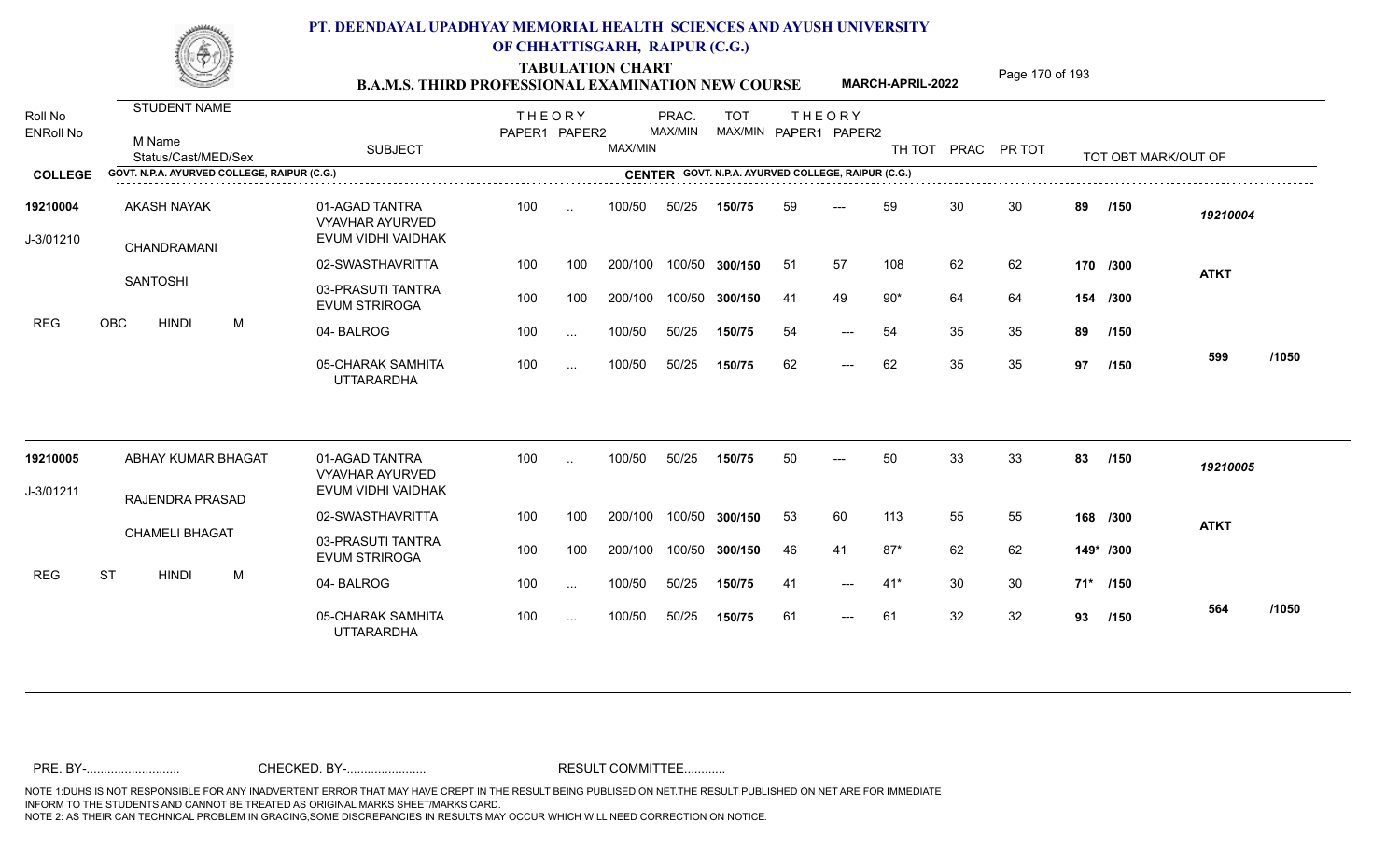TABULATION CHART<br> **TABULATION CHART EXAMINATION NEW COURSE MARCH-APRIL-2022** <sup>Page 171 of 193</sup>

**MARCH-APRIL-2022**

| Roll No<br><b>ENRoll No</b> | STUDENT NAME<br>M Name<br>Status/Cast/MED/Sex | <b>SUBJECT</b>                                                 | <b>THEORY</b><br>PAPER1 PAPER2 |               | MAX/MIN | PRAC.<br>MAX/MIN | <b>TOT</b><br>MAX/MIN PAPER1 PAPER2 | <b>THEORY</b> |       |       |    | TH TOT PRAC PR TOT |    | TOT OBT MARK/OUT OF |              |       |
|-----------------------------|-----------------------------------------------|----------------------------------------------------------------|--------------------------------|---------------|---------|------------------|-------------------------------------|---------------|-------|-------|----|--------------------|----|---------------------|--------------|-------|
| <b>COLLEGE</b>              | GOVT. N.P.A. AYURVED COLLEGE, RAIPUR (C.G.)   |                                                                |                                |               |         |                  |                                     |               |       |       |    |                    |    |                     |              |       |
| 19210006<br>J-3/01213       | ANILIMA TIWARI<br><b>MANOJ KUMAR</b>          | 01-AGAD TANTRA<br><b>VYAVHAR AYURVED</b><br>EVUM VIDHI VAIDHAK | 100                            | $\sim$        | 100/50  | 50/25            | 150/75                              | 55            | ---   | 55    | 30 | 30                 | 85 | /150                | 19210006     |       |
|                             |                                               | 02-SWASTHAVRITTA                                               | 100                            | 100           | 200/100 | 100/50           | 300/150                             | 68            | 64    | 132   | 70 | 70                 |    | 202 /300            | <b>PASS</b>  |       |
|                             | ANIMA TIWARI                                  | 03-PRASUTI TANTRA<br><b>EVUM STRIROGA</b>                      | 100                            | 100           | 200/100 | 100/50           | 300/150                             | 45            | 51    | $96*$ | 66 | 66                 |    | 162 /300            | <b>DC 04</b> |       |
| <b>REG</b>                  | <b>GEN</b><br><b>HINDI</b><br>F               | 04-BALROG                                                      | 100                            | $\sim$ .      | 100/50  | 50/25            | 150/75                              | 54            | $-$   | 54    | 32 | 32                 | 86 | /150                |              |       |
|                             |                                               | 05-CHARAK SAMHITA<br><b>UTTARARDHA</b>                         | 100                            | $\sim$ .      | 100/50  | 50/25            | 150/75                              | 57            | $---$ | 57    | 38 | 38                 | 95 | /150                | 630          | /1050 |
| 19210007                    | <b>ANJANA TIGGA</b>                           | 01-AGAD TANTRA<br><b>VYAVHAR AYURVED</b>                       | 100                            | $\sim$        | 100/50  | 50/25            | 150/75                              | 53            |       | 53    | 33 | 33                 | 86 | /150                | 19210007     |       |
| J-3/01214                   | <b>BIRSAI TIGGA</b>                           | EVUM VIDHI VAIDHAK                                             |                                |               |         |                  |                                     |               |       |       |    |                    |    |                     |              |       |
|                             |                                               | 02-SWASTHAVRITTA                                               | 100                            | 100           | 200/100 | 100/50           | 300/150                             | 60            | 62    | 122   | 56 | 56                 |    | 178 /300            | <b>PASS</b>  |       |
|                             | LATE LONDREENA TIGGA                          | 03-PRASUTI TANTRA<br><b>EVUM STRIROGA</b>                      | 100                            | 100           | 200/100 | 100/50           | 300/150                             | 50            | 48    | $98*$ | 64 | 64                 |    | 162 /300            | <b>DC 02</b> |       |
| <b>REG</b>                  | <b>ST</b><br>F<br><b>HINDI</b>                | 04-BALROG                                                      | 100                            | $\sim$ .      | 100/50  | 50/25            | 150/75                              | 57            | $---$ | 57    | 28 | 28                 | 85 | 1150                |              |       |
|                             |                                               | 05-CHARAK SAMHITA<br><b>UTTARARDHA</b>                         | 100                            | $\sim$ $\sim$ | 100/50  | 50/25            | 150/75                              | 62            | $---$ | 62    | 32 | 32                 | 94 | /150                | 605          | /1050 |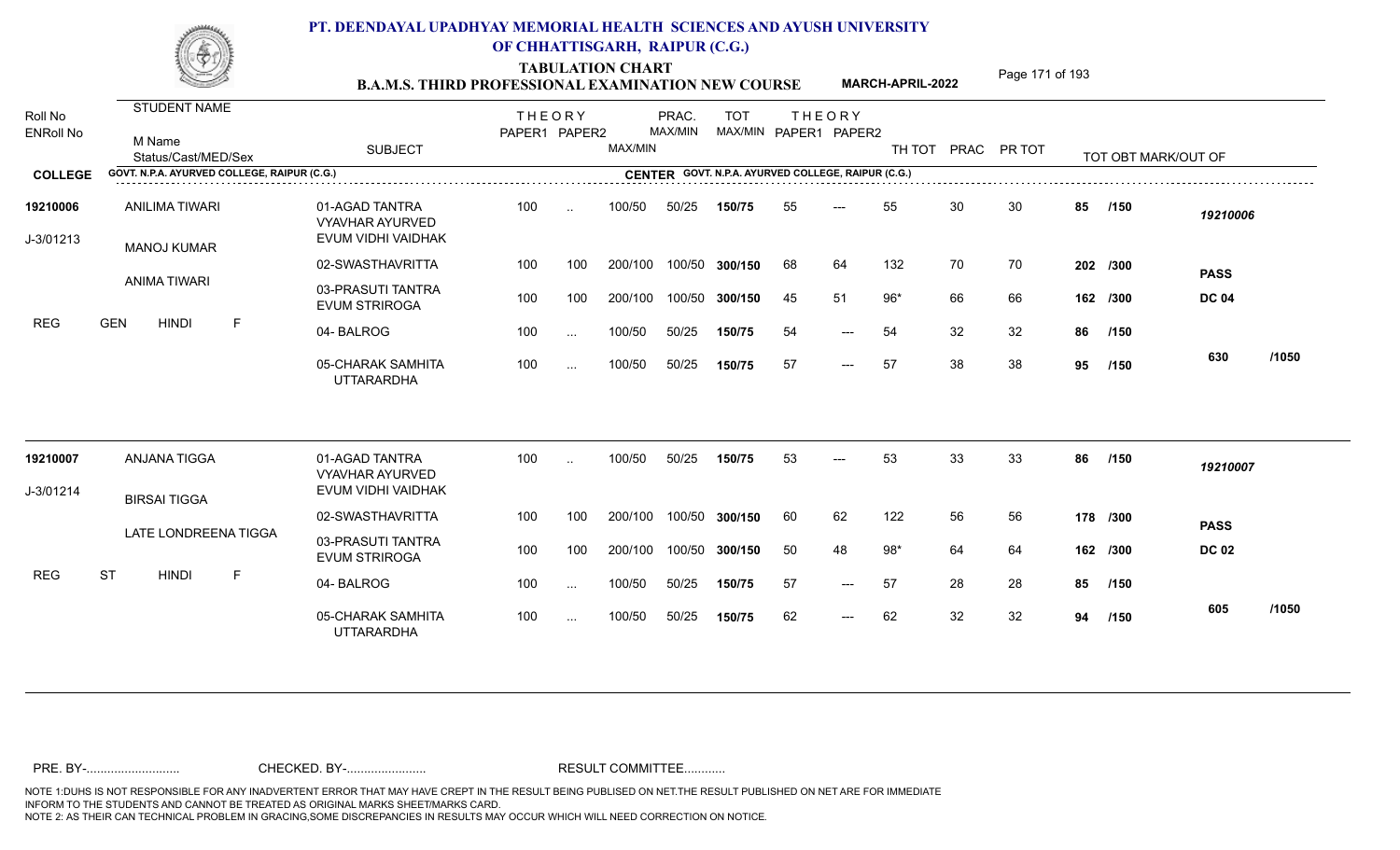TABULATION CHART<br> **TABULATION CHART EXAMINATION NEW COURSE MARCH-APRIL-2022** <sup>Page 172 of 193</sup>

**MARCH-APRIL-2022**

| Roll No<br><b>ENRoll No</b> | <b>STUDENT NAME</b><br>M Name<br>Status/Cast/MED/Sex | <b>SUBJECT</b>                                                 | <b>THEORY</b><br>PAPER1 PAPER2 |           | MAX/MIN | PRAC.<br>MAX/MIN | <b>TOT</b>     |    | <b>THEORY</b><br>MAX/MIN PAPER1 PAPER2             | TH TOT |    | PRAC PR TOT |    | TOT OBT MARK/OUT OF |              |       |
|-----------------------------|------------------------------------------------------|----------------------------------------------------------------|--------------------------------|-----------|---------|------------------|----------------|----|----------------------------------------------------|--------|----|-------------|----|---------------------|--------------|-------|
| <b>COLLEGE</b>              | GOVT. N.P.A. AYURVED COLLEGE, RAIPUR (C.G.)          |                                                                |                                |           |         |                  |                |    | CENTER GOVT. N.P.A. AYURVED COLLEGE, RAIPUR (C.G.) |        |    |             |    |                     |              |       |
| 19210008<br>J-3/01215       | ANKITA LAKRA<br>PREMSAI LAKRA                        | 01-AGAD TANTRA<br><b>VYAVHAR AYURVED</b><br>EVUM VIDHI VAIDHAK | 100                            | $\ddotsc$ | 100/50  | 50/25            | 150/75         | 52 | $---$                                              | 52     | 36 | 36          | 88 | /150                | 19210008     |       |
|                             |                                                      | 02-SWASTHAVRITTA                                               | 100                            | 100       | 200/100 |                  | 100/50 300/150 | 60 | 65                                                 | 125    | 68 | 68          |    | 193 /300            | <b>PASS</b>  |       |
|                             | <b>JASFINA LAKRA</b>                                 | 03-PRASUTI TANTRA<br><b>EVUM STRIROGA</b>                      | 100                            | 100       | 200/100 |                  | 100/50 300/150 | 50 | 46                                                 | $96*$  | 68 | 68          |    | 164 /300            | <b>DC 04</b> |       |
| <b>REG</b>                  | <b>ST</b><br>$\mathsf F$<br><b>HINDI</b>             | 04-BALROG                                                      | 100                            | $\cdots$  | 100/50  | 50/25            | 150/75         | 59 | $---$                                              | 59     | 30 | 30          | 89 | /150                |              |       |
|                             |                                                      | 05-CHARAK SAMHITA<br><b>UTTARARDHA</b>                         | 100                            | $\cdots$  | 100/50  | 50/25            | 150/75         | 61 | $---$                                              | 61     | 35 | 35          | 96 | /150                | 630          | /1050 |
| 19210009                    | <b>ARCHANA</b>                                       | 01-AGAD TANTRA                                                 | 100                            | $\ddotsc$ | 100/50  | 50/25            | 150/75         | 69 | $---$                                              | 69     | 34 | 34          |    | 103 /150            | 19210009     |       |
| J-3/01216                   |                                                      | <b>VYAVHAR AYURVED</b><br>EVUM VIDHI VAIDHAK                   |                                |           |         |                  |                |    |                                                    |        |    |             |    |                     |              |       |
|                             | <b>BASANT KUMAR</b>                                  | 02-SWASTHAVRITTA                                               | 100                            | 100       | 200/100 |                  | 100/50 300/150 | 63 | 62                                                 | 125    | 70 | 70          |    | 195 /300            | <b>PASS</b>  |       |
|                             | <b>VEENA</b>                                         | 03-PRASUTI TANTRA<br><b>EVUM STRIROGA</b>                      | 100                            | 100       | 200/100 |                  | 100/50 300/150 | 51 | 51                                                 | 102    | 71 | -71         |    | 173 /300            |              |       |
| <b>REG</b>                  | OBC<br><b>HINDI</b><br>$\mathsf{F}$                  | 04-BALROG                                                      | 100                            | $\sim$    | 100/50  | 50/25            | 150/75         | 73 | $---$                                              | 73     | 36 | 36          |    | 109 /150            |              |       |
|                             |                                                      | 05-CHARAK SAMHITA<br><b>UTTARARDHA</b>                         | 100                            | $\cdots$  | 100/50  | 50/25            | 150/75         | 79 | $---$                                              | 79     | 39 | 39          |    | 118 /150            | 698          | /1050 |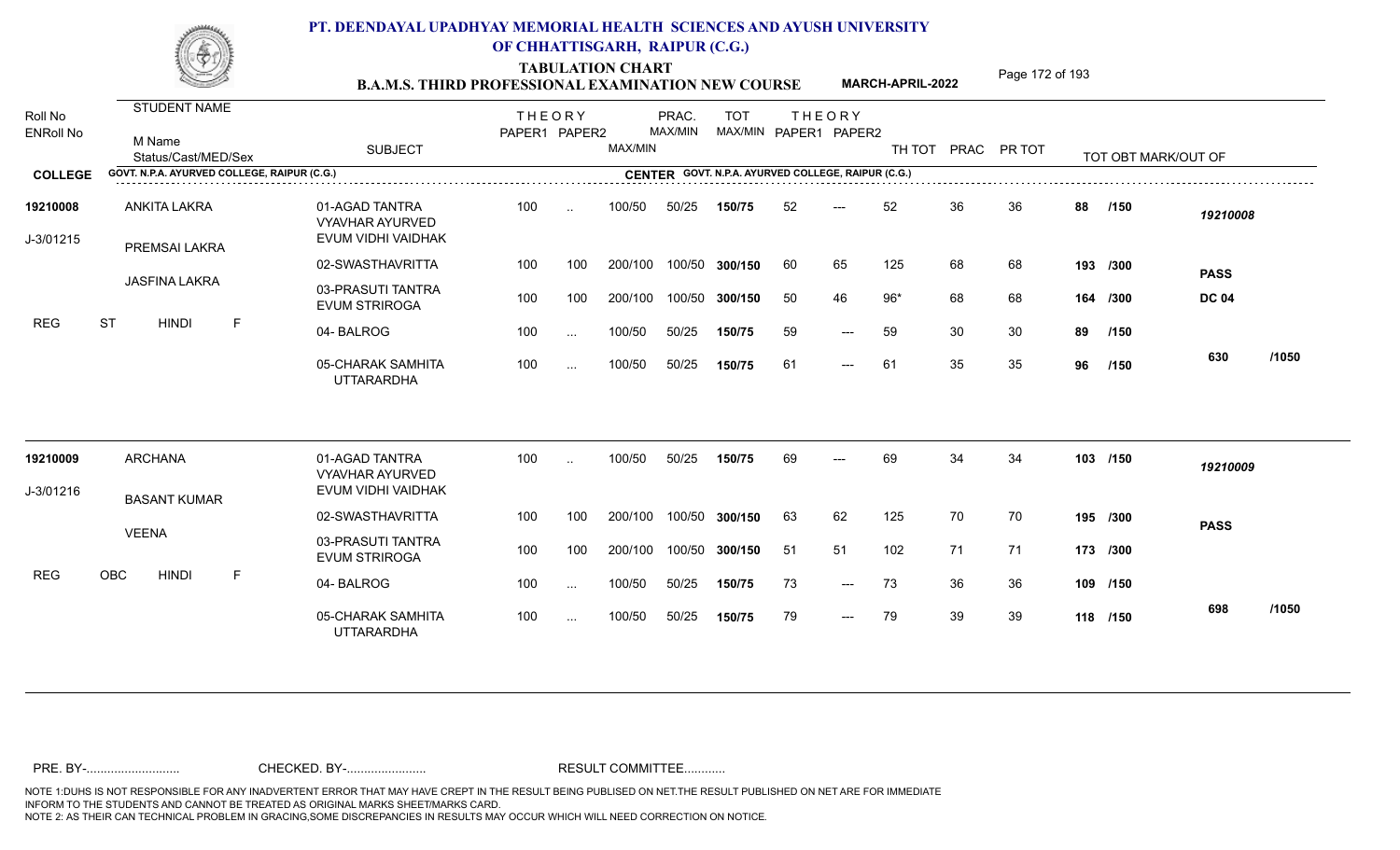TABULATION CHART<br> **TABULATION CHART EXAMINATION NEW COURSE MARCH-APRIL-2022** <sup>Page 173 of 193</sup>

**MARCH-APRIL-2022**

| Roll No<br><b>ENRoll No</b> | <b>STUDENT NAME</b><br>M Name<br>Status/Cast/MED/Sex | <b>SUBJECT</b>                                                 | <b>THEORY</b><br>PAPER1 PAPER2 |               | MAX/MIN | PRAC.<br>MAX/MIN | <b>TOT</b>     |     | <b>THEORY</b><br>MAX/MIN PAPER1 PAPER2             | TH TOT PRAC PR TOT |    |    |    | TOT OBT MARK/OUT OF |              |       |
|-----------------------------|------------------------------------------------------|----------------------------------------------------------------|--------------------------------|---------------|---------|------------------|----------------|-----|----------------------------------------------------|--------------------|----|----|----|---------------------|--------------|-------|
| <b>COLLEGE</b>              | GOVT. N.P.A. AYURVED COLLEGE, RAIPUR (C.G.)          |                                                                |                                |               |         |                  |                |     | CENTER GOVT. N.P.A. AYURVED COLLEGE, RAIPUR (C.G.) |                    |    |    |    |                     |              |       |
| 19210010<br>J-3/01217       | AASHISH YADAV<br><b>TERAS YADAV</b>                  | 01-AGAD TANTRA<br><b>VYAVHAR AYURVED</b><br>EVUM VIDHI VAIDHAK | 100                            | $\ddotsc$     | 100/50  | 50/25            | 150/75         | 51  | $---$                                              | 51                 | 30 | 30 | 81 | /150                | 19210010     |       |
|                             |                                                      | 02-SWASTHAVRITTA                                               | 100                            | 100           | 200/100 |                  | 100/50 300/150 | 56  | 62                                                 | 118                | 65 | 65 |    | 183 /300            | <b>PASS</b>  |       |
|                             | SAVITRI YADAV                                        | 03-PRASUTI TANTRA<br><b>EVUM STRIROGA</b>                      | 100                            | 100           | 200/100 |                  | 100/50 300/150 | 44  | 51                                                 | $95*$              | 68 | 68 |    | 163 /300            | <b>DC 05</b> |       |
| <b>REG</b>                  | OBC<br><b>HINDI</b><br>M                             | 04-BALROG                                                      | 100                            | $\ldots$      | 100/50  | 50/25            | 150/75         | 53  | $---$                                              | 53                 | 32 | 32 | 85 | /150                |              |       |
|                             |                                                      | 05-CHARAK SAMHITA<br><b>UTTARARDHA</b>                         | 100                            | $\sim$ $\sim$ | 100/50  | 50/25            | 150/75         | 53  | $---$                                              | 53                 | 30 | 30 | 83 | /150                | 595          | /1050 |
| 19210011                    | <b>BABITA RAJ TIRKEY</b>                             | 01-AGAD TANTRA<br><b>VYAVHAR AYURVED</b>                       | 100                            | $\sim$        | 100/50  | 50/25            | 150/75         | 51  | $---$                                              | 51                 | 39 | 39 | 90 | /150                | 19210011     |       |
| J-3/01219                   | <b>EPHREM TIRKEY</b>                                 | EVUM VIDHI VAIDHAK                                             |                                |               |         |                  |                |     |                                                    |                    |    |    |    |                     |              |       |
|                             |                                                      | 02-SWASTHAVRITTA                                               | 100                            | 100           | 200/100 |                  | 100/50 300/150 | 58  | 58                                                 | 116                | 60 | 60 |    | 176 /300            | <b>ATKT</b>  |       |
|                             | <b>SEKUNDA TIRKEY</b>                                | 03-PRASUTI TANTRA<br><b>EVUM STRIROGA</b>                      | 100                            | 100           | 200/100 |                  | 100/50 300/150 | -41 | 44                                                 | $85*$              | 70 | 70 |    | 155 /300            |              |       |
| <b>REG</b>                  | <b>ST</b><br><b>HINDI</b><br>F                       | 04-BALROG                                                      | 100                            | $\sim$ $\sim$ | 100/50  | 50/25            | 150/75         | 58  | $---$                                              | 58                 | 32 | 32 | 90 | /150                |              |       |
|                             |                                                      | 05-CHARAK SAMHITA<br><b>UTTARARDHA</b>                         | 100                            | $\sim$ $\sim$ | 100/50  | 50/25            | 150/75         | 53  | $\qquad \qquad - -$                                | 53                 | 32 | 32 | 85 | /150                | 596          | /1050 |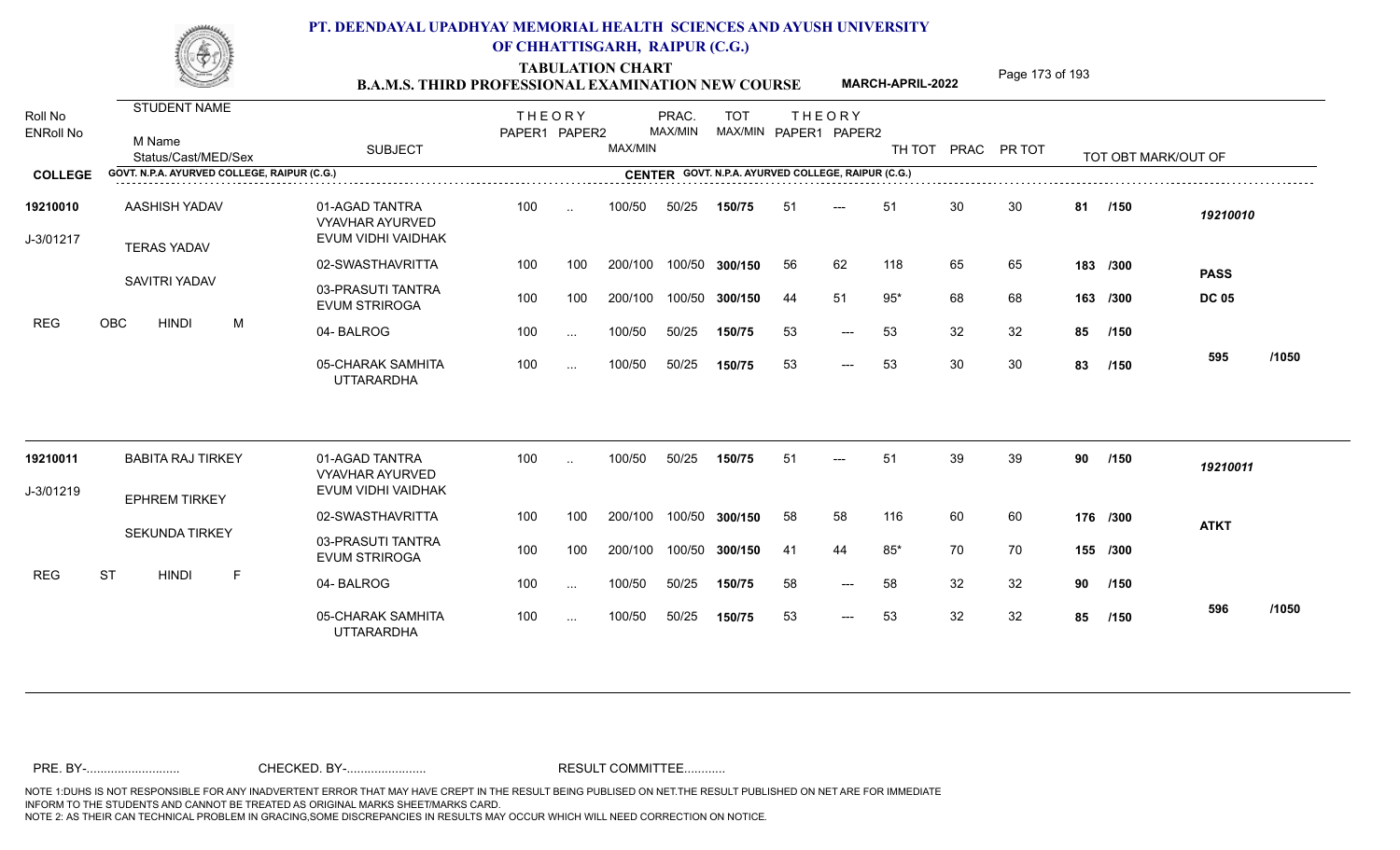TABULATION CHART<br> **TABULATION CHART EXAMINATION NEW COURSE MARCH-APRIL-2022** <sup>Page 174 of 193</sup>

**MARCH-APRIL-2022**

| Roll No<br><b>ENRoll No</b> | <b>STUDENT NAME</b><br>M Name<br>Status/Cast/MED/Sex | <b>SUBJECT</b>                                                 | <b>THEORY</b><br>PAPER1 PAPER2 |                      | MAX/MIN | PRAC.<br>MAX/MIN | <b>TOT</b><br>MAX/MIN PAPER1 PAPER2                |    | <b>THEORY</b> | TH TOT |    | PRAC PR TOT |    | TOT OBT MARK/OUT OF |              |  |
|-----------------------------|------------------------------------------------------|----------------------------------------------------------------|--------------------------------|----------------------|---------|------------------|----------------------------------------------------|----|---------------|--------|----|-------------|----|---------------------|--------------|--|
| <b>COLLEGE</b>              | GOVT. N.P.A. AYURVED COLLEGE, RAIPUR (C.G.)          |                                                                |                                |                      |         |                  | CENTER GOVT. N.P.A. AYURVED COLLEGE, RAIPUR (C.G.) |    |               |        |    |             |    |                     |              |  |
| 19210012<br>J-3/01220       | DHANURJAY PATEL<br>CHAIT KUMAR PATEL                 | 01-AGAD TANTRA<br><b>VYAVHAR AYURVED</b><br>EVUM VIDHI VAIDHAK | 100                            | $\sim$               | 100/50  | 50/25            | 150/75                                             | 45 | $---$         | $45*$  | 34 | 34          | 79 | /150                | 19210012     |  |
|                             |                                                      | 02-SWASTHAVRITTA                                               | 100                            | 100                  | 200/100 |                  | 100/50 300/150                                     | 53 | 56            | 109    | 60 | 60          |    | 169 /300            | <b>ATKT</b>  |  |
|                             | <b>SHANTI PATEL</b>                                  | 03-PRASUTI TANTRA<br><b>EVUM STRIROGA</b>                      | 100                            | 100                  | 200/100 |                  | 100/50 300/150                                     | 40 | 40            | $80*$  | 64 | 64          |    | 144* /300           |              |  |
| <b>REG</b>                  | OBC<br>M<br><b>HINDI</b>                             | 04-BALROG                                                      | 100                            | $\ddotsc$            | 100/50  | 50/25            | 150/75                                             | 54 | $---$         | 54     | 30 | 30          | 84 | /150                |              |  |
|                             |                                                      | 05-CHARAK SAMHITA<br><b>UTTARARDHA</b>                         | 100                            | $\ddotsc$            | 100/50  | 50/25            | 150/75                                             | 55 | $---$         | 55     | 30 | 30          | 85 | /150                | /1050<br>561 |  |
| 19210013                    | DHYANENDRA                                           | 01-AGAD TANTRA<br><b>VYAVHAR AYURVED</b>                       | 100                            | $\ddot{\phantom{a}}$ | 100/50  | 50/25            | 150/75                                             | 39 | $---$         | $39*$  | 38 | 38          | 77 | /150                | 19210013     |  |
| J-3/01221                   | CHANDRIKA PRASAD                                     | EVUM VIDHI VAIDHAK                                             |                                |                      |         |                  |                                                    |    |               |        |    |             |    |                     |              |  |
|                             |                                                      | 02-SWASTHAVRITTA                                               | 100                            | 100                  | 200/100 |                  | 100/50 300/150                                     | 50 | 50            | 100    | 69 | 69          |    | 169 /300            | <b>ATKT</b>  |  |
|                             | PUSHPA BAI                                           | 03-PRASUTI TANTRA<br><b>EVUM STRIROGA</b>                      | 100                            | 100                  | 200/100 |                  | 100/50 300/150                                     | 35 | 35            | $70*$  | 65 | 65          |    | 135* /300           |              |  |
| <b>REG</b>                  | SC<br><b>HINDI</b><br>M                              | 04-BALROG                                                      | 100                            | $\ddotsc$            | 100/50  | 50/25            | 150/75                                             | 51 | $---$         | 51     | 32 | 32          | 83 | /150                |              |  |
|                             |                                                      | 05-CHARAK SAMHITA<br><b>UTTARARDHA</b>                         | 100                            | $\cdots$             | 100/50  | 50/25            | 150/75                                             | 53 | $---$         | 53     | 28 | 28          | 81 | /150                | /1050<br>545 |  |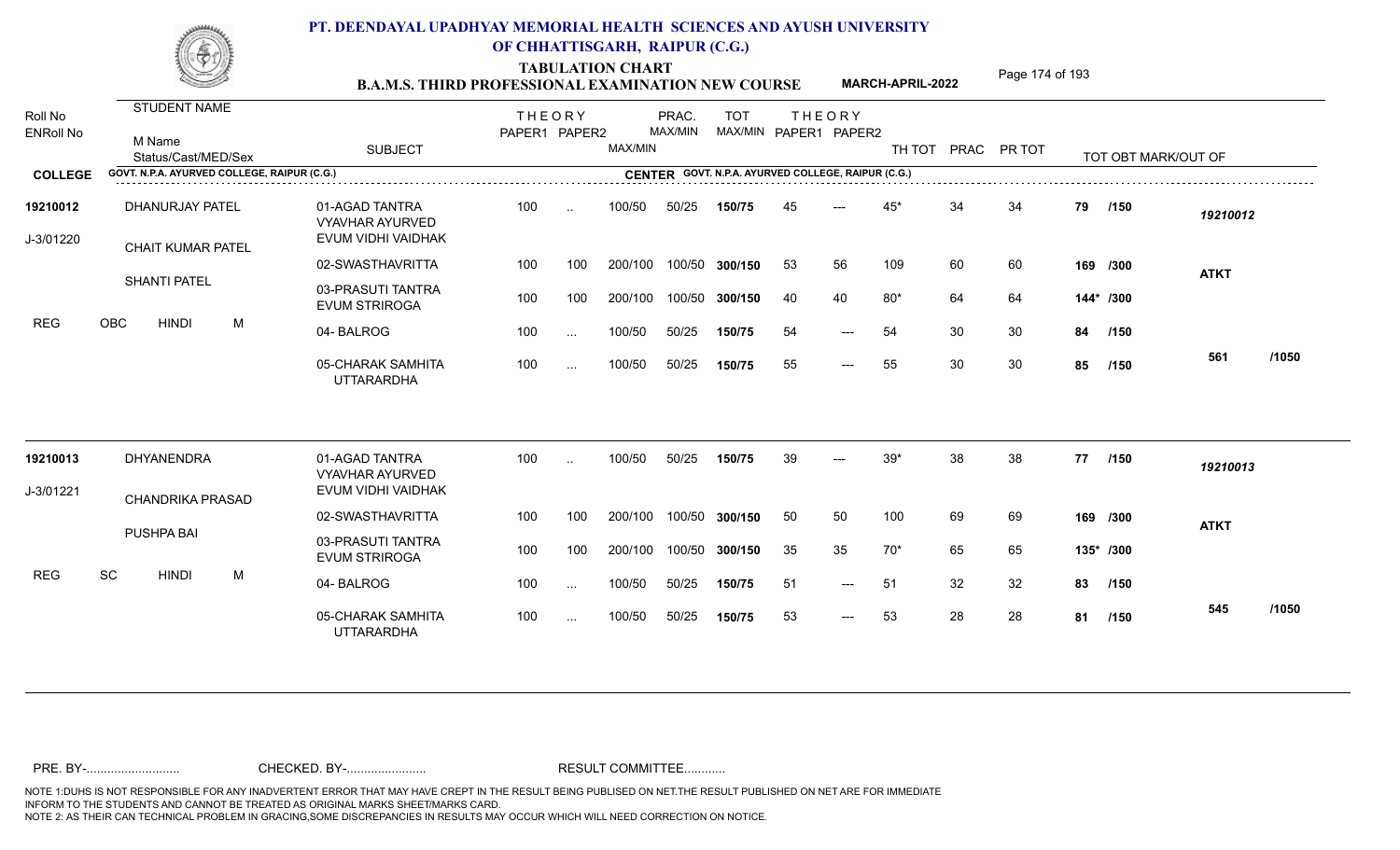TABULATION CHART<br> **TABULATION CHART B.A.M.S. THIRD PROFESSIONAL EXAMINATION NEW COURSE** MARCH-APRIL-2022 **Page 175 of 193** 

**MARCH-APRIL-2022**

| Roll No<br><b>ENRoll No</b> | <b>STUDENT NAME</b><br>M Name<br>Status/Cast/MED/Sex | <b>SUBJECT</b>                                                 | <b>THEORY</b><br>PAPER1 PAPER2 |           | MAX/MIN | PRAC.<br>MAX/MIN | <b>TOT</b> |    | <b>THEORY</b><br>MAX/MIN PAPER1 PAPER2             |       |    | TH TOT PRAC PR TOT |          | TOT OBT MARK/OUT OF |              |       |
|-----------------------------|------------------------------------------------------|----------------------------------------------------------------|--------------------------------|-----------|---------|------------------|------------|----|----------------------------------------------------|-------|----|--------------------|----------|---------------------|--------------|-------|
| <b>COLLEGE</b>              | GOVT. N.P.A. AYURVED COLLEGE, RAIPUR (C.G.)          |                                                                |                                |           |         |                  |            |    | CENTER GOVT. N.P.A. AYURVED COLLEGE, RAIPUR (C.G.) |       |    |                    |          |                     |              |       |
| 19210014<br>J-3/01222       | <b>DINESH PRAJAPAT</b><br><b>GOPAL RAM</b>           | 01-AGAD TANTRA<br><b>VYAVHAR AYURVED</b><br>EVUM VIDHI VAIDHAK | 100                            | $\ddotsc$ | 100/50  | 50/25            | 150/75     | 74 | $---$                                              | 74    | 30 | 30                 |          | 104 /150            | 19210014     |       |
|                             |                                                      | 02-SWASTHAVRITTA                                               | 100                            | 100       | 200/100 | 100/50           | 300/150    | 56 | 64                                                 | 120   | 69 | 69                 |          | 189 /300            | <b>PASS</b>  |       |
|                             | <b>IMARTI DEVI</b>                                   | 03-PRASUTI TANTRA<br><b>EVUM STRIROGA</b>                      | 100                            | 100       | 200/100 | 100/50           | 300/150    | 59 | 54                                                 | 113   | 63 | 63                 | 176 /300 |                     |              |       |
| <b>REG</b>                  | <b>GEN</b><br><b>HINDI</b><br>M                      | 04-BALROG                                                      | 100                            | $\sim$    | 100/50  | 50/25            | 150/75     | 76 | $\qquad \qquad - -$                                | 76    | 32 | 32                 |          | 108 /150            |              |       |
|                             |                                                      | 05-CHARAK SAMHITA<br><b>UTTARARDHA</b>                         | 100                            | $\cdots$  | 100/50  | 50/25            | 150/75     | 76 | $\qquad \qquad - -$                                | 76    | 36 | 36                 |          | 112 /150            | 689          | /1050 |
| 19210015                    | HARISHANKAR PAIKARA                                  | 01-AGAD TANTRA<br><b>VYAVHAR AYURVED</b>                       | 100                            | $\sim$    | 100/50  | 50/25            | 150/75     | 55 | $---$                                              | 55    | 33 | 33                 | 88       | /150                | 19210015     |       |
| J-3/01223                   | <b>GHANSHYAM PAIKARA</b>                             | EVUM VIDHI VAIDHAK                                             |                                |           |         |                  |            |    |                                                    |       |    |                    |          |                     |              |       |
|                             |                                                      | 02-SWASTHAVRITTA                                               | 100                            | 100       | 200/100 | 100/50           | 300/150    | 55 | 50                                                 | 105   | 75 | 75                 |          | 180 /300            | <b>PASS</b>  |       |
|                             | KUNTI BAI PAIKARA                                    | 03-PRASUTI TANTRA<br><b>EVUM STRIROGA</b>                      | 100                            | 100       | 200/100 | 100/50           | 300/150    | 46 | 52                                                 | $98*$ | 70 | 70                 |          | 168 /300            | <b>DC 02</b> |       |
| <b>REG</b>                  | <b>ST</b><br><b>HINDI</b><br>M                       | 04-BALROG                                                      | 100                            | $\sim$ .  | 100/50  | 50/25            | 150/75     | 61 | $---$                                              | 61    | 32 | 32                 | 93       | /150                |              |       |
|                             |                                                      | 05-CHARAK SAMHITA<br><b>UTTARARDHA</b>                         | 100                            | $\cdots$  | 100/50  | 50/25            | 150/75     | 53 | $\qquad \qquad - -$                                | 53    | 39 | 39                 | 92       | /150                | 621          | /1050 |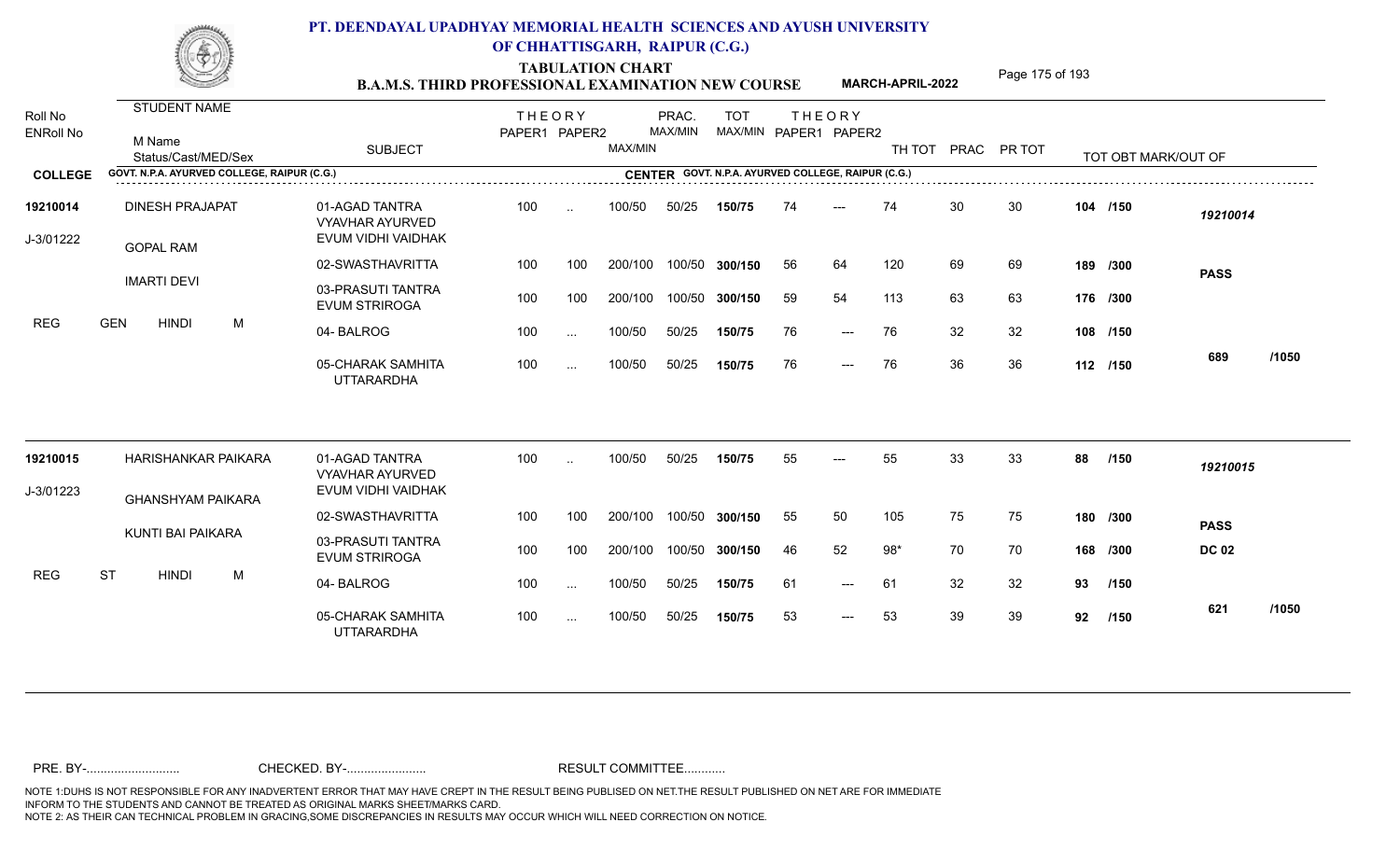TABULATION CHART<br> **TABULATION CHART EXAMINATION NEW COURSE MARCH-APRIL-2022** <sup>Page 176 of 193</sup>

**MARCH-APRIL-2022**

| Roll No<br><b>ENRoll No</b> | <b>STUDENT NAME</b><br>M Name<br>Status/Cast/MED/Sex | <b>SUBJECT</b>                                          | <b>THEORY</b><br>PAPER1 PAPER2 |           | MAX/MIN | PRAC.<br>MAX/MIN | <b>TOT</b><br>MAX/MIN PAPER1 PAPER2                |     | <b>THEORY</b>             | TH TOT PRAC PR TOT |    |    |    | TOT OBT MARK/OUT OF |             |       |
|-----------------------------|------------------------------------------------------|---------------------------------------------------------|--------------------------------|-----------|---------|------------------|----------------------------------------------------|-----|---------------------------|--------------------|----|----|----|---------------------|-------------|-------|
| <b>COLLEGE</b>              | GOVT. N.P.A. AYURVED COLLEGE, RAIPUR (C.G.)          |                                                         |                                |           |         |                  | CENTER GOVT. N.P.A. AYURVED COLLEGE, RAIPUR (C.G.) |     |                           |                    |    |    |    |                     |             |       |
| 19210016<br>J-3/01225       | <b>HIRMA</b><br><b>MUDA RAM</b>                      | 01-AGAD TANTRA<br>VYAVHAR AYURVED<br>EVUM VIDHI VAIDHAK | 100                            | $\ddotsc$ | 100/50  | 50/25            | 150/75                                             | 56  | $---$                     | 56                 | 32 | 32 | 88 | /150                | 19210016    |       |
|                             |                                                      | 02-SWASTHAVRITTA                                        | 100                            | 100       | 200/100 | 100/50           | 300/150                                            | 54  | 56                        | 110                | 68 | 68 |    | 178 /300            | <b>ATKT</b> |       |
|                             | <b>DEVE</b>                                          | 03-PRASUTI TANTRA<br><b>EVUM STRIROGA</b>               | 100                            | 100       | 200/100 | 100/50           | 300/150                                            | -41 | 43                        | $84*$              | 67 | 67 |    | 151 /300            |             |       |
| <b>REG</b>                  | <b>ST</b><br><b>HINDI</b><br>M                       | 04-BALROG                                               | 100                            | $\sim$ .  | 100/50  | 50/25            | 150/75                                             | 52  | $---$                     | 52                 | 32 | 32 | 84 | /150                |             |       |
|                             |                                                      | 05-CHARAK SAMHITA<br><b>UTTARARDHA</b>                  | 100                            | $\cdots$  | 100/50  | 50/25            | 150/75                                             | -51 | $\qquad \qquad - -$       | 51                 | 34 | 34 | 85 | /150                | 586         | /1050 |
| 19210017                    | <b>JAISHRI VERMA</b>                                 | 01-AGAD TANTRA<br><b>VYAVHAR AYURVED</b>                | 100                            | $\ddotsc$ | 100/50  | 50/25            | 150/75                                             | 56  | $---$                     | 56                 | 33 | 33 | 89 | /150                | 19210017    |       |
| J-3/01226                   | <b>GIRDHARI VERMA</b>                                | EVUM VIDHI VAIDHAK                                      |                                |           |         |                  |                                                    |     |                           |                    |    |    |    |                     |             |       |
|                             |                                                      | 02-SWASTHAVRITTA                                        | 100                            | 100       | 200/100 | 100/50           | 300/150                                            | -57 | 50                        | 107                | 63 | 63 |    | 170 /300            | <b>ATKT</b> |       |
|                             | <b>TAKESHWARI VERMA</b>                              | 03-PRASUTI TANTRA<br><b>EVUM STRIROGA</b>               | 100                            | 100       | 200/100 | 100/50           | 300/150                                            | 45  | 43                        | 88*                | 66 | 66 |    | 154 /300            |             |       |
| <b>REG</b>                  | OBC<br><b>HINDI</b><br>F                             | 04-BALROG                                               | 100                            | $\sim$ .  | 100/50  | 50/25            | 150/75                                             | 54  | $\qquad \qquad -\qquad -$ | 54                 | 32 | 32 | 86 | /150                |             |       |
|                             |                                                      | 05-CHARAK SAMHITA<br><b>UTTARARDHA</b>                  | 100                            | $\sim$ .  | 100/50  | 50/25            | 150/75                                             | 52  | $\qquad \qquad - -$       | 52                 | 34 | 34 | 86 | /150                | 585         | /1050 |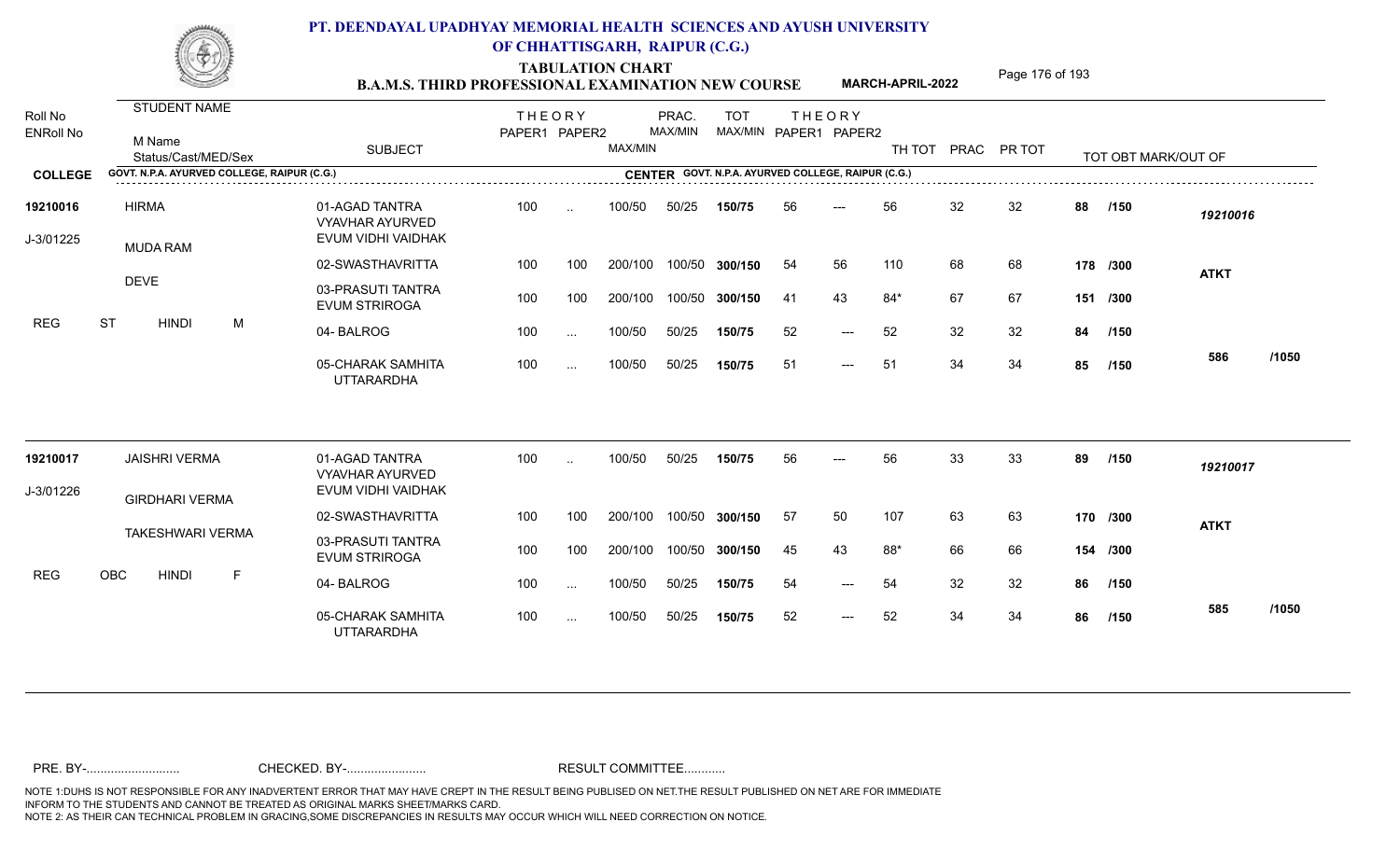TABULATION CHART<br> **TABULATION CHART B.A.M.S. THIRD PROFESSIONAL EXAMINATION NEW COURSE** MARCH-APRIL-2022 **Page 177** of 193

**MARCH-APRIL-2022**

| Roll No<br><b>ENRoll No</b> | STUDENT NAME<br>M Name<br>Status/Cast/MED/Sex | <b>SUBJECT</b>                                          | <b>THEORY</b><br>PAPER1 PAPER2 |                      | MAX/MIN | PRAC.<br>MAX/MIN | <b>TOT</b>                                         |     | <b>THEORY</b><br>MAX/MIN PAPER1 PAPER2 | TH TOT |    | PRAC PR TOT |     | TOT OBT MARK/OUT OF |             |       |
|-----------------------------|-----------------------------------------------|---------------------------------------------------------|--------------------------------|----------------------|---------|------------------|----------------------------------------------------|-----|----------------------------------------|--------|----|-------------|-----|---------------------|-------------|-------|
| <b>COLLEGE</b>              | GOVT. N.P.A. AYURVED COLLEGE, RAIPUR (C.G.)   |                                                         |                                |                      |         |                  | CENTER GOVT. N.P.A. AYURVED COLLEGE, RAIPUR (C.G.) |     |                                        |        |    |             |     |                     |             |       |
| 19210018<br>J-3/01227       | <b>JIGYASA RAO</b><br>YOGESH KUMAR RAO        | 01-AGAD TANTRA<br>VYAVHAR AYURVED<br>EVUM VIDHI VAIDHAK | 100                            | $\ddot{\phantom{a}}$ | 100/50  | 50/25            | 150/75                                             | 57  | $---$                                  | 57     | 30 | 30          | 87  | /150                | 19210018    |       |
|                             |                                               | 02-SWASTHAVRITTA                                        | 100                            | 100                  | 200/100 | 100/50           | 300/150                                            | 63  | 60                                     | 123    | 63 | 63          |     | 186 /300            | <b>ATKT</b> |       |
|                             | <b>SEEMA RAO</b>                              | 03-PRASUTI TANTRA<br><b>EVUM STRIROGA</b>               | 100                            | 100                  | 200/100 | 100/50           | 300/150                                            | 45  | 40                                     | $85*$  | 67 | 67          |     | 152 /300            |             |       |
| <b>REG</b>                  | $\mathsf F$<br><b>GEN</b><br><b>HINDI</b>     | 04-BALROG                                               | 100                            | $\sim$ .             | 100/50  | 50/25            | 150/75                                             | 61  | $\qquad \qquad -\qquad -$              | 61     | 37 | 37          | 98  | /150                |             |       |
|                             |                                               | 05-CHARAK SAMHITA<br><b>UTTARARDHA</b>                  | 100                            | $\sim$ .             | 100/50  | 50/25            | 150/75                                             | 55  | $---$                                  | 55     | 32 | 32          | 87  | /150                | 610         | /1050 |
| 19210019                    | <b>LAKSHMI MARKAM</b>                         | 01-AGAD TANTRA<br><b>VYAVHAR AYURVED</b>                | 100                            | $\ddotsc$            | 100/50  | 50/25            | 150/75                                             | 37  | $---$                                  | $37*$  | 32 | 32          | 69* | /150                | 19210019    |       |
| J-3/01228                   | AMAR SINGH MARKAM                             | EVUM VIDHI VAIDHAK                                      |                                |                      |         |                  |                                                    |     |                                        |        |    |             |     |                     |             |       |
|                             |                                               | 02-SWASTHAVRITTA                                        | 100                            | 100                  | 200/100 | 100/50           | 300/150                                            | 59  | 54                                     | 113    | 70 | 70          |     | 183 /300            | <b>ATKT</b> |       |
|                             | <b>MANBISRIN MARKAM</b>                       | 03-PRASUTI TANTRA<br><b>EVUM STRIROGA</b>               | 100                            | 100                  | 200/100 | 100/50           | 300/150                                            | -41 | 42                                     | 83*    | 68 | 68          |     | 151 /300            |             |       |
| <b>REG</b>                  | <b>ST</b><br><b>HINDI</b><br>F                | 04-BALROG                                               | 100                            | $\cdots$             | 100/50  | 50/25            | 150/75                                             | 52  | $---$                                  | 52     | 29 | 29          | 81  | /150                |             |       |
|                             |                                               | 05-CHARAK SAMHITA<br><b>UTTARARDHA</b>                  | 100                            | $\cdots$             | 100/50  | 50/25            | 150/75                                             | 55  | $---$                                  | 55     | 30 | 30          | 85  | /150                | 569         | /1050 |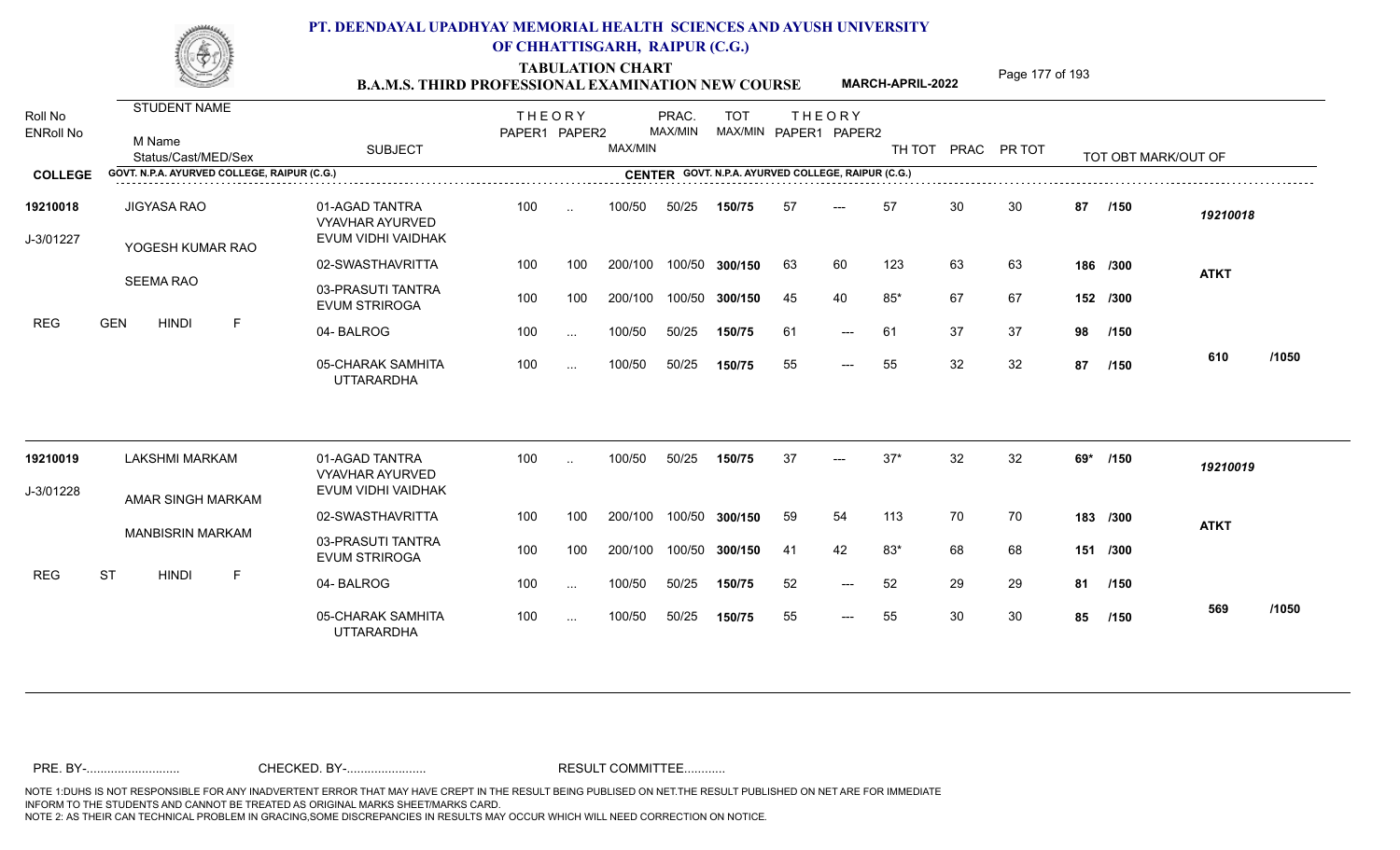TABULATION CHART<br> **TABULATION CHART EXAMINATION NEW COURSE MARCH-APRIL-2022** <sup>Page 178 of 193</sup>

**MARCH-APRIL-2022**

| Roll No<br><b>ENRoll No</b> | <b>STUDENT NAME</b><br>M Name<br>Status/Cast/MED/Sex | <b>SUBJECT</b>                                                 | <b>THEORY</b><br>PAPER1 PAPER2 |           | MAX/MIN | PRAC.<br>MAX/MIN | <b>TOT</b>                                         |     | <b>THEORY</b><br>MAX/MIN PAPER1 PAPER2 | TH TOT |    | PRAC PR TOT |    | TOT OBT MARK/OUT OF |              |       |
|-----------------------------|------------------------------------------------------|----------------------------------------------------------------|--------------------------------|-----------|---------|------------------|----------------------------------------------------|-----|----------------------------------------|--------|----|-------------|----|---------------------|--------------|-------|
| <b>COLLEGE</b>              | GOVT. N.P.A. AYURVED COLLEGE, RAIPUR (C.G.)          |                                                                |                                |           |         |                  | CENTER GOVT. N.P.A. AYURVED COLLEGE, RAIPUR (C.G.) |     |                                        |        |    |             |    |                     |              |       |
| 19210020<br>J-3/01229       | <b>MANISHA SAHU</b><br><b>LAKHAN LAL</b>             | 01-AGAD TANTRA<br><b>VYAVHAR AYURVED</b><br>EVUM VIDHI VAIDHAK | 100                            | $\ddotsc$ | 100/50  | 50/25            | 150/75                                             | 62  | $---$                                  | 62     | 30 | 30          | 92 | /150                | 19210020     |       |
|                             |                                                      | 02-SWASTHAVRITTA                                               | 100                            | 100       | 200/100 | 100/50           | 300/150                                            | 65  | 59                                     | 124    | 70 | 70          |    | 194 /300            | <b>PASS</b>  |       |
|                             | <b>LEELA BAI</b>                                     | 03-PRASUTI TANTRA<br><b>EVUM STRIROGA</b>                      | 100                            | 100       | 200/100 | 100/50           | 300/150                                            | 46  | 51                                     | $97*$  | 77 | 77          |    | 174 /300            | <b>DC 03</b> |       |
| <b>REG</b>                  | <b>OBC</b><br><b>HINDI</b><br>F.                     | 04-BALROG                                                      | 100                            | $\cdots$  | 100/50  | 50/25            | 150/75                                             | -51 | $---$                                  | -51    | 30 | 30          |    | 81 /150             |              |       |
|                             |                                                      | 05-CHARAK SAMHITA<br><b>UTTARARDHA</b>                         | 100                            | $\sim$ .  | 100/50  | 50/25            | 150/75                                             | 53  | $---$                                  | 53     | 36 | 36          | 89 | /150                | 630          | /1050 |
| 19210021                    | <b>MRINALE GOLCHHA</b>                               | 01-AGAD TANTRA                                                 | 100                            | $\ddotsc$ | 100/50  | 50/25            | 150/75                                             | 77  | $---$                                  | 77     | 41 | 41          |    | 118 /150            | 19210021     |       |
| J-3/01231                   |                                                      | <b>VYAVHAR AYURVED</b><br>EVUM VIDHI VAIDHAK                   |                                |           |         |                  |                                                    |     |                                        |        |    |             |    |                     |              |       |
|                             | SURESH GOLCHHA                                       | 02-SWASTHAVRITTA                                               | 100                            | 100       | 200/100 | 100/50           | 300/150                                            | 68  | 63                                     | 131    | 80 | 80          |    | 211 /300            | <b>PASS</b>  |       |
|                             | <b>LALITHA GOLCHHA</b>                               | 03-PRASUTI TANTRA<br><b>EVUM STRIROGA</b>                      | 100                            | 100       | 200/100 | 100/50           | 300/150                                            | -51 | 56                                     | 107    | 79 | 79          |    | 186 /300            |              |       |
| <b>REG</b>                  | <b>GEN</b><br><b>HINDI</b><br>F                      | 04-BALROG                                                      | 100                            | $\cdots$  | 100/50  | 50/25            | 150/75                                             | 57  | $---$                                  | 57     | 40 | 40          | 97 | /150                |              |       |
|                             |                                                      | 05-CHARAK SAMHITA<br><b>UTTARARDHA</b>                         | 100                            | $\sim$ .  | 100/50  | 50/25            | 150/75                                             | 75  | $---$                                  | 75     | 37 | 37          |    | 112 /150            | 724          | /1050 |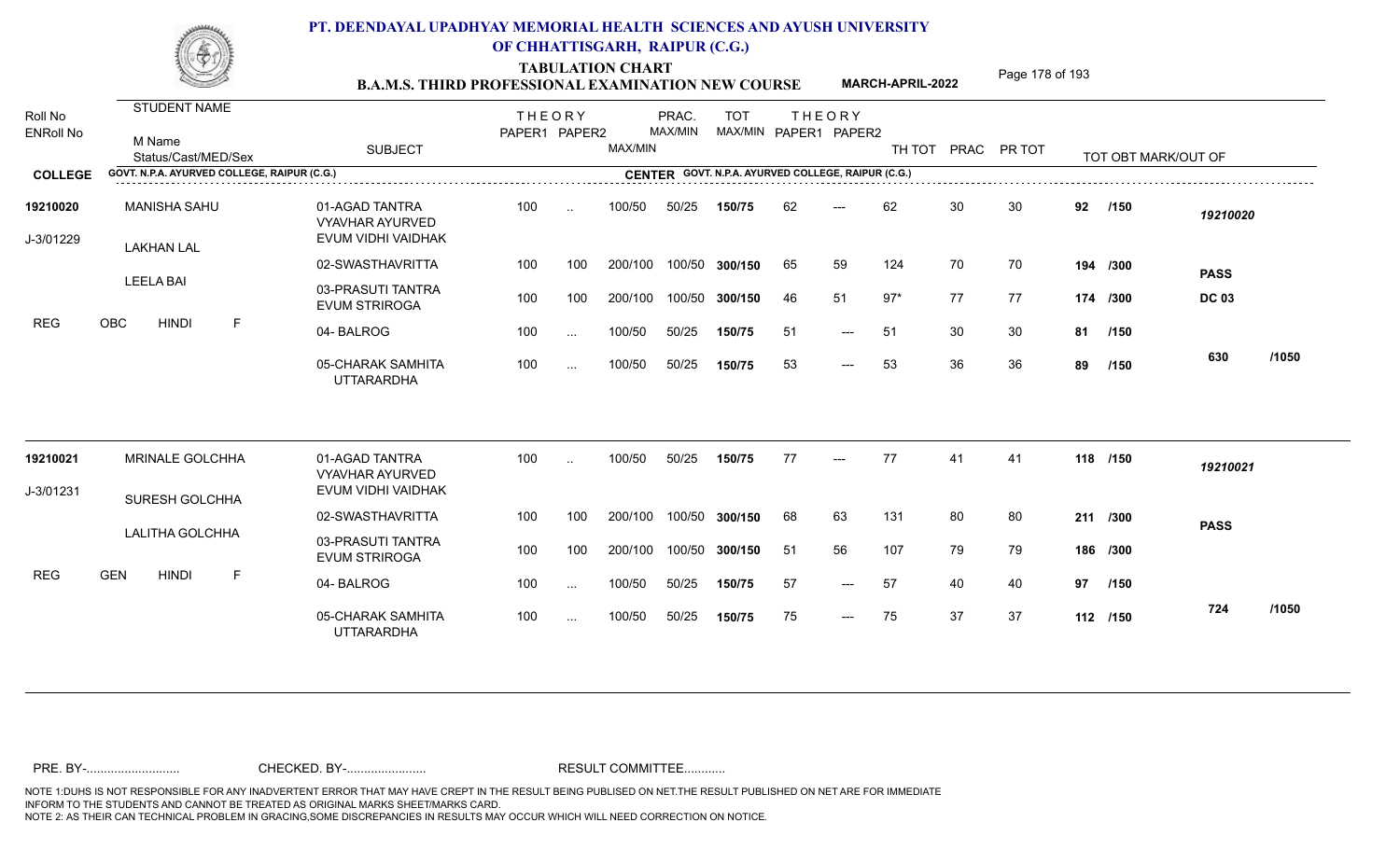TABULATION CHART<br> **TABULATION CHART EXAMINATION NEW COURSE MARCH-APRIL-2022** <sup>Page 179 of 193</sup>

**MARCH-APRIL-2022**

| Roll No<br><b>ENRoll No</b> | <b>STUDENT NAME</b><br>M Name<br>Status/Cast/MED/Sex | <b>SUBJECT</b>                                                 | <b>THEORY</b><br>PAPER1 PAPER2 |           | MAX/MIN | PRAC.<br>MAX/MIN | <b>TOT</b>     |    | <b>THEORY</b><br>MAX/MIN PAPER1 PAPER2             | TH TOT |    | PRAC PR TOT |    | TOT OBT MARK/OUT OF |             |       |
|-----------------------------|------------------------------------------------------|----------------------------------------------------------------|--------------------------------|-----------|---------|------------------|----------------|----|----------------------------------------------------|--------|----|-------------|----|---------------------|-------------|-------|
| <b>COLLEGE</b>              | GOVT. N.P.A. AYURVED COLLEGE, RAIPUR (C.G.)          |                                                                |                                |           |         |                  |                |    | CENTER GOVT. N.P.A. AYURVED COLLEGE, RAIPUR (C.G.) |        |    |             |    |                     |             |       |
| 19210022<br>J-3/01232       | MUSKAN RUCHANDANI<br>RAM CHAND RUCHANDANI            | 01-AGAD TANTRA<br><b>VYAVHAR AYURVED</b><br>EVUM VIDHI VAIDHAK | 100                            | $\ddotsc$ | 100/50  | 50/25            | 150/75         | 78 | $---$                                              | 78     | 42 | 42          |    | 120 /150            | 19210022    |       |
|                             |                                                      | 02-SWASTHAVRITTA                                               | 100                            | 100       | 200/100 |                  | 100/50 300/150 | 63 | 65                                                 | 128    | 80 | 80          |    | 208 /300            | <b>PASS</b> |       |
|                             | SUNITA RUCHANDANI<br><b>GEN</b><br><b>HINDI</b><br>F | 03-PRASUTI TANTRA<br><b>EVUM STRIROGA</b>                      | 100                            | 100       | 200/100 |                  | 100/50 300/150 | 54 | 56                                                 | 110    | 78 | 78          |    | 188 /300            |             |       |
| <b>REG</b>                  |                                                      | 04-BALROG                                                      | 100                            | $\cdots$  | 100/50  | 50/25            | 150/75         | 66 | $---$                                              | 66     | 40 | 40          |    | 106 /150            |             |       |
|                             |                                                      | 05-CHARAK SAMHITA<br><b>UTTARARDHA</b>                         | 100                            | $\cdots$  | 100/50  | 50/25            | 150/75         | 67 | $---$                                              | 67     | 41 | -41         |    | 108 /150            | 730         | /1050 |
| 19210023                    | <b>NEHA MISHRA</b>                                   | 01-AGAD TANTRA                                                 | 100                            | $\cdot$ . | 100/50  | 50/25            | 150/75         | 52 | $---$                                              | 52     | 36 | 36          | 88 | /150                | 19210023    |       |
| J-3/01233                   |                                                      | <b>VYAVHAR AYURVED</b><br>EVUM VIDHI VAIDHAK                   |                                |           |         |                  |                |    |                                                    |        |    |             |    |                     |             |       |
|                             | <b>VIJAY KUMAR MISHRA</b>                            | 02-SWASTHAVRITTA                                               | 100                            | 100       | 200/100 |                  | 100/50 300/150 | 58 | 58                                                 | 116    | 65 | 65          |    | 181 /300            | <b>ATKT</b> |       |
|                             | <b>MEENAKSHI MISHRA</b>                              | 03-PRASUTI TANTRA<br><b>EVUM STRIROGA</b>                      | 100                            | 100       | 200/100 |                  | 100/50 300/150 | 46 | 42                                                 | 88*    | 75 | 75          |    | 163 /300            |             |       |
| <b>REG</b>                  | <b>GEN</b><br><b>HINDI</b><br>F                      | 04-BALROG                                                      | 100                            | $\cdots$  | 100/50  | 50/25            | 150/75         | 56 | $---$                                              | 56     | 38 | 38          | 94 | /150                |             |       |
|                             |                                                      | 05-CHARAK SAMHITA<br><b>UTTARARDHA</b>                         | 100                            | $\cdots$  | 100/50  | 50/25            | 150/75         | 58 | $---$                                              | 58     | 38 | 38          | 96 | /150                | 622         | /1050 |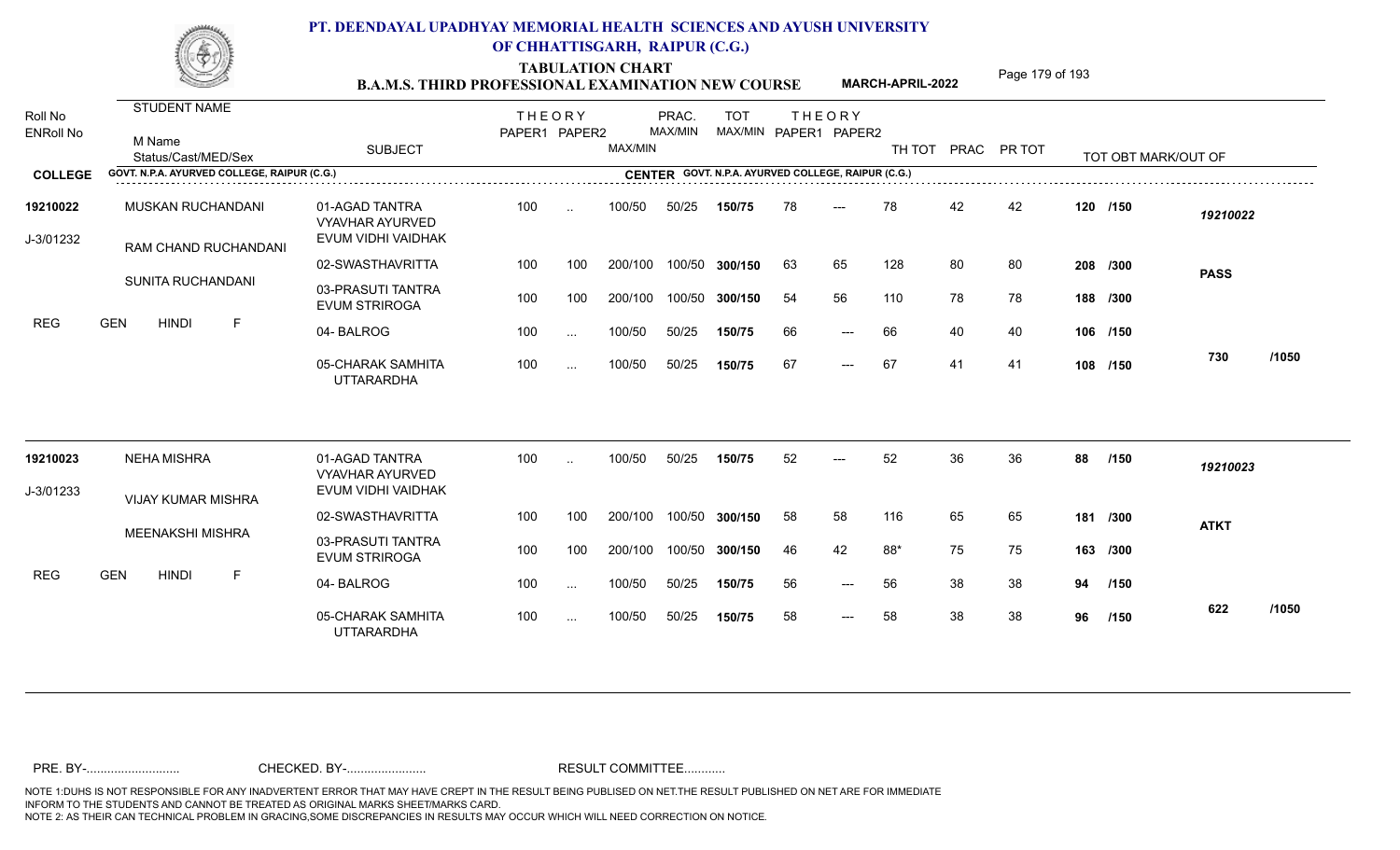TABULATION CHART<br> **TABULATION CHART EXAMINATION NEW COURSE MARCH-APRIL-2022** <sup>Page 180 of 193</sup>

**MARCH-APRIL-2022**

| Roll No<br><b>ENRoll No</b><br><b>COLLEGE</b> | <b>STUDENT NAME</b><br>M Name<br>Status/Cast/MED/Sex<br>GOVT. N.P.A. AYURVED COLLEGE, RAIPUR (C.G.) |   | <b>SUBJECT</b>                                                 | <b>THEORY</b><br>PAPER1 PAPER2 |           | MAX/MIN | PRAC.<br>MAX/MIN | <b>TOT</b>     |     | <b>THEORY</b><br>MAX/MIN PAPER1 PAPER2<br>CENTER GOVT. N.P.A. AYURVED COLLEGE, RAIPUR (C.G.) | TH TOT |    | PRAC PR TOT |    | TOT OBT MARK/OUT OF |             |       |
|-----------------------------------------------|-----------------------------------------------------------------------------------------------------|---|----------------------------------------------------------------|--------------------------------|-----------|---------|------------------|----------------|-----|----------------------------------------------------------------------------------------------|--------|----|-------------|----|---------------------|-------------|-------|
|                                               |                                                                                                     |   |                                                                |                                |           |         |                  |                |     |                                                                                              |        |    |             |    |                     |             |       |
| 19210024<br>J-3/01234                         | <b>NIKHIL KUMAR SINGH</b><br>S K SINGH                                                              |   | 01-AGAD TANTRA<br><b>VYAVHAR AYURVED</b><br>EVUM VIDHI VAIDHAK | 100                            | $\cdot$ . | 100/50  | 50/25            | 150/75         | -57 | $---$                                                                                        | 57     | 30 | 30          | 87 | /150                | 19210024    |       |
|                                               |                                                                                                     |   | 02-SWASTHAVRITTA                                               | 100                            | 100       | 200/100 |                  | 100/50 300/150 | 58  | 56                                                                                           | 114    | 65 | 65          |    | 179 /300            | <b>PASS</b> |       |
|                                               | <b>MADHURI DEVI</b>                                                                                 |   | 03-PRASUTI TANTRA<br><b>EVUM STRIROGA</b>                      | 100                            | 100       | 200/100 |                  | 100/50 300/150 | 50  | 53                                                                                           | 103    | 66 | 66          |    | 169 /300            |             |       |
| <b>REG</b>                                    | <b>GEN</b><br><b>HINDI</b>                                                                          | M | 04-BALROG                                                      | 100                            | $\cdots$  | 100/50  | 50/25            | 150/75         | 55  | $- - -$                                                                                      | 55     | 32 | 32          | 87 | /150                |             |       |
|                                               |                                                                                                     |   | 05-CHARAK SAMHITA<br><b>UTTARARDHA</b>                         | 100                            | $\cdots$  | 100/50  | 50/25            | 150/75         | 57  | $---$                                                                                        | 57     | 27 | 27          | 84 | /150                | 606         | /1050 |
| 19210025                                      | <b>NEELAM</b>                                                                                       |   | 01-AGAD TANTRA<br><b>VYAVHAR AYURVED</b>                       | 100                            |           | 100/50  | 50/25            | 150/75         | 50  |                                                                                              | 50     | 30 | 30          | 80 | /150                | 19210025    |       |
| J-3/01235                                     |                                                                                                     |   | EVUM VIDHI VAIDHAK                                             |                                |           |         |                  |                |     |                                                                                              |        |    |             |    |                     |             |       |
|                                               | <b>BHAGAT DAS</b>                                                                                   |   | 02-SWASTHAVRITTA                                               | 100                            | 100       | 200/100 |                  | 100/50 300/150 | 54  | 56                                                                                           | 110    | 72 | 72          |    | 182 /300            | <b>ATKT</b> |       |
|                                               | <b>BIMALA</b>                                                                                       |   | 03-PRASUTI TANTRA<br><b>EVUM STRIROGA</b>                      | 100                            | 100       | 200/100 |                  | 100/50 300/150 | 38  | 50                                                                                           | 88*    | 65 | 65          |    | 153 /300            |             |       |
| <b>REG</b>                                    | SC<br><b>HINDI</b>                                                                                  | F | 04-BALROG                                                      | 100                            | $\cdots$  | 100/50  | 50/25            | 150/75         | 45  | $---$                                                                                        | $45*$  | 30 | 30          | 75 | /150                |             |       |
|                                               |                                                                                                     |   | 05-CHARAK SAMHITA<br><b>UTTARARDHA</b>                         | 100                            | $\cdots$  | 100/50  | 50/25            | 150/75         | 59  | $---$                                                                                        | 59     | 28 | 28          | 87 | /150                | 577         | /1050 |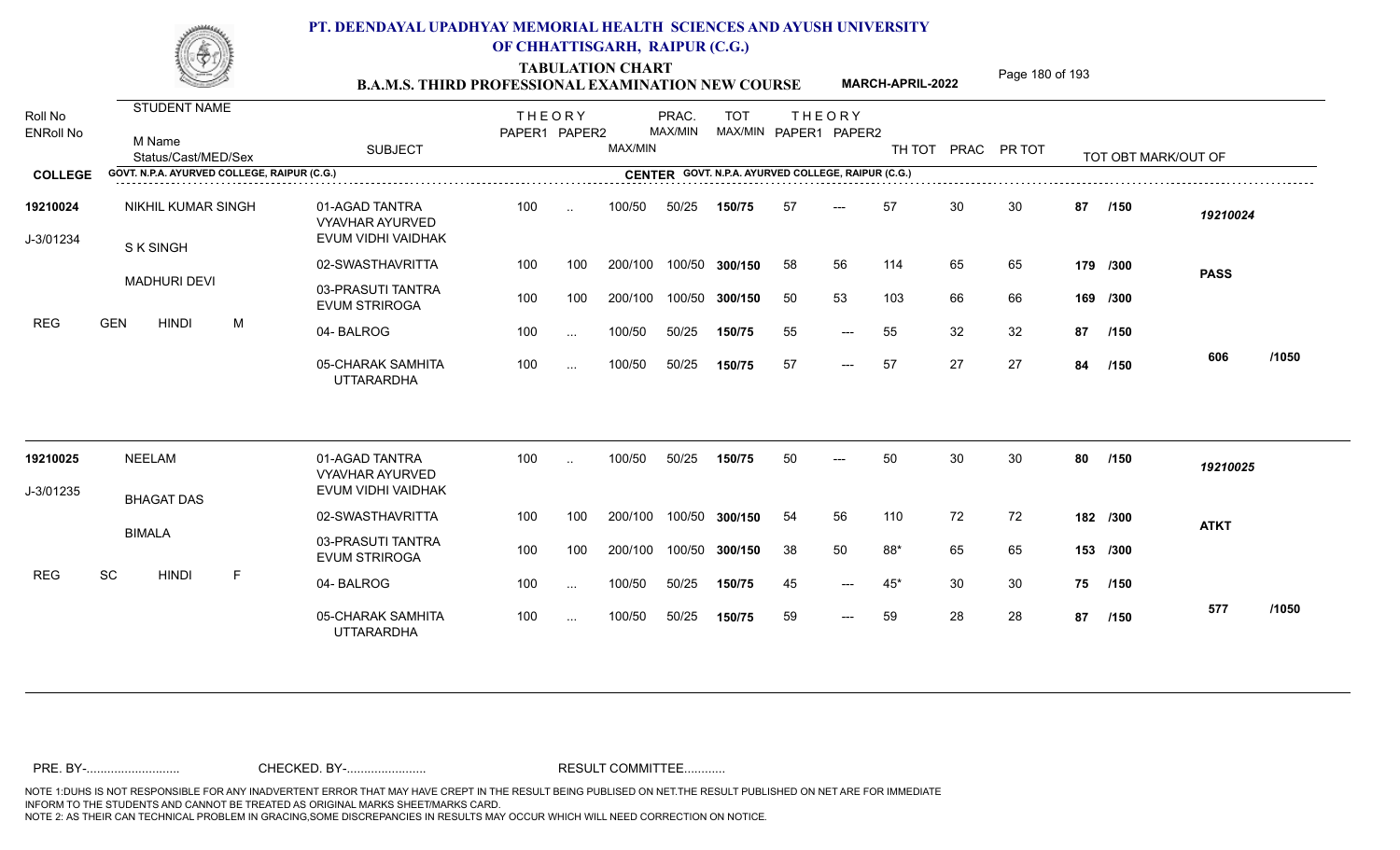TABULATION CHART<br> **TABULATION CHART EXAMINATION NEW COURSE MARCH-APRIL-2022** <sup>Page 181 of 193</sup>

**MARCH-APRIL-2022**

| Roll No<br><b>ENRoll No</b> | STUDENT NAME<br>M Name<br>Status/Cast/MED/Sex |                              | <b>SUBJECT</b>                                                 | <b>THEORY</b><br>PAPER1 PAPER2 |               | MAX/MIN | PRAC.<br>MAX/MIN | <b>TOT</b><br>MAX/MIN PAPER1 PAPER2 |    | <b>THEORY</b> |       |    | TH TOT PRAC PR TOT |    | TOT OBT MARK/OUT OF |              |       |
|-----------------------------|-----------------------------------------------|------------------------------|----------------------------------------------------------------|--------------------------------|---------------|---------|------------------|-------------------------------------|----|---------------|-------|----|--------------------|----|---------------------|--------------|-------|
| <b>COLLEGE</b>              | GOVT. N.P.A. AYURVED COLLEGE, RAIPUR (C.G.)   |                              | CENTER GOVT. N.P.A. AYURVED COLLEGE, RAIPUR (C.G.)             |                                |               |         |                  |                                     |    |               |       |    |                    |    |                     |              |       |
| 19210026<br>J-3/01236       | <b>NISHA DAS</b><br>S K DAS                   |                              | 01-AGAD TANTRA<br><b>VYAVHAR AYURVED</b><br>EVUM VIDHI VAIDHAK | 100                            | $\sim$        | 100/50  | 50/25            | 150/75                              | 53 | ---           | 53    | 29 | 29                 | 82 | /150                | 19210026     |       |
|                             |                                               |                              | 02-SWASTHAVRITTA                                               | 100                            | 100           | 200/100 | 100/50           | 300/150                             | 58 | 58            | 116   | 70 | 70                 |    | 186 /300            | <b>PASS</b>  |       |
|                             | <b>KIRAN DAS</b>                              |                              | 03-PRASUTI TANTRA<br><b>EVUM STRIROGA</b>                      | 100                            | 100           | 200/100 | 100/50           | 300/150                             | 44 | 54            | $98*$ | 64 | 64                 |    | 162 /300            | <b>DC 02</b> |       |
| <b>REG</b>                  | <b>HINDI</b><br><b>GEN</b>                    | F.                           | 04-BALROG                                                      | 100                            | $\cdots$      | 100/50  | 50/25            | 150/75                              | 52 | $---$         | 52    | 30 | 30                 | 82 | /150                |              |       |
|                             |                                               |                              | 05-CHARAK SAMHITA<br><b>UTTARARDHA</b>                         | 100                            | $\cdots$      | 100/50  | 50/25            | 150/75                              | 52 | $---$         | 52    | 32 | 32                 | 84 | /150                | 596          | /1050 |
| 19210027                    |                                               | NITISH CHANDRAVANSHI         | 01-AGAD TANTRA<br><b>VYAVHAR AYURVED</b><br>EVUM VIDHI VAIDHAK | 100                            | i.            | 100/50  | 50/25            | 150/75                              | 55 | ---           | 55    | 33 | 33                 | 88 | /150                | 19210027     |       |
| J-3/01237                   | <b>NANHURAM</b><br><b>CHANDRAVANSHI</b>       |                              | 02-SWASTHAVRITTA                                               | 100                            | 100           | 200/100 | 100/50           | 300/150                             | 65 | 60            | 125   | 73 | 73                 |    | 198 /300            |              |       |
|                             |                                               | <b>TRIVENI CHANDRAVANSHI</b> | 03-PRASUTI TANTRA<br><b>EVUM STRIROGA</b>                      | 100                            | 100           | 200/100 |                  | 100/50 300/150                      | 51 | 50            | 101   | 64 | 64                 |    | 165 /300            | <b>PASS</b>  |       |
| <b>REG</b>                  | <b>HINDI</b><br>OBC                           | M                            | 04-BALROG                                                      | 100                            | $\cdots$      | 100/50  | 50/25            | 150/75                              | 67 | $---$         | 67    | 39 | 39                 |    | 106 /150            |              |       |
|                             |                                               |                              | 05-CHARAK SAMHITA<br><b>UTTARARDHA</b>                         | 100                            | $\sim$ $\sim$ | 100/50  | 50/25            | 150/75                              | 60 | $---$         | 60    | 34 | 34                 | 94 | /150                | 651          | /1050 |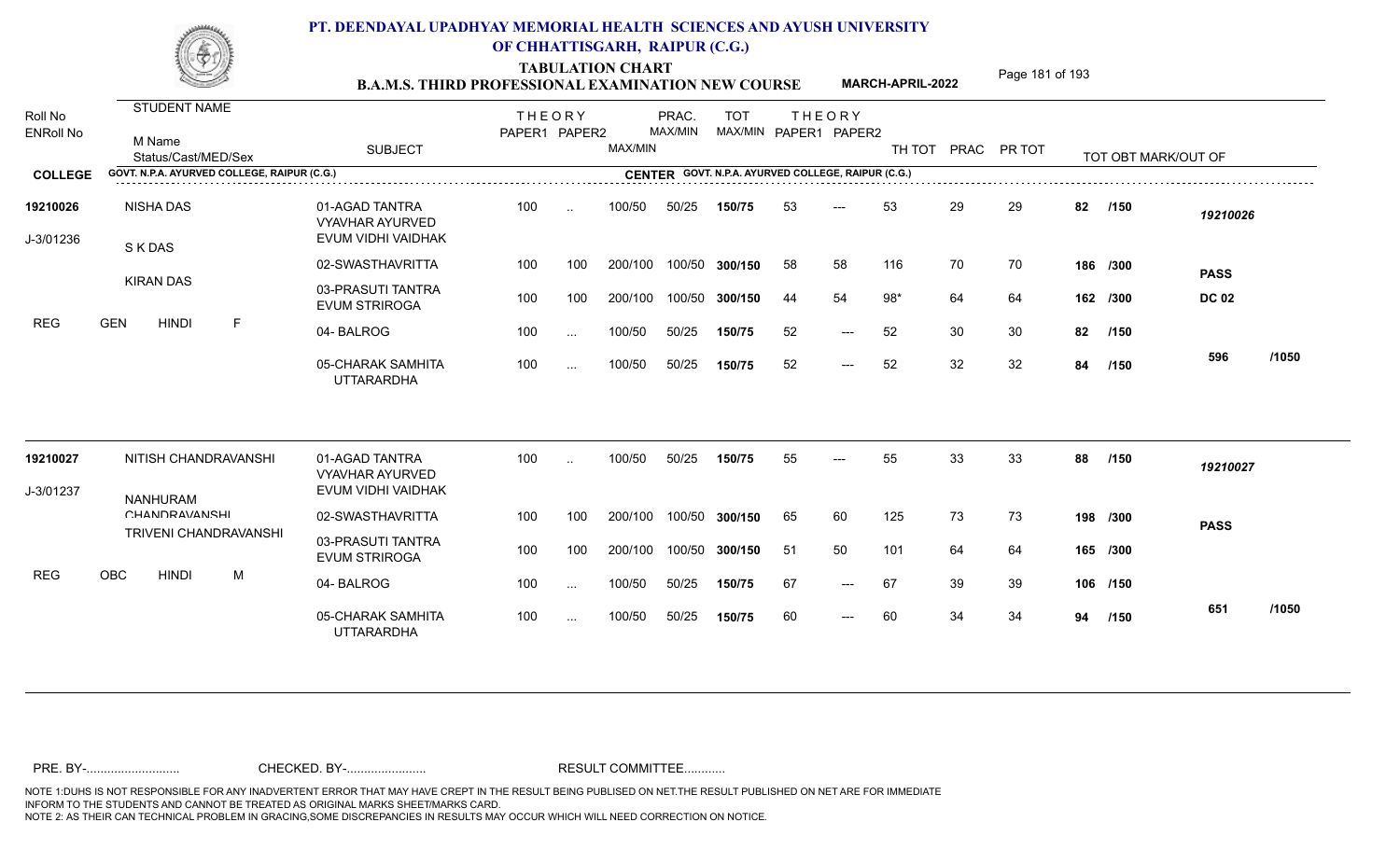TABULATION CHART<br> **TABULATION CHART EXAMINATION NEW COURSE MARCH-APRIL-2022** <sup>Page 182 of 193</sup>

**MARCH-APRIL-2022**

| Roll No<br><b>ENRoll No</b> | <b>STUDENT NAME</b><br>M Name<br>Status/Cast/MED/Sex | <b>SUBJECT</b>                                                 | <b>THEORY</b><br>PAPER1 PAPER2 |          | MAX/MIN | PRAC.<br>MAX/MIN | <b>TOT</b><br>MAX/MIN PAPER1 PAPER2                |     | <b>THEORY</b>       | TH TOT PRAC PR TOT |    |    |    | TOT OBT MARK/OUT OF |              |       |
|-----------------------------|------------------------------------------------------|----------------------------------------------------------------|--------------------------------|----------|---------|------------------|----------------------------------------------------|-----|---------------------|--------------------|----|----|----|---------------------|--------------|-------|
| <b>COLLEGE</b>              | GOVT. N.P.A. AYURVED COLLEGE, RAIPUR (C.G.)          |                                                                |                                |          |         |                  | CENTER GOVT. N.P.A. AYURVED COLLEGE, RAIPUR (C.G.) |     |                     |                    |    |    |    |                     |              |       |
| 19210028<br>J-3/01238       | <b>PALLAWEE</b><br><b>CHINTA RAM</b>                 | 01-AGAD TANTRA<br><b>VYAVHAR AYURVED</b><br>EVUM VIDHI VAIDHAK | 100                            | $\sim$   | 100/50  | 50/25            | 150/75                                             | 50  | ---                 | 50                 | 34 | 34 | 84 | /150                | 19210028     |       |
|                             |                                                      | 02-SWASTHAVRITTA                                               | 100                            | 100      | 200/100 | 100/50           | 300/150                                            | 58  | 51                  | 109                | 55 | 55 |    | 164 /300            | <b>PASS</b>  |       |
|                             | <b>LALITA</b>                                        | 03-PRASUTI TANTRA<br><b>EVUM STRIROGA</b>                      | 100                            | 100      | 200/100 | 100/50           | 300/150                                            | 46  | 49                  | $95*$              | 66 | 66 |    | 161 /300            | <b>DC 05</b> |       |
| <b>REG</b>                  | <b>ST</b><br><b>HINDI</b><br>$\mathsf F$             | 04-BALROG                                                      | 100                            | $\sim$ . | 100/50  | 50/25            | 150/75                                             | 57  | $\qquad \qquad - -$ | 57                 | 31 | 31 | 88 | /150                |              |       |
|                             |                                                      | 05-CHARAK SAMHITA<br><b>UTTARARDHA</b>                         | 100                            | $\cdots$ | 100/50  | 50/25            | 150/75                                             | -51 | $---$               | -51                | 32 | 32 | 83 | /150                | 580          | /1050 |
| 19210029                    | PIYUSH SONGER                                        | 01-AGAD TANTRA<br><b>VYAVHAR AYURVED</b>                       | 100                            | $\sim$   | 100/50  | 50/25            | 150/75                                             | 51  | ---                 | 51                 | 29 | 29 | 80 | /150                | 19210029     |       |
| J-3/01239                   | <b>RAMESH SONGER</b>                                 | EVUM VIDHI VAIDHAK                                             |                                |          |         |                  |                                                    |     |                     |                    |    |    |    |                     |              |       |
|                             |                                                      | 02-SWASTHAVRITTA                                               | 100                            | 100      | 200/100 | 100/50           | 300/150                                            | 55  | 51                  | 106                | 72 | 72 |    | 178 /300            | <b>ATKT</b>  |       |
|                             | <b>KRISHNA SONGER</b>                                | 03-PRASUTI TANTRA<br><b>EVUM STRIROGA</b>                      | 100                            | 100      | 200/100 | 100/50           | 300/150                                            | 44  | 44                  | 88*                | 62 | 62 |    | 150 /300            |              |       |
| <b>REG</b>                  | <b>OBC</b><br><b>HINDI</b><br>M                      | 04-BALROG                                                      | 100                            | $\sim$ . | 100/50  | 50/25            | 150/75                                             | 52  | $---$               | 52                 | 32 | 32 | 84 | /150                |              |       |
|                             |                                                      | 05-CHARAK SAMHITA<br><b>UTTARARDHA</b>                         | 100                            | $\cdots$ | 100/50  | 50/25            | 150/75                                             | 56  | $\qquad \qquad - -$ | 56                 | 30 | 30 | 86 | /150                | 578          | /1050 |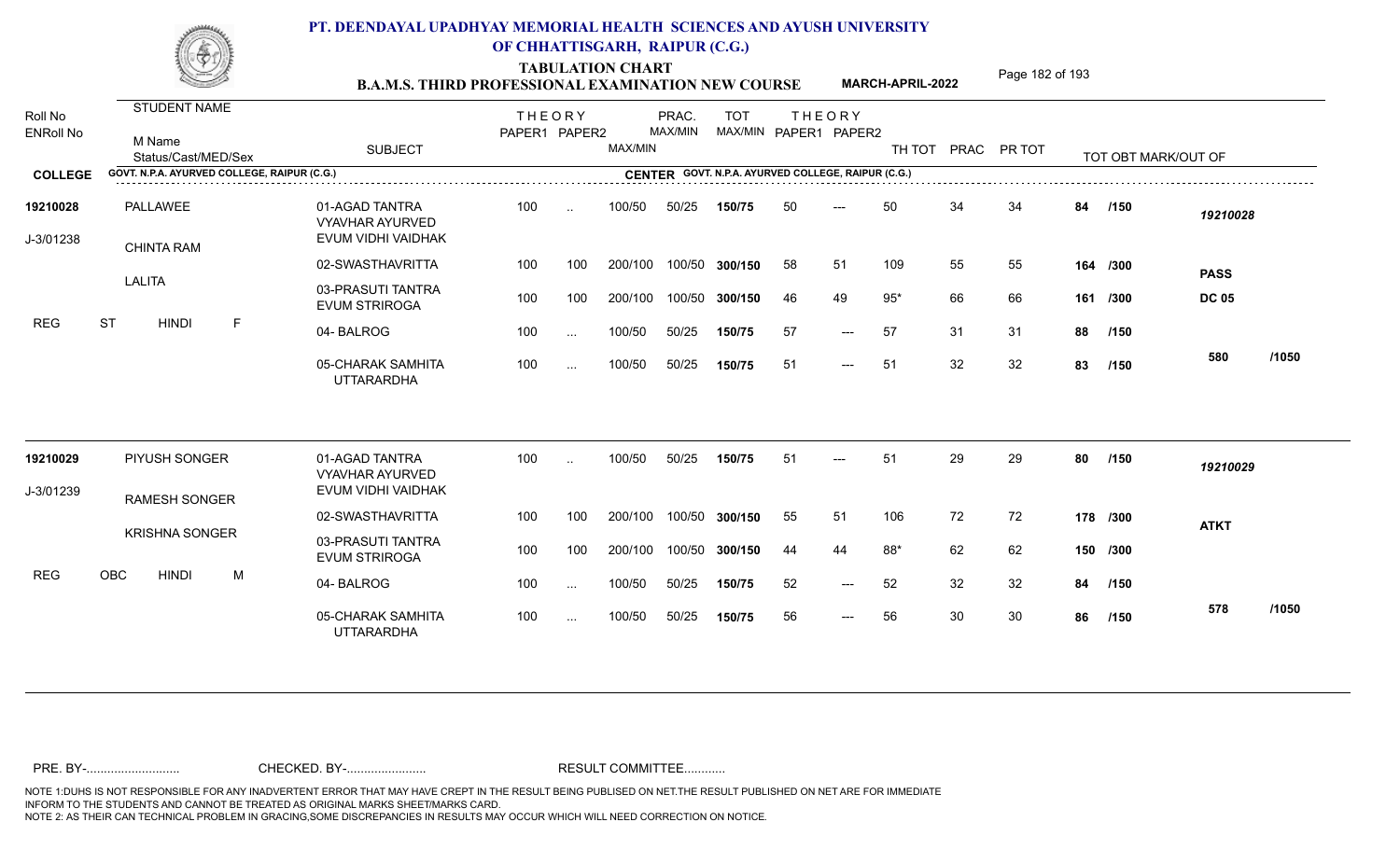TABULATION CHART<br> **TABULATION CHART B.A.M.S. THIRD PROFESSIONAL EXAMINATION NEW COURSE** MARCH-APRIL-2022

**MARCH-APRIL-2022**

| Roll No               | <b>STUDENT NAME</b>                         |                                                                | <b>THEORY</b> |               |         | PRAC.   | <b>TOT</b>     |    | <b>THEORY</b>                                      |        |    |             |    |                     |              |       |
|-----------------------|---------------------------------------------|----------------------------------------------------------------|---------------|---------------|---------|---------|----------------|----|----------------------------------------------------|--------|----|-------------|----|---------------------|--------------|-------|
| <b>ENRoll No</b>      | M Name<br>Status/Cast/MED/Sex               | <b>SUBJECT</b>                                                 | PAPER1 PAPER2 |               | MAX/MIN | MAX/MIN |                |    | MAX/MIN PAPER1 PAPER2                              | TH TOT |    | PRAC PR TOT |    | TOT OBT MARK/OUT OF |              |       |
| <b>COLLEGE</b>        | GOVT. N.P.A. AYURVED COLLEGE, RAIPUR (C.G.) |                                                                |               |               |         |         |                |    | CENTER GOVT. N.P.A. AYURVED COLLEGE, RAIPUR (C.G.) |        |    |             |    |                     |              |       |
| 19210030<br>J-3/01240 | PRAGYA RANI TIWARI<br>YUGAL KISHORE TIWARI  | 01-AGAD TANTRA<br><b>VYAVHAR AYURVED</b><br>EVUM VIDHI VAIDHAK | 100           | $\ddotsc$     | 100/50  | 50/25   | 150/75         | 53 | $---$                                              | 53     | 33 | 33          | 86 | /150                | 19210030     |       |
|                       |                                             | 02-SWASTHAVRITTA                                               | 100           | 100           | 200/100 |         | 100/50 300/150 | 65 | 59                                                 | 124    | 73 | 73          |    | 197 /300            | <b>PASS</b>  |       |
|                       | PREMKUMARI TIWARI                           | 03-PRASUTI TANTRA<br><b>EVUM STRIROGA</b>                      | 100           | 100           | 200/100 |         | 100/50 300/150 | 51 | 53                                                 | 104    | 69 | 69          |    | 173 /300            |              |       |
| <b>REG</b>            | <b>GEN</b><br><b>HINDI</b><br>F             | 04-BALROG                                                      | 100           | $\sim$ .      | 100/50  | 50/25   | 150/75         | 57 | $---$                                              | 57     | 39 | 39          | 96 | /150                |              |       |
|                       |                                             | 05-CHARAK SAMHITA<br><b>UTTARARDHA</b>                         | 100           | $\sim$ .      | 100/50  | 50/25   | 150/75         | 55 | $---$                                              | 55     | 36 | 36          | 91 | /150                | 643          | /1050 |
| 19210031              | PRABHJOT KAUR                               | 01-AGAD TANTRA<br><b>VYAVHAR AYURVED</b>                       | 100           | $\ddotsc$     | 100/50  | 50/25   | 150/75         | 69 | $---$                                              | 69     | 32 | 32          |    | 101 /150            | 19210031     |       |
| J-3/01241             | <b>SATPAL SINGH</b>                         | EVUM VIDHI VAIDHAK                                             |               |               |         |         |                |    |                                                    |        |    |             |    |                     |              |       |
|                       |                                             | 02-SWASTHAVRITTA                                               | 100           | 100           | 200/100 |         | 100/50 300/150 | 64 | 66                                                 | 130    | 79 | 79          |    | 209 /300            | <b>PASS</b>  |       |
|                       | KULVINDER KAUR                              | 03-PRASUTI TANTRA<br><b>EVUM STRIROGA</b>                      | 100           | 100           | 200/100 |         | 100/50 300/150 | 43 | 54                                                 | $97*$  | 70 | 70          |    | 167 /300            | <b>DC 03</b> |       |
| <b>REG</b>            | <b>GEN</b><br><b>HINDI</b><br>F             | 04-BALROG                                                      | 100           | $\sim$ $\sim$ | 100/50  | 50/25   | 150/75         | 64 | $---$                                              | 64     | 37 | 37          |    | 101 /150            |              |       |
|                       |                                             | 05-CHARAK SAMHITA<br><b>UTTARARDHA</b>                         | 100           | $\sim$ .      | 100/50  | 50/25   | 150/75         | 70 | $---$                                              | 70     | 33 | 33          |    | 103 /150            | 681          | /1050 |
|                       |                                             |                                                                |               |               |         |         |                |    |                                                    |        |    |             |    |                     |              |       |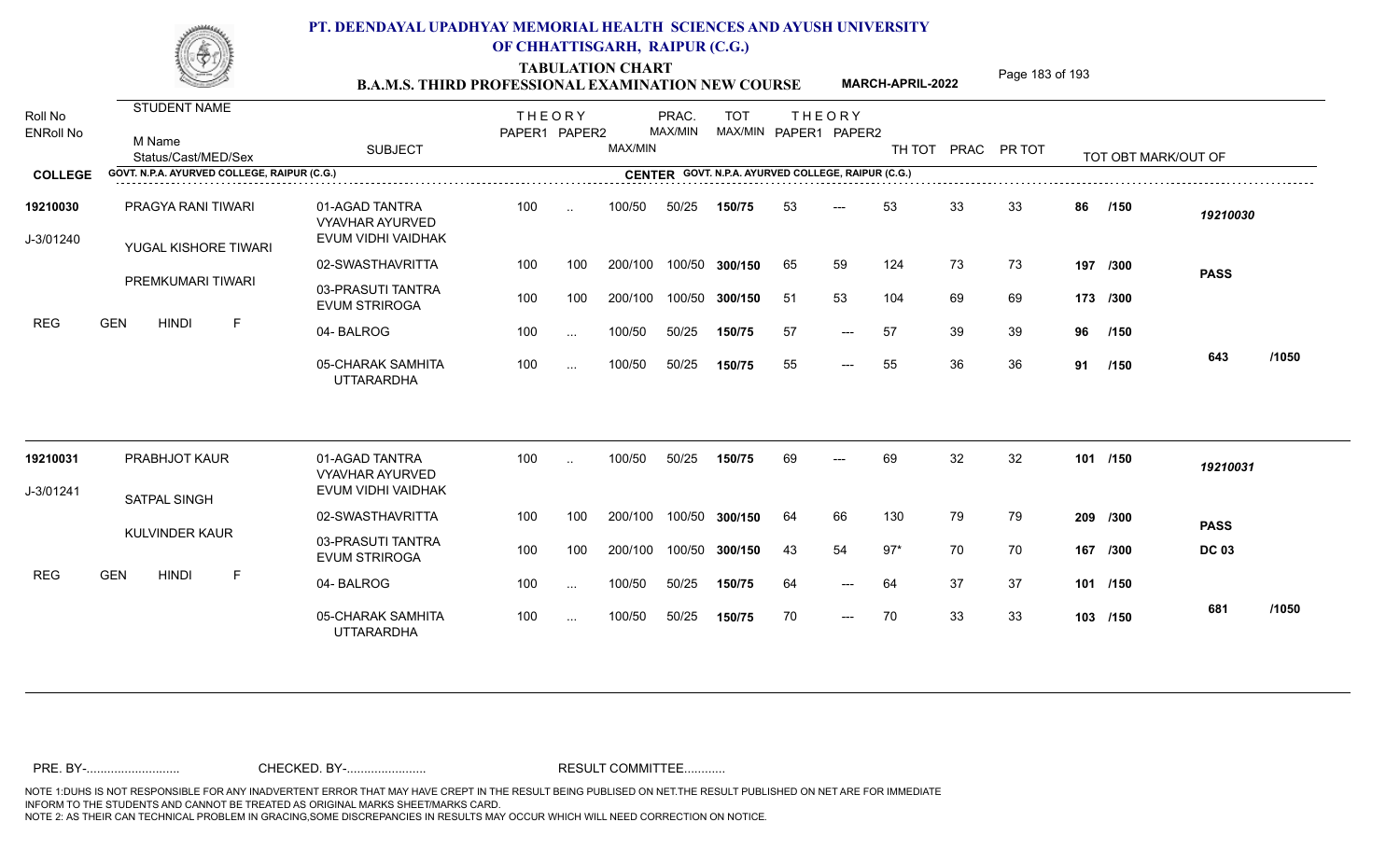TABULATION CHART<br> **TABULATION CHART EXAMINATION NEW COURSE MARCH-APRIL-2022** <sup>Page 184 of 193</sup>

**MARCH-APRIL-2022**

| Roll No               | <b>STUDENT NAME</b>                         |                                                                | <b>THEORY</b> |                 |         | PRAC.   | <b>TOT</b> |     | <b>THEORY</b>                                      |        |    |             |    |                     |             |       |
|-----------------------|---------------------------------------------|----------------------------------------------------------------|---------------|-----------------|---------|---------|------------|-----|----------------------------------------------------|--------|----|-------------|----|---------------------|-------------|-------|
| <b>ENRoll No</b>      | M Name<br>Status/Cast/MED/Sex               | <b>SUBJECT</b>                                                 | PAPER1 PAPER2 |                 | MAX/MIN | MAX/MIN |            |     | MAX/MIN PAPER1 PAPER2                              | TH TOT |    | PRAC PR TOT |    | TOT OBT MARK/OUT OF |             |       |
| <b>COLLEGE</b>        | GOVT. N.P.A. AYURVED COLLEGE, RAIPUR (C.G.) |                                                                |               |                 |         |         |            |     | CENTER GOVT. N.P.A. AYURVED COLLEGE, RAIPUR (C.G.) |        |    |             |    |                     |             |       |
| 19210032<br>J-3/01242 | <b>PRANAY KUMAR</b><br>PRABHAT KUMAR SAHU   | 01-AGAD TANTRA<br><b>VYAVHAR AYURVED</b><br>EVUM VIDHI VAIDHAK | 100           | $\sim$          | 100/50  | 50/25   | 150/75     | 51  | $---$                                              | 51     | 30 | 30          | 81 | /150                | 19210032    |       |
|                       |                                             | 02-SWASTHAVRITTA                                               | 100           | 100             | 200/100 | 100/50  | 300/150    | -60 | 60                                                 | 120    | 62 | 62          |    | 182 /300            | <b>ATKT</b> |       |
|                       | KAVITA SAHU                                 | 03-PRASUTI TANTRA<br><b>EVUM STRIROGA</b>                      | 100           | 100             | 200/100 | 100/50  | 300/150    | 40  | 39                                                 | 79*    | 62 | 62          |    | 141* /300           |             |       |
| <b>REG</b>            | <b>OBC</b><br><b>HINDI</b><br>M             | 04-BALROG                                                      | 100           | $\sim$ .        | 100/50  | 50/25   | 150/75     | 53  | $---$                                              | 53     | 37 | 37          | 90 | /150                |             |       |
|                       |                                             | 05-CHARAK SAMHITA<br><b>UTTARARDHA</b>                         | 100           | $\sim$ . $\sim$ | 100/50  | 50/25   | 150/75     | 52  | $\qquad \qquad - -$                                | 52     | 34 | 34          | 86 | /150                | 580         | /1050 |
| 19210033              | <b>PRITIMA</b>                              | 01-AGAD TANTRA                                                 | 100           | $\ddotsc$       | 100/50  | 50/25   | 150/75     | 51  | ---                                                | 51     | 31 | 31          | 82 | /150                | 19210033    |       |
| J-3/01243             |                                             | <b>VYAVHAR AYURVED</b><br>EVUM VIDHI VAIDHAK                   |               |                 |         |         |            |     |                                                    |        |    |             |    |                     |             |       |
|                       | <b>DEVNARAYAN SINGH</b><br><b>THAKIID</b>   | 02-SWASTHAVRITTA                                               | 100           | 100             | 200/100 | 100/50  | 300/150    | 55  | 55                                                 | 110    | 63 | 63          |    | 173 /300            | <b>ATKT</b> |       |
|                       | <b>USHA THAKUR</b>                          | 03-PRASUTI TANTRA<br><b>EVUM STRIROGA</b>                      | 100           | 100             | 200/100 | 100/50  | 300/150    | 36  | 50                                                 | 86*    | 60 | 60          |    | 146* /300           |             |       |
| <b>REG</b>            | <b>ST</b><br>$\mathsf F$<br><b>HINDI</b>    | 04-BALROG                                                      | 100           | $\sim$ .        | 100/50  | 50/25   | 150/75     | 51  | $---$                                              | 51     | 35 | 35          | 86 | /150                |             |       |
|                       |                                             | 05-CHARAK SAMHITA<br><b>UTTARARDHA</b>                         | 100           | $\cdots$        | 100/50  | 50/25   | 150/75     | 63  | $---$                                              | 63     | 30 | 30          | 93 | /150                | 580         | /1050 |
|                       |                                             |                                                                |               |                 |         |         |            |     |                                                    |        |    |             |    |                     |             |       |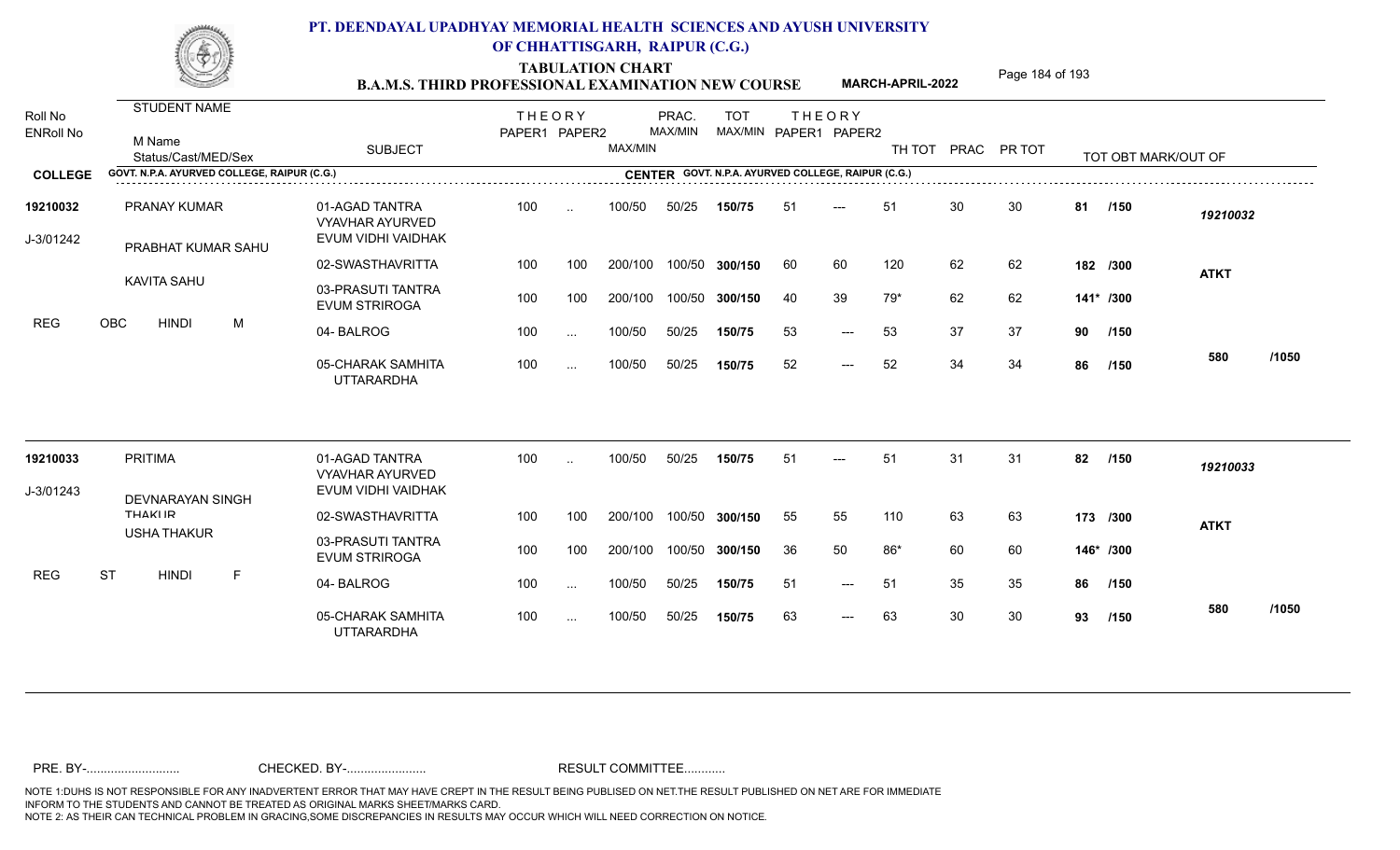TABULATION CHART<br> **TABULATION CHART EXAMINATION NEW COURSE MARCH-APRIL-2022** <sup>Page 185 of 193</sup>

**MARCH-APRIL-2022**

| Roll No<br><b>ENRoll No</b> | <b>STUDENT NAME</b><br>M Name<br>Status/Cast/MED/Sex | <b>SUBJECT</b>                                                 | <b>THEORY</b><br>PAPER1 PAPER2 |               | MAX/MIN | PRAC.<br>MAX/MIN | <b>TOT</b>                                         | MAX/MIN PAPER1 PAPER2 | <b>THEORY</b> |       |    | TH TOT PRAC PR TOT |              | TOT OBT MARK/OUT OF |             |       |
|-----------------------------|------------------------------------------------------|----------------------------------------------------------------|--------------------------------|---------------|---------|------------------|----------------------------------------------------|-----------------------|---------------|-------|----|--------------------|--------------|---------------------|-------------|-------|
| <b>COLLEGE</b>              | GOVT. N.P.A. AYURVED COLLEGE, RAIPUR (C.G.)          |                                                                |                                |               |         |                  | CENTER GOVT. N.P.A. AYURVED COLLEGE, RAIPUR (C.G.) |                       |               |       |    |                    |              |                     |             |       |
| 19210034<br>J-3/01244       | <b>RAGI SAHU</b><br><b>MOHAR SAI SAHU</b>            | 01-AGAD TANTRA<br><b>VYAVHAR AYURVED</b><br>EVUM VIDHI VAIDHAK | 100                            | $\sim$        | 100/50  | 50/25            | 150/75                                             | A                     | ---           | A     | Α  | $\mathsf{A}$       |              | A /150              | 19210034    |       |
|                             |                                                      | 02-SWASTHAVRITTA                                               | 100                            | 100           | 200/100 | 100/50           | 300/150                                            | 59                    | 53            | 112   | 55 | 55                 | 167          | /300                | <b>ATKT</b> |       |
|                             | <b>MAYA SAHU</b>                                     | 03-PRASUTI TANTRA<br><b>EVUM STRIROGA</b>                      | 100                            | 100           | 200/100 | 100/50           | 300/150                                            | A                     | A             | A     | A  | $\mathsf{A}$       | A            | /300                |             |       |
| <b>REG</b>                  | <b>OBC</b><br><b>HINDI</b><br>F                      | 04-BALROG                                                      | 100                            | $\ddotsc$     | 100/50  | 50/25            | 150/75                                             | A                     | $---$         | A     | A  | A                  | A            | /150                |             |       |
|                             |                                                      | 05-CHARAK SAMHITA<br><b>UTTARARDHA</b>                         | 100                            | $\cdots$      | 100/50  | 50/25            | 150/75                                             | $\mathsf{A}$          | $---$         | A     | A  | $\mathsf{A}$       | $\mathsf{A}$ | /150                | 167         | /1050 |
| 19210035                    | RAJENDRA KUMAR YADU                                  | 01-AGAD TANTRA<br><b>VYAVHAR AYURVED</b>                       | 100                            | $\sim$        | 100/50  | 50/25            | 150/75                                             | 58                    | ---           | 58    | 30 | 30                 | 88           | /150                | 19210035    |       |
| J-3/01245                   | SHIV KUMAR YADU                                      | EVUM VIDHI VAIDHAK                                             |                                |               |         |                  |                                                    |                       |               |       |    |                    |              |                     |             |       |
|                             |                                                      | 02-SWASTHAVRITTA                                               | 100                            | 100           | 200/100 | 100/50           | 300/150                                            | 61                    | 59            | 120   | 70 | 70                 |              | 190 /300            | <b>ATKT</b> |       |
|                             | <b>MAMTA YADU</b>                                    | 03-PRASUTI TANTRA<br><b>EVUM STRIROGA</b>                      | 100                            | 100           | 200/100 | 100/50           | 300/150                                            | -41                   | 45            | $86*$ | 67 | 67                 |              | 153 /300            |             |       |
| <b>REG</b>                  | <b>OBC</b><br><b>HINDI</b><br>M                      | 04-BALROG                                                      | 100                            | $\sim$ $\sim$ | 100/50  | 50/25            | 150/75                                             | 55                    | $---$         | 55    | 33 | 33                 | 88           | /150                |             |       |
|                             |                                                      | 05-CHARAK SAMHITA<br><b>UTTARARDHA</b>                         | 100                            | $\cdots$      | 100/50  | 50/25            | 150/75                                             | 51                    | $---$         | 51    | 32 | 32                 | 83           | /150                | 602         | /1050 |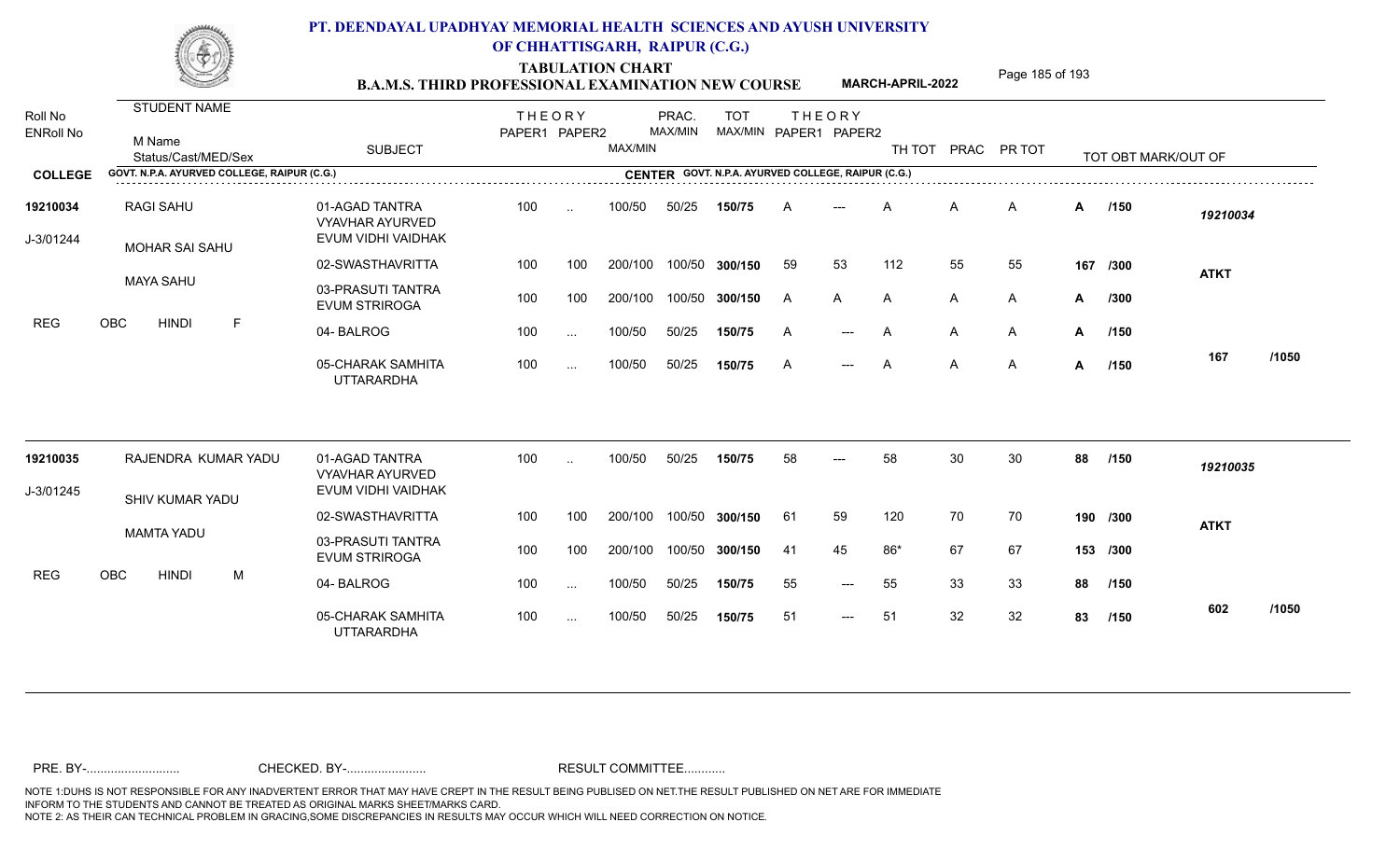TABULATION CHART<br> **TABULATION CHART EXAMINATION NEW COURSE MARCH-APRIL-2022** <sup>Page 186 of 193</sup>

**MARCH-APRIL-2022**

| Roll No<br><b>ENRoll No</b> | STUDENT NAME<br>M Name<br>Status/Cast/MED/Sex   | <b>SUBJECT</b>                                                 | <b>THEORY</b><br>PAPER1 PAPER2 |           | MAX/MIN | PRAC.<br>MAX/MIN | <b>TOT</b><br>MAX/MIN PAPER1 PAPER2                |    | <b>THEORY</b> |       |    | TH TOT PRAC PR TOT |    | TOT OBT MARK/OUT OF |             |       |
|-----------------------------|-------------------------------------------------|----------------------------------------------------------------|--------------------------------|-----------|---------|------------------|----------------------------------------------------|----|---------------|-------|----|--------------------|----|---------------------|-------------|-------|
| <b>COLLEGE</b>              | GOVT. N.P.A. AYURVED COLLEGE, RAIPUR (C.G.)     |                                                                |                                |           |         |                  | CENTER GOVT. N.P.A. AYURVED COLLEGE, RAIPUR (C.G.) |    |               |       |    |                    |    |                     |             |       |
| 19210036<br>J-3/01246       | <b>RAJNISH PRADHAN</b><br><b>MUKESH PRADHAN</b> | 01-AGAD TANTRA<br><b>VYAVHAR AYURVED</b><br>EVUM VIDHI VAIDHAK | 100                            | $\ddotsc$ | 100/50  | 50/25            | 150/75                                             | 60 | $---$         | 60    | 38 | 38                 | 98 | /150                | 19210036    |       |
|                             |                                                 | 02-SWASTHAVRITTA                                               | 100                            | 100       | 200/100 |                  | 100/50 300/150                                     | 62 | 65            | 127   | 63 | 63                 |    | 190 /300            | <b>ATKT</b> |       |
|                             | <b>NEHA PRADHAN</b>                             | 03-PRASUTI TANTRA<br><b>EVUM STRIROGA</b>                      | 100                            | 100       | 200/100 |                  | 100/50 300/150                                     | 42 | 52            | $94*$ | 68 | 68                 |    | 162 /300            |             |       |
| <b>REG</b>                  | OBC<br><b>HINDI</b><br>M                        | 04-BALROG                                                      | 100                            | $\cdots$  | 100/50  | 50/25            | 150/75                                             | 56 | $---$         | 56    | 38 | 38                 | 94 | /150                |             |       |
|                             |                                                 | 05-CHARAK SAMHITA<br><b>UTTARARDHA</b>                         | 100                            | $\cdots$  | 100/50  | 50/25            | 150/75                                             | 54 | $---$         | 54    | 34 | 34                 | 88 | /150                | 632         | /1050 |
| 19210037                    | RAMANAND YADAV                                  | 01-AGAD TANTRA                                                 | 100                            |           | 100/50  | 50/25            | 150/75                                             | 59 | $---$         | 59    | 32 | 32                 | 91 | /150                | 19210037    |       |
| J-3/01248                   |                                                 | <b>VYAVHAR AYURVED</b><br>EVUM VIDHI VAIDHAK                   |                                |           |         |                  |                                                    |    |               |       |    |                    |    |                     |             |       |
|                             | SHIV DARSHAN YADAV                              | 02-SWASTHAVRITTA                                               | 100                            | 100       | 200/100 |                  | 100/50 300/150                                     | 55 | 56            | 111   | 81 | 81                 |    | 192 /300            | <b>ATKT</b> |       |
|                             | <b>TIRTHMANIYA YADAV</b>                        | 03-PRASUTI TANTRA<br><b>EVUM STRIROGA</b>                      | 100                            | 100       | 200/100 |                  | 100/50 300/150                                     | 43 | 48            | $91*$ | 65 | 65                 |    | 156 /300            |             |       |
| <b>REG</b>                  | OBC<br><b>HINDI</b><br>M                        | 04-BALROG                                                      | 100                            | $\cdots$  | 100/50  | 50/25            | 150/75                                             | 57 | $---$         | 57    | 34 | 34                 | 91 | /150                |             |       |
|                             |                                                 | 05-CHARAK SAMHITA<br><b>UTTARARDHA</b>                         | 100                            | $\cdots$  | 100/50  | 50/25            | 150/75                                             | 59 | $---$         | 59    | 35 | 35                 | 94 | /150                | 624         | /1050 |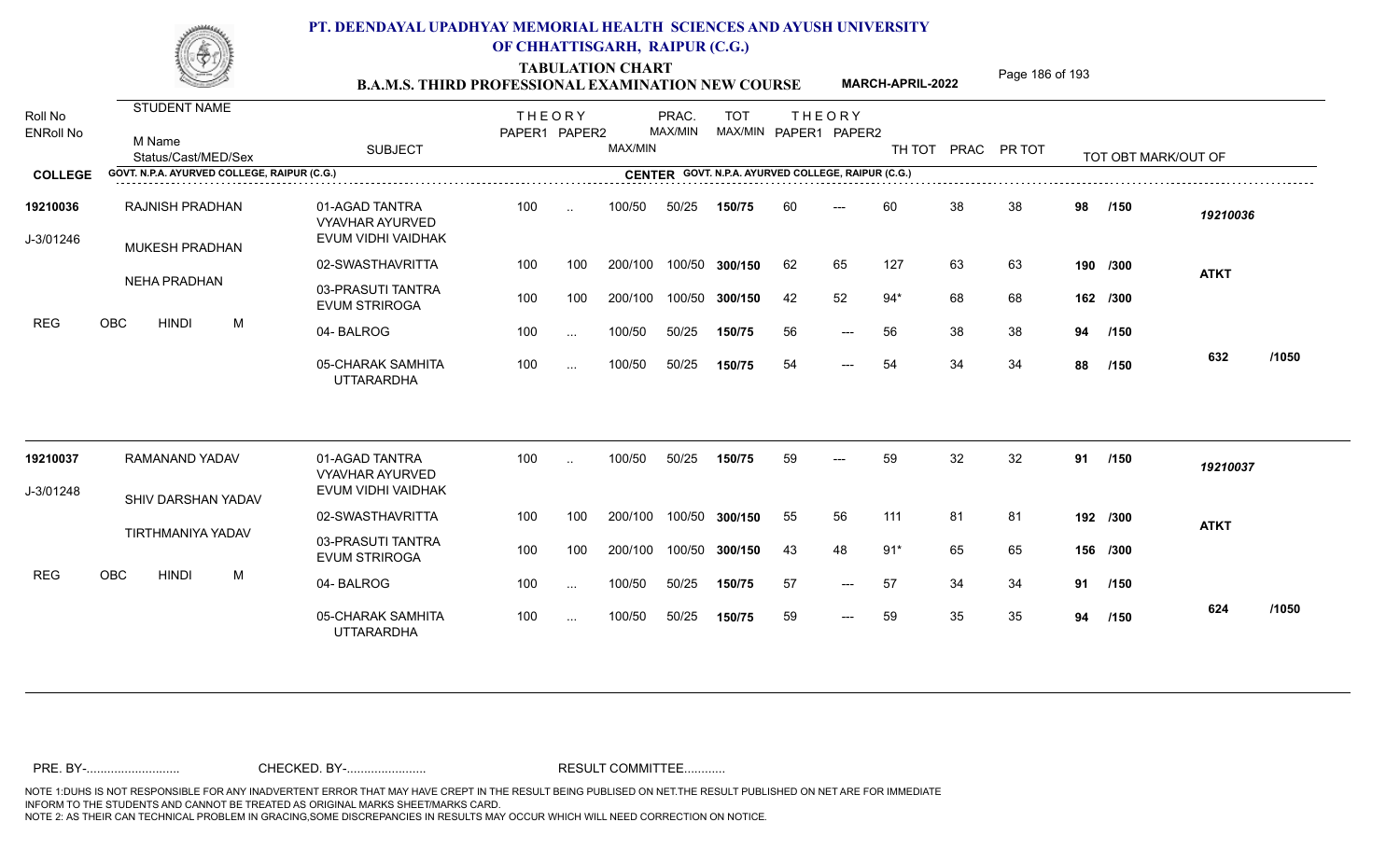TABULATION CHART<br> **TABULATION CHART B.A.M.S. THIRD PROFESSIONAL EXAMINATION NEW COURSE** MARCH-APRIL-2022

**MARCH-APRIL-2022**

| Roll No<br><b>ENRoll No</b> | <b>STUDENT NAME</b>                           |                                                                | <b>THEORY</b> |           |         | PRAC.   | <b>TOT</b>     |     | <b>THEORY</b>                                      |        |    |             |     |                     |             |       |
|-----------------------------|-----------------------------------------------|----------------------------------------------------------------|---------------|-----------|---------|---------|----------------|-----|----------------------------------------------------|--------|----|-------------|-----|---------------------|-------------|-------|
|                             | M Name<br>Status/Cast/MED/Sex                 | <b>SUBJECT</b>                                                 | PAPER1 PAPER2 |           | MAX/MIN | MAX/MIN |                |     | MAX/MIN PAPER1 PAPER2                              | TH TOT |    | PRAC PR TOT |     | TOT OBT MARK/OUT OF |             |       |
| <b>COLLEGE</b>              | GOVT. N.P.A. AYURVED COLLEGE, RAIPUR (C.G.)   |                                                                |               |           |         |         |                |     | CENTER GOVT. N.P.A. AYURVED COLLEGE, RAIPUR (C.G.) |        |    |             |     |                     |             |       |
| 19210038<br>J-3/01249       | <b>REENA MANDAVI</b><br>KRISHNA KUMAR MANDAVI | 01-AGAD TANTRA<br><b>VYAVHAR AYURVED</b><br>EVUM VIDHI VAIDHAK | 100           | $\sim$    | 100/50  | 50/25   | 150/75         | -51 | $---$                                              | 51     | 31 | 31          | 82  | /150                | 19210038    |       |
|                             |                                               | 02-SWASTHAVRITTA                                               | 100           | 100       | 200/100 |         | 100/50 300/150 | 53  | 53                                                 | 106    | 63 | 63          |     | 169 /300            | <b>ATKT</b> |       |
|                             | CHITRAREKHA MANDAVI                           | 03-PRASUTI TANTRA<br><b>EVUM STRIROGA</b>                      | 100           | 100       | 200/100 | 100/50  | 300/150        | 31  | 44                                                 | $75*$  | 68 | 68          |     | 143* /300           |             |       |
| <b>REG</b>                  | <b>ST</b><br>$\mathsf F$<br><b>HINDI</b>      | 04-BALROG                                                      | 100           | $\ldots$  | 100/50  | 50/25   | 150/75         | 51  | $---$                                              | 51     | 32 | 32          | 83  | /150                |             |       |
|                             |                                               | 05-CHARAK SAMHITA<br><b>UTTARARDHA</b>                         | 100           | $\sim$    | 100/50  | 50/25   | 150/75         | 55  | $---$                                              | 55     | 35 | 35          | 90  | /150                | 567         | /1050 |
| 19210039                    | RITIKA VAISHNAV                               | 01-AGAD TANTRA<br><b>VYAVHAR AYURVED</b>                       | 100           | $\cdot$ . | 100/50  | 50/25   | 150/75         | 62  | $---$                                              | 62     | 30 | 30          | 92  | /150                | 19210039    |       |
| J-3/01250                   | RAM NARAYAN VAISHNAV                          | EVUM VIDHI VAIDHAK                                             |               |           |         |         |                |     |                                                    |        |    |             |     |                     |             |       |
|                             |                                               | 02-SWASTHAVRITTA                                               | 100           | 100       | 200/100 |         | 100/50 300/150 | 59  | 62                                                 | 121    | 65 | 65          |     | 186 /300            | <b>PASS</b> |       |
|                             | ANNPURNA VAISHNAV                             | 03-PRASUTI TANTRA<br><b>EVUM STRIROGA</b>                      | 100           | 100       | 200/100 | 100/50  | 300/150        | 53  | 50                                                 | 103    | 66 | 66          | 169 | /300                |             |       |
| <b>REG</b>                  | OBC<br><b>HINDI</b><br>F                      | 04-BALROG                                                      | 100           | $\cdots$  | 100/50  | 50/25   | 150/75         | 57  | $---$                                              | 57     | 32 | 32          | 89  | /150                |             |       |
|                             |                                               | 05-CHARAK SAMHITA<br><b>UTTARARDHA</b>                         | 100           | $\sim$ .  | 100/50  | 50/25   | 150/75         | 64  | $---$                                              | 64     | 32 | 32          | 96  | /150                | 632         | /1050 |
|                             |                                               |                                                                |               |           |         |         |                |     |                                                    |        |    |             |     |                     |             |       |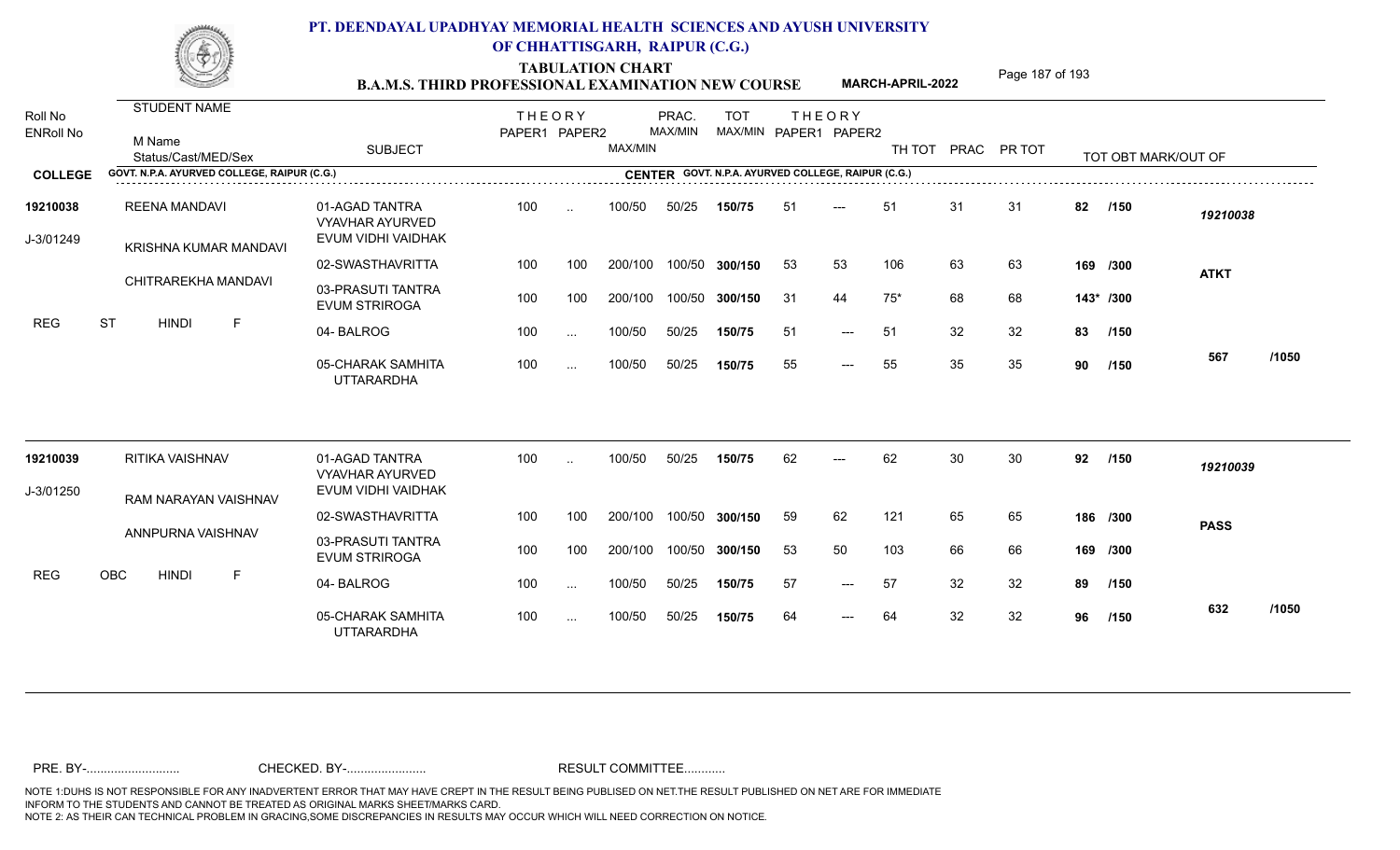TABULATION CHART<br> **TABULATION CHART EXAMINATION NEW COURSE MARCH-APRIL-2022** <sup>Page 188 of 193</sup>

**MARCH-APRIL-2022**

| Roll No<br><b>ENRoll No</b> | <b>STUDENT NAME</b><br>M Name<br>Status/Cast/MED/Sex | <b>SUBJECT</b>                                                 | <b>THEORY</b><br>PAPER1 PAPER2 |           | MAX/MIN | PRAC.<br>MAX/MIN | <b>TOT</b> |    | <b>THEORY</b><br>MAX/MIN PAPER1 PAPER2             |       |    | TH TOT PRAC PR TOT |    | TOT OBT MARK/OUT OF |             |       |
|-----------------------------|------------------------------------------------------|----------------------------------------------------------------|--------------------------------|-----------|---------|------------------|------------|----|----------------------------------------------------|-------|----|--------------------|----|---------------------|-------------|-------|
| <b>COLLEGE</b>              | GOVT. N.P.A. AYURVED COLLEGE, RAIPUR (C.G.)          |                                                                |                                |           |         |                  |            |    | CENTER GOVT. N.P.A. AYURVED COLLEGE, RAIPUR (C.G.) |       |    |                    |    |                     |             |       |
| 19210040<br>J-3/01251       | <b>RIYA PATHAK</b><br>RAMKRISHNA PATHAK              | 01-AGAD TANTRA<br><b>VYAVHAR AYURVED</b><br>EVUM VIDHI VAIDHAK | 100                            | $\ddotsc$ | 100/50  | 50/25            | 150/75     | 63 | $---$                                              | 63    | 30 | 30                 | 93 | /150                | 19210040    |       |
|                             |                                                      | 02-SWASTHAVRITTA                                               | 100                            | 100       | 200/100 | 100/50           | 300/150    | 61 | 65                                                 | 126   | 70 | 70                 |    | 196 /300            | <b>PASS</b> |       |
|                             | <b>SITA PATHAK</b>                                   | 03-PRASUTI TANTRA<br><b>EVUM STRIROGA</b>                      | 100                            | 100       | 200/100 | 100/50           | 300/150    | 54 | 54                                                 | 108   | 68 | 68                 |    | 176 /300            |             |       |
| <b>REG</b>                  | <b>GEN</b><br><b>HINDI</b><br>F                      | 04-BALROG                                                      | 100                            | $\sim$    | 100/50  | 50/25            | 150/75     | 56 | $---$                                              | 56    | 38 | 38                 | 94 | /150                |             |       |
|                             |                                                      | 05-CHARAK SAMHITA<br><b>UTTARARDHA</b>                         | 100                            | $\cdots$  | 100/50  | 50/25            | 150/75     | 68 | $---$                                              | 68    | 38 | 38                 |    | 106 /150            | 665         | /1050 |
| 19210041                    | <b>ROSHAN RATHORE</b>                                | 01-AGAD TANTRA<br><b>VYAVHAR AYURVED</b>                       | 100                            |           | 100/50  | 50/25            | 150/75     | 51 |                                                    | 51    | 31 | 31                 | 82 | /150                | 19210041    |       |
| J-3/01252                   | LAXMI NARAYAN RATHORE                                | EVUM VIDHI VAIDHAK                                             |                                |           |         |                  |            |    |                                                    |       |    |                    |    |                     |             |       |
|                             | <b>HEMLATA RATHORE</b>                               | 02-SWASTHAVRITTA                                               | 100                            | 100       | 200/100 | 100/50           | 300/150    | 62 | 68                                                 | 130   | 63 | 63                 |    | 193 /300            | <b>ATKT</b> |       |
|                             |                                                      | 03-PRASUTI TANTRA<br><b>EVUM STRIROGA</b>                      | 100                            | 100       | 200/100 | 100/50           | 300/150    | 47 | 43                                                 | $90*$ | 68 | 68                 |    | 158 /300            |             |       |
| <b>REG</b>                  | <b>OBC</b><br><b>HINDI</b><br>M                      | 04-BALROG                                                      | 100                            | $\sim$    | 100/50  | 50/25            | 150/75     | 66 | $---$                                              | 66    | 34 | 34                 |    | 100 /150            |             |       |
|                             |                                                      | 05-CHARAK SAMHITA<br><b>UTTARARDHA</b>                         | 100                            | $\cdots$  | 100/50  | 50/25            | 150/75     | 64 | $\qquad \qquad - -$                                | 64    | 32 | 32                 | 96 | /150                | 629         | /1050 |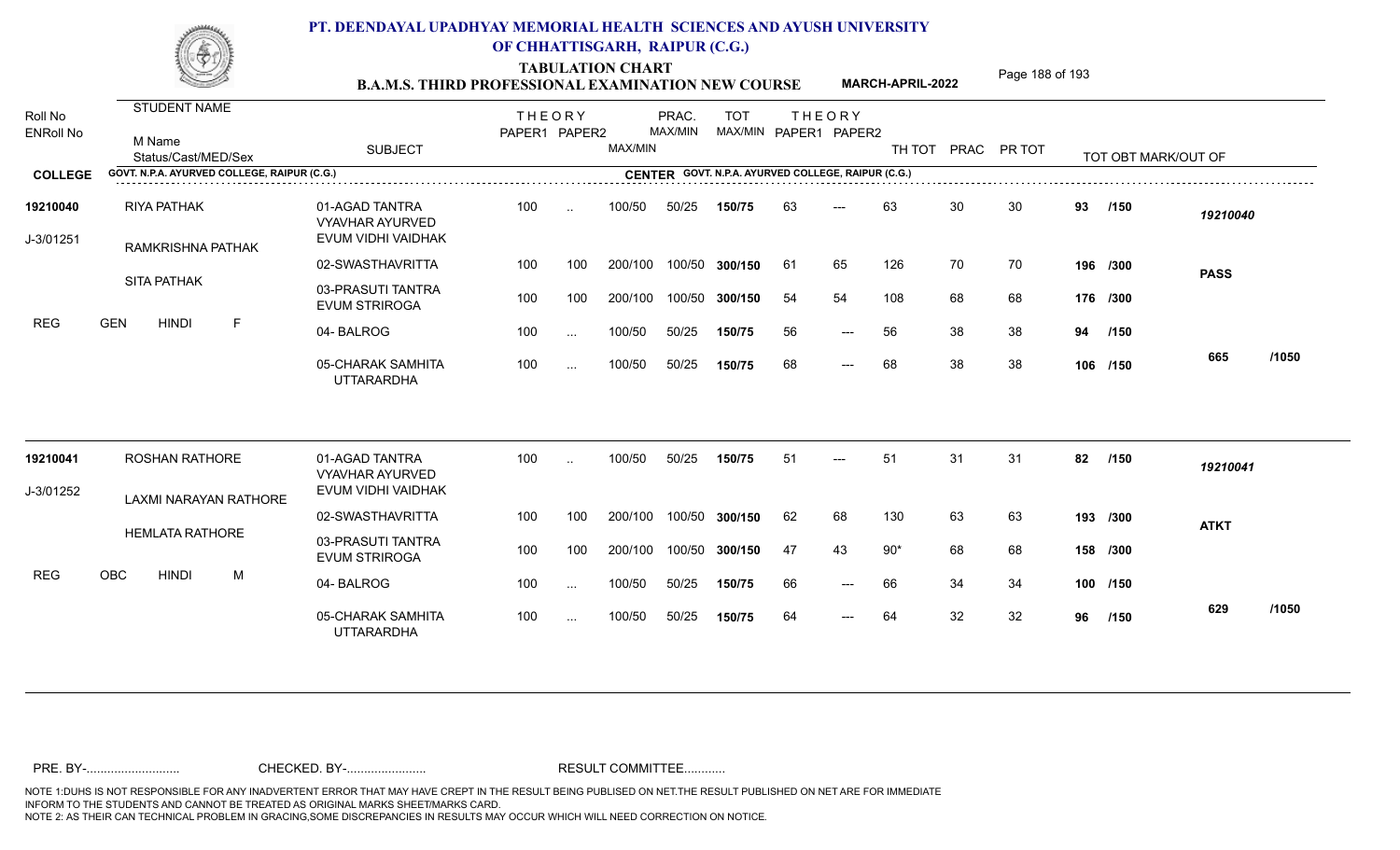TABULATION CHART<br> **TABULATION CHART EXAMINATION NEW COURSE MARCH-APRIL-2022** <sup>Page 189 of 193</sup>

**MARCH-APRIL-2022**

| Roll No<br><b>ENRoll No</b> | <b>STUDENT NAME</b><br>M Name<br>Status/Cast/MED/Sex | <b>SUBJECT</b>                                          | <b>THEORY</b><br>PAPER1 PAPER2 |          | MAX/MIN | PRAC.<br>MAX/MIN | <b>TOT</b> |     | <b>THEORY</b><br>MAX/MIN PAPER1 PAPER2             | TH TOT PRAC PR TOT |    |    |           | TOT OBT MARK/OUT OF |             |       |
|-----------------------------|------------------------------------------------------|---------------------------------------------------------|--------------------------------|----------|---------|------------------|------------|-----|----------------------------------------------------|--------------------|----|----|-----------|---------------------|-------------|-------|
| <b>COLLEGE</b>              | GOVT. N.P.A. AYURVED COLLEGE, RAIPUR (C.G.)          |                                                         |                                |          |         |                  |            |     | CENTER GOVT. N.P.A. AYURVED COLLEGE, RAIPUR (C.G.) |                    |    |    |           |                     |             |       |
| 19210042<br>J-3/01253       | <b>ROSHNI MINJ</b><br><b>RAM SAI MINJ</b>            | 01-AGAD TANTRA<br>VYAVHAR AYURVED<br>EVUM VIDHI VAIDHAK | 100                            |          | 100/50  | 50/25            | 150/75     | 34  | $---$                                              | $34*$              | 32 | 32 | 66*       | /150                | 19210042    |       |
|                             |                                                      | 02-SWASTHAVRITTA                                        | 100                            | 100      | 200/100 | 100/50           | 300/150    | -57 | 28                                                 | $85*$              | 62 | 62 |           | 147* /300           |             |       |
|                             | RADHA MINJ                                           | 03-PRASUTI TANTRA<br><b>EVUM STRIROGA</b>               | 100                            | 100      | 200/100 | 100/50           | 300/150    | -31 | 35                                                 | 66*                | 64 | 64 | 130* /300 |                     | <b>ATKT</b> |       |
| <b>REG</b>                  | <b>ST</b><br><b>HINDI</b><br>E                       | 04-BALROG                                               | 100                            | $\cdots$ | 100/50  | 50/25            | 150/75     | 53  | $---$                                              | 53                 | 35 | 35 | 88        | /150                |             |       |
|                             |                                                      | 05-CHARAK SAMHITA<br><b>UTTARARDHA</b>                  | 100                            | $\cdots$ | 100/50  | 50/25            | 150/75     | 52  | $---$                                              | 52                 | 34 | 34 | 86        | /150                | 517         | /1050 |
| 19210043                    | <b>RUPSINGH DEV MARAVI</b>                           | 01-AGAD TANTRA                                          | 100                            | $\sim$   | 100/50  | 50/25            | 150/75     | 50  | $---$                                              | 50                 | 31 | 31 | 81        | /150                | 19210043    |       |
| J-3/01254                   |                                                      | <b>VYAVHAR AYURVED</b><br>EVUM VIDHI VAIDHAK            |                                |          |         |                  |            |     |                                                    |                    |    |    |           |                     |             |       |
|                             | SHOBHIT RAM MARAVI                                   | 02-SWASTHAVRITTA                                        | 100                            | 100      | 200/100 | 100/50           | 300/150    | 58  | 59                                                 | 117                | 70 | 70 |           | 187 /300            | <b>PASS</b> |       |
|                             | <b>SHAKUNTALA MARAVI</b>                             | 03-PRASUTI TANTRA<br><b>EVUM STRIROGA</b>               | 100                            | 100      | 200/100 | 100/50           | 300/150    | 47  | 55                                                 | 102                | 69 | 69 | 171 /300  |                     |             |       |
| <b>REG</b>                  | <b>ST</b><br><b>HINDI</b><br>M                       | 04-BALROG                                               | 100                            | $\sim$   | 100/50  | 50/25            | 150/75     | 57  | $---$                                              | 57                 | 35 | 35 | 92        | /150                |             |       |
|                             |                                                      | 05-CHARAK SAMHITA<br><b>UTTARARDHA</b>                  | 100                            | $\cdots$ | 100/50  | 50/25            | 150/75     | 53  | $\qquad \qquad - -$                                | 53                 | 32 | 32 | 85        | /150                | 616         | /1050 |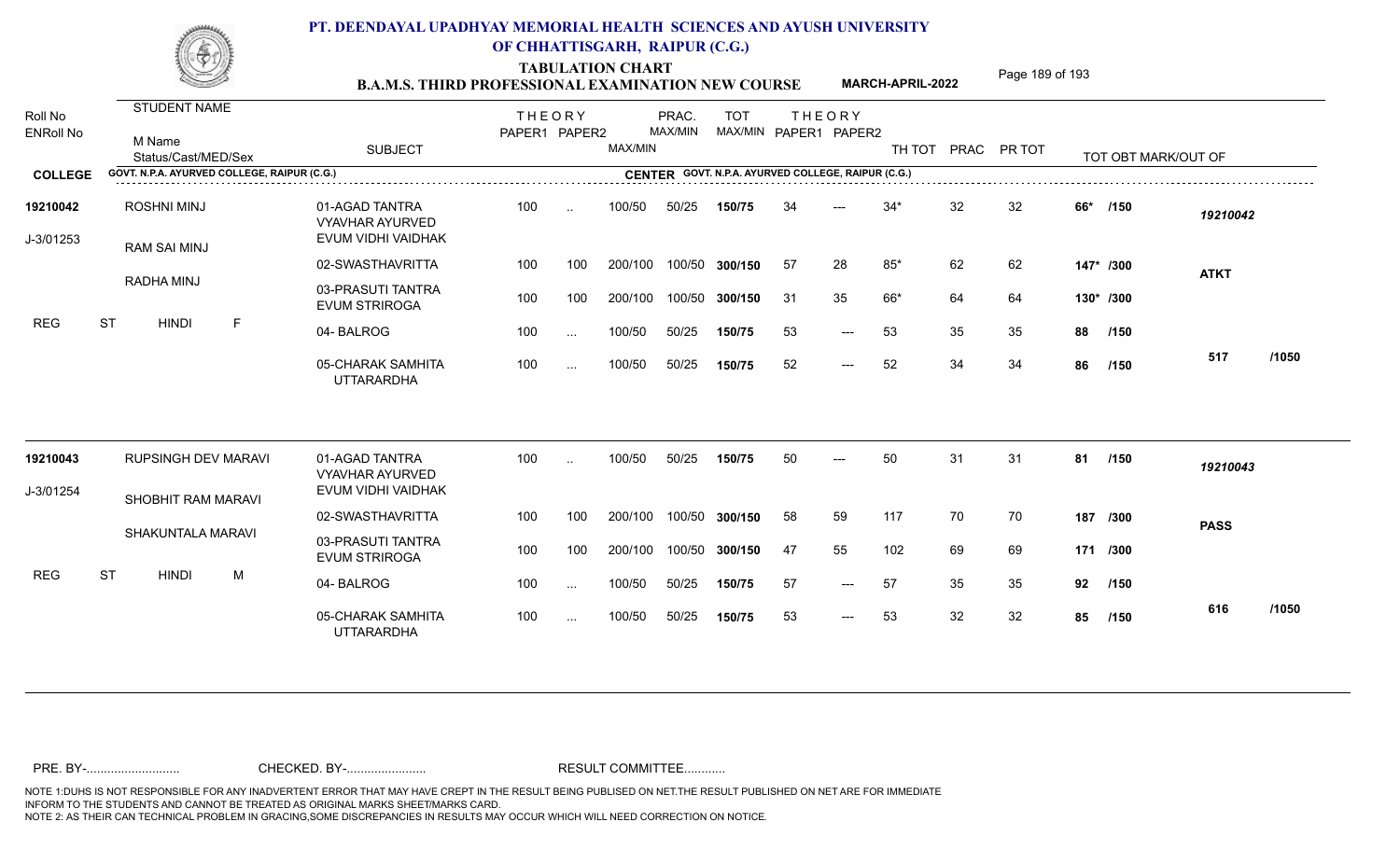TABULATION CHART<br> **TABULATION CHART EXAMINATION NEW COURSE MARCH-APRIL-2022** <sup>Page 190 of 193</sup>

**MARCH-APRIL-2022**

| Roll No<br><b>ENRoll No</b> | <b>STUDENT NAME</b><br>M Name<br>Status/Cast/MED/Sex | <b>SUBJECT</b>                                                 | <b>THEORY</b><br>PAPER1 PAPER2 |           | MAX/MIN | PRAC.<br>MAX/MIN | <b>TOT</b>     |     | <b>THEORY</b><br>MAX/MIN PAPER1 PAPER2             | TH TOT | PRAC PR TOT |    |     | TOT OBT MARK/OUT OF |              |       |
|-----------------------------|------------------------------------------------------|----------------------------------------------------------------|--------------------------------|-----------|---------|------------------|----------------|-----|----------------------------------------------------|--------|-------------|----|-----|---------------------|--------------|-------|
| <b>COLLEGE</b>              | GOVT. N.P.A. AYURVED COLLEGE, RAIPUR (C.G.)          |                                                                |                                |           |         |                  |                |     | CENTER GOVT. N.P.A. AYURVED COLLEGE, RAIPUR (C.G.) |        |             |    |     |                     |              |       |
| 19210045<br>J-3/01257       | <b>SHRISTI GUPTA</b><br><b>BHANU PRAKASH GUPTA</b>   | 01-AGAD TANTRA<br><b>VYAVHAR AYURVED</b><br>EVUM VIDHI VAIDHAK | 100                            | $\sim$    | 100/50  | 50/25            | 150/75         | 70  | $---$                                              | 70     | 30          | 30 |     | 100 /150            | 19210045     |       |
|                             |                                                      | 02-SWASTHAVRITTA                                               | 100                            | 100       | 200/100 |                  | 100/50 300/150 | -61 | 63                                                 | 124    | 71          | 71 |     | 195 /300            | <b>PASS</b>  |       |
|                             | <b>MITHLESH GUPTA</b>                                | 03-PRASUTI TANTRA<br><b>EVUM STRIROGA</b>                      | 100                            | 100       | 200/100 | 100/50           | 300/150        | 56  | 54                                                 | 110    | 70          | 70 |     | 180 /300            |              |       |
| <b>REG</b>                  | <b>GEN</b><br>$\mathsf{F}$<br><b>HINDI</b>           | 04-BALROG                                                      | 100                            | $\cdots$  | 100/50  | 50/25            | 150/75         | 60  | $---$                                              | 60     | 36          | 36 | 96  | /150                |              |       |
|                             |                                                      | 05-CHARAK SAMHITA<br><b>UTTARARDHA</b>                         | 100                            | $\cdots$  | 100/50  | 50/25            | 150/75         | 66  | $---$                                              | 66     | 34          | 34 |     | 100 /150            | 671          | /1050 |
| 19210046                    | <b>SHWETA</b>                                        | 01-AGAD TANTRA<br><b>VYAVHAR AYURVED</b>                       | 100                            | $\ddotsc$ | 100/50  | 50/25            | 150/75         | 57  | $---$                                              | 57     | 32          | 32 | 89  | /150                | 19210046     |       |
| J-3/01258                   | SANDEEP KUMAR                                        | EVUM VIDHI VAIDHAK                                             |                                |           |         |                  |                |     |                                                    |        |             |    |     |                     |              |       |
|                             |                                                      | 02-SWASTHAVRITTA                                               | 100                            | 100       | 200/100 |                  | 100/50 300/150 | 61  | 51                                                 | 112    | 62          | 62 |     | 174 /300            | <b>PASS</b>  |       |
|                             | SANDHYA                                              | 03-PRASUTI TANTRA<br><b>EVUM STRIROGA</b>                      | 100                            | 100       | 200/100 | 100/50           | 300/150        | -51 | 47                                                 | $98*$  | 69          | 69 | 167 | /300                | <b>DC 02</b> |       |
| <b>REG</b>                  | SC<br><b>HINDI</b><br>E                              | 04-BALROG                                                      | 100                            | $\sim$    | 100/50  | 50/25            | 150/75         | 62  | $---$                                              | 62     | 35          | 35 | 97  | /150                |              |       |
|                             |                                                      | 05-CHARAK SAMHITA<br><b>UTTARARDHA</b>                         | 100                            | $\cdots$  | 100/50  | 50/25            | 150/75         | 58  | $---$                                              | 58     | 28          | 28 | 86  | /150                | 613          | /1050 |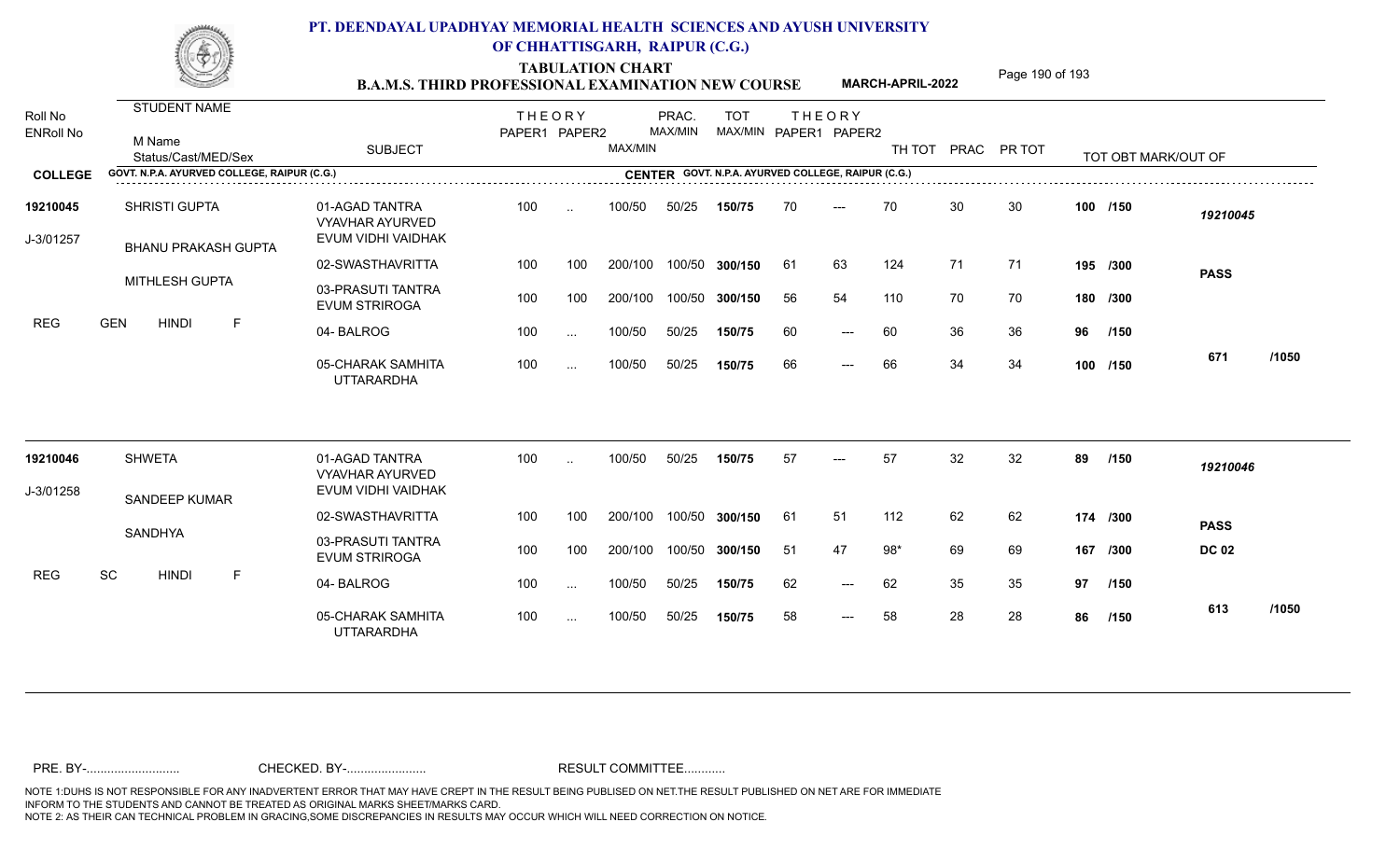TABULATION CHART<br> **TABULATION CHART EXAMINATION NEW COURSE MARCH-APRIL-2022** <sup>Page 191 of 193</sup>

**MARCH-APRIL-2022**

| Roll No<br><b>ENRoll No</b> | STUDENT NAME<br>M Name<br>Status/Cast/MED/Sex    | <b>SUBJECT</b>                                                 | <b>THEORY</b><br>PAPER1 PAPER2 |           | MAX/MIN | PRAC.<br>MAX/MIN | <b>TOT</b>                                         |    | <b>THEORY</b><br>MAX/MIN PAPER1 PAPER2 | TH TOT PRAC PR TOT |    |    |    | TOT OBT MARK/OUT OF |             |       |
|-----------------------------|--------------------------------------------------|----------------------------------------------------------------|--------------------------------|-----------|---------|------------------|----------------------------------------------------|----|----------------------------------------|--------------------|----|----|----|---------------------|-------------|-------|
| <b>COLLEGE</b>              | GOVT. N.P.A. AYURVED COLLEGE, RAIPUR (C.G.)      |                                                                |                                |           |         |                  | CENTER GOVT. N.P.A. AYURVED COLLEGE, RAIPUR (C.G.) |    |                                        |                    |    |    |    |                     |             |       |
| 19210047<br>J-3/01259       | <b>SHWETA PAIKARA</b><br><b>GORE LAL PAIKARA</b> | 01-AGAD TANTRA<br><b>VYAVHAR AYURVED</b><br>EVUM VIDHI VAIDHAK | 100                            | $\ddotsc$ | 100/50  | 50/25            | 150/75                                             | 51 | $---$                                  | 51                 | 33 | 33 | 84 | /150                | 19210047    |       |
|                             |                                                  | 02-SWASTHAVRITTA                                               | 100                            | 100       | 200/100 |                  | 100/50 300/150                                     | 59 | 54                                     | 113                | 72 | 72 |    | 185 /300            | <b>ATKT</b> |       |
|                             | NARMADA PAIKARA                                  | 03-PRASUTI TANTRA<br><b>EVUM STRIROGA</b>                      | 100                            | 100       | 200/100 |                  | 100/50 300/150                                     | 43 | 44                                     | $87*$              | 67 | 67 |    | 154 /300            |             |       |
| <b>REG</b>                  | <b>ST</b><br><b>HINDI</b><br>F                   | 04-BALROG                                                      | 100                            | $\sim$ .  | 100/50  | 50/25            | 150/75                                             | 68 | $---$                                  | 68                 | 36 | 36 |    | 104 /150            |             |       |
|                             |                                                  | 05-CHARAK SAMHITA<br><b>UTTARARDHA</b>                         | 100                            | $\cdots$  | 100/50  | 50/25            | 150/75                                             | 50 | $---$                                  | 50                 | 30 | 30 | 80 | /150                | 607         | /1050 |
| 19210048                    | SUDESHNA PATEL                                   | 01-AGAD TANTRA<br><b>VYAVHAR AYURVED</b>                       | 100                            | $\ddotsc$ | 100/50  | 50/25            | 150/75                                             | 59 | $---$                                  | 59                 | 31 | 31 | 90 | /150                | 19210048    |       |
| J-3/01261                   | PRAKASH PATEL                                    | EVUM VIDHI VAIDHAK                                             |                                |           |         |                  |                                                    |    |                                        |                    |    |    |    |                     |             |       |
|                             |                                                  | 02-SWASTHAVRITTA                                               | 100                            | 100       | 200/100 |                  | 100/50 300/150                                     | 62 | 66                                     | 128                | 73 | 73 |    | 201 /300            | <b>PASS</b> |       |
|                             | SHOBHA PATEL                                     | 03-PRASUTI TANTRA<br><b>EVUM STRIROGA</b>                      | 100                            | 100       | 200/100 |                  | 100/50 300/150                                     | 52 | 52                                     | 104                | 71 | 71 |    | 175 /300            |             |       |
| <b>REG</b>                  | <b>GEN</b><br><b>HINDI</b><br>F                  | 04-BALROG                                                      | 100                            | $\cdots$  | 100/50  | 50/25            | 150/75                                             | 70 | $---$                                  | 70                 | 37 | 37 |    | 107 /150            |             |       |
|                             |                                                  | 05-CHARAK SAMHITA<br><b>UTTARARDHA</b>                         | 100                            | $\cdots$  | 100/50  | 50/25            | 150/75                                             | 62 | $\qquad \qquad - -$                    | 62                 | 33 | 33 | 95 | /150                | 668         | /1050 |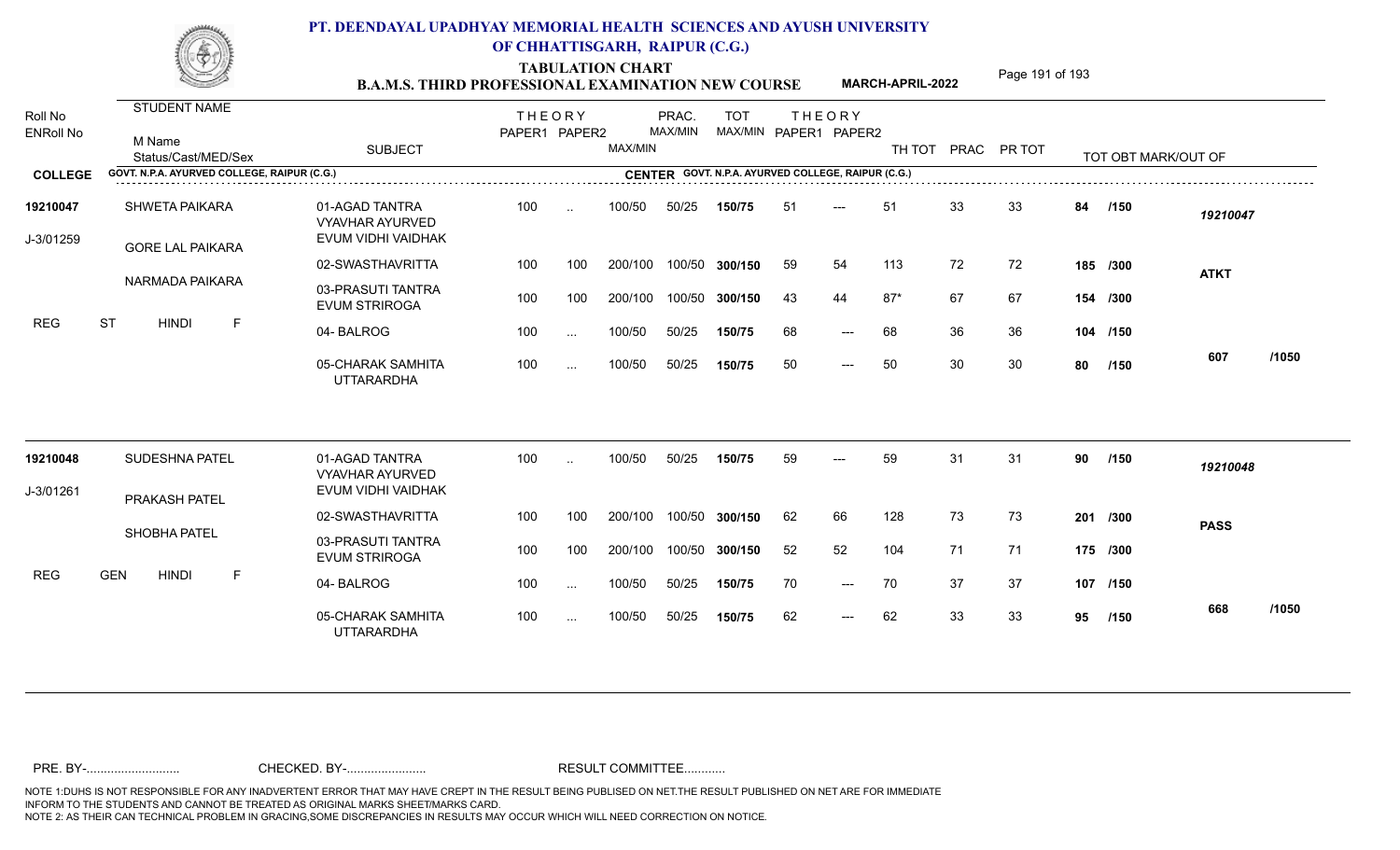TABULATION CHART<br> **TABULATION CHART EXAMINATION NEW COURSE MARCH-APRIL-2022** <sup>Page 192 of 193</sup>

**MARCH-APRIL-2022**

| Roll No<br><b>ENRoll No</b> | <b>STUDENT NAME</b><br>M Name<br>Status/Cast/MED/Sex | <b>SUBJECT</b>                                                 | <b>THEORY</b><br>PAPER1 PAPER2 |               | MAX/MIN | PRAC.<br>MAX/MIN | <b>TOT</b> |     | <b>THEORY</b><br>MAX/MIN PAPER1 PAPER2             |       |    | TH TOT PRAC PR TOT |       | TOT OBT MARK/OUT OF |              |       |
|-----------------------------|------------------------------------------------------|----------------------------------------------------------------|--------------------------------|---------------|---------|------------------|------------|-----|----------------------------------------------------|-------|----|--------------------|-------|---------------------|--------------|-------|
| <b>COLLEGE</b>              | GOVT. N.P.A. AYURVED COLLEGE, RAIPUR (C.G.)          |                                                                |                                |               |         |                  |            |     | CENTER GOVT. N.P.A. AYURVED COLLEGE, RAIPUR (C.G.) |       |    |                    |       |                     |              |       |
| 19210049<br>J-3/01262       | <b>SUSHMA</b><br>LAKESHWAR                           | 01-AGAD TANTRA<br><b>VYAVHAR AYURVED</b><br>EVUM VIDHI VAIDHAK | 100                            | $\sim$        | 100/50  | 50/25            | 150/75     | 50  | $---$                                              | 50    | 37 | 37                 | 87    | /150                | 19210049     |       |
|                             |                                                      | 02-SWASTHAVRITTA                                               | 100                            | 100           | 200/100 | 100/50           | 300/150    | 59  | 62                                                 | 121   | 71 | 71                 |       | 192 /300            | <b>PASS</b>  |       |
|                             | <b>SANTOSHI</b>                                      | 03-PRASUTI TANTRA<br><b>EVUM STRIROGA</b>                      | 100                            | 100           | 200/100 | 100/50           | 300/150    | 44  | 51                                                 | $95*$ | 68 | 68                 |       | 163 /300            | <b>DC 05</b> |       |
| <b>REG</b>                  | SC<br><b>HINDI</b><br>F                              | 04-BALROG                                                      | 100                            | $\sim$ $\sim$ | 100/50  | 50/25            | 150/75     | -51 | $---$                                              | 51    | 30 | 30                 |       | 81 /150             |              |       |
|                             |                                                      | 05-CHARAK SAMHITA<br><b>UTTARARDHA</b>                         | 100                            | $\cdots$      | 100/50  | 50/25            | 150/75     | 58  | $---$                                              | 58    | 34 | 34                 | 92    | /150                | 615          | /1050 |
| 19210050                    | <b>VEDIKA SAI</b>                                    | 01-AGAD TANTRA                                                 | 100                            | $\ddotsc$     | 100/50  | 50/25            | 150/75     |     |                                                    | $44*$ | 30 | 30                 | $74*$ | /150                | 19210050     |       |
| J-3/01263                   |                                                      | VYAVHAR AYURVED<br>EVUM VIDHI VAIDHAK                          |                                |               |         |                  |            |     |                                                    |       |    |                    |       |                     |              |       |
|                             | <b>TEJRAM SAI</b>                                    | 02-SWASTHAVRITTA                                               | 100                            | 100           | 200/100 | 100/50           | 300/150    | 58  | 55                                                 | 113   | 70 | 70                 |       | 183 /300            | <b>ATKT</b>  |       |
|                             | <b>HEMKANTI SAI</b>                                  | 03-PRASUTI TANTRA<br><b>EVUM STRIROGA</b>                      | 100                            | 100           | 200/100 | 100/50           | 300/150    | 43  | 54                                                 | $97*$ | 64 | 64                 |       | 161 /300            |              |       |
| <b>REG</b>                  | <b>ST</b><br><b>HINDI</b><br>E                       | 04-BALROG                                                      | 100                            | $\cdots$      | 100/50  | 50/25            | 150/75     | 52  | $---$                                              | 52    | 32 | 32                 | 84    | /150                |              |       |
|                             |                                                      | 05-CHARAK SAMHITA<br><b>UTTARARDHA</b>                         | 100                            | $\cdots$      | 100/50  | 50/25            | 150/75     | 63  | $\qquad \qquad - -$                                | 63    | 38 | 38                 |       | 101 /150            | 603          | /1050 |